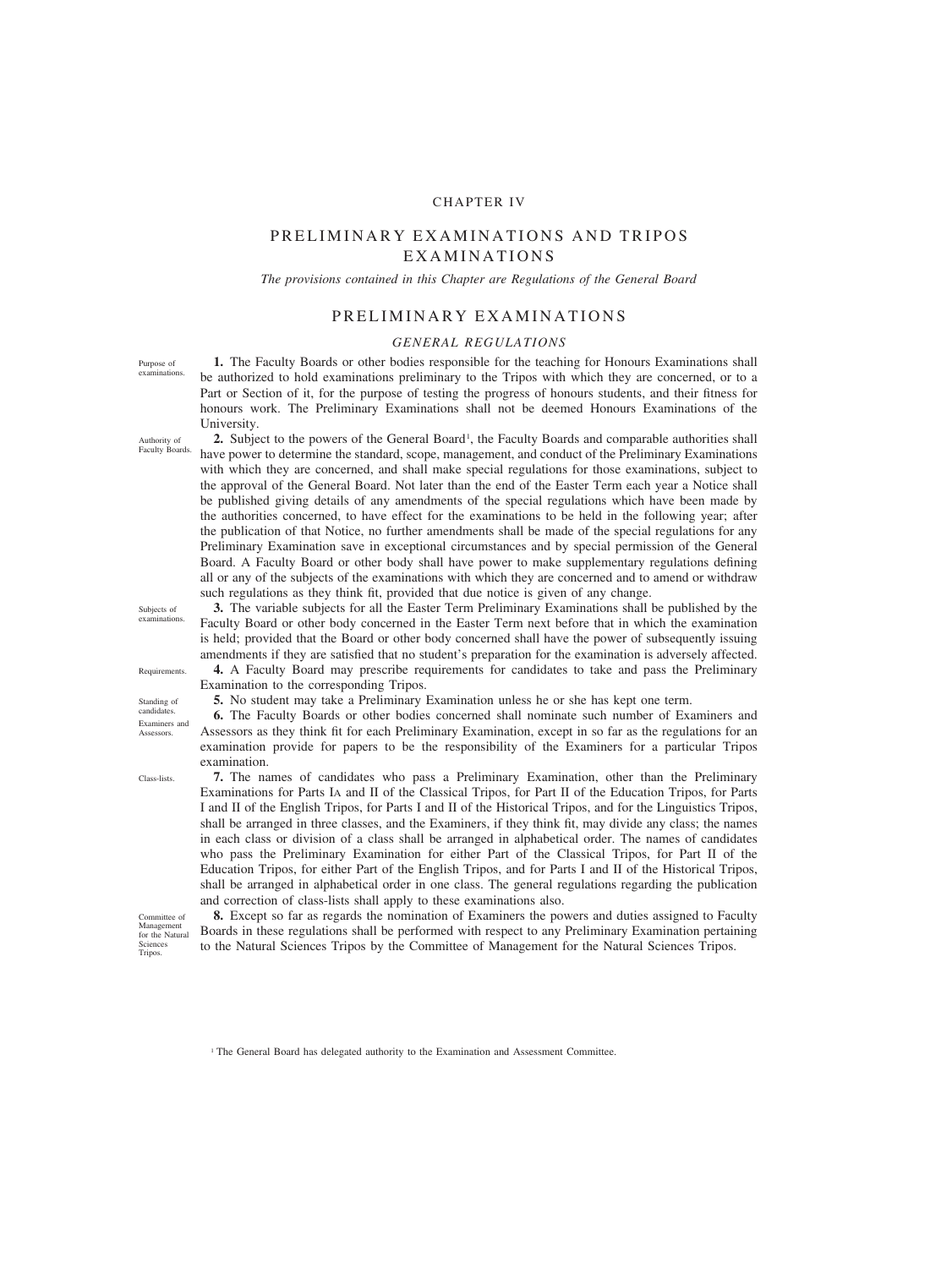# PRELIMINARY EXAMINATIONS 261

# *SPECIAL REGULATIONS*

# ANGLO-SAXON, NORSE, AND CELTIC

1. There shall be a Preliminary Examination for Part I and for Part II of the Anglo-Saxon, Norse, and Celtic Tripos.

*Part I*

2. The examination shall consist of Papers 1–10 of Part I of the Anglo-Saxon, Norse, and Celtic Tripos, as follows:

- Paper 1. England before the Norman Conquest<br>Paper 2. Scandinavian history in the Viking Ag
- Paper 2. Scandinavian history in the Viking Age<br>Paper 3. The Brittonic-speaking peoples from the
- Paper 3. The Brittonic-speaking peoples from the fourth century to the twelfth Paper 4. The Gaelic-speaking peoples from the fourth century to the twelfth
- Paper 4. The Gaelic-speaking peoples from the fourth century to the twelfth Paper 5. Old English language and literature
- Paper 5. Old English language and literature<br>Paper 6. Old Norse language and literature
- Paper 6. Old Norse language and literature<br>Paper 7. Medieval Welsh language and lite
- Paper 7. Medieval Welsh language and literature<br>Paper 8. Medieval Irish language and literature
- Paper 8. Medieval Irish language and literature<br>Paper 9. Insular Latin language and literature
- Insular Latin language and literature
- Paper 10. Palaeography and codicology

3. In order to be classed, a candidate shall offer any four papers.

#### *Part II*

4. The examination shall consist of papers 1–10 of Part I of the Anglo-Saxon, Norse, and Celtic Tripos, as listed above.

5. In order to be classed, a candidate shall offer any four papers.

# ASIAN AND MIDDLE EASTERN STUDIES

1. There shall be a Preliminary Examination for Part II of the Asian and Middle Eastern Studies Tripos.

2. The subjects of examination shall be as follows: Chinese with Japanese

Japanese with Chinese

Each candidate shall offer one subject.

- 3. There shall be separate examinations for each subject, as specified below:
- (*a*) Chinese with Japanese

Candidates shall offer:

- (i) Papers J.1–3 from the Asian and Middle Eastern Studies Tripos;
- (ii) one paper chosen from Papers J.6, J.9–10, AMES.1, and C.7–8 from the Asian and Middle Eastern Studies Tripos;
- (iii) an oral examination in Japanese, under conditions set out by the Faculty Board from time to time.

#### (*b*) Japanese with Chinese

Candidates shall offer:

- (i) Papers C.1–3 from the Asian and Middle Eastern Studies Tripos;
- (ii) one paper chosen from Papers C.7–8, AMES.1, and J.7–10, from the Asian and Middle Eastern Studies Tripos;
- (iii) an oral examination in Chinese, under conditions set out by the Faculty Board from time to time.
- 4. No candidate shall offer a paper he or she has previously offered in any Honours Examination.

5. The Examiners shall be the Examiners for Part IA and Part IB of the Asian and Middle Eastern Studies Tripos.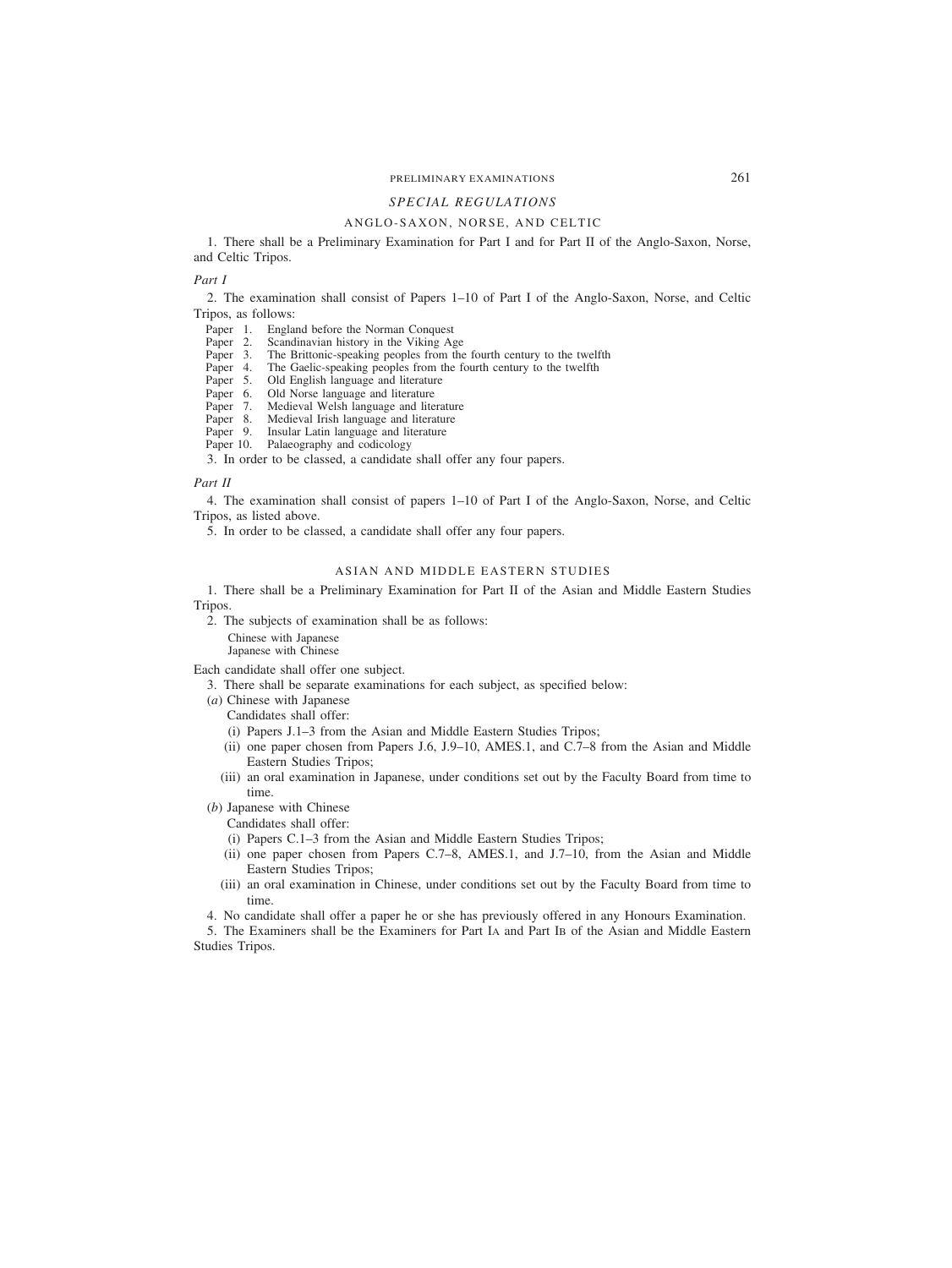#### CLASSICS

1. There shall be Preliminary Examinations for Part IA, and for Part II of the Classical Tripos.

# *Part IA*

2. Candidates wishing to present themselves for Part IA of the Classical Tripos under Regulation 2(*b*) of the General Regulations for the Classical Tripos should successfully complete the Preliminary Examination for Part IA.

- 3. The examination shall consist of:
- (*a*) Two written papers, each of three hours:
	- Paper 1. Latin texts

Paper 2. Latin questions

(*b*) A portfolio of two essays each of no more than 4,000 words in length, including notes but excluding bibliography, and on a topic approved by the Faculty Board of Classics. Candidates should submit the titles of their essays through their Directors of Studies to the Academic Secretary of the Faculty in time to be considered by the third Monday of Full Easter Term. The essays shall be typewritten, in English, and shall be submitted through the candidate's Director of Studies to the Academic Secretary, in accordance with detailed arrangements approved by the Board, so as to arrive not later than the seventh Tuesday of the Full Easter Term in which the examination takes place. Candidates will be required to declare that the essays are their own work and that they do not contain material already used to any substantial extent for a comparable purpose. Where appropriate full and proper acknowledgement must be given to the work of others.

4. In the class-list a mark of distinction may be attached to the name of any candidate whose work in the examination shows special merit.

### *Part II*

5. The papers for this examination shall be taken from among the papers for Part II of the Classical Tripos, and the Examiners shall be the Examiners for that examination. Every candidate shall offer two papers, of which not more than one may be taken from the Schedule of Optional Papers.

# SUPPLEMENTARY REGULATIONS

# PART IA

*Paper 1. Latin texts*

This paper will contain passages in Latin for seen translation and for critical discussion.

*Paper 2. Latin questions*

This paper will contain passages in Latin for unseen translation, and exercises on the Latin language.

# EDUCATION

1. There shall be a Preliminary Examination for Part II of the Education Tripos.

2. The examination shall comprise three sections, as set out below. All candidates shall offer:

(*a*) the examination requirements for Section I;

- (*b*) the examination requirement for the appropriate pathway as laid out in Section II;
- (*c*) two papers chosen from Section III.

# Section I<br>Paper 1

*Paper 1* Designing educational research<br>*Paper 2* Emergence of educational think

Emergence of educational thinking and systems

# Section II

*Education, psychology, and learning pathway*

*Paper 3* Formal and informal contexts of learning

*Education, policy, and international development pathway* International issues in inclusion and diversity in education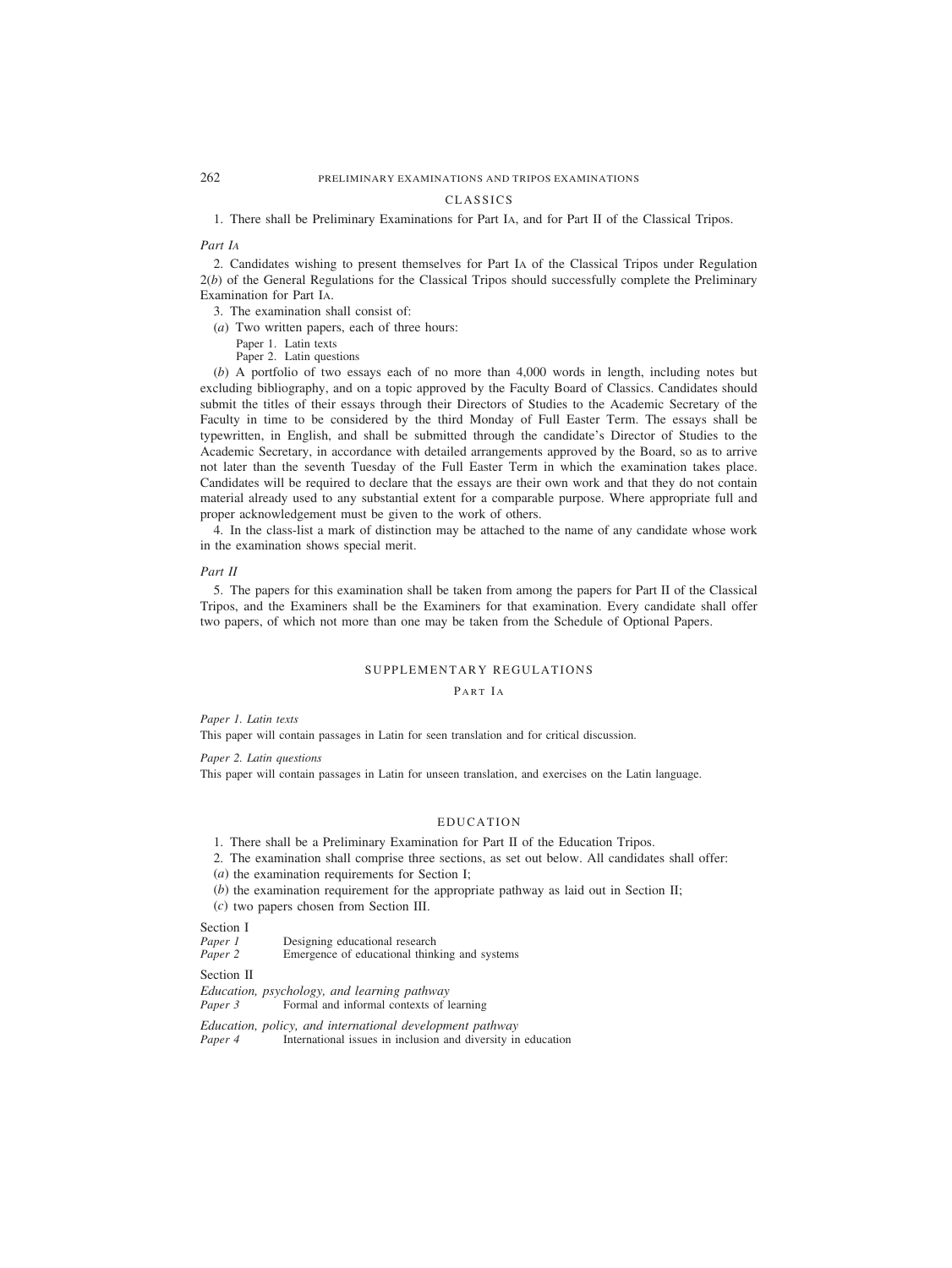*Education, English, drama, and the arts pathway* One paper chosen from the following:<br>Paper 5 International literature *Paper 5* International literatures, arts, and cultures *Paper 6* Theatre, practice, and production Theatre, practice, and production

Section III

Critical debates in education: an introduction (also serves as Paper 1 of Part IA of the Education Tripos) Language, communication, and literacies (also serves as Paper 2 of Part IA of the Education Tripos)

Modernity, globalization, and education (also serves as Paper 3 of Part IB of the Education Tripos)

Education, global inequalities, and social justice (also serves as Paper 5 of Part IA and Paper  $\overline{4}$  of Part IB of the Education Tripos)

International literatures, arts, and cultures (also serves as Paper 6 of Part IB of the Education Tripos) Learning and human development (also serves as Paper 3 of Part IA and Paper 5 of Part IB of the Education

Tripos)

Poetics, aesthetics, and criticism (also serves as Paper 6 of Part IA of the Education Tripos)

Drama production and its contexts (also serves as Paper 7 of Part IA of the Education Tripos)

A paper chosen from the published list for the relevant pathway for Part IA and Part IB of the Tripos

Statistics and methods (also serves as Paper SOC5 of the Human, Social, and Political Sciences Tripos and Paper 7 of Part IB of the Education Tripos)

3. The examination for each paper in the Preliminary Examination for Part II of the Education Tripos will be by the same method as the equivalent paper in Part IA or Part IB of the Education Tripos, as applicable.

4. No candidate shall offer any paper, dissertation, or other exercise that he or she has previously offered in any University examination.

# ENGLISH

[1. There shall be a Preliminary Examination for Part II of the English Tripos.

2. The Examiners shall be the Examiners for Parts I and II of the Tripos (Old Regulations).

3.(*a*) For the purposes of the regulations and any supplementary regulations, the study of 'English literature' shall be understood to mean, in the Preliminary Examination to Part II of the Tripos, the study of literary works written in the English language (including Old English); of literary works of the British Isles including Ireland (whether written in English, or in other languages such as Latin or French); and of literary works written in Old Norse and the Medieval Celtic languages. It shall be understood to embrace the study of the English language.

(*b*) The study of 'English literature' shall normally also embrace, in the Preliminary Examination, English literary translations of works originally written in other languages, so long as due consideration is given to the fact of translation.

(*c*) For the Preliminary Examination, the study of 'English literature' shall also embrace such philosophical, historical and other writing, and such products of non-literary media and expressive forms, as normally come within the scope of Papers 1, 2, and 20 to 25 of Part II of the Tripos (Old Regulations) as illustrated by reading lists announced by the Faculty Board.

(*d*) Relevant comparisons with other materials that fall outside the scope of 'English literature' thus defined shall be accepted; but only so long as greater weight falls, in each answer offered, on materials that come within that scope.

4. Candidates must not present the same material more than once, either within any given paper or across the examination as a whole.

5. The papers in the Preliminary Examination for Part II shall be as follows: Papers 1, 2, 20, 21, 22, 24 and 25 of Part II of the English Tripos (Old Regulations). Every paper shall be set for three hours except Paper 1 which shall be set for three and a half hours. A candidate shall offer any two papers but no candidate shall offer both Paper 25A and Paper 25B. In Papers 21, 22, 24 and 25 candidates shall be required to demonstrate substantial knowledge of the literature of the British Isles (which may include Ireland). Candidates offering any of Papers 22, 24A, 24B, 25A and 25B shall be required to demonstrate, in each such paper offered, substantial knowledge of English literature before and after the medial date specified for the paper in question. Candidates offering any of Papers 21, 22, 24 or 25 shall be required to offer them as written papers, and may not substitute them with any form of coursework, albeit that such substitutions may be available to candidates who are offering the same papers for Part I of the English Tripos (Old Regulations).]<sup>1</sup>

<sup>&</sup>lt;sup>1</sup> The regulations in angular brackets will replace the regulations in square brackets with effect from 1 October 2021.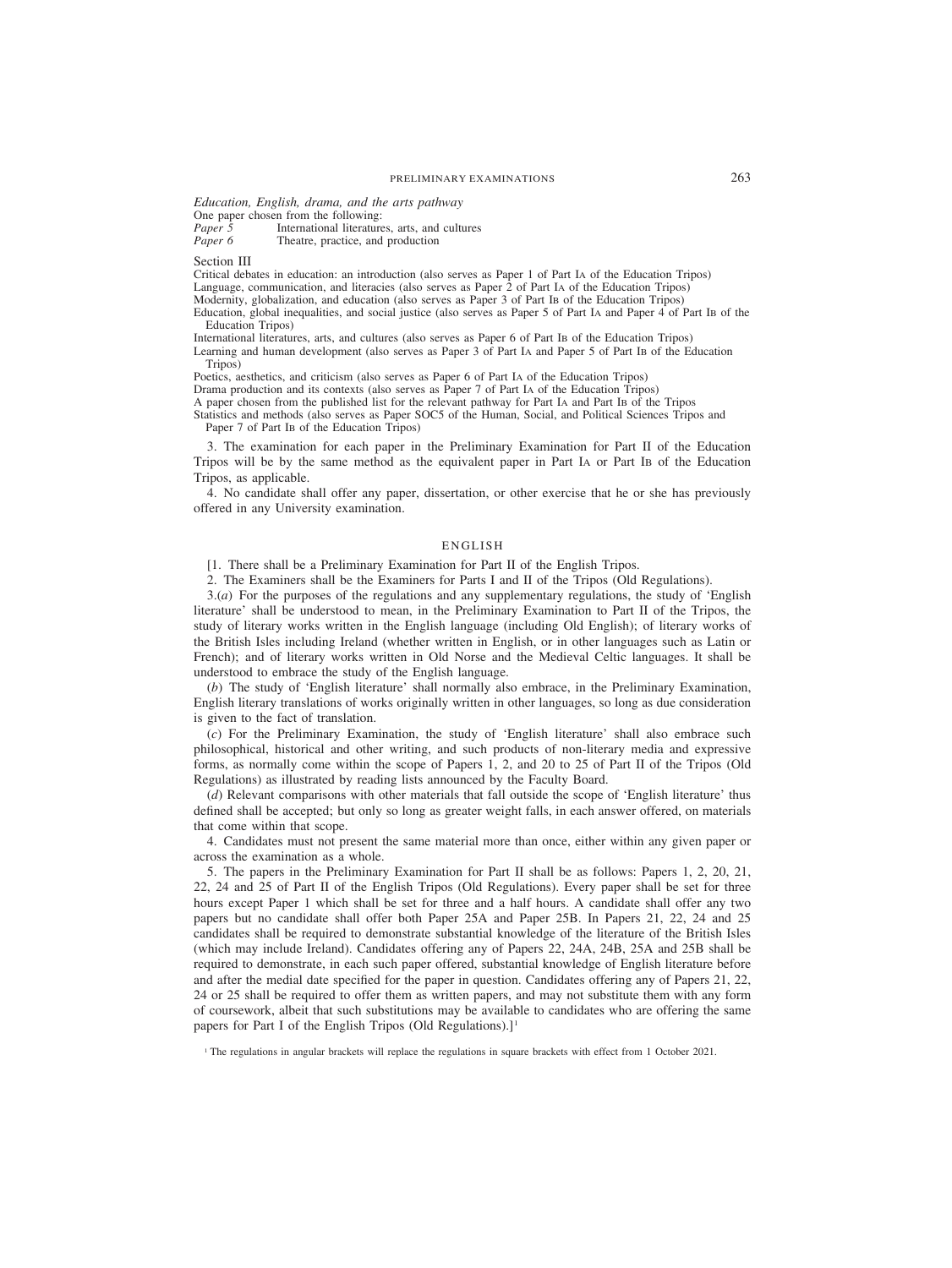(1. There shall be a Preliminary Examination for Part II of the English Tripos.

2. The Examiners shall be the Examiners for Parts I and II of the Tripos (New Regulations).

3. (*a*) For the purposes of the regulations and any supplementary regulations, the study of 'English literature' shall be understood to mean, in the Preliminary Examination to Part II of the Tripos, the study of literary works written in the English Language (including Old English); of literary works of Britain and Ireland written in languages other than English; and of literary works written in Old Norse and the Medieval Celtic languages. It shall also be understood to embrace the study of the English language.

(*b*) The study of 'English literature' shall normally also embrace, in the Preliminary Examination, English literary translations of works originally written in other languages, so long as due consideration is given to the fact of translation.

(*c*) For the Preliminary Examination to Part II of the Tripos, the study of 'English literature' shall also embrace such philosophical, historical and other writing, and such products of non-literary media and expressive forms, as normally come within the scope of Papers 1, 2, and 20 to 24 of Part II of the Tripos (New Regulations) as illustrated by reading lists announced by the Faculty Board.

(*d*) Relevant comparisons with other materials that fall outside the scope of 'English literature' thus defined shall be accepted; but only so long as greater weight falls, in each answer offered, on materials that come within that scope.

4. Candidates must not present the same material more than once, either within any given paper or across the examination as a whole.

5. The papers in the Preliminary Examination for Part II shall be as follows: Papers 1, 2, 20–24 of Part II of the English Tripos (New Regulations). Every paper shall be set for three hours except Paper 1 which shall be set for three and a half hours. A candidate shall offer any two papers but no candidate shall offer both Paper 24A and Paper 24B. Candidates offering any of Papers 22–24 shall be required to demonstrate, in each such paper offered, substantial knowledge of English literature before and after the medial date specified for the paper in question. Candidates offering any of Papers 21–24 shall be required to offer them as written papers, and may not substitute them with any form of coursework, albeit that such substitutions may be available to candidates who are offering the same papers for Part I of the English Tripos (New Regulations).)<sup>1</sup>

# GEOGRAPHY

1. There shall be a Preliminary Examination for Part II of the Geographical Tripos.

2. The papers for this examination shall be taken from among the papers for Part IB of the Geographical Tripos and the Examiners shall be the Examiners for that examination.

3. Each candidate shall

- (*a*) offer Paper 1 from Group A of Part IB of the Geographical Tripos and
- (*b*) offer three papers from Group B of Part IB of the Geographical Tripos; and
- (*c*) submit to the Examiners, in accordance with arrangements to be specified by the Head of Department of Geography and, by a date or dates to be announced not later than the first quarter of Michaelmas Term, a record of a practical exercise or exercises undertaken by the candidate. All items in section (*c*) shall be submitted together with a declaration as specified in Regulation 25 of the Geographical Tripos.

# HISTORY

1. There shall be Preliminary Examinations for Part I and for Part II of the Historical Tripos.

*Part I*

2. The examination shall consist of nineteen papers as follows:

**Section A**

Paper 1. Historical argument and practice

<sup>1</sup> The regulations in angular brackets will replace the regulations in square brackets with effect from 1 October 2021.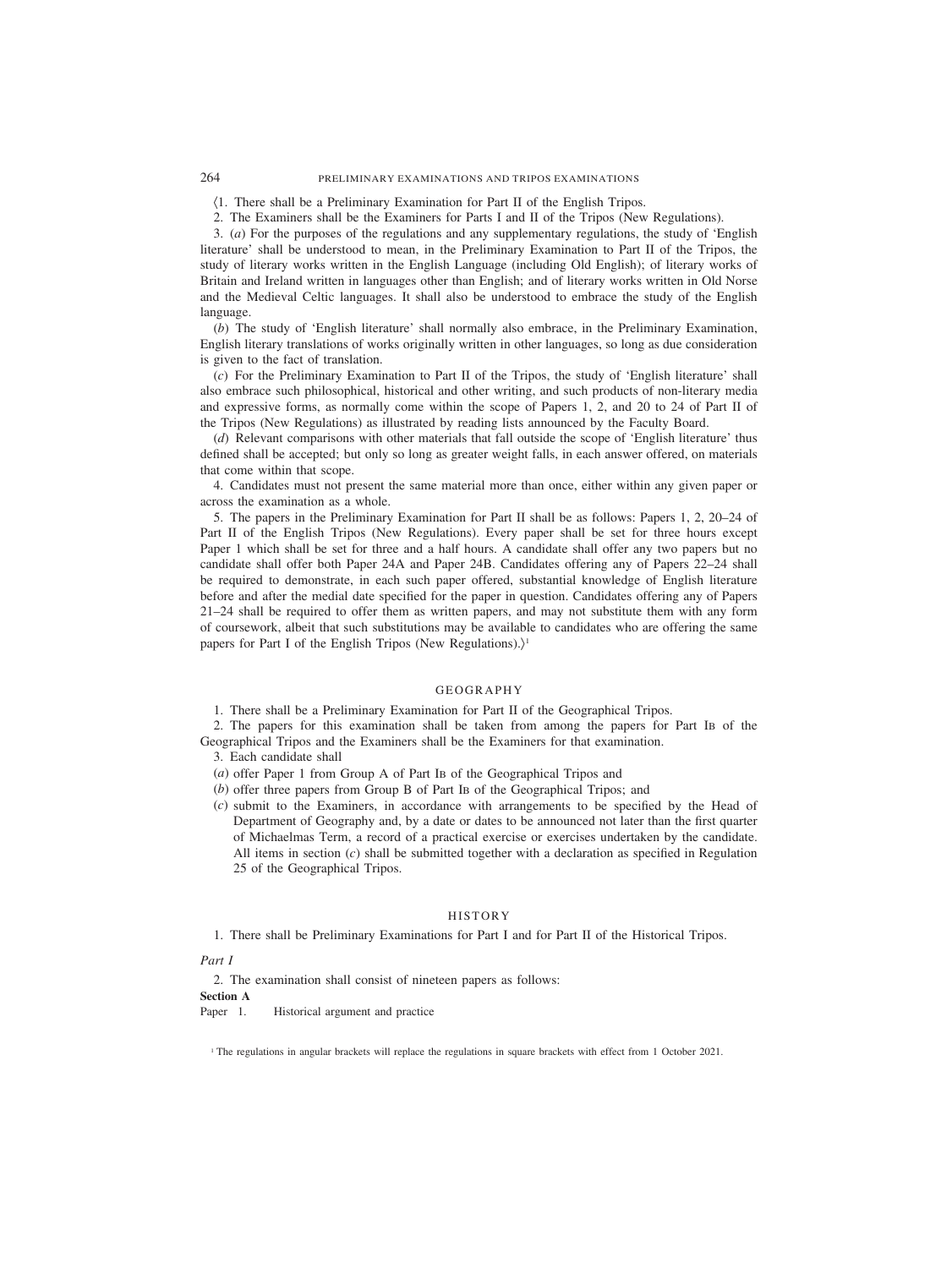**Section B**

*British Political History*

| Paper 2. | British political history, 380–1100   |
|----------|---------------------------------------|
| Paper 3. | British political history, 1050–1509  |
| Paper 4. | British political history, 1485–1714  |
| Paper 5. | British political history, 1688–1886  |
| Paper 6. | British political history, since 1880 |
|          |                                       |

#### **Section C**

*British Economic and Social History*

- Paper 7. British economic and social history, 380–1100<br>Paper 8. British economic and social history, 1050–c. 1.<br>Paper 9. British economic and social history, c. 1500–1
- British economic and social history, 1050–*c*. 1500
- Paper 9. British economic and social history, *c*. 1500–1750<br>Paper 10. British economic and social history, 1700–1880
- Paper 10. British economic and social history, 1700–1880<br>Paper 11. British economic and social history, since c. 188
- British economic and social history, since *c*. 1880

# **Section D**

*European History*

- Paper 12. European history, 776 BC–AD 69
- Paper 13. European history, 31 BC–AD 900<br>Paper 14. European history. c. 900–c. 1450
- Paper 14. European history, *c*. 900–*c*. 1450
- Paper 15. European history, 1200–1520<sup>1</sup><br>Paper 16. European history, 1450–1760
- Paper 16. European history, 1450–1760<br>Paper 17. European history, 1715–1890
- Paper 17. European history, 1715–1890<br>Paper 18. European history, since 1890
- European history, since 1890

**Section E**

*World History*

Paper 19. World history, from 1400

3. In order to be included in the list of successful candidates, a candidate shall offer Paper 1 and two papers from Sections B–E. Only one paper may be offered from each section.

# *Part II*

4. The examination shall consist of Papers 1 and 4–30 of Part II of the Historical Tripos. In order to be included in the list of successful candidates a candidate shall offer Paper 1 and either two or three papers, provided that no candidate shall offer a paper which he or she would not be permitted to offer as a candidate for the Tripos. The Examiners shall be the Examiners for Part II of the Tripos.

# SUPPLEMENTARY REGULATIONS

PART I

#### *Paper 1. Historical argument and practice*

This paper aims to provide an opportunity for candidates to reflect on broad issues of historical argument and practice. The paper is a means of enabling candidates to raise and discuss fundamental questions which relate their specialist knowledge to more general themes of historical inquiry and explanation. The paper will offer a choice of questions, from which candidates will be required to answer one.

# *Papers 2–19. British, European, and world history*

The scope of Papers 2–18 shall be that of the corresponding papers in Part I of the Tripos. The scope of Paper 19 shall be that of Papers 21 and 23 in Part I.

Three questions must be answered but no question shall be specified as compulsory, except that in Paper 3 (British political history, 1050–1509), Paper 4 (British political history, 1485–1714), and in Paper 18 (European history, since 1890), candidates will be required to answer at least one question from each of sections A and B.

# NATURAL SCIENCES

1. There shall be a Preliminary Examination for Part II of the Natural Sciences Tripos. The subjects of the examination shall be as follows:

Chemistry Materials Science<br>
Earth Sciences<br>
Physics Earth Sciences<br>
History and Philosophy of Science<br>
Psychology<br>
Psychology History and Philosophy of Science

<sup>1</sup> This paper is suspended until further notice.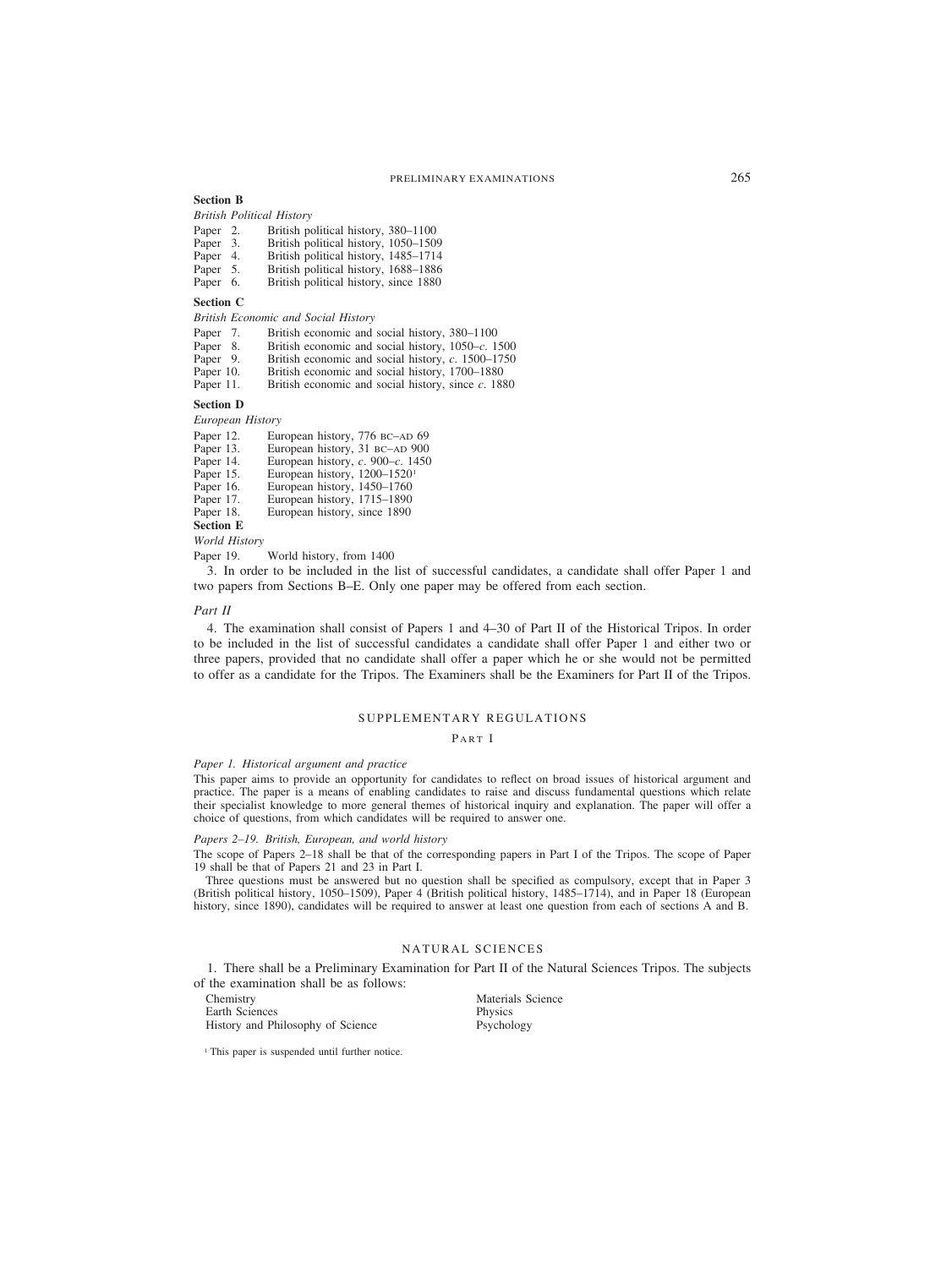2. Each candidate for the examination shall offer one of these subjects and shall satisfy the requirements set out in the regulations below. No candidate may offer a paper which they have previously offered in Part IB of the Natural Sciences Tripos.

3. The examination in Chemistry shall consist of the examination requirements for the subjects Chemistry A and Chemistry B in Part IB of the Tripos. The Examiners in Chemistry A and Chemistry B in Part IB shall be the Examiners in Chemistry in the Preliminary Examination.

4. The examination in Physics shall consist of:

- *either* (i) the examination requirements for the subjects Physics A and Physics B in Part IB of the Tripos
- *or* (ii) the examination requirements for the subjects Physics A and Physics B and Mathematics in Part IB of the Tripos.

The Examiners in the subjects Physics A and Physics B and Mathematics in Part IB shall, as appropriate, be the Examiners in Physics in the Preliminary Examination.

5. The examination in Earth Sciences shall consist of the examination requirements for the subjects Earth Sciences A and Earth Sciences B in Part IB of the Tripos. The Examiners in Earth Sciences A and Earth Sciences B in Part IB shall, as appropriate, be the Examiners in Earth Sciences in the Preliminary Examination.

6. The examination in History and Philosophy of Science shall consist of:

(*a*) the papers in History and Philosophy of Science set for Part IB of the Tripos;

*and*

(*b*) three essays, each of not more than 5,000 words in length and on three separate topics approved by the Board of History and Philosophy of Science. Not more than one topic may be chosen from any one field.

The Examiners in History and Philosophy of Science in Part IB shall be the Examiners in History and Philosophy of Science in the Preliminary Examination.

7. The examination in Materials Science shall consist of the examination requirements for Materials Science in Part IB of the Tripos and two subjects selected from Chemistry A, Mathematics, Physics A, and Physics B, in Part IB of the Tripos. The Examiners in Materials Science in Part IB shall be the Examiners in Materials Science in the Preliminary Examination.

8. The examination in Psychology shall consist of the examination requirements for Experimental Psychology in Part IB of the Tripos. The Examiners in Experimental Psychology in Part IB shall be the Examiners in Psychology in the Preliminary Examination.

9. For each subject there shall be published a separate class-list, which shall be signed by the Examiners in that subject. In each list the names of the successful candidates shall be arranged in three classes, of which the second shall be divided into two divisions.

# PSYCHOLOGICAL AND BEHAVIOURAL SCIENCES TRIPOS

1. There shall be a Preliminary Examination for Part II of the Psychological and Behavioural Sciences Tripos.

2. The scheme of examination shall be as follows:

PBS 3 Social and developmental psychology

PBS 4 Cognitive neuroscience and experimental psychology (lectures and practicals drawn from the

subject Experimental Psychology in Part IB of the Natural Sciences Tripos)

Two Optional Papers from the list published in accordance with Regulation 9 of the regulations for the Psychological and Behavioural Sciences Tripos; subject to Regulation 4 of the Tripos regulations, any candidate who has not previously completed Part IA of the Tripos must, except with the permission of the Committee of Management, offer PBS 1 and PBS 2 as Optional Papers if he or she has not previously offered these papers within another Tripos.

# SUPPLEMENTARY REGULATIONS

There shall be an examination of three hours' duration set for Paper PBS 3. Paper PBS 4 will be examined by one examination of three hours' duration and a second examination of one and a half hours' duration. Other papers will be examined in accordance with the regulations set down by the Faculty or comparable authority concerned.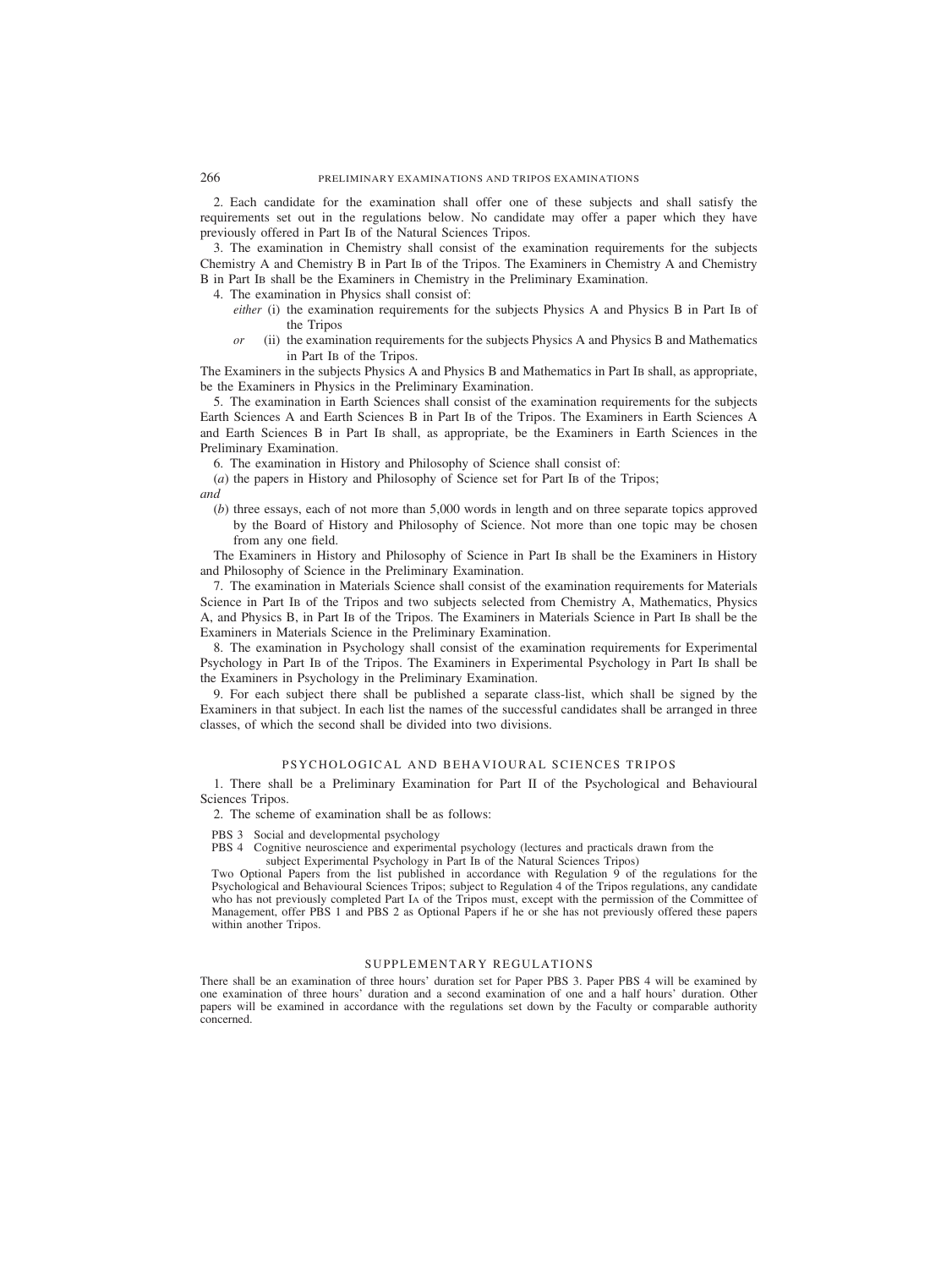# ANGLO-SAXON, NORSE, AND CELTIC TRIPOS 267

# TRIPOS EXAMINATIONS

# ANGLO-SAXON, NORSE, AND CELTIC TRIPOS

1. The Anglo-Saxon, Norse, and Celtic Tripos shall consist of two Parts. A separate class-list shall Two Parts. be published for each Part.

- **2.** The following may present themselves as candidates for honours in Part I:
- (*a*) a student who has not obtained honours in an Honours Examination provided that he or she has kept one term and that six complete terms have not passed after his or her first term of residence;
- (*b*) a student who has obtained honours in an Honours Examination, in the year after or next but one after so obtaining honours, provided that twelve complete terms have not passed after his or her first term of residence.
- **3.** The following may present themselves as candidates for honours in Part II:
- (*a*) a student who has obtained honours in Part I of the Anglo Saxon, Norse, and Celtic Tripos in the year after so obtaining honours, provided that twelve complete terms have not passed after her or his first term of residence:<sup>1</sup>
- (*b*) a student who has obtained honours in another Honours Examination in the year next after or next but one after so obtaining honours, provided that twelve complete terms have not passed after her or his first term of residence;
- (*c*) an Affiliated Student as allowed by the Faculty Board of English in accordance with the regulations for Affiliated Students.

**4.** No student shall be a candidate for both Parts, or for either Part and also for another Honours Examination, in the same term.

**5.** No student who has been a candidate for either Part shall again be a candidate for the same Part.

**6.** The Faculty Board of English may from time to time make supplementary regulations defining Supplementary all or any of the subjects set out in the following regulations, and may modify, alter, or withdraw such regulations. supplementary regulations as they think fit, due care being taken that sufficient notice is given of any change.

**7.** The Faculty Board of English shall give notice before the end of the Easter Term in every Variable academical year of the variable subjects for the examinations to be held in the academical year next subjects. but one following; provided that the Board shall have the power of subsequently issuing amendments if they have due reason for doing so and if they are satisfied that no student's preparation for the examination is adversely affected.

8. The Faculty Board of English shall nominate such number of Examiners as they may deem Examiners and sufficient for each Part of the Tripos, and shall have the power to nominate Assessors for any papers. Assessors.

**9.** The questions proposed by each Examiner and Assessor shall be submitted for approval to the whole body of Examiners.

**10.** The answers to each question shall be read by at least two Examiners or Assessors.

**11.** In the class-list for each Part of the Tripos, the names of the candidates who obtain honours Class-lists. shall be arranged in three classes, of which the second shall be divided into two divisions. The names in the first and third classes and in each division of the second class shall be arranged in alphabetical order. A mark of distinction shall be affixed to the names of those candidates placed in the first class whose work either in a part or in the whole of the examination is of special merit.

**12.** The papers in Part I shall be as follows:

- Paper 1. England before the Norman Conquest.
- Paper 2. Scandinavian history in the Viking Age.<sup>2</sup><br>Paper 3. The Brittonic-speaking peoples from the
- The Brittonic-speaking peoples from the fourth century to the twelfth.
- Paper 4. The Gaelic-speaking peoples from the fourth century to the twelfth.
- Paper 5. Old English language and literature (also serves as Paper 8A of Part I and Paper 26 of Part II of the English Tripos).<sup>2</sup>
- Paper 6. Old Norse language and literature (also serves as Paper 8B of Part I and Paper 27A of Part II of the English Tripos).2
- Paper 7. Medieval Welsh language and literature (also serves as Paper 8C of Part I and Paper 28A of Part II of the English Tripos).2

<sup>2</sup> This paper is also available to candidates for Part II of the Modern and Medieval Languages Tripos; see p. 405.

Part I.

Standing of candidates.

<sup>&</sup>lt;sup>1</sup> See also the regulations for Affiliated Students (p. 165).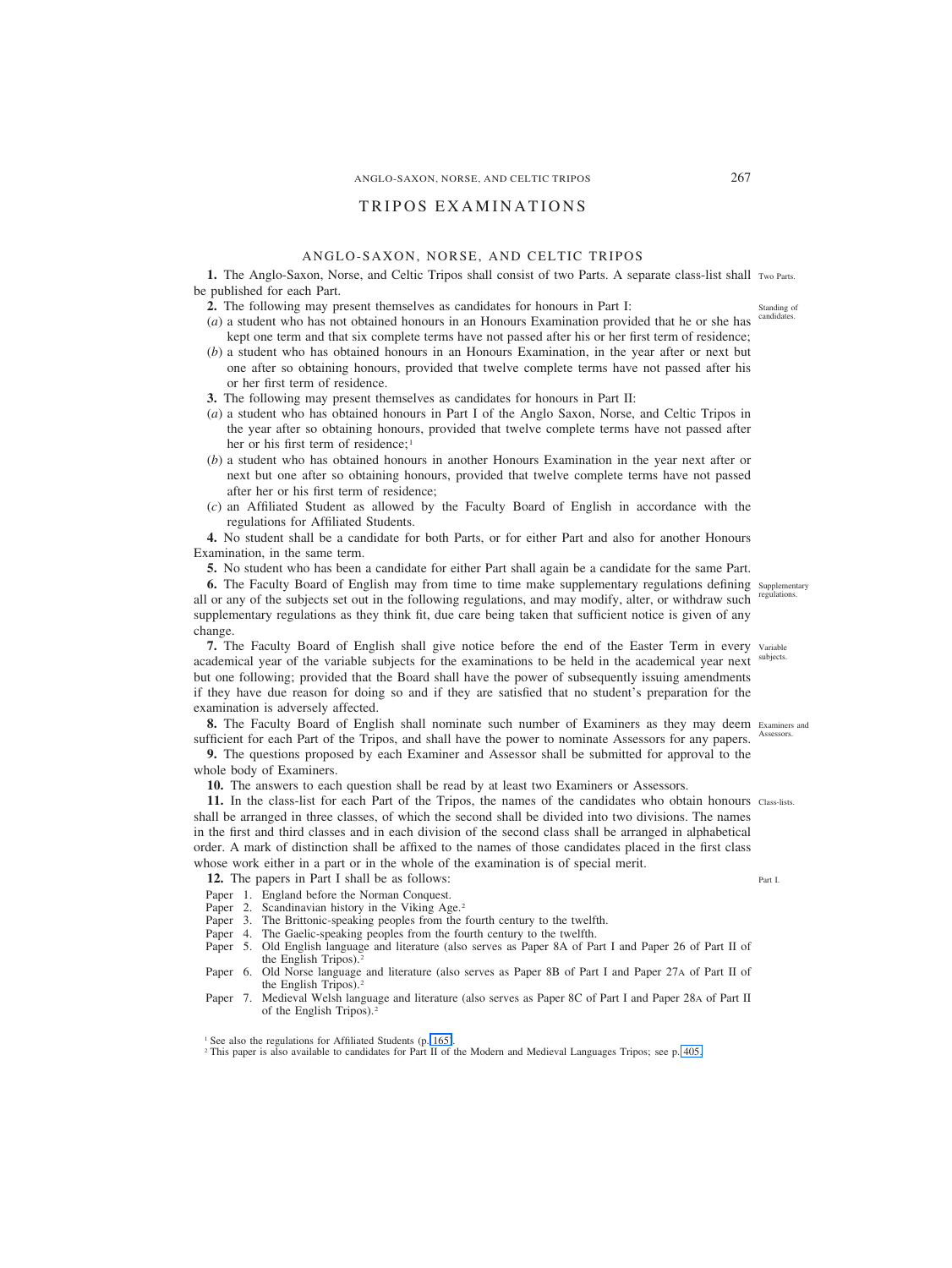- Paper 8. Medieval Irish language and literature (also serves Paper 8D of Part I and as Paper 29A of Part II of the English Tripos).<sup>1</sup>
- Paper 9. Insular Latin language and literature (also serves as Paper 8E of Part I and Paper 30 of Part II of the English Tripos).
- 
- Paper 10. Palaeography and codicology.<br>Paper 11. Early medieval literature and i Early medieval literature and its contexts, 1066–1350 (also serves as Paper 2 of Part I and Paper 20 of Part II of the English Tripos).
- Paper 12. Love, violence, and power in France, 1100–1500 (Paper Fr. 3 of the Modern and Medieval Languages Tripos).
- Paper 13. Medieval Latin literature, from 650 to 1300.<sup>2</sup>
- Paper 14. The medieval globe (Paper A24 of Part II of the Archaeology Tripos).
- **13.** A candidate for Part I shall offer six of the papers specified in Regulation 12, provided that
- (*a*) no candidate shall offer more than two papers chosen from among Papers 11–15;
- (*b*) no candidate shall offer both Paper 14 and Paper 15;
- (*c*) a candidate may submit in place of any one of the papers required under this regulation a dissertation on a topic approved by the Head of the Department of Anglo-Saxon, Norse, and Celtic which falls within the scope of one or more of Papers 1–10.
- **14.** The papers in Part II shall be as follows:
	-
- Paper 1. A subject in Anglo-Saxon history specified by the Faculty Board of English.<br>Paper 2. A subject in Scandinavian history of the Viking Age specified by the Faculty Paper 2. A subject in Scandinavian history of the Viking Age specified by the Faculty Board of English.<br>Paper 3. A subject in Celtic history specified by the Faculty Board of English.
- A subject in Celtic history specified by the Faculty Board of English.
- Paper 4. A subject in Anglo-Saxon, Norse, and Celtic history specified by the Faculty Board of English.<br>Paper 5. A subject in Old English literature specified by the Faculty Board of English.<sup>1</sup>
- 
- Paper 5. A subject in Old English literature specified by the Faculty Board of English.<sup>1</sup><br>Paper 6. Advanced medieval Scandinavian language and literature (also serves as Paper Paper 6. Advanced medieval Scandinavian language and literature (also serves as Paper 27B of Part II of the English Tripos).<sup>1</sup>
- Paper 7. Advanced medieval Welsh language and literature (also serves as Paper 28B of Part II of the English Tripos).<sup>1</sup>
- Paper 8. Advanced medieval Irish language and literature (also serves as Paper 29B of Part II of the English Tripos).<sup>1</sup>
- Paper 9. A subject in Insular Latin literature specified by the Faculty Board of English.<br>Paper 10. Textual criticism.
- 
- Paper 10. Textual criticism.<br>Paper 11. Germanic philolog Paper 11. Germanic philology (also serves as Paper 31 of the Linguistics Tripos).<sup>1</sup> Paper 12. Celtic philology (also serves as Paper 27 of the Linguistics Tripos).<sup>1</sup>
- Paper 12. Celtic philology (also serves as Paper 27 of the Linguistics Tripos).<br>19 Paper 13. Medieval English literature, 1066–1500 (Paper 6 of Part II of the English literature, 1066–1500
- Paper 13. Medieval English literature, 1066–1500 (Paper 6 of Part II of the English Tripos).<br>Paper 14. A subject in medieval European history (a paper on a subject announced for a pa
- A subject in medieval European history (a paper on a subject announced for a paper of Part II of the Historical Tripos which in any year has been approved for the purpose of this regulation by the Faculty Board of English).
- Paper 15(*a*). Historical linguistics (Paper 11 of the Linguistics Tripos).<sup>3</sup><br>Paper 15(*b*). History of the English language (Paper 13 of the Linguistic
- History of the English language (Paper 13 of the Linguistics Tripos).<sup>4</sup>
- Paper 18. Topics in medieval studies to be specified by the Faculty Board from time to time (Paper Fr.7 of the Modern and Medieval Languages Tripos).
- Paper 19. England before the Norman Conquest (Paper 1 of Part I of the Anglo-Saxon, Norse, and Celtic Tripos).
- Paper 20. Scandinavian history in the Viking Age (Paper 2 of Part I of the Anglo-Saxon, Norse, and Celtic Tripos).
- Paper 21. The Brittonic-speaking peoples from the fourth century to the twelfth (Paper 3 of Part I of the Anglo-Saxon, Norse, and Celtic Tripos).
- Paper 22. The Gaelic-speaking peoples from the fourth century to the twelfth (Paper 4 of Part I of the Anglo-Saxon, Norse, and Celtic Tripos).
- Paper 23. Old English language and literature (Paper 5 of Part I of the Anglo-Saxon, Norse, and Celtic Tripos. Also serves as Paper 8A of Part I of the English Tripos and Paper 26 of Part II of the English Tripos).
- Paper 24. Old Norse language and literature (Paper 6 of Part I of the Anglo-Saxon, Norse, and Celtic Tripos. Also serves as Paper 8B of Part I and Paper 27A of Part II of the English Tripos).
- Paper 25. Medieval Welsh language and literature (Paper 7 of Part I of the Anglo-Saxon, Norse, and Celtic Tripos. Also serves as Paper 8C of Part I and Paper 28A of Part II of the English Tripos).
- Paper 26. Medieval Irish language and literature (Paper 8 of Part I of the Anglo-Saxon, Norse, and Celtic Tripos. Also serves as Paper 8D of Part I and Paper 29A of Part II of the English Tripos).
- Paper 27. Insular Latin language and literature (Paper 9 of Part I of the Anglo-Saxon, Norse, and Celtic Tripos. Also serves as Paper 8E of Part I and Paper 30 of Part II of the English Tripos).
- Paper 28. Palaeography and codicology (Paper 10 of Part I of the Anglo-Saxon, Norse, and Celtic Tripos).

<sup>1</sup> This paper is also available to candidates for Part II of the Modern and Medieval Languages Tripos; see p. 405.

<sup>2</sup> This paper is suspended until further notice.

- <sup>3</sup> This paper will be suspended in 2019–20 and in each alternate year thereafter.
- <sup>4</sup> This paper will be suspended in 2020–21 and in each alternate year thereafter.

Scheme of papers.

Part II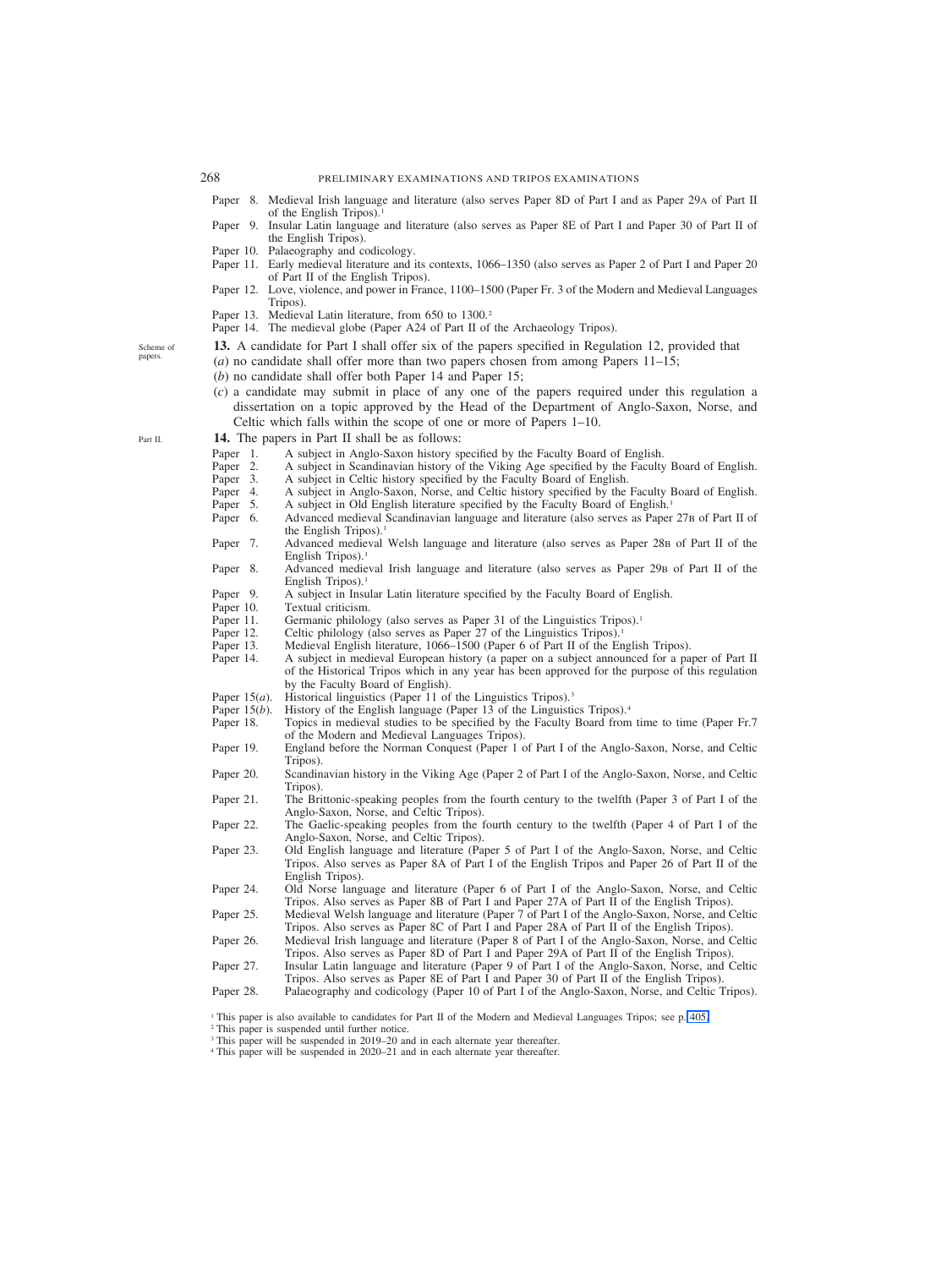- (*a*) four of papers 1–18, provided that:
	- (i) a candidate may not offer more than one paper chosen from among Papers 13–18;
	- (ii) no candidate who has previously offered Paper 14 in Part I of the Anglo-Saxon, Norse, and Celtic Tripos shall offer Paper 16;
	- (iii) no candidate who has previously offered Paper 15 in Part I of the Anglo-Saxon, Norse, and Celtic Tripos shall offer Paper 17;
	- (iv) no candidate shall offer a subject which he or she has previously offered in any other Honours examination;
- (*b*) a dissertation on a topic, approved by the Head of the Department of Anglo-Saxon, Norse, and Celtic, which falls within the scope of one or more of Papers 1–10 of Part I and Papers 1–12 of Part II.

**16.** (*a*) A candidate for Part II who takes the examination in the year next after obtaining honours in Part I of the Anglo-Saxon, Norse, and Celtic Tripos or in another Honours Examination may offer in place of one of the papers required under Regulation 15(*a*) one paper chosen from among Papers 19–28;

(*b*) candidates for Part II who take the examination in the year next but one after obtaining honours in another Honours Examination may offer in place of up to two of the papers required under Regulation 15(*a*) papers chosen from among Papers 23–27;

provided that:

- (i) a candidate may not offer a paper that he or she has previously offered in another Honours Examination;
- (ii) a candidate may not offer any of the following combinations of papers:
	- Paper 5 together with Paper 23;
	- Paper 6 together with Paper 24;
	- Paper 7 together with Paper 25;
	- Paper 8 together with Paper 26;
	- Paper 9 together with Paper 27.

**17.** (*a*) A candidate for Part I who wishes to offer a dissertation under Regulation 13(*c*), or a Dissertation.candidate for Part II who is required to offer a dissertation under Regulation 15(*b*), shall submit an application, including the title of the proposed dissertation, a brief account of its scope, and a statement of the scheme of papers to be offered in the examination. Applications shall be submitted to the Head of the Department, so as to arrive not later than the division of the Michaelmas Term next preceding the examination.

(*b*) Each candidate must obtain the approval of the proposed title by the Faculty Board not later than the last day of the Full Michaelmas Term next preceding the examination. When the Faculty Board have approved a title, no change shall be made to it or to the candidate's scheme of papers, without the further approval of the Faculty Board.

(*c*) A Part I dissertation shall be of not fewer than 7,000 and not more than 10,000 words in length, and a Part II dissertation shall be of not fewer than 9,000 and not more than 12,000 words in length, including appendices but excluding bibliography. Candidates will be required to declare that the dissertation is their own work and that it does not contain material already used to any substantial extent for a comparable purpose. Every dissertation shall be typewritten.

(*d*) A dissertation shall be submitted to the Head of the Department, so as to arrive not later than the first day of the Full Easter Term in which the examination is to be held.

(*e*) The Examiners shall have power to examine a candidate *viva voce* on his or her dissertation and on the general field of knowledge within which it falls.

# SUPPLEMENTARY REGULATIONS

PART I

*Paper 1. England before the Norman Conquest*

An introduction to the history and civilization of England from the age of the Anglo-Saxon settlements to the Norman Conquest. Candidates will be required to use primary sources in the original languages or in translation.

Scheme of papers.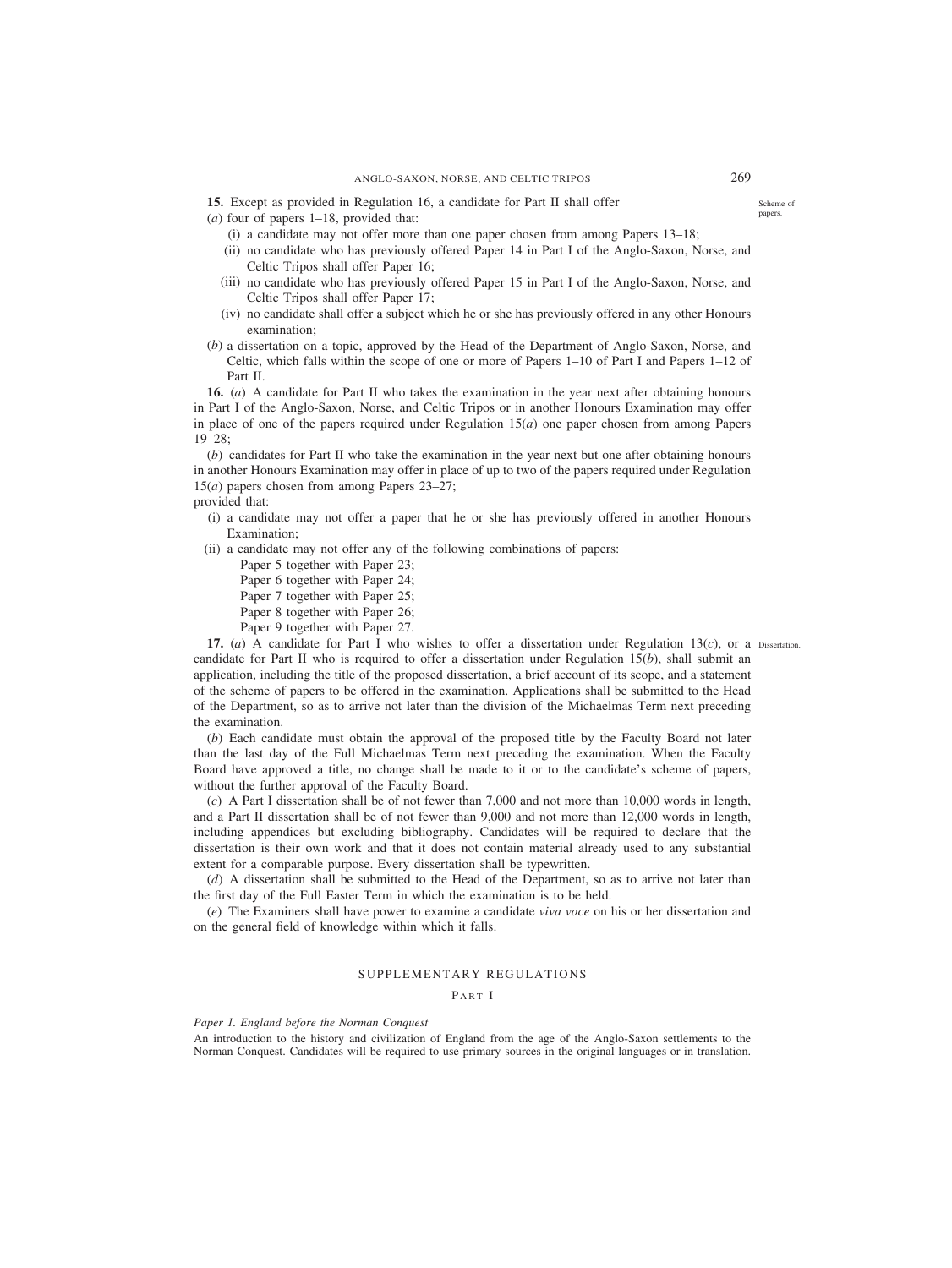# *Paper 2. Scandinavian history in the Viking Age*

An introduction to the history and culture of Denmark, Norway, and Sweden in the Viking Age, including the westward expansion to the North Atlantic and the eastward expansion to Russia and Ukraine. Candidates will be required to use primary sources in the original languages or in translation.

#### *Paper 3. The Brittonic-speaking peoples from the fourth century to the twelfth*

An introduction to the history and culture of the Brittonic-speaking peoples from the collapse of the Roman Empire to the Anglo-Norman invasions. Candidates will be required to use primary sources in the original languages or in translation.

# *Paper 4. The Gaelic-speaking peoples from the fourth century to the twelfth*

An introduction to the history and culture of the Gaelic-speaking peoples from the fourth century to the twelfth. Candidates will be required to use primary sources in the original languages or in translation.

#### *Paper 5. Old English language and literature* (also serves as Paper 8A of Part I and Paper 26 of Part II of the English Tripos)

An introduction to the language and literary characteristics of Old English prose and poetry. There will be set texts in the original language; candidates will be required to translate passages from the set texts and an unseen passage of Old English, and to write essays on selected topics.

#### *Paper 6. Old Norse language and literature* (also serves as Paper 8B of Part I and Paper 27A of Part II of the English Tripos)

An introduction to the language and literary characteristics of Old Norse prose and poetry. There will be set texts in the original language; candidates will be required to translate passages from the set texts and an unseen passage of Old Norse, and to write essays on selected topics.

#### *Paper 7. Medieval Welsh language and literature* (also serves as Paper 8C of Part I and Paper 28A of Part II of the English Tripos)

An introduction to the language and literature of Wales from the beginnings to the end of the Middle Ages. There will be set texts in the original language; candidates will be required to translate, and to comment on the linguistic characteristics of, passages from the set texts, to translate an unseen passage of Middle Welsh, and to write essays on selected topics.

#### *Paper 8. Medieval Irish language and literature* (also serves as Paper 8D of Part I and Paper 29A of Part II of the English Tripos)

An introduction to the language and literature of early medieval Ireland, in particular until the end of the tenth century. There will be set texts in the original language; candidates will be required to translate, and to comment on the linguistic characteristics of, passages from the set texts, to translate an unseen passage of Old Irish, and to write essays on selected topics.

#### *Paper 9. Insular Latin language and literature* (also serves as Paper 8E of Part I and Paper 30 of Part II of the English Tripos)

An introduction to the Latin literature of England and the Celtic-speaking countries from the fourth century to the twelfth. An advanced knowledge of Latin is not expected when preparation is begun, although some knowledge of the language is desirable. There will be set texts in the original language; candidates will be required to show detailed knowledge of these and to write essays on selected topics.

# *Paper 10. Palaeography and codicology*

An introduction to the manuscript as a physical object and the history of scripts used in the manuscript sources studied in Papers 1–9. Candidates will be required to answer compulsory practical questions, and to write essays on selected topics.

# PART II

*Paper 1. A subject in Anglo-Saxon history specified by the Faculty Board of English* An advanced topic in the history and civilization of England from the age of the Anglo-Saxon settlements to the Norman Conquest. Candidates will be required to use primary sources in the original languages or in translation.

# *Paper 2. A subject in Scandinavian history of the Viking Age specified by the Faculty Board of English* An advanced topic in the history and culture of Denmark, Norway, and Sweden in the Viking Age, including the westward expansion to the North Atlantic and the eastward expansion to Russia and Ukraine. Candidates will be required to use primary sources in the original languages or in translation.

#### *Paper 3. A subject in Celtic history specified by the Faculty Board of English*

An advanced topic in the history and culture of the Celtic-speaking peoples from the fourth century to the twelfth. Candidates will be required to use primary sources in the original languages or in translation.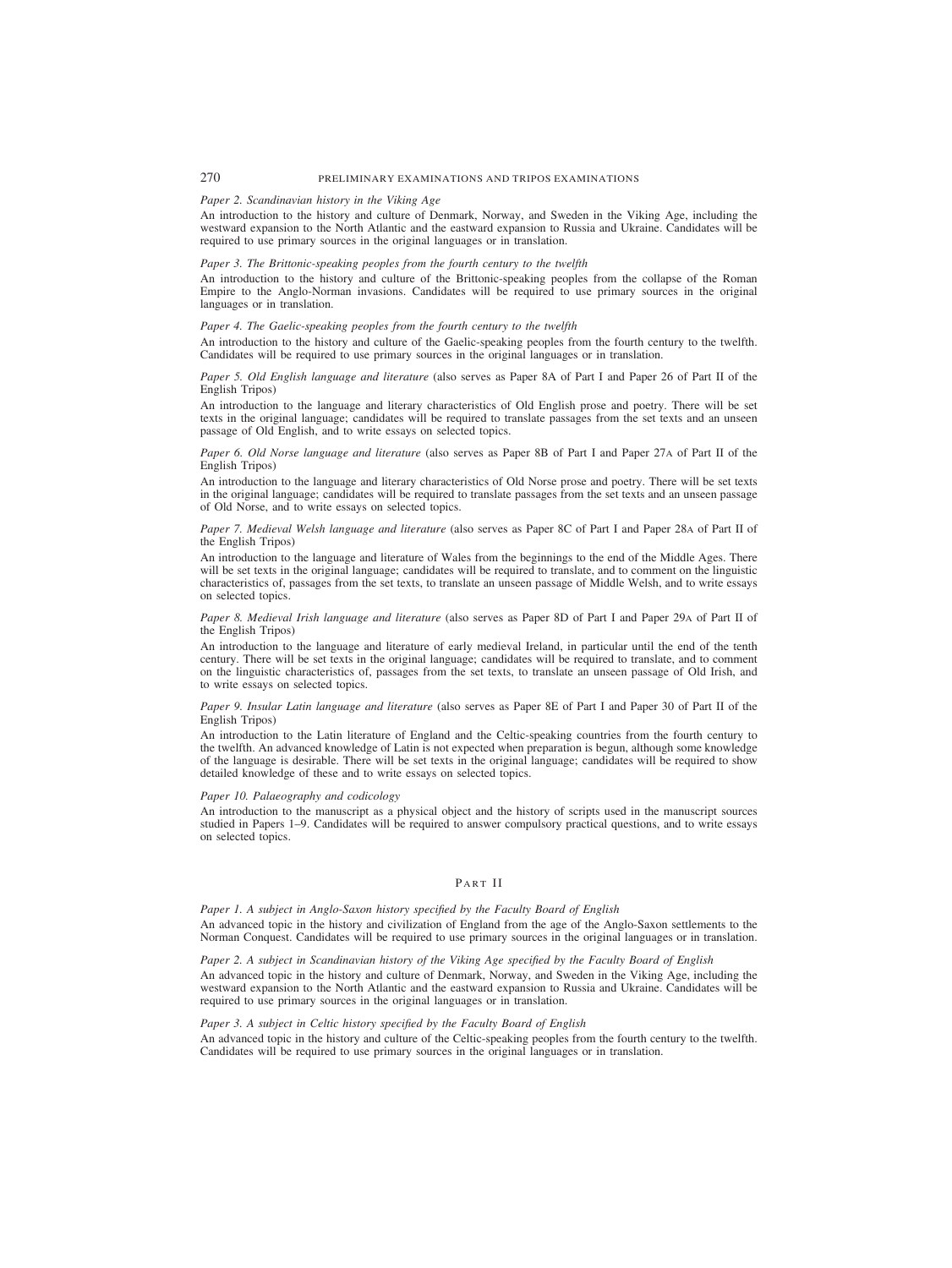### ARCHAEOLOGY TRIPOS 271

*Paper 4. A subject in Anglo-Saxon, Norse, and Celtic history specified by the Faculty Board of English* An advanced topic in the history and culture of Anglo-Saxon England, medieval Scandinavia, and the medieval Celtic-speaking peoples. Candidates will be required to use primary sources in the original languages or in

#### *Paper 5. A subject in Old English literature specified by the Faculty Board of English*

The work of an author or a group of authors, or a group of texts, or a literary topic or genre within the field of Old English literature, will be prescribed for special study. Candidates will be required to use primary sources in the original language.

#### *Paper 6. Advanced medieval Scandinavian language and literature* (also serves as Paper 27B of Part II of the English Tripos)

Scandinavian languages and literatures from the medieval period are studied. There will be set texts in the original language. Candidates will be required to translate and comment on extracts from these set texts and to translate unseen passages, and also to write essays on selected topics in medieval Scandinavian literature.

### *Paper 7. Advanced medieval Welsh language and literature* (also serves as Paper 28B of Part II of the English Tripos)

Welsh language and literature from the beginnings to the end of the Middle Ages are studied. There will be set texts in Old and Middle Welsh. Candidates will be required to translate and comment on extracts from these set texts and to translate unseen passages from Middle Welsh. There will be a further group of set texts, in medieval Breton and Cornish. Candidates will be required to translate and comment on extracts from these set texts. They will also be required to write essays on selected topics in medieval Welsh, Breton, and Cornish language and literature.

#### *Paper 8. Advanced medieval Irish language and literature* (also serves as Paper 29B of Part II of the English Tripos)

Irish language and literature from the beginnings to the end of the Middle Ages are studied. There will be set texts in the original language. Candidates will be required to translate extracts from these set texts and to translate unseen passages, and also to write essays on selected topics in medieval Irish language and literature.

#### *Paper 9. A subject in Insular Latin literature specified by the Faculty Board of English*

The work of an author or a group of authors, or a group of texts, or a literary topic or genre within the field of Insular Latin literature, will be prescribed for special study. Candidates will be required to use primary sources in the original language.

#### *Paper 10. Textual criticism*

translation.

An introduction to the processes by which extant sources written in the languages studied for Papers 5–9 have been transmitted, and of the scholarly methods by which these sources are converted into a usable form. The various editorial and diplomatic approaches and techniques are studied. Candidates will be required to answer a compulsory practical question and to write essays on selected topics.

# *Paper 11. Germanic philology* (also serves as Paper 31 of the Linguistics Tripos)

The history and grammar of the Germanic languages will be studied in relation to one another and to their Indo-European background. Candidates will be required to comment on passages and to write essays on selected topics.

# *Paper 12. Celtic philology* (also serves as Paper 27 of the Linguistics Tripos)

The history and grammar of the Celtic languages will be studied in relation to one another and to their Indo-European background. Candidates will be required to comment on passages and to write essays on selected topics.

# ARCHAEOLOGY TRIPOS <sup>1</sup>

# GENERAL

1. The Archaeology Tripos shall consist of three Parts: Part I, Part IIA, and Part IIB. In Part IIA and Three Parts. Part IIB there shall be an examination in each of the following four subjects: Archaeology, Assyriology, Egyptology, and Biological Anthropology, and there shall be a joint examination in each of the following pairs of subjects: Biological Anthropology and Archaeology, and Egyptology and Assyriology. For Part I there shall be a single class-list; for Part IIA and Part IIB there shall be a separate class-list for each single-subject examination and for each joint examination.

2. There shall be three bodies of Examiners, one for Part I, one for Part IIA, and one for Part IIB. Examiners and The Faculty Board of Human, Social, and Political Sciences shall nominate a Chair of Examiners for Assessors. each of the three bodies, Senior Examiners for Part IIA and Part IIB, and other Examiners for each Part as they shall deem sufficient. The Faculty Board shall have power to nominate such number of

<sup>&</sup>lt;sup>1</sup> These regulations will come into effect in accordance with the timetable in Temporary Regulation 20, p. 277.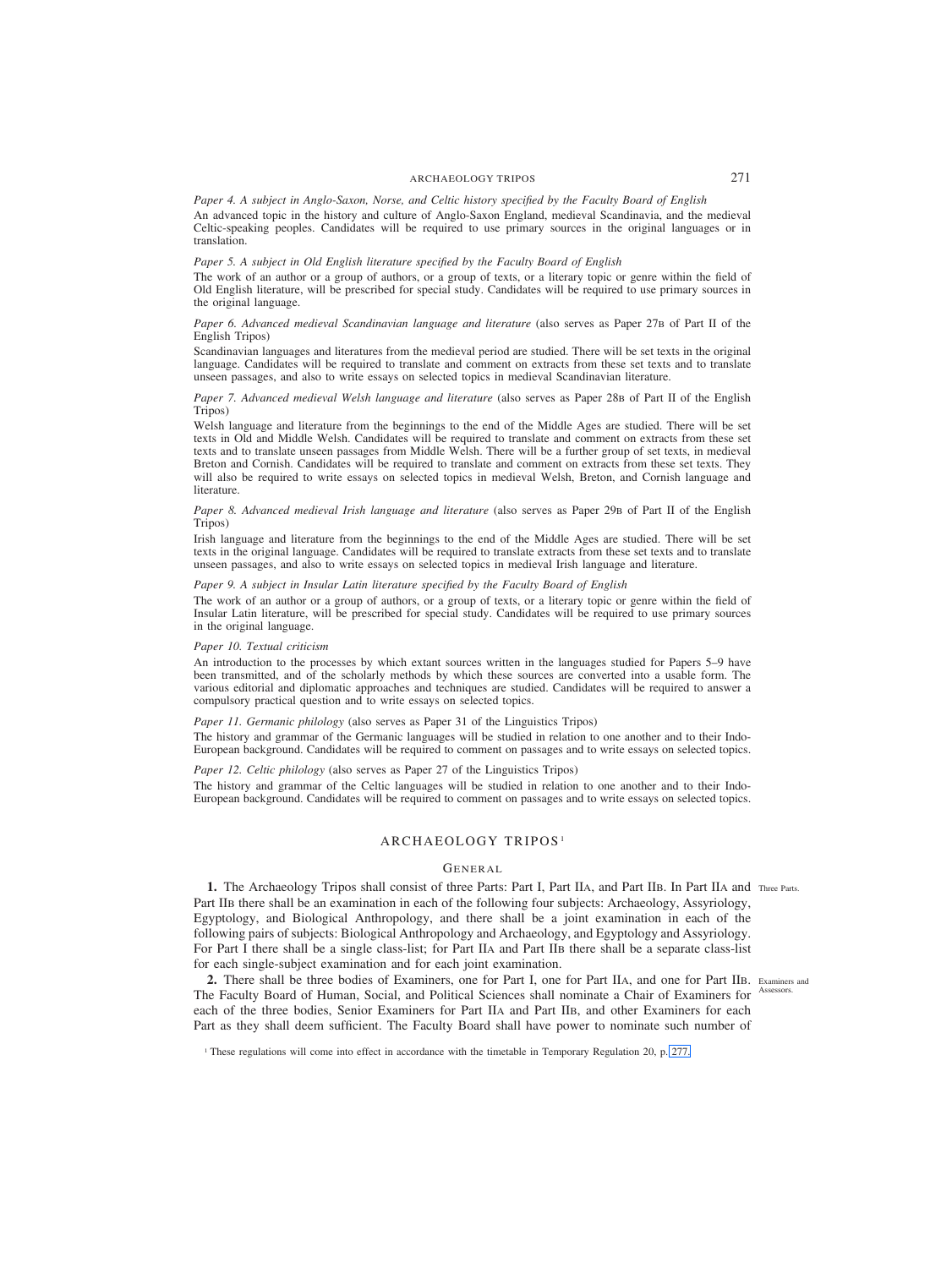Assessors as they shall deem sufficient to assist the Examiners for each Part. If required to do so, Assessors shall set papers in the subject or subjects assigned to them, shall mark the answers of the candidates in those papers, shall assess dissertations, and shall advise the Examiners on the performance of candidates in the examination. Assessors may be summoned to meetings of the Examiners for the purpose of consultation and advice, but shall not be entitled to vote.

**3.** The Faculty Board may from time to time make supplementary regulations defining all or any of the subjects and specified texts of examination and may modify, alter, or withdraw such supplementary regulations as they see fit, due care being taken that sufficient notice is given of any change.

**4.** Before the end of the Easter Term each year the Faculty Board shall give notice of the variable subjects for the examinations to be held in the academical year next following; provided that the Board shall have the power of subsequently issuing amendments if they have due reason for doing so and if they are satisfied that no student's preparation for the examination is adversely affected. The Board shall have power when they give notice of variable subjects to announce any consequential restriction on the combination of papers that a candidate may choose to offer.

**5.** The questions proposed by each Examiner and Assessor shall be submitted for approval to the whole body of Examiners for Part I or to the Examiners in the particular subject or subjects for Part IIA or Part IIB.

**6.** Separate meetings shall be held of the Examiners for Part I and of the Examiners for Part IIA and Part IIB, at which the respective class-lists shall be drawn up. In each class-list the names of the candidates who deserve honours shall be placed in three classes, of which the second shall be divided into two divisions. The names in the first and third classes, and in each division of the second class, shall be arranged in alphabetical order. For special excellence a mark of distinction may be awarded.

**7.** No student shall be a candidate for more than one Part, or any Part and also for another Honours Examination, in the same term.

**8.** No student who has been a candidate for any Part shall again be a candidate for the same Part.

**9.** A candidate shall not offer in any Part of the Tripos a paper that he or she has previously offered in another University examination.

# PART I

**10.** The following may present themselves as candidates for honours in Part I:

- (*a*) a student who has not obtained honours in another Honours Examination, provided that he or she has kept one term and that three complete terms have not passed after the student's first term of residence;
- (*b*) a student who has obtained honours in another Honours Examination, in the year after so obtaining honours, provided that he or she has kept seven terms and that nine complete terms have not passed after the student's first term of residence.
- **11.** The scheme of examination for Part I shall be as follows:

#### SECTION A

- A1. World archaeology (also serves as a paper in Section B of Part I of the Human, Social, and Political Sciences Tripos) A2. Archaeology in action (also serves as Paper O12 of Part II of the Classical Tripos) A3. Introduction to the cultures of Egypt and Mesopotamia (also serves as a paper in Section B of Part I of the Human, Social, and Political Sciences Tripos) A4. Being human: interdisciplinary perspectives<br>M1. Babylonian language (also serves as Paper) Babylonian language (also serves as Paper X.1 of Part IA of the Asian and Middle Eastern Studies Tripos and as Paper O7 of Part II of the Classical Tripos) E1. Egyptian language I (also serves as Paper X.2 of Part IA of the Asian and Middle Eastern Studies Tripos) B1. Humans in biological perspective (also serves as a paper in Section B of Part I of the Human, Social, and Political Sciences Tripos) S ECTION B POL1. The modern state and its alternatives (Paper POL1 of the Human, Social, and Political Sciences Tripos) SAN1. Social anthropology: the comparative perspective (Paper SAN1 of the Human, Social, and Political Sciences Tripos)
- SOC1. Introduction to sociology: Modern societies I (Paper SOC1 of the Human, Social, and Political Sciences Tripos)
- PBS1. Introduction to psychology (Paper PBS1 of the Psychological and Behavioural Sciences Tripos)

Supplementary regulations.

Notice of variable subjects.

Class-lists.

Scheme of examination for Part I.

Standing of candidates.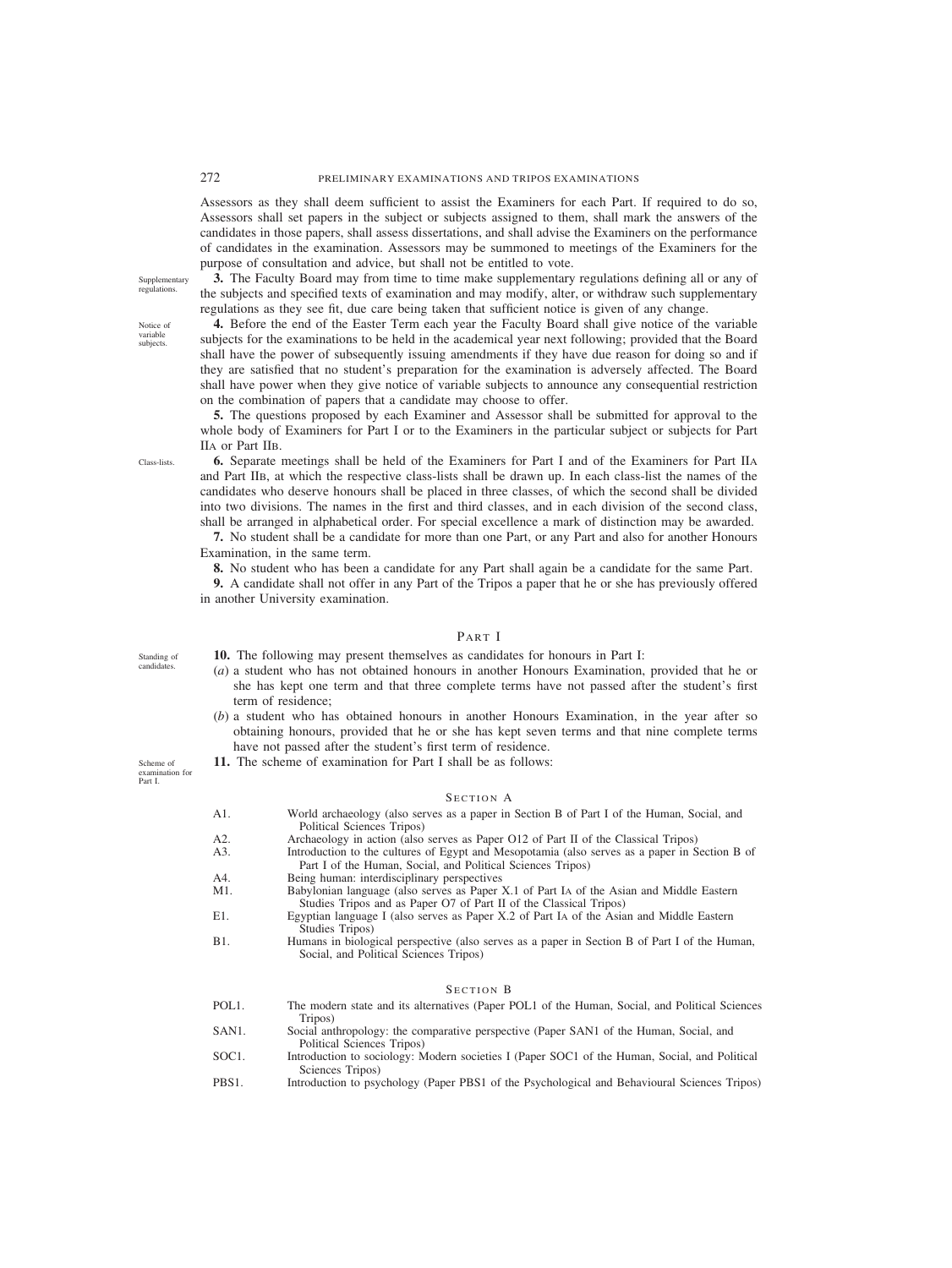A candidate for Part I shall be required to offer four papers as follows: (*a*) three papers from Section A;

(*b*) one further paper from Section A or one paper from Section B.

# PART IIA AND PART IIB

**12.** The following may present themselves as candidates for honours in Part IIA:

- $(a)$  a student who has obtained honours in Part I of the Archaeology Tripos in the year next after candidates. so obtaining honours, provided that six complete terms have not passed after her or his first term of residence;
- (*b*) a student who has obtained honours in any other Honours Examination, in the year next after or next but one after so obtaining honours, provided that twelve complete terms have not passed after her or his first term of residence; <sup>1</sup>

provided that no student shall be a candidate for Part IIA in Archaeology or Biological Anthropology and Archaeology unless the Head of the Department of Archaeology is satisfied that the student has, since matriculation, undertaken two weeks of excavation on a project approved by the Head of the Department, provided that the Head of the Department shall have the power to grant exemption from this requirement to a candidate who has obtained or will obtain an equivalent amount of appropriate experience in other ways.

**13.** A student who has obtained honours in Part IIA of the Archaeology Tripos may be a candidate for honours in Part IIB in the year next after so obtaining honours, provided that:

- (i) the student has kept seven terms and twelve complete terms have not passed after her or his first term of residence;<sup>1</sup>
- (ii) no student shall be a candidate for Part IIB in Archaeology or Biological Anthropology and Archaeology unless the Head of the Department of Archaeology is satisfied that the student has, since matriculation, undertaken at least one week of study visit and four weeks of excavation or other fieldwork on a project approved by the Head of the Department, provided that the Head of the Department shall have the power to grant exemption from this requirement to a candidate who has obtained an equivalent amount of appropriate experience in other ways.
- (iii) no student shall be a candidate for Part IIB in Assyriology, Egyptology, or Assyriology and Egyptology unless the Head of the Department of Archaeology is satisfied that the student has, since matriculation, undertaken four weeks of study visit, study in a museum, and/or fieldwork, according to a plan approved by the Head of the Department, provided that the Head of the Department shall have the power to grant exemption from this requirement to a candidate who has obtained an equivalent amount of appropriate experience in other ways.

**14.** A student who has obtained honours in another Honours Examination other than Part IIA of the Archaeology Tripos may be a candidate for honours in either Part IIA or Part IIB in the year after so obtaining honours, provided that the student has kept seven terms and that twelve complete terms have not passed after her or his first term of residence. Such students shall offer, subject to the provisions of Regulation 9, four papers chosen from those available in Part IIA and Part IIB, in accordance with the guidelines issued by the Faculty Board, and conditional upon written permission from the Head of Department obtained not later than the division of the Michaelmas Term next preceding the examination.

15. The scheme of examination for Part II shall be as follows:<sup>2</sup>

Scheme of examination for Part II.

- A10. Archaeological theory and practice 1<br>A11. From data to interpretation From data to interpretation
- A12. Archaeological theory and practice 2<br>A13. Past in the present\*
- Past in the present\*
- A21. Archaeological science<br>A22. Palaeolithic archaeolog
- Palaeolithic archaeology
- A23. European prehistory
- A24. The medieval globe (also serves as Paper 14 of Part I of the Anglo-Saxon, Norse, and Celtic Tripos)
- A25. Mesopotamian archaeology I: prehistory and early states (offered in alternate years)<br>A26. Mesopotamian archaeology II: territorial states to empires (offered in alternate years)
- A26. Mesopotamian archaeology II: territorial states to empires (offered in alternate years)<br>A27. Settlement and society in ancient Egypt (offered in alternate years) Settlement and society in ancient Egypt (offered in alternate years)

<sup>1</sup> See also the regulations for Affiliated Students (p. 165).

<sup>2</sup> See Notice (*Reporter*, 6582, 2019–20, p. 417) for details of papers available in Parts IIA and IIB in 2020–21.

Standing of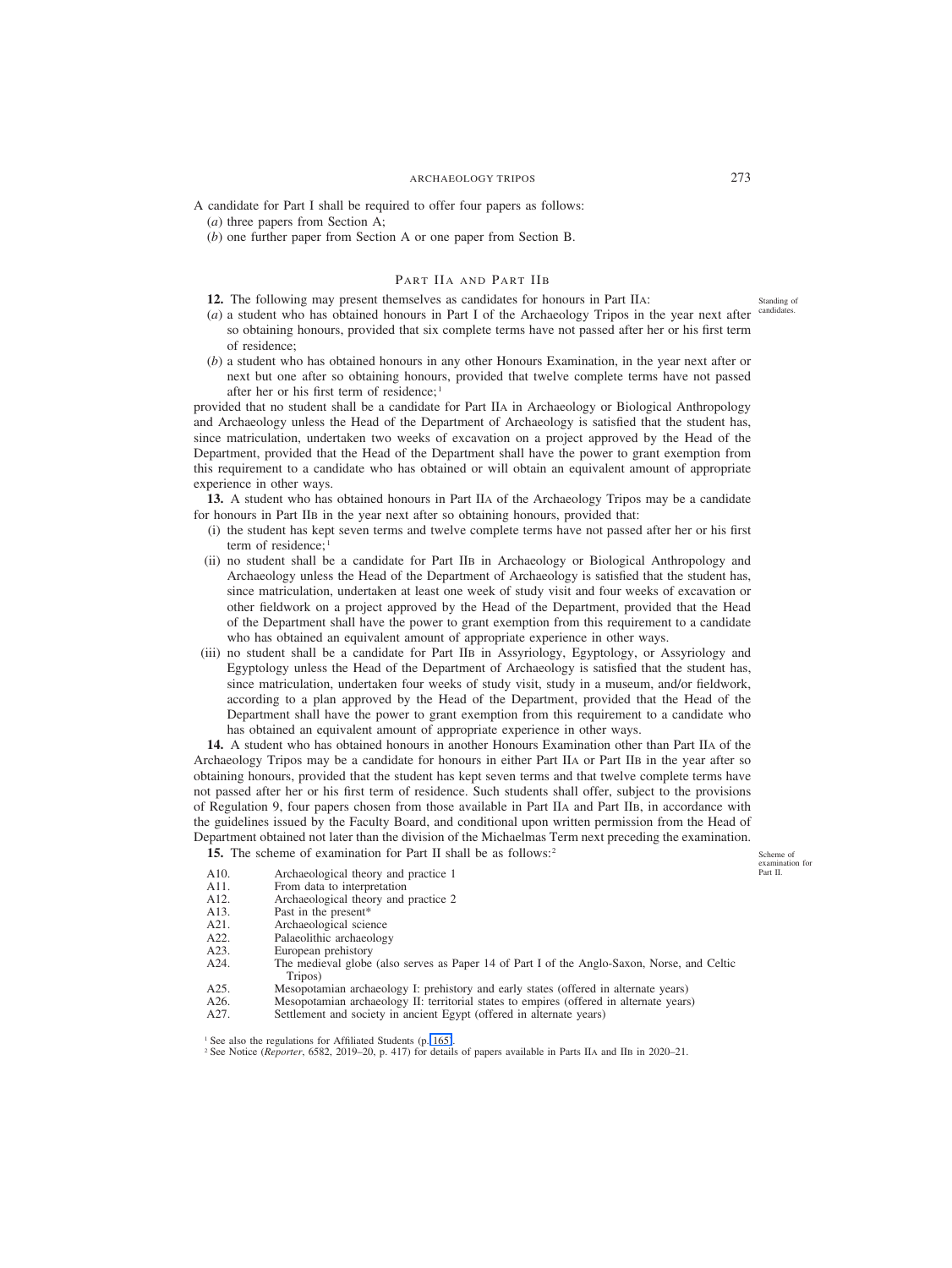| 274         | PRELIMINARY EXAMINATIONS AND TRIPOS EXAMINATIONS                                              |
|-------------|-----------------------------------------------------------------------------------------------|
| A28.        | Ancient Egypt in context: an archaeology of foreign relations (offered in alternate years)    |
| A29.        | The archaeology of religion in ancient Egypt (offered in alternate years)                     |
| A30.        | Archaeology of death and burial in ancient Egypt (offered in alternate years)                 |
| A31.        | Ancient India I: the Indus civilisation and beyond (offered in alternate years)               |
| A32.        | Ancient India II: early historic cities of South Asia (offered in alternate years)            |
| A33.        |                                                                                               |
|             | Ancient South America (offered in alternate years)                                            |
| A34.        | The archaeology of Mesoamerica and North America (offered in alternate years)                 |
| A35.        | The archaeology of Africa                                                                     |
| A36.        | Topics in regional archaeology                                                                |
| A37.        | A topic within classical archaeology and/or art (Paper 9 of Part IB of the Classical Tripos)  |
| A38.        | A topic within classical archaeology and/or art (Paper D1 of Part II of the Classical Tripos) |
| A39.        | A topic within classical archaeology and/or art (Paper D2 of Part II of the Classical Tripos) |
| A40.        | A topic within classical archaeology and/or art (Paper D3 of Part II of the Classical Tripos) |
| A41.        | A topic within classical archaeology and/or art (Paper D4 of Part II of the Classical Tripos) |
| A50.        | Special topics in palaeolithic archaeology and human evolution*                               |
| A51.        | Special topics in European prehistory*                                                        |
| A52.        | Special topics in historic Europe*                                                            |
| A53.        | Special topics in Near Eastern archaeology*                                                   |
| A54.        | Special topics in regional archaeology 1*                                                     |
| A55.        | Special topics in regional archaeology 2*                                                     |
| A56.        | Special topics in regional archaeology 3*                                                     |
| A57.        | Special topics in regional archaeology 4*                                                     |
| A58.        | Special topics in regional archaeology 5*                                                     |
| A59.        | Material culture: conceptual approaches*                                                      |
| A60.        | Special topics in museum studies*                                                             |
| A61.        | Special topics in archaeological concepts 1*                                                  |
| A62.        | Special topics in archaeological concepts 2*                                                  |
| AS1.        | Foundation statistics*                                                                        |
| AS2.        |                                                                                               |
| AS3.        | Special topic in advanced statistics/modelling*                                               |
|             | Geographical information systems in archaeology*                                              |
| AS4.        | Zooarchaeology*                                                                               |
| AS5.        | Human osteology*                                                                              |
| AS6.        | Palaeobotany*                                                                                 |
| AS7.        | Geoarchaeology*                                                                               |
| AS8.        | Archaeological chemistry*                                                                     |
| AS9.        | Analysis of archaeological materials*                                                         |
| AS10.       | Archaeological genetics*                                                                      |
| AS11.       | Special topics in archaeological methods 1*                                                   |
| AS12.       | Special topics in archaeological methods 1*                                                   |
| <b>B2.</b>  | Human ecology and behaviour                                                                   |
| <b>B</b> 3. | Human evolution                                                                               |
| B4.         | Comparative human biology                                                                     |
| <b>B5.</b>  | From data to interpretation                                                                   |
| B6.         | Major topics in human evolutionary studies                                                    |
| B11.        | Special topics in biological anthropology 1*                                                  |
| B12.        | Special topics in biological anthropology 2*                                                  |
| B13.        | Special topics in biological anthropology 3*                                                  |
| B14.        | Special topics in biological anthropology 4*                                                  |
| B15.        | Special topics in biological anthropology 5*                                                  |
| B16.        | Special topics in biological anthropology 6*                                                  |
| B17.        | Special topics in biological anthropology 7*                                                  |
| B18.        | Special topics in biological anthropology 8*                                                  |
| E2.         | Middle Egyptian texts (also serves as Paper X.7 of Part IB of the Asian and Middle Eastern    |
|             | Studies Tripos)                                                                               |
| E3.         | Old and Late Egyptian texts                                                                   |
| E4.         | Coptic                                                                                        |
| M2.         | Mesopotamian culture I: literature (offered in alternate years)                               |
| M3.         | Mesopotamian culture II: religion and scholarship (offered in alternate years)                |
| M4.         | Intermediate Babylonian (also serves as Paper X.6 of Part IB of the Asian and Middle Eastern  |
|             | Studies Tripos)                                                                               |
| M5.         | Advanced Babylonian and Assyrian                                                              |
| M6.         | Sumerian language                                                                             |

\*Papers marked above with an asterisk shall be offered over one term.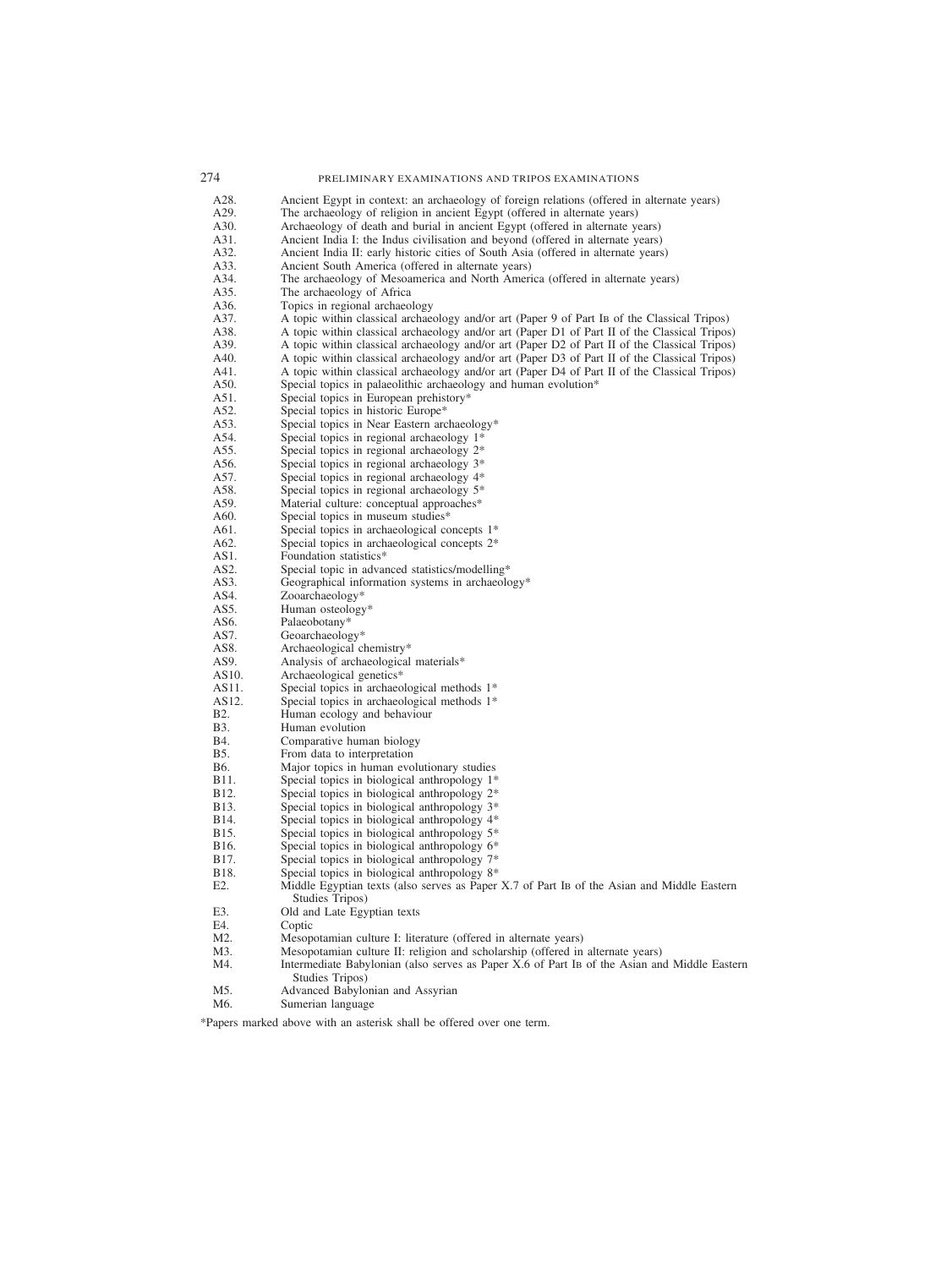**16.** Subject to the provisions of Regulation 9, candidates for Part IIA shall offer papers and other Part IIA. exercises as follows:

- (*a*) *Candidates in Archaeology*
	- (i) Paper A10;
	- (ii) Paper A11;
	- (iii) one paper chosen from the following:  $A2<sup>1</sup>$ ,  $A21-A36$ ;
	- (iv) one further paper chosen from the following: A21–A37, B2–B4, or POL3, POL4, SAN7–SAN13, SOC2–SOC3 from the Human, Social, and Political Sciences Tripos.
- (*b*) *Candidates in Assyriology*
	- $(i)$  Paper M4 or M1<sup>2</sup>;
	- (ii) Paper A25 or A26;
	- (iii) one paper chosen from the following: M2 or M3;
	- (iv) one further paper chosen from the following: A2, A10, A11, A21–A37, B2–B4, or POL3, POL4, SAN7–SAN13, SOC2–SOC3 from the Human, Social, and Political Sciences Tripos.
- (*c*) *Candidates in Biological Anthropology*
	- (i) one paper chosen from B2–B4;
	- (ii) a second paper chosen from B2–B4;
	- (iii) Paper B5;
	- (iv) one paper chosen from the following: B2–B4, A2, A10, A21–A37, or POL3, POL4, SAN7–SAN13, SOC3, SOC4 from the Human, Social, and Political Sciences Tripos, or PBS3 or PBS4 from Part IB of the Psychological and Behavioural Sciences Tripos.
- (*d*) *Candidates in Egyptology*
	- $(i)$  Paper E2 or E1<sup>3</sup>;
	- (ii) Paper  $A2<sup>1</sup>$  or  $A10$ ;
	- (iii) Paper A27 or A28;
	- (iv) Paper A29 or A30.
- (*e*) *Candidates in Assyriology and Egyptology*
	- $(i)$  Paper M4 or M1<sup>2</sup>;
	- $(ii)$  Paper E2 or E1<sup>3</sup>;
	- (iii) one paper chosen from A27–A30;
	- (iv) one paper chosen from A25–A26, M2–M3.
- (*f*) *Candidates in Biological Anthropology and Archaeology*
	- (i) Paper  $A2^1$  or  $A10$ ;
	- (ii) Paper A11 or B5;
	- (iii) one paper chosen from B2–B4;
	- (iv) one further paper chosen from the following: A10, A21–A37, B2–B4.

**17.** Candidates for Part IIB who have taken Part IIA in the Archaeology Tripos may not change Part IIB. their subject track between Parts IIA and IIB, unless changing from a joint track to one of the single subjects within it, unless with the written permission of the Head of the Department of Archaeology given before the division of Michaelmas Term. Subject to the provisions of Regulation 9, candidates for Part IIB shall offer papers and other exercises as follows:

#### (*a*) *Candidates in Archaeology*

- (i) Paper  $A10<sup>4</sup>$  or  $A12$ ;
- (ii) a dissertation on a subject approved by the Head of the Department of Archaeology which shall be submitted in accordance with the provisions of Regulation 18;
- (iii) Paper A13 and one paper chosen from AS1–AS12, A50–A62;
- (iv) *either* two further papers chosen from AS1–AS12, A50–A62, B11–B18; *or* one further paper chosen from the following: A21–A36, A38–A41, B2–B4, or POL13, POL14, SAN7–SAN13, or SOC6–SOC15 from the Human, Social, and Political Sciences Tripos.

<sup>1</sup> Paper A2 is required if a candidate has not taken it at Part I.

<sup>2</sup> Paper M1 is required if a candidate has not taken it at Part I.

<sup>3</sup> Paper E1 is required if a candidate has not taken it at Part I.

<sup>4</sup> Paper A10 is required if a candidate has not taken it at Part IIA.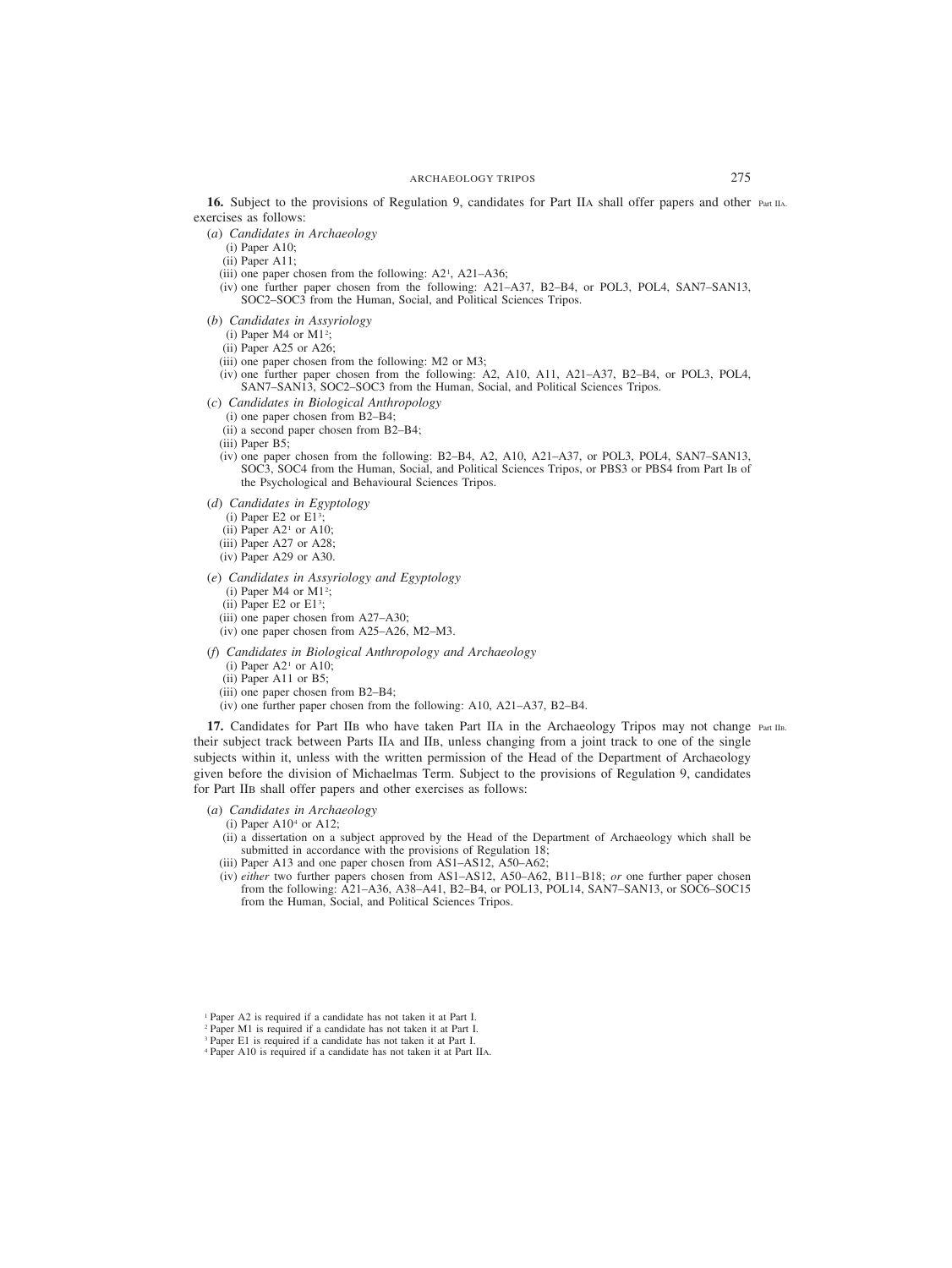### (*b*) *Candidates in Assyriology*

- (i) Paper  $M4^1$  or  $M5$ ;
- (ii) Paper A25 or A26;
- (iii) one paper chosen from the following: M2–M3 or M6;
- (iv) *either* one further paper chosen from the following: A12, A21–A36, A38–A41, M6, B2–B4; *or* two papers chosen from Papers A13, AS1–AS12, A50–A62, B11–B18; *or* one Part IIB paper chosen from POL13, POL14, SAN7–SAN13, or SOC6–SOC15 from the Human, Social, and Political Sciences Tripos; *or* a dissertation on a subject approved by the Head of the Department of Archaeology which shall be submitted in accordance with the provisions of Regulation 18.

# (*c*) *Candidates in Biological Anthropology*

- (i) if a candidate took Part IIA of the Archaeology Tripos:
	- (1) B6;
	- (2) two papers chosen from B11–B18;

(3) *either* one further paper chosen from the following: B2–B42 , A12, A21–A36, A38–A41, or PBS6–9 of the Psychological and Behavioural Sciences Tripos; *or* two further papers chosen from B11–B18, AS1–AS12, A13, A50–A62;

(4) a dissertation on a subject approved by the Head of the Department of Archaeology which shall be submitted in accordance with the provisions of Regulation 18;

- (ii) if a candidate did not take Part IIA of the Archaeology Tripos:
	- (1) B2;
	- (2) B3;
	- (3) two papers chosen from B11–B18;

(4) *either* one paper chosen from the following: B6, A12, A21–A41, or PBS3–4 of the Psychological and Behavioural Sciences Tripos; *or* two papers chosen from, B11–B18, AS1–AS12, A13, A50–A62; *or* a dissertation on a subject approved by the Head of the Department of Archaeology which shall be submitted in accordance with the provisions of Regulation 18.

- (*d*) *Candidates in Egyptology*
	- (i) Paper  $E2^3$  or  $E3$ ;
	- (ii) Paper A27, A28, or E44 ;
	- (iii) Paper A29, A30, or E44 ;
	- (iv) a dissertation on a subject approved by the Head of the Department of Archaeology which shall be submitted in accordance with the provisions of Regulation 18.
- (*e*) *Candidates in Assyriology and Egyptology*
	- (i) Paper  $M4^1$  or  $M5$ ;
	- $(iii)$  Paper E2<sup>3</sup> or E3;
	- (iii) one paper chosen from A25–A30, M2–M3;
	- (iv) *either* one further paper chosen from the following: A25–A30, M2–M3, M6; *or* a dissertation on a subject approved by the Head of the Department of Archaeology which shall be submitted in accordance with the provisions of Regulation 18.
- (*f*) *Candidates in Biological Anthropology and Archaeology*
	- (i) Paper A105 , A12, or B6;
	- (ii) one paper chosen from B11–B18 *and* one paper chosen from AS1–AS12, A13, A50–A62;
	- (iii) *either* one paper chosen from A105 , A12, or B6; *or* two papers chosen from B11–B18, A13, AS1– AS12, A50–A62;
	- (iv) a dissertation on a subject approved by the Head of the Department of Archaeology which shall be submitted in accordance with the provisions of Regulation 18.

Dissertations.

**18.** (*a*) A candidate for Part IIB who offers a dissertation shall submit an application, including the title of the proposed dissertation and a brief account of its scope. Applications shall be submitted to the Head of the Department so as to arrive not later than the division of the Full Michaelmas Term next preceding the examination.

(*b*) Each candidate must obtain the approval of the Head of Department for the proposed title not later than the division of the Lent Term. When the Head of Department has approved a title, no change shall be made to it without the further approval of the Head of Department.

(*c*) A dissertation shall be of not more than 10,000 words in length. The word count will include footnotes, figures, tables, and captions but will not include appendices and bibliography. Each dissertation shall be typewritten, with two printed copies submitted in addition to a copy in an approved electronic format. A dissertation shall be accompanied by (i) a brief synopsis on a separate sheet of

<sup>2</sup> If a candidate has not taken one of Papers B2-B4 at Part IIA, that paper is required here.

- <sup>4</sup> Paper E4 can only be taken if a candidate is also taking Paper E3 in Part IIB.
- <sup>5</sup> Paper A10 is required if a candidate has not taken it at Part IIA.

<sup>1</sup> Paper M4 is required if a candidate has not taken it at Part IIA.

<sup>3</sup> Paper E2 is required if a candidate has not taken it at Part IIA.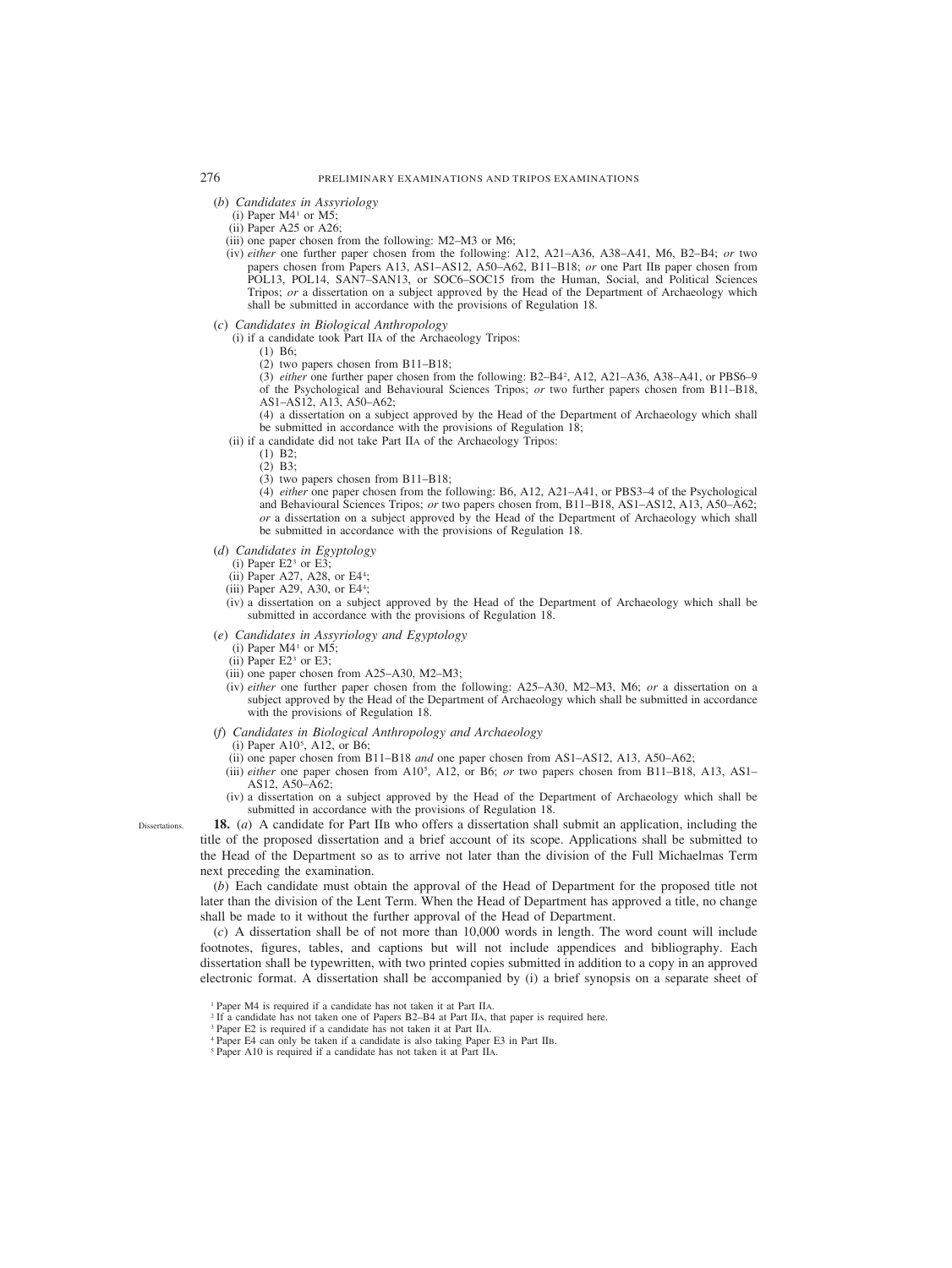paper of the contents of the dissertation, and (ii) a certificate signed by the candidate stating the word count of the dissertation, that it is her or his own original work, and that it does not contain material that has already been used to any substantial extent for a comparable purpose.

(*d*) A dissertation shall be submitted to the Senior Examiner not later than the second Friday of the Full Easter Term in which the examination is held.

**19.** At the discretion of the Examiners, a candidate for Part IIB may be examined *viva voce*.

# TEMPORARY REGULATION

**20.** The examinations for the Archaeology Tripos shall be held for the first time as follows: Part I in 2018 Part IIA in 2019 Part IIB in 2020

# ARCHITECTURE TRIPOS

1. The Architecture Tripos shall consist of three Parts: Part IA, Part IB, and Part II. A separate class- Three Parts. list shall be published for each Part.

**2.** The following may present themselves as candidates for honours in Part IA:

- (*a*) a student who has kept one term, provided that three complete terms have not passed after her candidates. or his first term of residence;
- (*b*) a student who has obtained honours in another Honours Examination in the year next after so obtaining honours, provided that the student has kept four terms and that nine complete terms have not passed after her or his first term of residence.

**3.** A student who has obtained honours in Part IA of the Architecture Tripos may be a candidate for honours in Part IB in the year next after so obtaining honours, provided that he or she has kept four terms, and has satisfied the Examiners in studio-work in the examination for Part IA.

**4.** A student who has obtained honours in Part IB of the Architecture Tripos may be a candidate for honours in Part II in the year after so obtaining honours, provided that

(*a*) the student has kept seven terms and twelve complete terms have not passed after her or his first term of residence, and

(*b*) the student has satisfied the Examiners in studio-work in the examination for Part IB.

**5.** No student shall be a candidate for more than one Part, or for any Part and also for another Honours Examination, in the same term; and no student who has been a candidate for honours in any Part shall again be a candidate for honours in the same Part.

**6.** Subject to the provisions of Regulation 5, a student who is not eligible to be a candidate for Professional honours shall be entitled to take the examination for any Part of the Architecture Tripos as a candidate qualification. not for honours for the purpose of qualifying for exemption from professional examinations, provided that he or she has obtained honours in another Honours Examination and, if a candidate for Part IB or Part II, has satisfied the requirements of these regulations in so far as they relate to studio-work.

**7.** To conduct the examination in each Part the Faculty Board shall nominate such number of Examiners as they shall deem sufficient. The Board shall have power to nominate Assessors to the Examiners and Examiners for any of the papers. The Assessors shall be responsible for setting the questions in the subject or subjects assigned to them and for advising the Examiners on the candidates' performance in those questions.

8. In each Part the names of the candidates who obtain honours shall be arranged in three classes, Class-lists. of which the second shall be divided into two divisions. The names in the first and third classes and in each division of the second class shall be arranged in alphabetical order. A mark of distinction may be affixed to the names of those candidates placed in the first class whose work either in a part or in the whole of the examination is of special merit. In the class-lists for Part IA and Part IB, a mark *s* shall be attached to the names of those candidates who have satisfied the Examiners in studio-work.

**9.** The names of candidates who, having presented themselves under the provisions of Regulation 6, attain the honours standard shall be published in a list headed 'The following who are not candidates for honours have attained the honours standard'.

10. The Faculty Board shall have power to make supplementary regulations defining all or any of supplementary the subjects set out in the following regulations as they think fit. regulations.

Assessors.

Standing of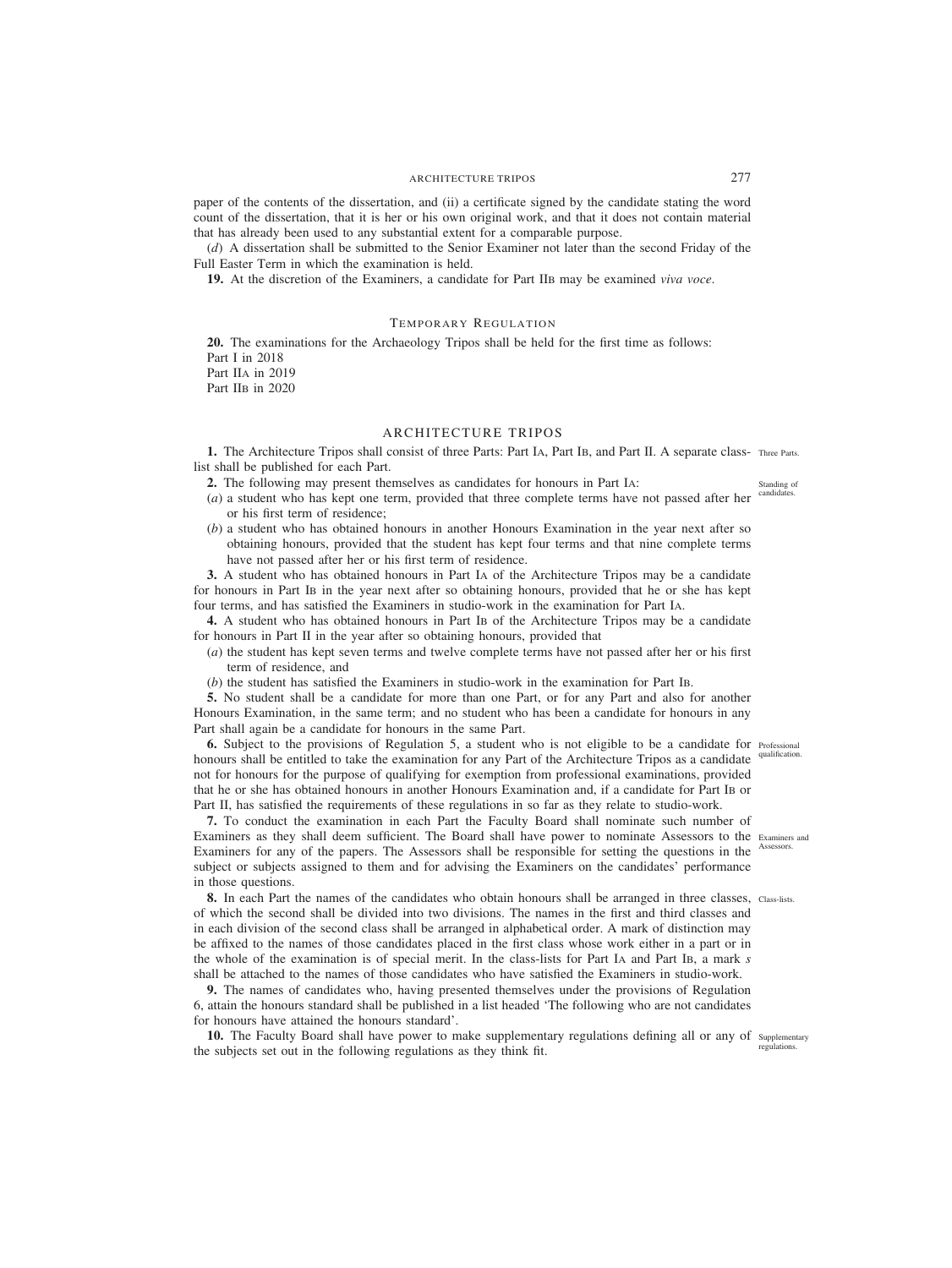**11.** Public notice of subjects, special periods, and books prescribed under the following regulations or under any supplementary regulations shall be given by the Faculty Board (*a*) for Part IA and for Part IB of the Tripos, not later than the Easter Term next preceding the examination to which they apply, and (*b*) for Part II of the Tripos, not later than the Easter Term next but one preceding the examination to which they apply; provided that the Board shall have the power of subsequently issuing amendments if they have due reason for doing so and if they are satisfied that no student's preparation for the examination is adversely affected.

# PART IA

- **12.** The examination for Part IA of the Architecture Tripos shall consist of two sections:
- Section A. Five papers as follows:
	- Paper 1. An introduction to the histories and theories of architecture to 1800.
	- Paper 2. An introduction to the histories and theories of architecture from 1800 to the present.<br>Paper 3. Fundamental principles of construction.
	- Paper 3. Fundamental principles of construction.<br>Paper 4. Fundamental principles of structural des
	- Paper 4. Fundamental principles of structural design.<br>Paper 5. Fundamental principles of environmental de
	- Fundamental principles of environmental design.
- Section B. Studio-work.
- **13.** A candidate for Part IA shall be required:
- (*a*) to offer all five papers in Section A. Papers 1 and 2 will be examined by a written paper of three hours' duration. Papers 3–5 will be examined by a combination of a written paper of three hours' duration and such coursework as may be determined by the course teachers and submitted during the academical year. For this purpose the teachers under whose direction the work was performed will present to the Examiners detailed reports on the performance of each candidate in the coursework. The proportion of marks to be assigned to the coursework in each paper shall be published by the Faculty Board by notice in the Department not later than the beginning of the Full Michaelmas Term next preceding the examination;
- (*b*) for Section B, to present for the inspection of the Examiners on a date or dates published by the Faculty Board by notice in the Department not later than the beginning of the Full Michaelmas Term next preceding the examination, a portfolio of studio-work carried out during the current academical year and attested by satisfactory evidence.

#### PART IB

**14.** The examination for Part IB of the Architecture Tripos shall consist of two sections:

- Section A. (i) Two papers (Papers 1 and 2) on historical and theoretical topics concerning architecture and its setting. For Paper 1 candidates will be required to submit two essays of 2,000 words. Paper 2 shall be assessed by a three-hour written examination.
	- (ii) Three introductory papers (Papers 3–5) on technical topics concerning the theory and practice of construction and of structural and environmental design. Papers 3– 5 will be examined by a combination of written papers of three hours' duration and such coursework as may be determined by the course teachers and submitted during the academical year.

Section B. Studio-work.

- **15.** A candidate for Part IB shall be required:
- (*a*) for Section A, to offer Papers 1–5, subject to the qualifications that candidates cannot address in Paper 2 a topic chosen for an essay in Paper 1, and each essay must be on a separate topic. Candidates will be required to declare that the essays are their own work. They shall be submitted by the candidate to the Secretary of the Faculty Board, in accordance with detailed arrangements approved by the Faculty Board. Teachers under whose direction coursework for Papers 3–5 was performed will present to the Examiners detailed reports on the performance of each candidate in this coursework. The proportion of marks to be assigned to the coursework in each paper shall be published by the Faculty Board by Notice in the Department not later than the beginning of the Full Michaelmas Term next preceding the examination;
- (*b*) for Section B, to present for the inspection of the Examiners on a date or dates published by the Faculty Board by notice in the Department not later than the beginning of the Full Michaelmas

Scheme of examination for Part IA.

Scheme of examination for Part IB.

Notice of books and subjects.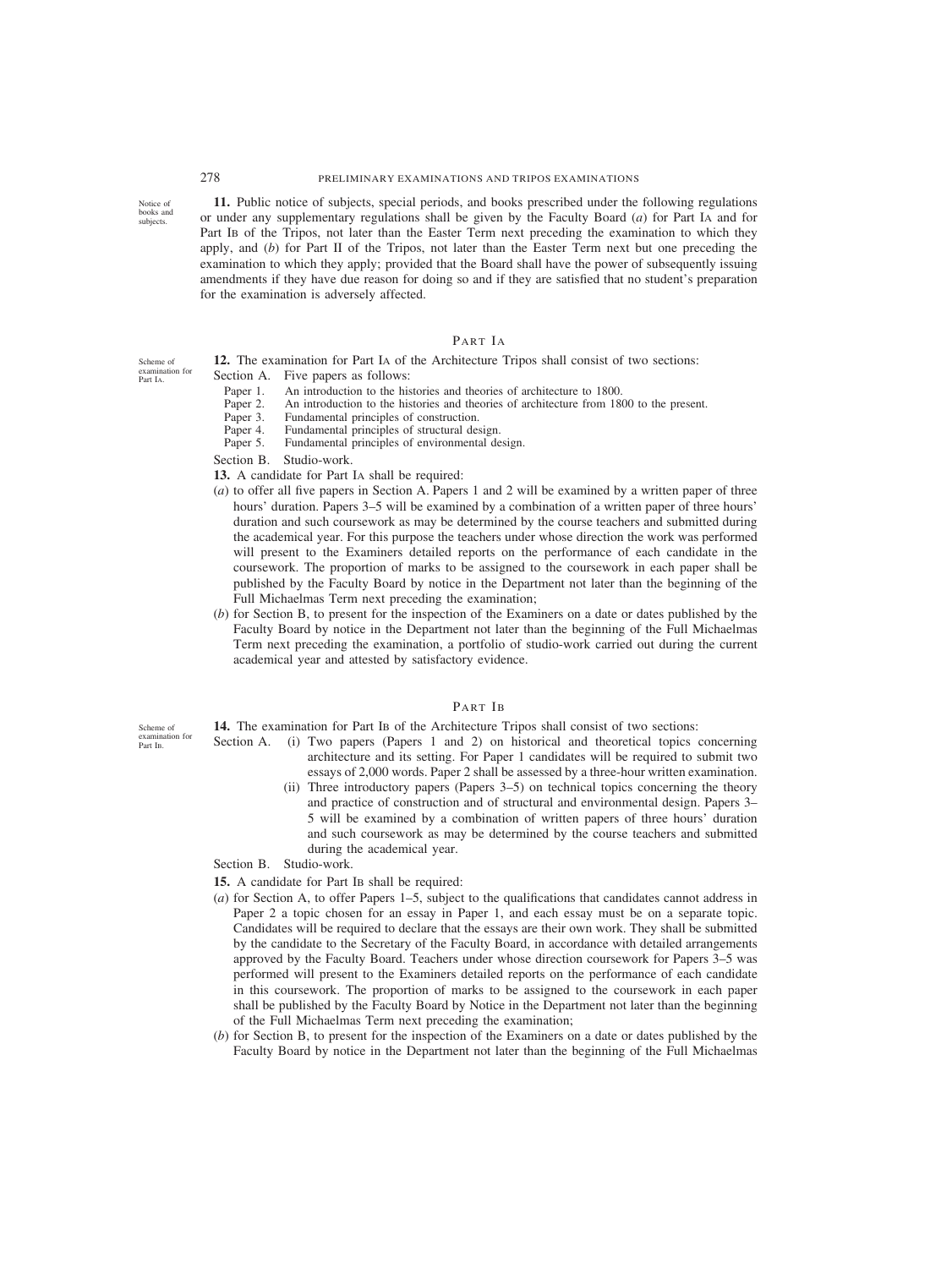Term next preceding the examination, a portfolio of studio-work carried out during the current academical year and attested by satisfactory evidence.

Detailed instructions will be issued by the Department, by the division of the Michaelmas Term preceding the examination, regarding the coverage of prescribed texts and topics and any other requirements for the portfolio as a whole. Candidates may be called for *viva voce* examination in connection with their portfolios.

The Examiners shall be provided by the Head of the Department with assessments of all the coursework carried out by candidates of which records have been presented under (*a*).

# PART II

**16.** The examination for Part II of the Architecture Tripos shall consist of three sections: Scheme of

- Section A. (i) One paper on the theoretical and historical aspects of architecture and urbanism  $\frac{ex^2}{Part II}$ . (Paper 1).
	- (ii) Three papers (Papers 2–4) on the technical aspects of the theory and practice of construction and of structural and environmental design.

Section B. Studio-work.

Section C. A thesis, or an alternative exercise approved by the Faculty Board, on a subject approved by the Faculty Board.

Paper 1 in Section A shall be examined by a written paper, which shall be of three hours' duration.

Papers 2 and 3 in Section A shall be examined by written papers of three hours' duration and such coursework as may be determined by the course teachers and submitted during the academical year. For this purpose the teachers under whose direction the work was performed will present to the Examiners detailed reports on the performance of each candidate in the coursework. The proportion of marks to be assigned to the coursework in each paper shall be published by the Faculty Board by notice in the Department not later than the beginning of the Full Michaelmas Term next preceding the examination.

Paper 4 in Section A shall be examined by the submission of coursework. For this purpose the teachers under whose direction the work was performed will present to the Examiners detailed reports on the performance of each candidate in this coursework.

- **17.** A candidate for Part II shall be required:
- (*a*) for Section A, to offer Papers 1–4;
- (*b*) for Section B, to present for the inspection of the Examiners on a date or dates published by the Faculty Board by notice in the Department not later than the beginning of the Full Michaelmas Term next preceding the examination, a portfolio of studio-work carried out during the current academical year and attested by satisfactory evidence;
- (*c*) for Section C, to submit a thesis, or an alternative exercise approved by the Faculty Board, in accordance with the provisions of Regulations 18 and 19.

**18.** (*a*) Not later than 1 June each year the Faculty Board shall publish by notice in the Department Thesis. of Architecture a list of subject areas for the thesis or other exercise required for Section C in the examination to be held in the following academical year. In publishing the list the Faculty Board shall specify what types of exercise (if any) are permitted as alternatives to a thesis.

(*b*) Each candidate shall submit the proposed subject of his or her thesis or other exercise to the Secretary of the Faculty Board not later than the end of the third quarter of the Michaelmas Term next preceding the examination. A candidate may propose *either* (i) a subject that falls within one of the subject areas in the list published by the Faculty Board under sub-paragraph (*a*) above, *or* (ii) a subject of the candidate's own choice.

(*c*) Each candidate shall obtain the approval of the proposed subject by the Faculty Board not later than the last day of the Michaelmas Term.

(*d*) The Secretary of the Faculty Board shall notify the Examiners of candidates' subjects; the Examiners shall have power to impose restrictions on the questions that a candidate may offer in Paper 1, and shall inform candidates of any such restrictions not later than the end of the first quarter of the Easter Term.

**19.** A thesis presented under Regulation 17(*c*) shall be of not less than 7,000 words and not more than 9,000 words in length, including notes, appendices, but excluding bibliography; an alternative exercise shall be of comparable substance. Each thesis shall be submitted through the Secretary of the

examination for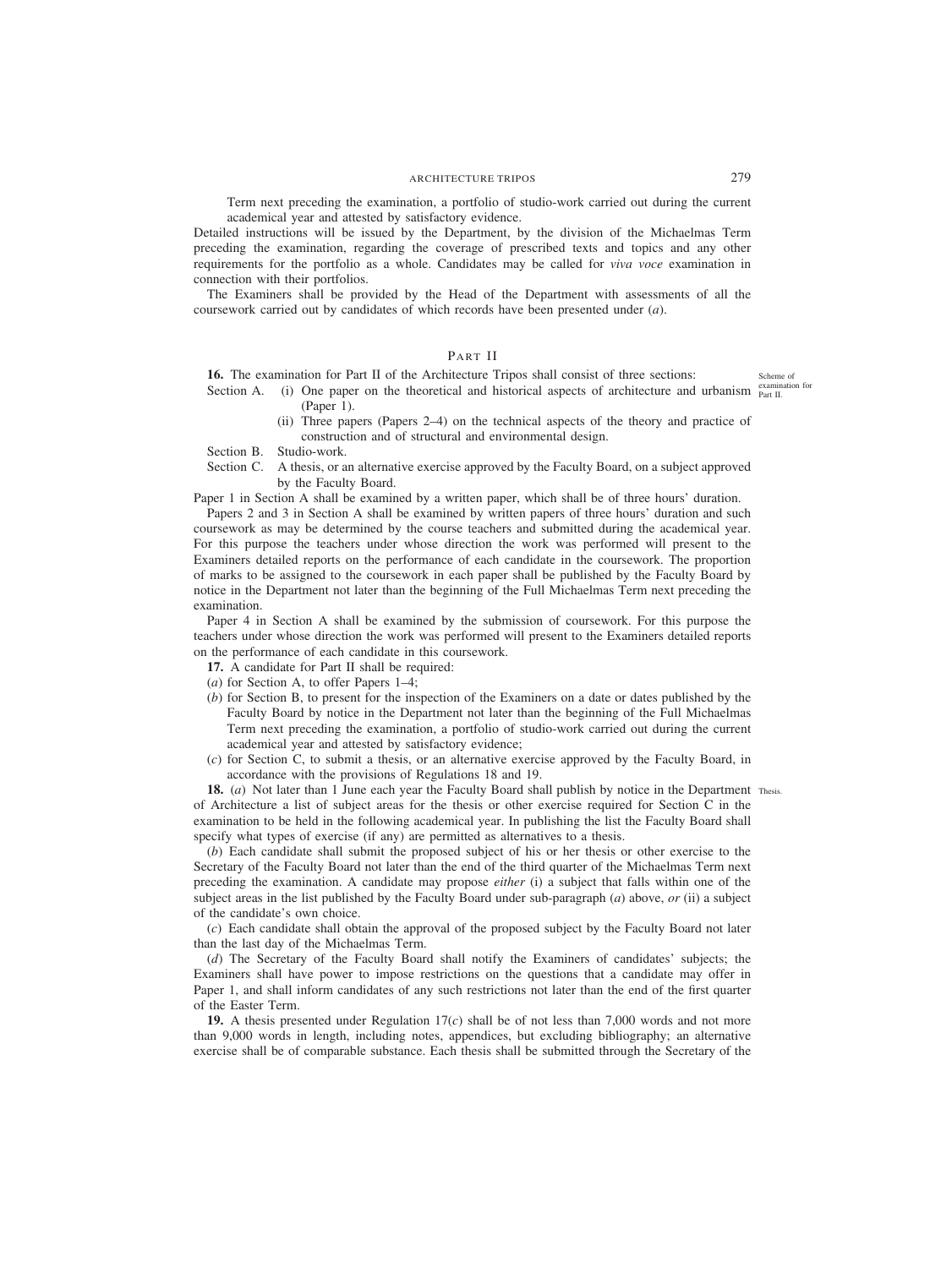Faculty Board to the Head of the Department of Architecture in accordance with detailed arrangements approved by the Board. Each candidate will be required to sign a declaration that the thesis is his or her own work, unaided except as may be specified in the declaration, and that it does not contain material that has already been used to any substantial extent for a comparable purpose.

Oral and practical tests.

**20.** In each Part the Examiners may impose such oral and practical tests as they think fit, and in drawing up the class-list they shall take into account the candidates' performance in all such tests, and in the studio-work and coursework, as well as in the written papers and theses or alternative exercises, together with the assessment of coursework presented by the Head of the Department. A candidate for Part II may be examined *viva voce*, at the discretion of the Examiners, on the subject of his or her thesis or alternative exercise.

# SUPPLEMENTARY REGULATIONS

# PART IA

# SECTION A

*Paper 1. An introduction to the histories and theories of architecture to 1800* The paper deals with a selective introduction to the histories of architecture and the city in Western Europe and to theoretical writings on architecture and the role of the architect from classical antiquity to the start of the nineteenth century.

*Paper 2. An introduction to the histories and theories of architecture from 1800 to the present* The paper deals with a selective introduction to the histories of architecture and the city in Western Europe and to theoretical writings on architecture and the role of the architect from the nineteenth century to the present.

#### *Paper 3. Fundamental principles of construction*

The paper may include questions on the development of construction methods, the elementary principles of construction of small buildings, and the basic properties of construction materials.

#### *Paper 4. Fundamental principles of structural design*

The paper may include questions on the elementary principles of structural design of buildings, on simple statics, stress analysis, and strength of structural materials.

#### *Paper 5. Fundamental principles of environmental design*

The paper may include questions on the elementary principles of environmental control in buildings and servicing of buildings.

#### PART IB

#### SECTION A

*Paper 1. Essays on the history of architecture, urbanism, and design* The essays submitted for this paper must relate to the subject matter of the history and theory lecture courses given for Paper 2 in the Michaelmas and Lent Terms.

#### *Paper 2. The history and theory of architecture, urbanism, and design*

The courses of lectures for this paper will be specified from time to time by the Faculty Board of Architecture and History of Art and will cover topics from the history and theory of architecture, urbanism, and design.

#### *Paper 3. Principles of construction*

This paper may include questions on the principles governing the use of constructional elements in complex building types, properties of materials, dimensional co-ordination, analysis of simple methods of enveloping space.

#### *Paper 4. Principles of structural design*

This paper may include questions on the structural aspects of architectural design, the behaviour of structural elements under load, the use of load-bearing brickwork, steel, and reinforced concrete, systems of roof spanning and their calculation, the mathematical and graphical determination of simple structural systems.

### *Paper 5. Principles of environmental design*

This paper may include questions on the principles of environmental control and functional design, the practical applications of the principles of thermal response, of acoustics, and of lighting in buildings, micro-climate, planning and designing for user needs.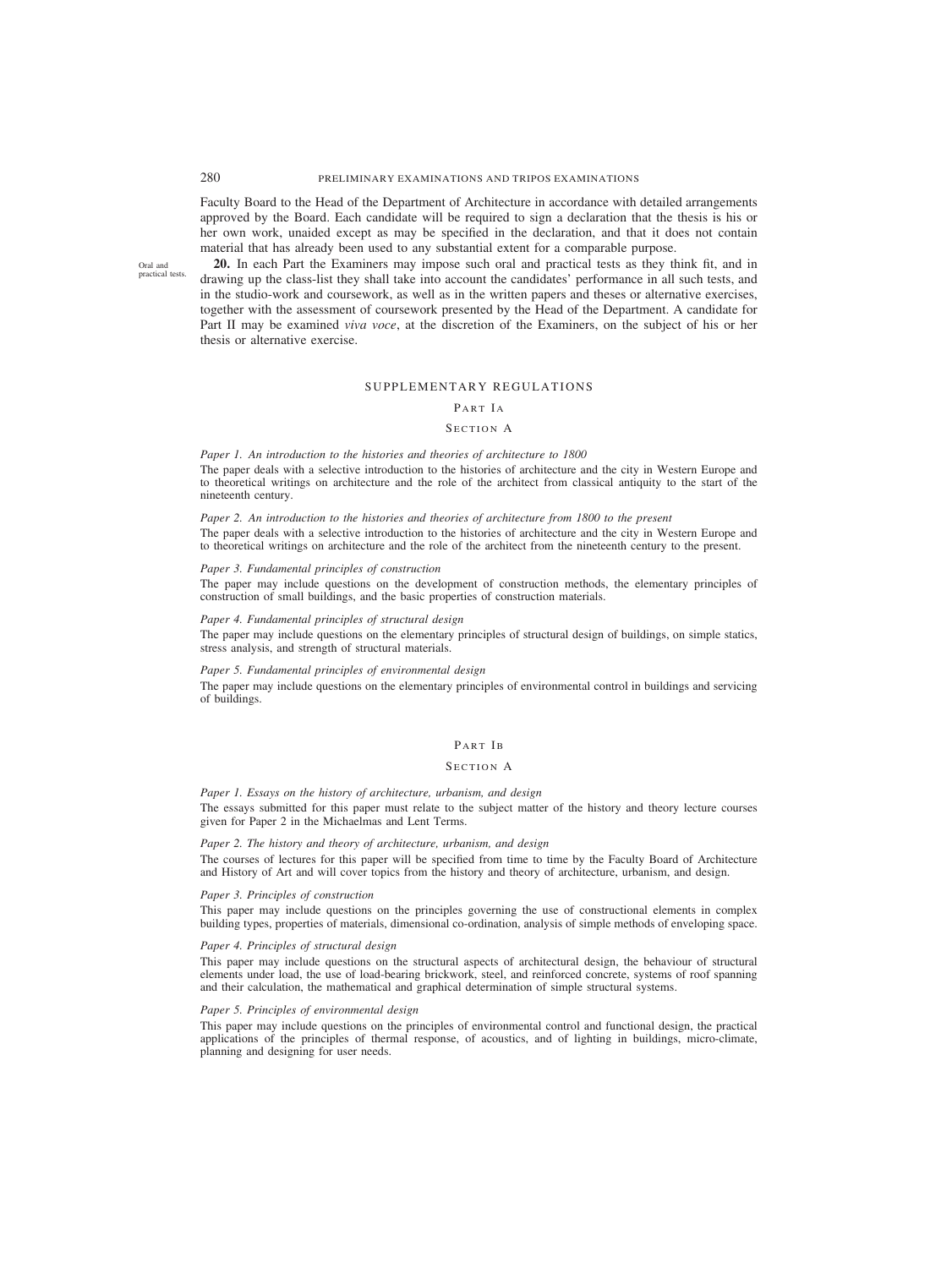## PART II

#### SECTION A

*Paper 1. Advanced studies in the theoretical and historical aspects of architecture and urbanism*

The paper will be divided into a number of sections corresponding to the topics or periods in the theory and history of architecture and urbanism announced by the Faculty Board under the provisions of Regulation 18(*a*). Under the provisions of Regulation 18(*b*) the Faculty Board shall have power to debar a candidate from attempting a specified section or sections.

*Paper 2. Management, practice, and law*

*Paper 3. Advanced studies in structural analysis, construction technology, and environmental design related to case studies*

*Paper 4. Architectural engineering*

# ASIAN AND MIDDLE EASTERN STUDIES TRIPOS

# GENERAL

1. The Asian and Middle Eastern Studies Tripos shall consist of three Parts: Part IA, Part IB, and Three Parts. Part II.

**2.** The following may present themselves as candidates for honours in Part IA:

- (*a*) a student who has not obtained honours in an Honours Examination, provided that he or she has kept one term and that three complete terms have not passed after his or her first term of residence;
- (*b*) a student who has obtained honours in an Honours Examination, in the year next after so obtaining honours, provided that twelve complete terms have not passed after his or her first term of residence.
- **3.** The following may present themselves as candidates for honours in Part IB:<sup>1</sup>
- (*a*) a student who has obtained honours in Part IA of the Asian and Middle Eastern Studies Tripos, in the year after so obtaining honours;
- (*b*) any other student, provided that he or she has kept one term and that twelve complete terms have not passed after his or her first term of residence, and subject to the prior approval of the Faculty Board of Asian and Middle Eastern Studies.
- **4.** The following may present themselves as candidates for honours in Part II:<sup>1</sup>
- (*a*) a student who has previously obtained honours in Part IB of the Asian and Middle Eastern Studies Tripos under Regulation  $3(a)$ , in the year next but one after so obtaining honours, provided that he or she has kept seven terms and that fifteen complete terms have not passed after his or her first term of residence;
- (*b*) a student who has previously obtained honours in Part IB of the Asian and Middle Eastern Studies Tripos under Regulation 3(*b*), in the year next but one after so obtaining honours, provided that he or she has kept five terms and that fifteen complete terms have not passed after his or her first term of residence;
- (*c*) a student who has previously obtained honours in any Honours Examination, other than Part IA or Part IB of the Asian and Middle Eastern Studies Tripos, in the year next but one after so obtaining honours, provided that he or she has kept seven terms and that fifteen complete terms have not passed after his or her first term of residence, and subject to the prior approval of the Faculty Board.

**5.** No student shall be a candidate for more than one Part, or for any Part and also for another Honours Examination, in the same term.

**6.** No student who has been a candidate for any Part shall again be a candidate for the same Part. No candidate shall offer a paper he or she has previously offered in any other Honours Examination.

**7.** The Faculty Board shall have the power to issue from time to time supplementary regulations Supplementary defining or limiting all or any of the subjects of the examination, and to modify, alter or withdraw regulations. such supplementary regulations, provided that due care is taken to give sufficient notice of any change.

Standing of candidates.

<sup>&</sup>lt;sup>1</sup> See also the regulations for Affiliated Students (p. 165).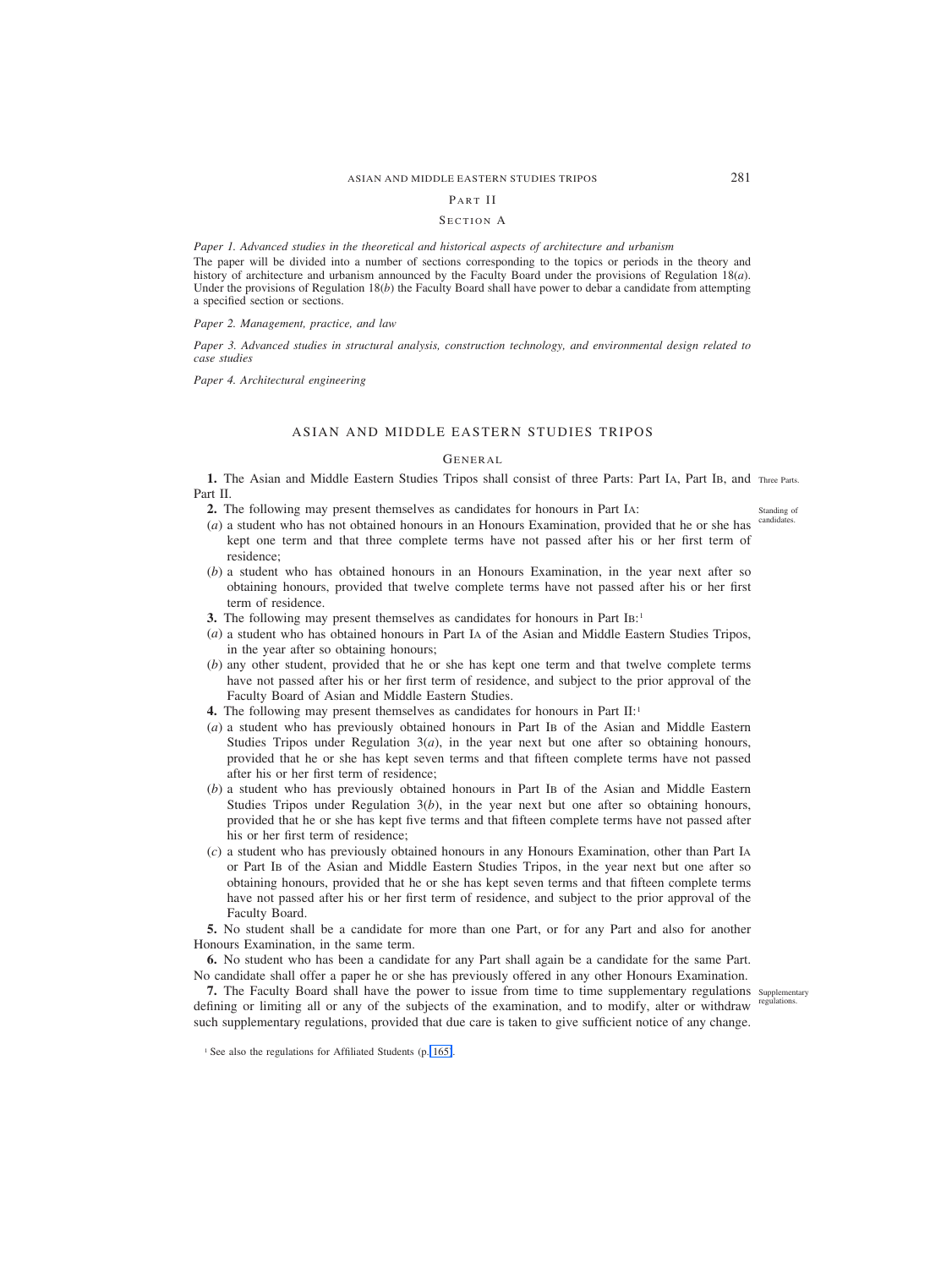**8.** The Faculty Board shall have the power to prescribe, not later than the end of the Easter Term in the year next before the examination to which they apply, a number of additional papers to be offered to candidates in each subject of both Part IB and Part II of the examination, providing that (i) the Faculty Board are not required to offer additional papers in Part IB and (ii) at least two papers shall be prescribed in each subject in Part II. When giving notice of the additional papers, the Faculty Board shall prescribe the mode of examination for each paper and any restrictions on the combination of papers that any candidate may offer. The Faculty Board shall have the power of subsequently issuing amendments if they have due reason for so doing and if they are satisfied that no student's preparation for the examination is adversely affected.

Examiners and Assessors.

Additional papers.

> **9.** There shall be a separate body of Examiners for each Part. The Faculty Board shall nominate such number of Examiners for each Part as they may deem sufficient. For each body of Examiners, the Faculty Board shall also have power to nominate one or more Assessors to assist the Examiners.

> **10.** The Examiners shall set, and shall be responsible for marking, all written papers except papers from another Tripos, and shall also mark dissertations submitted under Regulations 22 and 23. If required to do so, Assessors shall propose questions in the subject or subjects assigned to them, shall review the answers of candidates to those questions, and shall report as required to the Examiners. An Assessor may be summoned, for the purpose of consultation and advice, to meetings of the relevant body of Examiners, but shall not be entitled to vote.

> **11.** The subject matter for each oral examination shall be approved by the body of Examiners for the corresponding Part. Two Examiners or Assessors shall conduct the oral examination of each candidate.

> **12.** The Examiners shall have regard to the style and method of candidates' answers and shall give credit for excellence in these respects. They shall give due credit for the performance of candidates in the oral examinations. The Examiners shall be empowered to examine any candidate *viva voce*.

Class-lists.

Scheme of examination for Part IA.

**13.** The names of those candidates who deserve honours in each Part shall be placed in three classes, of which the second shall be divided into two divisions. The names in the first and third classes and in each division of the second class shall be arranged in alphabetical order. Each class-list shall also indicate the subject or subjects which each candidate has offered in the examination. A mark of distinction may be awarded for special excellence.

# PART IA

**14.** The subjects of examination in Part IA shall be as follows: East Asian Studies Middle Eastern Studies Middle Eastern Studies with a Modern Language

# Each candidate shall offer one subject.

**15.** The papers for the examination in Part IA shall be as follows:

- EAS.1 Introduction to East Asian history
- C.1 Modern Chinese translation and writing 1
- $C.2$ Modern Chinese texts 1
- C.3 Literary Chinese 1
- J.1 Modern Japanese 1
- $I<sub>2</sub>$ Japanese grammar and translation
- J.3 Modern Japanese texts 1
- MES<sub>1</sub> Elementary Arabic language A
- MES.2 Elementary Arabic language B (one and a half hour written examination)
- MES.3 Elementary Persian language
- MES.4 Elementary Hebrew language A
- MES.5 Elementary Hebrew language B
- MES.6 Introduction to the history and culture of the Middle East
- MES.7 Introduction to the contemporary Middle East
- X.1 Babylonian language (Paper M1 of Part I of the Archaeology Tripos)
- X.2 Egyptian language I (Paper E1 of Part I of the Archaeology Tripos)

Unless otherwise specified, all papers consist of a three-hour written examination.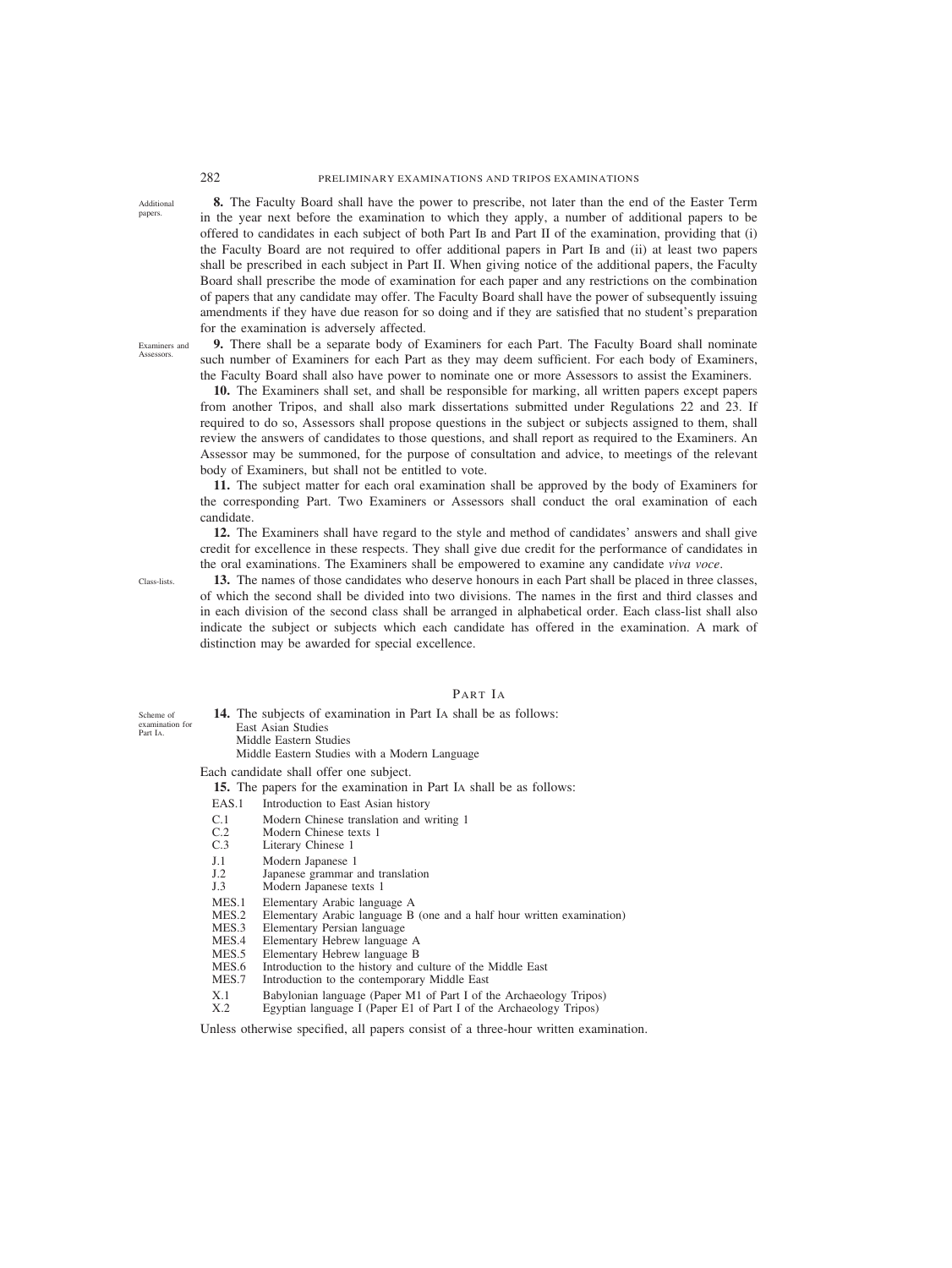- **16.** There shall be separate examinations for each subject, as specified below:
- (*a*) *East Asian Studies*

Candidates shall offer:

- (i) Paper EAS.1;
- (ii) *either* Papers C.1–3 and an oral examination in Chinese;
	- *or* Papers J.1–3 and an oral examination in Japanese.

The oral examination shall be offered under conditions set out by the Faculty Board from time to time.

(*b*) *Middle Eastern Studies*

Candidates shall offer:

- *either* (i) Papers MES.1 and MES.2;
	- (ii) one paper chosen from MES.6–7;
	- (iii) one further paper chosen from MES.3–7 and  $X.1-2$ ;
- *or* (i) two papers chosen from MES.3–5;
	- (ii) one paper chosen from MES.6–7;
	- (iii) one further paper chosen from MES.6–7 and X.1–2.

Candidates offering any of Papers MES.2, MES.3, and MES.5 shall also offer an oral examination associated with that paper and under conditions set out by the Faculty Board from time to time. Candidates offering two of these papers shall offer two oral examinations.

- (*c*) *Middle Eastern Studies with a Modern Language*
	- Candidates shall offer:
	- (i) *either* Papers MES.1 and MES.2;
		- *or* one paper chosen from MES.3–5, and one paper chosen from MES.6–7;
	- (ii) Papers B1 and B2 and oral examination B in *one* of the modern languages set for Part IA of the Modern and Medieval Languages Tripos;
	- (iii) one paper chosen from among the papers in Schedule IA of the Modern and Medieval Languages Tripos.

Candidates offering any of Papers MES.2, MES.3, and MES.5 shall also offer an oral examination associated with that paper and under conditions set out by the Faculty Board from time to time.

# PART IB

- **17.** The subjects of examination in Part IB shall be as follows: East Asian Studies
	- Middle Eastern Studies

Middle Eastern Studies with a Modern Language

Each candidate shall offer one subject.

- **18.** The papers for the examination in Part IB shall be as follows:
- AMES.1 Cinema East
- C.4 Modern Chinese translation and writing 2
- C.5 Modern Chinese texts 2
- C.6 Literary Chinese 2
- C.7 History of dynastic China
- C.8 Globalization in China, 1850 to the present (an essay of 8,000 words, to be submitted not later than the first day of Full Easter Term)
- J.4 Modern Japanese 2
- J.5 Modern Japanese texts 2
- J.6 Japanese history
- J.7 Literary Japanese
- J.8 Japanese literature
- J.9 Japanese society
- J.10 Japanese politics
- MES.11 Intermediate Arabic language
- MES.12 Intermediate Persian language
- MES.13 Intermediate Hebrew language
- MES.14 Intermediate literary Arabic
- MES.15 Intermediate literary Persian (a research essay of between 4,500 and 5,000 words including footnotes and excluding bibliography to be submitted not later than the fourth Friday of Full Easter Term, and an oral examination)
- MES.16 Hebrew literature/culture (special topics)
- MES.17 The formation of Islam
- MES.18 Topics in Hebrew studies
- MES.19 The formation of the modern Middle East
- MES.20 Themes in the anthropology of Islam

Scheme of examination for Part IB.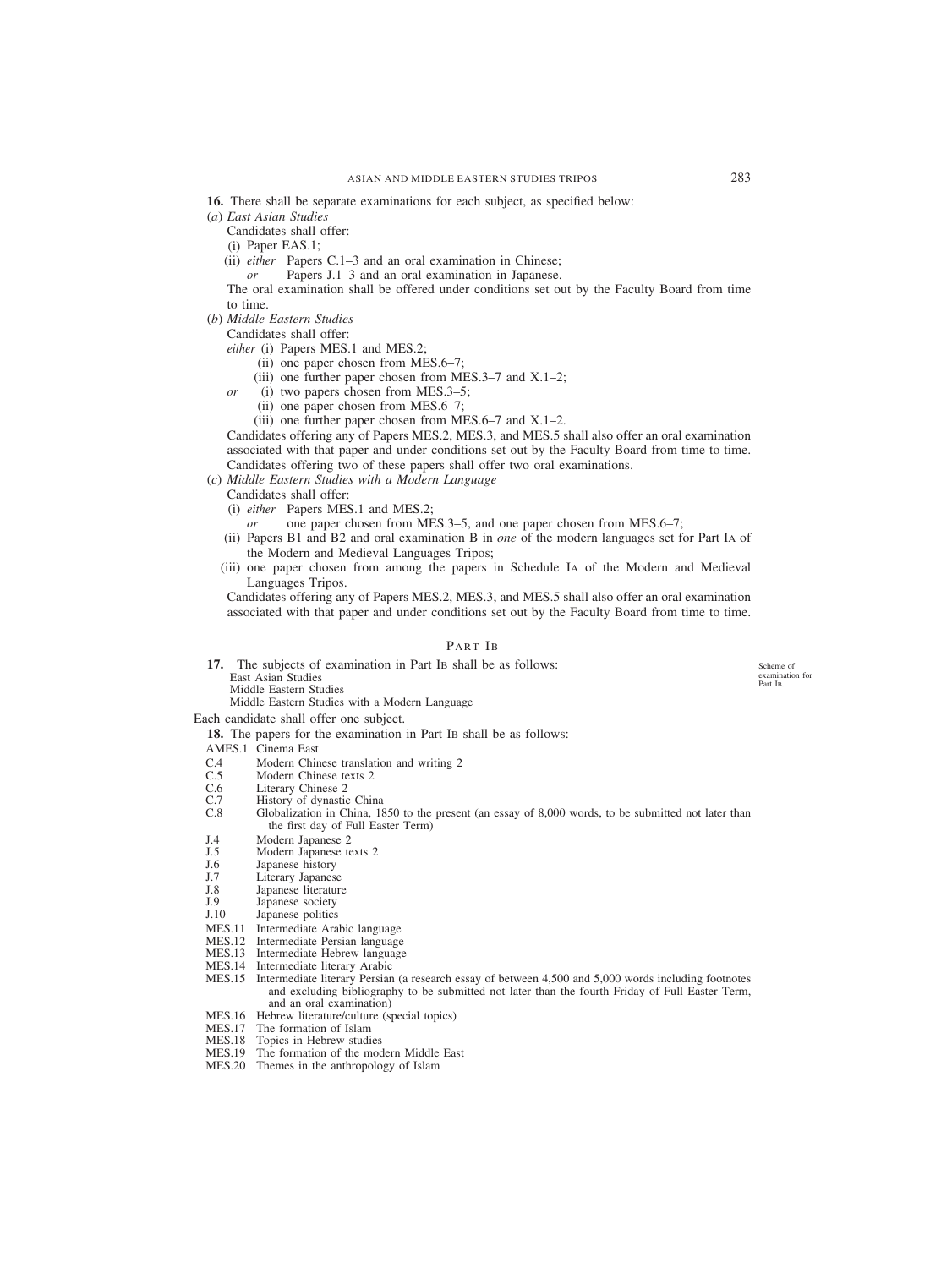- X.3 Structures and meanings (Paper 2 of the Linguistics Tripos)<br>X.4 Modern Judaism: Thought culture and history (Paper B14 of
- Modern Judaism: Thought, culture and history (Paper B14 of the Theology, Religion, and Philosophy of Religion Tripos)
- X.5 Introduction to Islam (Paper B15 of the Theology, Religion, and Philosophy of Religion Tripos) X.6 Intermediate Babylonian (Paper M4 of Parts IIA and IIB of the Archaeology Tripos)<sup>1</sup>
- $X.6$  Intermediate Babylonian (Paper M4 of Parts IIA and IIB of the Archaeology Tripos)<sup>1</sup><br> $X \, 7$  Middle Foyntian Texts (Paper F2 of Parts II<sub>A</sub> and IIB of the Archaeology Tripos)<sup>2</sup>
- X.7 Middle Egyptian Texts (Paper E2 of Parts IIA and IIB of the Archaeology Tripos)<sup>2</sup><br>X.8 Sounds and words (Paper 1 of the Linguistics Tripos)
- Sounds and words (Paper 1 of the Linguistics Tripos)

Unless otherwise specified, all papers consist of a three-hour written examination.

- **19.** There shall be separate examinations for each subject, as specified below:
- (*a*) *East Asian Studies*

Candidates shall offer:

*either* (i) Papers C.4–6;

- (ii) one paper chosen from C.7–8;
- (iii) one further paper chosen from C.7–8, J.6, J.8–10, AMES.1, X.3, and the additional papers announced by the Faculty Board under Regulation 8;
- (iv) an oral examination in Chinese;
- *or* (i) Papers J.4–6;
	- (ii) one paper chosen from J.7–10;
	- (iii) one further paper chosen from J.7–10, C.7–8, AMES.1, X.3, and the additional papers announced by the Faculty Board under Regulation 8;
	- (iv) an oral examination in Japanese.

The oral examination shall be offered under conditions set out by the Faculty Board from time to time.

- (*b*) *Middle Eastern Studies*
	- Provided that no more than two languages may be offered in total, candidates shall offer:
	- (i) one paper chosen from Papers MES.11–13;
	- (ii) *either* (*a*) four further papers chosen from MES.11–20, AMES.1, and X.3–8, and the additional papers announced by the Faculty Board under Regulation 8, providing that no more than two papers may be chosen (i) from Papers MES.11–13 or (ii) from Papers X.3–8 and that no candidate may offer both Papers X.6 and X.7;
		- *or* (*b*) one paper from MES.1, 3–5, and three further papers chosen from MES.14–20, AMES.1, and X.3–5, 8 and the additional papers announced by the Faculty Board under Regulation 8, providing that no more than two papers may be chosen from Papers X.3–5, X.8 and that no paper previously offered in Part IA may be offered in Part IB.

Candidates offering any of Papers MES.3, 5, 11–13 shall also offer an oral examination associated with that paper and under conditions set out by the Faculty Board from time to time. Candidates offering two of the papers shall offer two oral examinations.

(*c*) *Middle Eastern Studies with a Modern Language*

Provided that no more than two languages may be offered in total, candidates shall offer:

- (i) one paper chosen from Papers MES.11–13;
- (ii) one paper chosen from MES.14–20, AMES.1, and any additional papers announced by the Faculty Board under Regulation 8;
- (iii) three further papers chosen from: MES.14–20, AMES.1, X.3–5, X.8, Paper B3 in one of the modern languages set for Part IB of the Modern and Medieval Languages Tripos, and any papers not marked with an asterisk in Schedule IB of the Modern and Medieval Languages Tripos, providing that no more than one paper may be chosen from X.3–5, X.8.<sup>3</sup>

Candidates offering any of Papers MES.11–13 shall also offer an oral examination associated with that paper and under conditions set out by the Faculty Board from time to time.

<sup>1</sup> Paper X.6 can only be taken at Part IB if a candidate has taken Paper X.1 at Part IA.

<sup>2</sup> Paper X.7 can only be taken at Part IB if a candidate has taken Paper X.2 at Part IA.

<sup>&</sup>lt;sup>3</sup> With the approval of the Faculty Board of Asian and Middle Eastern Studies, a candidate who takes a paper listed in the Schedule which is marked with a dagger (see p. 404) may submit a portfolio of essays under the conditions set out in Regulation 23 of the Modern and Medieval Languages Tripos (see p. 397).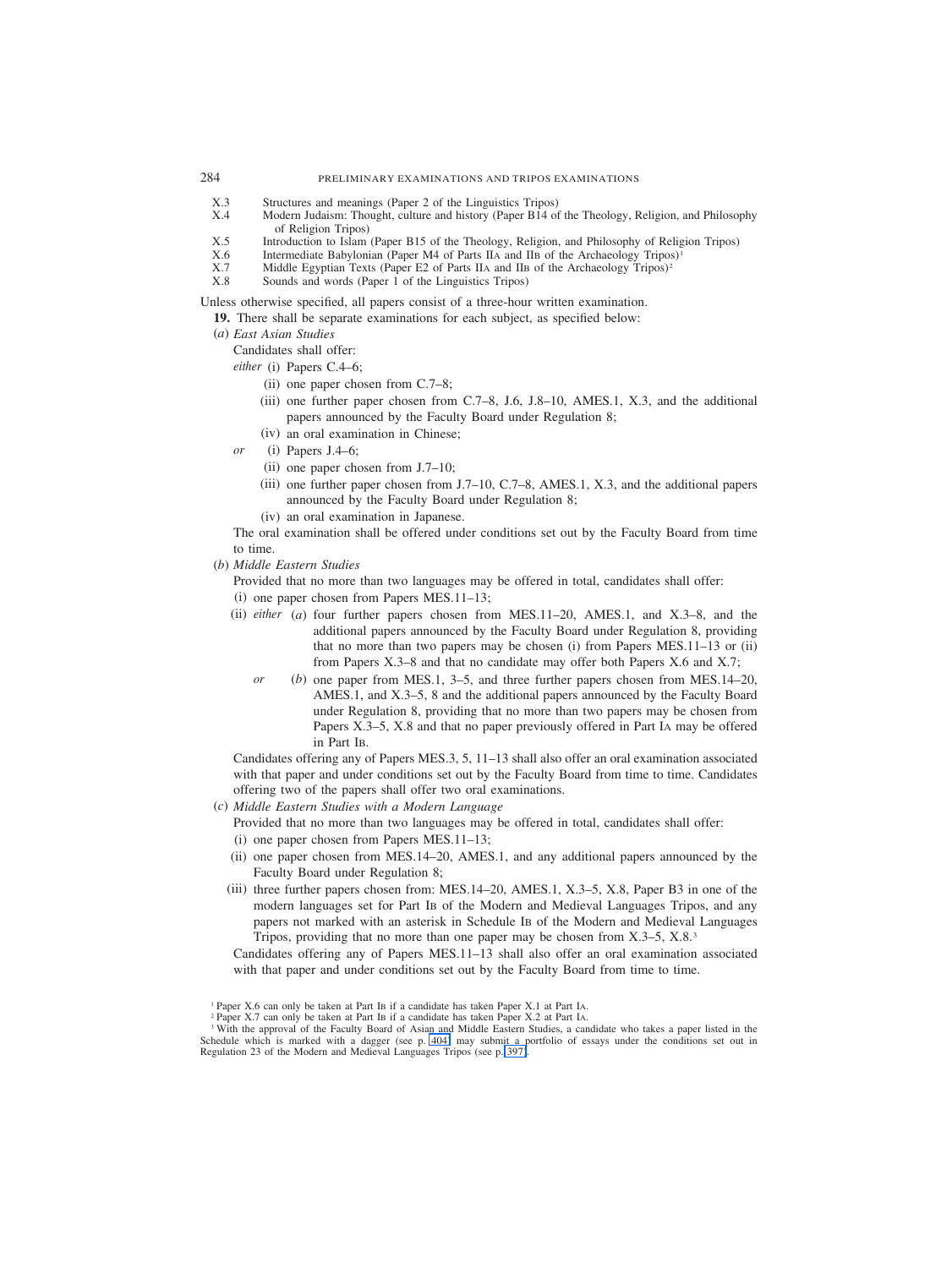# PART II

**20.** The subjects of examination in Part II shall be as follows:

Chinese

Chinese with Japanese **Japanese** 

Japanese with Chinese

Middle Eastern Studies

Middle Eastern Studies with a Modern Language

Each candidate shall offer one subject.

- **21.** The papers for the examination in Part II shall be as follows: C.11 Modern Chinese translation and writing 3
- C.11 Modern Chinese translation and writing 3<br>C.12 Modern Chinese texts 3
- Modern Chinese texts 3
- J.11 Modern Japanese 3<br>J.12 Modern Japanese te
- Modern Japanese texts 3
- MES.31 Advanced Arabic language
- MES.32 Advanced Persian language
- MES.33 Advanced Hebrew language
- MES.34 Advanced literary Arabic
- MES.35 Advanced literary Persian (a research essay of between 6,000 and 7,500 words including footnotes and excluding bibliography to be submitted not later than the fourth Friday of Full Easter Term, and an oral examination)
- MES.36 Advanced literary Hebrew

Unless otherwise specified, all papers consist of a three-hour written examination.

**22.** There shall be separate examinations for each subject, as specified below:

(*a*) *Chinese*

Candidates shall offer:

- (i) Papers C.11–12;
- (ii) two papers chosen from the papers announced by the Faculty Board under Regulation 8, provided that only papers prefixed with C may be chosen;
- (iii) a dissertation, under conditions set out in Regulation 23.

Candidates shall also offer an oral examination, under conditions set out by the Faculty Board from time to time.

# (*b*) *Chinese with Japanese*

Candidates shall offer:

- (i) Papers J.4–5 from Part IB of the Tripos;
- (ii) Paper C.12;
- (iii) either Paper C.11, or Paper C.13, when it has been announced by the Faculty Board under the provisions of Regulation 8;
- (iv) either two further papers chosen from the papers announced by the Faculty Board under Regulation 8, provided that only papers prefixed with C may be chosen; or Paper J.7 and one further paper chosen from the papers announced by the Faculty Board under Regulation 8, provided that only papers prefixed with C may be chosen.

Candidates shall also offer a Japanese oral examination, under conditions set out by the Faculty Board from time to time.

This option may only be taken with the permission of the Faculty Board, such permission to be granted no later than the division of the Lent Term of the year next but one preceding the examination.

# (*c*) *Japanese*

Candidates shall offer:

(i) Papers J.11–12;

(ii) two papers chosen from the papers announced by the Faculty Board under Regulation 8;

(iii) a dissertation, under conditions set out in Regulation 23.

Candidates shall also offer an oral examination, under conditions set out by the Faculty Board from time to time.

- (*d*) *Japanese with Chinese*
	- Candidates shall offer:
	- (i) Papers C.4–5 from Part IB of the Tripos;

Scheme of examination for Part II.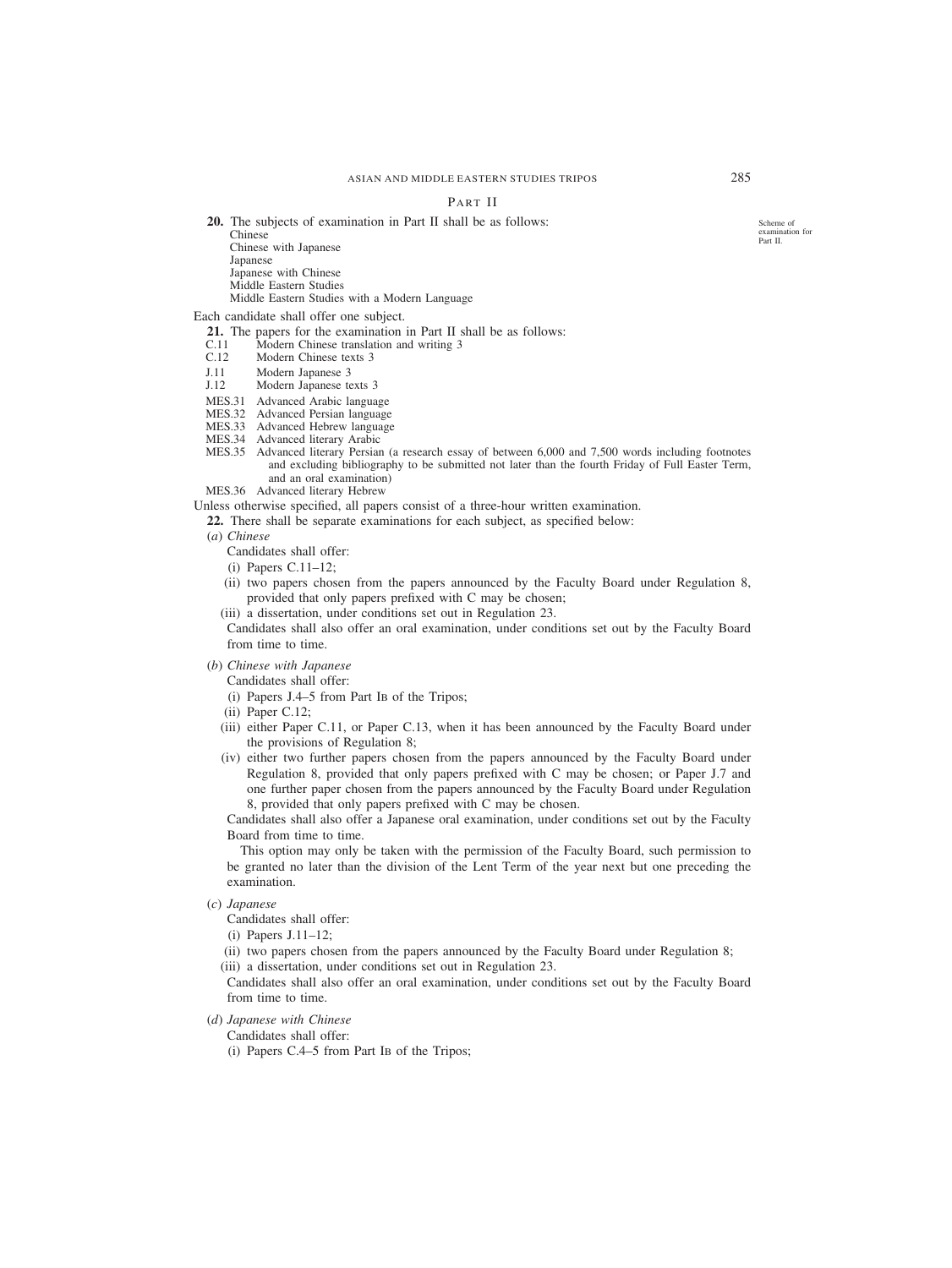(ii) Paper J.12;

(iii) three papers chosen from the papers announced by the Faculty Board under Regulation 8, provided that only papers prefixed with J., EAS., or K. may be chosen.

Candidates shall also offer a Chinese oral examination, under conditions set out by the Faculty Board from time to time.

This option may only be taken with the permission of the Faculty Board, such permission to be granted no later than the division of the Lent Term of the year next but one preceding the examination.

(*e*) *Middle Eastern Studies*

Provided that no more than two languages may be offered in total, candidates shall offer:

- (i) one paper chosen from Papers MES.31–33;
- (ii) *either* (*a*) three further papers chosen from MES.31–36 and the additional papers announced by the Faculty Board under Regulation 8, providing that no more than two papers may be chosen (i) from MES.31–33 or (ii) from those papers offered by other Faculties;
	- *or* (*b*) one paper chosen from MES.11–13 and two papers chosen from MES.34–36 and the additional papers announced by the Faculty Board under Regulation 8, providing that (i) no more than two papers may be chosen from those papers offered by other Faculties; and (ii) that no paper previously offered in Part IB may be offered in Part II;
- (iii) a dissertation, under conditions set out in Regulation 23.

Candidates offering any of Papers MES.11–13, 31–33 shall also offer an oral examination associated with that paper and under conditions set out by the Faculty Board from time to time. Candidates offering two of the papers shall offer two oral examinations.

# (*f*) *Middle Eastern Studies with a Modern Language*

Provided that no more than two languages may be offered in total,<sup>1</sup> candidates shall offer:

- (i) one paper chosen from Papers MES.31–33;
- (ii) three papers chosen from MES.34–36, the additional papers announced by the Faculty Board under Regulation 8, Paper C1 or C2 in one of the modern languages set for Part II of the Modern and Medieval Languages Tripos, and papers from Schedule II of the Modern and Medieval Languages Tripos;
- (iii) *either* a dissertation on a topic in Asian and Middle Eastern Studies, approved and supervised by the Faculty Board of Asian and Middle Eastern Studies under conditions set out in Regulation 23;
	- *or* a dissertation on a topic in Modern and Medieval Languages, approved and supervised by the Faculty Board of Modern and Medieval Languages and Linguistics under conditions set out for the optional dissertation in Regulation 27(i) of the Modern and Medieval Languages Tripos.

Candidates offering any of Papers MES.31–33 shall also offer an oral examination associated with that paper and under conditions set out by the Faculty Board from time to time.

Period abroad.

**23.** Any candidate submitting a dissertation under Regulation 22 shall be required to have spent a period of at least eight months, since matriculation, in a country or countries deemed appropriate by the Faculty Board and under conditions approved for this purpose by the Faculty Board, $2$  providing that the Faculty Board may waive this requirement under exceptional circumstances.

A candidate who is required to submit a dissertation under Regulation 22 shall submit the proposed topic, together with a statement of the papers to be offered in the examination, to the Secretary of the Faculty Board so as to arrive not later than the division of the Michaelmas Term next preceding the examination. Each candidate must obtain the approval of the proposed topic by the Faculty Board not later than the end of that term. A dissertation, which shall be of not more than 12,000 words in length (inclusive of notes and appendices), should show evidence of reading, judgement, and power of exposition, but not necessarily evidence of original research, and must give full references to the sources used. One electronic and two paper copies of each dissertation, marked with the candidate's

<sup>1</sup> Including those languages offered under Schedule II of the Modern and Medieval Languages Tripos; see p. 404.

<sup>2</sup> During the period spent abroad students will normally be required either to follow an appropriate course of study or to undertake some suitable form of employment; in either case the Faculty Board's approval will be required.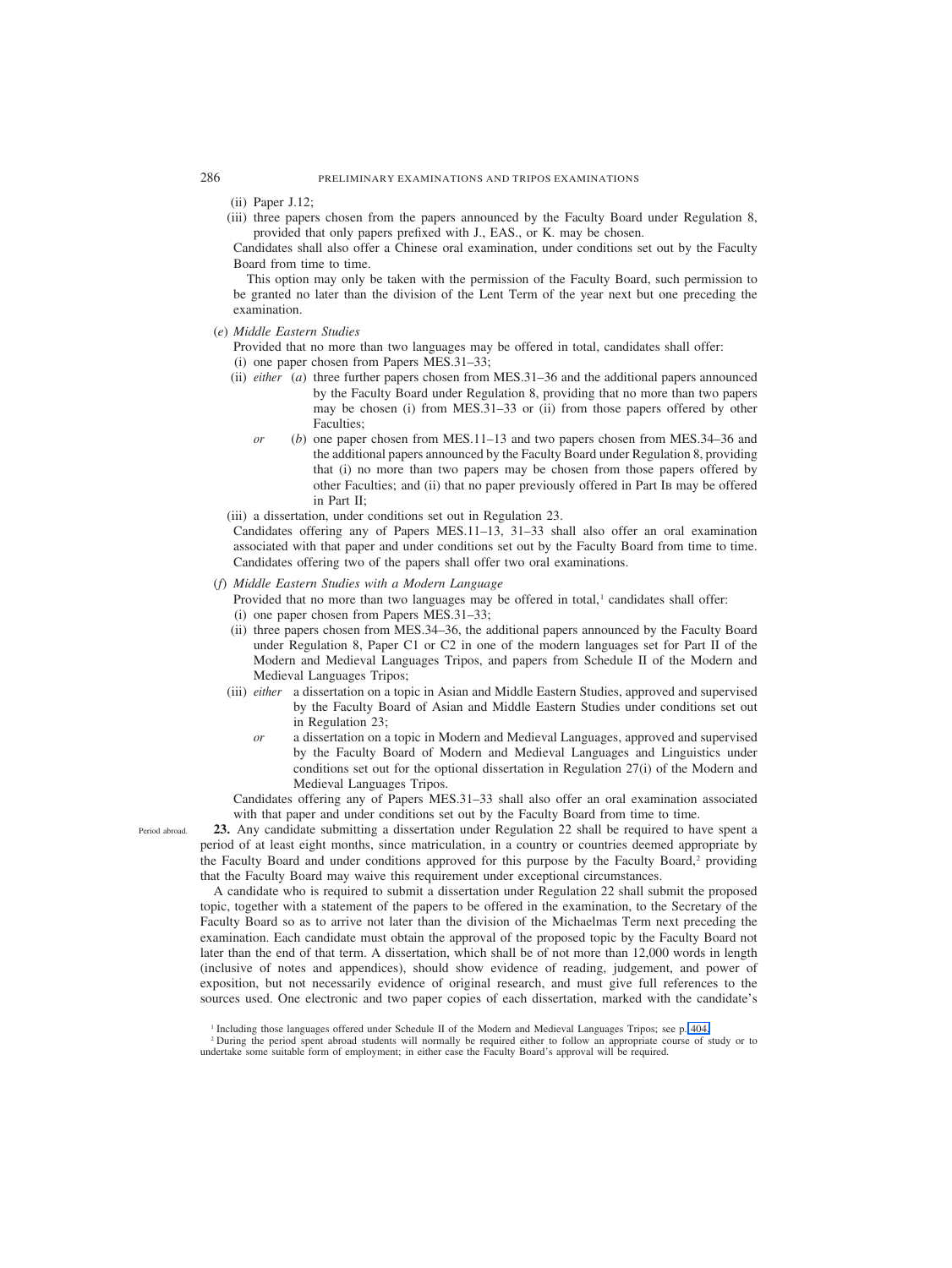examination number, shall be submitted in a format specified by the Faculty Board from time to time to the Secretary of the Faculty Board so as to arrive not later than the third day of the Full Easter Term in which the examination is to be held.

Each candidate will be required to sign a declaration that the dissertation is his or her own work, unaided except as may be specified in the declaration, and that it does not contain material that has already been used to any substantial extent for a comparable purpose. Each copy of the dissertation shall be accompanied by a summary of not more than 300 words in English, except that a candidate offering a dissertation under Regulation 22(*a*) (Chinese) shall furnish instead a summary in Chinese of not less than 600 characters. The maximum marks allocated to the dissertation shall be one quarter of the maximum marks for the examination as a whole.

# PARTS IA, IB, AND II

24. The Faculty Board shall have power to grant permission to a candidate for any Part of the other subjects. Tripos to offer in the examination a subject or language other than those specified in Regulations 14, 17, and 20, provided that the Board are satisfied:

- (*a*) that any language which is thus offered possesses a literature adequate for the purposes of examination;
- (*b*) that the general scope of a subject which is thus offered is similar to that of the subjects specified in Regulations 14, 17, and 20;
- (*c*) that the requisite teaching can be provided.

Applications for such permission shall be made through the candidate's Tutor to the Secretary of the Faculty Board at the earliest possible date and in no circumstances later than the following dates:

- the division of the Easter Term in the year next preceding the examination, for a candidate taking Part IA or Part IB;
- the division of the Easter Term in the year next but one preceding the examination, for a candidate taking Part II.

For subjects offered under this regulation the Faculty Board shall have power to determine the papers to be set, in general conformity with the provisions of Regulations 16, 19, and 22.

**25.** Not later than the division of Full Michaelmas Term each year the Secretary of the Faculty Board shall inform the Registrary of any subjects for which permission has been granted under Regulation 24, together with the names of the candidates to whom such permission has been granted.

# SUPPLEMENTARY REGULATIONS

# PART IA

#### *EAS.1. Introduction to East Asian history*

The course covers East Asia thematically from the earliest times to the present, focusing on China, Japan, and Korea. Students will read literature, historical monographs, and primary sources to familiarize themselves with various types of evidence.

#### *C.1. Modern Chinese translation and writing 1*

This course is to enable students to use basic elements of Chinese grammar correctly, use Chinese over a range of everyday situations, write basic Chinese and translate English into Chinese at the sentence level, and write simple essays in Chinese.

#### *C.2. Modern Chinese texts 1*

Modern Chinese is taught intensively throughout the year, and in this paper students are required to translate passages in modern Chinese into English. This paper is mainly designed to assess the student's ability in understanding and translating simple Chinese texts.

#### *C.3. Literary Chinese 1*

An introduction to the literary Chinese language. The course introduces students to basic vocabulary, syntax, and grammar of the classical period. Excursions are made into the etymology of graphs, the origins of common proverbs and set phrases as well as the intellectual world behind the selected text passages.

#### *J.1. Modern Japanese 1*

The aim of this paper is to help students acquire solid basic skills of language learning, both receptive (reading and listening) and productive (writing and speaking). In the Michaelmas and Lent Terms students undergo an intensive study of the grammar of modern Japanese. The textbook used for this purpose is Bowring and Laurie,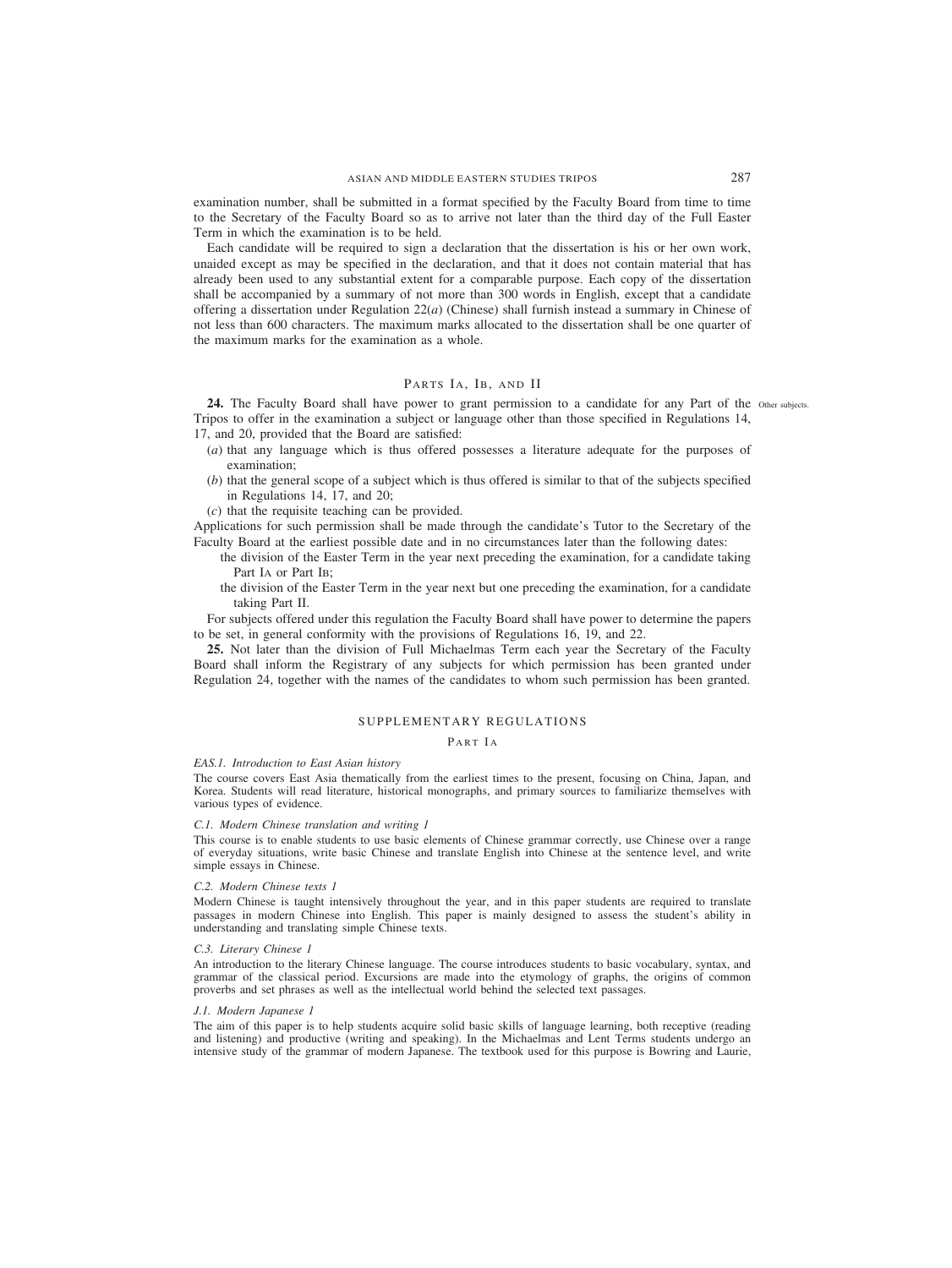*Introduction to Modern Japanese*. In the Easter Term, the emphasis shifts to reinforcing the basic structures and vocabularies learnt in the first two terms through developing students' listening and speaking skills further.

#### *J.2. Japanese grammar and translation*

This paper is taught in conjunction with J.1 in the Michaelmas, Lent, and Easter Terms. It also draws upon skills learned in tackling the texts in J.3, both in terms of ability to construe Japanese texts and in terms of understanding of grammatical patterns.

#### *J.3. Modern Japanese texts 1*

The reading of selected contemporary texts in order to put into practice the skills and knowledge learned in the Michaelmas and Lent Terms.

# *MES.1. Elementary Arabic language A*

# *MES.2. Elementary Arabic language B*

These two papers are taught as a single course. The aim is to equip students to read and write Modern Standard Arabic, and cover all the basic grammar, and to hold simple conversations in one particular Arabic dialect.

#### *MES.3. Elementary Persian language*

This paper introduces students to Persian grammar and the written and oral use of the language (listening and comprehension practice in the language laboratory). Reading classes expose students to the language in action and to a variety of usages of the grammatical rules.

#### *MES.4. Elementary Hebrew language A*

In this course students are introduced to the language of the Hebrew Bible. In Michaelmas Term students will concentrate on working through the textbook *Introduction to Biblical Hebrew* by T. Lambdin. In Lent Term the focus will be on a philologically and linguistically oriented reading of Genesis 1–4 (and possibly related texts) along with the integration of secondary literature dealing with pertinent issues of both a linguistic and nonlinguistic nature.

#### *MES.5. Elementary Hebrew language B*

In this course students acquire competence in spoken and written Modern Hebrew. Classes will cover Modern Hebrew grammar and representative texts from Modern Hebrew literature. All students taking this course also take an introductory course on Biblical Hebrew grammar in the Michaelmas and Lent Terms and are required to answer one question on this in the examination.

#### *MES.6. Introduction to the history and culture of the Middle East*

This paper provides an introduction to the history of the Middle East and the political, religious, and cultural developments of the different regions and periods. It aims to familiarize the student with the sources of information available and with the main themes that will arise in studying Middle Eastern societies in subsequent years of the Tripos.

#### *MES.7. Introduction to the contemporary Middle East*

This paper provides a critical introduction to the languages, cultures, and literatures of the Middle East.

#### PART IB

#### *AMES.1. Cinema East*

This course provides students with the opportunity to explore the film traditions of East Asia and the Middle East through a number of possible themes, including modernity, identity and nation, and genre. These broad concerns encompass common themes of comparative significance, such as gender, city and countryside, love, marriage, and family and violence and are expressed in genres such as melodrama.

# *C.4. Modern Chinese translation and writing 2*

This course aims to develop the students' ability to translate English texts into Chinese and to write Chinese compositions of various styles, such as letters, messages, notices, narration.

#### *C.5. Modern Chinese texts 2*

This course enables students to read modern Chinese writings, both literary and non-literary. Information about authors, the background, and the linguistic and stylistic features of the texts is provided as appropriate. The purpose is to give students experience of intensive and extensive reading. Students read unabridged texts from beginning to end, thus increasing their vocabulary and familiarity with modern written Chinese and advancing their understanding of aspects of Chinese historical and cultural experience in 20th-century and contemporary China.

### *C.6. Literary Chinese 2*

An introduction to selected works of poetry, prose, and fiction in literary Chinese. The course draws on texts ranging from early medieval to late imperial times. Students are introduced to the basic features of grammar and genre and the intellectual and historical background of the readings in question.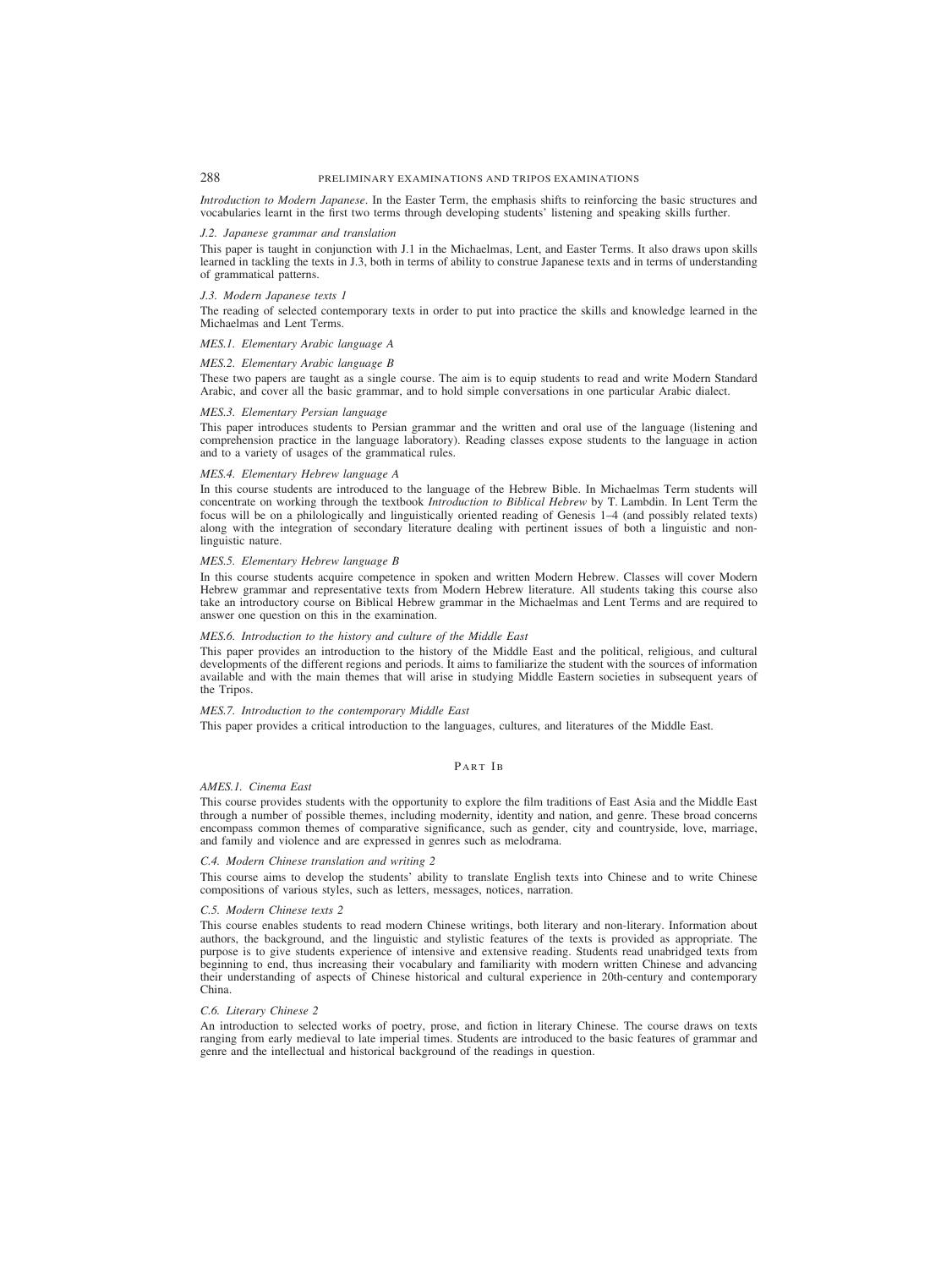# ASIAN AND MIDDLE EASTERN STUDIES TRIPOS 289

#### *C.7. History of dynastic China*

The history of dynastic China from the Qin through the Qing periods. The course introduces students to many of the formative events and topics of these periods through the use of primary texts (in translation) and select secondary readings. The course explores not only the topics that these texts raise such as the metaphysical foundations of empire, the role of emotion in history, and the construction and reconstruction of identities but also how these texts develop and shape history and the historiographic tradition.

#### *C.8. Globalization in China, 1850 to the present*

The history of globalization in China from the Taiping Rebellion in the mid nineteenth century until today. For the century after 1850, it will examine the rise of the large vibrant port cities that resulted from the rapid expansion of foreign trade and became centres of social, political, and cultural change. It will also analyse Chinese migration, the emergence of Chinese forms of modernity, the rise of resistance movements to Western financial imperialism, and the effects of revolution and warfare. China's current phase of globalization will be placed against the background of this earlier phase of globalization.

#### *J.4. Modern Japanese 2*

The main aims of this course are that students: (*a*) acquire the ability to understand intermediate written and spoken Japanese; (*b*) acquire the ability to express themselves in Japanese in a limited range of topics; (*c*) increase competence in written skills.

#### *J.5. Modern Japanese texts 2*

Reading selected contemporary Japanese literary and non-literary texts, with attention to style and content, the aim being to gain proficiency in reading, pronouncing, translating, and interpreting modern prose.

#### *J.6. Japanese history*

This paper explores a variety of narratives and approaches to understanding Japan's history. Topics will include power politics, religions and ideologies, gender, warfare, and modernity, as well as Japan's place in the world.

#### *J.7. Literary Japanese*

An introduction to the grammar of literary, pre-modern Japanese, followed by readings of simple prose and poetry. Some essay work on aspects of classical literature is also required.

#### *J.8. Japanese literature*

This paper is a survey of Japanese literature. By reading a wide selection of primary sources in English translation, students will learn about authors, genres, texts, and themes that populate Japanese literary culture.

#### *J.9. Japanese society*

An introduction to Japanese society, its current phenomena and their historical and cultural background. Starting from our own images and influential descriptions of Japanese society, this course will investigate family, demography, education, work, and leisure, as well as life stages and different aspects of daily (and nightly) life of the various social groups.

#### *J.10. Japanese politics*

An introduction to post-1945 Japanese politics examining Japan's political parties and institutions from a comparative perspective. In considering the distinctiveness of the Japanese political system, it addresses a number of central issues including Japan's economic growth, central-local government relations, the legal system, and the politics of defence and foreign policy. The paper pays particular attention to the nature of domestic political change since the mid 1990s as well as the economic and security policy challenges for a country that is increasingly active both globally and regionally. In analysing Japan's politics comparatively, the paper also addresses the issues of authorization and democratization in Korea, Korea's post-1945 political economy, and the security aspects of the Korean peninsula.

#### *MES.11. Intermediate Arabic language*

The aim of this course is to consolidate students' understanding of Arabic grammar and expand their vocabulary so that they can confidently read a range of Arabic materials such as newspaper and magazine articles, and to develop their speaking and listening skills and their speaking in one particular dialect of Arabic.

#### *MES.12. Intermediate Persian language*

This paper consists of language work, building on the four major language skills of reading, listening, writing, and speaking. In addition, the students read a variety of texts in modern Persian as language exercises, for translation, and vocabulary build-up.

#### *MES.13. Intermediate Hebrew language*

This paper enables students to deepen their knowledge of Hebrew. There will be two sections containing questions on classical Hebrew and Modern Hebrew respectively. Candidates taking the Modern Hebrew option will have an oral as part of their paper.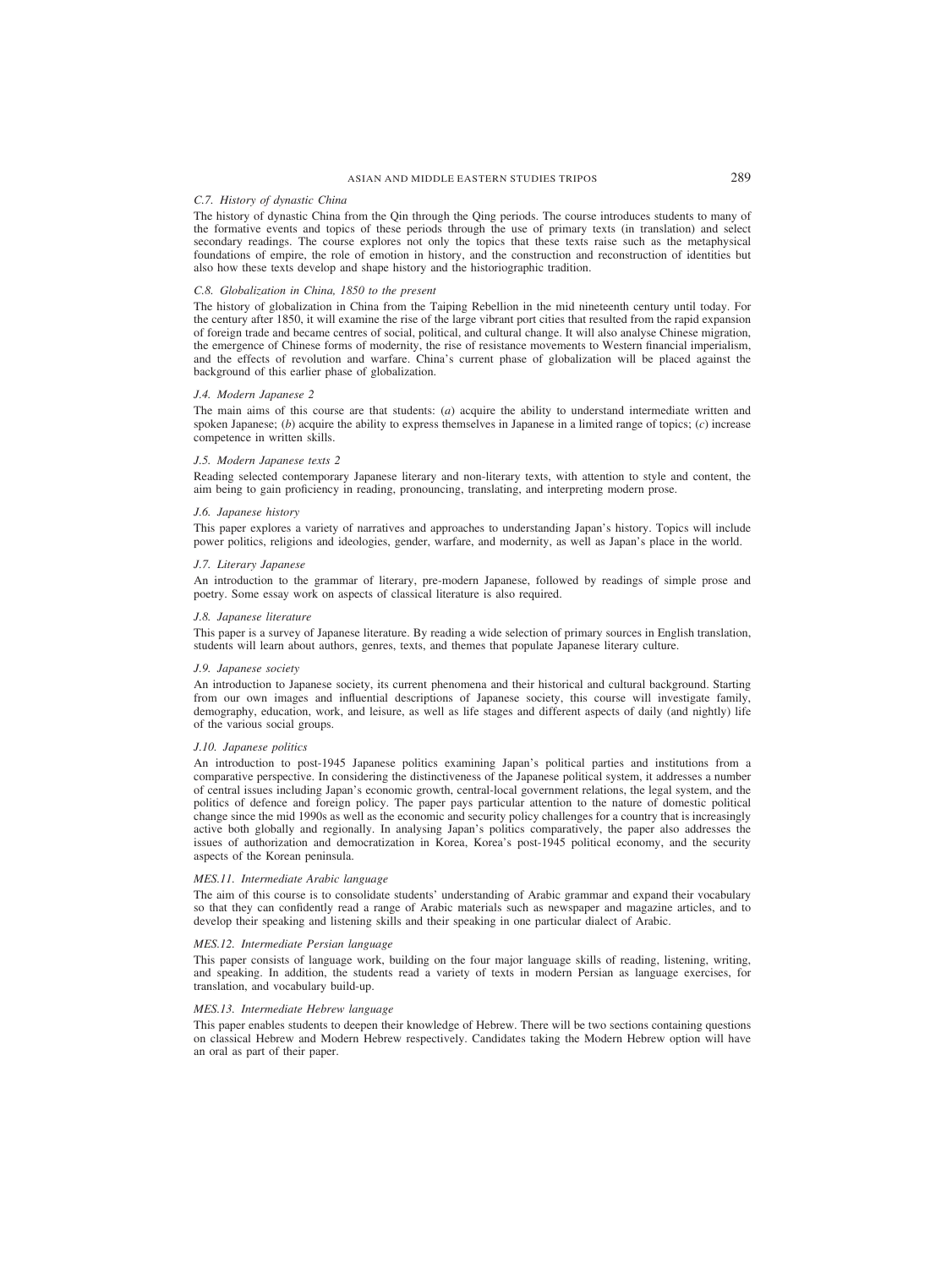#### *MES.14. Intermediate literary Arabic*

This paper introduces students to a variety of Arabic literary texts to enhance their understanding of textual analysis and linguistic expression.

#### *MES.15. Intermediate literary Persian*

This course provides an introduction to Persian literary texts, using a selection of readings from prose writers and poets. The objective is to introduce major classical Persian authors, to familiarize students with classical literary and poetical conventions and to see the written language in action as a vehicle for literary expression.

#### *MES.16. Hebrew literature/culture* (*special topics*)

This course will be divided into two sections, of which students must choose one: (*a*) Modern Hebrew culture, and (*b*) Medieval Hebrew texts. In both sections, the focus will be on linguistic, literary, or cultural analysis.

#### *MES.17. The formation of Islam*

This paper examines how the development of the Islamic world was shaped by its social, political, economic, and ecological contexts, tracing the history of Islam from its origins in the religious and political turmoil of late antiquity through the rise and fall of the first Muslim empire and the emergence of the new religious and political formations of early medieval times. The paper engages both with the primary sources for these questions, and with the debates in the modern literature.

#### *MES.18. Topics in Hebrew studies*

This course will enable students to study the special topics of:

- (1) Pre-modern Jewish literature; or
- (2) Modern Hebrew culture.

The topic 'Pre-modern Jewish literature' subsumes two options, of which the student must choose one: (*a*) Aramaic, or (*b*) Medieval Hebrew literature.

# *MES.19. The formation of the modern Middle East*

This paper examines key moments in the formation of the modern Middle East and North Africa with an emphasis on developing an understanding of the periods of transition and conflict that have shaped and defined modern societies in the region since the nineteenth century. The course is divided into three sections: the Ottoman empire and the Arab world, Iran, and Israel.

#### *MES.20. Themes in the anthropology of Islam*

This course introduces students to themes in the anthropology of Islam.

#### *Additional paper available for examination under Regulation 8*

#### *MES.21. Elementary Hindi language*

This paper introduces students to contemporary Hindi language through a series of exercises testing grammar, reading, writing, speaking, and listening.

#### PART II

#### *C.11. Modern Chinese translation and writing 3*

This course enables students (*a*) to use an extensive range of Chinese vocabulary, idioms, and expressions in translation into Chinese and in Chinese essay writing, (*b*) to produce appropriate degrees of formality in translating and writing, and (*c*) to write in Chinese on various topics and in different styles.

#### *C.12. Modern Chinese texts 3*

The course continues the work done in the acquisition of the modern Chinese language in previous years. Students will be presented with various types of texts, ranging from modern and contemporary fiction, newspapers, and articles on contemporary China, to scholarly writings and government documents.

#### *J.11. Modern Japanese 3*

The main aims of the course are that students: (*a*) acquire the ability to understand advanced written and spoken Japanese; (*b*) acquire the ability to discuss, in Japanese, a wide range of topics; (*c*) increase competence in written skills.

#### *J.12. Modern Japanese texts 3*

This course consists of reading texts in advanced modern Japanese with much attention given not only to grammar and syntax but also to context. Supplementary reading will also be expected.

#### *MES.31. Advanced Arabic language*

This paper aims to develop students' reading and writing skills in Modern Standard Arabic. Students are introduced to a range of academic and literary texts in order to develop their ability to follow complex discussions and improve their understanding of linguistic structures. Classes run completely in Arabic.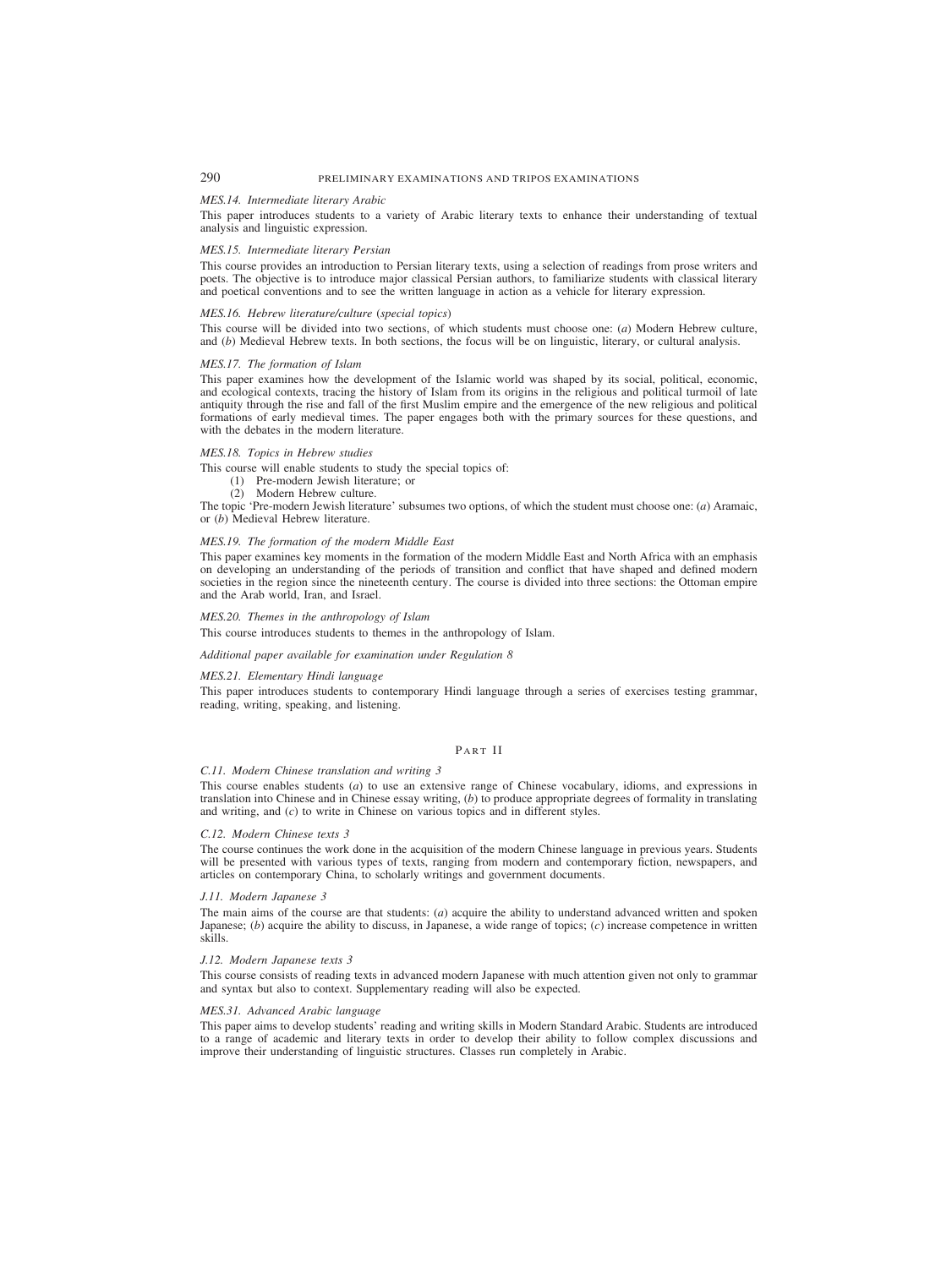#### *MES.32. Advanced Persian language*

This paper aims to develop students' reading, writing, speaking, and listening skills. The students will write essays and prepare presentations in Persian.

#### *MES.33. Advanced Hebrew language*

This paper enables students to develop their skills in writing and translating Hebrew and in critically assessing passages of Hebrew literature. There will be two sections containing questions on classical Hebrew and Modern Hebrew respectively. Candidates taking the Modern Hebrew option will have an oral as part of their paper.

#### *MES.34. Advanced literary Arabic*

This paper introduces students to a selection of advanced texts to enhance their understanding of textual analysis and linguistic expression and to develop their knowledge of literary historical and critical approaches. One or more types of Arabic writing from one or more periods will be the focus of sustained study.

#### *MES.35. Advanced literary Persian*

This paper uses a selection of either classical or contemporary Persian poetry and prose, to study the treatment of particular themes and rhetoric techniques.

#### *MES.36. Advanced literary Hebrew*

This paper focuses on themes of interest and importance in Modern and Medieval Hebrew literature.

# *Additional papers available for examination under Regulation 8* The papers available will be drawn from the following lists:

#### *EAS.2. The East Asian region*

A seminar-based course that extends the comparative approach adopted in EAS.1. It concentrates on thematic and policy issues relevant to understanding Japan, the Korean peninsula, China (broadly defined), and also Southeast Asia, as well as the role of the United States in East Asia. The course runs over two terms and draws explicitly on historical research and social science methodology in addressing how best to conceptualize 'East Asia' as a region. Topics addressed will vary from year to year, depending on the research interests of the teaching officers involved, but an indicative list of subjects covered in the course would include some, but not necessarily all of the following issues: the Cold War as a historical phenomenon; conflict and war in East Asia and contemporary security challenges; comparative models of economic development in East Asia and the role of 'plan-rational' policy-making; the role of the nation-state and competing models of historical identity; multilateralism, the emergence of trans-national actors and economic integration in East Asia; political legitimacy, contrasting models of authoritarian rule, and democratization as a political movement; demographic change; energy and environmental policy and technological change.

#### *EAS.3. The Korean wave*

This course examines the contemporary form of East Asian cultural production known as the 'Korean wave.' Since the mid-1990s, South Korean pop culture has enjoyed tremendous popularity throughout Asia. This phenomenon marks an unusual moment in East Asian history as the economic rise of China has not led to Chinese cultural hegemony. By studying the Korean wave, it is possible to come to a better understanding of the dynamics of East Asia in the era of globalization and the possibility of the emergence of a pan-Asian identity. This paper focuses on two of the principal genres of the Korean wave, television dramas and cinema. Through a detailed study of representative works, it will examine issues such as Korean national identity, collective memory, melodrama, the Confucian family in the modern world, and the globalization of media cultures. Social and historical contexts, changes in film production and patterns of consumption, and the development of the Korean film industry on the global stage will be considered, as well as the key aspects of genre and film style.

#### *C.13. Literary Chinese 3*

This course features advanced selections of texts in literary Chinese. An effort is made to present a wide variety of texts, including pre-Qin philosophical writings, early medieval narrative literature, Buddhist biographies, Tang and Song poetry, didactic primers, and translations of Western literature into literary Chinese. Students will be introduced to features of grammar and genre as well as the intellectual and historical background of the readings in question.

#### *C.14. Advanced Chinese texts*

This course involves the intensive study of texts that are specifically linked to the special subject that the student has chosen.

#### *C.15. The Chinese tradition: Chinese thought*

This paper explores major themes in Chinese thought.

#### *C.16. Early and imperial China*

This course focuses on the history and culture of the Silk Road from the fifth to the eleventh centuries in the region that is now known as North-western China. Particular attention is given to manuscripts and art from Dunhuang, which before the eleventh century used to be a thriving oasis city located at the intersection of Chinese and Central Asian cultures. We will examine how the academic field called Dunhuang Studies emerged from the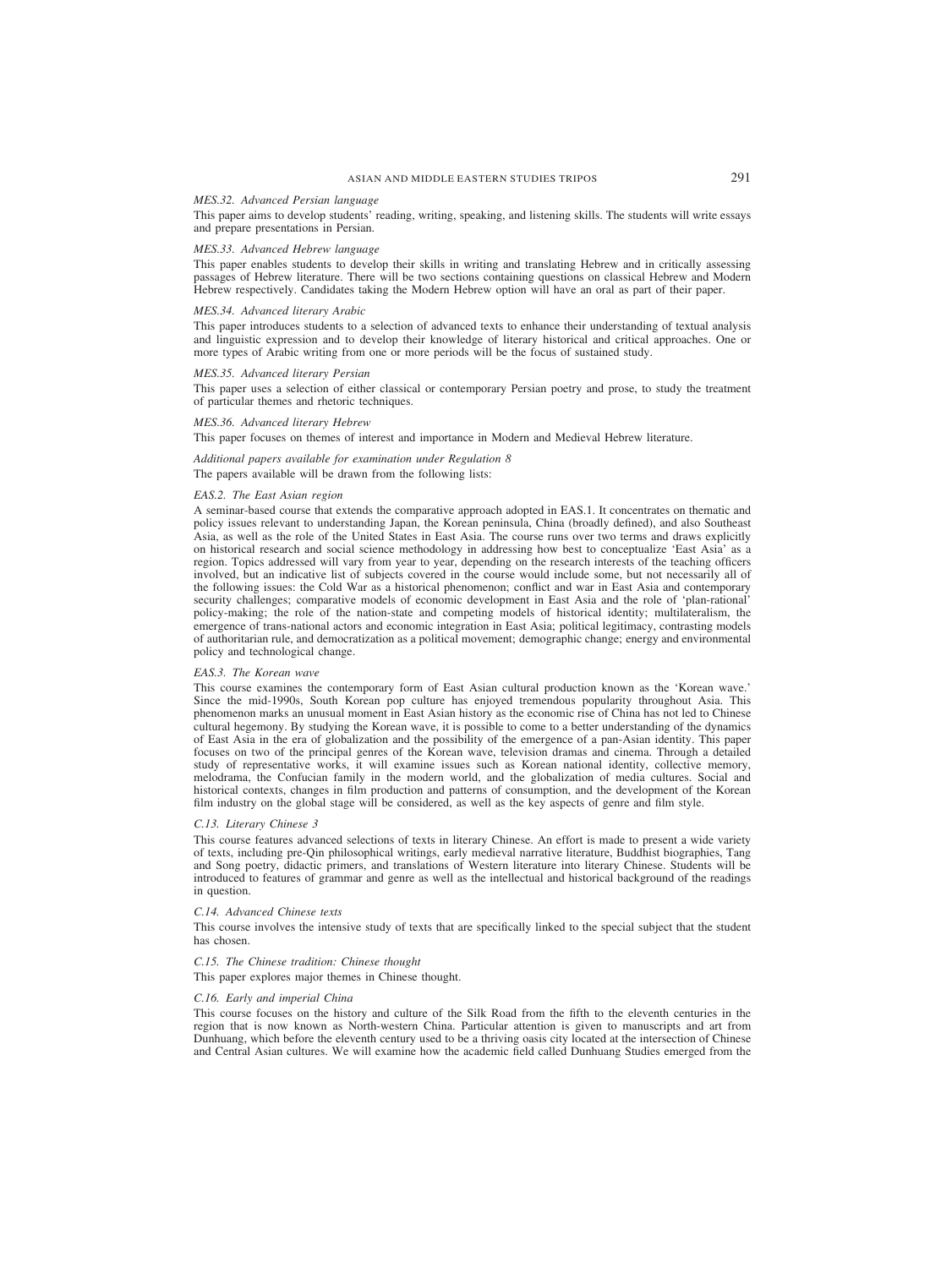study of the manuscripts, and how it shaped and contributed to our understanding of medieval Chinese history, society, and culture. While exploring topics such as religion, daily life, trade, education, literature or art, we will discover the many ways in which China was influenced by, or had an impact on, cultures to the West.

#### *C.17. Modern Chinese literature*

The course aims to introduce undergraduates to the field of modern Chinese literature as it evolved through the 20th century and up to the present. Literature, whether popular or elite, has had a vital place in modern experience. In the first term students become familiar with some of the major canonical writers and issues. Teaching in the second term is organized around a particular topic: possible examples are post-Mao and contemporary fiction; fiction and film in Republican popular culture; Chinese modernism.

#### *C.18. China in a global WWII*

The Second World War was an axial moment in East Asia. It reshaped the geopolitical contours of the region and it continues to have a deep impact on the historical identities of its citizens, the constitutions of its governments, and the high and low cultures of its societies. The focus is on China in this course; it places China in the wider context of a global Second World War, paying attention to the fighting itself and the changes that took place in its nature to explain the rise of the Chinese Communists. But students will also pay attention to literature, the press, and film and consider the aftermath of the war, including the difficulties of social and economic rehabilitation and the way these traumatic years are commemorated today in public events and museums.

#### *C.19. Chinese linguistics*

This course is designed to acquaint students with the nature and workings of the Chinese language and to help them establish a linguistic framework for the description and analysis of Chinese. It will enable students to understand and explain typological and syntactic differences between Chinese and English on the basis of linguistic theories, and to introduce them to some contentious issues in the study of the Chinese language.

#### *C.20. Contemporary Chinese society*

An introduction to key socio-political and cultural developments in reform-era China (from the early 1980s to the present), while situating them in the historical contexts of the late Imperial and Maoist periods. Topics covered will include Chinese political culture, kinship and marriage, reproduction and family planning, gender and sexuality, urban and rural lives, ethnic minorities, religion, state and society, nationalism, migration, the Chinese diaspora, etc. The analytical approaches are drawn from anthropology, political science, sociology, and cultural studies.

*C.21. China in the international order* (Paper POL21 of the Human, Social, and Political Sciences Tripos, when it is offered on this topic)

#### *J.13. Advanced Japanese texts*

This course involves the intensive study of texts that are specifically linked to the special subject that the student has chosen.

#### *J.14. Premodern texts*

This is a language-based paper in which students will read a variety of pre-modern and early-modern texts, covering a range of genres from historical documents to literary texts from the pre-Meiji era.

#### *J.15. Modern Japanese cultural history*

This seminar-style paper will explore specific facets, approaches and methodologies of modern and contemporary works of Japanese literature and culture.

# *J.16. Topics in pre-modern Japanese history*

This advanced seminar-based course will explore approaches to and topics in recent scholarship of pre-modern Japanese history. The focus may vary from year to year but the coverage will sample Japanese and some Englishlanguage scholarship from early history to the late Tokugawa period. The focus will be on the critical reading of a variety of narratives, which will be discussed during weekly meetings. Students will also develop their analytical skills, write brief reports, and work on their presentation skills.

#### *J.17. Modern Japanese history*

This course will be run in seminar style with weekly discussions and student presentations. Topics will vary depending on the year but may include: propaganda and social mobilization, Sino-Japanese relations, post-War Japanese political and social development, food and culture, as well as comedy and Japan's relations within East Asia. The focus will be on primary text readings in English and Japanese.

# *J.18. Japanese politics and international relations*

This is an advanced seminar-based course focusing on Japan's 20th-century international relations. The precise focus will vary from year to year, but in each instance the emphasis will be on situating the study of Japan within the disciplinary context of International Relations and Diplomatic History, and will involve working with both secondary and primary source material. The course will consider aspects of Japan's key bilateral relations in East Asia and globally, as well as a number of important thematic issues, including, but not necessarily limited to regional security, alliance relations, political economy, resource and trade policy, and debates over national identity.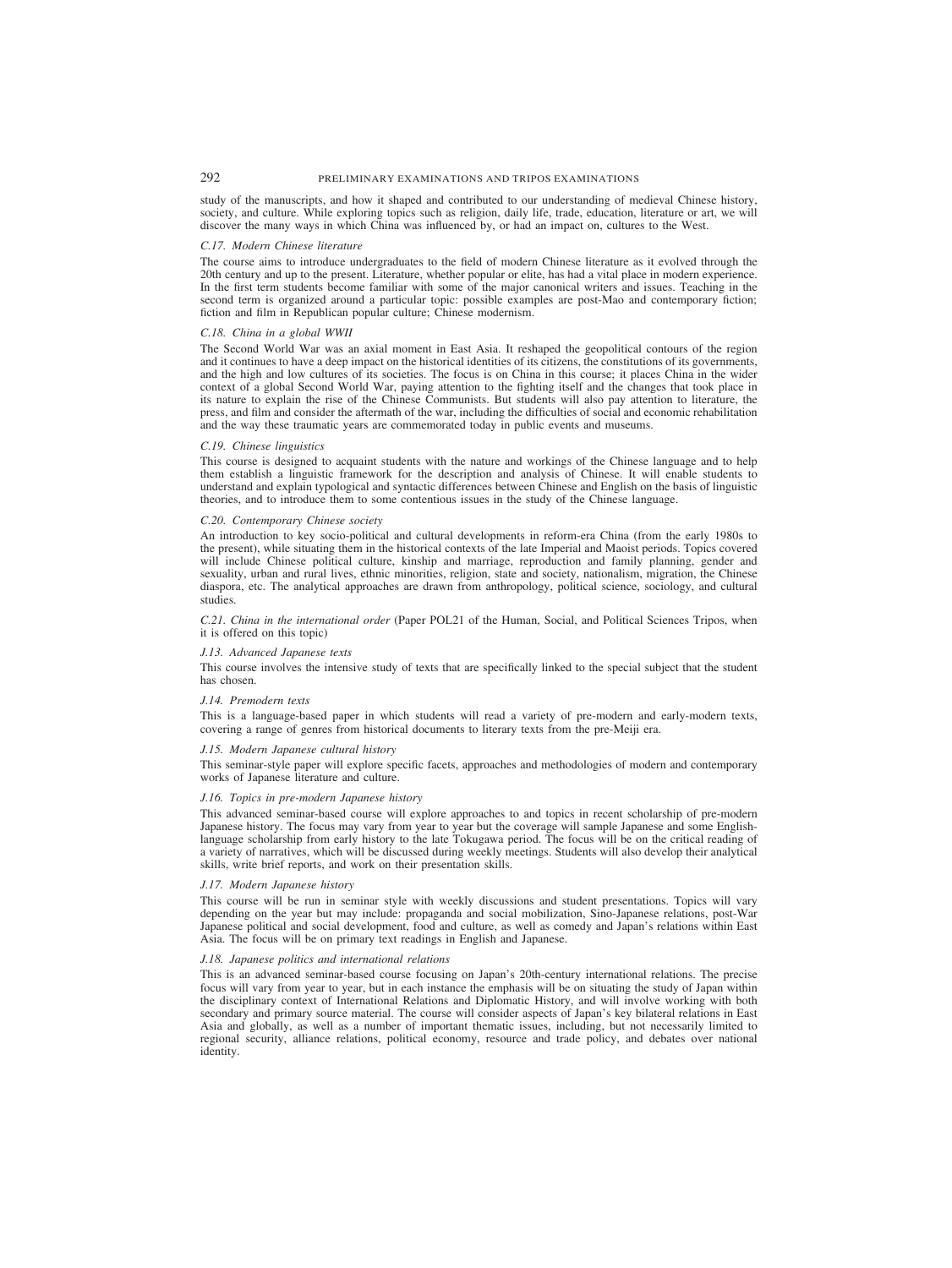# ASIAN AND MIDDLE EASTERN STUDIES TRIPOS 293

# *J.19. Contemporary Japanese society*

This is an advanced seminar-based course focusing on contemporary Japanese society. The focus will vary from year to year, such as questions of learning and education, family, time, space, gender or the like, investigating these topics from a wide range of angles. In each instance the emphasis will be on situating the study of Japan within the disciplinary context of Social Anthropology and Sociology. The course is aimed at deepening students' understanding of (selected aspects of) Japanese society as well as developing research and writing skills. It will involve working with both secondary and primary source material.

#### *K.1. Modern Korean reading and translation*

This course is designed to enable students to comprehend elementary level Korean texts and translate them into English. Students are introduced to the Korean alphabet, Hangeul, Korean sentence structures and distinctive features of Korean grammar; they will ultimately learn to read and understand Korean texts and to translate them into English.

#### *MES.37. History of the pre-modern Middle East*

This paper examines in some detail aspects of the history of the Middle East, either in a particular region and period, or addressing particular themes.

#### *MES.38. History of the modern Middle East*

This paper examines in some detail the history of the modern Middle East since the 19th century, focusing on particular regions or themes.

#### *MES.39. Special subject in the pre-modern Middle East<sup>1</sup>*

This paper provides a focused analysis of a particular subject relating to the pre-modern Middle East.

# *MES.40. Special subject in the contemporary Middle East: Israel: Invention of a culture<sup>1</sup>*

Focusing on the Zionist revolution of the 20th century and the many cultural innovations it inspired, this course explores the new ideas and practices about language, literature, body, sexuality, visual culture, music, art, and architecture that shaped the modern Israel we know today.

#### *MES.41. Comparative Semitic linguistics*

This paper offers the opportunity for students of the Semitic languages to contextualize their language work within the larger field of comparative Semitic linguistics.

#### *MES.42. Elementary Sanskrit*

The course aims to cover the whole of Sanskrit grammar and introduce the students to some of the essential features and concepts of pre-modern South Asian civilisation and literary culture.

#### *MES.43. Intermediate Hindi language*

The aim of the course is to bring all students to a good level of proficiency in reading, writing, understanding, and speaking Hindi. However, only those students who have some prior knowledge of the language can join this course. The basic grammar of Hindi will be thoroughly reviewed, and detailed instructions will be given to aid the learning of both the Hindi script as well as grammar. This course will equip students with the tools which will help and encourage self learning of the language in the future. Teaching materials will include, in addition to published grammars and course books, video materials, film clips, film songs, and items taken from the print media.

*X.9. The Jewish tradition and Christianity: From antiquity to modernity* (Paper C8 of the Theology, Religion, and Philosophy of Religion Tripos)<sup>2</sup>

This paper will consider the relationship of the Jewish tradition to Christianity from antiquity to modernity. The Faculty Board of Divinity may from time to time prescribe subjects and texts for special study.

*X.10. Islam II* (Paper C9 of the Theology, Religion, and Philosophy of Religion Tripos)

This paper will deal with two advanced topics in Islamic studies specified from time to time by the Faculty Board of Divinity. The Board may also from time to time prescribe texts for special study.

*X.11. Judaism and Western philosophy* (Paper D2(*c*) of the Theology, Religion, and Philosophy of Religion Tripos)

The Faculty Board of Divinity may from time to time prescribe texts for special study.

*X.15. The politics of the Middle East* (Paper POL12 of the Human, Social, and Political Sciences Tripos, when it is offered on this topic)

<sup>1</sup> This paper is also available to candidates for Part II of the Modern and Medieval Languages Tripos; see p. 405.

<sup>2</sup> See the supplementary regulations for the Theology, Religion and Philosophy of Religion Tripos (p. 437).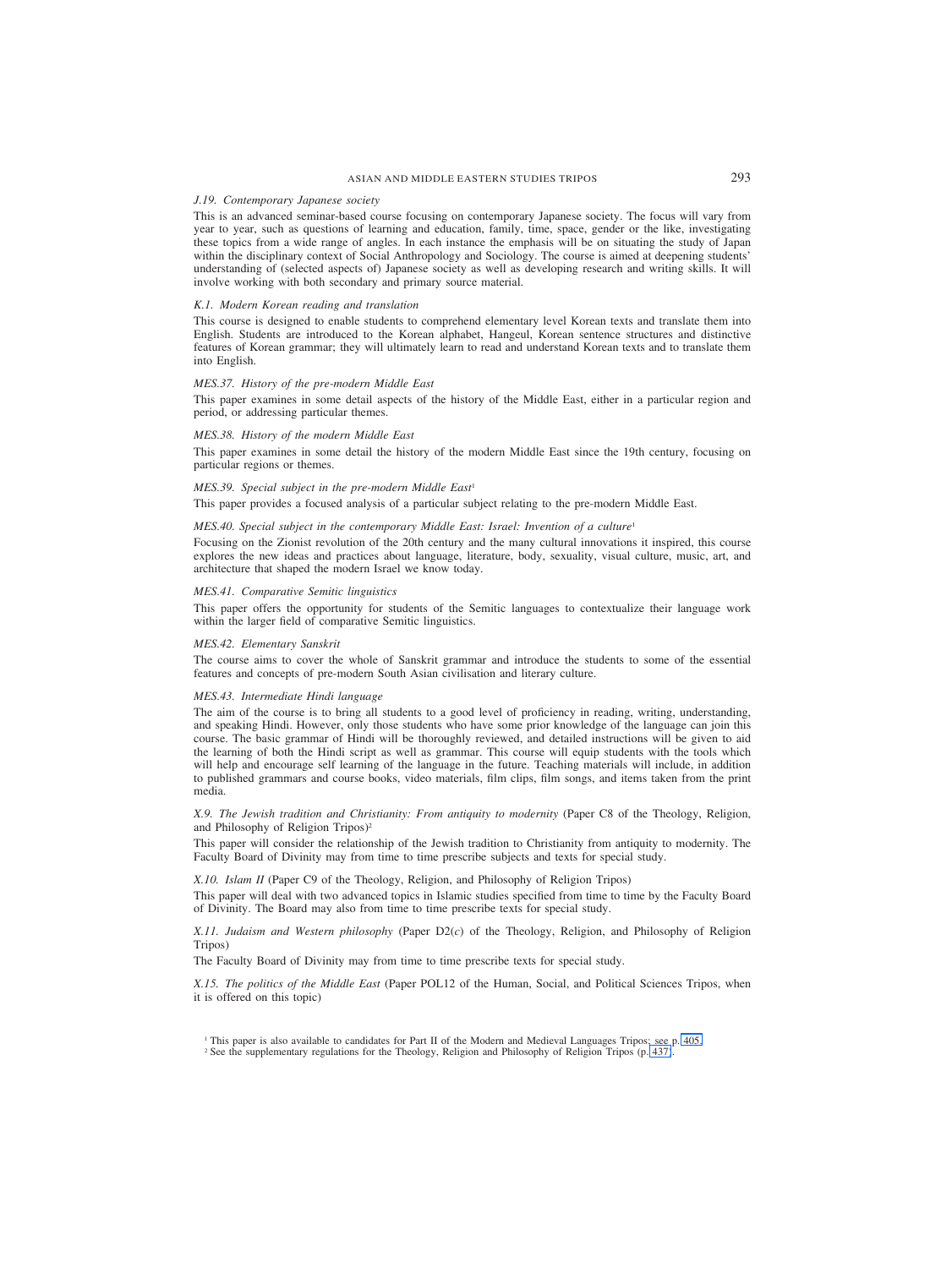# CHEMICAL ENGINEERING TRIPOS

**1.** The Chemical Engineering Tripos shall consist of three Parts, Part I, Part IIA, and Part IIB. There shall be a separate class-list for each Part.

**2.** A student who has obtained honours in

*either* (*a*) Part IA of the Natural Sciences Tripos, having offered Chemistry *or* Physics *or* Biology of Cells and *either* Mathematics *or* Mathematical Biology in that examination,

*or* (b) Part IA of the Engineering Tripos,

may be a candidate for honours in Part I of the Chemical Engineering Tripos in the year after so obtaining honours, provided that nine complete terms have not passed after the student's first term of residence.

**3.** The Chemical Engineering and Biotechnology Syndicate may in special circumstances, which they shall themselves determine, give leave to a student who has obtained honours in any Honours Examination to be a candidate for honours in Part I of the Chemical Engineering Tripos in the year after so obtaining honours, provided that the student has kept four terms and that nine complete terms have not passed after his or her first term of residence.

**4.** A student who has obtained honours in Part I of the Chemical Engineering Tripos may be a candidate for honours in Part IIA in the year after so obtaining honours, provided that twelve complete terms have not passed after his or her first term of residence.<sup>1</sup>

**5.** The Chemical Engineering and Biotechnology Syndicate may in special circumstances, which they shall themselves determine, give leave to a student who has obtained honours in any Honours Examination to be a candidate for honours in Part IIA of the Chemical Engineering Tripos in the year after so obtaining honours, provided that the student has kept seven terms and that twelve complete terms have not passed after his or her first term of residence.

**6.** A student who has obtained honours in Part IIA of the Chemical Engineering Tripos may be a candidate for honours in Part IIB of the Chemical Engineering Tripos in the year after so obtaining honours, provided that he or she:

(*a*) has attained a satisfactory standard, as defined by the Chemical Engineering and Biotechnology Syndicate, in previous Honours Examinations;

(*b*) has not proceeded to the B.A. Degree;

provided that fifteen complete terms have not passed after the student's first term of residence.

**7.** No student shall be a candidate for any Part and also for another Honours Examination in the same term.

**8.** No student who has been a candidate for any Part shall again be a candidate for the same Part.

**9.** The Chemical Engineering and Biotechnology Syndicate shall nominate such number of Examiners as they think sufficient for each Part of the Tripos, and shall also have power to nominate one or more Assessors for each Part. If required to do so, Assessors shall propose questions in the papers or parts of papers assigned to them by the Examiners, shall mark the answers of the candidates in those papers or parts of papers, and shall advise the Examiners on the performance of candidates in the examination. Assessors may be summoned to meetings of the Examiners for the purpose of consultation and advice, but shall not be entitled to vote.

**10.** In each Part of the Tripos, the questions proposed by each Examiner or Assessor shall be submitted for approval to the whole body of Examiners for that Part. The answers to each question shall, as far as possible, be examined by two at least of the Examiners or Assessors.

**11.** In each Part the names of the candidates who obtain honours shall be arranged in three classes, of which the second class shall be divided into two divisions. The names of those in the first and third classes and in each division of the second class shall be arranged in alphabetical order. For special excellence in Part IIA or Part IIB a mark of distinction may be awarded.

Supplementary regulations.

**12.** The Chemical Engineering and Biotechnology Syndicate shall have powerto publish supplementary regulations defining the scope and character of each of the examination papers and to amend such supplementary regulations from time to time as they may think fit. Any alteration of supplementary regulations shall be published before the division of the Easter Term in the academical year before that in which it is to have effect.

**13.** (*a*) The examination for Part I shall consist of four written papers, each of which shall be of three hours' duration. A candidate for Part I shall offer Papers 1, 2, and 3, and either Paper 4(1) or Paper 4(2) as detailed in the supplementary regulations.

Standing of candidates.

Three Parts.

Examiners and **Assessors** 

Scheme of examination for Part I.

<sup>&</sup>lt;sup>1</sup> See also the regulations for Affiliated Students (p. 165).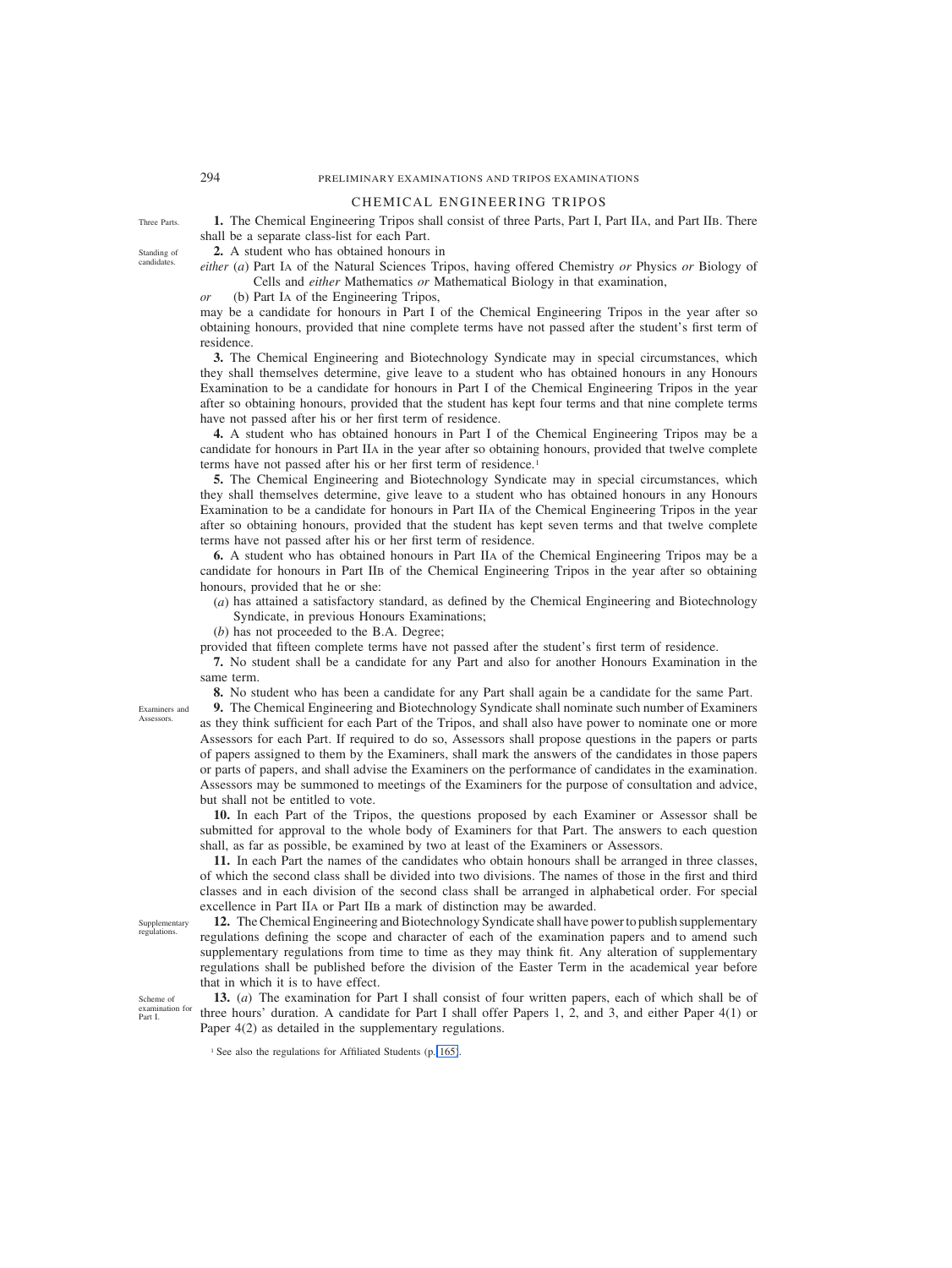(*b*) The Examiners for Part I shall take into account coursework prescribed by the Chemical Engineering and Biotechnology Syndicate. Details of the work required shall be published by Notice in the Department of Chemical Engineering and Biotechnology no later than the beginning of the Full Michaelmas Term preceding the examination. The Examiners may require each candidate to submit reports on the coursework undertaken. The Examiners may impose such oral or practical tests as they think fit.

**14.** (*a*) The examination for Part IIA shall consist of four written papers, each of which shall be of scheme of three hours' duration. examination for Part IIA.

(*b*) The Examiners for Part IIA shall take into account coursework prescribed by the Chemical Engineering and Biotechnology Syndicate. Details of the work required shall be published by Notice in the Department of Chemical Engineering and Biotechnology no later than the beginning of the Full Michaelmas Term preceding the examination. The Examiners may require each candidate to submit reports on the coursework undertaken. The Examiners may impose such oral or practical tests as they think fit.

**15.** (*a*) The scheme of the examination for Part IIB shall be as follows: Group A: Compulsory topics

Scheme of examination for Part IIB.

- Group A: Compulsory topics<br>Group B: Advanced chemica
- Group B: Advanced chemical engineering topics<br>Group C: Broadening material topics
- Group C: Broadening material topics<br>Group D: Research project Research project

Each candidate shall be required to take all Group A topics, to take a total of six modules from Group B and Group C topics, and to take a Group D project. The Chemical Engineering and Biotechnology Syndicate shall have power to announce restrictions on the combination of modules that a candidate may choose to offer. Not later than the end of the Full Easter Term each year, the Syndicate shall publish by Notice in the *Reporter* the modules prescribed for the following academical year, and shall specify the mode of examination for each module. For modules to be examined by coursework, details of the work required shall be published by the Syndicate by notice in the Department of Chemical Engineering and Biotechnology not later than the beginning of the Full Michaelmas Term preceding the examination. The Examiners may require each candidate to submit reports on the coursework undertaken, and may impose such oral or practical tests as they think fit.

(*b*) Group A modules may be assessed by examination, by coursework, or by a combination of the two. Each written examination paper on Group A compulsory topics shall be of two hours' duration.

(*c*) Each Group B module on an advanced chemical engineering topic may be assessed by examination, by coursework, or by a combination of the two. Each written examination paper shall be of one and a half hours' duration.

(*d*) Each Group C module on a broadening material topic may be assessed by examination, by coursework, or by a combination of the two. Each written examination paper shall be of one and a half hours' duration.

(*e*) Each candidate shall undertake a Group D project, in which they perform original work in one or more of the following forms: a theoretical investigation, an experimental investigation, an essay, a design project. The Examiners shall require each candidate to submit one or more written reports on the work undertaken.

**16.** Each candidate for any Part of the Chemical Engineering Tripos shall be required to sign a declaration that the candidate has read and understood the policies and procedures of the Department of Chemical Engineering and Biotechnology and the University on plagiarism. Each candidate submitting a report under Regulation 15(*e*) shall be required to sign a declaration that the work submitted is her or his own work, unaided except as specified in the text, and that it does not contain material that has already been used to any substantial extent for a comparable purpose. If two or more candidates have undertaken work in collaboration, they will each be required to indicate the extent of their contribution.

# SUPPLEMENTARY REGULATIONS

#### PART I

*Papers 1, 2, and 3*

These papers will each be on Chemical Engineering principles. They may, for example, include questions on fluid mechanics, process calculations (including thermodynamics), heat and mass transfer, equilibrium staged processes, reactor theory, biotechnology, process systems (including economics and safety, health, and the environment), computer aided process engineering, and mathematical methods.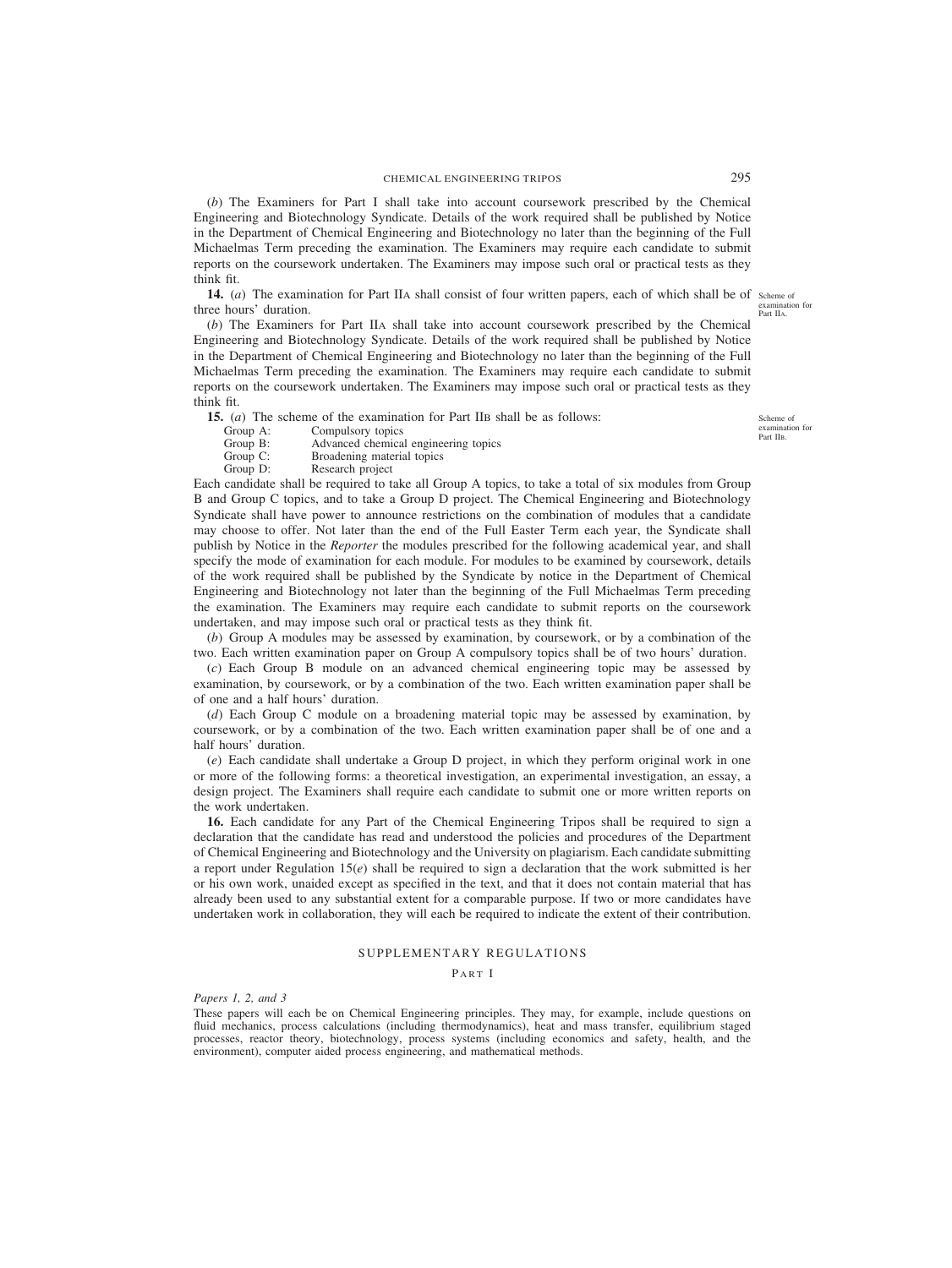### *Paper 4*(*1*)

This paper is to be taken by candidates who have previously obtained honours in the Natural Sciences Tripos or the Computer Science Tripos. In addition to a section on Chemical Engineering principles, it will include questions on General Engineering.

### *Paper 4*(*2*)

This paper is to be taken by candidates who have previously obtained honours in the Engineering Tripos. In addition to a section on Chemical Engineering principles, it will include questions on Chemistry.

An Affiliated Student or a student admitted to the examination for Part I under the provisions of Regulation 3 will take the section prescribed for him or her by the Chemical Engineering and Biotechnology Syndicate.

# CLASSICAL TRIPOS

### *Amended by Notice (*Reporter*, 2019–20, p. 437)*

### GENERAL

**1.** The Classical Tripos shall consist of three Parts: Part IA, Part IB, and Part II. A separate classlist shall be published for each Part.

- **2.** The following may present themselves as candidates for honours in Part IA:
	- (*a*) a student who has kept one term, provided that three complete terms have not passed after her or his first term of residence;
	- (*b*) a student who has successfully completed the Preliminary Examination to Part IA, provided that six complete terms have not passed after her or his first term of residence;
	- (*c*) a student who has obtained honours in another Honours Examination, in the year next after or next but one after so obtaining honours, provided that nine complete terms have not passed after her or his first term of residence.

**3.** A student who has obtained honours in Part IA or, at the discretion of the Faculty Board, in another Honours Examination, may be a candidate for honours in Part IB in the year next after so obtaining honours, provided that at the time of the examination he or she has kept four terms and that twelve complete terms have not passed after his or her first term of residence.

**4.** The following may present themselves as candidates for honours in Part II:

- (*a*) a student who has obtained honours in Part IA and Part IB of the Classical Tripos in the year next after so obtaining honours, provided that at the time of the examination he or she has kept seven terms and that twelve complete terms have not passed after her or his first term of residence. In exceptional circumstances a candidate who has obtained honours in Part IA, but not in Part IB of the Classical Tripos, may be a candidate for honours in Part II of the Classical Tripos, subject to approval by the Faculty Board;
- (*b*) a student who has obtained honours in another Honours Examination in the year next after or next but one after so obtaining honours, provided that at the time of the examination he or she has kept seven terms and that twelve complete terms have not passed after her or his first term of residence;<sup>1</sup>
- (*c*) an Affiliated Student as allowed by the Faculty Board in accordance with the regulations for Affiliated Students.
- **5.** No student who has been a candidate for any Part shall again be a candidate for the same Part.

**6.** No student who has obtained honours in Part IA or Part IB of the Modern and Medieval Languages Tripos, having offered classical Greek or classical Latin in the examination, shall be a candidate for Part IA or Part IB of the Classical Tripos.

**7.** For each Part of the Tripos the Faculty Board of Classics shall nominate such number of Examiners as they shall deem sufficient. The Faculty Board shall have power to nominate one or more Assessors to the Examiners for each Part. The Assessors shall, if required, propose questions in the papers or parts of papers assigned to them by the Examiners, shall mark the answers of the candidates in those papers or parts of papers, shall read theses and participate in the *viva voce* examinations thereon, and shall report as required to the Examiners.

**8.** Assessors appointed under Regulation 7 may be summoned to meetings of the Examiners for the purpose of consultation and advice, but shall not be entitled to vote. Every paper in Part II of the Classical Tripos shall be examined by at least two of the whole body of Examiners and Assessors.

Three Parts.

Standing of candidate

Examiners. Assessors.

<sup>&</sup>lt;sup>1</sup> See also the regulations for Affiliated Students (p. 165).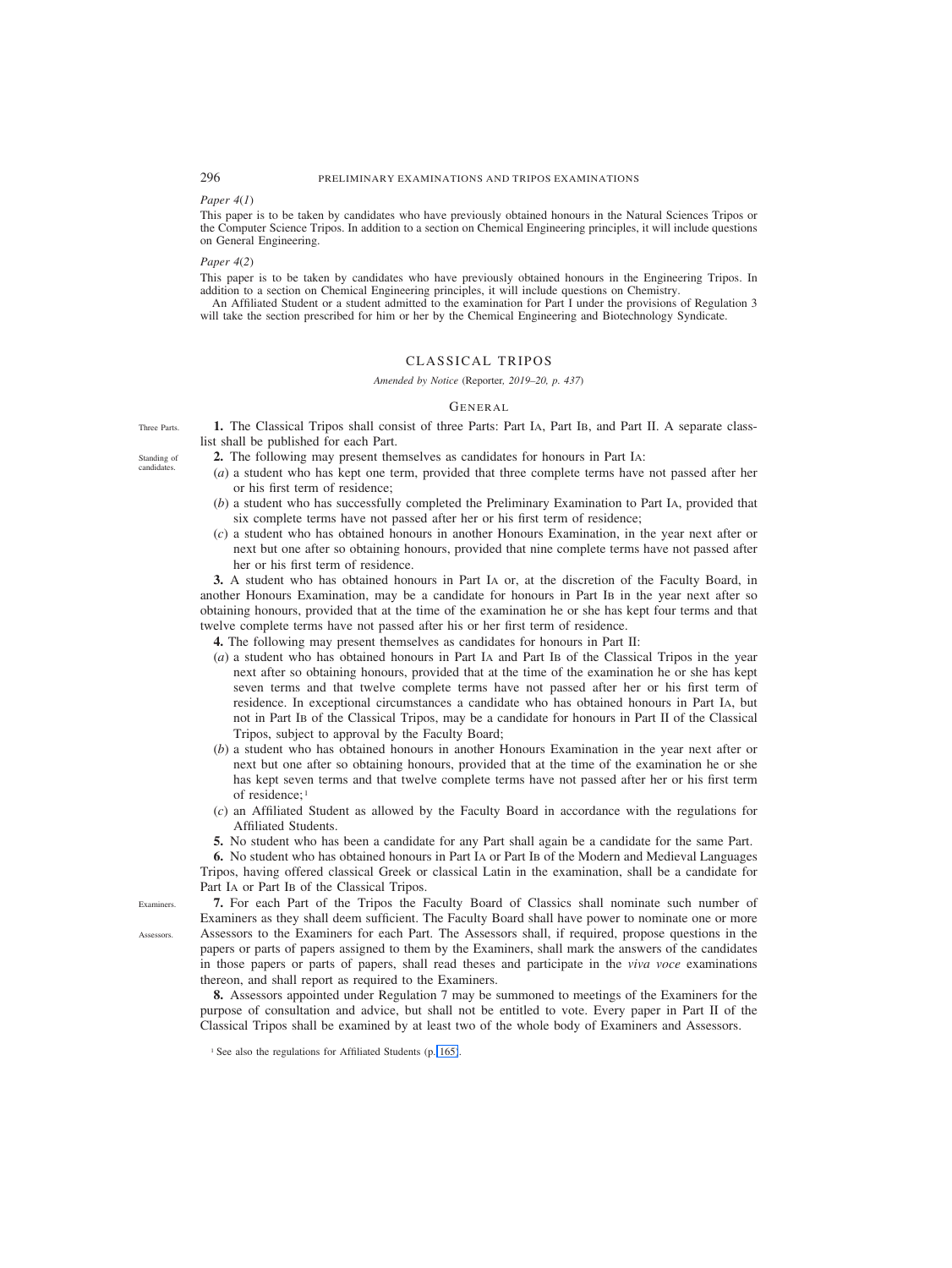# CLASSICAL TRIPOS 297

**9.** Before the examination there shall be general meetings of the Examiners for Part IA, Part IB, and Meetings of Part II, when the papers set by each Examiner or Assessor shall be submitted to the whole body of <sup>Examiners.</sup> Examiners for their approval.

**10.** The Examiners shall have regard to the style and method of the candidates' answers and shall style and give credit for excellence in these respects. method.

**11.** The Faculty Board shall have power to make supplementary regulations defining all or any of Supplementary the subjects set out in the following regulations and to modify, alter, or withdraw such supplementary regulations as they think fit. regulations.

**12.** Public notice of books or subjects prescribed under the following regulations or under any supplementary regulations shall be given by the Faculty Board

- (*a*) for Part IA and Part IB of the Tripos, not later than the Easter Term preceding the examination to which they apply,
- (*b*) for Part II of the Tripos, not later than the Easter Term next but one preceding the examination to which they apply,

provided that the Board shall have the power of subsequently issuing amendments if they have due reason for doing so and if they are satisfied that no student's preparation for the examination is adversely affected. The Board shall also have the power when they first give notice of the books or subjects prescribed for a particular examination to announce any consequential restriction on the combination of papers that a candidate may choose to offer.

### PART IA

**13.** The examination shall consist of seven papers, each to be set for three hours, as follows: Paper 1. Greek language and texts (also serves as Paper GL 1 of Part IA of the Modern and Medieval Languages Tripos)

Paper 2A. Alternative Greek languages and texts (Option A) (also serves as Paper GL 2A of Part IA of the Modern and Medieval Languages Tripos)

- Paper 2B. Alternative Greek languages and texts (Option B) (also serves as Paper GL 2B of Part IA of the Modern and Medieval Languages Tripos)
- Paper 3. Latin language and texts (also serves as Paper GL 3 of Part IA of the Modern and Medieval Languages Tripos)
- Paper 4. Alternative Latin language and texts
- Paper 5. Classical questions (also serves as Paper GL 5 of Part IA of the Modern and Medieval Languages Tripos)
- Paper 6. Greek prose and verse composition (also serves as Paper GL 6 of Part IA of the Modern and Medieval Languages Tripos)
- Paper 7. Latin prose and verse composition (also serves as Paper GL 7 of Part IA of the Modern and Medieval Languages Tripos)

**14.** Every candidate shall offer Paper 1 or Paper 2A or Paper 2B, either Paper 3 or Paper 4, and Paper 5. In addition, a candidate may offer one or both of Papers 6 and 7. No candidate may offer more than one of Paper 2A, Paper 2B and Paper 4.

Paper 1 is for candidates who had A-Level (or equivalent) in Greek before entry to the University. Paper 2A is for candidates who had no knowledge of Greek before entry to the University. Paper 2B is for candidates who had G.C.S.E. (or equivalent) but not A-Level (or equivalent) in Greek before entry to the University. Paper 3 is for candidates who had A-Level (or equivalent) in Latin before entry to the University or who have previously taken the Preliminary Examination to Part IA of the Classical Tripos. Paper 4 is intended for candidates who did not have A-Level (or equivalent) in Latin before entry to the University and who have not previously taken the Preliminary Examination to Part IA of the Classical Tripos.

**15.** The names of candidates who obtain honours shall be placed by the Examiners in three classes. Class-list for The names in each class shall be in alphabetical order. In the class-list a mark of distinction may be attached to the name of any candidate whose work in the examination shows special merit. A mark of distinction, *G* or *L* respectively, shall be attached to the names of those candidates who, in offering either Paper 6 or Paper 7 acquit themselves with credit in that paper. A mark, *g* or *l* respectively, shall be attached to the names of those candidates who, in offering either Paper 6 or Paper 7 satisfy the Examiners in that paper.

**16.** In arranging the class-list the Examiners shall take into account the standard attained by candidates in each paper as well as the aggregate of marks obtained by them.

Part IA.

Papers in Part 1A.

Notice of books and subjects.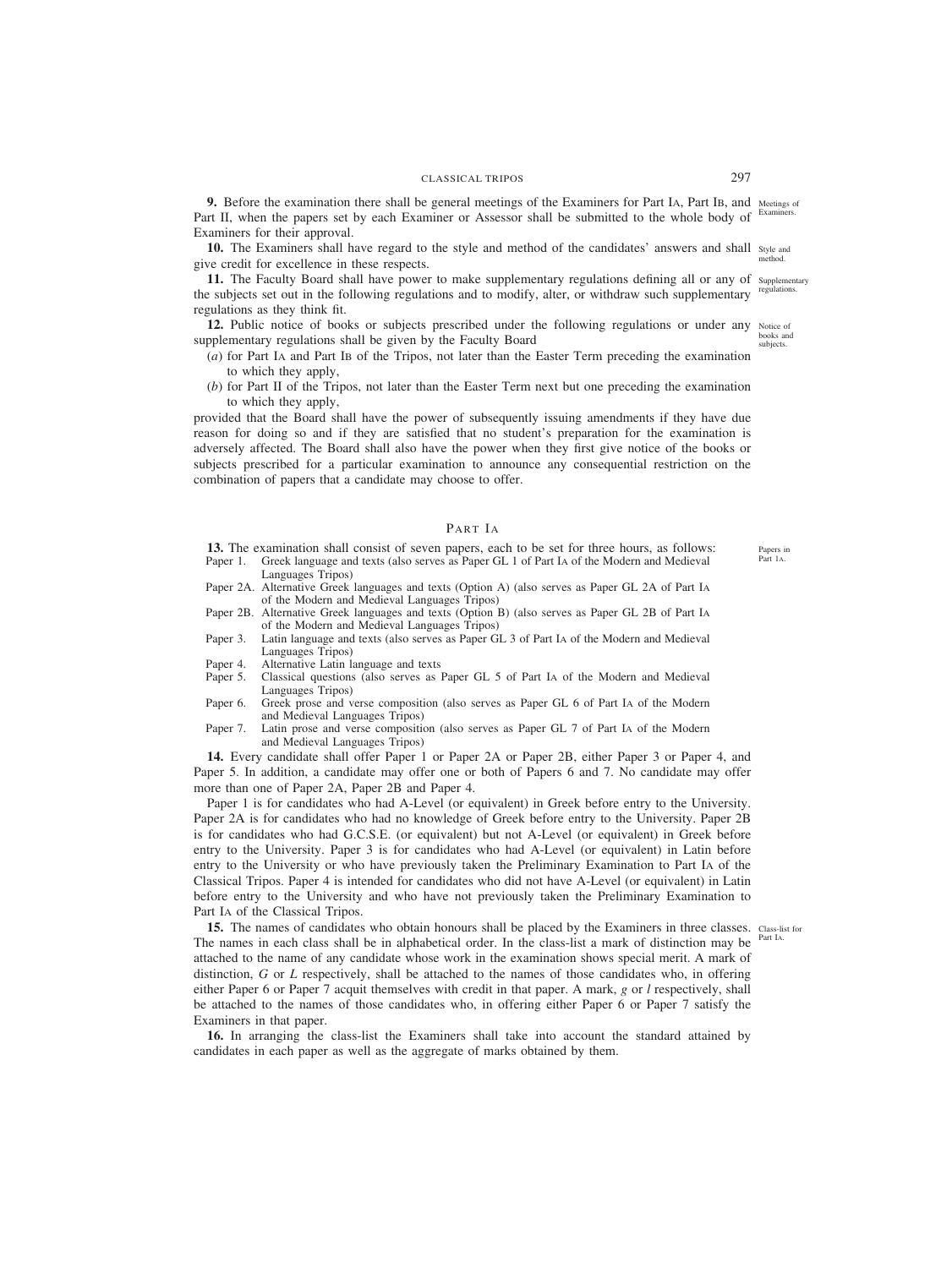# PART IB

**17.** The examination shall consist of the following papers, each to be set for three hours, except for Papers 5 and 6, which shall be of three hours and fifteen minutes' duration (to include fifteen minutes' reading time):

- Paper 1. Passages for translation from Greek authors (also serves as Paper GL 11 of the Modern and Medieval Languages Tripos).
- Paper 2. Alternative passages for translation from Greek authors (also serves as Paper GL 12 of the Modern and Medieval Languages Tripos).
- Paper 3. Passages for translation from Latin authors (also serves as Paper GL 13 of the Modern and Medieval Languages Tripos).
- Paper 4. Alternative passages for translation from Latin authors.
- Paper 5. Greek literature (also serves as Paper 9A of Part I of the English Tripos and Paper GL 15 of the Modern and Medieval Languages Tripos).
- Paper 6. Latin literature (also serves as Paper 9B of Part I of the English Tripos and Paper GL 16 of the Modern and Medieval Languages Tripos).
- Paper 7. Greek and Roman history (also serves as Paper GL 17 of the Modern and Medieval Languages Tripos).
- Paper 8. Greek and Roman philosophy (also serves as Paper GL 18 of the Modern and Medieval Languages Tripos and as Paper 4 of Part IB of the Philosophy Tripos).
- Paper 9. Greek and Roman art and archaeology (also serves as Paper A37 of Part IIA of the Archaeology Tripos and Paper GL 19 of the Modern and Medieval Languages Tripos).
- Paper 10. Greek and Latin philology and linguistics (also serves as Paper GL 20 of the Modern and Medieval Languages Tripos).
- Paper 11. Translation from English into Greek prose and verse (also serves as Paper GL 21 of the Modern and Medieval Languages Tripos).
- Paper 12. Translation from English into Latin prose and verse (also serves as Paper GL 22 of the Modern and Medieval Languages Tripos).

**18.** A candidate shall be required to offer six papers as follows:

Paper 1 or Paper 2; Paper 3 or Paper 4; Papers 5 and 6; and two papers chosen from among Papers 7–10. Paper 2 is intended for candidates who had little or no knowledge of Greek before entry to the University, and Paper 4 is intended for candidates who had little or no knowledge of Latin before doing so and who have not previously taken the Preliminary Examination to Part IA.

**19.** In addition to the papers to be offered under Regulation 18, a candidate may offer Paper 11 or Paper 12 or both these papers.

**20.** The names of candidates who obtain honours shall be placed by the Examiners in three classes, of which the second shall be divided into two divisions. The names in the first and third classes and in each division of the second class shall be in alphabetical order. In drawing up the class-list the Examiners shall have regard in the first place to the work done by the candidates in the six papers which they are required to offer, and no candidate shall be excluded from any class on the ground that he or she has not offered either or both of Papers 11 and 12 in addition. A mark of distinction, an asterisk, shall be attached to the names of candidates whose work in those six papers shows special merit. In determining the place in the class-list of any candidate who has offered either or both the Papers 11 and 12 in addition, the Examiners shall give credit for proficiency in these papers. A mark of distinction, G or L respectively, shall be attached to the names of those candidates who, in offering either Paper 11 or Paper 12, acquit themselves with credit in that paper. A mark, g or l respectively, shall be attached to the names of those candidates who, in offering either Paper 11 or Paper 12, satisfy the Examiners in that paper.

**21.** In arranging the class-list the Examiners shall take into account the standard attained by candidates in each paper as well as the aggregate of marks obtained by them.

# PART II

**22.** The examination shall consist of papers assigned to five groups, A, B, C, D, E, representing five fields of study, and to a sixth group, X, representing a combination of two or more of these fields of study, and certain papers from other Triposes, as set out below.

Class-list for Part IB.

Papers in Part IB.

Papers in Part II.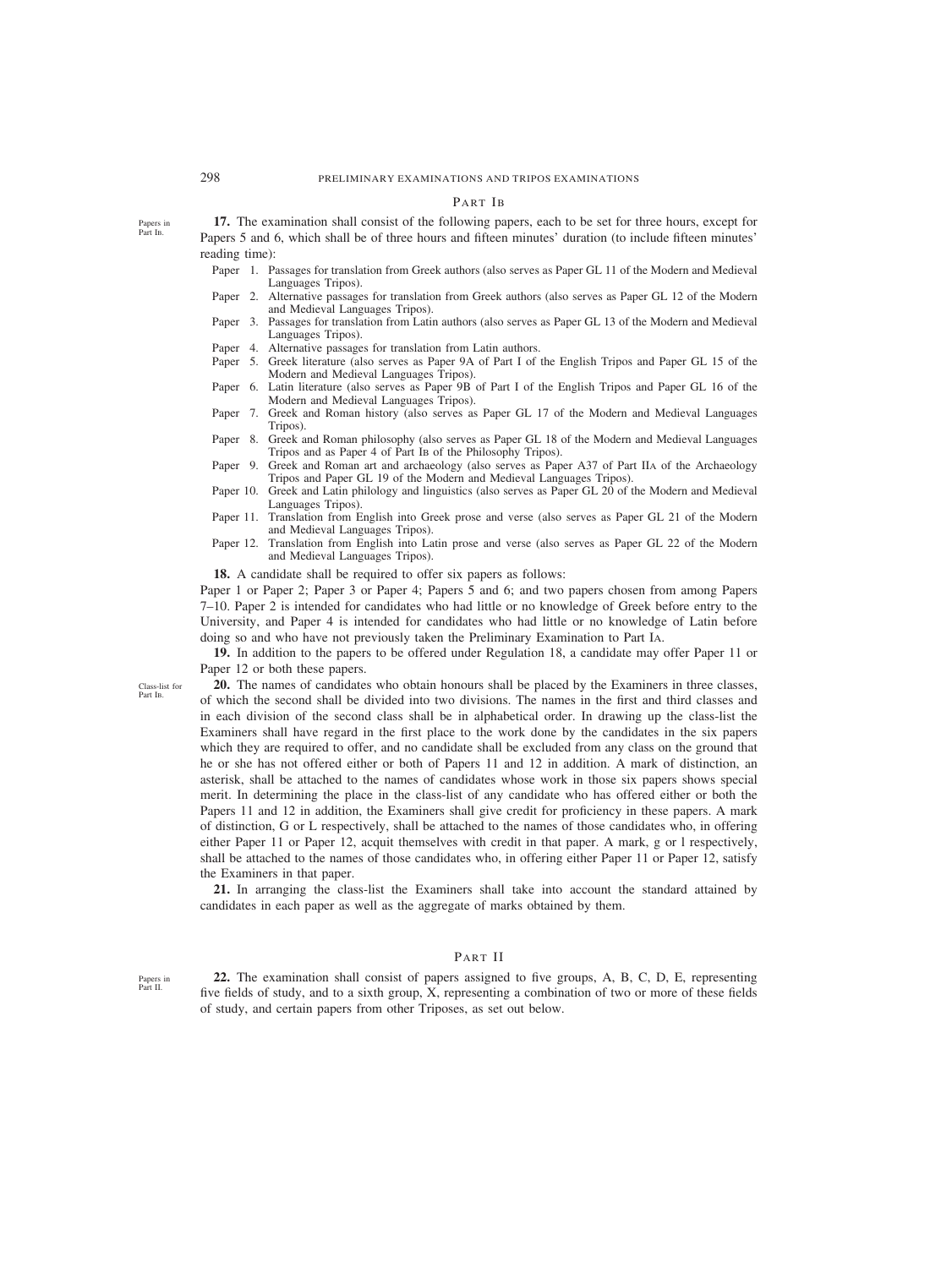# CLASSICAL TRIPOS 299

### GROUP A (LITERATURE)

- A1. A prescribed Greek author or authors, and a prescribed Latin author or authors (also serves as Paper 31 of Part II of the English Tripos).<sup>1</sup>
- A2. Prescribed Greek texts (also serves as Paper 32 of Part II of the English Tripos).<sup>1</sup><br>A3. Prescribed Latin texts (also serves as Paper 33 of Part II of the English Tripos).<sup>1</sup>
- A3. Prescribed Latin texts (also serves as Paper 33 of Part II of the English Tripos).<sup>1</sup><br>A4. Greek and Latin textual criticism and transmission of texts.
- Greek and Latin textual criticism and transmission of texts.

# GROUP B (PHILOSOPHY)

- B1. Plato.<sup>1,2</sup><br>B2. Aristotle
- B2. Aristotle.<sup>1,2</sup><br>B3 A prescribe
- A prescribed subject or period in Greek and Roman philosophy.<sup>2</sup>

# GROUP C (HISTORY)

- C1. A prescribed period or subject of Greek history (may also serve as a paper in Part II of the Historical Tripos).
- C2. A prescribed period or subject of Roman history.<br>C3. A prescribed subject taken from ancient history.
- C3. A prescribed subject taken from ancient history.<br>C4. A subject in ancient or medieval European hist
- C4. A subject in ancient or medieval European history (may also be the same, in whole or in part, as a paper in Part II of the Historical Tripos).<sup>1</sup>

### GROUP D (ARCHAEOLOGY)<sup>3</sup>

- D1. Aegean prehistory.<br>D2. A topic within clas
- D2. A topic within classical archaeology and/or art.<br>D3. A topic within classical archaeology and/or art.
- A topic within classical archaeology and/or art.<sup>1</sup>
- D4. A topic within classical archaeology and/or art.

# GROUP E (LANGUAGE)

- E1. Elements of comparative linguistics (also serves as Paper 28 of the Linguistics Tripos).<br>E2. The Greek language (also serves as Paper 29 of the Linguistics Tripos).
- E2. The Greek language (also serves as Paper 29 of the Linguistics Tripos).<sup>1</sup><br>E3. The Latin language (also serves as Paper 30 of the Linguistics Tripos).<sup>1</sup>
- The Latin language (also serves as Paper 30 of the Linguistics Tripos).<sup>1</sup>

### GROUP X

- X1. A subject specified by the Faculty Board from time to time.<sup>1</sup><br>X2. A subject specified by the Faculty Board from time to time.<sup>1</sup>
- X2. A subject specified by the Faculty Board from time to time.<sup>1</sup><br>X3. A subject specified by the Faculty Board from time to time.
- A subject specified by the Faculty Board from time to time.

# SCHEDULE OF OPTIONAL PAPERS

# *Amended by Notice (*Reporter*, 2019–20, p. 437)*

- Paper O1. The history and structure of modern Greek (Paper Gr. 7 of the Modern and Medieval Languages Tripos).4
- Paper O2. Introduction to modern Greek language and culture (Paper Gr. 3 of the Modern and Medieval Languages Tripos).
- Paper O3. Tragedy (Paper 2 of Part II of the English Tripos).<br>Paper O4. History and theory of literary criticism (Paper 16 of
- Paper O4. History and theory of literary criticism (Paper 16 of Part II of the English Tripos).<br>Paper O5. Philosophy of mind (Paper 2 of Part II of the Philosophy Tripos).
- Philosophy of mind (Paper 2 of Part II of the Philosophy Tripos).
- Paper O6. The history of political thought to *c*. 1700 (Paper 19 of Part I of the Historical Tripos).<br>Paper O7. Babylonian language (Paper M1 of Part I of the Archaeology Tripos)
- Babylonian language (Paper M1 of Part I of the Archaeology Tripos)
- <sup>1</sup> This paper is also available to candidates for Part II of the Modern and Medieval Languages Tripos; see p. 405.
- <sup>2</sup> This paper is also available to candidates for Part II of the Philosophy Tripos; see p. 426.
- <sup>3</sup> These papers are also available to candidates for Part IIB of the Archaeology Tripos; see p. 273.
- <sup>4</sup> This paper is suspended until further notice.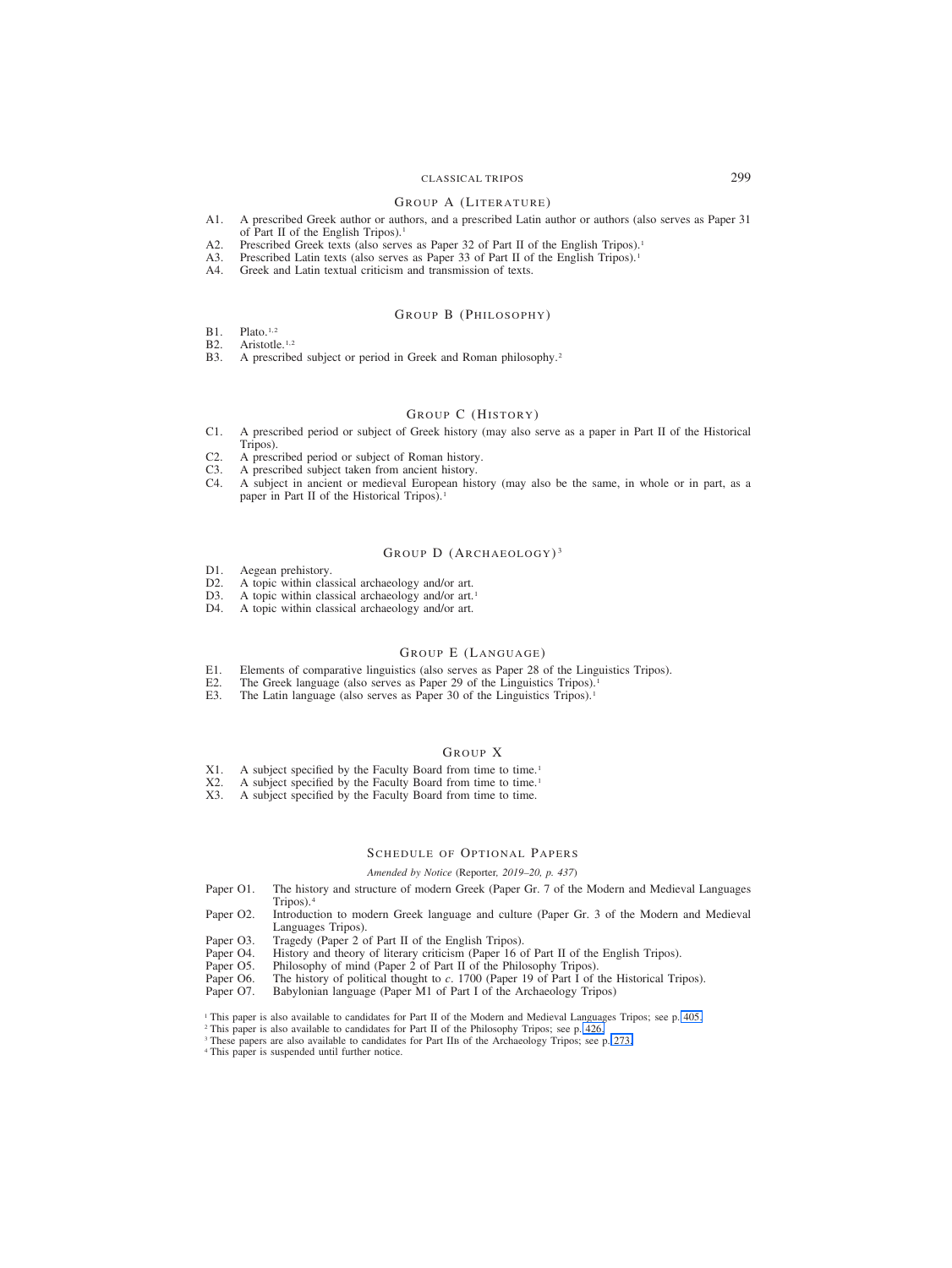300 PRELIMINARY EXAMINATIONS AND TRIPOS EXAMINATIONS

- Paper O8. Judaism and Hellenism (Paper D2(*d*) of the Theology, Religion, and Philosophy of Religion Tripos).
- Paper O9. Early medieval literature and its contexts, 1066–1350 (Paper 2 of Part I of the English Tripos).<br>Paper O10. The Romance languages (Paper CS 1 of the Modern and Medieval Languages Tripos).
- Paper O10. The Romance languages (Paper CS 1 of the Modern and Medieval Languages Tripos).<br>Paper O11. Early history of science, medicine, and technology (Paper 1 of the History and Philo
- Early history of science, medicine, and technology (Paper 1 of the History and Philosophy of Science subject in Part II of the Natural Sciences Tripos).
- Paper O12. Archaeology in action (Paper A2 of Part I of the Archaeology Tripos). Paper O13. Myth matters: receptions of mythology in Modern Greek literature and
- Myth matters: receptions of mythology in Modern Greek literature and culture (Paper Gr. 6a of the Modern and Medieval Languages Tripos).
- Paper O14. Aesthetics (Paper 11 in Part II of the Philosophy Tripos).

**23.** A student who is a candidate for Part II in the year next after obtaining honours in Part IB or in another Honours Examination shall offer

- *either* (*a*) four papers chosen from Groups A, B, C, D, E, X, and from the Schedule of Optional Papers;
- (*b*) three papers chosen from Groups A, B, C, D, E, X, and from the Schedule of Optional Papers, together with a thesis, as prescribed in Regulation 26 on a topic (proposed by the candidate and approved by the Faculty Board) which falls within the field of Classics;
- provided that
	- (1) no candidate shall offer a thesis on a topic that coincides substantially with the subject of any of the papers that he or she is offering in the examination;
	- (2) no candidate shall offer more than one thesis, or more than one paper from the Schedule of Optional Papers.

**24.** A student who is a candidate for Part II in the year next but one after obtaining honours in Part IB or in another Honours Examination shall offer

*either* (*a*) five papers chosen from Groups A, B, C, D, E, X, and from the Schedule of Optional Papers;

*or* (*b*) four papers chosen from Groups A, B, C, D, E, X, and from the Schedule of Optional Papers, together with a thesis, as prescribed in Regulation 26, on a topic (proposed by the candidate and approved by the Faculty Board) which falls within the field of Classics;

provided that

- (1) no candidate shall offer a thesis on a topic that coincides substantially with the subject of any of the papers that he or she is offering in the examination;
- (2) no candidate shall offer more than one thesis, or more than one paper from the Schedule of Optional Papers.

**25.** A candidate may be examined *viva voce* on the field of study of a Group from which he or she offers two or more papers, provided that the scope of such an examination shall be restricted to the subjects of the papers which the candidate has offered. *Viva voce* examinations shall be held at such times as the Examiners may appoint, and the times appointed shall be announced not later than the second day after the beginning of the examination.

**26.** (*a*) A candidate who wishes to offer a thesis under Regulation 23 or Regulation 24 shall submit an application, including the title of the proposed thesis, a brief account of its scope, and a statement of the scheme of papers to be offered in the examination. Applications shall be submitted through candidates' Directors of Studies to the Academic Secretary (Undergraduate) of the Faculty, so as to arrive not later than the second Monday of the Full Michaelmas Term next preceding the examination.

(*b*) Each candidate must obtain the approval of the proposed title by the Faculty Board not later than the last day of the Full Michaelmas Term next preceding the examination. When the Faculty Board have approved a title, no change shall be made to it or to the candidate's scheme of papers, without the further approval of the Faculty Board. Any application for a change in title or scheme of papers must be submitted through the candidate's Director of Studies to the Academic Secretary (Undergraduate) as soon as possible, and in any case no later than ten days before the last Faculty Board meeting of the Lent Term. If a candidate decides to offer a paper in place of a thesis, this is deemed to be a change in the scheme of papers and must be notified to the Faculty Board in accordance with the same timetable.

(*c*) A thesis shall not exceed 10,000 words in length, including notes but excluding bibliography. Candidates will be required to declare that the thesis is their own work and that it does not contain material already used to any substantial extent for a comparable purpose.

(*d*) A thesis shall be submitted in accordance with the detailed arrangements approved by the Faculty Board, to the Academic Secretary (Undergraduate) so as to arrive not later than the first Monday of the Full Easter Term in which the examination is to be held.

**Thesis**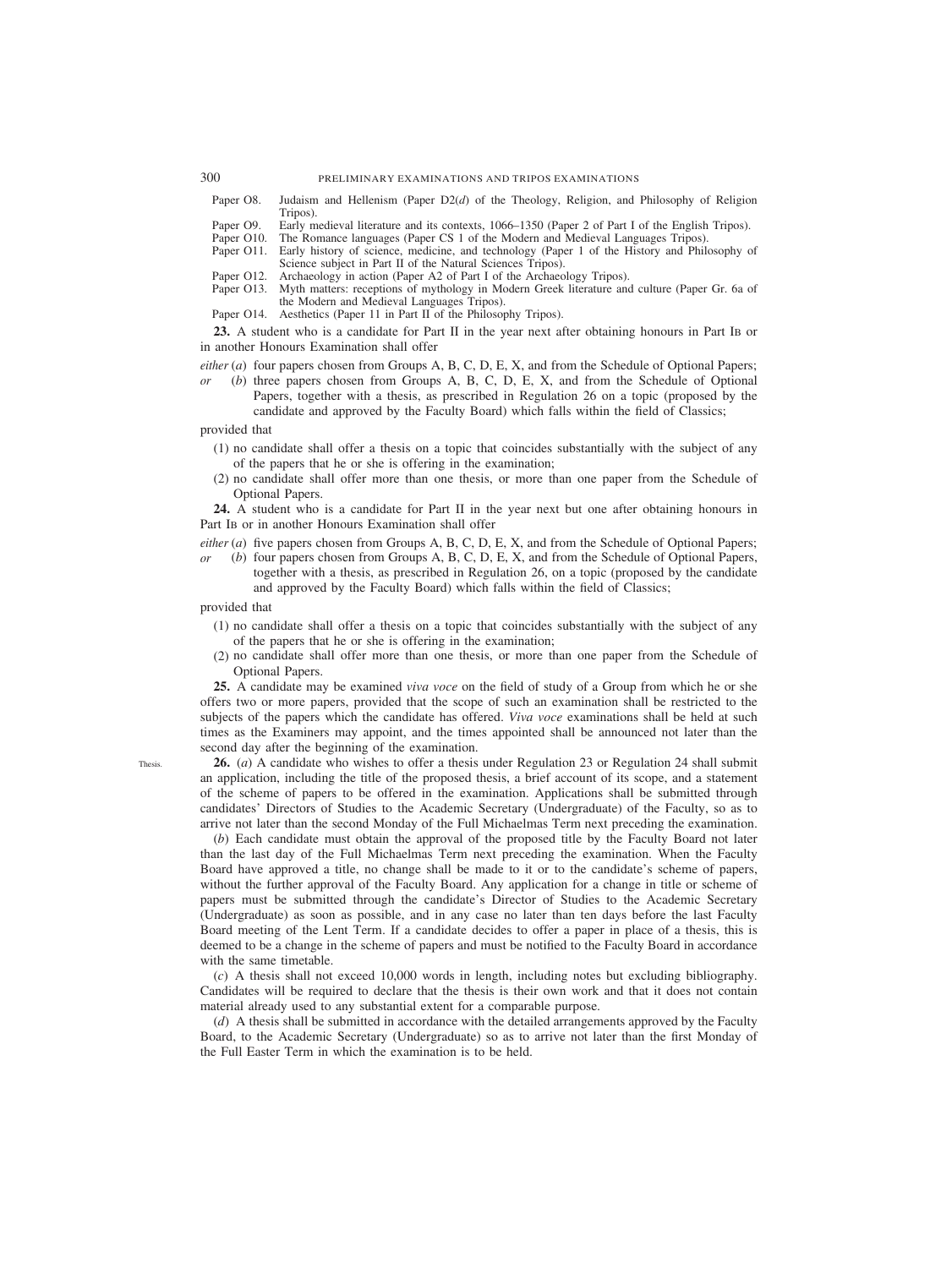# CLASSICAL TRIPOS 301

(*e*) Each thesis shall be examined by two Examiners or by an Examiner and an Assessor, and the candidate shall be examined by them upon it *viva voce*.

**27.** The names of the candidates who obtain honours shall be placed by the Examiners in three Class-list for classes, of which the second shall be divided into two divisions. The names in the first and third classes <sup>Part II.</sup> and in each division of the second class shall be arranged in alphabetical order. A mark of distinction shall be awarded for special excellence.

# SUPPLEMENTARY REGULATIONS

# PART IA

# *Paper 1. Greek language and texts*

This paper will contain passages for unseen translation and seen passages for analysis and appreciation from prescribed texts.

### *Paper 2A and 2B. Alternative Greek languages and texts*

This paper will contain passages for unseen translation appropriate for candidates who had little or no knowledge of Greek before entry to the University and seen passages for analysis and appreciation from prescribed texts.

### *Paper 3. Latin language and texts*

This paper will contain passages for unseen translation and seen passages for analysis and appreciation from prescribed texts.

### *Paper 4. Alternative Latin language and texts*

This paper will contain passages for unseen translation appropriate for candidates who had little or no knowledge of Latin before entry to the University and seen passages for analysis and appreciation from prescribed texts.

### *Paper 5. Classical questions*

This paper will contain questions on:

- (*a*) Greek and Latin literature;
- (*b*) Greek and Roman philosophy;
- (*c*) Greek and Roman history;
- (*d*) Greek and Roman art and archaeology;
- (*e*) Classical philology and linguistics.

# *Paper 6. Greek prose and verse composition*

This paper will contain passages for translation into Greek prose and verse, with some specified passages which may be attempted by candidates for Paper 2.

### *Paper 7. Latin prose and verse composition*

This paper will contain passages for translation into Latin prose or verse, with some specified passages which may be attempted by candidates for Paper 4.

# PART IB

*Paper 1. Passages for translation from Greek authors* This paper will contain passages for translation, both seen and unseen.

*Paper 2. Alternative passages for translation from Greek authors* This paper will contain passages for translation, both seen and unseen, and is appropriate for candidates who had little or no knowledge of Greek before entry to the University.

*Paper 3. Passages for translation from Latin authors* This paper will contain passages for translation, both seen and unseen.

*Paper 4. Alternative passages for translation from Latin authors* This paper will contain passages for translation, both seen and unseen, and is appropriate for candidates who had a limited knowledge of Latin before entry to the University.

*Paper 5. Greek literature*

*and Paper 6. Latin literature*

Each of these papers will contain seen passages for analysis and appreciation from prescribed texts, and essay and other questions on these and other prescribed works.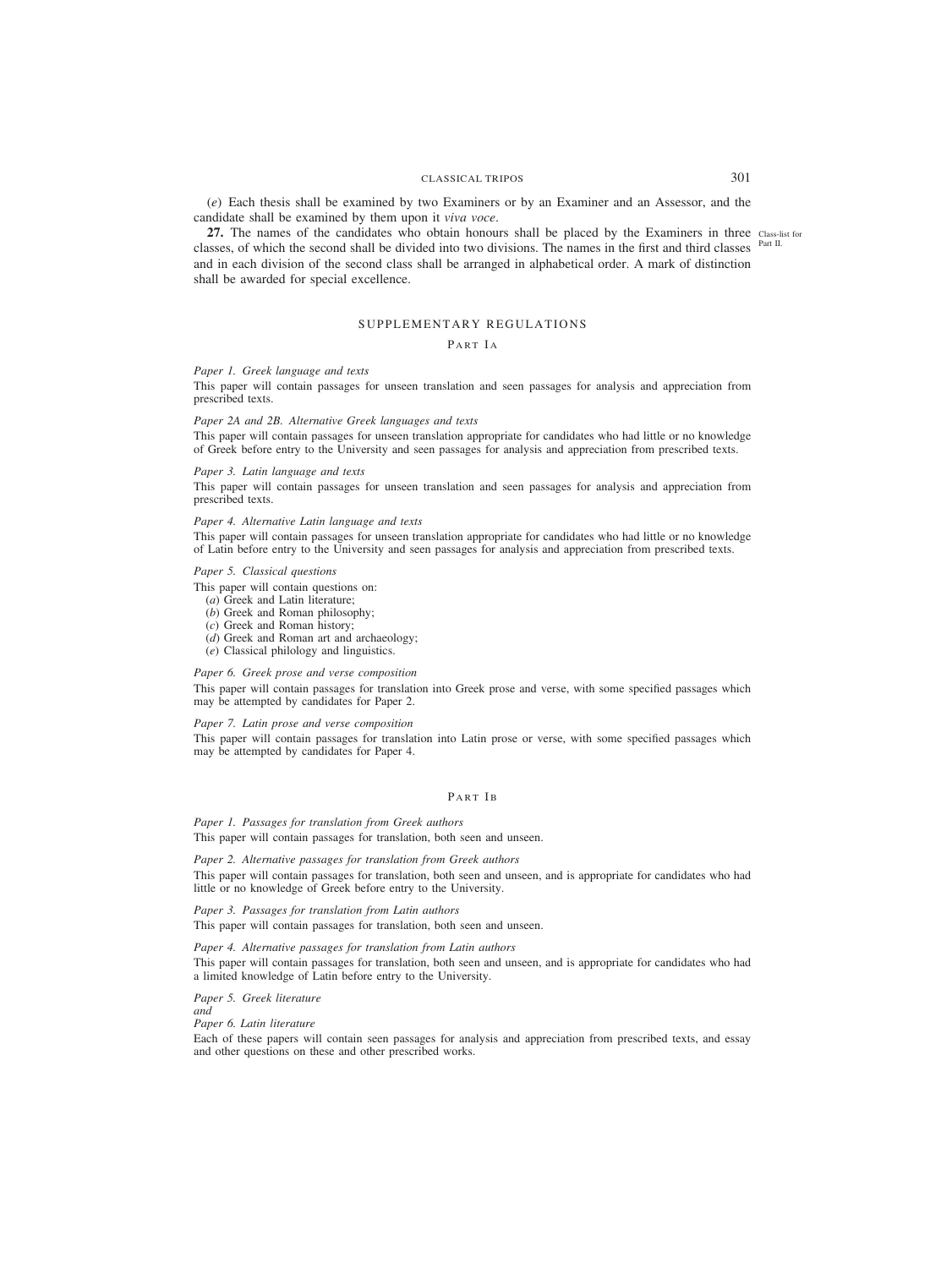# 302 PRELIMINARY EXAMINATIONS AND TRIPOS EXAMINATIONS

### *Paper 7. Greek and Roman history*

The paper will contain questions on topics in Greek and Roman history to be specified from time to time.

Candidates for the Classical Tripos will be given credit for knowledge of both Greek and Roman history. Candidates for the Modern and Medieval Languages Tripos will not be expected to show knowledge of both Greek and Roman history.

### *Paper 8. Greek and Roman philosophy*

A text or texts will be prescribed. The paper will contain questions on the prescribed text or texts, and questions on ancient philosophers and philosophical systems.

### *Paper 9. Greek and Roman art and archaeology*

The paper will contain questions relating to the Aegean world, Italy and the Roman Empire: questions may require comments on images.

# *Paper 10. Greek and Latin philology and linguistics*

This paper will contain questions on topics in Greek, Latin, and comparative Greek/Latin philology and linguistics to be specified from time to time. Candidates for the Modern and Medieval Languages Tripos will not be expected to show knowledge of both Greek and Latin philology and linguistics.

### *Paper 11. Translation from English into Greek prose and verse*

This paper will contain passages for translation into Greek prose or verse, with some specified passages which may be attempted only by candidates taking Paper 2.

# *Paper 12. Translation from English into Latin prose and verse*

This paper will contain passages for translation into Latin prose or verse, with some specified passages which may be attempted only by candidates taking Paper 4.

# PART II

# GROUP A (LITERATURE)

### *Paper A1. A prescribed Greek author or authors, and a prescribed Latin author or authors*

This paper will contain questions on a Greek author or authors and on a Latin author or authors. The works prescribed here will be taken from among the major works of Greek and Latin literature.

*Paper A2. Prescribed Greek texts*

This paper will contain passages for literary comment and essay questions.

*Paper A3. Prescribed Latin texts*

This paper will contain passages for literary comment and essay questions.

# *Paper A4. Greek and Latin textual criticism and transmission of texts*

This paper will contain passages for textual comment, questions on palaeography and essay questions: candidates will be required to answer questions on passages in each of the two languages.

# GROUP B (PHILOSOPHY)

*Paper B1. Plato* In any year, a text and/or subject for study will be prescribed.

*Paper B2. Aristotle* In any year, a text and/or subject for study will be prescribed.

# GROUP C (HISTORY)

### *Paper C3. A prescribed subject taken from ancient history*

These papers may contain questions on the literary, epigraphical, and archaeological sources for the period or subject prescribed, and questions that involve a knowledge of geography and topography and of the political, legal, and social antiquities of the period or subject prescribed; such questions will not require a technical knowledge of archaeology.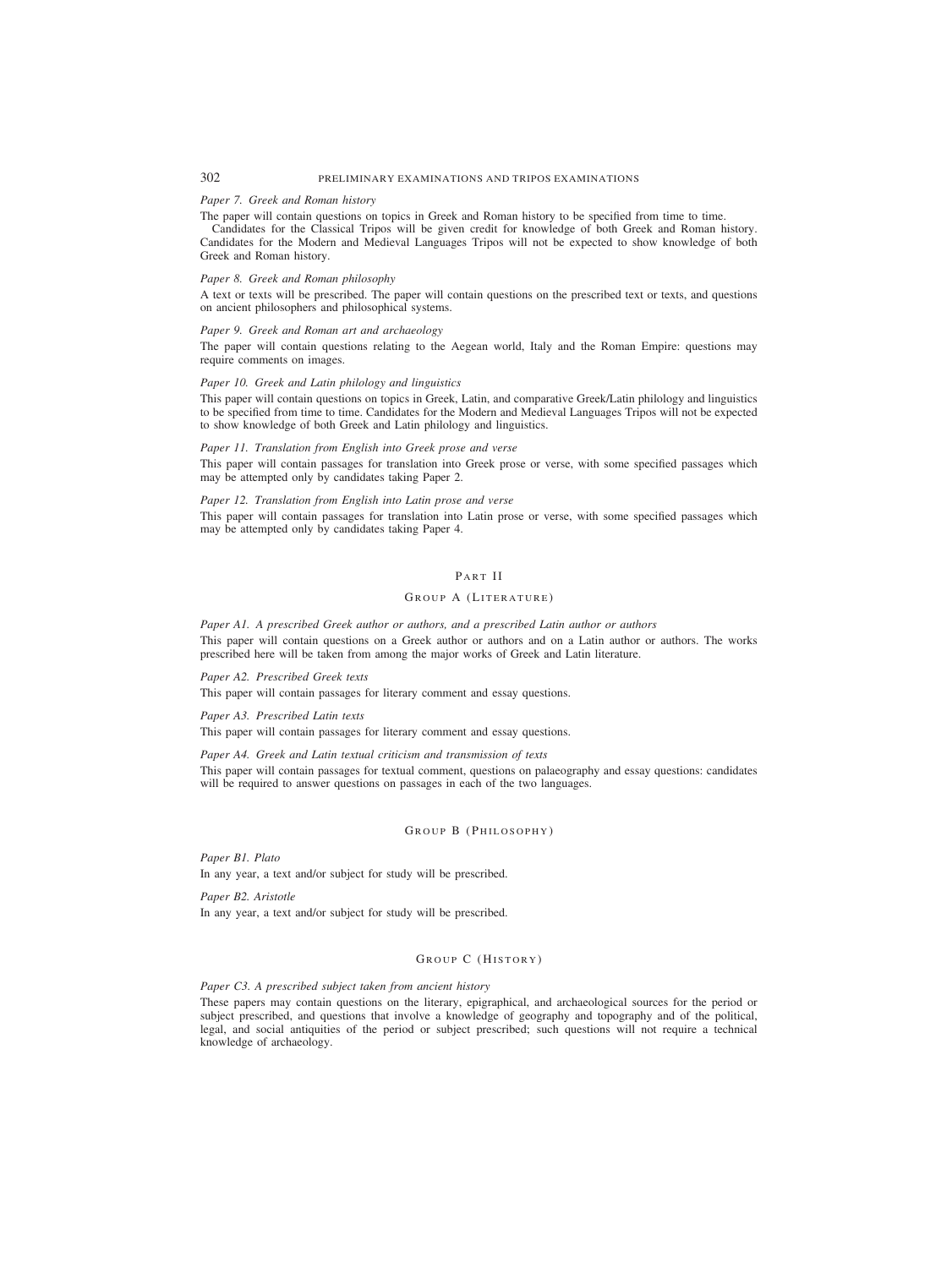# COMPUTER SCIENCE TRIPOS 303

### GROUP D (ARCHAEOLOGY )

### *Paper D2. A topic within classical archaeology and/or art*

# *Paper D3. A topic within classical archaeology and/or art*

If, in any year, the subject prescribed for Paper D2 is connected with early Hellenic archaeology, the subject prescribed for Paper D3 will be connected with classical (Greco-Roman) art; if the subject prescribed for Paper D2 is connected with early Greek art, the subject prescribed for Paper D3 will be connected with the archaeology of the Greek and Hellenistic world.

# GROUP E (LANGUAGE)

# *Paper E1. Elements of comparative linguistics*

This paper will cover the principles of the comparative method and of historical reconstruction and their applications to Indo-European phonology, morphology, syntax, and lexicon. A knowledge of the relevant phenomena in Vedic will be required.

### *Paper E2. The Greek language*

A prescribed subject in the history of the Greek language.

### *Paper E3. The Latin language*

A prescribed subject in the history of the Latin language.

For each of Papers E2 and E3 the Faculty Board will prescribe texts for special study. Each paper will include a compulsory question on the prescribed texts.

### GROUP X

There will be not more than three papers in this group,  $X1$ ,  $X2$ ,  $X3$ , whose subjects will be prescribed from time to time by the Faculty Board of Classics. The subjects will be of an inter-disciplinary nature, requiring knowledge related to more than one of the fields of study represented by Groups A, B, C, D, and E.

# COMPUTER SCIENCE TRIPOS

# GENERAL

**1.** The Computer Science Tripos shall consist of four Parts: Part IA, Part IB, Part II, and Part III. **2.** No student may be a candidate for more than one Part, or for any Part and also for another Four Parts.

Honours Examination, in the same term.

**3.** No student who has been a candidate for any Part shall again be a candidate for the same Part.

4. The Faculty Board of Computer Science and Technology shall have power to issue from time to supplementary time supplementary regulations defining or limiting all or any of the papers for examination. Due care shall be taken that sufficient notice is given of any alteration of such supplementary regulations.

**5.** For each Part of the Tripos the Faculty Board shall nominate such number of Examiners as they Examiners and shall deem sufficient. They may also nominate for appointment one or more Assessors to the Examiners Assessors. in such subjects as they consider desirable, and the Assessors so appointed shall, if required to do so, set papers or parts of papers and shall advise the Examiners on the performance of candidates in such subjects. The Assessors, when summoned by the Chair, shall attend meetings of the Examiners for the purpose of consultation and advice, but shall not be entitled to vote.

**6.** The questions proposed by each Examiner or Assessor shall be submitted to, and approved by, the Examiners collectively.

**7.** The names of the candidates who obtain honours in each of Parts IA, IB, and II shall be arranged class-lists. in three classes, of which the second shall be divided into two divisions. The names in the first and third classes, and in each division of the second class, shall be arranged in alphabetical order. For special excellence a mark of distinction may be awarded in Part II.

|                              | <b>8.</b> The papers for Parts IA, IB, and II of the Computer Science Tripos shall be as follows: |
|------------------------------|---------------------------------------------------------------------------------------------------|
| Paper 1. Computer science 1. | Paper 7. Computer science 7.                                                                      |
| Paper 2. Computer science 2. | Paper 8. Computer science 8.                                                                      |
| Paper 3. Computer science 3. | Paper 9. Computer science 9.                                                                      |
| Paper 4. Computer science 4. | Units of assessment as determined from time to                                                    |
| Paper 5. Computer science 5. | time by the Faculty Board in accordance with                                                      |
| Paper 6. Computer science 6. | Regulation $16(a)$ .                                                                              |
|                              |                                                                                                   |

regulations.

Scheme of examination.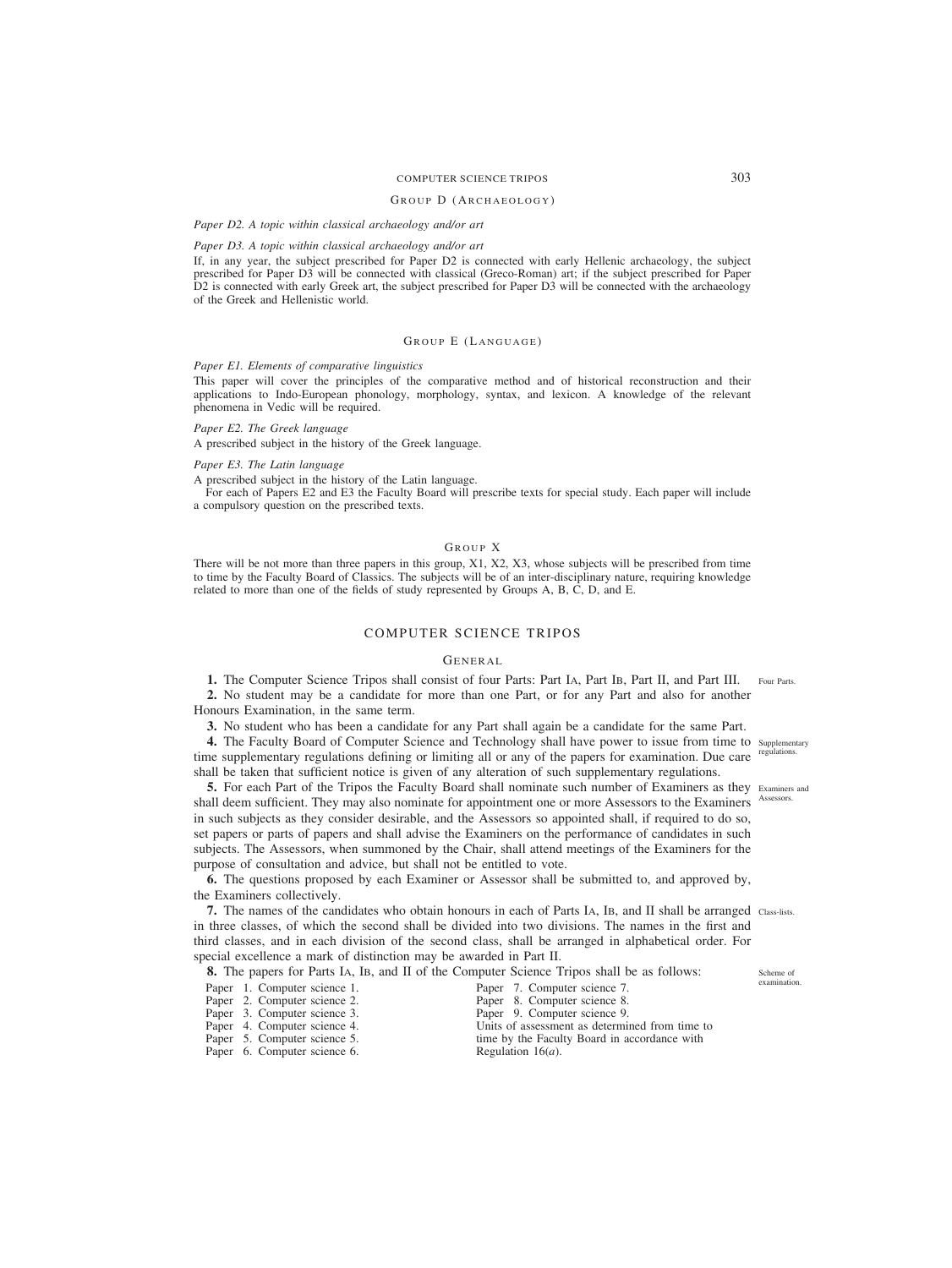# PART IA

**9.** A student may be a candidate for honours in Part IA if he or she has kept one term, provided that three complete terms have not passed after his or her first term of residence.

Standing of candidates. Requirements.

Laboratory work.

**10.** A candidate for Part IA shall submit a portfolio of assessed laboratory work as prescribed in Regulation 11, and shall offer Papers 1, 2 and 3 of the Computer Science Tripos and the examination requirements for the subject Mathematics, as set out in the regulations for Part IA of the Natural Sciences Tripos.

**11.** A candidate for Part IA shall submit to the Head of the Department a portfolio of assessed laboratory work. The Head of the Department shall announce by Notice not later than the division of the Michaelmas Term next preceding the examination the nature of the laboratory work to be undertaken and the dates by which, and the manner in which, the results of such work are to be presented. The Examiners shall be provided by the Head of the Department with assessments of the work submitted by each candidate, and shall take these assessments into account when assigning marks for the examination.

# PART IB

**12.** A student who has obtained honours in Part IA of the Computer Science Tripos or in another Honours Examination may be a candidate for honours in Part IB in the year after so obtaining honours, provided that he or she has kept four terms and that nine complete terms have not passed after her or his first term of residence.<sup>1</sup>

- **13.** A candidate for Part IB shall submit a portfolio of assessed laboratory work as prescribed in Regulation 14, and shall offer Papers 4, 5, 6, and 7 of the Computer Science Tripos.
	- **14.** A candidate for Part IB shall submit to the Head of the Department a portfolio of assessed laboratory work. The Head of the Department shall announce by Notice not later than the division of the Michaelmas Term next preceding the examination the nature of the laboratory work to be undertaken and the dates by which, and the manner in which, the results of such work are to be presented. The Examiners shall be provided by the Head of the Department with assessments of the work submitted by each candidate, and shall take these assessments into account when assigning marks for the examination.

# PART II

**15.** A student who has obtained honours in Part IB of the Computer Science Tripos may be a candidate for honours in Part II in the year after so obtaining honours, provided that he or she has kept seven terms and that twelve complete terms have not passed after her or his first term of residence.<sup>1</sup>

**16.** A candidate for Part II shall submit a dissertation as prescribed in Regulation 17, and shall offer Papers 8 and 9, and two units of assessment as specified by Notice of the Head of Department not later than the end of the Easter Term next preceding the examination.

**17.** A candidate for Part II shall submit the proposed title of her or his dissertation to the Head of the Department by the end of the first quarter of the Michaelmas Term next preceding the examination, and shall obtain the approval of the Head of the Department for the title by the division of the Michaelmas Term. The main body of the dissertation, running from the first page of the introduction until the last page of the conclusions, shall not exceed 40 pages nor exceed 12,000 words in length, and shall be submitted by the candidate to the Head of the Department in a format as prescribed by her or him so as to arrive not later than 12 noon on the fourth Friday before the first day of the examination. Each candidate will be required to sign a declaration that the dissertation is her or his own work, unaided except as may be specified in the declaration, and that it does not contain material that has already been used to any substantial extent for a comparable purpose; if two or more candidates have undertaken a dissertation in collaboration, they will each be required to indicate the extent of their contribution. The Examiners shall have power to examine any candidate *viva voce* on the subject of her or his dissertation and on the general field of knowledge within which it falls.

**Requirements** 

Standing of candidates.

Laboratory work.

Standing of candidate

Requirements.

**Dissertation** 

<sup>&</sup>lt;sup>1</sup> See also the regulations for Affiliated Students (p. 165).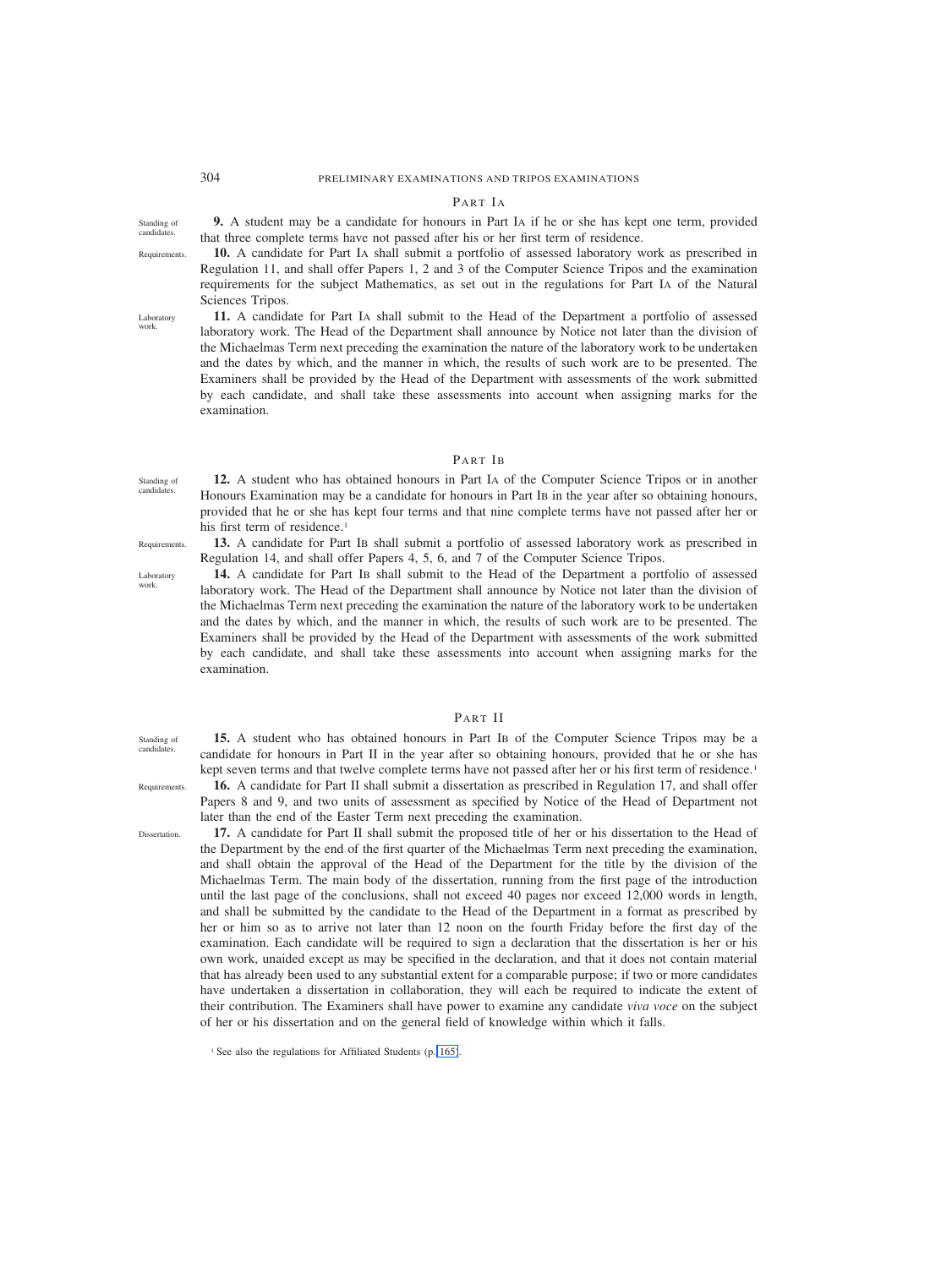# ECONOMICS TRIPOS 305

18. A student who, under arrangements approved by the Faculty Board of Computer Science and Exchange Technology, has spent not less than three terms studying at an institution listed in the Schedule<sup>1</sup> to <sup>programmes.</sup> these regulations and who has been certified by the head of that institution, after consultation with the Chair of Examiners for Part II of the Computer Science Tripos, to have studied diligently during that period, shall be deemed thereby to have obtained honours in that Part of the Tripos and to have kept those terms for the purpose of the regulations for Residence and Precincts of the University.2 A list containing the names of persons so qualified shall be certified by the Chair of the Faculty Board and published in the *Reporter*.

# PART III

19. A student who has obtained honours in Part II of the Computer Science Tripos may be a standing of candidate for honours in Part III in the year after so obtaining honours, provided that he or she: candidates.

- (*a*) has kept ten terms and that fifteen complete terms have not passed after her or his first term of residence; <sup>3</sup>
- (*b*) has attained a satisfactory standard, as defined by the Faculty Board, in previous honours examinations;
- (*c*) has not proceeded to the B.A. Degree.

20. A candidate for Part III shall offer a combination of units of assessment (which may be written Requirements. papers, project dissertations, essays, and demonstrations of research training) as duly specified by Notice of the Head of the Department not later than the end of the Easter Term next preceding the examination, save that a candidate may not offer any units of assessment already offered under Regulation 16.

Other than for written papers, each candidate will be required to sign a declaration that each unit of assessment is her or his own work, unaided except as may be specified in the declaration, and that it does not contain material that has already been used to any substantial extent for a comparable purpose; if two or more candidates have undertaken a dissertation in collaboration, they will each be required to indicate the extent of their contribution. The Examiners shall have power to examine any candidate *viva voce* on the subject of such work and on the general field of knowledge within which it falls.

**21.** The names of the candidates who obtain honours in Part III shall be arranged in alphabetical order in a single class, with distinctive marks attached to the names of those candidates who in the opinion of the Examiners deserve special credit, (*d*) for a distinguished performance, (*m*) for a meritorious performance.

### ECONOMICS TRIPOS

**1.** The Economics Tripos shall consist of three Parts: Part I, Part IIA, and Part IIB. A separate class-Three Parts. list shall be published for each Part.

**2.** The scheme of the examination for Part I of the Tripos shall be that defined in Regulations 14 and 15 and for Part IIA of the Tripos that defined in Regulations 16–18 and for Part IIB of the Tripos that defined in Regulations 19–25.

**3.** The Faculty Board of Economics shall have power to make from time to time supplementary supplementary regulations further defining all or any of the subjects of the examination and regulations determining the credit that shall be assigned to such subjects respectively and marking out the lines of study that are to be pursued by the candidates, and to publish lists of books recommended to the candidates and to modify or alter any such supplementary regulations or lists as occasion may require. Sufficient notice of any such modifications or alterations shall be given to avoid hardship to candidates. The Faculty Board shall summon every year a conference of Lecturers on the subjects included in the Tripos, at which these supplementary regulations and lists shall be considered and suggestions for their revision received. regulations.

4. A student may be a candidate for honours in Part I if at the time of the examination he or she standing of has kept one term, provided that three complete terms have not passed after his or her first term of candidates. residence.

<sup>&</sup>lt;sup>1</sup> There are no approved institutions at the present time.

<sup>2</sup> See p. 172.

<sup>&</sup>lt;sup>3</sup> See also the regulations for Affiliated Students (p. 165).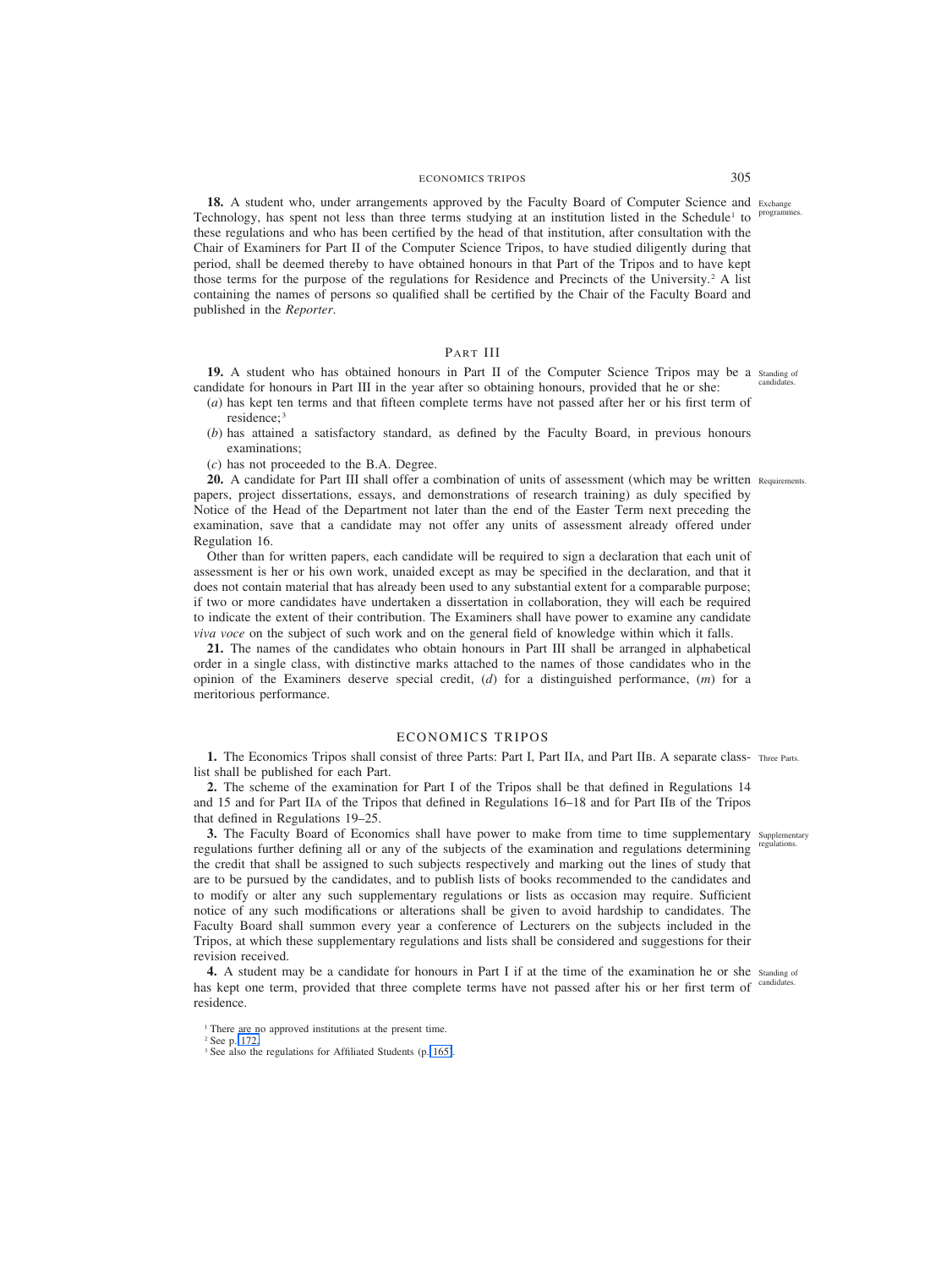**5.** The following may present themselves as candidates for honours in Part IIA, if they have kept four terms:

- (*a*) a student who has obtained honours in Part I of the Economics Tripos and has not subsequently obtained honours in any other Honours Examination, provided that six complete terms have not passed after his or her first term of residence;<sup>1</sup>
- (*b*) a student who has obtained honours in any other Honours Examination, in the year after so obtaining honours, provided that nine complete terms have not passed after his or her first term of residence.

**6.** A student who has obtained honours in any other Honours Examination other than Part I of the Economics Tripos or has been deemed to have obtained Honours in Part IIA of the Economics Tripos under Regulation 5 may be a candidate for honours in Part IIB in the year after so obtaining honours, provided that the student has kept seven terms and that twelve complete terms have not passed after his or her first term of residence.<sup>1</sup>

**7.** No student shall be a candidate for more than one Part, or for any Part and also for another Honours Examination, in the same term.

**8.** No student who has been a candidate for any Part shall again be a candidate for the same Part.

**9.** A candidate shall not offer in any Part of the Tripos a paper that he or she has previously offered in another University examination.

**10.** In each Part the names of the students who obtain honours shall be arranged in three classes, of which the second shall be divided into two divisions. The names in the first and third classes and in each division of the second class shall be arranged in alphabetical order.

**11.** The Faculty Board shall nominate such number of Examiners as they may deem sufficient for each Part of the Tripos.

**12**. The Faculty Board shall have power to nominate one or more Assessors to assist the Examiners in any Part of the Tripos. Assessors shall be responsible for setting the paper or papers in the subject or subjects assigned to them, and for looking over the work of the candidates therein, and shall present a written report to the Examiners. Assessors shall have a right to attend the meetings of the Examiners, but shall not have a vote in determining the class-list.

**13.** In each Part the questions proposed by the Examiners or Assessors shall be submitted to and approved by the Examiners for that Part collectively.

# PART I

**14.** The scheme of examination for Part I of the Tripos shall be as follows:

Paper 1. Microeconomics<br>Paper 2. Macroeconomics

- Paper 2. Macroeconomics<br>Paper 3. Quantitative met
- Quantitative methods in economics
- Paper 4. Political and social aspects of economics
- Paper 5. British economic history

Each paper shall be set for three hours, except for Paper 5 which shall consist of a written paper of two hours' duration and the submission of project work undertaken by the candidate; details of the project work required and the arrangements for its submission shall be prescribed from time to time by the Faculty Board.

**15.** In Part I every candidate shall offer all the papers specified in Regulation 14.

# PART IIA

**16.** The scheme of examination for Part IIA of the Tripos shall be as follows: examination for

- Paper 1. Microeconomics
- Paper 2. Macroeconomics
- Paper 3. Theory and practice of econometrics I
- Paper 4. International trade and economic development

<sup>1</sup> See also the regulations for Affiliated Students (p. 165).

Examiners.

Assessors.

Scheme of examination for Part I.

Scheme of

Part IIA.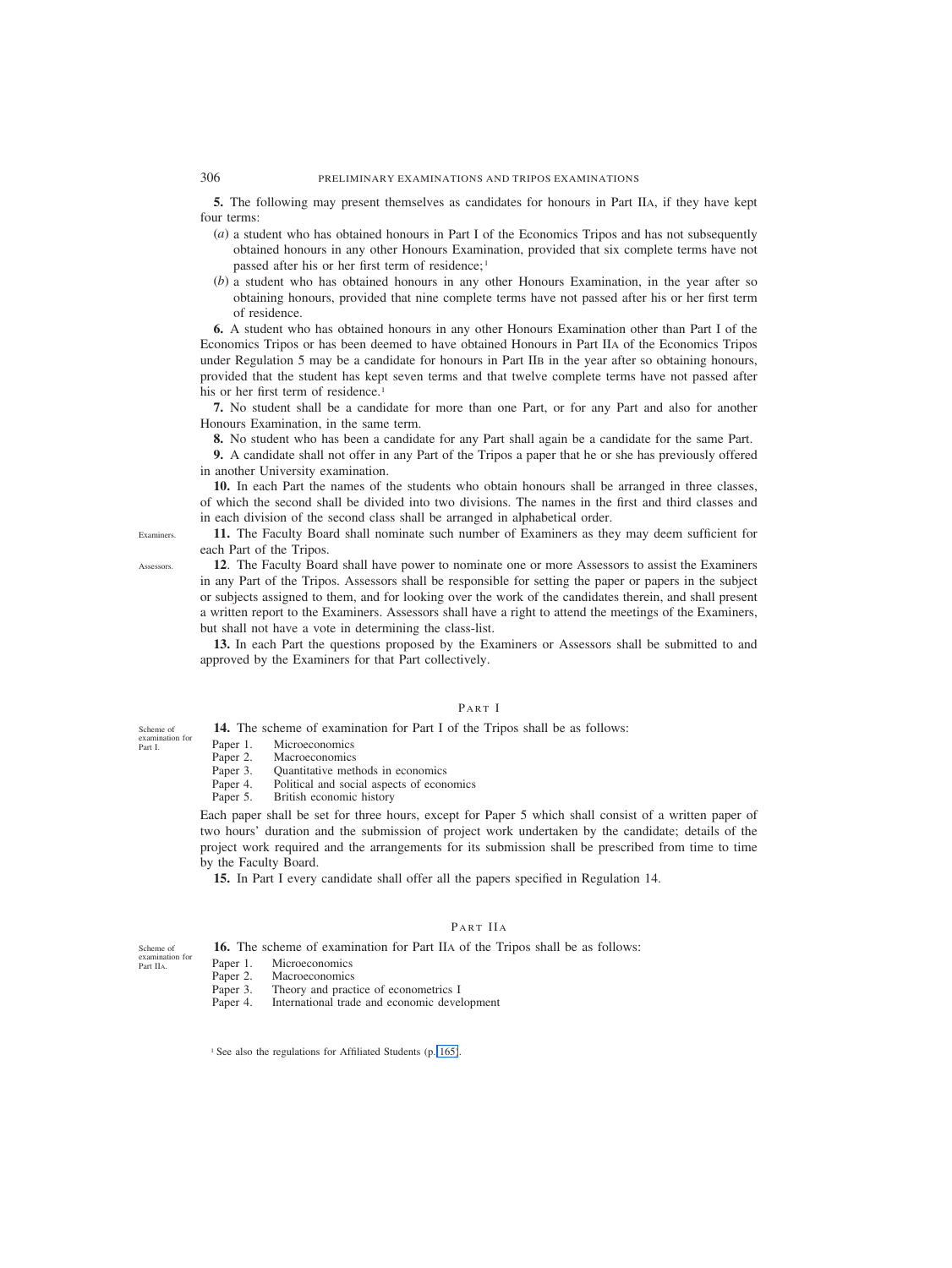ECONOMICS TRIPOS 307

- Paper 5. *either* (*a*) The modern state and its alternatives (Paper POL1 of Part I of the Human, Social, and Political Sciences Tripos),
	- *or* (*b*) Introduction to sociology: Modern societies I (Paper SOC1 of Part I of the Human, Social, and Political Sciences Tripos),
	- *or* (*c*) International conflict, order, and justice (Paper POL2 of Part I of the Human, Social, and Political Sciences Tripos).

Paper 6. Mathematics and statistics for economists

Paper 7. Labour<br>Paper 8. History

Paper 8. History and philosophy of economics<br>Paper 9. Historical perspectives on economic  $\epsilon$ 

Historical perspectives on economic growth

Each paper shall be set for three hours except Paper 3. The examination for Paper 3 shall consist of a written paper of two hours' duration and the submission of project work undertaken by the candidate; details of the project work required and the arrangements for its submission shall be prescribed from time to time by the Faculty Board.

**17.** A candidate for Part IIA shall offer

(*a*) Papers 1, 2, and 3

# *and* (*b*) one or two papers chosen from among Papers 4–9.

**18.** If under Regulation 17(*b*) a candidate offers two papers, the paper of these two on which the Examiners judge the candidate's performance to be least good shall be taken into account only if that would be to the candidate's advantage.

# PART IIB

**19.** The scheme of the examination for Part IIB of the Tripos shall be as follows:

- Papers 1. Microeconomic principles and problems
- Papers 2. Macroeconomic principles and problems<br>Paper 3. A subject in economics<sup>1</sup>
- Paper 3. A subject in economics<sup>1</sup><br>Paper 4. Economic theory and an
- Paper 4. Economic theory and analysis<br>Paper 5. Political economics
- Paper 5. Political economics<br>Paper 6. Banking and finance
- Paper 6. Banking and finance<br>Paper 7. Public economics
- 
- Paper 7. Public economics<br>Paper 8. The economics of The economics of developing countries
- Paper 9. Industry<br>Paper 10. Theory
- Paper 10. Theory and practice of econometrics II Paper 11. Time series and financial econometrics
- Time series and financial econometrics<sup>1</sup>
- Paper 12. A subject in economics<sup>1</sup><br>Paper 13. A subject in economics<sup>1</sup>
- A subject in economics<sup>1</sup>
- Paper 14. A subject in economic history<br>Paper 15. A subject in economic history
- Paper 15. A subject in economic history<br>Paper 16. A subject in sociology VII (Pa
- A subject in sociology VII (Paper SOC12 of the Human, Social, and Political Sciences Tripos in any year that the subject of that paper is 'Modern Britain')
- Paper 17. A subject in the field of sociology and politics

Each paper shall be of three hours' duration.

- **20.** Except as provided in Regulation 22 a candidate for Part IIB shall offer
	- (*a*) Papers 1 and 2
- *and* (*b*) two or three papers chosen from among Papers 3–17, provided that a candidate must offer at least one paper chosen from Papers 3–15;
- *and* (*c*) a dissertation, submitted in accordance with the provisions of Regulation 25, within the field of any one of Papers 1–4, 6–15, or within a field from among other fields which the Faculty Board shall specify from time to time.

**21.** If under Regulation 20(*b*) a candidate offers three papers, the paper of these three on which the Examiners judge the candidate's performance to be least good shall be taken into account only if that would be to the candidate's advantage, provided that at least one of Papers 3–15 shall always be taken into account.

**22.** A candidate who takes the examination in the year next after obtaining honours in any Tripos examination other than Part IIA of the Economics Tripos shall offer Papers 1 and 2 and not less than two nor more than three papers chosen from among Papers 3–17, provided that a candidate must offer at least one paper chosen from Papers 3–15. If a candidate offers three such papers, that paper from

<sup>1</sup> This paper is suspended until further notice.

Scheme of examination for Part IIB.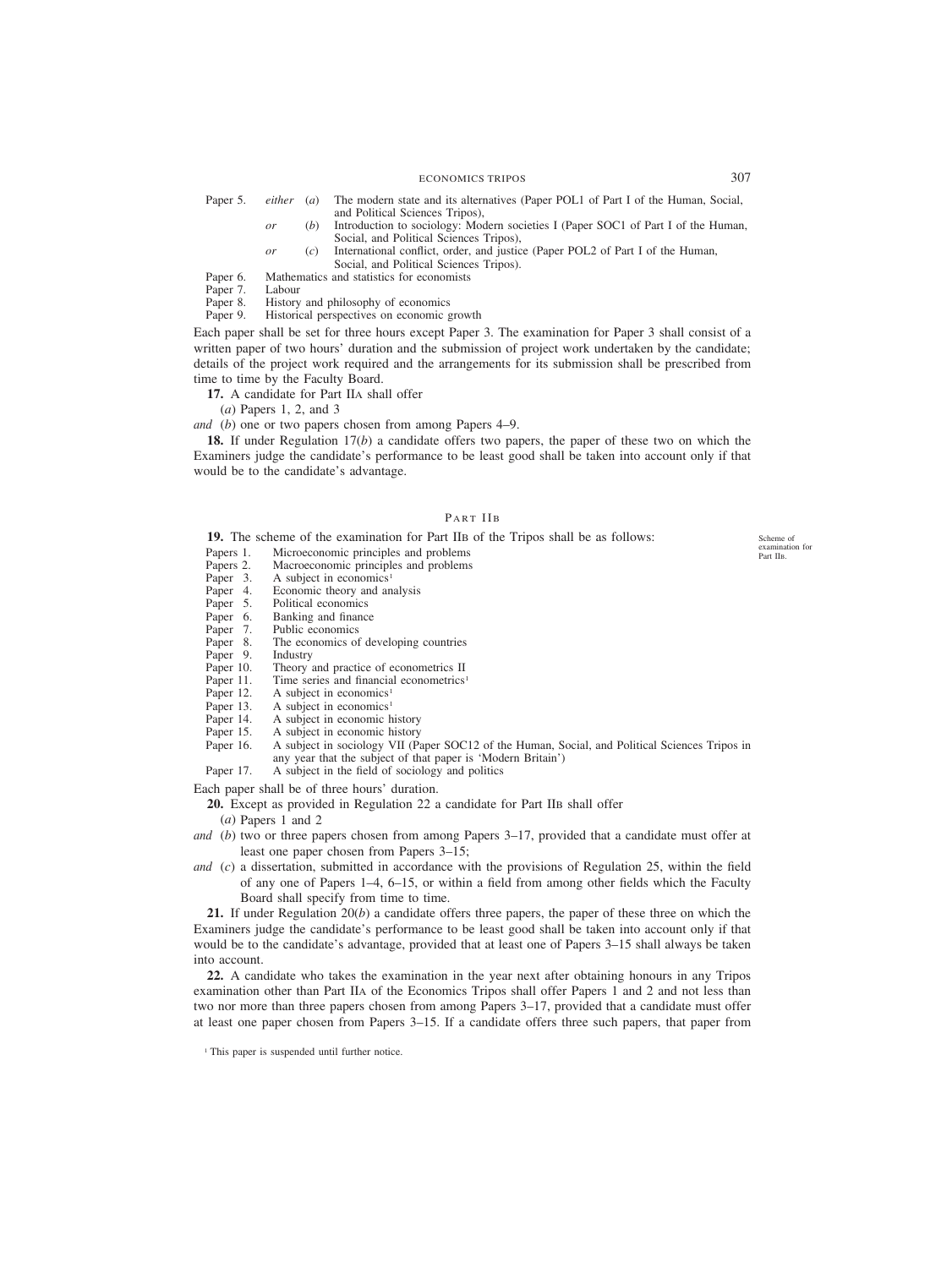among the three in which the Examiners judge the candidate's work to be least good shall be taken into account only if that would be to the candidate's advantage, provided that at least one of Papers 3–15 shall always be taken into account.

**23.** For Papers 12, 13, and 15 the Faculty Board shall announce by the division of the Lent Term of the year preceding the examination a total of not more than three subjects for each paper. In any case where the Faculty Board announce more than one such subject for a paper, a candidate may offer not more than one of the subjects announced. For Paper 17 a candidate may not offer more than one of the subjects specified in the supplementary regulations for this paper.

**24**. Some choice of questions shall be allowed in all papers.

**25**. (*a*) A candidate for Part IIB under Regulation 20 shall submit an application to the Secretary of the Faculty Board, specifying the proposed topic of the dissertation, and the paper or field within which it falls. Applications shall be considered by the Examiners; the approval or rejection of a candidate's proposed topic shall be communicated to the candidate. A candidate whose proposed topic is rejected may submit a revised application.

(*b*) When a candidate's proposed topic has been approved by the Examiners, no change shall be made in it, except that a candidate may subsequently apply for permission to revise the topic.

(*c*) The timetable for the submission and the approval of applications under sub-paragraphs (*a*) and (*b*) shall be announced by the Faculty Board not later than the end of the Michaelmas Term. All applications shall be submitted in accordance with detailed instructions issued by the Board.

(*d*) A dissertation shall be in English, and shall be of not less than 6,000 words and not more than 7,500 words in length,<sup>1</sup> including notes and appendices but excluding bibliography. Candidates will be required to give full references to sources used.

(*e*) Two copies of the dissertation, in typewritten or computer-printed form, shall be submitted, in accordance with detailed arrangements approved by the Faculty Board, so as to reach the Secretary of the Faculty Board not later than the first day of the Full Easter Term in which the examination is to be held. Together with the dissertation each candidate shall submit

- (i) two copies of a brief synopsis of the contents of the dissertation, and
- (ii) a declaration signed by the candidate that the dissertation is his or her own work, unaided except as may be specified in the declaration, that it does not contain material which has already been used to any substantial extent for a comparable purpose, and that it does not exceed the maximum permitted length.

**26.** The Examiners shall have power to examine a candidate *viva voce* on the subject of her or his project submitted under Regulations 14 or 16, or on her or his dissertation submitted under Regulation 25.

# SUPPLEMENTARY REGULATIONS

*Amended by Notice (*Reporter*, 2019–20, p. 103)*

PART I

### *Papers 1 and 2*

Both papers will emphasize theoretical issues (some questions may also be set which require knowledge of the history of economic thought).

### *Paper 1. Microeconomics*

This paper will deal with the following: decision theory; the theory of the consumer: choice and demand; the theory of the producer: costs and supply; supply, demand, and market equilibrium; partial and general equilibrium analysis; demand and supply in factor markets; market failure and the role of the state; welfare economics.

### *Paper 2. Macroeconomics*

The paper will provide an introduction to the following topics. National income accounting. Classical theory of output and employment. Elementary neoclassical growth theory. Quantity theory of money. Economic fluctuations and short-run equilibrium. Interaction between goods and financial markets: the IS-LM model; Simple open economy macroeconomics; Aggregate supply and the labour market; Stabilization policy.

<sup>1</sup> One A4 page consisting largely of charts, statistics, or symbols shall be regarded as the equivalent of 250 words; the contents of such pages must be presented so as to be readily legible.

Dissertation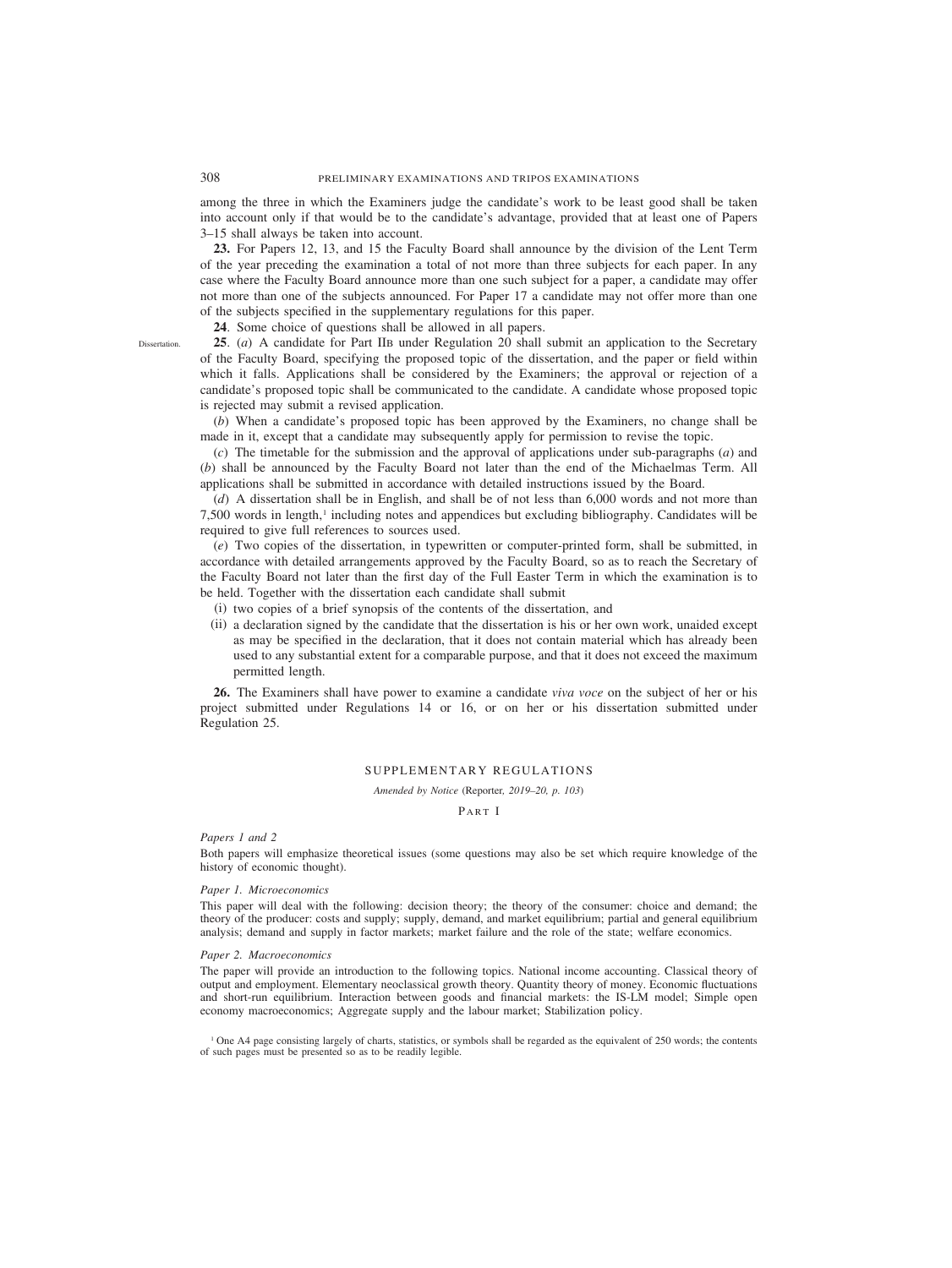# ECONOMICS TRIPOS 309

# *Paper 3. Quantitative methods in economics*

This paper will cover the application of simple statistical and mathematical techniques to a range of problems in economics. The written examination for the paper will be set in four sections.

Candidates are required to answer questions from all four sections of the written paper: the marks attached to each section, and the number of questions to be answered, will be shown on the question paper. Sections A and B of the paper will comprise a number of questions on mathematical techniques, and the application of these techniques to simple problems in economic theory. Sections C and D of the paper will deal with the manner in which statistics contributes to the study of economic problems and to the discussion of issues of public policy. The questions in these sections will test candidates' ability to perform relatively simple statistical derivations, to analyse problems in applied economics, and their knowledge of statistical sources. Sections A and C will each contain four short questions: students will be required to answer all questions in these sections. Sections B and D will each contain two long questions of which students will be required to answer one. The paper will be of three hours' duration.

### *Paper 4. Political and social aspects of economics*

This paper considers the influence of political and social factors on economic affairs. It examines how economics and politics are ineluctably intertwined at a theoretical level; of how a full understanding of economics is only possible with an understanding of politics. The role of political and social institutions and their interrelationship with economics is considered. The paper reviews the history of economic and social policy-making in the postwar period in Britain. It examines a variety of influences on policy: the political ideologies that inform the conduct of policy; the domestic and international institutions that provide the context within which policy is formed; the nature of power in government; and the broader social and economic processes that shape the environment in which economic policy is conducted. The paper also examines the relationship between politics and economics in the processes of integration in the European Union.

### *Paper 5. British economic history*

This paper aims to give students a basic knowledge and understanding of core analytical issues in the development of the British economy. It applies economic theory and quantitative methods to the analysis of historical evidence, shows the relevance of economic analysis to understanding history, and examines the importance of the historical context in interpreting changes in the economy. The analytical issues covered include, but are not restricted to, the following: the causes, consequences, and global significance of the British Industrial Revolution of the eighteenth and nineteenth centuries in comparative perspective; and the analysis of economic fluctuations, growth, unemployment, trade, and monetary policy in the Interwar economy of the twentieth century in comparative perspective.

### PART IIA

### *Paper 1. Microeconomic principles*

The paper covers the following topics in economic theory: consumer theory; producer theory; general equilibrium theory; welfare economics; introduction to decision-making under uncertainty; asymmetric information; and contract theory.

### *Paper 2. Macroeconomic principles*

The paper aims to develop a good understanding of macroeconomics at the intermediate level, and to provide a rigorous framework for macroeconomic analysis. The paper covers topics from five areas: intertemporal macroeconomics including the behaviour of consumption, investment, and labour supply; labour markets, unemployment, and inflation; monetary economics, interest rates, and the role of the banking system; open economy macroeconomics including foreign exchange rate fluctuations; macroeconomic policy.

Papers 1 and 2 will contain a number of questions that will involve candidates in manipulating simple mathematical models at a level of mathematical competence no higher than that required in Paper 3 in Part I of the Economics Tripos.

### *Paper 3. Theory and practice of econometrics I*

This paper deals with the manner in which statistics contributes to the study of economic and social problems and to the discussion of issues of public policy. Its main purpose is to test candidates' understanding of the intuition and concepts which underlie elementary statistical techniques, and their ability to analyse problems in applied economics, by bringing to bear on them relevant economic theory, knowledge of statistical sources, and relatively simple statistical derivations. A detailed schedule of the specific statistical techniques covered in this paper will be published by the Faculty Board not later than the start of the Michaelmas Term of the academic year in which the examination is to be held.

- The examination for Paper 3 will consist of two components, as follows:
- (*a*) A two-hour written paper which tests candidates' understanding of the logic of the methods covered in the course.
- (*b*) Project work, involving use of the Faculty's computing facilities, on topics chosen by the candidate from a list of topics specified by the Examiners. Candidates will be required to select one topic, involving the application of data sources and statistical methods to economic problems.

The written paper will carry 60% of the weight for the examination as a whole, and the project 40%.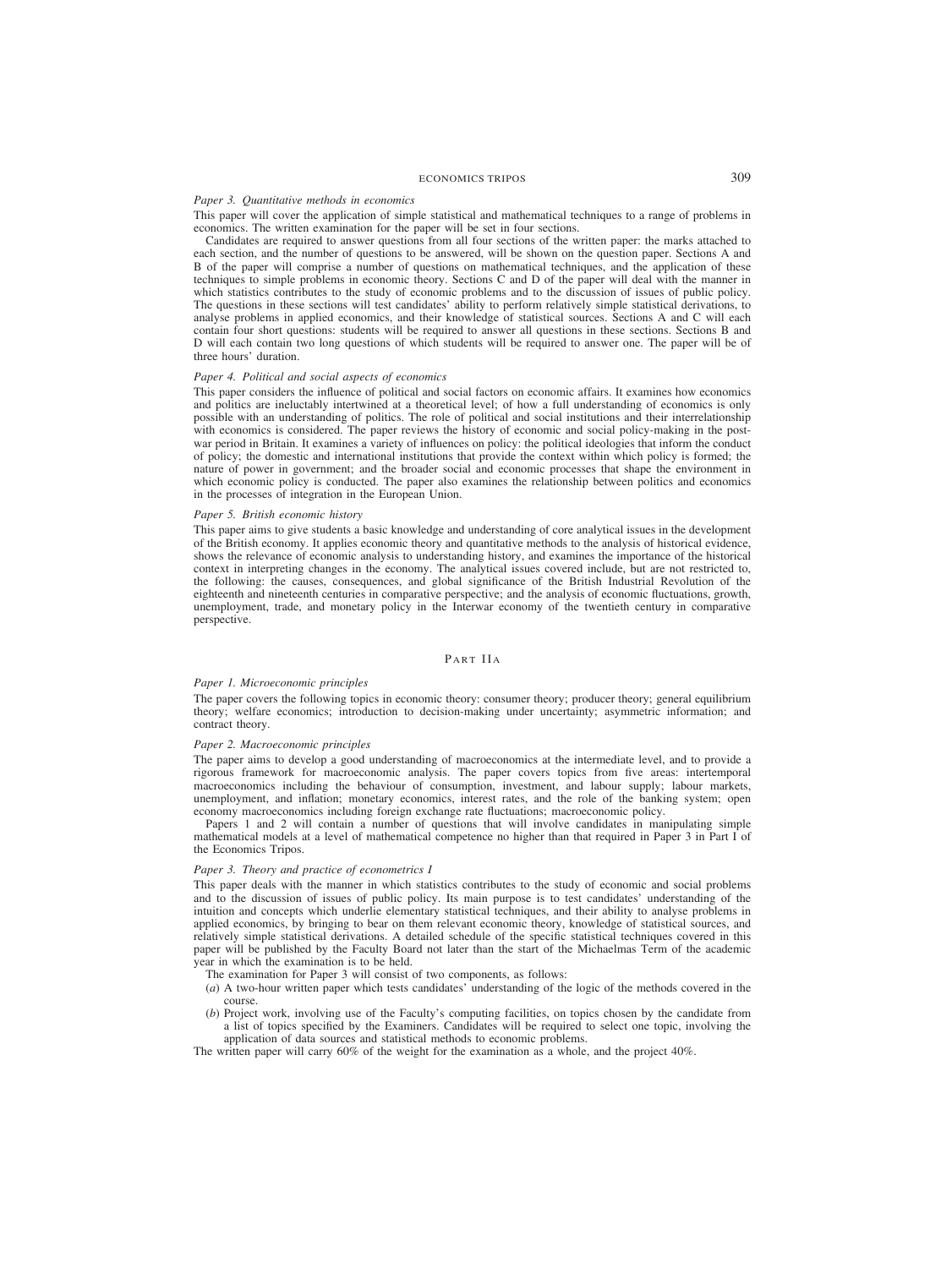# 310 PRELIMINARY EXAMINATIONS AND TRIPOS EXAMINATIONS

# *Paper 4. International trade and economic development*

The paper provides a theoretical and practical introduction to two major topics that are inter-related: international trade and economic development. The course introduces concepts and theories in development economics and provides a broad overview of the key models and issues in development economics. It uses tools from both macro- and microeconomics to examine topics ranging from the political economy of development, economic growth and measurement of well-being, imperfections of markets, and the role of institutions. The course also covers the theoretical models of international trade, global production structures, and associated policies. It constitutes a self-contained one-year course for those interested in these fields but not planning to pursue them further.

### *Paper 5.*

- *either* (*a*) *The modern state and its alternatives* (Paper POL1 of Part I of the Human, Social, and Political Sciences Tripos)
- *or* (*b*) *Introduction to sociology: Modern societies I* (Paper SOC1 of Part I of the Human, Social, and Political Sciences Tripos)
- *or* (*c*) *International conflict, order, and justice* (Paper POL2 of Part I of the Human, Social, and Political Sciences Tripos)

### *Paper 6. Mathematics and statistics for economists*

The paper covers those aspects of linear algebra, differential and integral calculus, differential and difference equations, probability theory, and statistical theory that are used in various parts of the Tripos. This paper is recommended for those who plan to take Paper 6 (*Banking and finance*) of Part IIB of the Economics Tripos.

### *Paper 7. Labour*

The paper has the following subject matter: the distribution of wages and the determination of employment by household supply and employer demand for labour, the role of market frictions in shaping the equilibrium outcome, human capital and education, asymmetric information and screening, the family structure, and discrimination. Candidates will be expected to know the main empirical data sources on the labour market. They should also be familiar with the modern approaches to the analysis of such data. Students will be introduced to empirical work on these issues in country-specific contexts and will learn about country-specific peculiarities among advanced economies regarding, for example, wage dispersion, minimum wages, gender wage differentials, taste discrimination and statistical discrimination, the sorting in the marriage market and the labour division within household. They should be able to draw selectively on contributions from sociology and political science.

# *Paper 8. History and philosophy of economics*

The paper is intended to help the students fully appreciate the strengths and weaknesses of the economic theories contained in other courses in the Tripos. It aims to do so by teaching them: (i) the major theoretical innovations and debates that have marked the evolution of economics (history of economics); and (ii) the key issues involved in the assessment of different methods of economic investigation (philosophy of economics).

### *Paper 9. Historical perspectives on economic growth*

The paper aims to give students a basic knowledge and understanding of core debates concerning the history of economic growth and the empirical light shed on them by the historical growth experiences of specific economies. These will include, but are not restricted to, some of the following: (i) how agricultural productivity grows; (ii) different paths to industrialization; (iii) the contribution of the financial sector; (iv) the relationship between demographic and economic growth; (v) the role of education; (vi) the contribution of health and nutrition; (vii) links between growth and inequality; (viii) the role of politics.

# PART IIB

# *Paper 1. Microeconomic principles and problems* and

# *Paper 2. Macroeconomic principles and problems*

These papers will deal with the scope and method of economics, with fundamental ideas, and with the application of the methods of economic analysis to economic problems. The papers will be designed to afford scope for the exercise of analytical power in abstract reasoning and in interpreting economic data. A few questions of a more advanced analytical character may be set, but the papers as a whole will be so framed as to be within the competence of those who have not made a study of advanced methods of analysis. A main object will be to test the power of candidates to apply their theoretical reasoning to actual problems. Candidates will, therefore, be expected to show a general knowledge and understanding of the role of the Government in economic affairs and of the working and effects of the principal economic institutions in the fields of production and distribution, of money and banking, of international economics, of employment, labour, and wage determination. Knowledge of the British economy is a basic requirement. Candidates should be able to analyse British problems in their international setting. Some questions will be asked about international economic problems and institutions, and about the problems of different types of economy. The questions set will not require such detailed knowledge as may be appropriate in Papers 3–9, but an understanding of general principles.

# *Paper 3. A subject in economics<sup>1</sup>*

<sup>1</sup> This paper is suspended until further notice.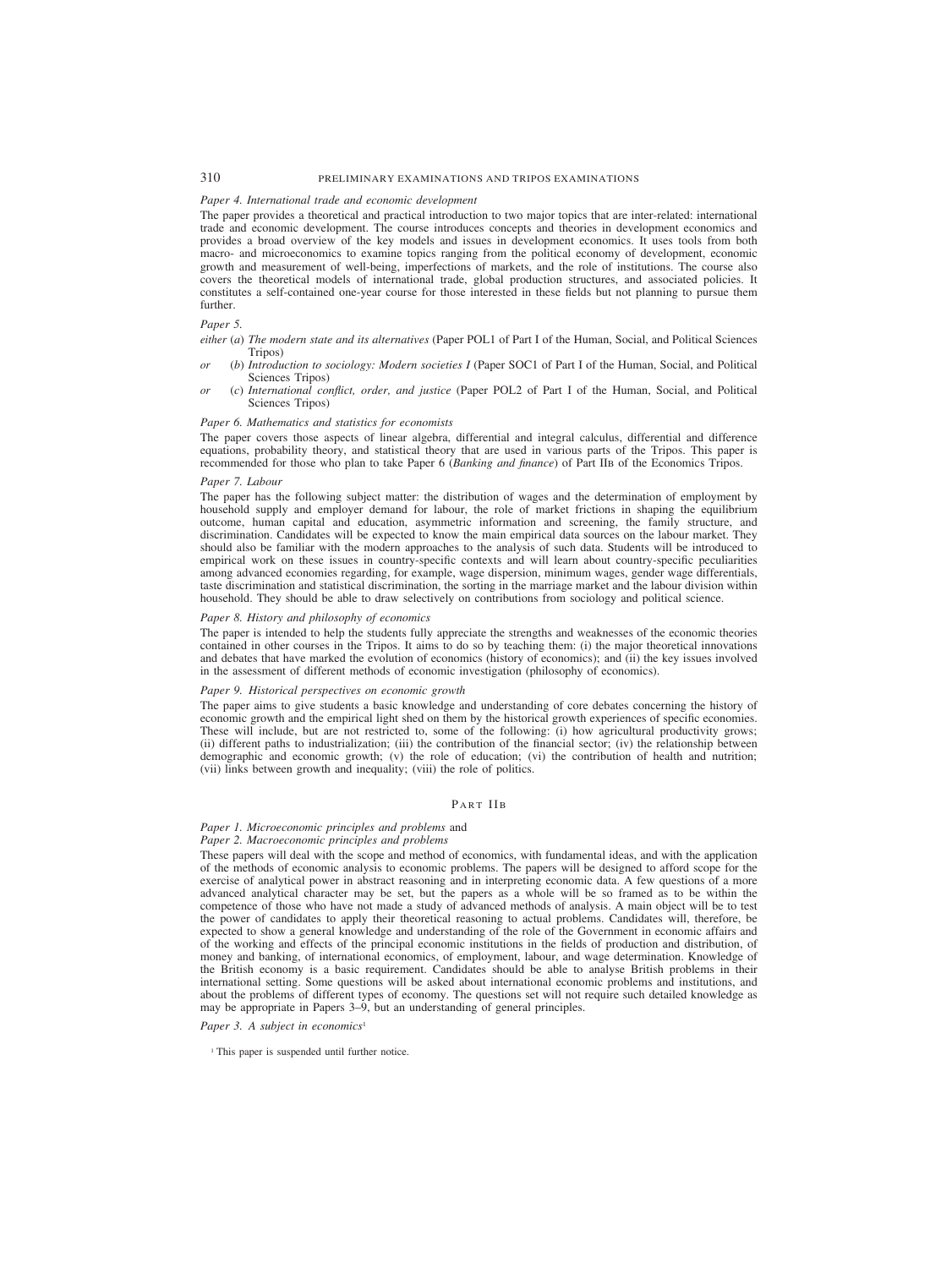# ECONOMICS TRIPOS 311

# *Paper 4. Economic theory and analysis*

In this paper questions will be set of a more advanced character than in Papers 1 and 2, and the emphasis will rest on the theoretical aspects of economics. The paper will provide opportunity for the use of analytical methods including mathematics.

### *Paper 5. Political economics*

Economic policy varies enormously across time and space. The question that political economics aims at answering is why. It starts from the premise that public policy decisions are shaped by interactions between politicians, voters, and bureaucrats operating within particular institutional structures and under particular economic constraints. The paper engages with political decision-making in democracies (through voting, bargaining, and lobbying); with how democratic and other important institutions emerge; and with how conflict in some contexts replaces orderly political exchange. The paper discusses these themes using simple rational choice models combined with systematic empirical evidence from econometric investigations, field experiments, and case studies from economic and political history.

### *Paper 6. Banking and finance*

The paper provides an introduction to banking, financial asset valuation, and its application to corporate decisionmaking. We will cover current research on the evolving nature of financial intermediation, and issues in the design of financial regulation.

### *Paper 7. Public economics*

The paper studies the following subject matter: optimal taxation, externalities and environmental policy; social security; political decision-making and political economics; public expenditure and tax systems in practice. The paper will require knowledge of the relevant theories supporting empirical evidence and institutions.

### *Paper 8. The economics of developing countries*

The paper deals with the problems of growth and development in developing countries. It aims to provide a framework to discuss contemporary economic problems and policy issues, and on interpreting quantitative empirical findings on these issues. Standard analytical tools, microeconomic and macroeconomic, are used to analyse key economic problems. Candidates are expected to show familiarity with the theoretical issues, to apply theory to the experience of a number of developing countries, and to use basic econometric knowledge to assess the empirical evidence.

# *Paper 9. Industry*

This paper will have the following subject matter: The modern business enterprise: its internal organization and functioning and their implications for its economic performance; competition, selection, and external constraints on corporate behaviour; law and the corporation; alternative theories of the firm; financial systems, capital structure, and corporate financial choices; multinational corporations; the market for corporate control. The evolution of firms, markets, and industries; standard models of imperfect competition, strategic behaviour; the relationship between industrial structure, behaviour, and performance; information technology and networks; technical change. Deindustrialization and structural changes in UK industry; issues of competition and industrial policies in the context of the international economy.

The Faculty Board will publish a list of prescribed readings for this paper at the beginning of the Michaelmas Term of the academic year in which the examination will be held. Students will be expected to be familiar with these readings, and to develop an understanding of the relevant literature which lies beyond them. The examination for this paper will be set in two sections. Section A will contain not less than three questions which relate closely to the topics covered in the prescribed readings, while Section B will contain not less than eight questions on more general topics associated with the subject matter of the paper. Candidates will be required to answer one question from Section A, and three questions from Section B.

### *Paper 10. Theory and practice of econometrics II*

This paper develops and extends the econometric techniques beyond those covered in Paper 3 in Part IIA. It will involve discussion of the empirical application of these techniques to economic problems using examples from the econometric literature. Technical derivations will be kept to a minimum. The examination for this paper consists of a written paper of three hours' duration.

# Paper 11. Time series and financial econometrics<sup>1</sup>

The paper provides a grounding in econometric theory, particularly as it relates to time series. Proofs and derivations play a more important role than in Paper 10. Candidates will be expected to show an understanding of both the statistical theory and the way in which statistical methods can be used in economics and finance.

Questions may be posed on regression, estimation procedures such as maximum likelihood and generalized methods of moments, test statistics, model selection, simultaneous equations, the properties of time series models and the way in which they are fitted and selected, dynamic models, and cointegration. Financial topics may include predictability of asset returns, volatility, portfolio analysis, CAPM model, factor model, and option pricing.

<sup>&</sup>lt;sup>1</sup> This paper is suspended until further notice.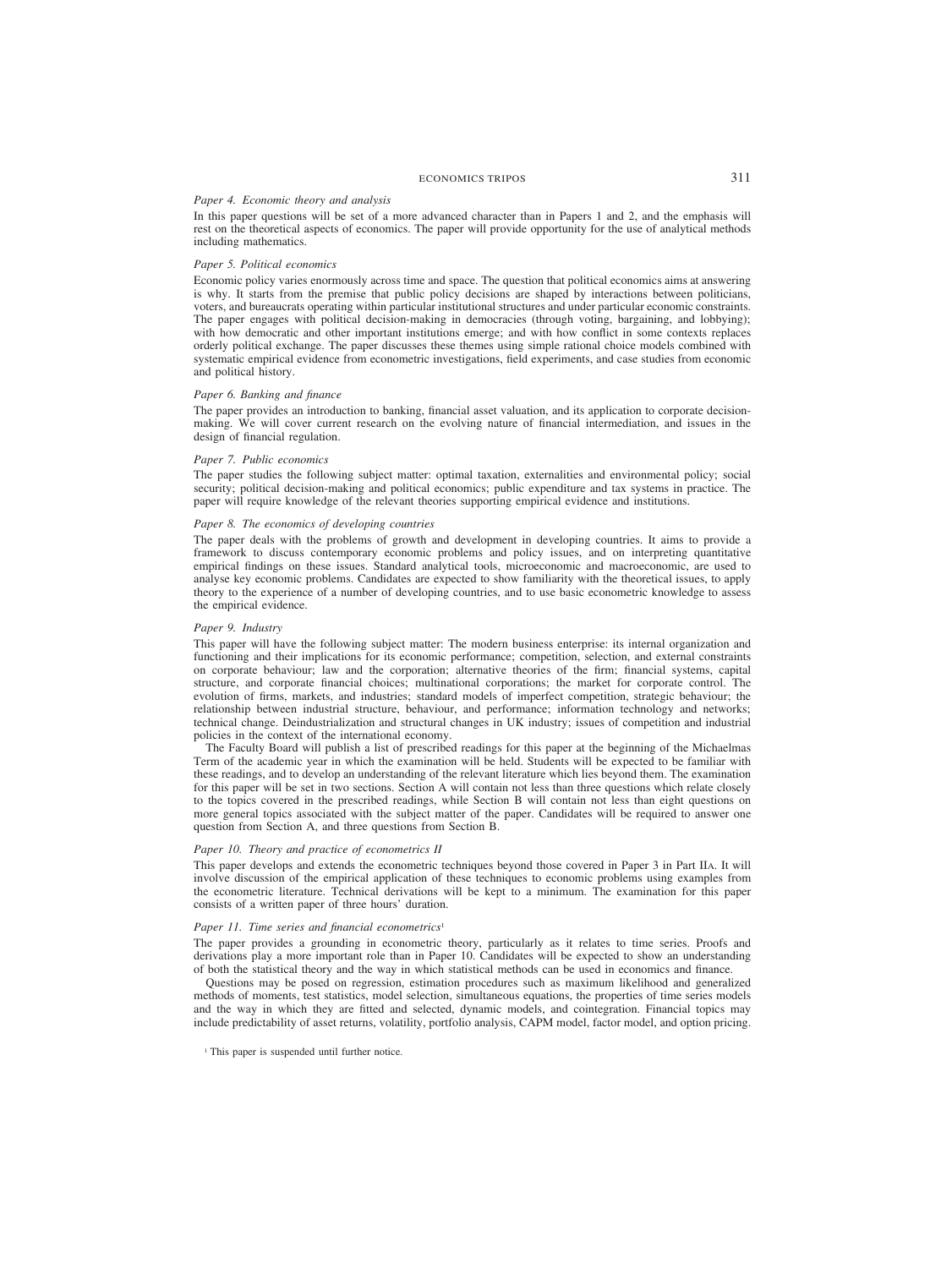312 PRELIMINARY EXAMINATIONS AND TRIPOS EXAMINATIONS

The use of approved calculators and statistical tables is permitted in the examination. The examination paper will consist of two sections, and students will be required to answer six questions from Section A, and two questions from Section B. Each section will carry equal weight.

*Paper 12. A subject in economics<sup>1</sup>* 

*Paper 13. A subject in economics<sup>1</sup>* 

### *Paper 14. A subject in economic history*

This paper will, until further notice, be a paper entitled 'World Depression in the interwar years'. Its main focus will be on the causes and courses of the Great Depression of the 1930s, but the events of the 1920s including the inflation and deflation of 1919–21 will also receive attention. Topics covered will include business cycles, the causes and effects of financial crises, the transfer problem, international monetary arrangements, the growth of protection and the development of trading blocs, the agrarian depression, and the comparative experience of different countries with regard to unemployment. The main countries considered will be Britain, France, Japan, Germany, and the USA, but the paper will not be exclusively confined to these.

### *Paper 15. A subject in economic history*

*Paper 16. A subject in sociology VII* (Paper SOC12 of the Human, Social, and Political Sciences Tripos in any year that the subject of that paper is 'Modern Britain')

Candidates for this paper who are taking the Economics Tripos shall be examined by written examination.

# *Paper 17. A subject in the field of sociology and politics*

Until further notice the subjects specified for this paper, from which candidates are required to select one, will be

- (*a*) *A subject in politics and international relations II* (Paper POL13 of the Human, Social, and Political Sciences Tripos in any year that the subject of that paper is 'The politics of Europe');
- (*b*) *A subject in sociology IV* (Paper SOC9 of the Human, Social, and Political Sciences Tripos in any year that the subject of that paper is 'The political economy of capitalism');

### **(Old Regulations)**

Two Parts.

Standing of candidates.

# EDUCATION TRIPOS

# *OLD REGULATIONS* <sup>2</sup>

**1.** The Education Tripos shall consist of two Parts; a separate class-list shall be published for each Part.

**2.** The following may present themselves as candidates for Part I:

- (*a*) a student who has kept one term, provided that six complete terms have not passed after her or his first term of residence;
- (*b*) a student who has obtained honours in another Honours Examination in the year next after or next but one after so obtaining honours, provided that twelve complete terms have not passed after her or his first term of residence.

**3.** The following may present themselves as candidates for honours in Part II provided<sup>3</sup> that they have kept seven terms and that twelve complete terms have not passed after their first term of residence:

- (*a*) a student who has obtained honours in Part I of the Education Tripos, in the year next after so obtaining honours;
- (*b*) a student who has obtained honours in any Honours Examination other than Part I of the Education Tripos, in the year next or next but one after so obtaining honours.

**4.** No student shall be a candidate for both Parts, or for either Part and also for another Honours Examination, in the same term.

**5.** No student who has been a candidate for either Part shall again be a candidate for the same Part.

**6.** The Faculty Board of Education shall have power to issue from time to time supplementary regulations defining or limiting all or any of the subjects of examination, and to modify, alter, or withdraw such supplementary regulations as occasion may require, provided that due care is taken to give sufficient notice of any change.

**7.** Public notice of any variable subjects for the examinations in any year shall be given by the Faculty Board before the end of the Easter Term in the year next but one preceding the examination to which they apply; provided that the Board shall have the power of subsequently issuing amendments

Supplementary regulations.

Variable subjects.

<sup>&</sup>lt;sup>1</sup> This paper is suspended until further notice.

<sup>&</sup>lt;sup>2</sup> These regulations will be replaced by New Regulations in accordance with the timetable in Temporary Regulation 22 of the New Regulations, p. 323.

<sup>&</sup>lt;sup>3</sup> See also the regulations for Affiliated Students (p. 165).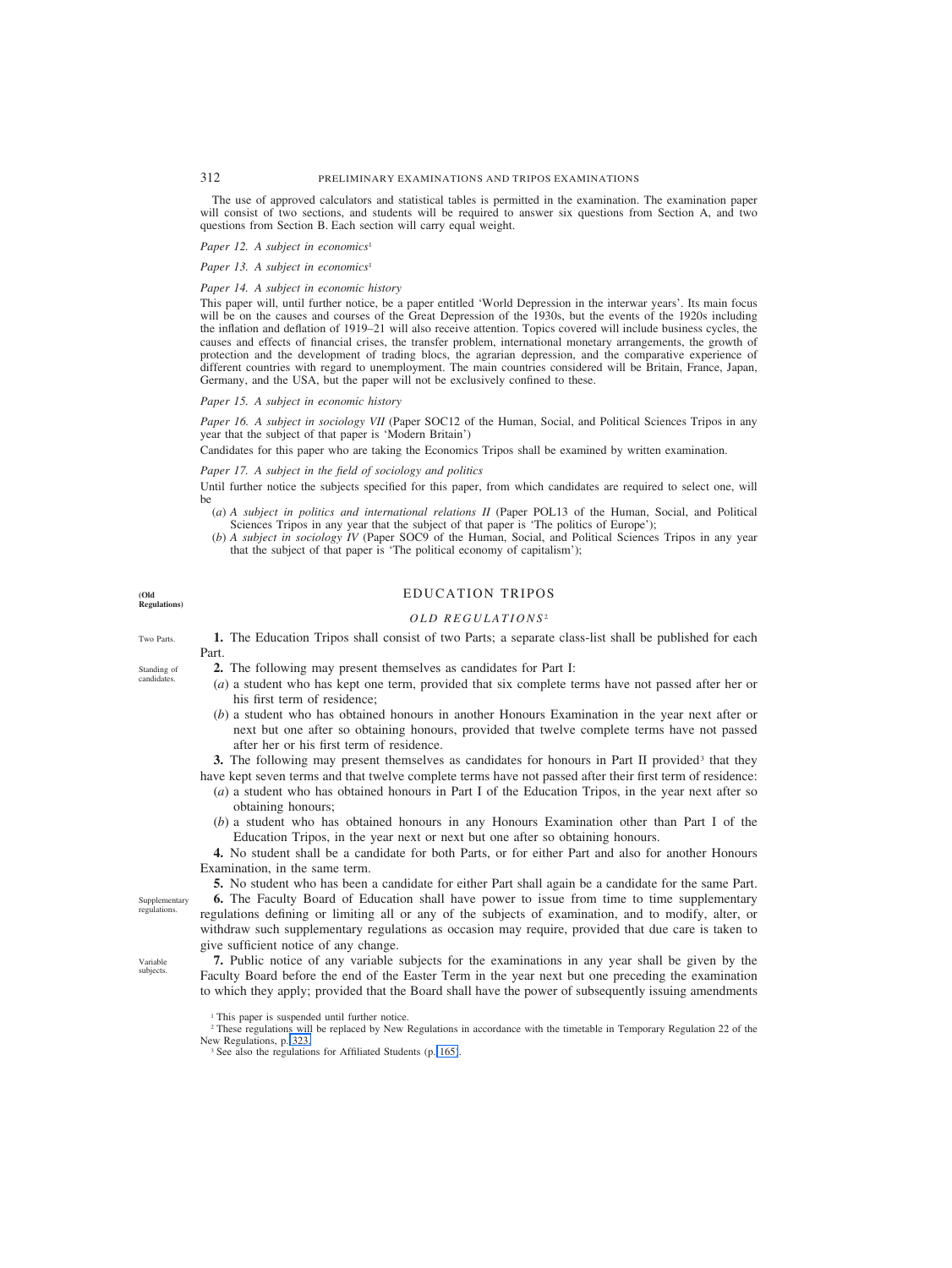**(Old** if they have due reason for doing so, and if they are satisfied that no student's preparation for the **Regulations)** examination is adversely affected.

**8.** Not later than the first day of Full Michaelmas Term each year the Faculty Board shall publish, by Notice in the Faculty of Education, details of the coursework, performances, workshops, and practical examinations to be undertaken by candidates for each Part of the Tripos during the ensuing academical year.

**9.** There shall be two separate bodies of Examiners, one for Part I and one for Part II. The Faculty Examiners. Board shall nominate such number of Examiners as they deem sufficient to conduct the examinations. The Faculty Board shall also have power to nominate one or more Assessors to assist the Examiners Assessors. in any subject of the Tripos. Assessors shall propose questions in the papers or parts of papers assigned to them by the Examiners, shall mark the answers of the candidates in those papers or parts of papers, and shall advise the Examiners on the performance of candidates in the examination. Assessors may be summoned to meetings of the Examiners for the purpose of consultation and advice.

**10.** In the class-lists for each Part of the Tripos, the names of the candidates who obtain honours Class-lists. shall be arranged in three classes, of which the second shall be divided into two divisions. In addition the Examiners may affix a mark of distinction to the names of candidates placed in the first class whose work is of special merit. The names in the first and third classes and each division of the second class shall be arranged in alphabetical order.

**11.** The examination for Part I shall comprise four sections, as set out below. Candidates shall offer: Part I.

- (*a*) the examination requirements set out in Section I;
- (*b*) three further papers taken from the examination requirements for Section II, Section III, and Section IV, providing that candidates shall offer no fewer than two papers from Section IV.

# Section I. Education studies

Section I consists of two written papers, each of three hours' duration.<br>Paper 1 Disciplines of education I

*Paper 1* Disciplines of education I<br>*Paper 2* Disciplines of education II

*Pisciplines* of education II

Section II. Modernity, globalization, and education

Section II consists of one written paper of three hours' duration. of three hours duration.<br>*Paper 3* Modernity Modernity, globalization, and education

Section III. Introduction to psychology

Section III consists of one written paper of three hours' duration.

*Paper 4* Introduction to psychology (Paper PBS1 of Part IA of the Psychological and Behavioural Sciences Tripos)

# Section IV. Subject studies

Candidates may offer two or three papers from one subject area only, as outlined in Schedule 1. A candidate who submits a dissertation under this section shall do so under the conditions set out in the regulation referred to in the relevant part of Schedule 1.

**12.** The examination for Part II shall comprise four sections, as set out below. Candidates shall Part II. offer:

(*a*) the examination requirements set out in Section I;

(*b*) four further papers taken from the examination requirements set out in Sections II–IV, providing that candidates shall offer at least one paper from among Papers 1–3 in Section II, and no more than two papers from Section IV.

Candidates may not offer more than one dissertation in total under Sections II, III, and IV. The report in Section I shall be submitted under the conditions set out in Regulation 14. A dissertation for Paper 4 of Section II shall be submitted under the conditions set out in Regulation 15. A dissertation under Section IV shall be submitted under the conditions set out in the regulation referred to in the relevant part of Schedule 2.

# Section I. Research and investigation in education

Candidates shall submit a report on a topic related to the investigation and analysis of an educational problem. The report shall be submitted under the conditions set out in Regulation 14. At the discretion of the Examiners, the examination may include an oral examination on the report.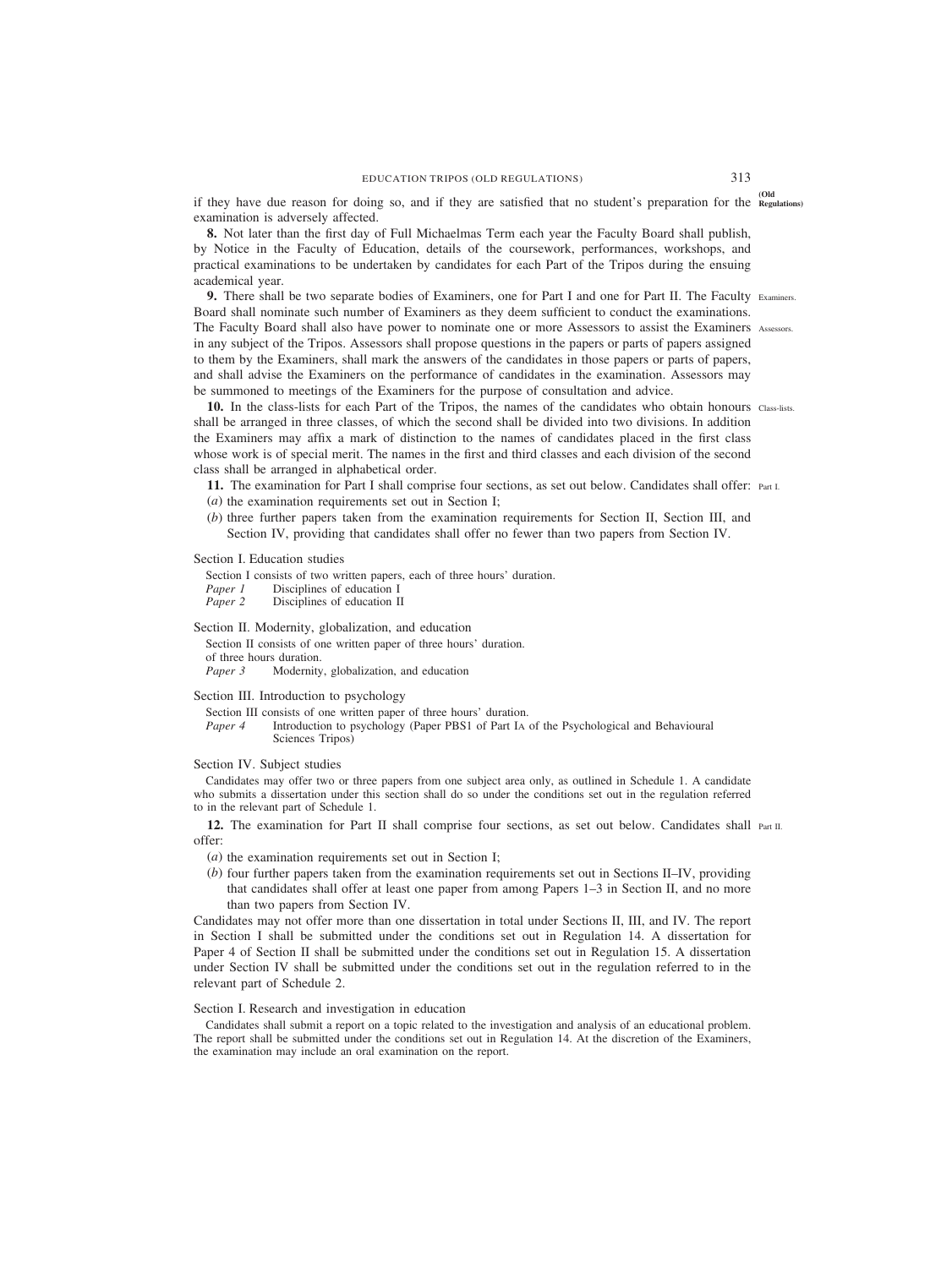Section II. Advanced topics in education studies

Section II consists of three written papers, each of three hours' duration, and a dissertation.<br>Paper 1 Disciplines of education I

- *Paper 1* Disciplines of education I<br>*Paper 2/2A* Disciplines of education II
- *Paper 2/2A* Disciplines of education II<br>*Paper 3* Disciplines of education II
- *Paper 3* Disciplines of education III<br>*Paper 4* Dissertation in an education

*Pissertation* in an education discipline

### Section III. Special subjects

Candidates may offer one or more special subjects, which shall each count as one paper. The special subjects, and the examination requirements for each special subject, shall be announced by the Faculty Board from time to time, providing that due care is taken to give sufficient notice to all candidates.

### Section IV. Subject studies

Candidates may offer up to two papers from one subject area only, as outlined in Schedule 2.

**13.** For both Parts, no candidate shall offer any paper, dissertation, or other exercise that he or she has previously offered in any University examination.

**14.** Each candidate shall submit the proposed topic of their report under Section I of Part II through the Undergraduate Office to the Secretary of the Faculty Board, by a date announced by the Faculty Board not later than the beginning of the Michaelmas Term preceding the examination. The Secretary shall communicate the approval or rejection of the proposed topic to the candidate no later than the end of the Michaelmas Term preceding the examination.

The submitted report shall be of not less than 8,000 words and not more than 10,000 words, excluding notes and appendices. The report shall be submitted by candidates through the Undergraduate Office to the Secretary of the Faculty Board by a date specified by the Faculty Board not later than the beginning of the Michaelmas Term preceding the examination. Each report shall be in typescript, unless previous permission has been obtained from the Faculty Board to present it in manuscript; it shall bear the candidate's examination number and shall be accompanied by a brief synopsis.

Candidates will be required to declare that the report is their own work and that it does not contain material already used to any substantial extent for a comparable purpose. At the discretion of the Examiners, a candidate may be examined *viva voce* on her or his report.

**15.** A candidate who submits a dissertation for Paper 4 of Section II of Part II shall submit the proposed title through the Undergraduate Office to the Secretary of the Faculty Board by the end of the 21st day of Full Lent Term. The submitted dissertation shall be of not less than 8,000 words and not more than 10,000 words, excluding notes and appendices. Dissertations shall be submitted by candidates through the Undergraduate Office to the Secretary of the Faculty Board by a date specified by the Faculty Board not later than the beginning of the Michaelmas Term preceding the examination. Each dissertation shall be in typescript, unless previous permission has been obtained from the Faculty Board to present it in manuscript; it shall bear the candidate's examination number and shall be accompanied by a brief synopsis.

Candidates will be required to declare that the dissertation is their own work and that it does not contain material already used to any substantial extent for a comparable purpose. At the discretion of the Examiners, a candidate may be examined *viva voce* on her or his dissertation.

**16.** A candidate submitting a dissertation in English or English and Drama under Section IV of Part I shall submit the proposed title through the Undergraduate Office to the Secretary of the Faculty Board by the end of the 21st day of Full Lent Term. The submitted dissertation shall be of not less than 5,000 words and not more than 7,000 words, inclusive of notes and appendices. Dissertations shall be submitted by candidates through the Undergraduate Office to the Secretary of the Faculty Board by a date specified by the Faculty Board not later than the beginning of the Michaelmas Term preceding the examination. Each dissertation shall be in typescript, unless previous permission has been obtained from the Faculty Board to present it in manuscript; it shall bear the candidate's examination number and shall be accompanied by a brief synopsis.

Candidates will be required to declare that the dissertation is their own work and that it does not contain material already used to any substantial extent for a comparable purpose. At the discretion of the Examiners, a candidate may be examined *viva voce* on her or his dissertation.

**17.** Candidates intending to offer papers in Modern and Medieval Languages at Part II shall during the academical year next before the year of the examination be required to spend a period studying abroad under the conditions specified for the year abroad in the regulations of Part II of the Modern and Medieval Languages Tripos, including all conditions relating to the submission of evidence of, and reports on, the period of study abroad and applications for the approval of the candidates' plans.

Reports.

**(Old**

**Dissertations**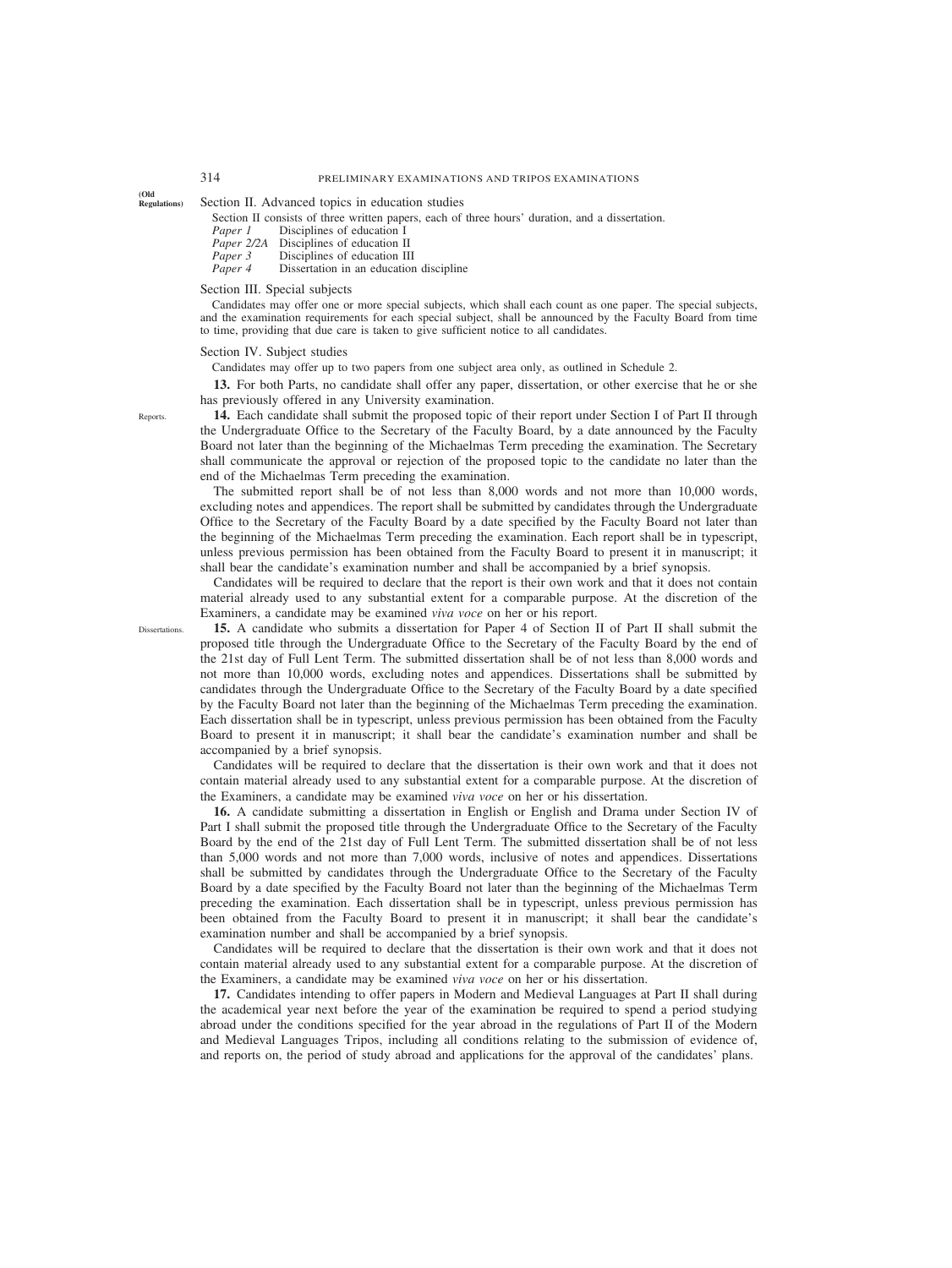# EDUCATION TRIPOS (OLD REGULATIONS) 315

# **(Old** *SCHEDULE 1* **Regulations)**

# *SUBJECTS AND PAPERS FOR SECTION III OF PART I OF THE EDUCATION TRIPOS (OLD REGULATIONS)*

Candidates may offer two or three papers chosen from only one subject area, as outlined in the Schedule. Where stated, some papers are examined by means other than a single written paper. Some subject areas may restrict the combinations of papers that may be offered.

# *Biological Sciences*

All candidates shall offer the equivalent of two or three papers.

The following options shall count as one paper:

- Biology of Cells (the examination requirements for this subject as set out in the regulations for Part IA of the Natural Sciences Tripos)
- Evolution and Behaviour (the examination requirements for this subject as set out in the regulations for Part IA of the Natural Sciences Tripos)
- Physiology of Organisms (the examination requirements for this subject as set out in the regulations for Part IA of the Natural Sciences Tripos)

The following options shall count as two papers:

- Animal Biology (the examination requirements for this subject as set out in the regulations for Part IB of the Natural Sciences Tripos)
- Cell and Developmental Biology (the examination requirements for this subject as set out in the regulations for Part IB of the Natural Sciences Tripos)
- Ecology (the examination requirements for this subject as set out in the regulations for Part IB of the Natural Sciences Tripos)
- Neurobiology (the examination requirements for this subject are set out in the regulations for Part IB of the Natural Sciences Tripos)
- Physiology (the examination requirements for this subject as set out in the regulations for Part IB of the Natural Sciences Tripos)
- Plant and Microbial Sciences (the examination requirements for this subject as set out in the regulations for Part IB of the Natural Sciences Tripos)

### *Classics*

Candidates shall offer the following two papers:

Passages for translation from Latin authors (Paper 3 of Part IB of the Classical Tripos)

Latin literature (Paper 6 of Part IB of the Classical Tripos) (The examination requirements for this paper are set out in the regulations for Part IB of the Classical Tripos)

A candidate who wishes to offer three papers may additionally offer one of Papers 7–10 from Part IB of the Classical Tripos.

# *English*

# *English and Drama*

Candidates may offer two or three of the following papers:

*Paper Ed.D2* Film, culture, and identity<br>*Paper Ed.D3* Drama production II (perf

*Prama production II (performance or workshop and submission of a note-book)* Shakespeare Paper Ed.E3

English literature and its contexts, 1300–1550 (Paper 3 of Part I of the English Tripos)

English literature and its contexts, 1500–1700 (Paper 4 of Part I of the English Tripos)

English literature and its contexts, 1660–1870 (Paper 6 of Part I of the English Tripos)

English literature and its contexts, 1830–1945 (Paper 7A of Part I of the English Tripos)

English literature and its contexts, 1870 to the present (Paper 7B of Part I of the English Tripos)

Practical criticism and critical practice (Paper  $\hat{1}$  of Part I of the English Tripos)

A candidate may offer a dissertation on a topic in the fields of Film, Drama, or English Literature in place of any of these papers, provided that only one dissertation is offered in total. Any dissertation shall be offered under the conditions specified in Regulation 16.

### *Geography*

Candidates may offer two or three papers from Part IA or Part IB of the Geographical Tripos, in accordance with the examination requirements as set out in the regulations for that Tripos.

'Human geography' (Paper 1) and 'Physical geography' (Paper 2) from Part IA of the Geographical Tripos shall each count as two papers.

Candidates offering two papers shall offer:<br> *either* Human geography (Paper 1 from Pa

- Human geography (Paper 1 from Part I<sub>A</sub> of the Geographical Tripos)
- *or* Physical geography (Paper 2 from Part IA of the Geographical Tripos)
- *or* two papers from Section B of Part IB of the Geographical Tripos in the area (human or physical geography) previously offered in the Preliminary Examination.

Candidates may not offer a paper previously offered in the Preliminary Examination.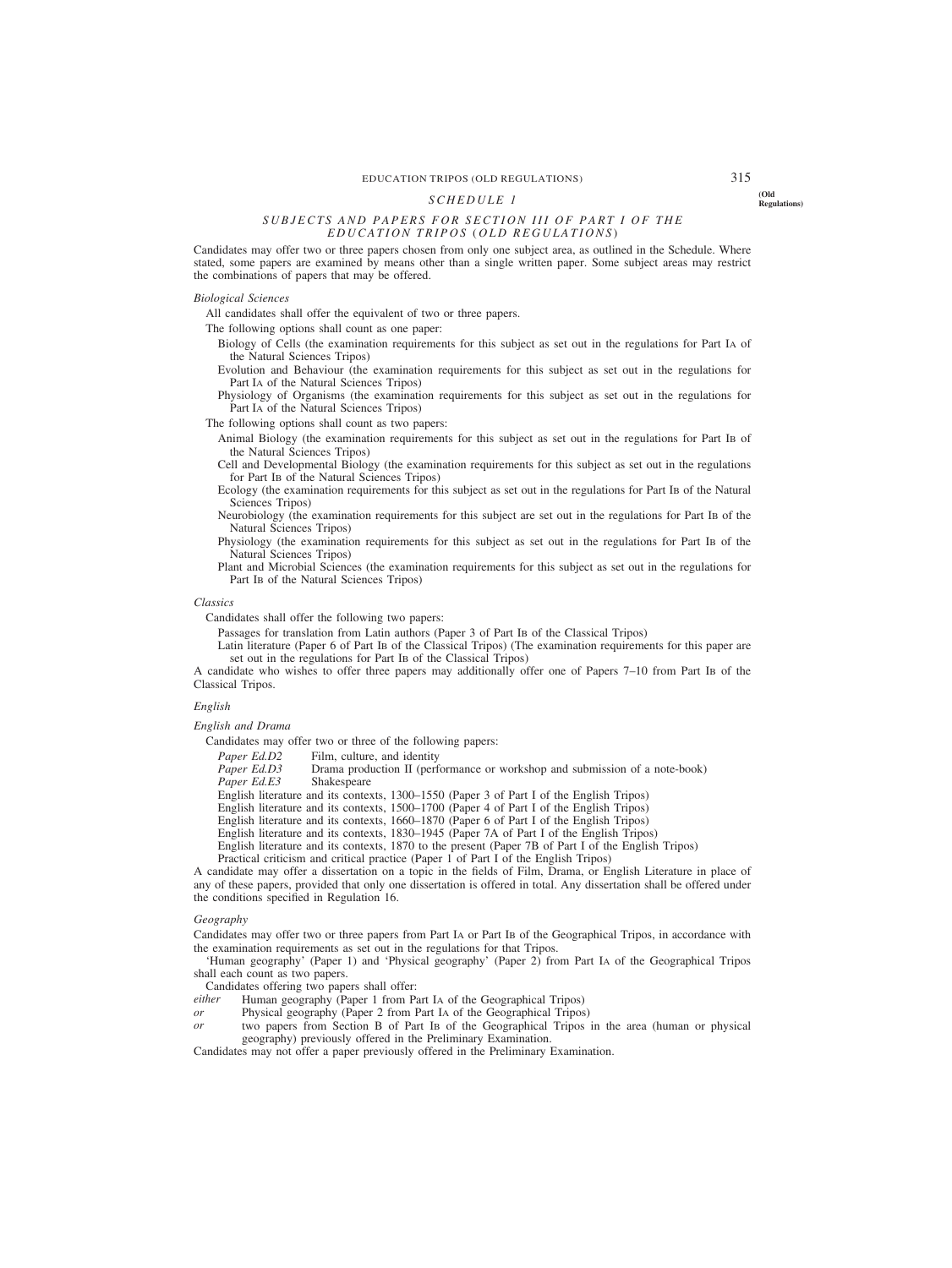**(Old Regulations)**

- Candidates offering three papers shall offer:
- *either* (i) Human geography (Paper 1 from Part IA of the Geographical Tripos) *or* Physical geography (Paper 2 from Part IA of the Geographical Tripos)
	- *and* one paper from Section B of Part IB of the Geographical Tripos in the area (human or physical geography) previously offered in the Preliminary Examination
- *or* (ii) three papers from Section B of Part IB of the Geographical Tripos in the area (human or physical geography) previously offered in the Preliminary Examination.
- Candidates may not offer a paper previously offered in the Preliminary Examination.

Candidates taking papers from Part IB of the Geographical Tripos will be required to submit a portfolio of coursework under conditions specified by the Faculty Board of Earth Sciences and Geography not later than the division of the Easter Term next preceding the examination.

### *History*

Candidates may offer two or three of any of the following papers:

Paper ARC1 of Part I of the Human, Social, and Political Sciences Tripos Any of Papers 2–24 of Part I of the Historical Tripos

# *Modern and Medieval Languages*

All candidates shall offer the following paper:

Translation into the foreign language, and test in the foreign language through audio-visual media (Paper B3 from Part IB of the Modern and Medieval Languages Tripos), all in the language which he or she has previously offered in the Preliminary Examination for Part I of the Education Tripos

### *and*

one or two additional papers taken from Schedule IB to the regulations for the Modern and Medieval Languages Tripos

### *Music*

Candidates may offer two or three of any of the following papers:

- Historical Studies (Paper 1 of Part IB of the Music Tripos)
- Music analysis (Paper 2 of Part IB of the Music Tripos)
- Introduction to performance studies (Paper 4 of Part IB of the Music Tripos)
- Composition portfolio (Paper 5 of Part IB of the Music Tripos), which shall be submitted under conditions specified in the regulations of the Music Tripos
- Any of the additional papers from Part IB of the Music Tripos announced by the Faculty Board of Music, which shall be undertaken under any conditions specified by the Faculty Board of Music when they are announced.

Dissertation (Paper 6 of Part IB of the Music Tripos) in accordance with Regulation 15 of the Music Tripos.

### *Physical Sciences*

All candidates shall offer the equivalent of two or three papers.

The following options shall count as one paper:

- Chemistry (the examination requirements for this subject as set out in the regulations for Part IA of the Natural Sciences Tripos)
- Earth Sciences (the examination requirements for this subject as set out in the regulations for Part IA of the Natural Sciences Tripos)
- Materials Science (the examination requirements for this subject as set out in the regulations for Part IA of the Natural Sciences Tripos)
- Physics (the examination requirements for this subject as set out in the regulations for Part IA of the Natural Sciences Tripos)

The following options shall count as two papers:

- Chemistry A (the examination requirements for this subject as set out in the regulations for Part IB of the Natural Sciences Tripos)
- Chemistry B (the examination requirements for this subject as set out in the regulations for Part IB of the Natural Sciences Tripos)
- Physics A (the examination requirements for this subject as set out in the regulations for Part IB of the Natural Sciences Tripos)

### *Religious Studies*

Candidates may offer two or three papers chosen from Paper A11 and Group B in Regulation 18 of the Theology, Religion, and Philosophy of Religion Tripos. Where, under the regulations for that Tripos, a paper may be offered in a form of assessment other than a written paper, the paper offered shall be submitted under conditions specified in the regulations for the Theology, Religion, and Philosophy of Religion Tripos.

<sup>1</sup> No candidate may offer both this paper and Paper B1 of Regulation 18 of the Theology, Religion, and Philosophy of Religion Tripos.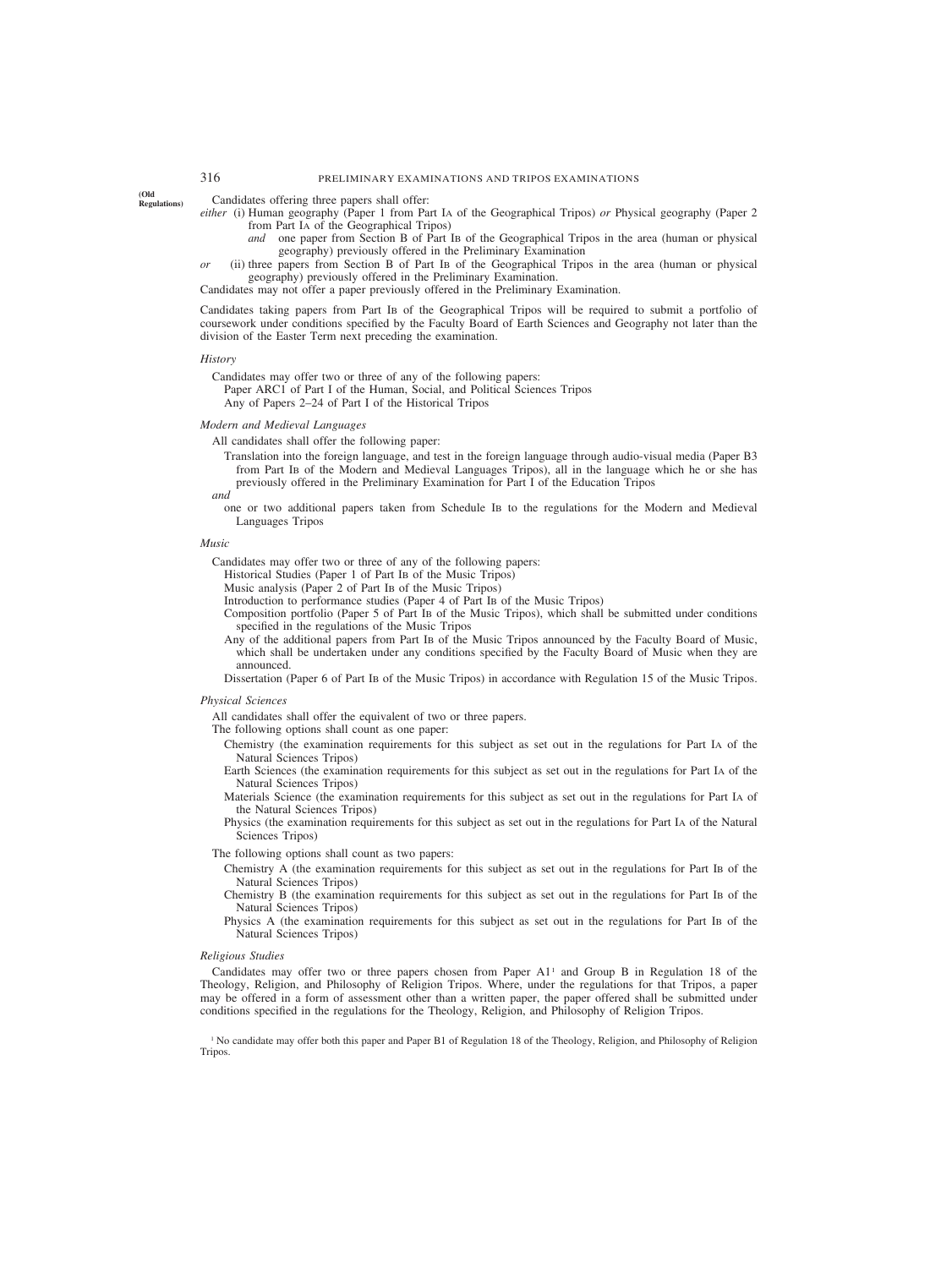# EDUCATION TRIPOS (OLD REGULATIONS) 317

# **(Old** *SCHEDULE 2* **Regulations)**

# *SUBJECTS AND PAPERS FOR SECTION IV OF PART II OF THE EDUCATION TRIPOS (OLD REGULATIONS)*

Candidates may offer up to two papers from only one subject area, as outlined in the Schedule. Where stated, some papers are examined by means other than a single written paper. Some subject areas may restrict the combinations of papers that may be offered.

### *Biological Sciences*

A candidate who wishes to offer one paper may offer either of the two written papers from the subject History and Philosophy of Science from Part IB of the Natural Sciences Tripos.

A candidate who wishes to offer two papers may offer one of the following options, which shall count as two papers:

Animal Biology (the examination requirements for this subject as set out in the regulations for Part IB of the Natural Sciences Tripos)

Cell and Developmental Biology (the examination requirements for this subject as set out in the regulations for Part IB of the Natural Sciences Tripos)

Ecology (the examination requirements for this subject as set out in the regulations for Part IB of the Natural Sciences Tripos)

Experimental Psychology (the examination requirements for this subject as set out in the regulations for Part IB of the Natural Sciences Tripos)

History and Philosophy of Science (the examination requirements for this subject as set out in the regulations for Part IB of the Natural Sciences Tripos)

Physiology (the examination requirements for this subject as set out in the regulations for Part IB of the Natural Sciences Tripos)

Plant and Microbial Sciences (the examination requirements for this subject as set out in the regulations for Part IB of the Natural Sciences Tripos)

### *Classics*

Candidates may offer one or two of the papers from Part II of the Classical Tripos.

### *English*

### *English and Drama*

Candidates may offer one or two of the following papers:

- (i) *Paper Ed.D4* Modern drama and theatre
- (ii) A paper from the list of Part II papers of the English Tripos announced by the Faculty Board of English by the end of the Easter Term prior to the examination

A candidate may offer a dissertation in place of any of the papers in (ii) above, providing that the candidate may offer only one dissertation in total under Regulation 12(*b*). Any dissertation offered in place of an English or English and Drama paper shall be offered under the conditions specified in the regulations of the English Tripos.

### *Geography*

Candidates may offer one or two papers from Part II of the Geographical Tripos, in accordance with the examination requirements as set out in the regulations for the Geographical Tripos.

### *History*

Candidates may offer one or two of Papers 4–30 of Part II of the Historical Tripos.

### *Modern and Medieval Languages*

Students who have completed the course in Modern and Medieval Languages in Part I of the Education Tripos shall have the following choices for Part II:

(A) A one-year Part II, the equivalent of five papers in Education Studies as set out in Regulation 12.

(B) A two-year Part II, the equivalent of five papers in Education Studies including a period spent abroad as detailed in Regulation 15.

### *Option A*

The student having undertaken an intensive study course or similar and gained an acceptable form of certification in a further language (in the country of that language) which shall be one of those normally available within the Education with Modern and Medieval Languages Tripos, other than French:<br>1. Three Education papers as set out in Regulation 12

- 1. Three Education papers as set out in Regulation 12<br>2. and Translation from and into the foreign language offer
- 2. *and* Translation from and into the foreign language offered at Part I (Paper C1 from Part II of the Modern and Medieval Languages Tripos)
- 3. *and* Oral examination C from Part II of the Modern and Medieval Languages Tripos in the foreign language offered at Part I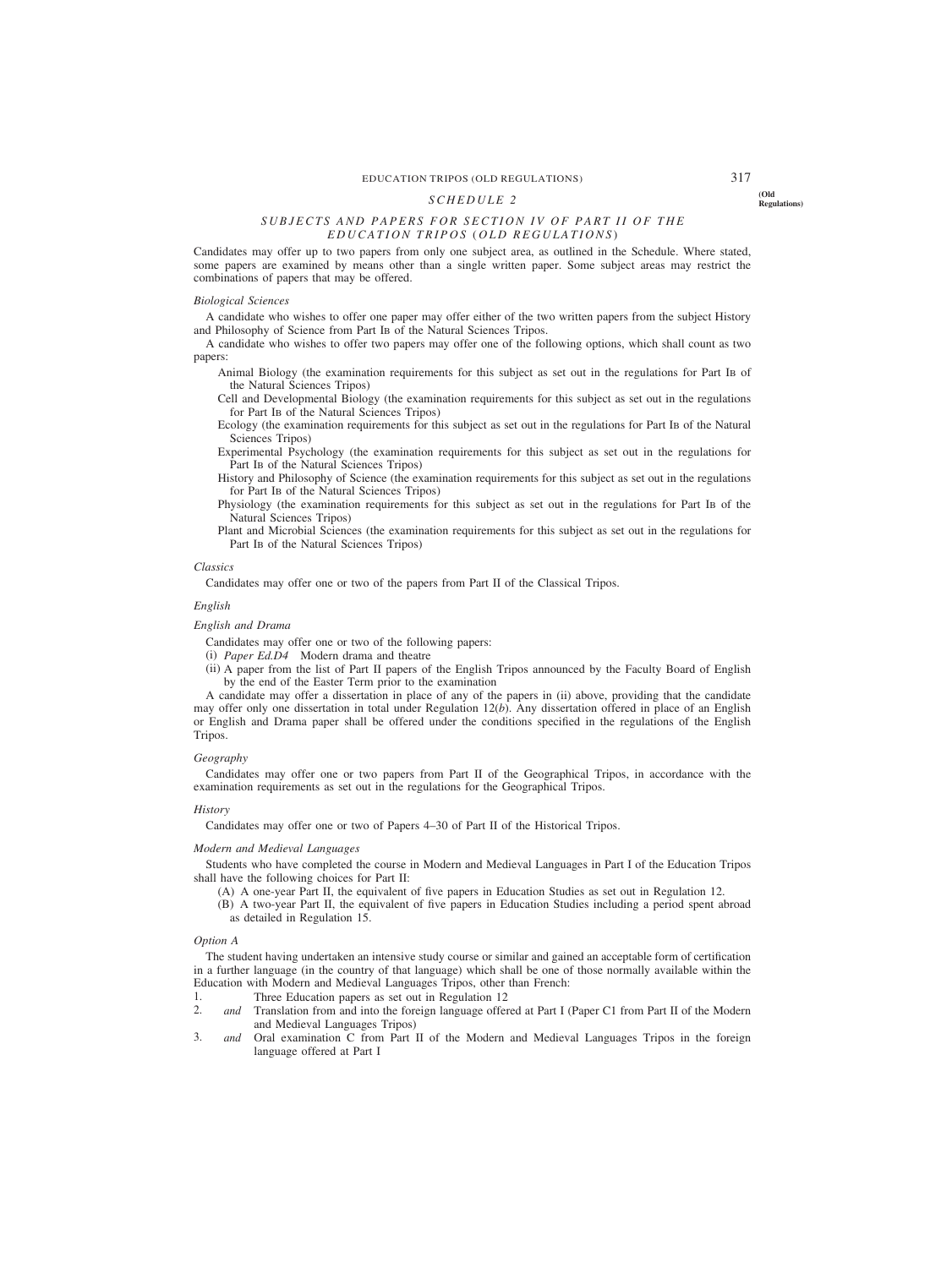**(Old**

**Regulations)** 4. *and* papers in a new language as follows: Papers A1 and A2 from Part IA of the Modern and Medieval Languages Tripos, together with Oral examination A in the same language in place of a Year Abroad Project, provided that both papers shall be in the same language, which the student shall not have offered in any previous examination.

For the purposes of marking 2 and 3 shall together be considered equivalent to one paper; 4 shall be considered equivalent to one paper.

### *Option B*

- 1. Year Abroad Project in accordance with the regulations for Part II of the Modern and Medieval Languages Tripos
- 2. *and* three Education papers as set out in Regulation 12
- 3. *and* Translation from and into the foreign language (Paper C1 from Part II of the Modern and Medieval Languages Tripos)
- 4. *and* Oral examination C from Part II of the Modern and Medieval Languages Tripos

For the purposes of marking 1, 3, and 4 shall together be considered equivalent to one paper.

### *And either:*

- 5. an additional paper taken from Schedule II of the regulations for the Modern and Medieval Languages Tripos
- 6. *or* Use of the foreign language (Paper B1 from Part IA of the Modern and Medieval Languages Tripos) in a post A-level language not studied at Part I, which shall be one of those normally available within the Education with Modern and Medieval Languages Tripos
- 7. *or* a further Education paper.

# *Option C*

| 1. |  |  | Four Education papers as set out in Regulation 12, Sections I-III |
|----|--|--|-------------------------------------------------------------------|
|----|--|--|-------------------------------------------------------------------|

*And either:*

2. *Paper Fr. 7* – Topics in medieval studies from Part II of the Modern and Medieval Languages Tripos 3. *or Paper Fr 12* – Ethics and experience: literature, thought, and visual culture of the French-speaking 3. *or Paper Fr.12 –* Ethics and experience: literature, thought, and visual culture of the French-speaking world (1900 to present) from Part II of the Modern and Medieval Languages Tripos.

### *Music*

Candidates may offer one or two of the following papers:

Papers 1–5 of Part II of the Music Tripos, and any of the additional papers announced for the Music Tripos (with the exception of Paper 6 and Paper 7) which shall be undertaken under any conditions specified by the Faculty Board of Music when they are announced. Paper 5 is a dissertation which shall be submitted under the regulations of the Music Tripos.

### *Physical Sciences*

A candidate who wishes to offer one paper may offer either of the two written papers from the subject History and Philosophy of Science from Part IB of the Natural Sciences Tripos.

A candidate who wishes to offer two papers may offer one of the following options, which shall count as two papers:

- Chemistry A (the examination requirements for this subject as set out in the regulations for Part IB of the Natural Sciences Tripos)
- Chemistry B (the examination requirements for this subject as set out in the regulations for Part IB of the Natural Sciences Tripos)
- Earth Sciences A (the examination requirements for this subject as set out in the regulations for Part IB of the Natural Sciences Tripos)
- Earth Sciences B (the examination requirements for this subject as set out in the regulations for Part IB of the Natural Sciences Tripos)
- History and Philosophy of Science (the examination requirements for this subject as set out in the regulations for Part IB of the Natural Sciences Tripos)
- Materials Science (the examination requirements for this subject as set out in the regulations for Part IB of the Natural Sciences Tripos)
- Physics A (the examination requirements for this subject as set out in the regulations for Part IB of the Natural Sciences Tripos)
- Physics B (the examination requirements for this subject as set out in the regulations for Part IB of the Natural Sciences Tripos)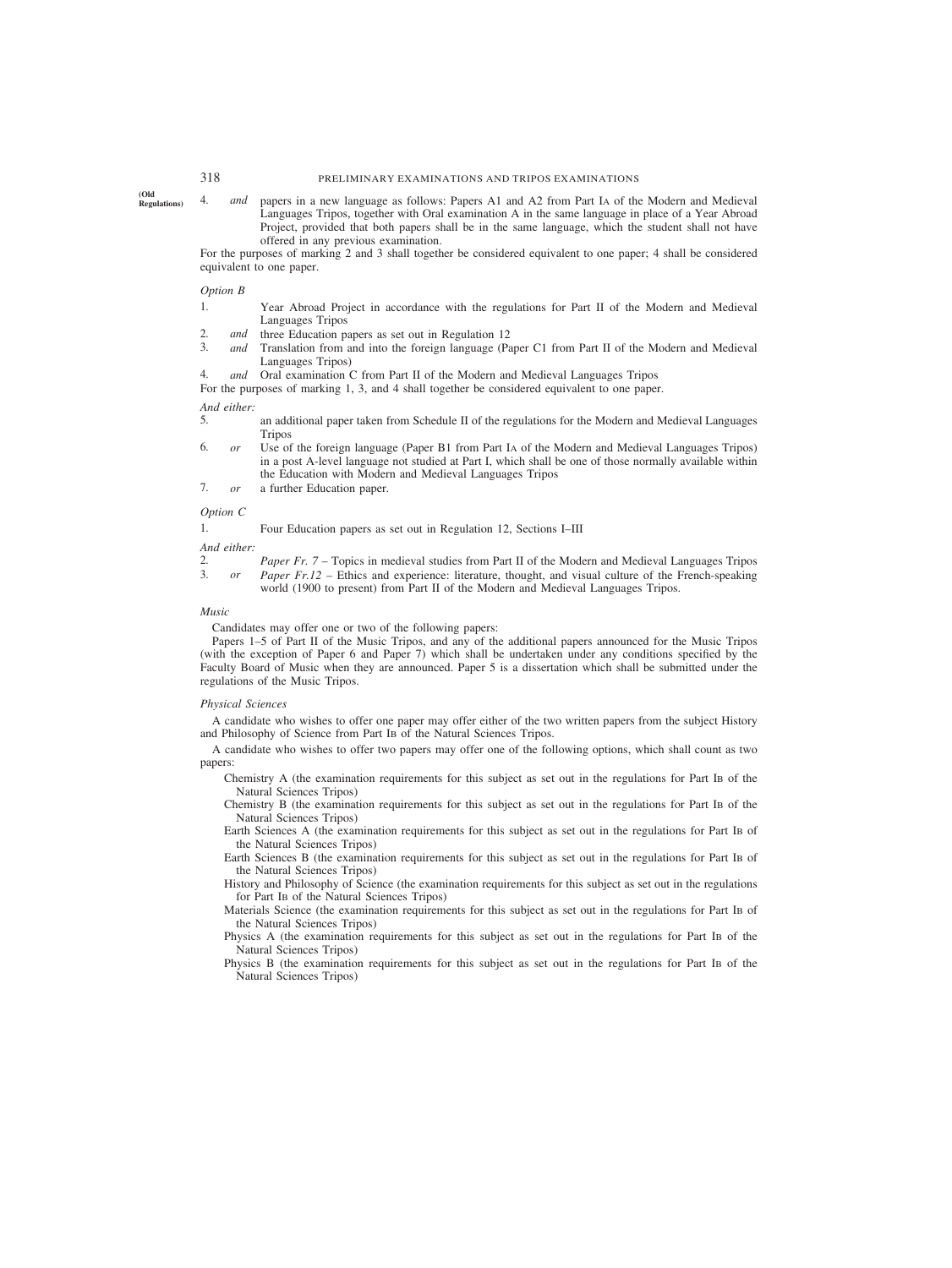# EDUCATION TRIPOS (NEW REGULATIONS) 319

### *Religious Studies*

Candidates may offer one or two papers from Group C in Regulation 18 of the Theology, Religion, and Philosophy of Religion Tripos. Where, under the regulations for that Tripos, a paper may be offered in a form of assessment other than a written paper, the paper offered shall be submitted under conditions specified in the regulations for the Theology, Religion, and Philosophy of Religion Tripos.

# EDUCATION TRIPOS

# *NEW REGULATIONS* <sup>1</sup>

1. The Education Tripos shall consist of three Parts: Part IA, Part IB, and Part II; a separate class- Three Parts. list shall be published for each Part.

- **2.** The following may present themselves as candidates for Part IA:
- (*a*) a student who has kept one term, provided that three complete terms have not passed after her candidates. or his first term of residence;
- (*b*) a student who has obtained honours in another Honours Examination in the year next after so obtaining honours, provided that nine complete terms have not passed after her or his first term of residence.
- **3.** The following may present themselves as candidates for Part IB:
- (*a*) a student who has obtained honours in Part IA of the Education Tripos, in the year next after so obtaining honours, provided that he or she has kept four terms, provided that nine complete terms have not passed after her or his first term of residence;
- (*b*) a student who has obtained honours in another Honours Examination in the year next after so obtaining honours, provided that twelve complete terms have not passed after her or his first term of residence.

**4.** The following may present themselves as candidates for honours in Part II provided that they have kept seven terms and that twelve complete terms have not passed after their first term of residence:

- (*a*) a student who has obtained honours in Part IB of the Education Tripos, in the year next after so obtaining honours;
- (*b*) a student who has obtained honours in any Honours Examination other than Part IB of the Education Tripos, in the year next or next but one after so obtaining honours.

**5.** No student shall be a candidate for any Part and also for another Honours Examination, in the same term.

**6.** No student who has been a candidate for any Part shall again be a candidate for the same Part. For any parts of the Tripos, no candidate shall offer any paper, dissertation, or other exercise that he or she has previously offered in any University examination.

**7.** The Faculty Board of Education shall have power to issue from time to time supplementary supplementary regulations defining or limiting all or any of the subjects of examination, and to modify, alter, or regulations. withdraw such supplementary regulations as occasion may require, provided that due care is taken to give sufficient notice of any change.

**8.** Public notice of any variable subjects for the examinations in any year shall be given by the Notice of Faculty Board of Education before the end of the Easter Term in the year next preceding the examination subjects. to which they apply; provided that the Board shall have the power of subsequently issuing amendments if they have due reason for doing so, and if they are satisfied that no student's preparation for the examination is adversely affected.

**9.** Not later than the first day of Full Michaelmas Term each year the Faculty Board of Education shall publish by Notice in the Faculty, details of the coursework, performances, workshops, and practical examinations to be undertaken by candidates for each Part of the Tripos during the ensuing academical year.

10. The Faculty Board shall nominate such number of Examiners as they deem sufficient to conduct Examiners and the examinations. The Faculty Board shall also have power to nominate one or more Assessors to assist the Examiners in any subject of the Tripos. Assessors shall propose questions in the papers or parts of papers assigned to them by the Examiners, shall mark the answers of the candidates in those papers or parts of papers, and shall advise the Examiners on the performance of candidates in the examination. Assessors may be summoned to meetings of the Examiners for the purpose of consultation Assessors.

Standing of

**(Old Regulations)**

**(New Regulations)**

<sup>1</sup> These regulations will come into effect in accordance with the timetable in Temporary Regulation 22, p. 323.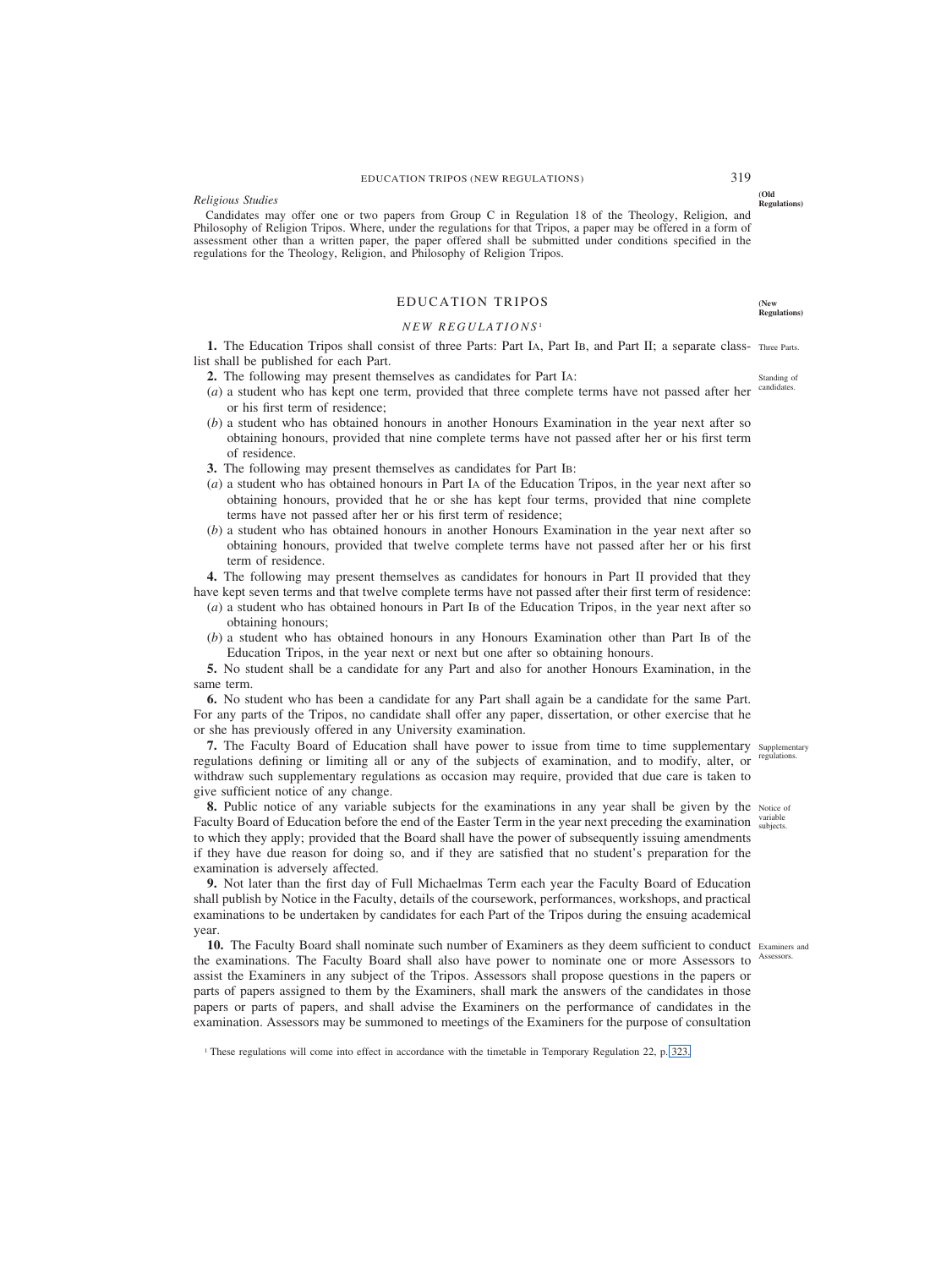# 320 PRELIMINARY EXAMINATIONS AND TRIPOS EXAMINATIONS

**(New**

Class-lists.

and advice. At the discretion of the examiners, the examination may include an oral examination on any coursework submitted.

Examination requirements for Part IA.

**11.** In the class-lists for each Part of the Tripos, the names of the candidates who obtain honours shall be arranged in three classes, of which the second shall be divided into two divisions. In addition the Examiners may affix a mark of distinction to the names of candidates placed in the first class whose work is of special merit. The names in the first and third classes and each division of the second class shall be arranged in alphabetical order.

# PART IA

**12.** The Examination for Part IA shall comprise two sections as set out below. Each candidate shall offer the examination requirements set out in Section I and the examination requirements for a single pathway as set out in Section II. At the discretion of the Examiners the examination may include an oral examination on the coursework submitted under Section I.

### Section I. Education

Section I consists of two papers, examined by a two-hour written paper and the submission of coursework as shall from time to time be determined by the Faculty Board of Education. Details of the work required shall be published by the Faculty Board of Education not later than the beginning of the Michaelmas Term preceding the examination.

*Paper 1* Critical debates in education: an introduction *Paper 2* Language, communication, and literacies Language, communication, and literacies

Section II. Pathway-specific papers

Scheme of examination.

Candidates must offer the requirements from only one pathway. The scheme of examination shall be as specified in Regulation 13, except for borrowed papers where a candidate is examined in accordance with the requirements as set out in the regulations for that Tripos. Where stated, some papers are examined by means other than a single written paper. For papers offered by the Faculty of Education, the Faculty Board of Education shall specify arrangements for the submission of coursework, the sitting of practical examinations, or performances or workshops not later than the beginning of the Michaelmas Term preceding the examination.

*Education, psychology, and learning pathway*

All candidates shall offer the following two papers:

*Paper 3* Learning and human development (also serves as Paper 5 of Part IB of the Education Tripos) *and*

*Paper 4* Introduction to psychology (also serves as Paper PBS1 of the Psychological and Behavioural Sciences Tripos)

*Education, policy, and international development pathway*

All candidates shall offer the following paper:

| Paper 5 | Education, global inequalities, and social justice (also serves as Paper 4 of Part IB of the |  |  |  |  |  |  |  |
|---------|----------------------------------------------------------------------------------------------|--|--|--|--|--|--|--|
|         | Education Tripos)                                                                            |  |  |  |  |  |  |  |

*and*

One paper chosen from the following list, which shall be examined in accordance with the examination requirements as set out in the regulations for that Tripos:

Human geography (also serves as Paper I of Part IA of the Geographical Tripos)

- Introduction to sociology: Modern societies I (also serves as Paper SOC1 of the Human, Social, and Political Sciences Tripos)
- Social anthropology: the comparative perspective (also serves as Paper SAN1 of the Human, Social, and Political Sciences Tripos)
- International conflict, order, and justice (also serves as Paper POL2 of the Human, Social, and Political Sciences Tripos)

The modern state and its alternatives (also serves as Paper POL1 of the Human, Social, and Political Sciences Tripos)

# *Education, English, drama, and the arts pathway*

All candidates shall offer the following paper:<br>*Paper 6* Poetics, aesthetics, and criticis Poetics, aesthetics, and criticism *and* One paper from the following two options: *Paper 7* Drama production and its contexts *or Paper 8* Literature and culture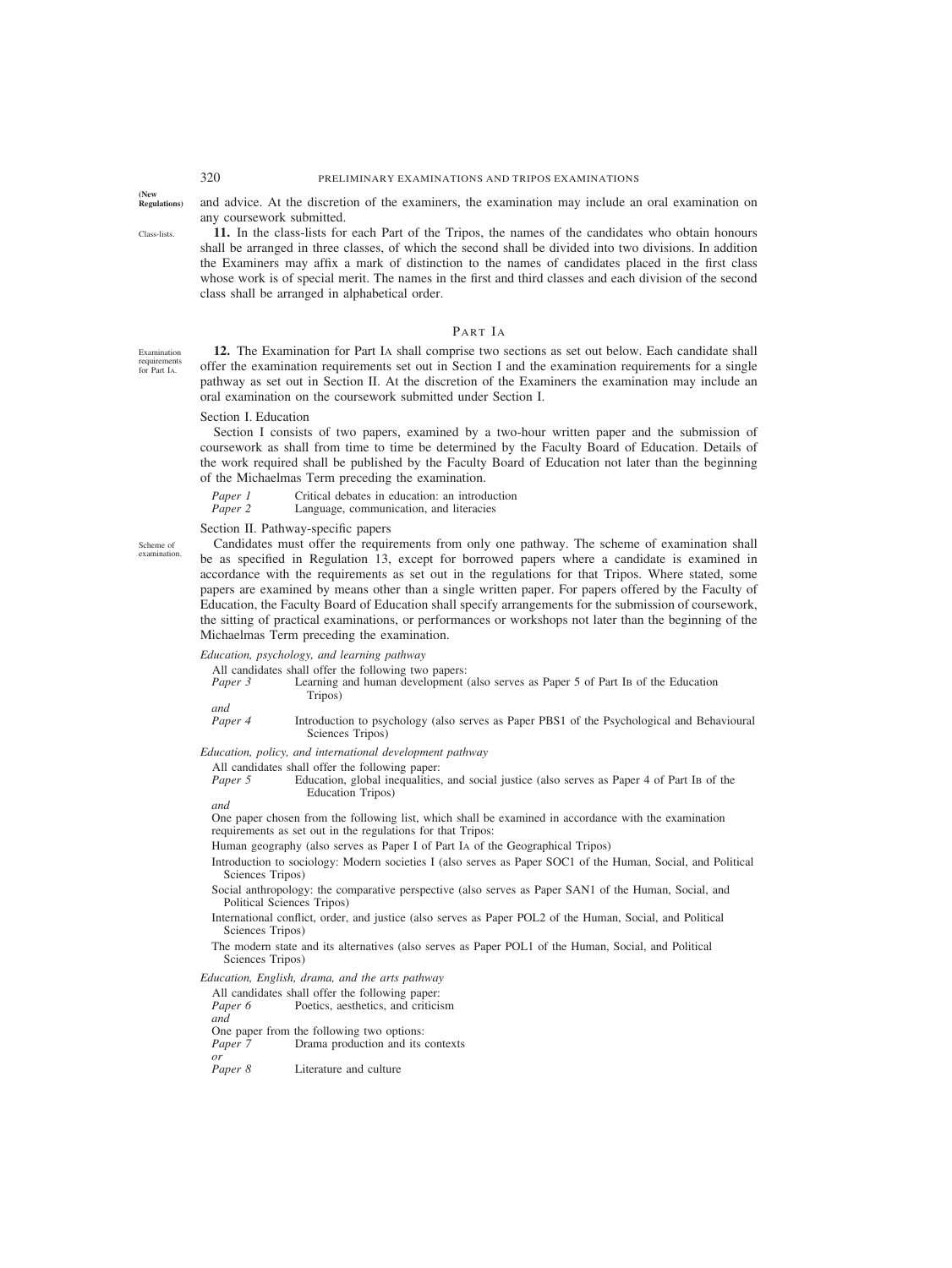# EDUCATION TRIPOS (NEW REGULATIONS) 321

**(New 13.** Each paper in Section II of Part IA shall consist of a two-hour written examination and the **Regulations)** submission of coursework as shall from time to time be determined by the Faculty Board of Education, except for borrowed papers. Details of the work required shall be published by the Faculty Board of Education not later than the beginning of the Michaelmas Term preceding the examination. The exceptions to this are Paper 4, Paper 5, Paper 6, and Paper 8 which shall consist of one three-hour examination. Details of the work required shall be published by the Faculty Board of Education not later than the beginning of the Michaelmas Term preceding the examination.

# PART IB

**14.** The examination for Part IB shall comprise three sections, as set out below. The scheme of scheme of examination shall be as specified in Regulations 14 and 15, except for borrowed papers where a  $_{\text{Part IB}}^{\text{examm}}$ candidate is examined in accordance with the requirements as set out in the regulations for that Tripos. Candidates shall offer: examination for

(*a*) the examination requirements set out in Section I;

(*b*) one paper taken from the examination requirements for Section II;

(*c*) two papers from the requirements relating to their pathway, as set out in Section III.

Section I

| Designing education research<br>Emergence of educational thinking and systems                                                                                 |
|---------------------------------------------------------------------------------------------------------------------------------------------------------------|
|                                                                                                                                                               |
| Modernity, globalization, and education                                                                                                                       |
| Education, global inequalities, and social justice (also serves as Paper 5 of Part IA of the<br>Education Tripos)                                             |
| Learning and human development (also serves as Paper 3 of Part IA of the Education<br>Tripos)                                                                 |
| International literatures, arts, and cultures (also serves as a choice in Section III for students<br>on the Education, English, drama, and the arts pathway) |
| Statistics and methods (also serves as Paper SOC5 of the Human, Social, and Political<br>Sciences Tripos)                                                     |
|                                                                                                                                                               |

Section III

*and*

*Education, psychology, and learning pathway*

*Paper 8* Formal and informal contexts of learning

One paper chosen from a list for the pathway to be published by the Faculty Board by the end of the Easter Term next preceding the examination

*Education, policy, and international development pathway*

*Paper 9* International issues in inclusion and diversity in education

*and* One paper chosen from a list for the pathway to be published by the Faculty Board by the end of the Easter Term next preceding the examination

*Education, English, drama, and the arts pathway*

Each candidate shall offer two papers from the following:<br>Paper 6 International literatures, arts, and cultures

*Paper 6* International literatures, arts, and cultures *Paper 10* Theatre. practice, and production

Theatre, practice, and production

One paper chosen from a list for the pathway to be published by the Faculty Board by the end of the Easter Term next preceding the examination

A candidate in the Education, English, drama, and the arts pathway may offer a dissertation on a topic in the fields of film, drama, or English literature in place of either of these papers. Any dissertation shall be offered under the conditions specified in Regulation 15.

**15.** Paper 1 shall be examined by submission of a project portfolio of between 5,000 and 6,000 words in total, structured according to the instructions published by the Faculty Board from time to time. The portfolio shall be submitted by candidates through the Undergraduate Office to the Secretary Project of the Faculty Board by a date specified by the Faculty Board not later than the beginning of the portfolio. Michaelmas Term preceding the examination.

A candidate submitting a dissertation in place of one of the Education, English, Drama, and the Arts Dissertation.specialist papers shall submit the proposed title through the Undergraduate Office to the Secretary of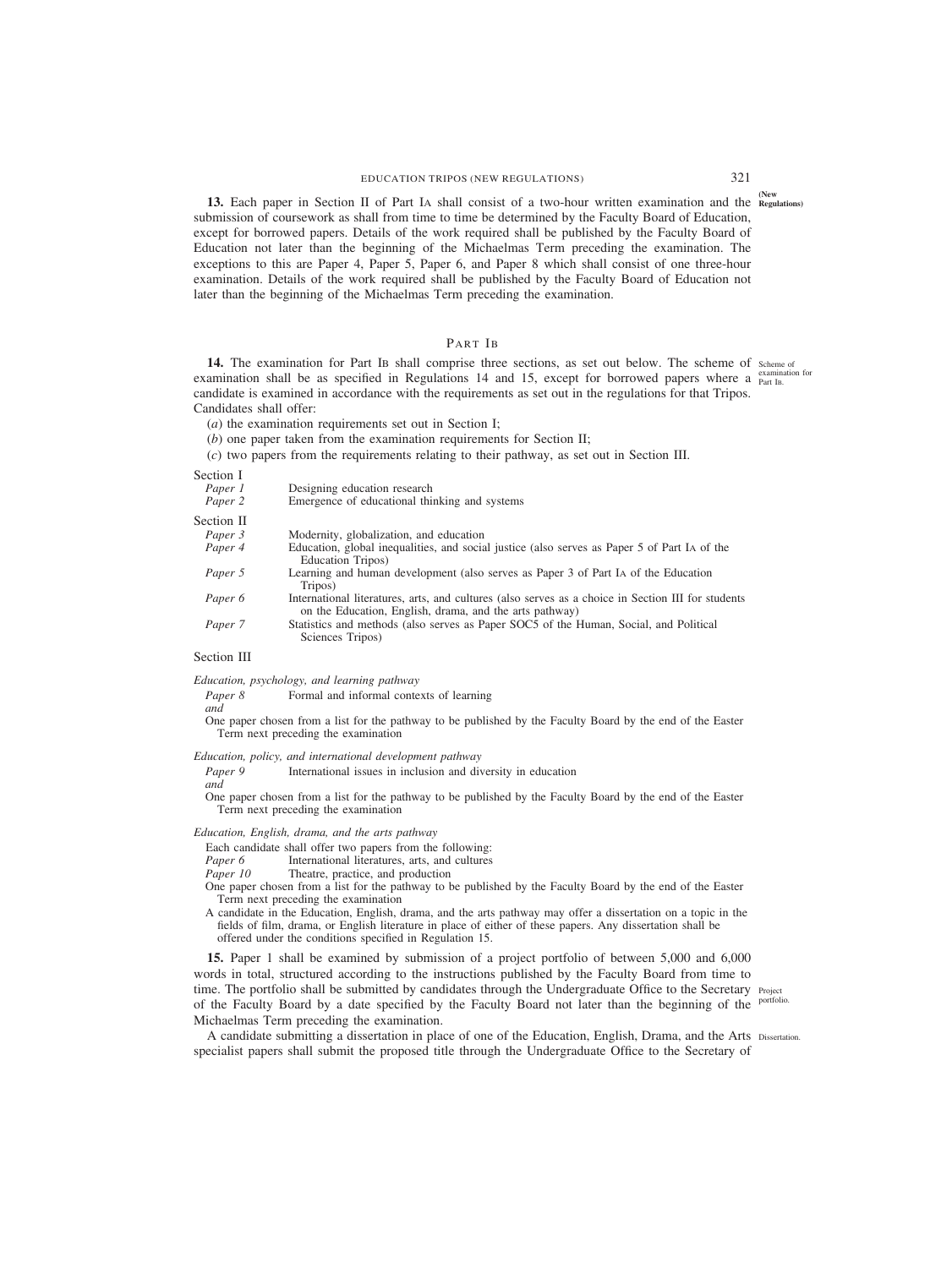**(New**

**Regulations)** the Faculty Board by the end of the 21st day of Full Lent Term. The submitted dissertation shall be of not less than 5,000 words and not more than 7,000 words inclusive of notes and appendices. Dissertations shall be submitted by candidates through the Undergraduate Office to the Secretary of the Faculty Board by a date specified by the Faculty Board not later than the beginning of the Michaelmas Term preceding the examination.

Each portfolio/dissertation shall be in typescript, unless previous permission has been obtained from the Faculty Board to present it in manuscript; it shall bear the candidate's examination number and shall be accompanied by a brief synopsis.

Candidates will be required to declare that the portfolio/dissertation is their own work and that it does not contain material already used to any substantial extent for a comparable purpose. At the discretion of the Examiners, a candidate may be examined *viva voce* on her or his portfolio/dissertation.

Examinations and coursework.

**16.** Papers 2, 3, 6, and 8 shall be examined by one three-hour written examination. Papers 4, 5, and 9 shall be examined by one two-hour written examination and the submission of coursework as specified by the Faculty Board from time to time. Details of the work required shall be published by the Faculty Board of Education not later than the beginning of the Michaelmas Term preceding the examination. Paper 10 shall consist of coursework as specified by the Faculty Board from time to time.

# PART II

Scheme of examination for Part II.

**17.** The examination for Part II shall comprise four sections, as set out below. The scheme of examination shall be as specified in Regulations 18 and 19, except for borrowed papers where a candidate is examined in accordance with the requirements as set out in the regulations for that Tripos. Candidates shall offer five papers in total, as follows:

(*a*) the examination requirements set out in Section I;

- (*b*) two or three papers taken from Section II;
- (*c*) the examination requirement for the relevant pathway set out in Section III;
- (*d*) candidates offering four papers under Regulation 15(*a*) to (*c*) shall offer one further paper from the requirements for their pathway as set out in Section IV.

# Section I

### *Dissertation*

Candidates shall submit a report on a topic related to the investigation and analysis of an educational problem. The report shall be submitted under the conditions set out in Regulation 19. At the discretion of the Examiners, a candidate may be examined *viva voce* on her or his dissertation

# Section II. Issues in education<br>*Paper 1* Experience of

- *Paper 1* Experience of childhood and youth *Paper 2* Social theory and education
- *Paper 2* Social theory and education<br>*Paper 3* Play, creativities, and imagi
- Play, creativities, and imagination
- *Paper 4* Children's literature (also serves as Paper 12 of the Education, English, drama, and the arts pathway in Section III of Part II of the Education Tripos)
- *Paper 5* A dissertation in a topic relating to the pathway specialism

Additional papers may be offered as announced by the Faculty Board from time to time. Examination requirements for such papers shall be announced simultaneously. Details of the work required shall be published by the Faculty Board of Education not later than the beginning of the Michaelmas Term preceding the examination.

### Section III

*Education, psychology, and learning pathway*

*Paper 10* Education, neuroscience, and society

*Education, policy, and international development pathway*

*Paper 11* Critical debates in education, policy, and international development

### *Education, English, drama, and the arts pathway*

| Paper 12 | Children's literature (also serves as Paper 4 in Section II of Part II of the Education Tripos) |
|----------|-------------------------------------------------------------------------------------------------|
| and/or   |                                                                                                 |
| Paper 13 | Performance, education, and society                                                             |
| and/or   |                                                                                                 |
| Paper 14 | <b>Shakespeare</b>                                                                              |

### Section IV

For each pathway, a list of borrowed papers will be published annually by the Faculty Board by the end of the Easter Term next preceding the examination.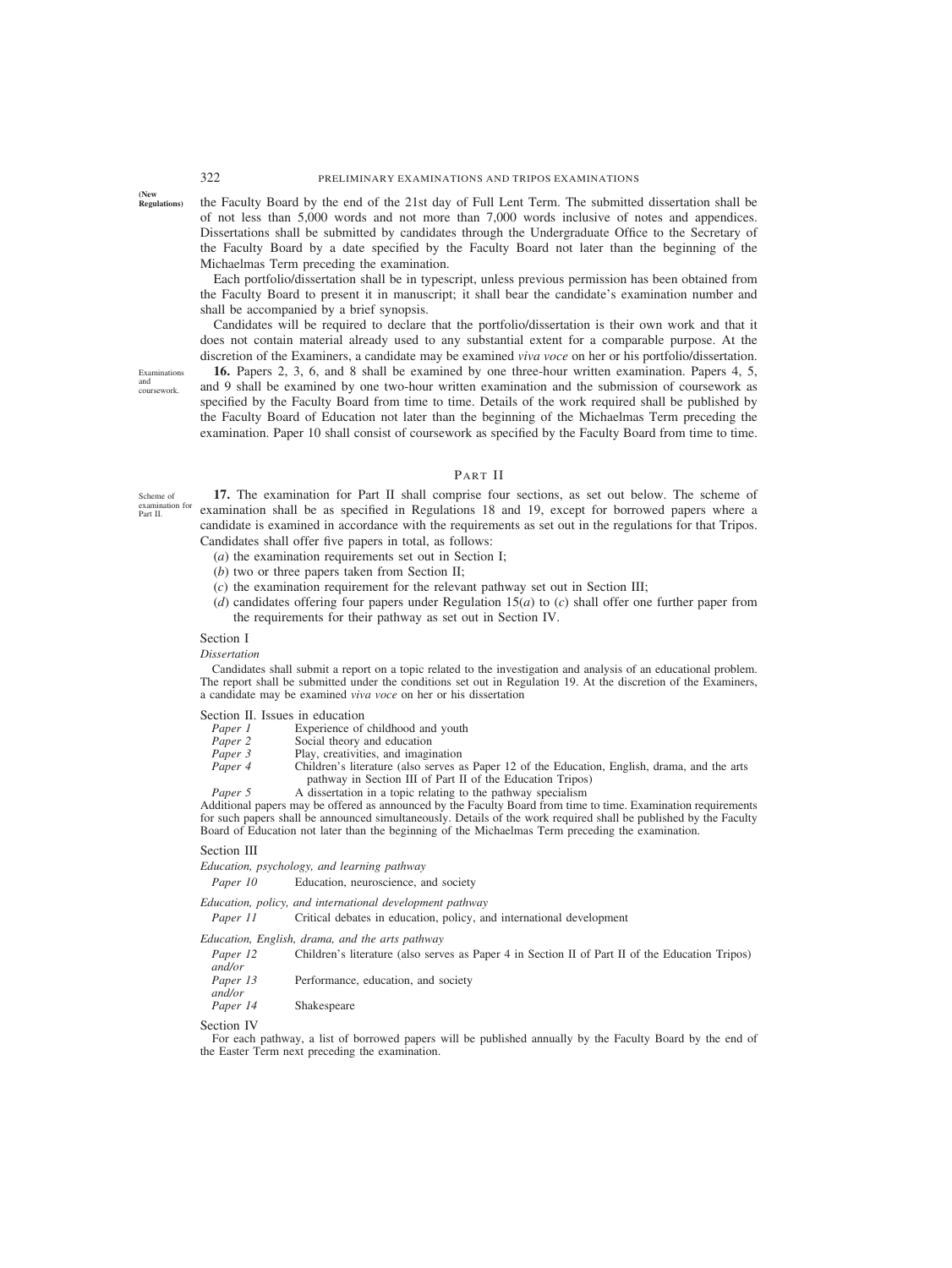ENGINEERING TRIPOS 323

**(New 18.** Papers 1, 2, 10, 11, and 14 shall be examined by one three-hour examination. Papers 3, 4, **Regulations)** and 13 shall be examined by one two-hour examination and the submission of coursework as specified by the Faculty Board from time to time.

**19.** Each candidate shall submit the proposed topic of their dissertation under Section I and II of Dissertation. Part II through the Undergraduate Office to the Secretary of the Faculty Board, by a date announced by the Faculty Board not later than the beginning of the Michaelmas Term preceding the examination. The Secretary shall communicate the approval or rejection of the proposed topic to the candidate no later than the end of the Michaelmas Term preceding the examination.

The submitted report shall be of not less than 8,000 words and not more than 10,000 words, excluding notes and appendices. The report shall be submitted by candidates through the Undergraduate Office to the Secretary of the Faculty Board by a date specified by the Faculty Board not later than the beginning of the Michaelmas Term preceding the examination. Each report shall be in typescript, unless previous permission has been obtained from the Faculty Board to present it in manuscript; it shall bear the candidate's examination number and shall be accompanied by a brief synopsis.

Candidates will be required to declare that the report is their own work and that it does not contain material already used to any substantial extent for a comparable purpose. At the discretion of the Examiners, a candidate may be examined *viva voce* on her or his report.

**20.** Any dissertation submitted for Section IV shall be submitted under the rules relating to the Tripos from which the paper is taken.

**21.** Candidates may not offer more than one dissertation in total under Sections II, III, and IV.

# TEMPORARY REGULATION

**22.** The examinations for the Education Tripos (New Regulations) shall be held for the first time as follows:

Part IA in 2018 Part I<sub>B</sub> in 2019 Part II in 2020

# ENGINEERING TRIPOS

### GENERAL

**1.** The Engineering Tripos shall consist of four Parts, Part IA, Part IB, Part IIA, and Part IIB.

**2.** No student who has been a candidate for any Part of the Engineering Tripos shall again be a candidate for the same Part.

**3.** The Faculty Board of Engineering shall nominate such number of Examiners as they think Examiners and sufficient for each Part of the Engineering Tripos. They may also nominate for appointment one or more Assessors to the Examiners in such subjects as they consider desirable; the Assessors so appointed shall set papers or parts of papers and shall advise the Examiners on the performance of candidates in their subjects. The Assessors, when summoned by the Chair, shall attend meetings of the Examiners for the purpose of consultation and advice, but shall not be entitled to vote.

**4.** In each Part of the Engineering Tripos the questions proposed by each Examiner or Assessor shall be approved by the body of Examiners, or by a sub-group of those Examiners as nominated by the Chair of Examiners.

**5.** The Faculty Board shall have power to define or limit by supplementary regulations all or any supplementary of the subjects of examination, to determine the credit that shall be assigned to each subject, and to regulations. mark out the lines of study that are to be pursued by candidates. They shall also have power to modify or alter any such supplementary regulations as occasion may require, due care being taken that sufficient notice is given of any change.

# PART IA

**6.** The following may present themselves as candidates for honours in Part IA:

(*a*) a student who has kept one term, provided that three complete terms have not passed after his <sup>candidates.</sup> or her first term of residence;

(*b*) a student who has obtained honours in another Honours Examination in the year after so obtaining honours, provided that nine complete terms have not passed after the student's first term of residence.

Assessors.

Standing of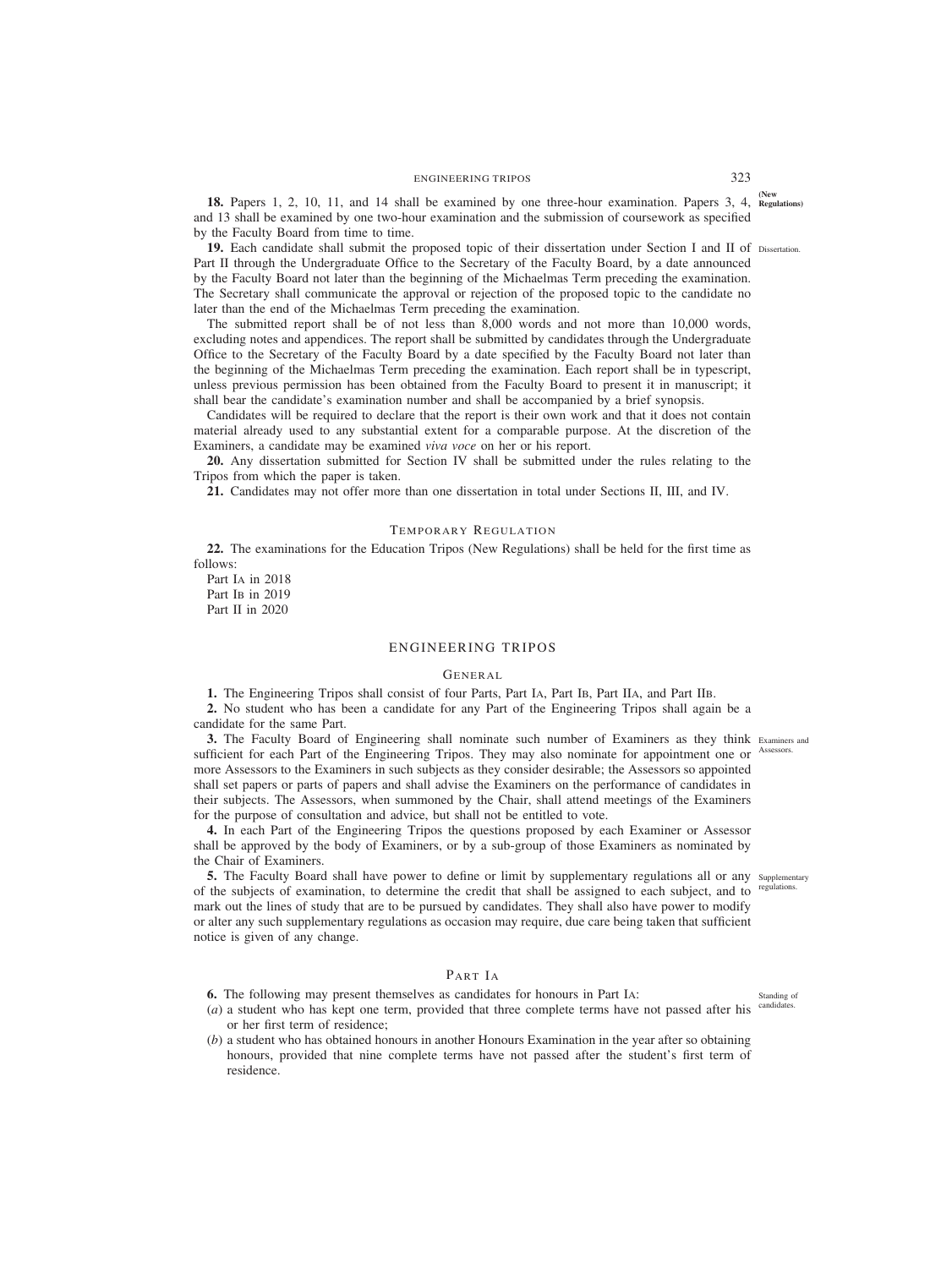# 324 PRELIMINARY EXAMINATIONS AND TRIPOS EXAMINATIONS

- **7.** The following papers shall be set in Part IA:
	- 1. Mechanical engineering
	- 2. Structures and materials
	- 3. Electrical and information engineering
	- 4. Mathematical methods

Every candidate shall offer all four papers. Each paper shall be of three hours' duration.

**8.** The Examiners shall take into account such coursework done by candidates as shall from time to time be determined by the Faculty Board. For this purpose the Head of the Department of Engineering shall present to the Examiners detailed reports on the performance of each candidate in this coursework. Details of the work required of candidates shall be published by the Faculty Board by Notice in the Department of Engineering not later than the beginning of the Full Michaelmas Term next preceding the examination.

**9.** The names of the candidates who obtain honours in Part IA shall be arranged in three classes, of which the second shall be divided into two divisions. The names in the first and third classes, and in each division of the second class, shall be arranged in alphabetical order. Class-lists for

### PART IB

- **10.** The following may present themselves as candidates for honours in Part IB:
- (*a*) a student who has obtained honours in Part IA of the Engineering Tripos, in the year after so obtaining honours;
- (*b*) a student who has obtained honours in any Honours Examination, other than Part IA of the Engineering Tripos, in the year after so obtaining honours, provided that he or she has attained a satisfactory standard, as defined by the Faculty Board of Engineering, in his or her last Honours Examination; provided always that the student has kept four terms and that nine complete terms have not passed after his or her first term of residence.<sup>1</sup>

**11.** The following papers shall be set in Part IB:

- 1. Mechanics
- 2. Structures
- 3. Materials
- 4. Thermofluid mechanics
- 5. Electrical engineering
- 6. Information engineering 7. Mathematical methods
- 8. Selected topics

Each paper in Part IB shall be of two hours' duration, except Paper 8. The examination for Paper 8 shall consist of *either* a written paper of two and a half hours' duration, *or* a written paper of one and a half hours' duration and the submission of coursework in one foreign language. Every candidate shall offer all eight papers.

**12.** The Examiners shall take into account such coursework done by candidates as shall from time to time be determined by the Faculty Board. For this purpose the Head of the Department of Engineering shall present to the Examiners detailed reports on the performance of each candidate in this coursework. Details of the work required of candidates shall be published by the Faculty Board by Notice in the Department of Engineering not later than the beginning of the Full Michaelmas Term next preceding the examination.

**13.** In order to obtain honours in Part IB a candidate must satisfy the Examiners that he or she has such industrial or equivalent experience as shall be determined from time to time by the Faculty Board.

14. The names of the candidates who obtain honours in Part IB shall be arranged in three classes, of which the second shall be divided into two divisions. The names in the first and third classes, and in each division of the second class, shall be arranged in alphabetical order.

# PART IIA

**15.** The following may present themselves as candidates for honours in Part IIA of the Engineering Tripos:

(*a*) a student who has obtained honours in Part IB of the Engineering Tripos, in the year after so obtaining honours;

Standing of

candidates.

Part IA.

Papers in Part IB.

Coursework.

Class-lists for Part IB.

Standing of candidates.

Coursework.

Papers in Part IA.

<sup>&</sup>lt;sup>1</sup> See also the regulations for Affiliated Students (p. 165).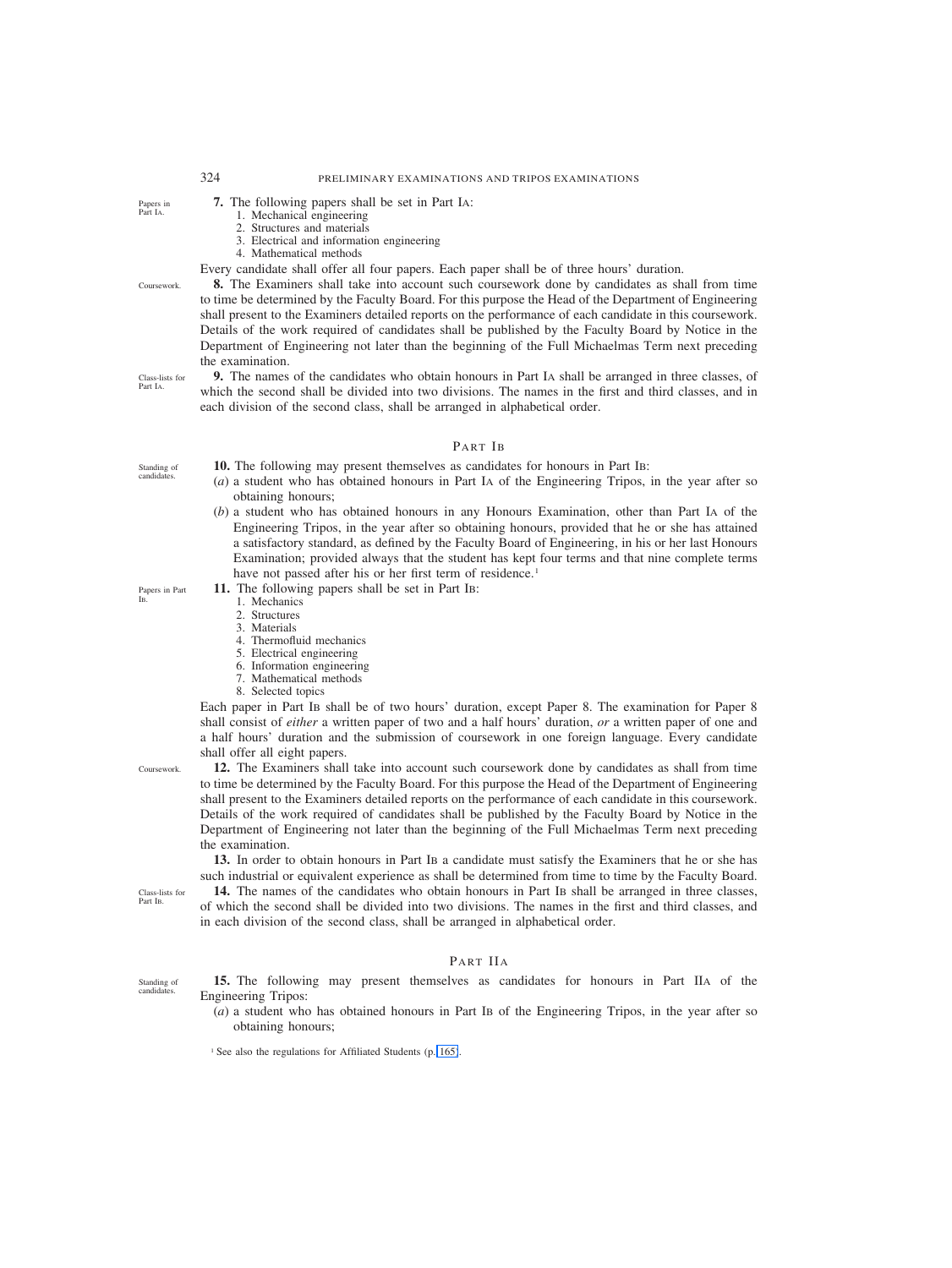- (*b*) a student who has obtained honours in Part IB of the Engineering Tripos, in the year next but one after so obtaining honours, provided that he or she presents a reasoned case to the Faculty Board by the division of the Easter Term of the year in which Part IB is taken;
- (*c*) a student who has obtained honours in any Honours Examination other than Part IA or Part IB of the Engineering Tripos, in the year after so obtaining honours, provided that he or she has attained a satisfactory standard, as defined by the Faculty Board of Engineering, in his or her last Honours Examination; provided always that the student has kept seven terms and that twelve complete terms have not passed after his or her first term of residence.<sup>1</sup>

**16.** The scheme of examination for Part IIA of the Engineering Tripos shall be as follows: Group A: Energy, fluid mechanics, and turbomachinery

- Group A: Energy, fluid mechanics, and turbomachinery<br>Group B: Electrical engineering
- Group B: Electrical engineering<br>Group C: Mechanics, materials,
- 
- Group C: Mechanics, materials, and design<br>Group D: Civil, structural, and environment Group D: Civil, structural, and environmental engineering<br>Group E: Management and manufacturing
- Group E: Management and manufacturing<br>Group F: Information engineering
- Information engineering
- Group G: Bioengineering<br>Group I: Imported modu
- Imported modules from other courses

Group M: Multidisciplinary modules<br>Group S: Modules shared with Part

Modules shared with Part IIB of the Engineering Tripos

In each of Groups A, B, E, and F the Faculty Board shall prescribe modules whose total duration for written papers shall be nine hours. In each of Groups C and D the Faculty Board shall prescribe modules whose total duration for written papers shall be ten and a half hours. In Group G the Faculty Board shall prescribe modules whose total duration for written papers shall be no more than nine hours. Not later than the end of the Easter Term each year the Faculty Board shall give notice of the modules prescribed for the examination to be held in the academical year next following, and shall specify the mode of examination for each module. In giving such notice the Faculty Board shall announce combinations of modules which satisfy the qualifying conditions for each engineering area specified by the Board and shall have power to announce restrictions on the combination of modules that a candidate may choose to offer.

**17.** Each module in Groups A, B, C, D, E, F, and G shall be examined *either* by a written paper of one and a half hours *or* by a written paper of three hours. Each module in Groups I, M, and S shall be examined *either* by a written paper of one and a half hours *or* by a written paper of one and a half hours, and coursework.

**18.** Each candidate shall offer modules whose total duration for written papers amounts to fifteen hours, chosen subject to any restrictions announced by the Faculty Board under Regulation 16.

**19.** The Examiners shall take into account such coursework done by candidates as shall from time Coursework. to time be determined by the Faculty Board. For this purpose the Head of the Department of Engineering shall present to the Examiners detailed reports on the performance of each candidate in this coursework. Details of the work required of candidates shall be published by the Faculty Board by Notice in the Department of Engineering not later than the beginning of the Michaelmas Term next preceding the examination.

**20.** Every candidate submitting coursework under Regulations 18 or 19 shall be required to sign a declaration that the work submitted is his or her own work, unaided except as may be specified in the declaration; if two or more candidates have undertaken work in collaboration, they shall be required to indicate the extent of their collaboration.

21. In order to obtain honours in Part IIA of the Engineering Tripos a candidate must satisfy the Industrial Examiners that he or she has such industrial or equivalent experience as shall be determined from time experience. to time by the Faculty Board; a statement of each candidate's experience shall be certified by the Head of the Department of Engineering.

22. The names of the candidates who obtain honours shall be arranged in three classes, the second class-lists for of which shall be divided into two divisions. The names in the first and third classes and in each division of the second class shall be arranged in alphabetical order. For special excellence in Part IIA a mark of distinction may be awarded. A note shall be attached to the names of those candidates who qualify for each combination of subjects in Part IIA, announced by the Faculty Board under Regulation 16 as an engineering area. Part IIA.

Scheme of examination for Part IIA.

<sup>&</sup>lt;sup>1</sup> See also the regulations for Affiliated Students (p. 165).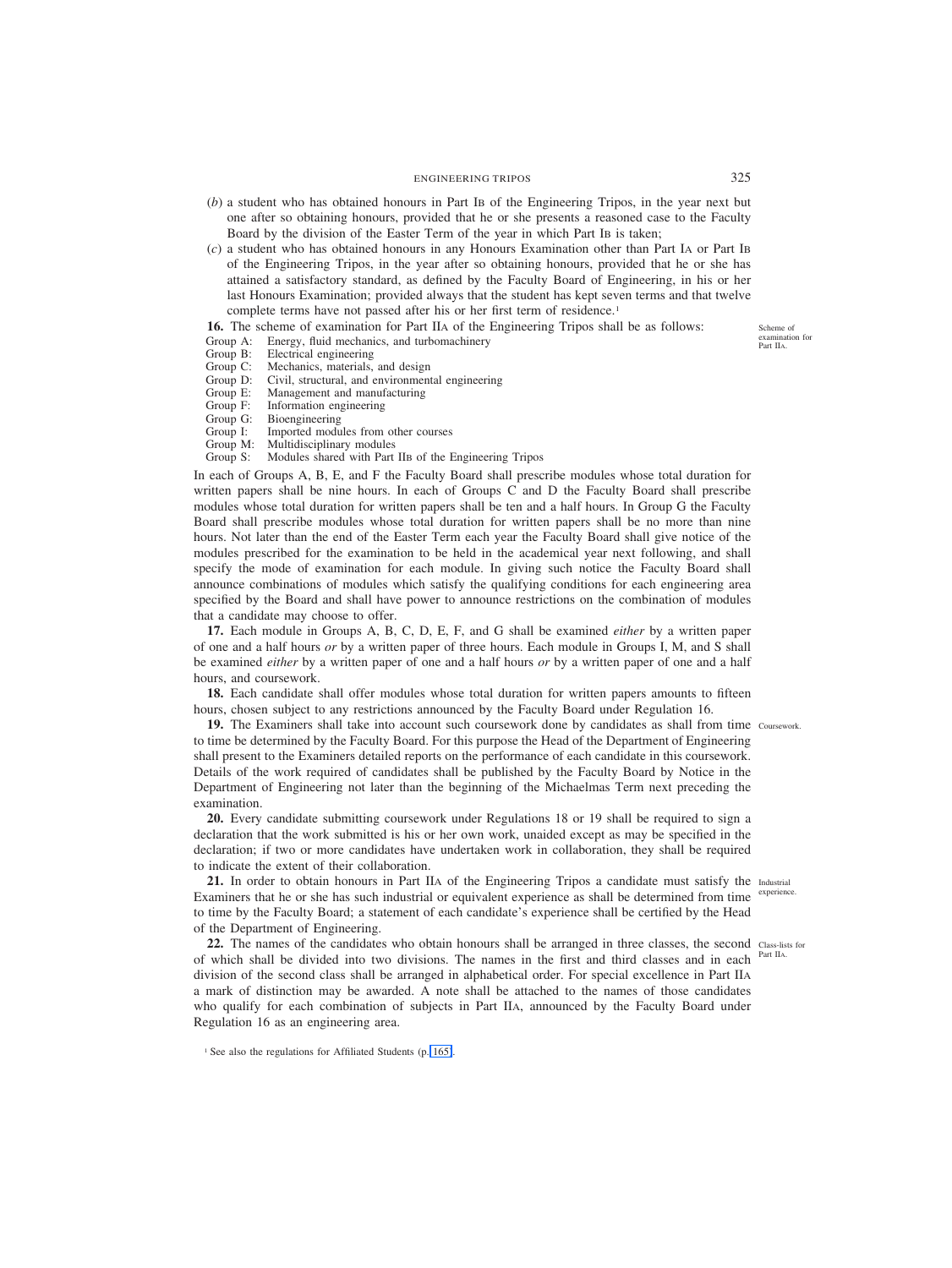Period of study at an institution listed in the Schedule.

Standing of candidates.

Scheme of examination for Part IIB.

**23.** A candidate who, under arrangements approved by the Faculty Board of Engineering, has spent not less than three terms studying at an institution listed in the Schedule to these regulations and who has been certified by the head of that institution, after consultation with the Chair of Examiners for Part IIA of the Engineering Tripos, to have studied diligently during that period, shall be deemed thereby to have obtained honours in Part IIA of the Engineering Tripos and to have kept those terms for the purpose of the regulations for Residence and Precincts of the University<sup>1</sup>. A list containing the names of persons so qualified shall be certified by the Chair of the Faculty Board of Engineering and published in the *Reporter*.

PART IIB

**24.** A student who has obtained honours in Part IIA of the Engineering Tripos or has been deemed to have obtained honours in Part IIA of the Engineering Tripos under Regulation 23 may, in the year after or next but one after so obtaining honours, be a candidate for honours in Part IIB of the Engineering Tripos, provided that he or she

- (*a*) has attained a satisfactory standard, as defined by the Faculty Board, in previous Honours Examinations;
- (*b*) has not proceeded to the B.A. Degree;
- (*c*) presents a reasoned case to the Faculty Board by the division of the Easter Term of the year in which Part IIA is taken, should he or she wish to proceed to Part IIB in the year next but one after obtaining honours in Part IIA;

provided always that fifteen complete terms have not passed after the student's first term of residence.<sup>2</sup> A student who has obtained honours in Part IIA of the Manufacturing Engineering Tripos may be a candidate for honours in Part IIB of the Engineering Tripos, provided that the Faculty Board is satisfied that it is in the student's best interests and that provisos  $(a)$ – $(c)$  above have been met.

**25.** The scheme of examination for Part IIB of the Engineering Tripos shall be as follows:

- Group A: Energy, fluid mechanics, and turbomachinery<br>Group B: Electrical engineering
- Group B: Electrical engineering<br>Group C: Mechanics, materials,
- Mechanics, materials, and design
- Group D: Civil, structural, and environmental engineering<br>Group E: Management and manufacturing
- Group E: Management and manufacturing<br>Group F: Information engineering
- Group F: Information engineering<br>Group G: Bioengineering
- Group G: Bioengineering<br>Group I: Imported modu
- Imported modules from other courses
- Group M: Multidisciplinary modules
- Group R: Research modules

In each group except Groups G, I, M, and R the Faculty Board shall prescribe not fewer than six and not more than twelve modules for examination; each module shall be examined *either* by a written paper which shall normally be of one and a half hours' duration *or* by coursework *or* by a combination of the two. Not later than the end of the Easter Term each year the Faculty Board shall give notice of the modules prescribed for the examination to be held in the academical year next following, and shall specify the mode of examination for each module. In giving such notice the Faculty Board shall announce combinations of modules which satisfy the qualifying conditions for each engineering area specified by the Board and shall have power to announce restrictions on the combination of modules that a candidate may choose to offer. For modules to be examined by coursework, an outline of the work required of candidates shall be published by the Faculty Board by Notice in the Department of Engineering not later than the beginning of the Full Michaelmas Term next preceding the examination.

**26.** Each candidate

(*a*) shall be required to undertake a project. Details of all elements of the project work, and the requirements of submission for their assessment, shall be published by the Faculty Board by Notice in the Department of Engineering not later than the first Friday of Full Michaelmas Term in the year of candidature.

*and*

(*b*) except as provided in Regulation 27, shall offer eight modules, subject to any restrictions announced by the Faculty Board under Regulation 25.

<sup>1</sup> See p. 172.

Project.

<sup>2</sup> See also the regulations for Affiliated Students (p. 165).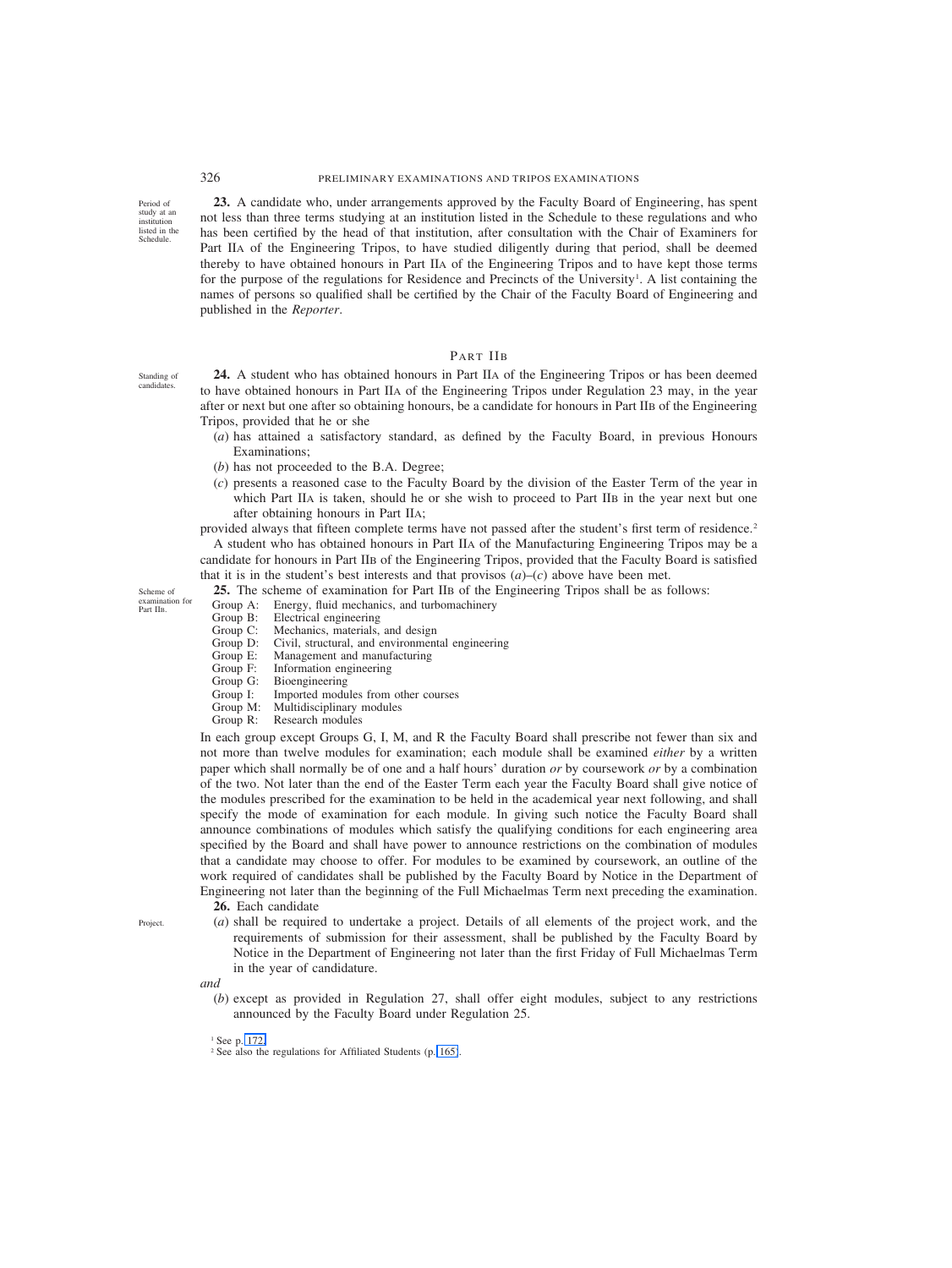ENGINEERING TRIPOS 327

27. With the permission of the Faculty Board, a candidate for Part IIB may submit, in place of one Dissertation. of the modules which he or she would otherwise be required to offer under Regulation 26(*b*), a dissertation on a subject approved by the Faculty Board.

**28.** A candidate who wishes to offer a dissertation under Regulation 27 shall submit a statement of the modules that he or she intends to offer under Regulation  $26(b)$ , together with details of the project to be undertaken under Regulation 26(*a*) and the title of the proposed dissertation, to the Secretary of the Faculty Board, in accordance with any instructions issued by the Faculty Board, not later than the second Wednesday of Full Michaelmas Term in the year of candidature. A candidate shall obtain the approval of his or her proposed scheme of examination, and of the title of the dissertation, by the Faculty Board not later than the end of the third quarter of the Michaelmas Term.

**29.** A dissertation offered under Regulation 27 shall contain full references to any sources used in its composition, and shall be of not less than 4,000 words and not more than 5,000 words in length, including footnotes and appendices. Candidates shall submit their dissertations to the Chair of Examiners not later than the end of the first week of Full Easter Term in the year of candidature. Each dissertation shall be in typewritten form (unless previous permission has been obtained from the Faculty Board through a candidate's Tutor to present the dissertation in manuscript).

**30.** Every candidate submitting project work under Regulation 26(*a*) or coursework under Regulation  $26(b)$  shall be required to sign a declaration that the work submitted is his or her own work, unaided except as may be specified in the declaration; if two or more candidates have undertaken work in collaboration, they shall be required to indicate the extent of their collaboration. Every candidate submitting a dissertation under Regulation 27 shall be required to sign a declaration that the work submitted is his or her own work and that it does not contain material already used to any substantial extent for a comparable purpose.

**31.** The names of the candidates who obtain honours shall be arranged in alphabetical order within Class-lists for three classes: Distinction, Merit, and Pass. A note shall be attached to the names of those candidates <sup>Part IIB.</sup> who qualify for each combination of subjects in Part IIB, announced by the Faculty Board under Regulation 25 as an engineering area.

### *SCHEDULE*

*Institutions approved for the purpose of Regulation 23 (Exchange Programmes)* Ecole Centrale Paris National University of Singapore

### SUPPLEMENTARY REGULATIONS

*Amended by Notice (*Reporter*, 2019–20, p. 407)*

# PART IA

### *Paper 1. Mechanical engineering*

The paper shall consist mainly of questions on: kinematics and dynamics of particles and rigid bodies in two dimensions; mechanical vibrations; basic concepts of thermodynamics, fluid mechanics, and their applications.

### *Paper 2. Structures and materials*

The paper shall consist mainly of questions on: equilibrium, compatibility and elasticity of structures; buckling phenomena in simple structures; properties and applications of engineering materials; the physical origins of the properties.

# *Paper 3. Electrical and information engineering*

The paper shall consist mainly of questions on: linear circuits and devices; electromagnetics; digital circuits and information processing.

# *Paper 4. Mathematical methods*

The paper shall consist mainly of questions on: vectors, functions, and complex numbers; ordinary differential equations; Fourier series, matrices; functions of several variables; probability; computing.

### PART IB

*Paper 1. Mechanics*

The paper shall consist mainly of questions on: kinematics and dynamics of assemblies of rigid bodies; accelerations and dynamic stresses.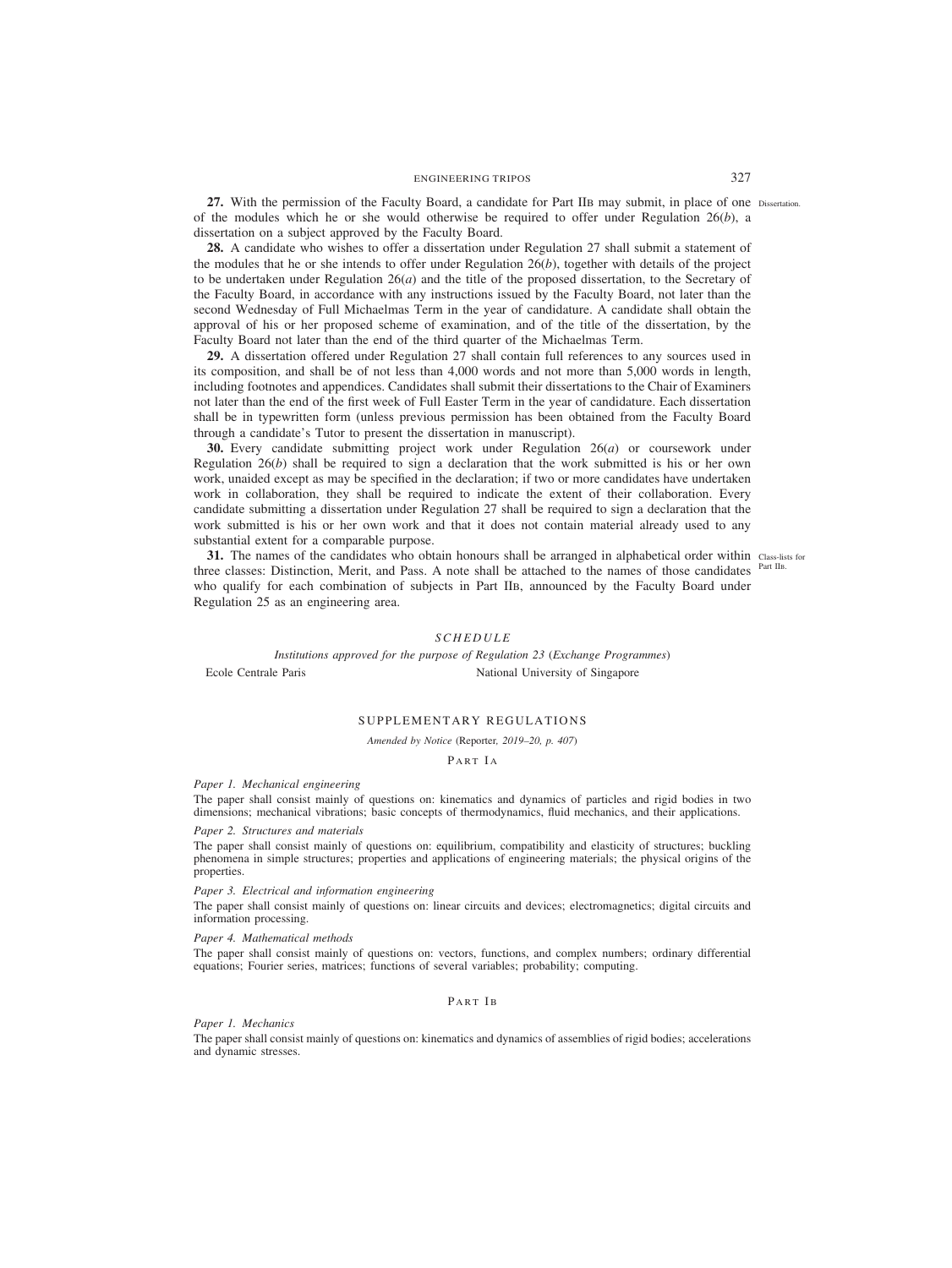### *Paper 2. Structures*

The paper shall consist mainly of questions on: elastic analysis of statically indeterminate trusses, beams, and frames; stress and strain in thin-walled structures; analysis of stress and strain; the Tresca and von Mises yield criteria; plastic theory of structures.

### *Paper 3. Materials*

The paper shall consist mainly of questions on: the thermal and thermomechanical behaviour of engineering materials; the forming, joining, and heat treatment of engineering materials, and the control of microstructure and properties; the influence of manufacturing processes on design and material selection.

# *Paper 4. Thermofluid mechanics*

The paper shall consist mainly of questions on: fluid dynamics, including boundary layers and internal flows: heat transfer by convection, conduction and radiation; heat exchangers; thermodynamics, including irreversibility, properties of working fluids, non-ideal cycles, and power generation.

### *Paper 5. Electrical engineering*

The paper shall consist mainly of questions on: transistors; operational amplifiers with feedback; power in AC circuits; electrical machines; electromagnetic waves.

### *Paper 6. Information engineering*

The paper shall consist mainly of questions on: control systems; transfer functions; feedback; stability; signal and data analysis; communications; signal and transmission path characteristics; modulation; digitizations of signals.

# *Paper 7. Mathematical methods*

The paper shall consist mainly of questions on: vector calculus and PDEs; probability; linear algebra.

### *Paper 8. Selected topics*

The paper shall consist mainly of questions on topics in professional engineering activities as shall from time to time be determined by the Faculty Board, and divided into sections corresponding to those activities. Candidates will be required to answer questions from two sections or, in the case of candidates offering a foreign language, one section. In addition there will be a section on The Engineer in Business, from which candidates will be required to answer one question.

**(Old Regulations)**

# ENGLISH TRIPOS

### *OLD REGULATIONS* <sup>1</sup>

### GENERAL

Two Parts.

**1.** The English Tripos shall consist of two Parts.

**2.** (*a*) For the purposes of the regulations and any supplementary regulations, the study of 'English literature' shall be understood to mean, in both Parts of the Tripos, the study of literary works written in the English language (including Old English); of literary works of the British Isles including Ireland (whether written in English, or in other languages such as Latin or French); and of literary works written in Old Norse and the Medieval Celtic languages. It shall be understood to embrace the study of the English language.

(*b*) The study of 'English literature' shall normally also embrace, in both Parts of the Tripos, English literary translations of works originally written in other languages, so long as due consideration is given to the fact of translation.

(*c*) For Part I of the English Tripos, the study of 'English literature' shall also embrace such philosophical, historical and other writing as normally comes within the scope of Papers 1 to 8E of that Part as illustrated by reading lists announced by the Faculty Board.

(*d*) For Part II of the English Tripos, the study of 'English literature' shall also embrace such philosophical, historical and other writing, and such products of non-literary media and expressive forms, as normally come within the scope of Papers 1 to 30 of that Part as illustrated by reading lists announced by the Faculty Board.

(*e*) In both Parts of the Tripos, relevant comparisons with other materials that fall outside the scope of 'English literature' thus defined shall be accepted, both in written papers that focus on the study of 'English literature' and in dissertations and portfolios of essays that focus on the same; but only so

<sup>1</sup> These regulations will be replaced by New Regulations in accordance with the timetable in Temporary Regulation 25 of the New Regulations, p. 344.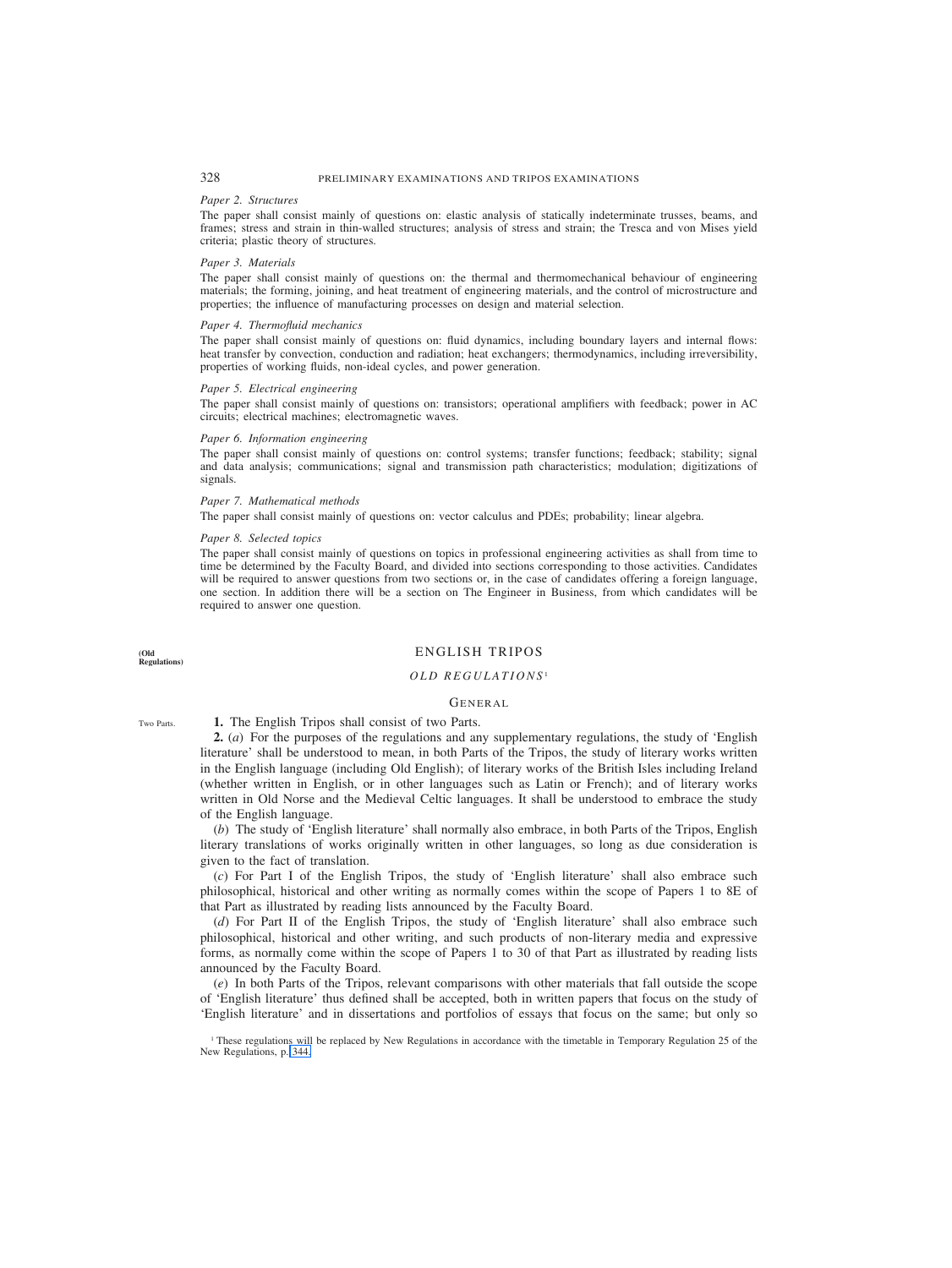**(Old** long as greater weight falls, in each answer, dissertation or essay offered in this context, on materials **Regulations)** that come within the aforementioned scope.

(*f*) In addition, in both Parts of the Tripos, the English Tripos shall include certain papers which concentrate on the study of literatures other than 'English literature' thus defined. However, it shall not be permissible to make this material the principal basis of any dissertation, any essay within a portfolio of essays, or any answer to a written paper primarily concerned with 'English literature'.

**3.** The scheme of the examination shall be as defined in Regulations 14 to 21.

**4.** Notice of all the variable papers available for examination, and of the variable subjects, texts, or Notice of portions of subjects specified for special study, shall be given by the Faculty Board of English before subjects, etc. the end of the Easter Term (i) two years prior to the examination in the case of Part I of the Tripos, (ii) one year prior to the examination in the case of Part II of the Tripos; provided that, in both cases, the Board shall have the power of subsequently issuing amendments if they have due reason for doing so and if they are satisfied that no student's preparation for her or his examination will be adversely affected. The Board shall have power when they give notice of the variable subjects selected for a particular examination to announce any consequential restriction on the combination of papers that a candidate may offer. The Board shall have power to define or limit by supplementary regulations all or any of the subjects of examination, and to modify or alter such supplementary regulations as occasion may require.

**5.** The following may present themselves as candidates for honours in Part I:

- (*a*) a student who has not obtained honours in an Honours Examination and has kept four terms, provided that six complete terms have not passed after her or his first term of residence;
- (*b*) a student who has obtained honours in an Honours Examination, in the year next but one after so obtaining honours; provided that nine complete terms have not passed after her or his first term of residence.
- **6.** The following may present themselves as candidates for honours in Part II:
- (*a*) a student who has obtained honours in Part I of the English Tripos, in the year after so obtaining honours; provided that twelve complete terms have not passed after her or his first term of residence;
- (*b*) a student who has obtained honours in another Honours Examination, in the year after or next but one after so obtaining honours; provided that twelve complete terms have not passed after her or his first term of residence;
- (*c*) a student who has obtained honours in Part I of the English Tripos or any other Honours Examination and who has spent the intervening year undertaking legitimate study in another University, in the year next but one after so obtaining honours; provided that twelve complete terms have not passed after her or his first term of residence, and subject to the provision in Regulation 19(*c*)(i);
- (*d*) an Affiliated Student, in accordance with the General Regulations for Affiliated Students, and subject to the terms of Regulation 19 of the English Tripos that pertain to Affiliated Students.

**7.** No student shall be a candidate for both Parts, or for either Part and also for another Honours Examination, in the same term.

**8.** No student who has been a candidate for either Part shall again be a candidate for the same Part.

**9.** (*a*) To conduct the examination in each Part of the Tripos the Faculty Board shall nominate such Examiners and number of Examiners as they deem appropriate.

(*b*) The Faculty Board shall have power to nominate Assessors to assist the Examiners for each Part of the Tripos. Assessors may be summoned to meetings of the Examiners for the purpose of consultation and advice, but shall not be entitled to vote.

10. Before the examination there shall be general meetings of the Examiners for Part I and of the Meetings of Examiners for Part II, when the papers set by each Examiner or Assessor shall be submitted to the whole body of each Part's Examiners for their approval and shall be settled by the Examiners for each Part. Examiners.

11. The Examiners for Part I and the Examiners for Part II shall hold separate meetings, at which Class-lists. the class-list for each Part shall be drawn up. In each of these lists the names of the candidates who deserve honours shall be placed in three classes, of which the second shall be divided into two divisions. The names in the first and third classes, and in each division of the second class, shall be arranged in alphabetical order.

**12.** For special excellence in either Part a mark of distinction may be awarded.

candidates.

**Assessors.** 

Standing of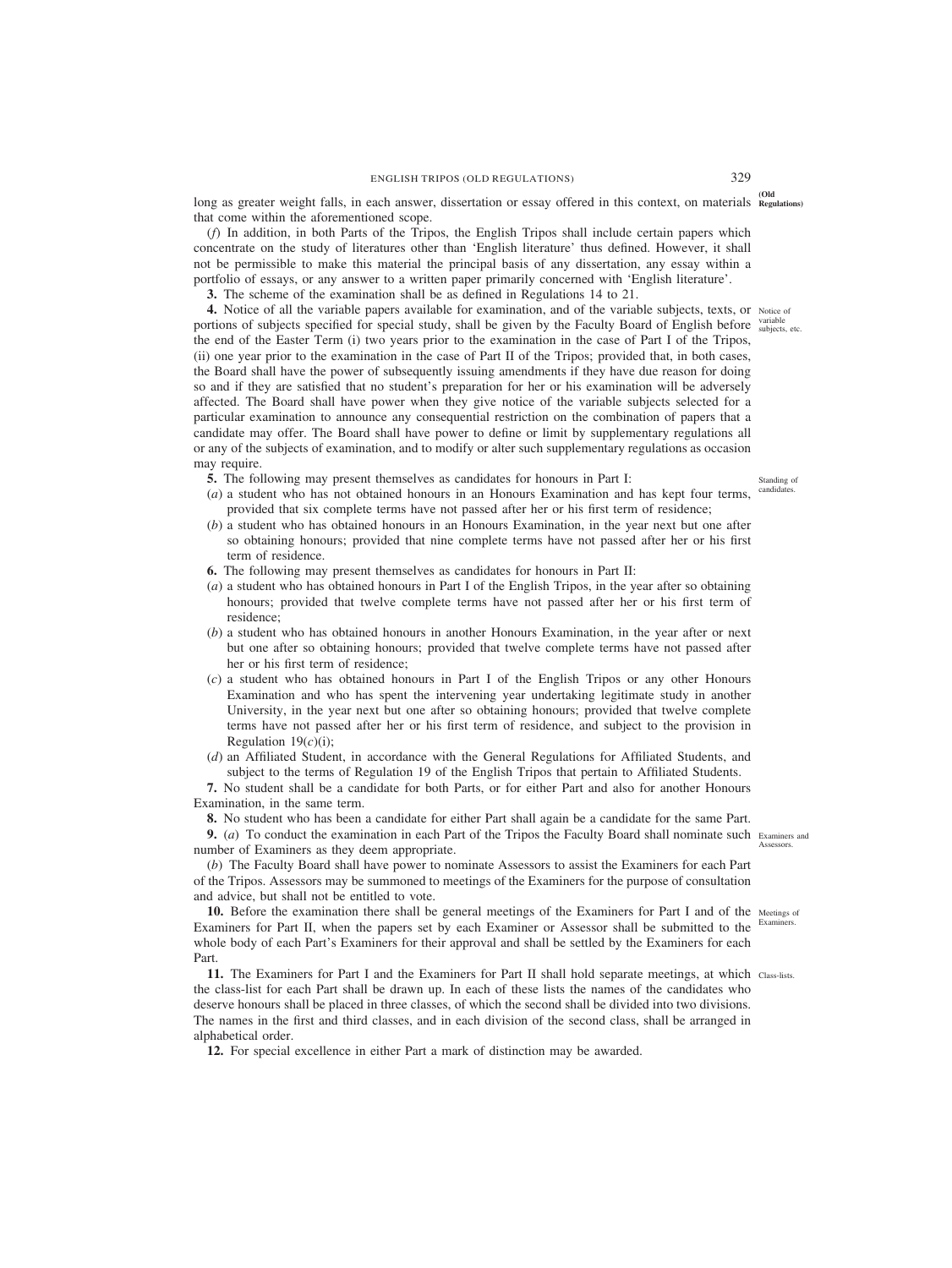**(Old Regulations)**

**13.** In each examination, candidates must not use the same material twice, either within any given paper or across the examination as a whole. Nor should material be repeated from one examination to the next.

### PART I

**14.** The papers in Part I shall be as follows:<br>Paper 1. Practical criticism and critical practice

- 
- Paper 1. Practical criticism and critical practice<br>Paper 2. Early medieval literature and its cont Early medieval literature and its contexts, 1066–1350 (also serves as Paper 20 of Part II of the English Tripos, as Paper O9 of Part II of the Classical Tripos, and as Paper 11 of Part I of the Anglo-Saxon, Norse, and Celtic Tripos)
- Paper 3. English literature and its contexts, 1300–1550 (also serves as Paper 21 of Part II of the English Tripos)
- Paper 4. English literature and its contexts, 1500–1700 (also serves as Paper 22 of Part II of the English Tripos)
- Paper 5. Shakespeare (also serves as Paper 23 of Part II of the English Tripos)<br>Paper 6. English literature and its contexts. 1660–1870 (also serves as Paper
- Paper 6. English literature and its contexts, 1660–1870 (also serves as Paper 24 of Part II of the English Tripos)
- Paper 7A. English literature and its contexts, 1830–1945 (also serves as Paper 25A of Part II of the English Tripos)
- Paper 7B. English literature and its contexts, 1870–present (also serves as Paper 25B of Part II of the English Tripos)
- Paper 8A. Old English language and literature (Paper 5 of Part I of the Anglo-Saxon, Norse, and Celtic Tripos. Also serves as Paper 26 of Part II of the English Tripos)
- Paper 8B. Old Norse language and literature (Paper 6 of Part I of the Anglo-Saxon, Norse, and Celtic Tripos. Also serves as Paper 27A of Part II of the English Tripos)
- Paper 8C. Medieval Welsh language and literature (Paper 7 of Part I of the Anglo-Saxon, Norse, and Celtic Tripos. Also serves as Paper 28A of Part II of the English Tripos)
- Paper 8D. Medieval Irish language and literature (Paper 8 of Part I of the Anglo-Saxon, Norse, and Celtic Tripos. Also serves as Paper 29A of Part II of the English Tripos)
- Paper 8E. Insular Latin language and literature (Paper 9 of Part I of the Anglo-Saxon, Norse, and Celtic Tripos. Also serves as Paper 30 of Part II of the English Tripos)
- Paper 9A. Greek literature (Paper 5 of Part IB of the Classical Tripos)
- Paper 9B. Latin literature (Paper 6 of Part IB of the Classical Tripos) Paper 10A. Introduction to French literature, linguistics, film, and the
- Introduction to French literature, linguistics, film, and thought (Paper Fr.1 of the Modern and Medieval Languages Tripos)
- Paper 10B. Love, violence, and power in France, 1100–1500 (Paper Fr.3 of the Modern and Medieval Languages Tripos)
- Paper 10C. Rethinking the human: French literature, thought, and culture 1500–1700 (Paper Fr.4 of the Modern and Medieval Languages Tripos)
- Paper 10D. Revolutions in writing, 1700–1900 (Paper Fr.5 of the Modern and Medieval Languages Tripos) Paper 10E. Innovation and upheaval: deformation and reformulation in the 20th and 21st centuries (Paper F
- Innovation and upheaval: deformation and reformulation in the 20th and 21st centuries (Paper Fr.6 of the Modern and Medieval Languages Tripos)
- Paper 10F. Italian texts and contexts (Paper It.1 of the Modern and Medieval Languages Tripos)<br>Paper 10G. Introduction to German studies (Paper Ge.1 of the Modern and Medieval Languages
- Introduction to German studies (Paper Ge.1 of the Modern and Medieval Languages Tripos)
- 
- Paper 10H. The making of German culture (Paper Ge.4 of the Modern and Medieval Languages Tripos)<br>Paper 10I. Modern German culture, I, 1750 to 1914 (Paper Ge.5 of the Modern and Medieval Lang Modern German culture, I, 1750 to 1914 (Paper Ge.5 of the Modern and Medieval Languages Tripos)
- Paper 10J. Modern German culture, II (Paper Ge.6 of the Modern and Medieval Languages Tripos) Paper 10K. Introduction to the language, literatures, and cultures of the Spanish-speaking world (Pap
- Introduction to the language, literatures, and cultures of the Spanish-speaking world (Paper Sp.1 of the Modern and Medieval Languages Tripos)
- Paper 10L. Introduction to the language, literatures, and cultures of Portuguese-speaking countries (Paper Pg.1 of the Modern and Medieval Languages Tripos)
- 
- Paper 10M. Introduction to Russian culture (Paper Sl.1 of the Modern and Medieval Languages Tripos)<br>Paper 10N. Russian culture from the Golden Age to the Silver Age (Paper Sl.4 of the Modern and M Russian culture from the Golden Age to the Silver Age (Paper Sl.4 of the Modern and Medieval Languages Tripos)
- Paper 10O. Russian and Soviet culture from 1900 (Paper Sl.5 of the Modern and Medieval Languages Tripos)<sup>1</sup> Paper 10P. Introduction to the language, literature, and culture of Ukraine (Paper Sl.9 of the Modern and
- Medieval Languages Tripos) Every paper shall be set for three hours except Paper 1, which shall be set for three and a half hours, and Papers 9A and 9B, which shall be set for three hours plus an additional fifteen minutes' reading

<sup>1</sup> This paper is suspended in 2019–20.

time.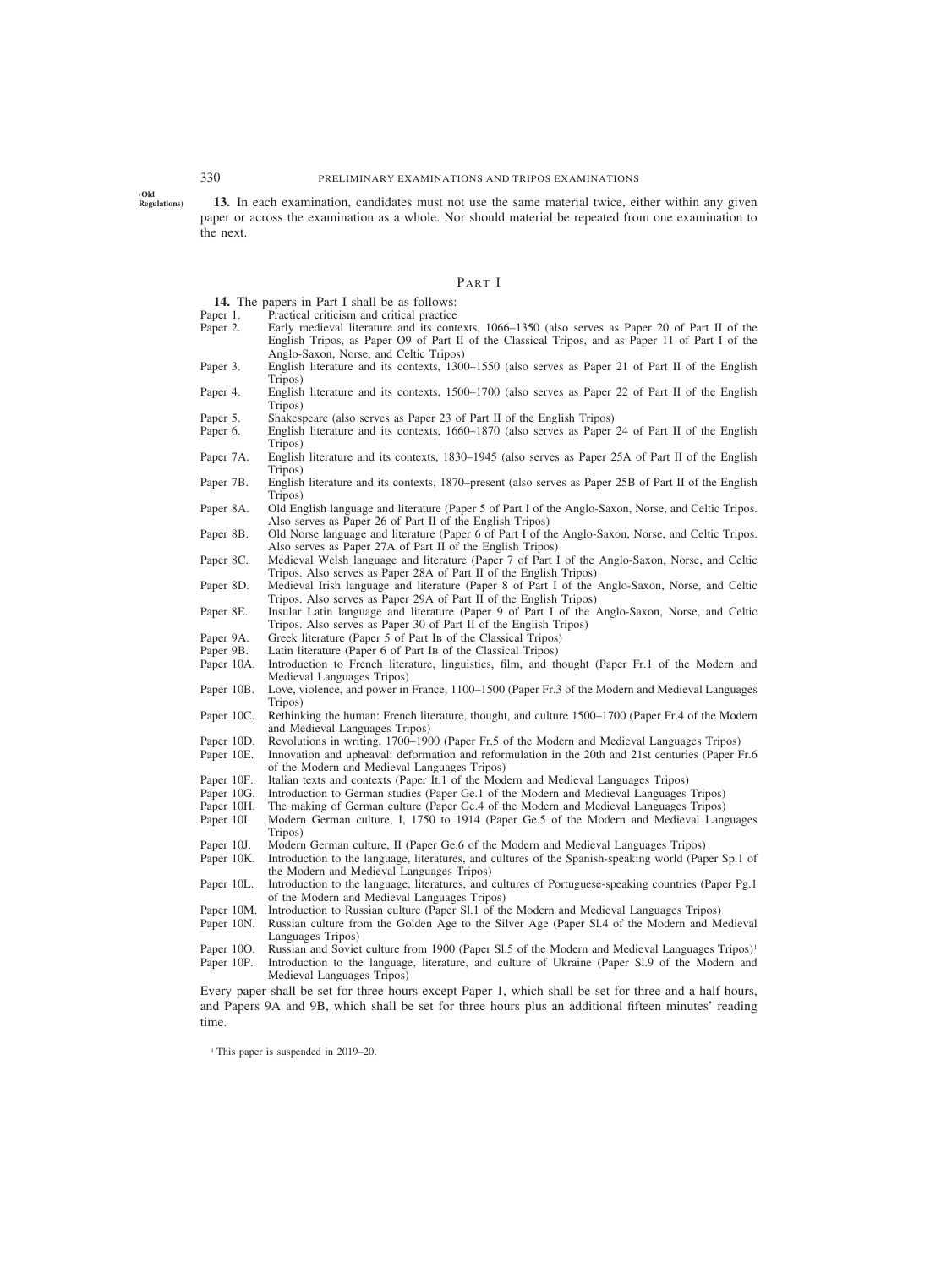**(Old 15.** Every candidate for Part I shall offer Papers 3 and 5 and any four papers from among Papers **Regulations)** 1, 2, 4, 6, 7, 8, 9, and 10, provided that

- (i) a candidate may offer only one of *either* Paper 8, *or* Paper 9, *or* Paper 10;
- (ii) only one option may be offered from amongst the list of options available for Paper 7, and likewise for each of Papers 8, 9, and 10;
- (iii) in substitution for one of Papers 4, 6, and 7 not substituted by a portfolio of essays under proviso (iv) below, a candidate may offer a dissertation, to be submitted in accordance with the provisions of Regulation 16, on a topic falling within the scope of that paper; except that if a candidate submits a dissertation in substitution for Paper 4 it shall not be wholly or largely on the subject of Shakespeare and his writings;
- (iv) additionally or alternatively, in substitution for one of Papers 4, 6, and 7 not substituted by a dissertation under proviso (iii) above, a candidate may offer a portfolio of essays, to be submitted in accordance with the provisions of Regulation 17, on topics falling within the scope of that paper; except that if a candidate submits a portfolio in substitution for Paper 4 it shall not be wholly or largely on the subject of Shakespeare and his writings;
- (v) a candidate for the English Tripos offering an option under Paper 8, or Paper 9, or Paper 10 shall be required to offer this option as a written paper, and may not substitute it with any form of coursework, albeit that such substitutions may be available to candidates who are offering the same papers for the Anglo-Saxon, Norse, and Celtic Tripos, or the Classical Tripos, or the Modern and Medieval Languages Tripos;
- (vi) a candidate offering any of Papers 3 to 7 either as a written paper or substituted by a portfolio of essays, shall be required to demonstrate, in each such paper offered, substantial knowledge of the literature of the British Isles (which may include Ireland);
- (vii) a candidate offering any of Papers 4, 6, 7A, and 7B either as a written paper or substituted by a portfolio of essays, shall be required to demonstrate, in each such paper offered, substantial knowledge of English literature before and after the medial date specified for the paper in question.

**16.** (*a*) A candidate who intends to offer a dissertation under Regulation 15(iii) shall submit the Dissertations. proposed topic of the dissertation for formal approval to the Director of Undergraduate Studies of the Faculty Board through her or his Director of Studies in accordance with the arrangements for such notification approved by the Board. Such proposals must be made by the penultimate Friday of the Full Michaelmas Term preceding the examination. Once a topic has been approved on behalf of the Faculty Board, no change shall be made to it without further formal approval. A candidate may, however, submit a revised topic for approval so as to reach the Director of Undergraduate Studies at any time up until the sixth Wednesday of the Full Lent Term preceding the examination.

(*b*) The dissertation must be on a topic of 'English literature' (as defined by Regulation 2) falling within the scope of the paper for which the dissertation is substituted. Relevant comparisons may be made with other materials, whether those be drawn from elsewhere in Part I or (in accordance with Regulation  $2(e)$ ) from beyond Part I, so long as greater weight falls on materials that come within the scope of the relevant paper.

(*c*) The length of a dissertation shall be not fewer than 4,000 words and not more than 5,000 words. The prescribed length shall include appendices, although appendices beyond the prescribed limit may be allowed in special circumstances, subject to formal approval given on behalf of the Faculty Board not later than the sixth Wednesday of the Full Lent Term preceding the examination. Every dissertation shall be typewritten, in English, paying proper attention to style and presentation.

(*d*) Candidates shall be required to declare that the dissertation is their own work and that it does not contain material used to any substantial extent for a comparable purpose prior to the date of its submission. Where appropriate, full and proper acknowledgement must be given to the work of others via footnotes. The dissertation must be accompanied by a synopsis of its contents of not fewer than 100 words and not more than 150 words, and by a bibliography of the books, articles, and electronic and online resources used in its preparation. The prescribed length detailed under sub-paragraph (*c*) above shall exclude the synopsis, notes, and bibliography.

(*e*) The dissertation shall be submitted to the Director of Undergraduate Studies through the candidate's Director of Studies, in accordance with arrangements approved by the Faculty Board, so as to arrive at the Faculty not later than 5 p.m. on the first Tuesday of the Full Easter Term in which the examination is to be held.

(*f*) Candidates may be called for *viva voce* examination in connection with their dissertations.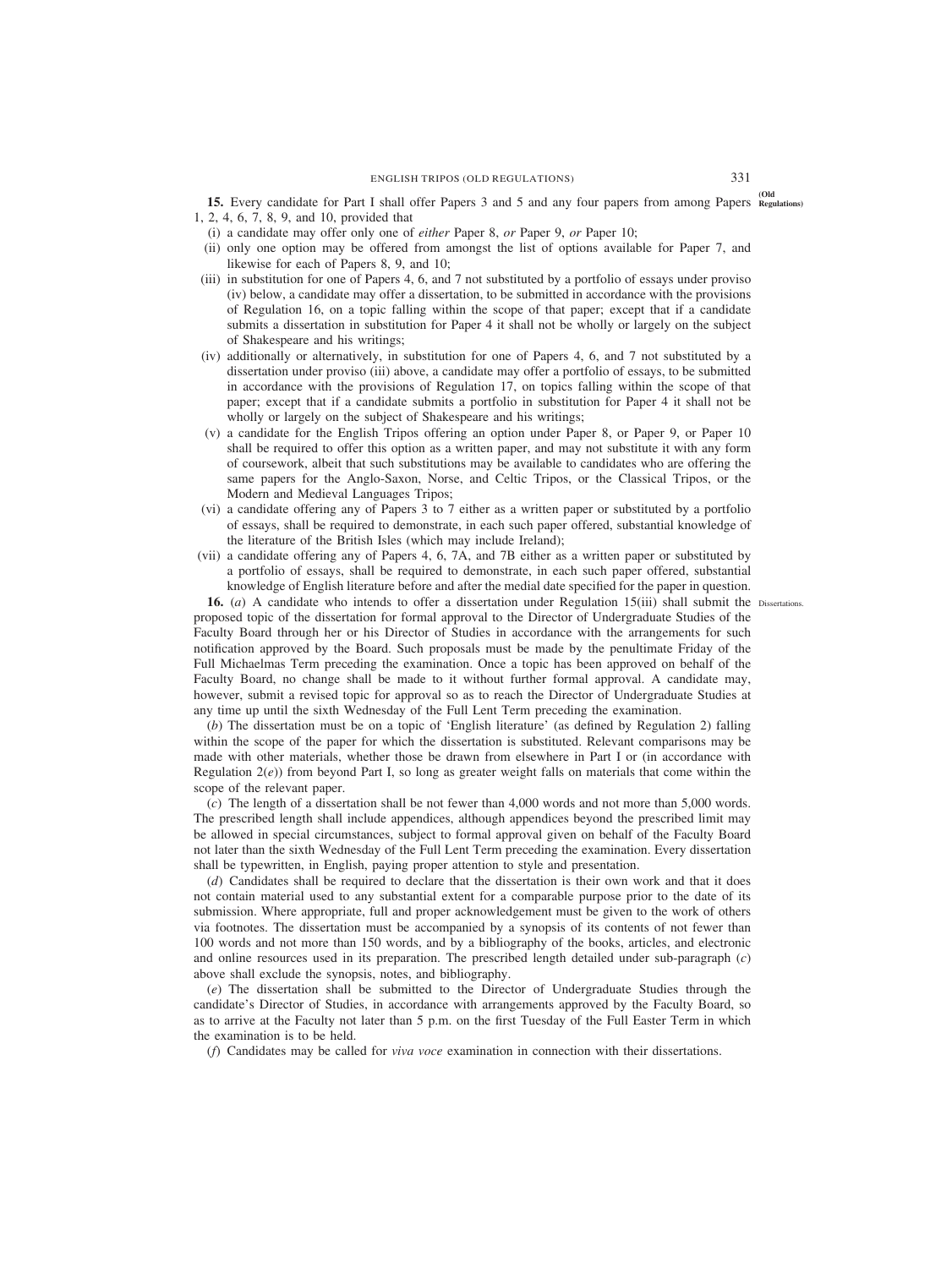**(Old Regulations)**

Portfolio.

**17.** (*a*) A candidate who intends to offer a portfolio of essays under Regulation 15(iv) shall notify the Director of Undergraduate Studies of the Faculty Board through her or his Director of Studies in accordance with the arrangements for such notification approved by the Board. Initial such notification must be made by the penultimate Friday of the Full Michaelmas Term preceding the examination. Notification of any change of intention thereafter must be made no later than the sixth Wednesday of the Full Lent Term preceding the examination.

(*b*) A portfolio shall consist of three essays. All of the essays must be on topics of 'English literature' (as defined by Regulation 2) falling within the scope of the paper for which the portfolio is substituted. Relevant comparisons may be made with other materials, whether those be drawn from elsewhere in Part I or (in accordance with Regulation 2(*e*)) from beyond Part I, so long as greater weight falls, in each essay, on materials that come within the scope of the relevant paper. It must also demonstrate substantial knowledge of English literature before and after the medial date specified for the paper for which it stands in substitution.

(*c*) Each essay shall be not fewer than 1,500 words and not more than 2,000 words in length. The prescribed length shall exclude any notes. The essays shall be typewritten, in English, paying proper attention to style and presentation.

(*d*) Candidates shall be required to declare that the essays are their own work and that they do not contain material used to any substantial extent for a comparable purpose prior to the date of their submission. Where appropriate, full and proper acknowledgment must be given to the work of others. Each essay must be accompanied by a bibliography of the books, articles, and electronic and online resources used in its preparation. The prescribed length shall exclude these bibliographies.

(*e*) The portfolio shall be submitted to the Director of Undergraduate Studies through the candidate's Director of Studies, in accordance with arrangements approved by the Faculty Board, so as to arrive at the Faculty not later than 5 p.m. on the last Thursday of the Full Lent Term preceding the examination.

(*f*) Candidates may be called for *viva voce* examination in connection with their portfolios.

#### PART II

**18.** The papers in Part II shall be as follows:

#### GROUP A

- Paper 1. Practical criticism and critical practice II<br>Paper 2. Tragedy (also serves as Paper O3 of Part
- Paper 2. Tragedy (also serves as Paper O3 of Part II of the Classical Tripos)<sup>1</sup> Paper 3. Compulsory dissertation
- Compulsory dissertation

#### GROUP B

- Paper 4. Optional dissertation
- 
- Paper 5. Chaucer<sup>1</sup><br>Paper 6. Medieva Medieval English literature, 1066–1500 (also serves as Paper 13 of Part II of the Anglo-Saxon, Norse, and Celtic Tripos)
- Paper 7. Early modern drama, 1588–1642<br>Paper 8. Material Renaissance
- Paper 8. Material Renaissance<br>Paper 9. Love, gender, sexuali
- Paper 9. Love, gender, sexuality, 1740–1824<br>Paper 10. English literature, 1847–1872
- English literature, 1847–1872
- 
- Paper 11. Prose forms, 1936–56<br>Paper 12. Contemporary writing Paper 12. Contemporary writing in English<br>Paper 13. Postcolonial and related literature
- Paper 13. Postcolonial and related literatures<sup>1</sup><br>Paper 14. American literature
- Paper 14. American literature<br>Paper 15. The ethical imagina
- The ethical imagination
- Paper 16. History and theory of literary criticism (also serves as Paper O4 of Part II of the Classical Tripos)
- Paper 17. Lyric
- 
- Paper 18. Visual culture<sup>1</sup><br>Paper 19. A paper or pap A paper or papers in English literature announced by the Faculty Board from time to time.

<sup>1</sup> This paper is also available to candidates for Part II of the Modern and Medieval Languages Tripos; see p. 405.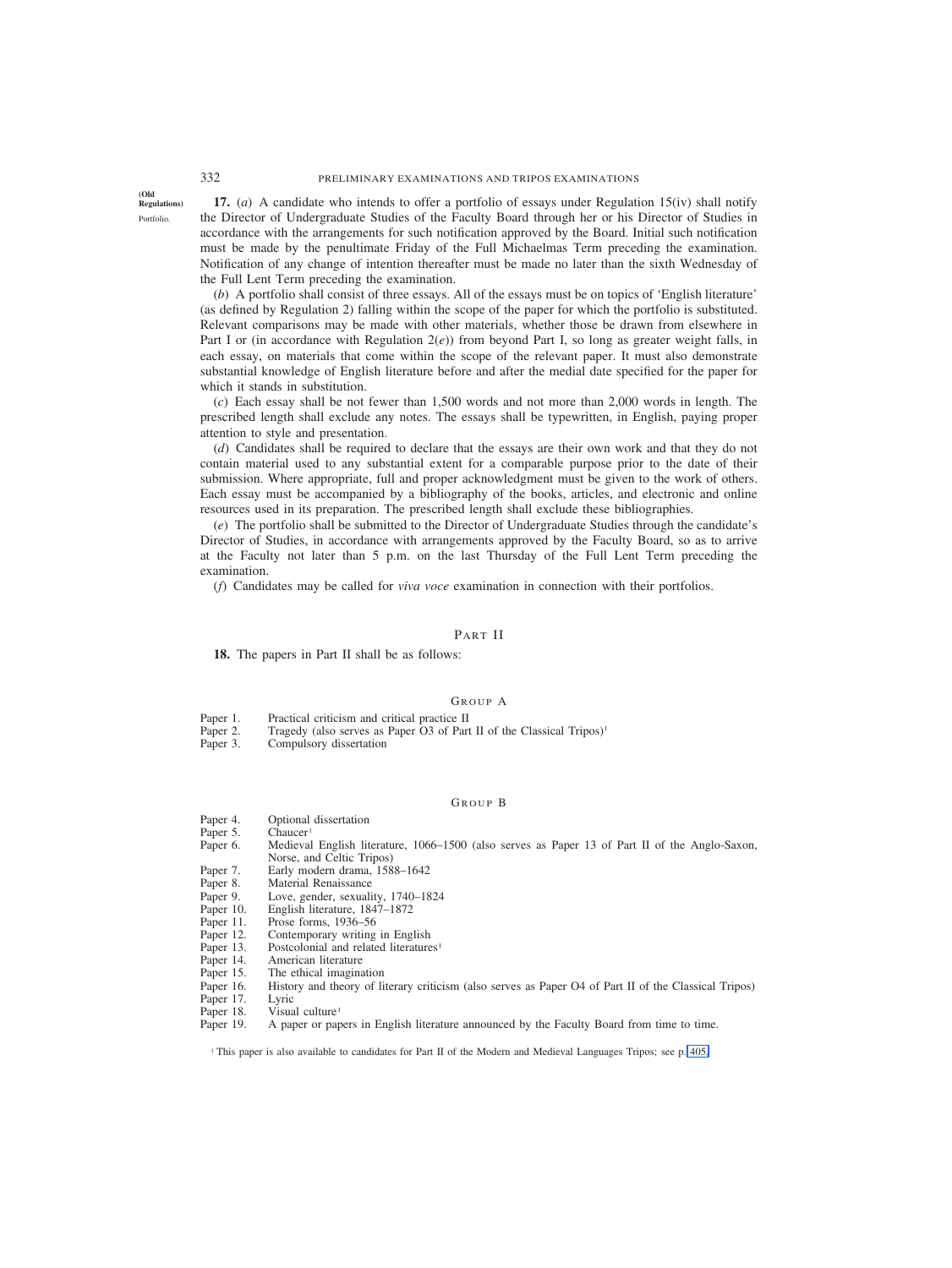ENGLISH TRIPOS (OLD REGULATIONS) 333

#### GROUP C

- Paper 20. Early medieval literature and its contexts, 1066–1350 (Paper 2 of Part I of the English Tripos; also serves as Paper O9 of Part II of the Classical Tripos, and as Paper 11 of Part I of the Anglo-Saxon, Norse, and Celtic Tripos)
- Paper 21. English literature and its contexts, 1300–1550 (Paper 3 of Part I of the English Tripos)<br>Paper 22. English literature and its contexts, 1500–1700 (Paper 4 of Part I of the English Tripos)
- Paper 22. English literature and its contexts, 1500–1700 (Paper 4 of Part I of the English Tripos)<br>Paper 23. Shakespeare (Paper 5 of Part I of the English Tripos)
- Paper 23. Shakespeare (Paper 5 of Part I of the English Tripos)<br>Paper 24. English literature and its contexts, 1660–1870 (Paper
- Paper 24. English literature and its contexts, 1660–1870 (Paper 6 of Part I of the English Tripos) Paper 25A. English literature and its contexts, 1830–1945 (Paper 7A of Part I of the English Tripos)
- Paper 25A. English literature and its contexts, 1830–1945 (Paper 7A of Part I of the English Tripos) Paper 25B. English literature and its contexts, 1870–present (Paper 7B of Part I of the English Tripos)
- Paper 25B. English literature and its contexts, 1870–present (Paper 7B of Part I of the English Tripos) Paper 26. Old English language and literature (Paper 5 of Part I of the Anglo-Saxon, Norse, and Celtic
- Old English language and literature (Paper 5 of Part I of the Anglo-Saxon, Norse, and Celtic Tripos. Also serves as Paper 8A of Part I of the English Tripos)
- Paper 27A. Old Norse language and literature (Paper 6 of Part I of the Anglo-Saxon, Norse, and Celtic Tripos. Also serves as Paper 8B of Part I of the English Tripos)
- Paper 27B. Advanced medieval Scandinavian language and literature (Paper 6 of Part II of the Anglo-Saxon, Norse, and Celtic Tripos)
- Paper 28A. Medieval Welsh language and literature (Paper 7 of Part I of the Anglo-Saxon, Norse, and Celtic Tripos. Also serves as Paper 8C of Part I of the English Tripos)
- Paper 28B. Advanced medieval Welsh language and literature (Paper 7 of Part II of the Anglo-Saxon, Norse, and Celtic Tripos)
- Paper 29A. Medieval Irish language and literature (Paper 8 of Part I of the Anglo-Saxon, Norse, and Celtic Tripos. Also serves as Paper 8D of Part I of the English Tripos)
- Paper 29B. Advanced medieval Irish language and literature (Paper 8 of Part II of the Anglo-Saxon, Norse, and Celtic Tripos)
- Paper 30. Insular Latin language and literature (Paper 9 of Part I of the Anglo-Saxon, Norse, and Celtic Tripos. Also serves as Paper 8E of Part I of the English Tripos)
- Paper 31. A prescribed Greek author or authors, and a prescribed Latin author or authors (Paper A1 of Part II of the Classical Tripos)
- Paper 32. Prescribed Greek texts (Paper A2 of Part II of the Classical Tripos)<br>Paper 33. Prescribed Latin texts (Paper A3 of Part II of the Classical Tripos)
- Paper 33. Prescribed Latin texts (Paper A3 of Part II of the Classical Tripos) Paper 34. Topics in medieval studies to be specified by the Faculty Board fr
- Topics in medieval studies to be specified by the Faculty Board from time to time (Paper Fr.7 of the Modern and Medieval Languages Tripos)
- Paper 35. Wondrous forms in the age of Montaigne (Paper Fr.8 of the Modern and Medieval Languages Tripos)
- Paper 36. Reason, experience, and authority: French literature, thought, and history, 1594–1700 (Paper Fr.9 of the Modern and Medieval Languages Tripos)
- Paper 37. Enlightenment and its limits (Paper Fr.10 of the Modern and Medieval Languages Tripos)<br>Paper 38. Gender, desire, and power in 19th century French culture (Paper Fr.11 of the Modern and N
- Gender, desire, and power in 19th century French culture (Paper Fr.11 of the Modern and Medieval Languages Tripos)
- Paper 39. Ethics and experience: literature, thought, and visual culture of the French-speaking world (1900 to the present) (Paper Fr.12 of the Modern and Medieval Languages Tripos)
- Paper 40. Dante and the culture of his age (Paper It.7 of the Modern and Medieval Languages Tripos)
- Paper 41A. A special subject in comparative literature (i) (Paper CS.4 of the Modern and Medieval Languages Tripos)
- Paper 41B. The body (Paper CS.5 of the Modern and Medieval Languages Tripos)<br>Paper 42A. Historical linguistics (Paper 11 of the Linguistics Tripos)<sup>1</sup>
- Historical linguistics (Paper 11 of the Linguistics Tripos)<sup>1</sup>
- Paper 42B. History of the English language (Paper 13 of the Linguistics Tripos)<sup>2</sup>

Every paper shall be set for three hours except Paper 1, which shall be set for three and a half hours. Under the provisions of Regulation 4, the Faculty Board shall announce, each year, the variable papers in Group B (Papers 5 to 19) and Group C (Papers 26 to 42) that shall be available for examination in the following year. A question paper shall be set for every paper in the given year's schedule (other than Papers 3 and 4) for which there is a candidate.

- **19.** Every candidate for Part II shall offer:
- (*a*) Papers 1, 2, and 3;
- (*b*) *either* (i) if the candidate takes the examination in the year after obtaining honours in another Honours Examination, *two* papers chosen from amongst Papers 4 to 42;

**(Old Regulations)**

<sup>&</sup>lt;sup>1</sup> This paper is suspended in 2019–20 and each alternate year thereafter.

<sup>&</sup>lt;sup>2</sup> This paper is suspended in 2020–21 and each alternate year thereafter.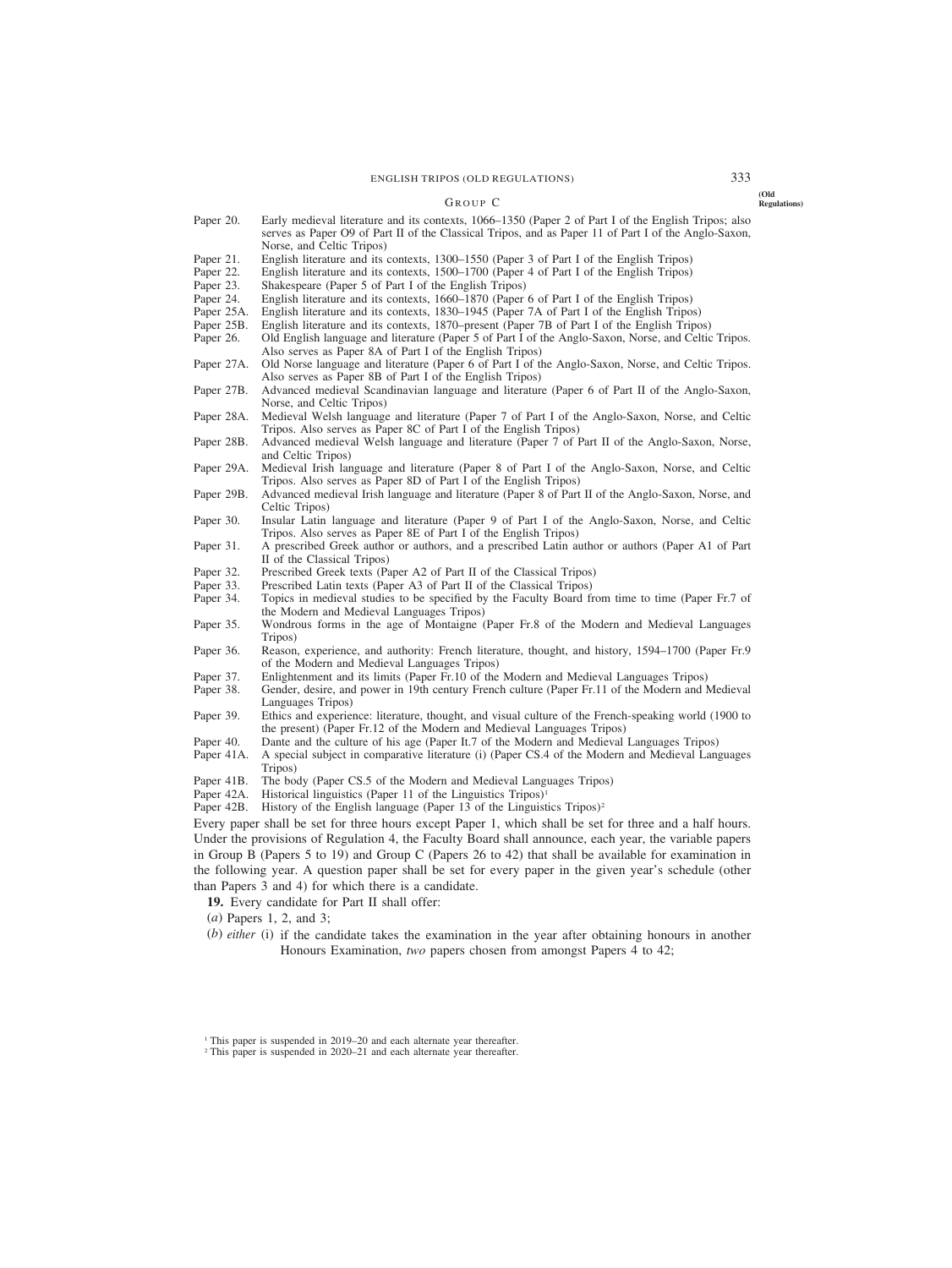**(Old**

- **Regulations)** *or* (ii) if the candidate takes the examination in the year next but one after obtaining honours in another Honours Examination, or if the candidate is an Affiliated Student, *three* papers chosen from amongst Papers 4 to 42; provided that since the availability of each of Papers 5 to 19 and Papers 26 to 42 for examination in any given year will not be confirmed until the Easter Term of the preceding year, these papers should not be selected for study until the year of actual examination, and then only in accordance with the list of papers announced as available that year.
- (*c*) In offering papers for examination, the candidate's choices shall be further governed by the following provisions:
	- (i) if a candidate takes the examination in the year next but one after obtaining honours in any Honours examination but has spent the intervening year undertaking legitimate study in another University, the candidate shall offer only *two* papers chosen from amongst Papers 4 to 42, sub-paragraph (b)(ii) above notwithstanding;
	- (ii) no candidate shall offer both Papers 17 and 23, or both Papers 25A and 25B, or both Papers 27A and 27B, or both Papers 28A and 28B, or both Papers 29A and 29B, or both Papers 41A and 41B, or both Papers 42A and 42B;
	- (iii) a candidate who has obtained honours in Part I of the English Tripos or any allowance on that examination towards a degree shall not offer any of Papers 21 to 25;
	- (iv) if a candidate has not previously obtained honours in Part I of the English Tripos and either takes the Part II examination in the year next but one after obtaining honours in another Honours examination or is an Affiliated Student, the candidate shall offer at least one paper from among Papers 20 to 25;
	- (v) a candidate shall not offer any paper that he or she has previously offered in another Honours Examination:
	- (vi) a candidate offering any of Papers 21 to 25 shall be required to demonstrate, in each such paper offered, substantial knowledge of the literature of the British Isles (which may include Ireland);
	- (vii) a candidate offering any of Papers 22, 24, 25A, or 25B shall be required to demonstrate, in each such paper offered, substantial knowledge of English literature before and after the medial date specified for the paper in question;
	- (viii) a candidate for the English Tripos offering any of Papers 26 to 42 shall be required to offer them as written papers, and may not substitute them with any form of coursework, albeit that such substitutions may be available to candidates who are offering the same papers for the Anglo-Saxon, Norse, and Celtic Tripos, or the Classical Tripos, or the Modern and Medieval Languages Tripos, or the Linguistics Tripos;
		- (ix) a candidate for Part II of the English Tripos offering any of Papers 22, 24, or 25 shall be required to offer them as written papers, and may not substitute them with any form of coursework, albeit that such substitutions may be available to candidates who are offering the same papers for Part I of the English Tripos;
		- (x) dissertations offered under this Regulation, whether for Paper 3 or Paper 4, shall be submitted in accordance with the provisions of Regulation 21.

**20.** (*a*) Every candidate shall submit her or his scheme of work (a list of papers to be offered for examination), together with the proposed topic(s) of her or his dissertation(s), for formal approval to the Director of Undergraduate Studies of the Faculty Board through her or his Director of Studies in accordance with the arrangements for such notification approved by the Board. Submissions must be made by the penultimate Friday of the Full Michaelmas Term preceding the examination.

(*b*) The Director of Undergraduate Studies and the Undergraduate Submissions Committee, acting on behalf of the Faculty Board, shall consider each such submission with respect to two considerations:

- (i) where a candidate offers both Papers 3 and 4, if one of the dissertations so offered is in the same field as one of the candidate's papers, these parties may decline to allow the candidate to offer the second dissertation in the field of that same or any other of her or his papers;
- (ii) where a candidate offers six papers, these parties shall consider the overall balance of the candidate's scheme of work and the potential for overlap, whether between papers or between papers and the dissertation(s), and may reject such proposals as they judge fail to demonstrate sufficient breadth.
- (*c*) Once a scheme of work and topic(s) have been approved on behalf of the Faculty Board, no

Schemes of work.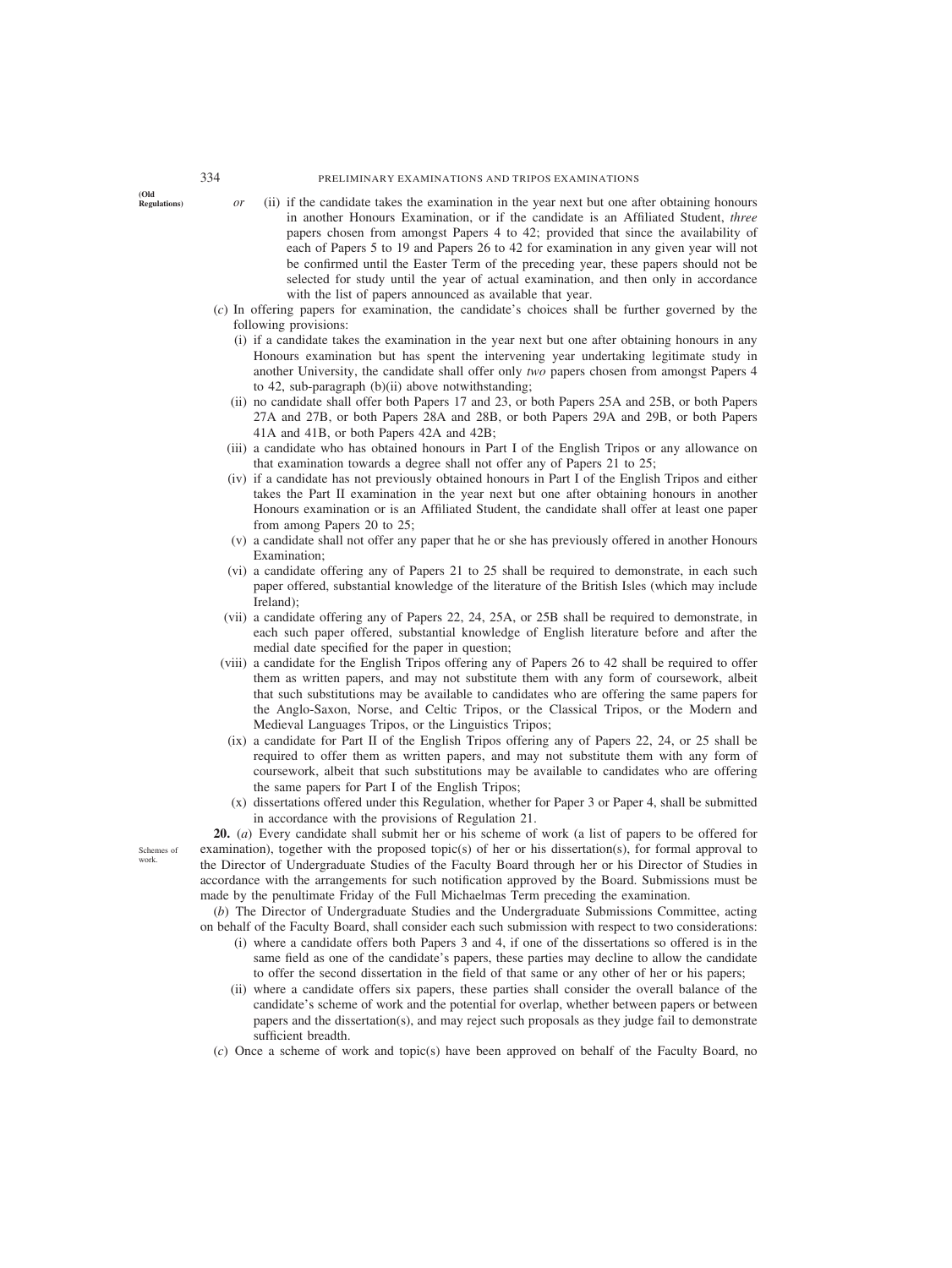**(Old** change shall be made to them without further formal approval. A candidate may, however, submit a **Regulations)** revised scheme and/or topic(s) for approval so as to reach the Director of Undergraduate Studies at any time up until the sixth Wednesday of the Full Lent Term preceding the examination.

21. (*a*) Every candidate, in offering one or more dissertations under Regulation 19, shall submit the Dissertations. proposed topic(s) thereof for formal approval in accordance with the provisions of Regulation 20.

(*b*) Dissertations must be on topics of 'English literature' as defined under Regulation 2, save that (Regulation 2(*b*) notwithstanding) where Part II 'English literature' papers such as Papers 2, 9, 15, and 16 encompass the study of specified musical or foreign-language materials, permission to make these latter materials the primary focus of a dissertation shall be at the discretion of the Undergraduate Submissions Committee, acting on behalf of the Faculty Board. Relevant comparisons may always be made with any foreign-language materials or materials that fall outside the scope of 'English literature' without obtaining prior permission, so long as those comparisons are made subject to the terms of Regulation 2(*e*).

(*c*) The length of each dissertation shall be not fewer than 6,000 words and not more than 7,500 words. The prescribed length shall include appendices, although appendices beyond the prescribed limit may be allowed in special circumstances, subject to formal approval given on behalf of the Faculty Board not later than the sixth Wednesday of the Full Lent Term preceding the examination. Each dissertation shall be typewritten, in English, paying proper attention to style and presentation.

(*d*) Candidates shall be required to declare that dissertations are their own work and that they do not contain material already used to any substantial extent for a comparable purpose prior to the date of their submission. Where appropriate, full and proper acknowledgment must be given to the work of others via footnotes. Each dissertation must be accompanied by a synopsis of its contents of not fewer than 100 words and not more than 150 words, and by a bibliography of the books, articles, and electronic and online resources used in its preparation. The prescribed length detailed under subparagraph (*c*) above shall exclude the synopsis, notes and bibliography.

(*e*) Dissertations shall be submitted to the Director of Undergraduate Studies through the candidate's Director of Studies, in accordance with arrangements approved by the Faculty Board, so as to arrive at the Faculty not later than 5 p.m. on the first Tuesday of the Full Easter Term in which the examination is to be held.

(*f*) Candidates may be called for *viva voce* examination in connection with their dissertations.

# SUPPLEMENTARY REGULATIONS

## PART I

## *Paper 1. Practical criticism and critical practice*

The paper, which shall be set for three and a half hours, shall consist of questions offering passages of English verse or prose from various periods for critical comment.

*Paper 2. Early medieval literature and its contexts, 1066–1350* (also serves as Paper 20 of Part II of the English Tripos, as Paper O9 of Part II of the Classical Tripos, and as Paper 11 of Part I of the Anglo-Saxon, Norse, and Celtic Tripos)

The period covered by this paper is 1066–*c*.1350. English, French, and Latin texts shall be prescribed for special study, and passages set from them for translation or explanation or both. Questions shall also be set on English, French, and Latin texts of the period. Candidates will be required to show knowledge of literature from two languages in the paper as a whole. Candidates are expected to show such knowledge of the life and thought of the period as is necessary for the understanding of its literature.

*Paper 3. English literature and its contexts, 1300–1550* (also serves as Paper 21 of Part II of the English Tripos) Medieval texts shall be prescribed for special study, and passages shall be set from them for translation or comment, or both. The Faculty Board may give notice from time to time of a list of topics on which optional questions will be set. Questions shall be set both on the literature and on the life and thought of the period.

*Paper 4. English literature and its contexts, 1500–1700* (also serves as Paper 22 of Part II of the English Tripos) There are no prescribed texts or topics for this paper. Questions will be set on the literature of the period and its contexts. Candidates will be required to answer three questions. In their scripts as a whole, they must demonstrate substantial knowledge of the literature of the British Isles (which may include Ireland). They must also show substantial knowledge of literature from both before and after 1603.

*Paper 5. Shakespeare* (also serves as Paper 23 of Part II of the English Tripos)

Questions shall be set requiring explanation and discussion of a specified work or works. Questions shall also be set on the whole range of Shakespeare's work and matters of historical and critical interest.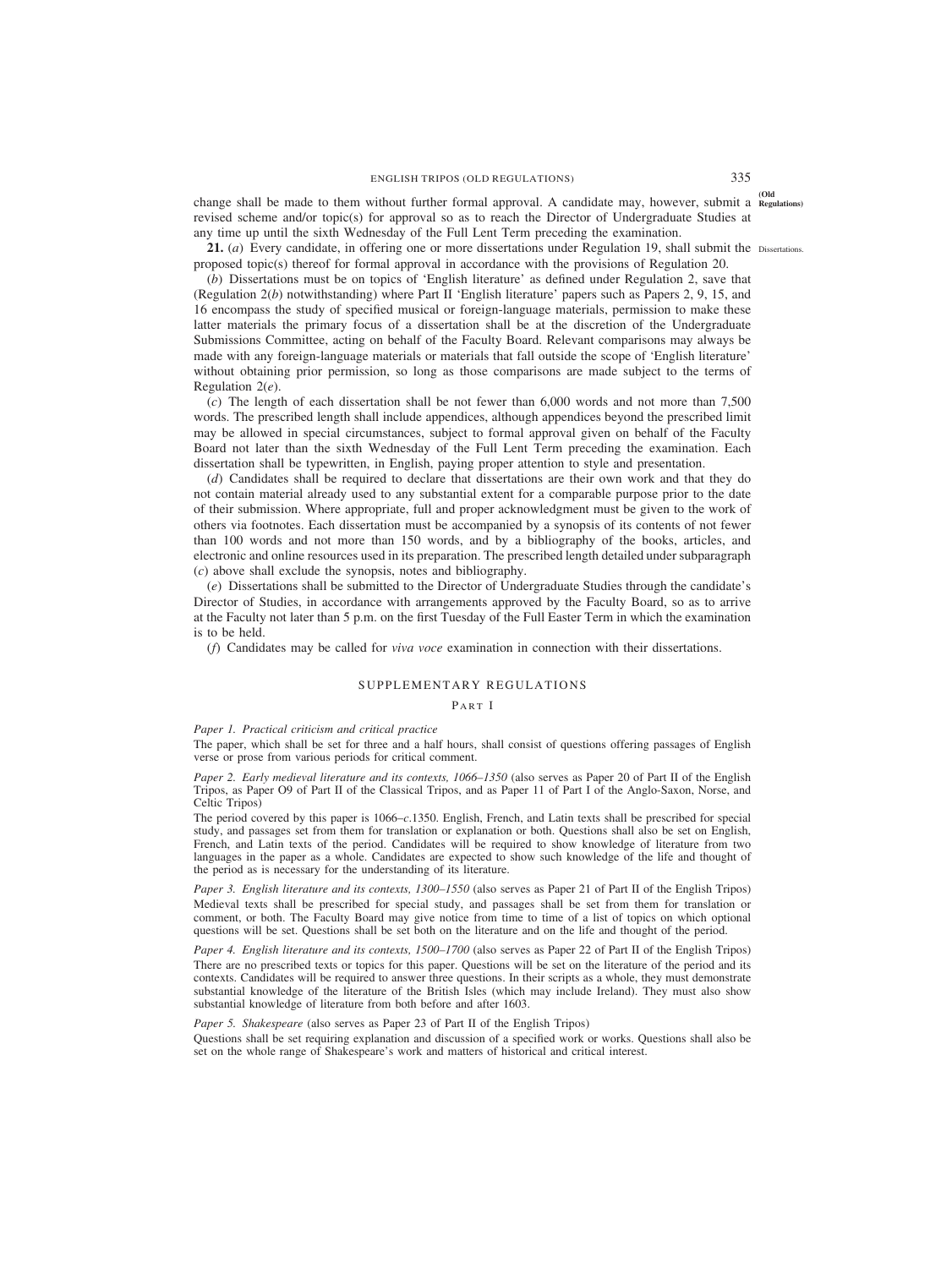# 336 PRELIMINARY EXAMINATIONS AND TRIPOS EXAMINATIONS

**(Old Regulations)**

*Paper 6. English literature and its contexts, 1660–1870* (also serves as Paper 24 of Part II of the English Tripos) There are no prescribed texts or topics for this paper. Questions will be set on the literature of the period and its contexts. Candidates will be required to answer three questions. In their scripts as a whole, they must demonstrate substantial knowledge of the literature of the British Isles (which may include Ireland). They must also show substantial knowledge of literature from both before and after 1784.

*Paper 7A. English literature and its contexts, 1830–1945* (also serves as Paper 25A of Part II of the English Tripos)

There are no prescribed texts or topics for this paper. Questions will be set on the literature of the period and its contexts. Candidates will be required to answer three questions. In their scripts as a whole, they must demonstrate substantial knowledge of the literature of the British Isles (which may include Ireland). They must also show substantial knowledge of literature from both before and after 1890.

*Paper 7B. English literature and its contexts, 1870–present* (also serves as Paper 25B of Part II of the English Tripos)

There are no prescribed texts or topics for this paper. Questions will be set on the literature of the period and its contexts. Candidates will be required to answer three questions. In their scripts as a whole, they must demonstrate substantial knowledge of the literature of the British Isles (which may include Ireland). They must also show substantial knowledge of literature from both before and after 1945.

#### PART II

*Paper 1. Practical criticism and critical practice II* Passages of English prose and verse for critical comment.

*Paper 2. Tragedy* (also serves as Paper O3 of Part II of the Classical Tripos)<sup>1</sup>

Tragedy ancient and modern, in connection and comparison with English Tragedy.

*Paper 3. Compulsory dissertation*

*Paper 4. Optional dissertation*

#### *Paper 5. Chaucer*<sup>1</sup>

Candidates will be expected to show a full and detailed knowledge of the works of Chaucer. Questions shall be set on those works and on Chaucer's relationship to his contemporaries and to the life and thought of his age.

## *Paper 6. Medieval English literature, 1066–1500* (also serves as Paper 13 of Part II of the Anglo-Saxon, Norse, and Celtic Tripos)

A specific literary subject shall be prescribed for special study. It shall be of a kind to require reading in early as well as in late medieval English literature and may involve the study of related texts from other languages.

#### *Paper 7. Early modern drama, 1588–1642*

The paper will be divided into two sections. Section A will consist of passages for comment and Section B will consist of essay questions. In the paper as a whole, candidates must show knowledge of work from a range of playwrights within the period 1588–1642.

## *Paper 8. Material Renaissance*

The paper will be divided into two sections. Section A will consist of passages for comment and Section B will consist of essay questions.

#### *Paper 9. Love, gender, sexuality, 1740–1824*

The paper will not be divided into sections. In the paper as a whole, candidates must show substantial knowledge of writing in English in the period 1740–1824.

#### *Paper 10. English literature, 1847–1872*

The paper will be divided into two sections. Section A will consist of passages for comment; Section B will consist of essay questions about authors, topics, genres, and writing in the period generally, and about the relationships between literature, life, and thought 1847–1872.

## *Paper 11. Prose forms*, *1936–56*

This paper will be divided into two sections. Section A will consist of passages for comment; Section B will consist of essay questions.

## *Paper 12. Contemporary writing in English*

The paper will be divided into two sections. Section A will consist of six passages, one from each of the following categories: poetry; drama including screenplays; fictional prose; non-fictional prose (including travel and lifewriting); literary criticism; and trans-generic/hybrid modes. Section B will consist of between 15 and 20 essay questions.

<sup>1</sup> This paper is also available to candidates for Part II of the Modern and Medieval Languages Tripos; see p. 406.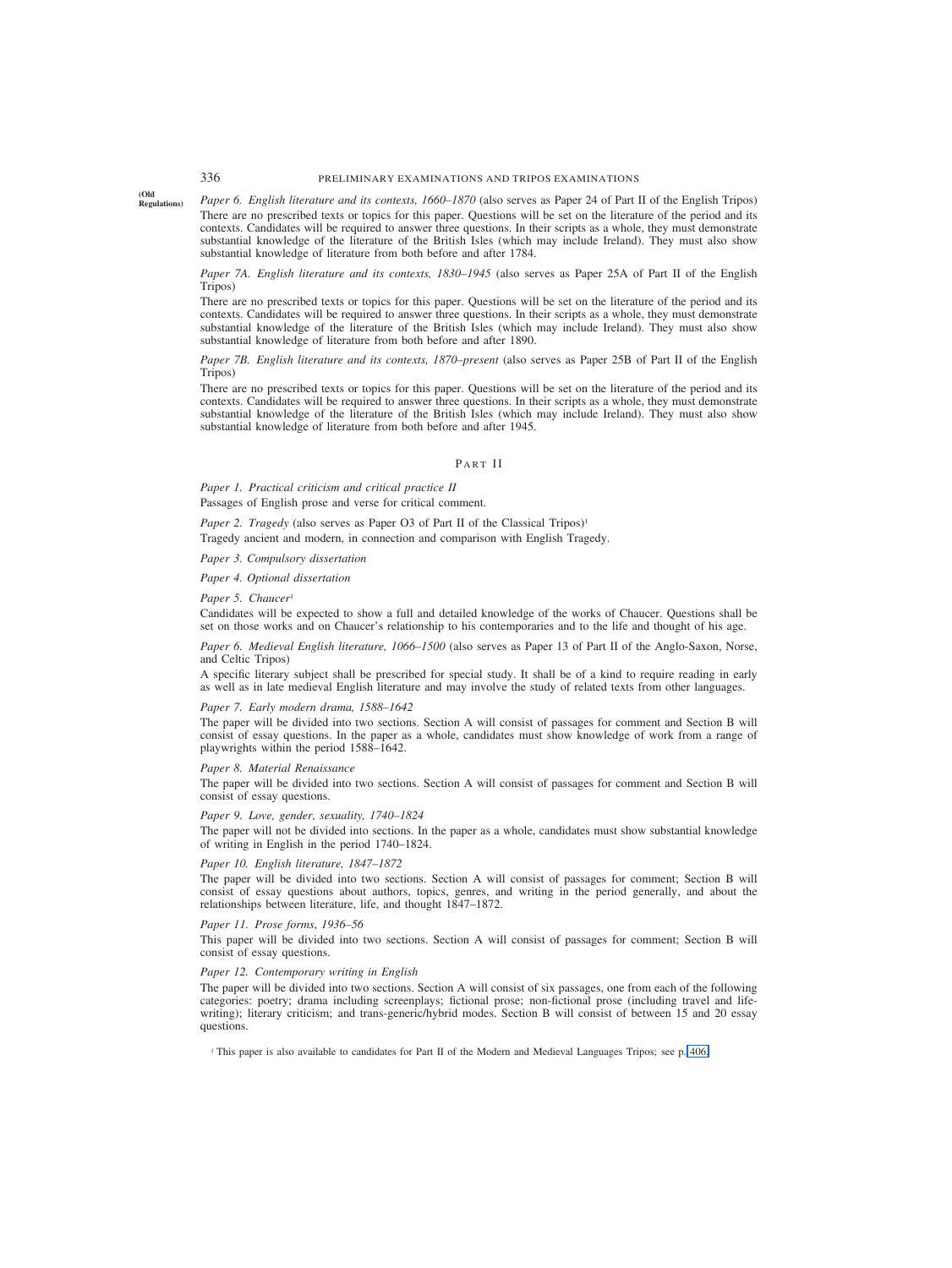# ENGLISH TRIPOS (NEW REGULATIONS) 337

## Paper 13. Postcolonial and related literatures<sup>1</sup>

The paper will be divided into two sections. Section A will consist of passages for comment; Section B will consist of essay questions, enabling comparison between texts from different regions. The primary scope of the paper is literature in English outside Britain and the United States of America. In relation to matters of Empire, reference to British, American, foreign language texts and the literatures of migrancy and immigration are allowed. Answering on texts in translation is permitted.

#### *Paper 14. American literature*

The paper will be divided into two sections. Section A will consist of passages for comment from or relating to the period 1835–1865*.* Section B will consist of essay topics covering American literature with particular emphasis on literature from 1820 to the present day. The subject covered by the paper is American literature, life, and thought, with special reference to the period from 1820 to the present day. All candidates will be expected to show such knowledge of the life, history, and thought of the period as is necessary for understanding its literature.

#### *Paper 15. The ethical imagination*

The paper will not be divided into sections. Questions will be set on the history and nature of moral thought, broadly interpreted. Candidates will be invited to show knowledge of a range of literary, philosophical, social, and political writings by authors from Plato to the present.

## *Paper 16. History and theory of literary criticism* (also serves as Paper O4 of Part II of the Classical Tripos)

The paper shall comprise historical, critical, and comparative questions on works and problems in the history of literary criticism and also of literary theory from the fourth century BC to the present day. A sufficient number of questions will be set to enable candidates to choose questions on a limited chronological period (including the modern period).

## *Paper 17. Lyric*

This paper will not be divided into sections. The paper will consist of essay questions offering candidates the opportunity to explore many aspects of the nature and history of lyric in many different ways. Candidates must show substantial knowledge of lyric written during at least two of the following three date ranges: (i) before 1700; (ii) 1700–1900; (iii) after 1900.

## *Paper 18. Visual culture*<sup>1</sup>

The paper will be divided into two sections: Section A, practices and methodologies, will address issues of theory and principle. Section B will concern classical Hollywood: genre and style, 1930–1950. Both sections will consist of essay questions, except that either section may in addition contain passages and/or images for comment.

## ENGLISH TRIPOS

## *NEW REGULATIONS* <sup>2</sup>

## GENERAL

**1.** The English Tripos shall consist of three Parts: Part IA, Part IB and Part II.

**2.** (*a*) For the purposes of the regulations and any supplementary regulations, the study of 'English literature' shall be understood to mean, in all Parts of the Tripos, the study of literary works written in the English Language (including Old English); of literary works of Britain and Ireland written in languages other than English; and of literary works written in Old Norse and the Medieval Celtic languages.

(*b*) It shall also be understood to embrace the study of the English language.

(*c*) The study of 'English literature' shall normally also embrace, in all Parts of the Tripos, English literary translations of works originally written in other languages, so long as due consideration is given to the fact of translation.

(*d*) In Part IA of the English Tripos, the study of 'English literature' shall also embrace such philosophical, historical and other writing as normally comes within the scope of Papers 1 and 2 of that Part as illustrated by reading lists announced by the Faculty Board; likewise in Part IB, such philosophical, historical and other writing as normally comes within the scope of Papers 3 to 8E of that Part as illustrated by reading lists announced by the Faculty Board.

(*e*) In Part II of the English Tripos, the study of 'English literature' shall also embrace such philosophical, historical and other writing, and such products of non-literary media and expressive forms, as normally come within the scope of Papers 1 to 29 of that Part as illustrated by reading lists announced by the Faculty Board.

**(New**

**Regulations)**

Three Parts.

**(Old Regulations)**

<sup>1</sup> This paper is also available to candidates for Part II of the Modern and Medieval Languages Tripos; see p. 406.

<sup>2</sup> These regulations will come into effect in accordance with the timetable in Temporary Regulation 25, p. 344.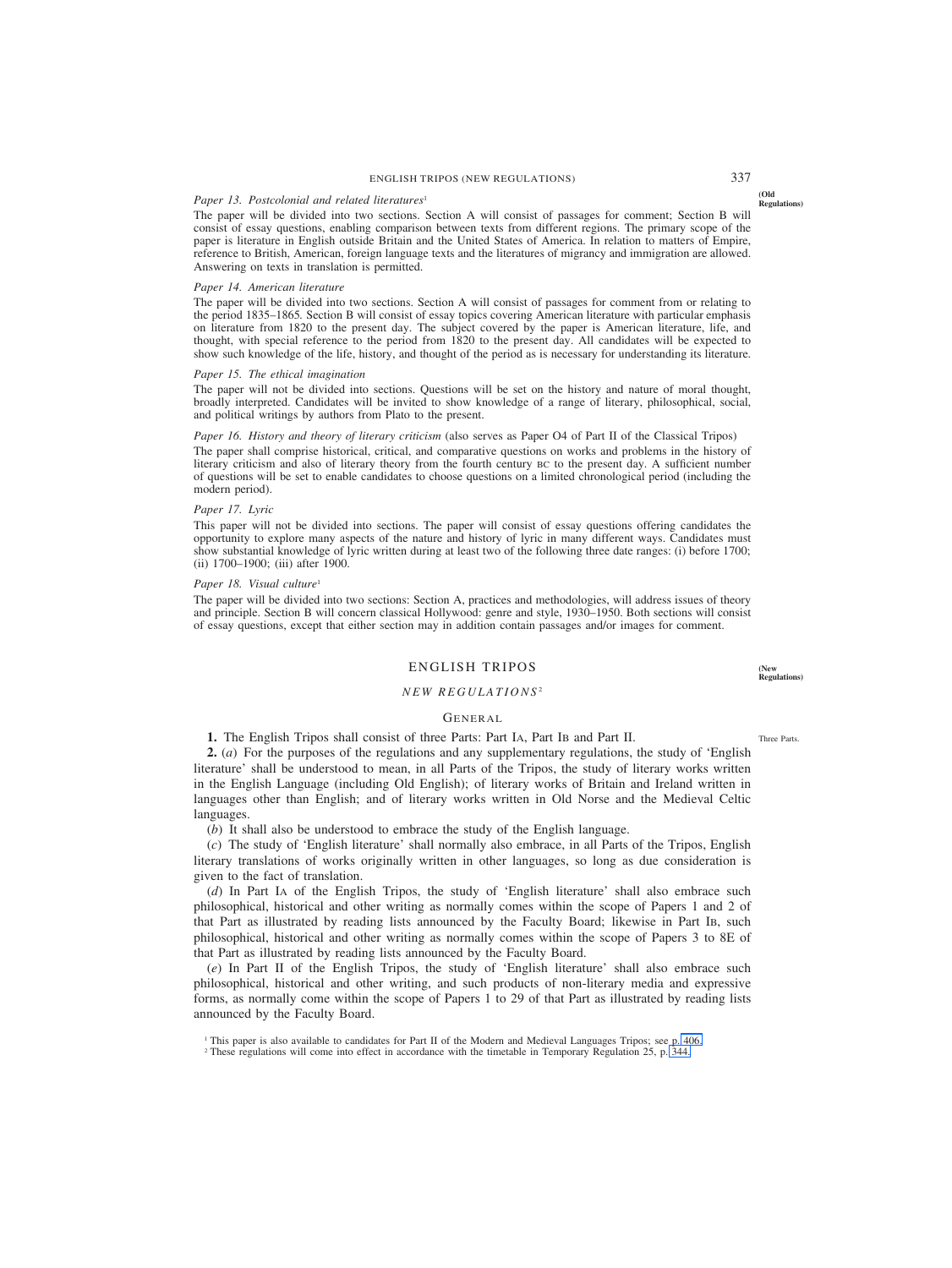**Regulations)** (*f*) In all Parts of the Tripos, relevant comparisons with other materials that fall outside the scope of 'English literature' thus defined shall be accepted, both in written papers that focus on the study of 'English literature' and (where applicable) in dissertations and portfolios of essays that focus on the same, but only so long as greater weight falls, in each answer, dissertation, or essay offered in this context, on materials that come within that scope.

(*g*) In addition, in Part IB and in Part II, the English Tripos shall include certain papers which concentrate on the study of literatures other than 'English literature' thus defined. However, it shall not be permissible to make this material the principal basis of any dissertation, of any essay within a portfolio of essays, or of any answer to a written paper that is primarily concerned with 'English literature'.

**3.** The scheme of the examination shall be as defined in Regulations 15 to 24.

**4.** Notice of all the variable papers available for examination, and of the variable subjects, texts, or portions of subjects specified for special study, shall be given by the Faculty Board of English before the end of the Easter Term (i) two years prior to the examination in the case of Part IB of the Tripos, and (ii) one year prior to the examination in the case of Part IA and of Part II of the Tripos; provided that, in all cases, the Board shall have the power of subsequently issuing amendments if they have due reason for doing so and if they are satisfied that no student's preparation for her or his examination will be adversely affected. The Board shall have power when they give notice of the variable subjects selected for a particular examination to announce any consequential restriction on the combination of papers that a candidate may offer. The Board shall have power to define or limit by supplementary regulations all or any of the subjects of examination, and to modify or alter such supplementary regulations as occasion may require.

- **5.** The following may present themselves as a candidate for honours in Part IA:
- (*a*) a student who has not obtained honours in an Honours Examination, provided that she or he has kept one term and that three complete terms have not passed after her or his first term of residence;
- (*b*) a student who has obtained honours in another Honours Examination, in the year next after so obtaining honours, provided that six complete terms have not passed after her or his first term of residence.

**6.** The following may present themselves as a candidate for honours in Part IB: a student who has obtained honours in Part IA of the Tripos, in the year next after so obtaining honours, provided that nine complete terms have not passed after her or his first term of residence.

- **7.** The following may present themselves as a candidate for honours in Part II:
- (*a*) a student who has obtained honours in Part IB of the English Tripos, in the year next after so obtaining honours, provided that twelve complete terms have not passed after her or his first term of residence;
- (*b*) a student who has not previously obtained honours in an Honours Examination for the English Tripos but has obtained honours in another Honours Examination, in the year next after or next but one after so obtaining honours, provided that twelve complete terms have not passed after her or his first term of residence;
- (*c*) a student who has obtained honours in Part IB of the English Tripos, or a student who has not previously obtained honours in an Honours Examination for the English Tripos but has obtained honours in another Honours Examination, and who in either case has then spent an intervening year undertaking legitimate study in another University, in the year next but one after so obtaining honours; provided that twelve complete terms have not passed after her or his first term of residence, and subject to the provision in Regulation  $22(c)(i)$ ;
- (*d*) an Affiliated Student, in accordance with the General Regulations for Affiliated Students, and subject to the terms of Regulation 22 of the English Tripos that pertain to Affiliated Students.

**8.** No student shall be a candidate for more than one Part of the English Tripos, or for any of its Parts and also for another Honours Examination, in the same term.

**9.** No student who has been a candidate for any Part shall again be a candidate for the same Part. **10.** (*a*) To conduct the examination in each Part of the Tripos the Faculty Board shall nominate such number of Examiners as they deem appropriate.

(*b*) The Faculty Board shall have power to nominate Assessors to assist the Examiners for each Part of the Tripos. Assessors may be summoned to meetings of the Examiners for the purpose of consultation and advice but shall not be entitled to vote.

Notice of variable subjects, etc.

**(New**

Standing of candidates.

Examiners and Assessors.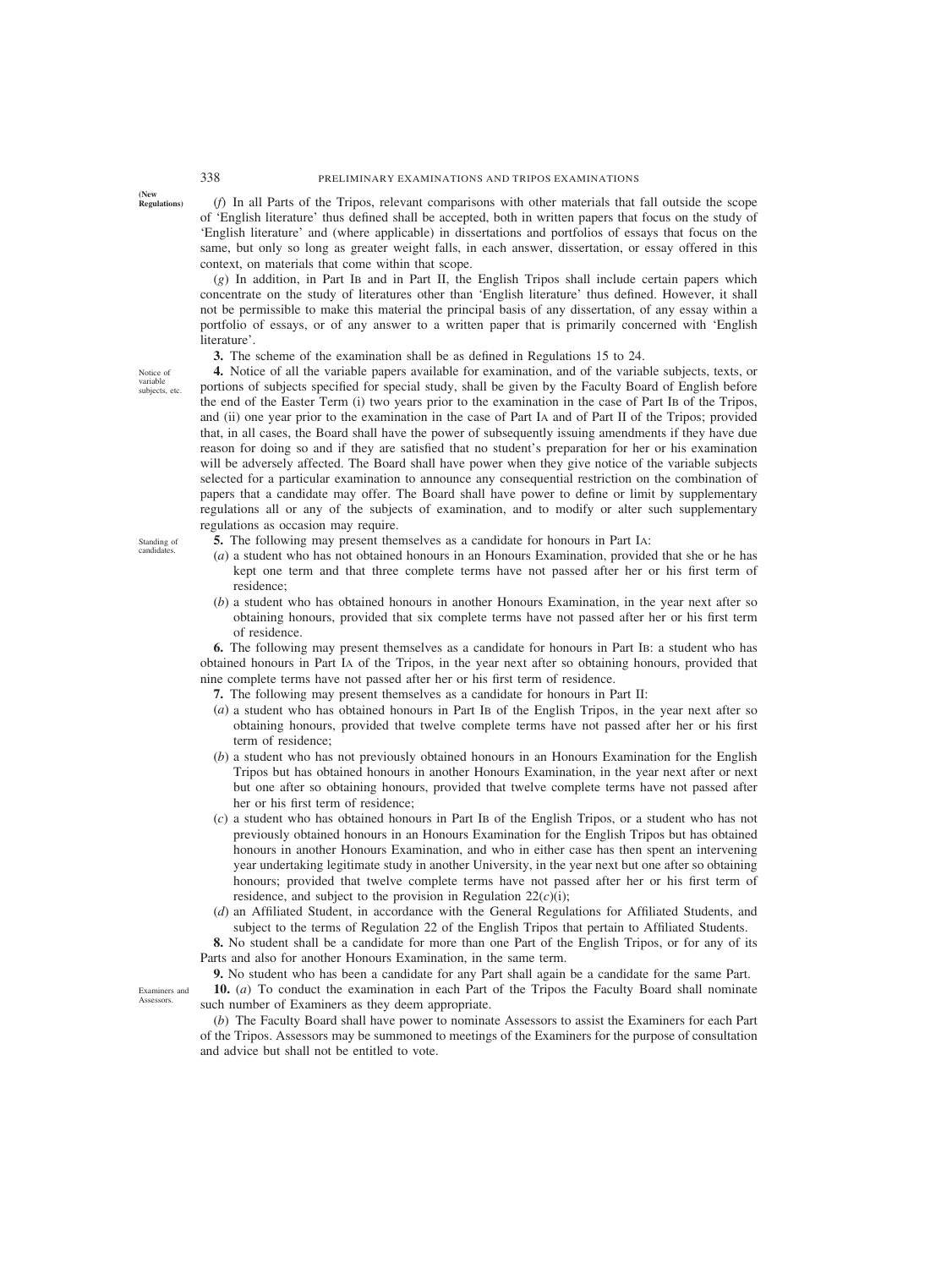**(New** (*c*) The same person may serve as an Examiner both for Part IA and Part IB simultaneously. Any **Regulations)** person who is an Examiner for one Part of the Tripos may also serve as an Assessor for any other Part of the Tripos.

**11.** Before the examination there shall be general meetings of the Examiners for Parts IA and IB, Meetings of and of the Examiners for Part II, when the papers set by each Examiner or Assessor shall be submitted to the whole body of each Part's Examiners for their approval and shall be settled by the Examiners for each Part. Examiners.

12. The Examiners for Parts IA and IB, and the Examiners for Part II, shall hold separate meetings, Class-lists. at which the class-list for each Part shall be drawn up. In each of these lists the names of the candidates who deserve honours shall be placed in three classes, of which the second shall be divided into two divisions. The names in the first and third classes, and in each division of the second class, shall be arranged in alphabetical order.

**13.** For special excellence in Part IB a mark of distinction may be awarded, and likewise in Part II.

**14.** In each examination, candidates must not present the same material more than once, either within any given paper or across the examination as a whole. Nor should candidates present the same material more than once as they are examined for the different Parts of the Tripos.

## PART IA

**15.** The papers in Part IA shall be as follows:

Paper 1. Practical criticism and critical practice I<br>Paper 2. Shakespeare

Shakespeare

Paper 2 shall be examined by a portfolio of essays.

**16.** Every candidate for Part IA shall offer both papers.

**17.** (*a*) The portfolio for Paper 2 shall consist of three essays. All of the essays shall be on topics falling within the scope of that paper. Relevant comparisons may be made with other materials, whether those be drawn from elsewhere in Parts IA and IB or (in accordance with Regulation 2(*f*)) from beyond 'English literature', so long as greater weight falls, in each essay, on materials that come within the scope of Paper 2. The portfolio as a whole must also demonstrate substantial knowledge of the set text specified for this paper.

(*b*) Each essay shall be not fewer than 1,500 words and not more than 2,000 words in length. The prescribed length shall exclude any notes. The essays shall be typewritten, in English, paying proper attention to style and presentation.

(*c*) Candidates shall be required to declare that the essays are their own work and that they do not contain material used to any substantial extent for a comparable purpose prior to the date of their submission. Where appropriate, full and proper acknowledgment must be given to the work of others. Each essay must be accompanied by a bibliography of the books, articles, and electronic and online resources used in its preparation. The prescribed length shall exclude these bibliographies.

(*d*) The portfolio shall be submitted to the Director of Undergraduate Studies in accordance with arrangements approved by the Faculty Board so as to arrive at the Faculty not later than 11 a.m. on the last Wednesday of the Full Easter Term of the examination.

(*e*) Candidates may be called for a *viva voce* examination in connection with their portfolios.

## PART IB

18. The papers in Part IB shall be as follows:

Paper 3. Early medieval literature and its contexts, 1066–1350 (also serves as Paper 20 of Part II of the English Tripos, as Paper O9 of Part II of the Classical Tripos, and as Paper 11 of Part I of the Anglo-Saxon, Norse and Celtic Tripos)

Paper 4. English literature and its contexts, 1300–1550 (also serves as Paper 21 of Part II of the English Tripos)

Paper 5. English literature and its contexts, 1500–1700 (also serves as Paper 22 of Part II of the English Tripos)

Paper 6. English literature and its contexts, 1660–1870 (also serves as Paper 23 of Part II of the English Tripos)

Paper 7A. English literature and its contexts, 1830–1945 (also serves as Paper 24A of Part II of the English Tripos)

Papers in Part IB.

Papers in Part IA.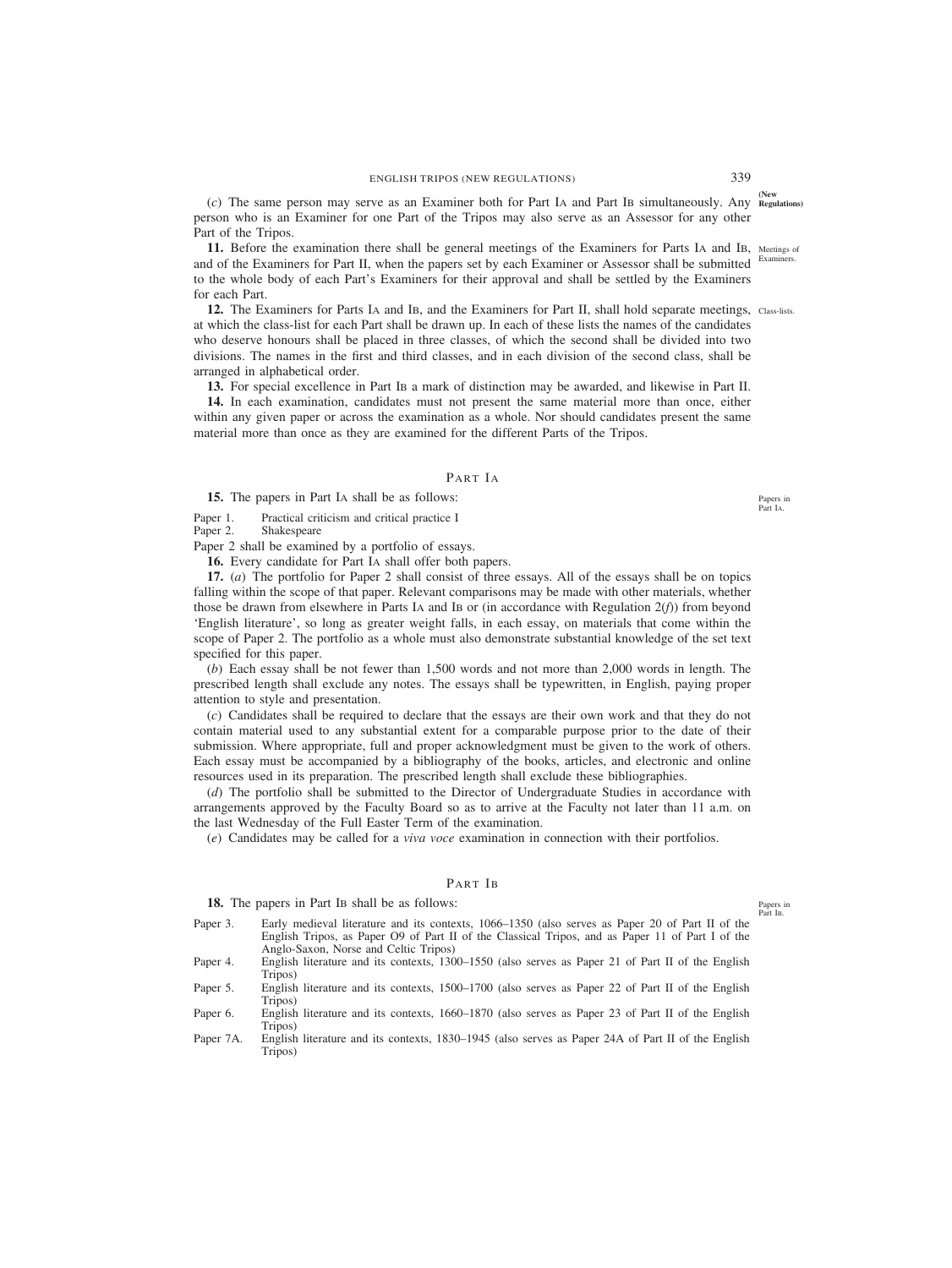| 340 | PRELIMINARY EXAMINATIONS AND TRIPOS EXAMINATIONS |  |  |
|-----|--------------------------------------------------|--|--|
|     |                                                  |  |  |

**(New**

Dissertations.

- Paper 7B. English literature and its contexts, 1870–present (also serves as Paper 24B of Part II of the English Tripos)
- Paper 8A. Old English language and literature (Paper 5 of Part I of the Anglo-Saxon, Norse and Celtic Tripos, also serves as Paper 25 of Part II of the English Tripos)
- Paper 8B. Old Norse language and literature (Paper 6 of Part I of the Anglo-Saxon, Norse and Celtic Tripos, also serves as Paper 26A of Part II of the English Tripos)
- Paper 8C. Medieval Welsh language and literature (Paper 7 of Part I of the Anglo-Saxon, Norse and Celtic Tripos, also serves as Paper 27A of Part II of the English Tripos)
- Paper 8D. Medieval Irish language and literature (Paper 8 of Part I of the Anglo-Saxon, Norse and Celtic Tripos, also serves as Paper 28A of Part II of the English Tripos)
- Paper 8E. Insular Latin language and literature (Paper 9 of Part I of the Anglo-Saxon, Norse and Celtic Tripos, also serves as Paper 29 of Part II of the English Tripos)
- Paper 9A. Greek literature (Paper 5 of Part IB of the Classical Tripos)<br>Paper 9B. Latin literature (Paper 6 of Part IB of the Classical Tripos)
- Latin literature (Paper 6 of Part IB of the Classical Tripos)
- Paper 10A. Introduction to French literature, linguistics, film and thought (Paper Fr.1 of the Modern and Medieval Languages Tripos)
- Paper 10B. Love, violence and power in France, 1100–1500 (Paper Fr.3 of the Modern and Medieval Languages Tripos)
- Paper 10C. Rethinking the human: French literature, thought and culture, 1500–1700 (Paper Fr.4 of the Modern and Medieval Languages Tripos)
- Paper 10D. Revolutions in writing, 1700–1900 (Paper Fr.5 of the Modern and Medieval Languages Tripos) Paper 10E. Innovation and upheaval: deformation and reformulation in the 20th and 21st centuries (Paper F
- Innovation and upheaval: deformation and reformulation in the 20th and 21st centuries (Paper Fr.6) of the Modern and Medieval Languages Tripos)
- Paper 10F. Italian texts and contexts (Paper It.1 of the Modern and Medieval Languages Tripos)
- Paper 10G. Introduction to German studies (Paper Ge.1 of the Modern and Medieval Languages Tripos)
- Paper 10H. The making of German culture (Paper Ge.4 of the Modern and Medieval Languages Tripos)
- Paper 10I. Modern German culture I, 1750 to 1914 (Paper Ge.5 of the Modern and Medieval Languages Tripos)
- Paper 10J. Modern German culture II (Paper Ge.6 of the Modern and Medieval Languages Tripos)
- Paper 10K. Introduction to the language, literatures and cultures of the Spanish-speaking world (Paper Sp.1 of the Modern and Medieval Languages Tripos)
- Paper 10L. Introduction to the language, literatures and cultures of Portuguese-speaking countries (Paper Pg.1 of the Modern and Medieval Languages Tripos)
- Paper 10M. Introduction to Russian culture (Paper Sl.1 of the Modern and Medieval Languages Tripos)<br>Paper 10N. Russian culture from the Golden Age to the Silver Age (Paper Sl.4 of the Modern and M
- Russian culture from the Golden Age to the Silver Age (Paper Sl.4 of the Modern and Medieval Languages Tripos)
- Paper 10O. Russian and Soviet culture from 1900 (Paper Sl.5 of the Modern and Medieval Languages Tripos)
- Paper 10P. Introduction to the language, literature and culture of Ukraine (Paper Sl.9 of the Modern and Medieval Languages Tripos)

Every paper shall be set for three hours except Papers 9A and 9B, which shall be set for three hours plus an additional fifteen minutes' reading time.

**19.** Every candidate for Part IB shall offer Paper 4 and any three papers from amongst Papers 3, 5, 6, 7, 8, 9 and 10, provided that:

- (i) a candidate may offer only one of Paper 8 *or* Paper 9 *or* Paper 10;
- (ii) only one option may be offered from amongst the list of options available for Paper 7, and likewise for each of Papers 8, 9 and 10;
- (iii) in substitution for one of Papers 4, 5, 6 and 7 a candidate may offer a dissertation, to be submitted in accordance with the provisions of Regulation 20, on a topic falling within the scope of that paper; except that if a candidate submits a dissertation in substitution for Paper 5 it shall not be wholly or largely on the subject of Shakespeare and his writings;
- (iv) a candidate for the English Tripos offering an option under Paper 8 or Paper 9 or Paper 10 shall be required to offer this option as a written paper, and may not substitute it with any form of coursework, albeit that such substitutions may be available to candidates who are offering the same papers for the Anglo-Saxon, Norse and Celtic Tripos, or the Classical Tripos, or the Modern and Medieval Languages Tripos;
- (v) a candidate offering any of Papers 5, 6, 7A and 7B as a written paper shall be required to demonstrate, in each such paper offered, substantial knowledge of English literature before and after the medial date specified for the paper in question.

**20.** (*a*) A candidate who intends to offer a dissertation under Regulation 19(iii) shall submit the proposed topic of the dissertation for formal approval to the Director of Undergraduate Studies of the Faculty Board through her or his Director of Studies in accordance with the arrangements for such notification approved by the Board. Such proposals must be made by the penultimate Friday of the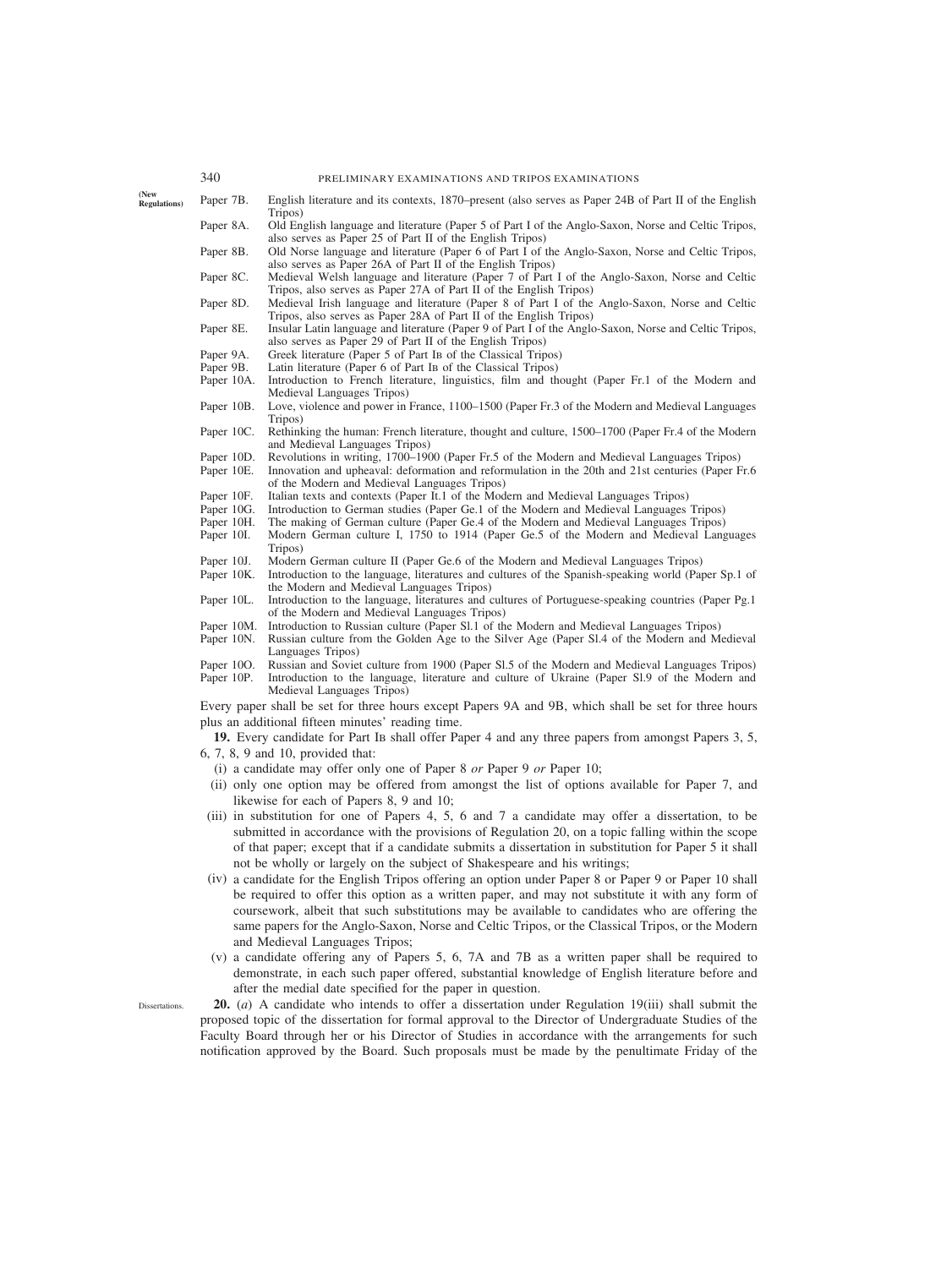**(New** Full Michaelmas Term preceding the examination. Once a topic has been approved on behalf of the **Regulations)** Faculty Board, no change shall be made to it without further formal approval. A candidate may, however, submit a revised topic for approval so as to reach the Director of Undergraduate Studies at any time up until the sixth Wednesday of the Full Lent Term preceding the examination.

(*b*) The dissertation must be on a topic of 'English literature' (as defined under Regulation 2) falling within the scope of the paper for which the dissertation is substituted. Relevant comparisons may be made with other materials, whether those be drawn from elsewhere in Parts IA and IB or (in accordance with Regulation  $2(f)$ ) from beyond 'English literature', so long as greater weight falls on materials that come within the scope of the relevant paper. Where the dissertation is in substitution for Paper 4, it must engage with and quote Middle English texts in the original language (that is, not from Modern English translations), discussing, where relevant, any linguistic difficulties. Modern translations may be used for texts written in languages other than English.

(*c*) The length of a dissertation shall be not fewer than 4,000 words and not more than 5,000 words. The prescribed length shall include appendices, although appendices beyond the prescribed limit may be allowed in special circumstances, subject to formal approval given on behalf of the Faculty Board not later than the sixth Wednesday of the Full Lent Term preceding the examination. Every dissertation shall be typewritten, in English, paying proper attention to style and presentation.

(*d*) Candidates shall be required to declare that the dissertation is their own work and that it does not contain material used to any substantial extent for a comparable purpose prior to the date of its submission. Where appropriate, full and proper acknowledgement must be given to the work of others via footnotes. The dissertation must be accompanied by a synopsis of its contents of not fewer than 100 words and not more than 150 words, and by a bibliography of the books, articles, and electronic and online resources used in its preparation. The prescribed length detailed under sub-paragraph (*c*) above shall exclude the synopsis, notes and bibliography.

(*e*) The dissertation shall be submitted to the Director of Undergraduate Studies in accordance with arrangements approved by the Faculty Board so as to arrive at the Faculty not later than 5 p.m. on the first Tuesday of the Full Easter Term in which the examination is to be held.

(*f*) Candidates may be called for a *viva voce* examination in connection with their dissertations.

#### PART II

**21.** The papers in Part II shall be as follows:

# GROUP A

- Paper 1. Practical criticism and critical practice II
- Paper 2. Tragedy (also serves as Paper O3 of Part II of the Classical Tripos)<br>Paper 3. Compulsory dissertation
- Compulsory dissertation

#### GROUP B

- Paper 4. Optional dissertation<br>Paper 5. Chaucer
- Paper 5.
- Paper 6. Medieval English literature, 1066–1500 (also serves as Paper 13 of Part II of the Anglo-Saxon, Norse and Celtic Tripos)
- Paper 7. Early Modern drama, 1588–1642<br>Paper 8. Material Renaissance
- Paper 8. Material Renaissance<br>Paper 9. Love, gender, sexuali
- Love, gender, sexuality, 1740–1824
- Paper 10. English literature, 1847–1872
- Paper 11. Prose forms, 1936–56
- 
- Paper 12. Contemporary writing in English<br>Paper 13. Postcolonial and related literature Paper 13. Postcolonial and related literatures<br>Paper 14. American literature
- Paper 14. American literature<br>Paper 15. The ethical imagina
- 
- Paper 15. The ethical imagination<br>Paper 16. History and theory of lit History and theory of literary criticism (also serves as Paper O4 of Part II of the Classical Tripos)
- Paper 17. Lyric<br>Paper 18. Visua
- 
- Paper 18. Visual culture<br>Paper 19. A paper or pa A paper or papers in English literature announced by the Faculty Board from time to time

Papers in Part II.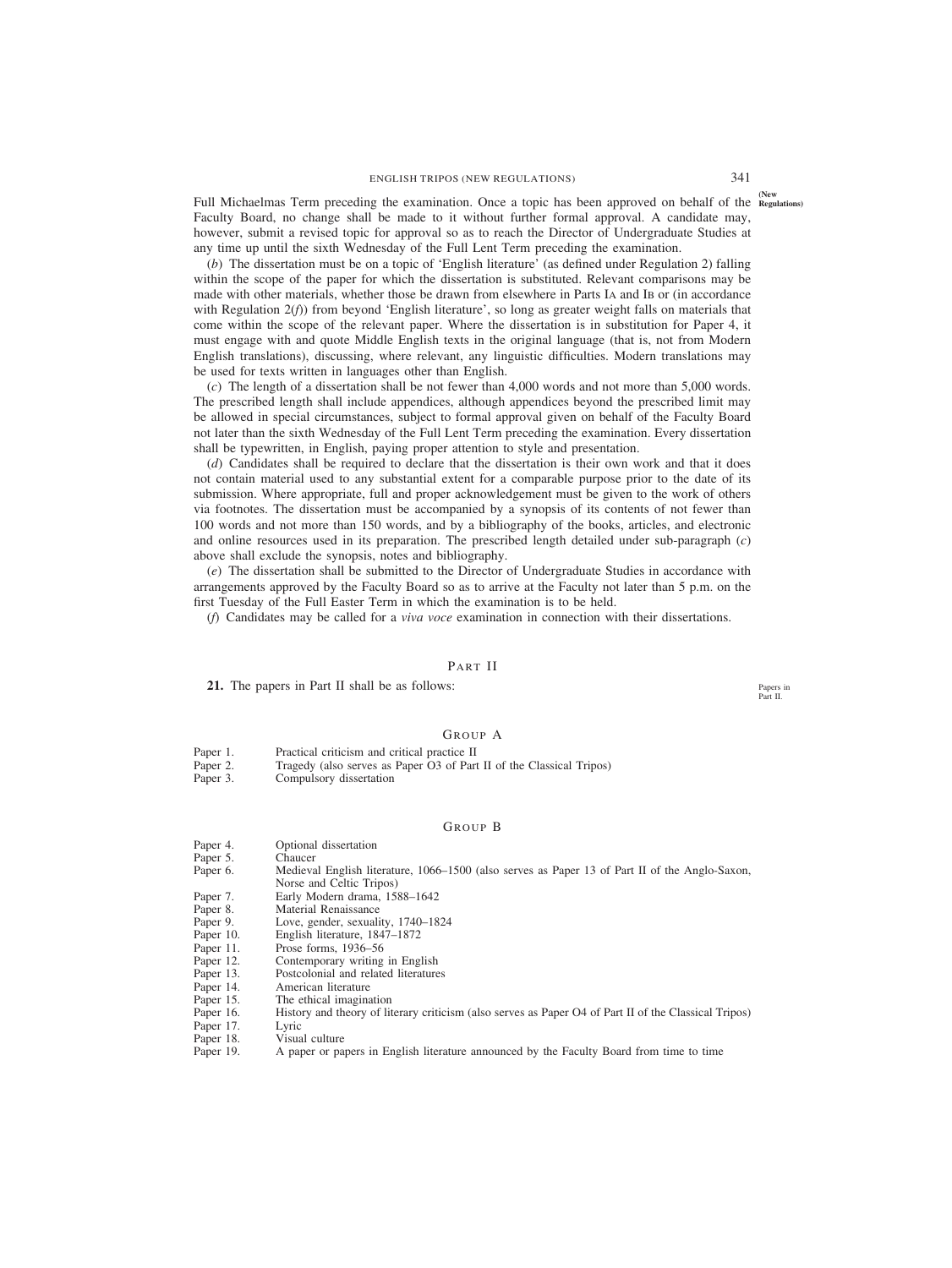**(New Regulations)**

|            | Group C                                                                                                                                                                        |
|------------|--------------------------------------------------------------------------------------------------------------------------------------------------------------------------------|
| Paper 20.  | Early medieval literature and its contexts, 1066–1350 (Paper 3 of Part IB of the English Tripos)                                                                               |
| Paper 21.  | English literature and its contexts, 1300–1550 (Paper 4 of Part IB of the English Tripos)                                                                                      |
| Paper 22.  | English literature and its contexts, 1500–1700 (Paper 5 of Part In of the English Tripos)                                                                                      |
| Paper 23.  | English literature and its contexts, 1660–1870 (Paper 6 of Part IB of the English Tripos)                                                                                      |
| Paper 24A. | English literature and its contexts, 1830–1945 (also serves as Paper 7A of Part IB of the English<br>Tripos)                                                                   |
| Paper 24B. | English literature and its contexts, 1870–present (also serves as Paper 7B of Part IB of the English<br>Tripos)                                                                |
| Paper 25.  | Old English language and literature (Paper 5 of Part I of the Anglo-Saxon, Norse and Celtic<br>Tripos, also serves as Paper 8A of Part IB of the English Tripos)               |
| Paper 26A. | Old Norse language and literature (Paper 6 of Part I of the Anglo-Saxon, Norse and Celtic Tripos,<br>also serves as Paper 8B of Part IB of the English Tripos)                 |
| Paper 26B. | Advanced medieval Scandinavian language and literature (Paper 6 of Part II of the Anglo-Saxon,<br>Norse and Celtic Tripos)                                                     |
| Paper 27A. | Medieval Welsh language and literature (Paper 7 of Part I of the Anglo-Saxon, Norse and Celtic<br>Tripos, also serves as Paper 8C of Part IB of the English Tripos)            |
| Paper 27B. | Advanced medieval Welsh language and literature (Paper 7 of Part II of the Anglo-Saxon, Norse                                                                                  |
| Paper 28A. | and Celtic Tripos)<br>Medieval Irish language and literature (Paper 8 of Part I of the Anglo-Saxon, Norse and Celtic                                                           |
| Paper 28B. | Tripos, also serves as Paper 8D of Part IB of the English Tripos)<br>Advanced medieval Irish language and literature (Paper 8 of Part II of the Anglo-Saxon, Norse             |
| Paper 29.  | and Celtic Tripos)<br>Insular Latin language and literature (Paper 9 of Part I of the Anglo-Saxon, Norse and Celtic                                                            |
|            | Tripos, also serves as Paper 8E of Part I of the English Tripos)                                                                                                               |
| Paper 30.  | A prescribed Greek author or authors, and a prescribed Latin author or authors (Paper A1 of<br>Part II of the Classical Tripos)                                                |
| Paper 31.  | Prescribed Greek texts (Paper A2 of Part II of the Classical Tripos)                                                                                                           |
| Paper 32.  | Prescribed Latin texts (Paper A3 of Part II of the Classical Tripos)                                                                                                           |
| Paper 33.  | Topics in medieval studies to be specified by the Faculty Board from time to time (Paper Fr.7)<br>of the Modern and Medieval Languages Tripos)                                 |
| Paper 34.  | Wondrous forms in the age of Montaigne (Paper Fr.8 of the Modern and Medieval Languages<br>Tripos)                                                                             |
| Paper 35.  | Reason, experience and authority: French literature, thought and history, 1594–1700 (Paper Fr.9)<br>of the Modern and Medieval Languages Tripos)                               |
| Paper 36.  | Enlightenment and its limits (Paper Fr.10 of the Modern and Medieval Languages Tripos)                                                                                         |
| Paper 37.  | Gender, desire and power in 19th century French culture (Paper Fr.11 of the Modern and Medieval<br>Languages Tripos)                                                           |
| Paper 38.  | Ethics and experience: literature, thought and visual culture of the French-speaking world (1900)<br>to the present) (Paper Fr.12 of the Modern and Medieval Languages Tripos) |
| Paper 39.  | Dante and the culture of his age (Paper It.7 of the Modern and Medieval Languages Tripos)                                                                                      |
| Paper 40A. | A special subject in comparative literature (i) (Paper CS.4 of the Modern and Medieval Languages                                                                               |
|            | $Tripos)^1$                                                                                                                                                                    |
| Paper 40B. | The body (Paper CS.5 of the Modern and Medieval Languages Tripos)                                                                                                              |
| Paper 41A. | Historical linguistics (Paper 11 of the Linguistics Tripos)                                                                                                                    |
| Paper 41B. | History of the English language (Paper 13 of the Linguistics Tripos)                                                                                                           |
|            | Every paper shall be set for three hours except Paper 1 which shall be set for three and a half hours.                                                                         |
|            | Under the provisions of Regulation 4, the Faculty Board shall announce, each year, the variable papers                                                                         |
|            | in Group B (Papers 5 to 19) and Group C (Papers 25 to 42) that shall be available for examination in                                                                           |

Under the provisions of Regulation 4, the Faculty Board shall announce, each year, the variable papers in Group B (Papers 5 to 19) and Group C (Papers 25 to 42) that shall be available for examination in the following year. A question paper shall be set for every paper in the given year's schedule (other than Papers 3 and 4) for which there is a candidate.

**22.** Every candidate for Part II shall offer:

- (*a*) Papers 1, 2 and 3;
- (*b*) *either* (i) if the candidate takes the examination in the year after obtaining honours in any Honours Examination, *two* papers chosen from amongst Papers 4 to 42;
	- *or* (ii) if the candidate takes the examination in the year next but one after obtaining honours in any Honours Examination, or if the candidate is an Affiliated Student, *three* papers chosen from amongst Papers 4 to 42; provided that since the availability of each of Papers 5 to 19 and Papers 25 to 42 for examination in any given year will not be confirmed until the Easter Term of the preceding year, these papers should not be selected for study until the year of actual examination, and then only in accordance with the list of papers announced as available that year.

<sup>1</sup> This paper is suspended until further notice.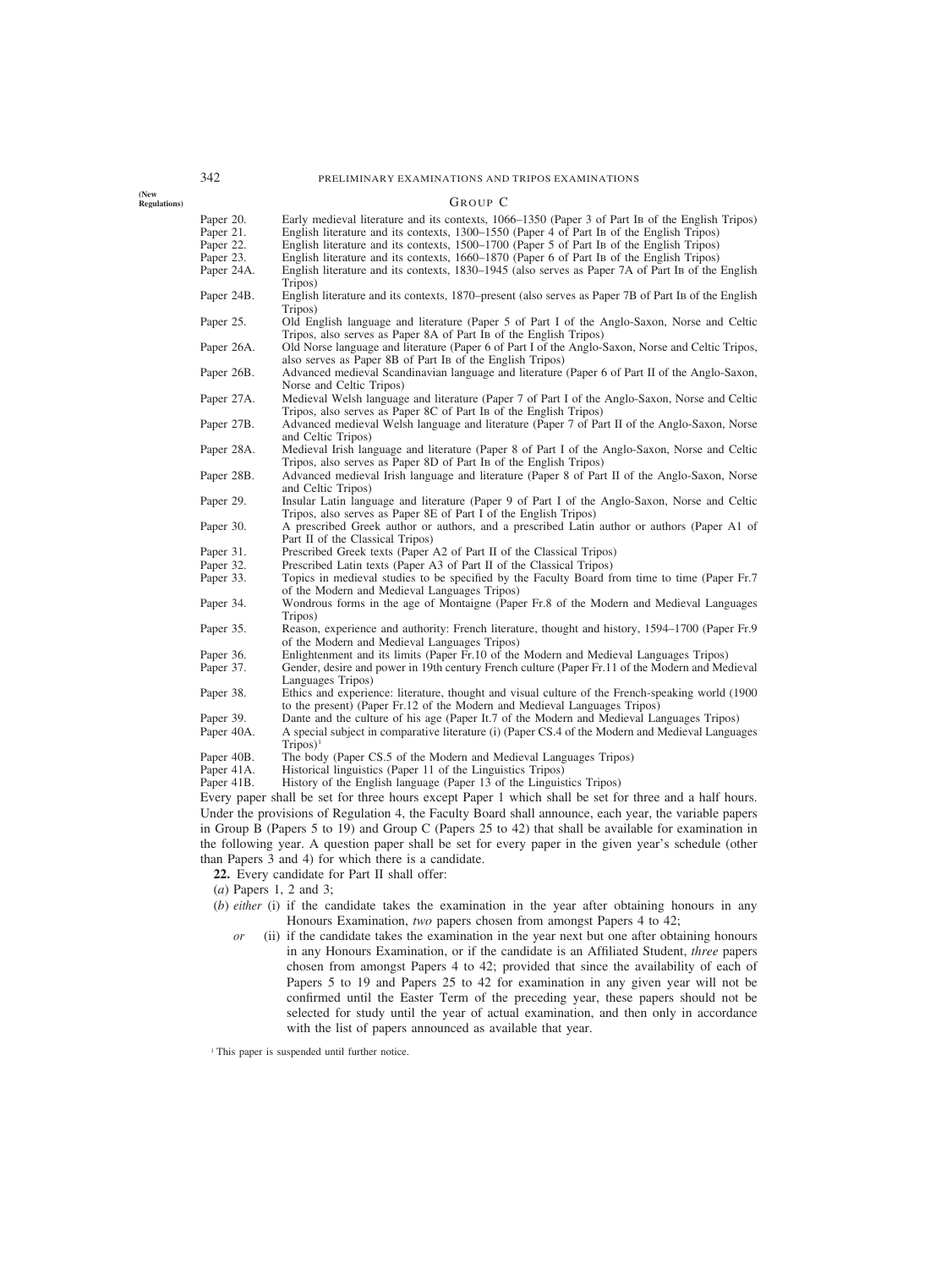- **(New** (*c*) In offering papers for examination, the candidate's choices shall be further governed by the **Regulations)** following provisions:
	- (i) if a candidate takes the examination in the year next but one after obtaining honours in any Honours Examination but has spent the intervening year undertaking legitimate study in another university, the candidate shall offer only two papers chosen from amongst Papers 4 to 42, sub-paragraph (*b*)(ii) above notwithstanding;
	- (ii) no candidate shall offer both Papers 24A and 24B, or both Papers 26A and 26B, or both Papers 27A and 27B, or both Papers 28A and 28B, or both Papers 40A and 40B;
	- (iii) a candidate who has obtained honours in Part IB of the English Tripos or any allowance on that examination towards a degree shall not offer any of Papers 21 to 24;
	- (iv) if a candidate has not previously obtained honours in Part IB of the English Tripos and either takes the Part II examination in the year next but one after obtaining honours in another Honours Examination or is an Affiliated Student, the candidate shall offer at least one paper from amongst Papers 20 to 24;
	- (v) a candidate shall not offer any paper that he or she has previously offered in another Honours Examination;
	- (vi) a candidate offering any of Papers 22, 23, 24A or 24B shall be required to demonstrate, in each such paper offered, substantial knowledge of English literature before and after the medial date specified for the paper in question;
	- (vii) a candidate for the English Tripos offering any of Papers 25 to 42 shall be required to offer them as written papers, and may not substitute them with any form of coursework, albeit that such substitutions may be available to candidates who are offering the same papers for the Anglo-Saxon, Norse and Celtic Tripos, or the Classical Tripos, or the Modern and Medieval Languages Tripos, or the Linguistics Tripos;
- (viii) a candidate for Part II of the English Tripos offering any of Papers 21, 22, 23, or 24 shall be required to offer them as written papers, and may not substitute them with any form of coursework, albeit that such substitutions may be available to candidates who are offering the same papers for Part IB of the English Tripos;
	- (ix) dissertations offered under this Regulation, whether for Paper 3 or Paper 4, shall be submitted in accordance with the provisions of Regulation 24.

**23.** (*a*) Every candidate shall submit her or his scheme of work (a list of papers to be offered for schemes of examination), together with the proposed topic(s) of her or his dissertation(s), for formal approval to the Director of Undergraduate Studies of the Faculty Board through her or his Director of Studies in accordance with the arrangements for such notification approved by the Board. Submissions must be made by the penultimate Friday of the Full Michaelmas Term preceding the examination. work.

(*b*) The Director of Undergraduate Studies and the Undergraduate Submissions Committee, acting on behalf of the Faculty Board, shall consider each such submission with respect to two considerations:

- (i) where a candidate offers both Papers 3 and 4, if one of the dissertations so offered is in the same field as one of the candidate's papers, these parties may decline to allow the candidate to offer the second dissertation in the field of that same or any other of her or his papers;
- (ii) where a candidate offers six papers, these parties shall consider the overall balance of the candidate's scheme of work and the potential for overlap, whether between papers or between papers and the dissertation(s), and may reject such proposals which, in their opinion, fail to demonstrate sufficient breadth.

(*c*) Once a scheme of work and topic(s) have been approved on behalf of the Faculty Board, no change shall be made to them without further formal approval. A candidate may, however, submit a revised scheme and/or topic(s) for approval so as to reach the Director of Undergraduate Studies at any time up until the sixth Wednesday of the Full Lent Term preceding the examination.

24. (a) Every candidate, in offering one or more dissertations under Regulation 22, shall submit the Dissertations. proposed dissertation topic(s) for formal approval in accordance with the provisions of Regulation 23.

(*b*) Dissertations must be on topics of 'English literature' as defined under Regulation 2, save that (Regulation 2(*c*) notwithstanding) where Part II 'English literature' papers such as Papers 2, 15 and 16 encompass the study of specified musical or foreign-language materials, permission to make these latter materials the primary focus of a dissertation shall be at the discretion of the Undergraduate Submissions Committee, acting on behalf of the Faculty Board. Relevant comparisons may always be made with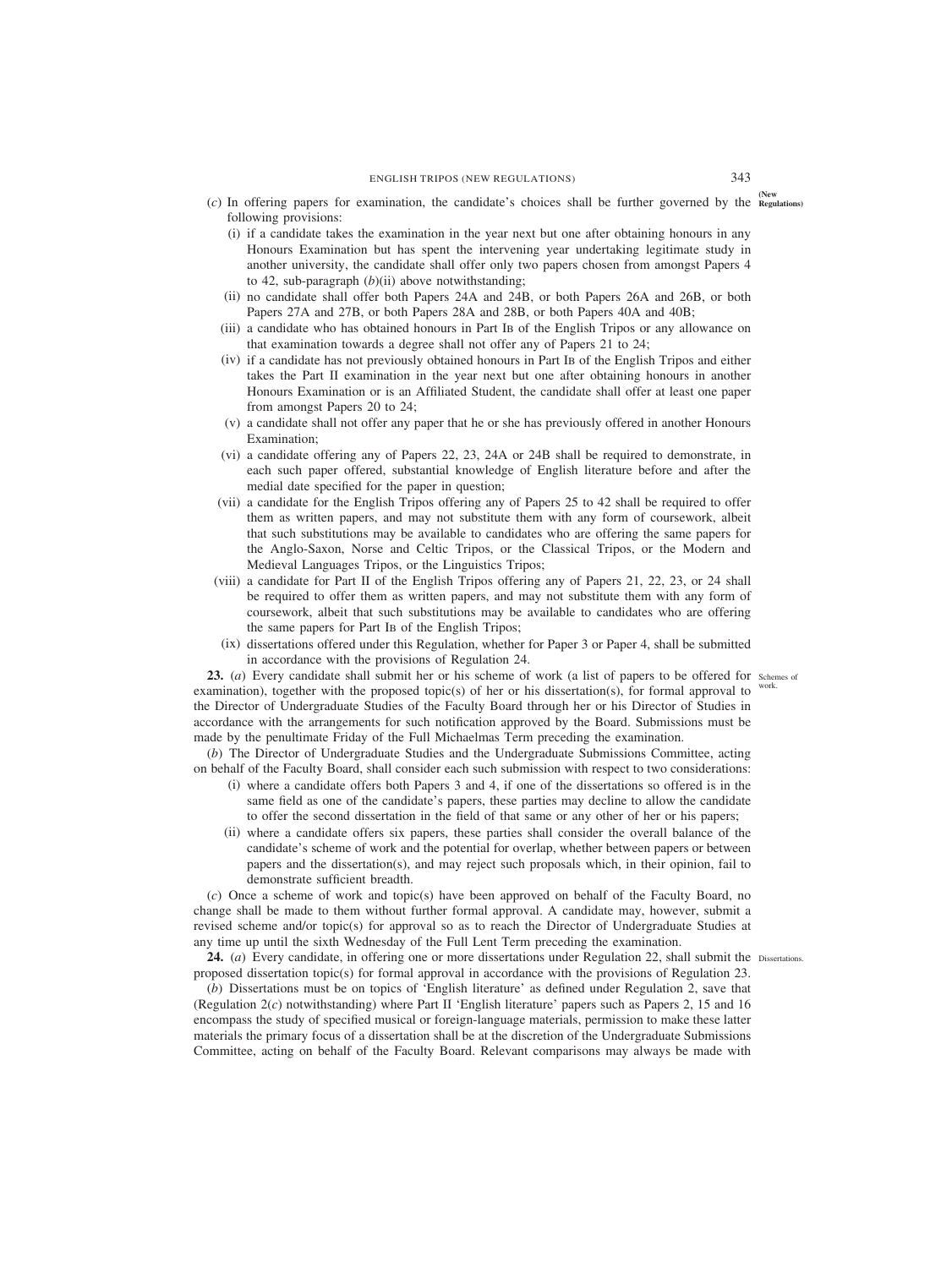**(New Regulations)**

any foreign-language materials or materials that fall outside the scope of 'English literature' without obtaining prior permission, so long as those comparisons are made subject to the terms of Regulation 2(*f*).

(*c*) The length of each dissertation shall be not fewer than 6,000 words and not more than 7,500 words. The prescribed length shall include appendices, although appendices beyond the prescribed limit may be allowed in special circumstances, subject to formal approval given on behalf of the Faculty Board not later than the sixth Wednesday of the Full Lent Term preceding the examination. Each dissertation shall be typewritten, in English, paying proper attention to style and presentation.

(*d*) Candidates shall be required to declare that dissertations are their own work and that they do not contain material already used to any substantial extent for a comparable purpose prior to the date of their submission. Where appropriate, full and proper acknowledgment must be given to the work of others via footnotes. Each dissertation must be accompanied by a synopsis of its contents of not fewer than 100 words and not more than 150 words, and by a bibliography of the books, articles, and electronic and online resources used in its preparation. The prescribed length detailed under subparagraph (*c*) above shall exclude the synopsis, notes and bibliography.

(*e*) Dissertations shall be submitted to the Director of Undergraduate Studies in accordance with arrangements approved by the Faculty Board so as to arrive at the Faculty not later than 5 p.m. on the first Tuesday of the Full Easter Term in which the examination is to be held.

(*f*) Candidates may be called for a *viva voce* examination in connection with their dissertations.

## TEMPORARY REGULATION

**25.** The examination for the English Tripos (New Regulations) shall be held for the first time as follows:

Part IA in 2021

Part IB in 2022

Part II in 2022, both for candidates for the one-year Part II and for candidates completing the twoyear Part II at that time.

#### GEOGRAPHICAL TRIPOS

**1.** The Geographical Tripos shall consist of three Parts: Part IA, Part IB, and Part II.

- **2.** The following may present themselves as candidates for honours in Part IA:
- (*a*) a student who has not obtained honours in another Honours Examination, provided that he or she has kept one term and that three complete terms have not passed after his or her first term of residence;
- (*b*) a student who has obtained honours in another Honours Examination, in the year after so obtaining honours, provided that he or she has kept four terms and that nine complete terms have not passed after his or her first term of residence.

**3.** A student may be a candidate for honours in Part IB in the year after obtaining honours either in Part IA or in another Honours Examination, provided that he or she has kept four terms and that twelve complete terms have not passed after his or her first term of residence.

**4.** A student may be a candidate for honours in Part II:

*either* (*a*) in the year next after obtaining honours in Part IB of the Geographical Tripos,

*or* (*b*) in the year next or next but one after obtaining honours in another Honours Examination, other than Part IA of the Geographical Tripos;

provided that he or she has kept seven terms and that twelve complete terms have not passed after his or her first term of residence.<sup>1</sup>

**5.** No student shall be a candidate for more than one Part, or for any Part and also for another Honours Examination, in the same term.

**6.** No student who has been a candidate for any Part shall again be a candidate for the same Part.

**7.** The Faculty Board of Earth Sciences and Geography shall have power to issue from time to time supplementary regulations defining or limiting all or any of the subjects of examination. Due care shall be taken that sufficient notice is given of any alterations of such supplementary regulations.

**8.** The Faculty Board shall nominate for each Part of the Tripos such number of Examiners as they shall deem sufficient. There shall be two separate bodies of Examiners, one for Part IA and Part IB, and one for Part II. There shall be a separate Chair of Examiners for each body of Examiners.

Three Parts. Standing of candidate

**Supplementary** regulations.

Examiners.

<sup>&</sup>lt;sup>1</sup> See also the regulations for Affiliated Students (p. 165).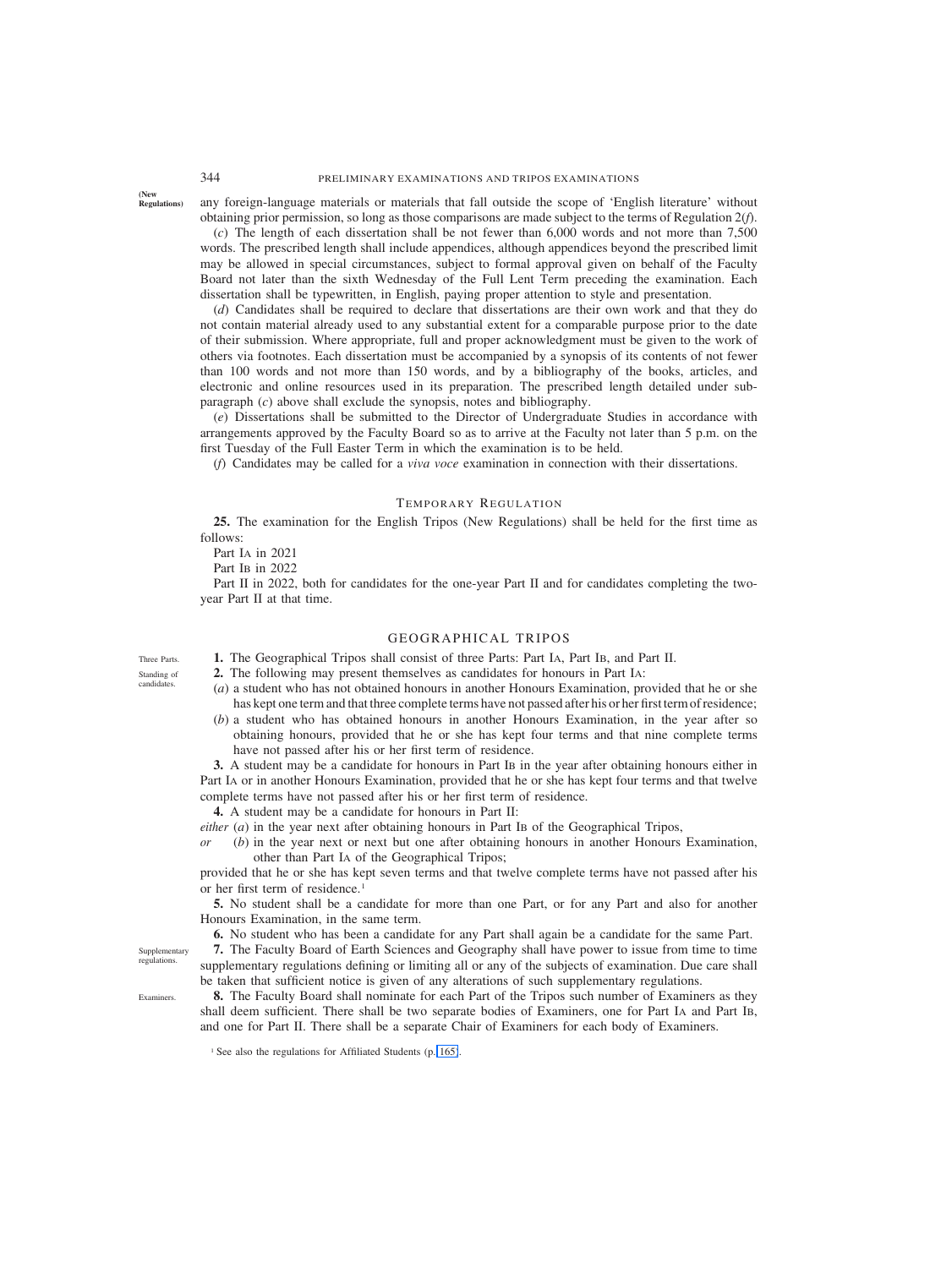**9.** The Faculty Board shall have power to nominate one or more Assessors to assist each body of Assessors. Examiners. An Assessor may be summoned to meetings of the Examiners for the purpose of consultation and advice, but shall not be entitled to vote.

**10.** The questions proposed by each Examiner and Assessor shall be submitted to the whole body of Examiners for approval.

**11.** The Examiners shall have regard to the style and method of candidates' answers, and shall give credit for excellence in these respects.

**12.** In the class-list for each Part of the Tripos the names of those who obtain honours shall be Class-lists. arranged in three classes, of which the second shall be divided into two divisions.

**13.** For special excellence in each Part of the Tripos a mark of distinction may be awarded.

**14.** In the examination for each Part of the Tripos the Examiners may take account of the laboratory and field work done by candidates during the courses leading to the examination.

**15.** Notice of prescribed areas shall be published by the Faculty Board in the *Reporter* before the Notice of end of the Easter Term next preceding the examination to which they apply; provided that the Board subjects. shall have the power of subsequently issuing amendments if they have due reason for doing so and if they are satisfied that no student's preparation for the examination would be adversely affected.

# PART IA

**16.** The examination shall consist of two papers as follows:

Paper 1. Human geography (also serves as a Paper in Section II of Part IA of the Education Tripos) Paper 2. Physical geography Physical geography

**17.** Each paper shall be set for three hours. A candidate for Part IA shall

- (*a*) offer both papers; and
- (*b*) submit to the Examiners, in accordance with arrangements to be specified by the Head of the Department of Geography and by a date or dates to be announced not later than the end of the first quarter of the Michaelmas Term, records of five practical exercises undertaken by the candidate, together with a declaration as specified in Regulation 25.

The Examiners shall have power to examine candidates *viva voce* on their submitted work.

## PART IB

**18.** The papers for Part IB shall be as follows:

*Section A*

Paper 1. Living with global change

- *Section B*
	- Paper 2. Human geography I
	- Paper 3. Human geography II<br>Paper 4. Human geography II
	- Paper 4. Human geography III<br>Paper 5. Physical and environn
	- Paper 5. Physical and environmental geography I<br>Paper 6. Physical and environmental geography II
	- Paper 6. Physical and environmental geography II Paper 7. Physical and environmental geography II
	- Physical and environmental geography III

The paper in Section A and each paper in Section B shall consist of a written paper of two hours' duration together with the submission of coursework; details of the coursework required of candidates, and the arrangements for the submission of the coursework shall be published by the Faculty Board not later than the division of the Easter Term next preceding the examination.

19. A candidate for Part IB shall offer:

- (*a*) Paper 1,
- (*b*) three papers from Section B, and
- (*c*) submit to the Examiners, in accordance with arrangements to be specified by the Head of the Department of Geography and by a date or dates to be announced not later than the end of the first quarter of the Michaelmas Term,
	- (i) a record of a practical exercise or exercises undertaken by the candidate, and
	- (ii) a record of a practical exercise undertaken by the candidate and based on a residential field class.

All items of submitted work in sections (*a*), (*b*), and (*c*) shall be accompanied by a declaration as specified in Regulation 25.

Scheme of examination for Part IA.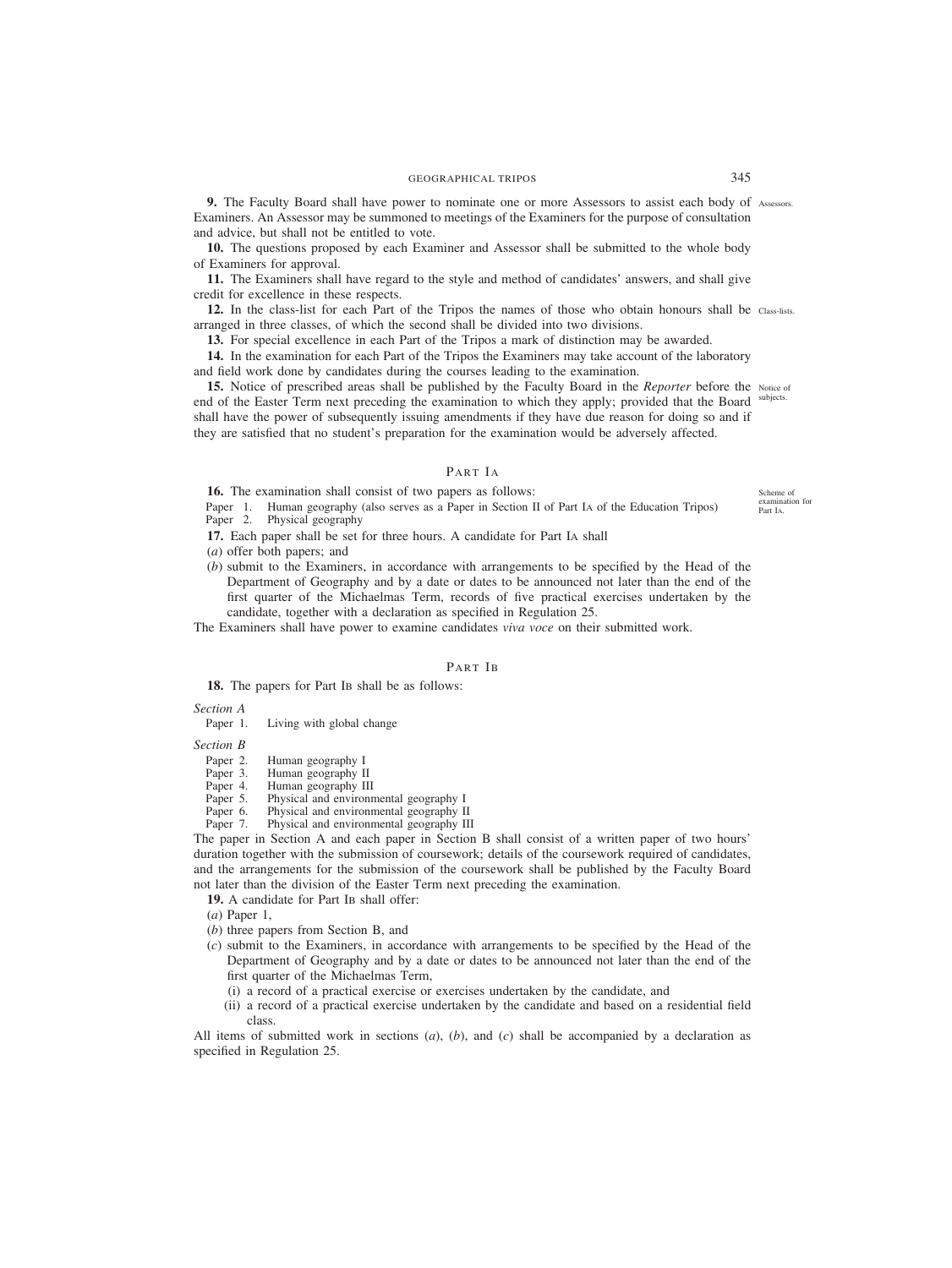# 346 PRELIMINARY EXAMINATIONS AND TRIPOS EXAMINATIONS

# PART II

| of       |           | <b>20.</b> The papers for Part II shall be as follows: |
|----------|-----------|--------------------------------------------------------|
| tion for | Paper 1.  | A prescribed topic or topics in human geography I      |
|          | Paper 2.  | A prescribed topic or topics in human geography II     |
|          | Paper 3.  | A prescribed topic or topics in human geography III    |
|          | Paper 4.  | A prescribed topic or topics in human geography IV     |
|          | Paper 5.  | A prescribed topic or topics in geography I            |
|          | Paper 6.  | A prescribed topic or topics in geography II           |
|          | Paper 7.  | A prescribed topic or topics in geography III          |
|          | Paper 8.  | A prescribed topic or topics in geography IV           |
|          | Paper 9.  | A prescribed topic or topics in physical geography I   |
|          | Paper 10. | A prescribed topic or topics in physical geography II  |
|          | Paper 11. | A prescribed topic or topics in physical geography III |
|          | Paper 12. | A prescribed topic or topics in physical geography IV  |

Each paper shall consist of *either* a written paper of three hours' duration *or* a written paper of two hours' duration together with the submission of coursework; the mode of examination of each paper, details of the coursework required of candidates, and the arrangements for the submission of the coursework shall be published by the Faculty Board not later than the division of the Easter Term next preceding the examination.

**21.** A candidate for Part II shall offer any four papers from the papers specified in Regulation 20.

**22.** Except as provided in (*a*) and (*b*) below, every candidate for Part II shall send to the Chair of Examiners so as to arrive not later than the first Tuesday of the Full Term in which the examination is to be held, for submission to the Examiners, a dissertation on some geographical subject. This regulation shall not apply to:

- (*a*) an Affiliated Student who is a candidate for Part II in the first, second, or third term after his or her first term kept;
- *or* (*b*) a student who has not obtained honours in either Part IA or Part IB of the Geographical Tripos and who is a candidate for Part II in the year next after obtaining honours in another Honours Examination; such a student shall submit in place of the dissertation a critical review essay of dissertation length.

**23.** Every candidate submitting a dissertation or a critical review essay under Regulation 22(*b*) shall obtain the approval of the Head of the Department for the subject of the proposed dissertation not later than the end of the Michaelmas Term next preceding the examination.

**24.** A dissertation shall be of not less than 8,000 words and not more than 10,000 words in length, shall be word-processed, unless previous permission has been obtained from the Chair of Examiners through a candidate's Tutor to present the dissertation in manuscript, and shall be accompanied by a declaration as specified in Regulation 25. The dissertation shall be taken into consideration by the Examiners, who shall have power to examine a candidate upon it *viva voce*.

**25.** When submitting records of practical exercises for Part IA (Regulation 17(*b*)), or coursework, essays and records of practical exercises, and dissertation proposals for Part IB (Regulations 18 and 19(*b*)), or coursework or a dissertation for Part II (Regulations 20 and 24), or a critical review essay for Part II (Regulation 22(*b*)), a candidate will be required to sign a declaration that the work submitted is his or her own work, unaided except as may be specified in the declaration (full and proper acknowledgement being given of the work of others), and that it does not contain material that has already been used to any substantial extent for a comparable purpose; if two or more candidates have undertaken practical exercises in collaboration, they will each be required to indicate the extent of their contribution.

# HISTORICAL TRIPOS

Two Parts. Supplementary regulations.

**1.** The Historical Tripos shall consist of two Parts. A separate class-list shall be published for each Part. **2.** The Faculty Board of History shall have power to define or limit by supplementary regulations all or any of the subjects of the examination; to determine the credit that shall be assigned to such subjects respectively; to mark out the lines of study that are to be pursued by candidates; and to modify or alter any such supplementary regulations as occasion may require. They shall also have power to publish from time to time lists of books recommended to the candidates.

Dissertation.

Scheme examine Part II.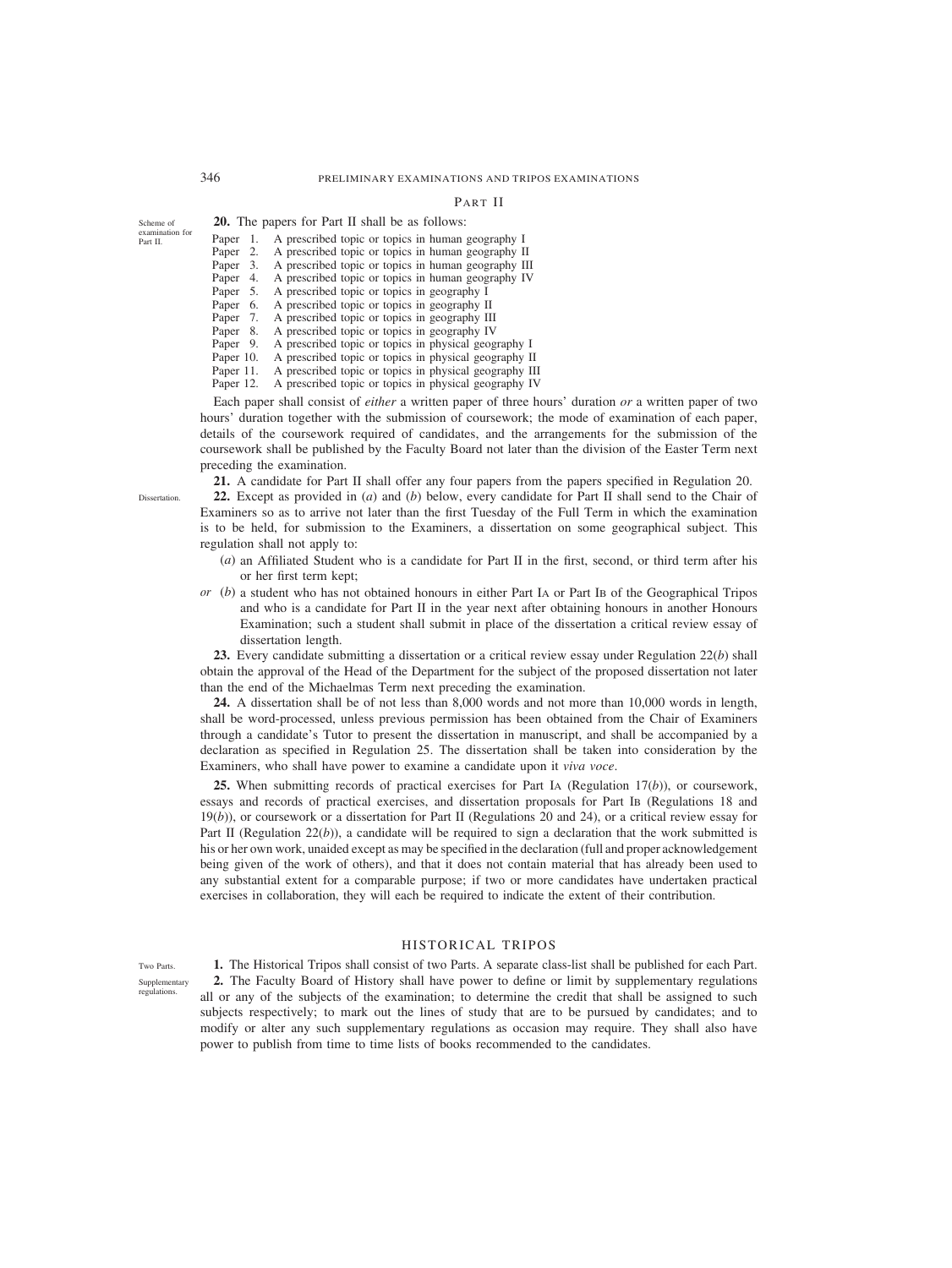# HISTORICAL TRIPOS 347

**3.** Before the end of the Easter Term each year the Faculty Board shall give notice of the variable subjects for the examinations to be held in the academical year next but one following; provided that

- (*a*) the Faculty Board shall have the power of subsequently issuing amendments if they have due reason for doing so and if they are satisfied that no student's preparation for the examination is adversely affected;
- (*b*) a subject prescribed for Paper 1 of Part I may be withdrawn by the Faculty Board upon notice given in the *Reporter* not later than the end of the Full Michaelmas Term next but one preceding the examination concerned.
- **4.** The following may present themselves as candidates for honours in Part I:
- (*a*) a student who has kept four terms; provided that six complete terms have not passed after his or her first term of residence;
- (*b*) a student who has obtained honours in another Honours Examination in the year next after or next but one after so obtaining honours; provided that the student has kept seven terms and that twelve complete terms have not passed after his or her first term of residence.

**5.** A student who has obtained honours in another Honours Examination may be a candidate for honours in Part II in the year next after or next but one after so obtaining honours; provided that the student has kept seven terms and that twelve complete terms have not passed after his or her first term of residence.

**6.** An Affiliated Student may be a candidate for honours either in Part I or in Part II in accordance with the regulations for Affiliated Students.

**7.** No student shall be a candidate for both Parts, or for either Part and also for another Honours Examination, in the same term.

**8.** No student who has been a candidate for either Part shall again be a candidate for the same Part.

**9.** The Faculty Board shall nominate such number of Examiners as they may deem sufficient for Examiners. each Part of the Tripos.

10. The Faculty Board shall have power to nominate one or more Assessors to assist the Examiners Assessors. in either Part of the Tripos. Assessors shall, if required, set the paper or papers assigned to them, shall look over the work of the candidates therein, and shall present a report to the Examiners. They may be summoned to meetings of the Examiners for the purpose of consultation and advice, but shall not be entitled to vote.

**11.** The Examiners shall have regard to the style and method of the candidates' answers and shall give credit for excellence in these respects.

12. In each Part, the names of the candidates who obtain honours shall be arranged in three classes, class-lists. of which the second shall be divided into two divisions. The names in the first and third classes and in each division of the second class shall be arranged in alphabetical order. A mark of distinction shall be affixed to the names of those candidates placed in the first class whose work either in a part or in the whole of the examination is of special merit. Explanation of the mark shall be limited to the words 'With distinction'.

**13.** The scheme of examination for Part I shall be:

#### **Section A**

*Themes and Sources*

Paper 1. Themes and sources

# **Section B**

*British Political History*

- Paper 2. British political history, 380–1100<br>Paper 3. British political history, 1050–150
- British political history, 1050–1509
- Paper 4. British political history, 1485–1714<br>Paper 5. British political history, 1688–1886
- British political history, 1688-1886
- Paper 6. British political history, since 1880

#### **Section C**

*British Economic and Social History*

- Paper 7. British economic and social history, 380–1100<br>Paper 8. British economic and social history, 1050–c. 1.
- Paper 8. British economic and social history, 1050–*c*. 1500<br>Paper 9. British economic and social history, *c*. 1500–1750
- Paper 9. British economic and social history, *c*. 1500–1750<br>Paper 10. British economic and social history, 1700–1880
- British economic and social history, 1700–1880
- Paper 11. British economic and social history, since *c*. 1880

Standing of candidates.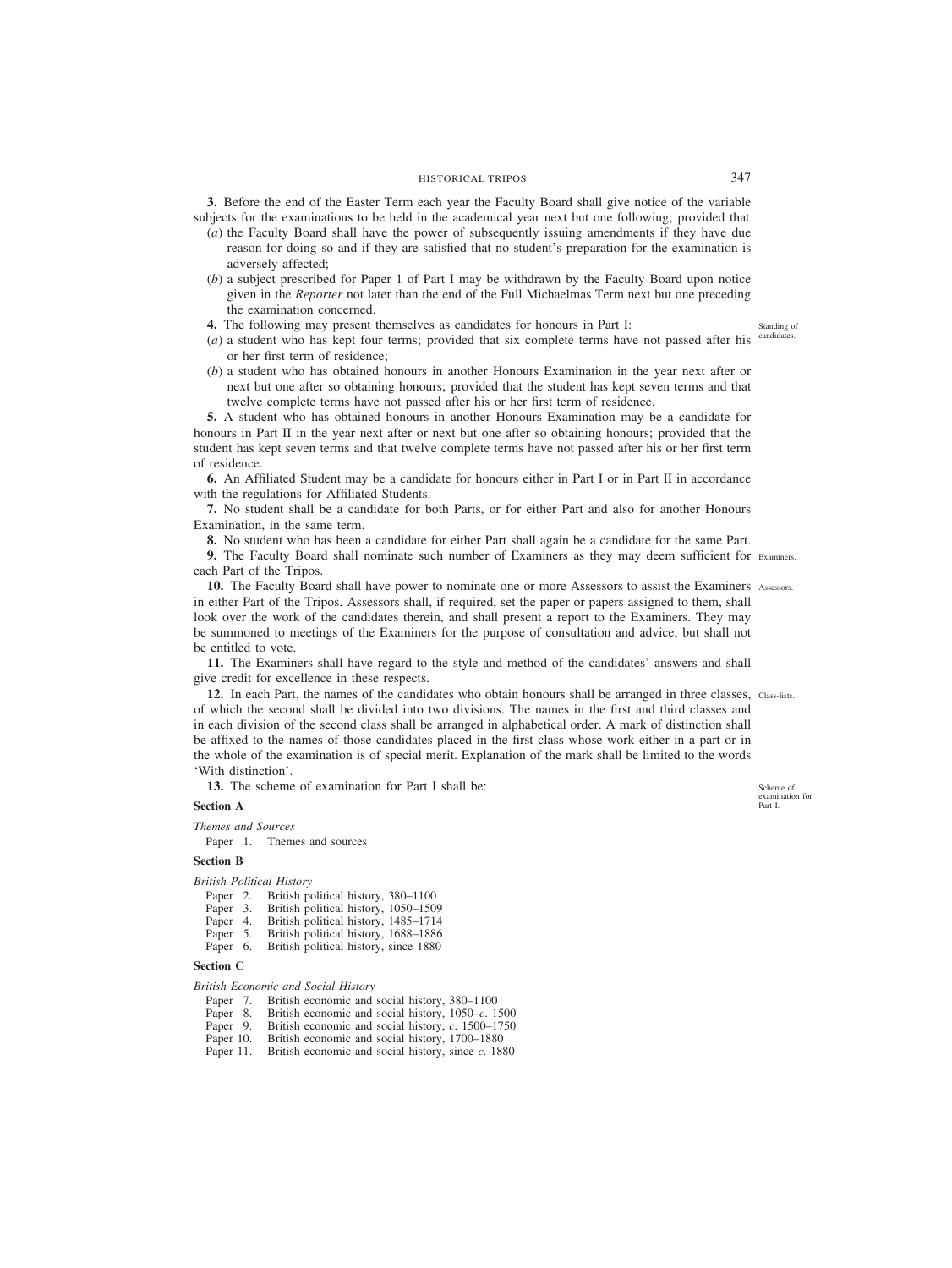#### **Section D**

#### *European History*

| Paper 12. |  | European history, 776 BC-AD 69             |
|-----------|--|--------------------------------------------|
| Paper 13. |  | European history, 31 BC-AD 900             |
| Paper 14. |  | European history, c. 900–c. 1450           |
| Paper 15. |  | European history, $1200-1520$ <sup>1</sup> |
| Paper 16. |  | European history, 1450–1760                |
| Paper 17. |  | European history, 1715–1890                |

Paper 18. European history, since 1890<sup>2</sup>

#### **Section E**

*Political Thought*

Paper 19. The history of political thought to *c.* 1700 (also serves as Paper O6 of Part II of the Classical Tripos and Paper POL7 of Parts IIA and IIB of the Human, Social, and Political Sciences Tripos) Paper 20. The history of political thought from *c.* 1700 to *c.* 1890 (also serves as Paper POL8 of Parts IIA

#### **Section F**

*World History*

Paper 21. Empires and world history from the fifteenth century to the First World War

and IIB of the Human, Social, and Political Sciences Tripos)

Paper 23. World history since 1914

#### **Section G**

*American History*

Paper 22. North American History, *c*. 1500 to 1865

Paper 24. The history of the United States from 1865

Each paper shall be of three hours' duration, except Paper 1. The examination for Paper 1 shall consist of the submission of an essay of 3,000–5,000 words on a topic chosen from a list of topics announced by the Faculty Board. The essay shall be submitted, in accordance with detailed arrangements approved by the Faculty Board, no later than the first Thursday of Full Lent Term.

**14.** Candidates for Part I shall offer papers as follows:

- (*a*) a candidate who takes the examination in the fourth, fifth, or sixth term after the first term of residence, or in the year next but one after obtaining honours in another Honours Examination, or a candidate who is an Affiliated Student and has the right to take Part I in the fourth, fifth, or sixth term after the first term kept, shall offer Paper 1 and five other papers;
- (*b*) a candidate who takes the examination in the year next after obtaining honours in another Honours Examination shall offer Paper 1 and four other papers;

provided that

- (i) every candidate shall offer at least one paper from Section B, at least one paper from Section C, and at least one paper from Sections D–G;
- (ii) no candidate who has obtained honours in either Part of the Classical Tripos shall offer Paper 12 or Paper 13.

# PART II

**15.** The scheme of examination for Part II shall be:

Scheme of examination for Part II.

**Section A**

Paper 1. Historical argument and practice

#### **Section B**

#### *Special Subject*<sup>3</sup>

Paper 2. Essay Paper<br>Paper 3. Sources Pap

Sources Paper

<sup>1</sup> This paper is suspended until further notice.

<sup>2</sup> This paper is also available to candidates for Part II of the Modern and Medieval Languages Tripos; see p. 405.

<sup>3</sup> One or more subjects specified in Sections B and D may also serve as Group C papers of Part II of the Classical Tripos; see p. 299.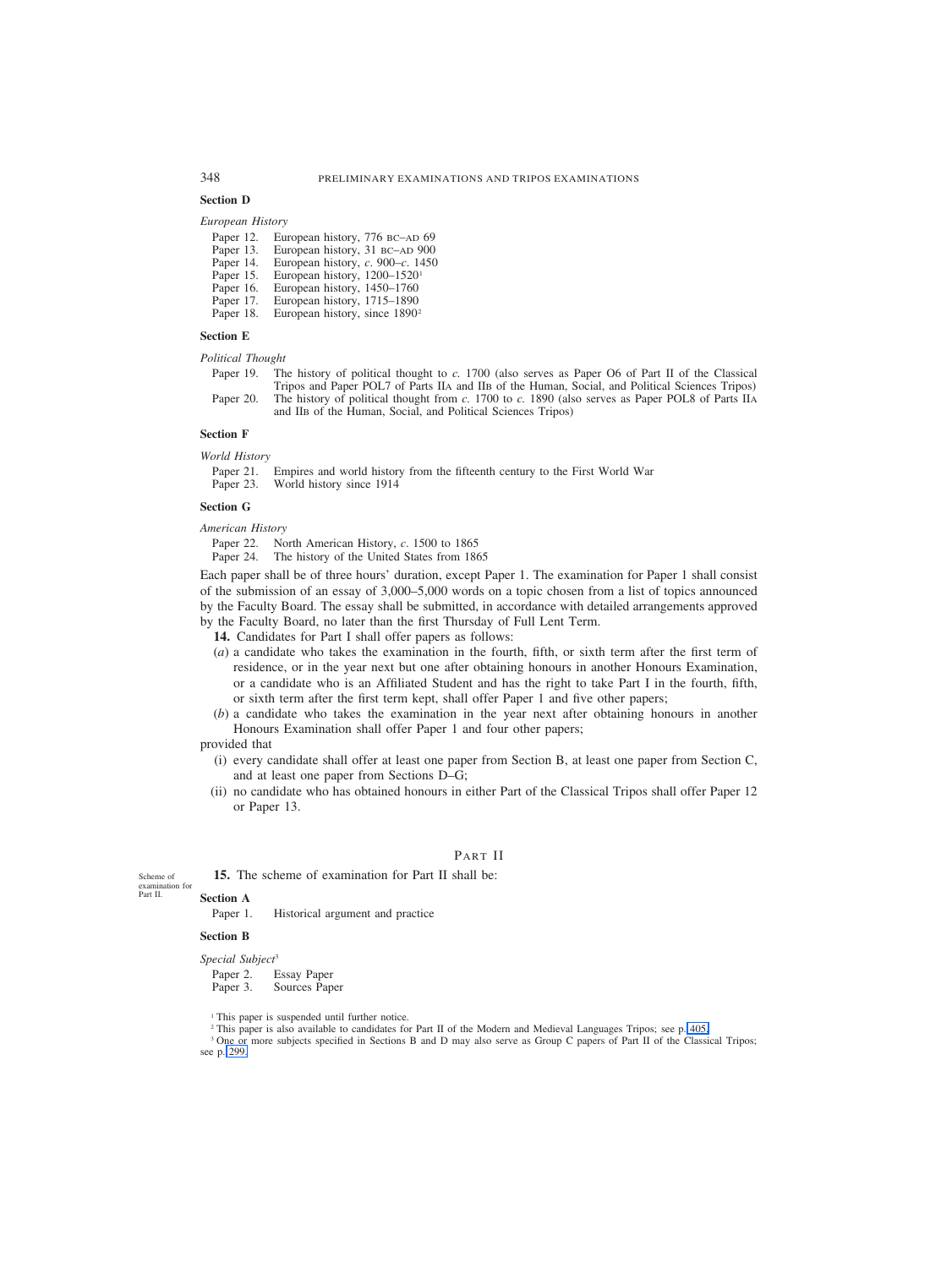## **Section C**

*Political Thought*

- Paper 4. The history of political thought from *c*. 1700 to *c*. 1890 (also serves as Paper POL10 of Parts IIA and IIB of the Human, Social, and Political Sciences Tripos)<sup>1</sup>
- Paper 5. Political philosophy and the history of political thought since *c*. 1890 (also serves as Paper POL11 of Parts IIA and IIB of the Human, Social, and Political Sciences Tripos)
- Paper 6. States between states: The history of international political thought from the Roman empire to the early nineteenth century

## **Section D**

*Specified Subjects*

Papers 7–30. A variable number of papers on topics or comparative themes in history specified by the Faculty Board,<sup>2</sup>

provided that within the range of papers listed in Sections B and D, a minimum of one paper in each of the following subject areas shall be offered:

- (i) ancient history; <sup>3</sup>
- (ii) medieval history;
- (iii) early modern history;
- (iv) economic and/or social history;
- (v) modern British and/or Irish history;
- (vi) modern European history;
- (vii) American history;
- (viii) African, Asian or Latin-American history;

and that no fewer than twelve specified subjects shall be offered in Section D.

- **16.** Candidates for Part II shall offer papers, or papers and a dissertation, as follows:
- (*a*) a candidate who takes the examination in the year next after obtaining honours in Part I of the Historical Tripos or in another Honours Examination, or a candidate who is an Affiliated Student, shall offer Papers 1, 2, and 3, *and*
	- *either* two papers from Sections C–D
	- *or* one paper from Sections C–D and a dissertation as prescribed in Regulation 17 on a topic, the title of which has been approved by the Faculty Board, within the range of the Historical Tripos as a whole, provided that a candidate shall not submit a dissertation on a topic falling within the scope of any of the papers that he or she is offering in the examination;
- (*b*) a candidate who takes the examination in the year next but one after obtaining honours in Part I of the Historical Tripos or in another Honours Examination, or a candidate who is an Affiliated Student, shall offer Papers 1, 2, and 3, *and*

*either* four papers from Sections C–D

*or* three papers from Sections C–D and a dissertation as prescribed in Regulation 17 on a topic, the title of which has been approved by the Faculty Board, within the range of the Historical Tripos as a whole, provided that a candidate shall not submit a dissertation on a topic falling within the scope of any of the papers that he or she is offering in the examination;

provided that

- (i) no candidate shall offer any paper that he or she has previously offered as a candidate for another Honours Examination;
- (ii) the Faculty Board may give notice before the end of the Easter Term in the academical year next but one preceding the examination that a candidate who offered a particular paper or combination of papers in Part I of the Historical Tripos may not offer a particular paper or papers from Section D of Part II;
- (iii) no candidate who has obtained honours in Part II of the Classical Tripos shall offer the paper which serves as the subject for Paper C4 of Part II of the Classical Tripos;

<sup>&</sup>lt;sup>1</sup> This paper is also available, in certain years, to candidates for Part II of the Modern and Medieval Languages Tripos; see p. 405.

<sup>2</sup> One or more subjects specified in Section D may also be available to candidates for Part II of the Modern and Medieval Languages Tripos; see p. 405.

<sup>&</sup>lt;sup>3</sup> One or more subjects specified in Sections B and D may also serve as Group C papers of Part II of the Classical Tripos; see p. 299.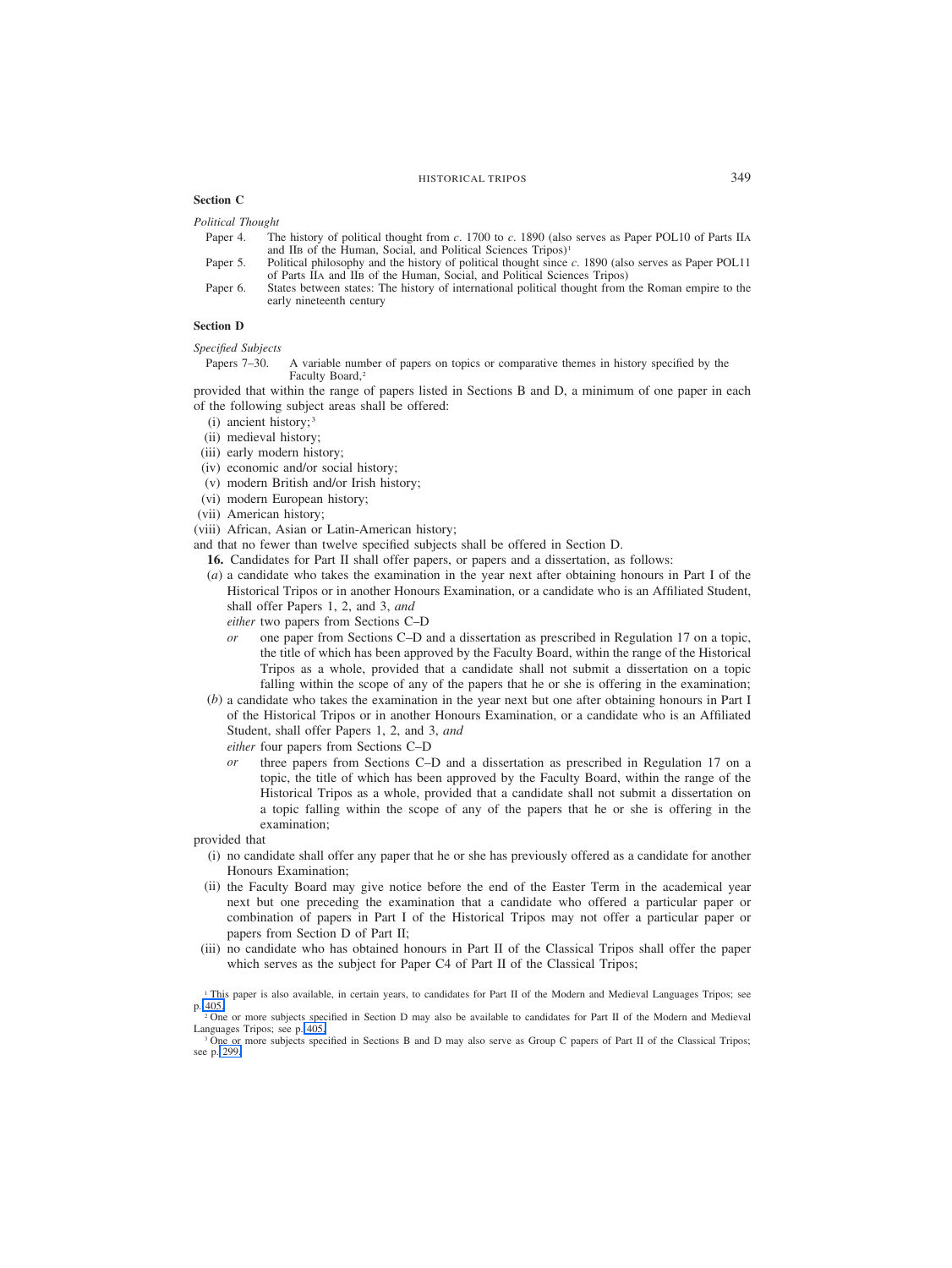- (iv) no candidate shall offer in Papers 2 and 3, a subject which he or she has already offered in Group C of Part II of the Classical Tripos;
- (v) no candidate who has previously offered Paper 20 in Part I of the Historical Tripos shall offer Paper 4;
- (vi) a candidate who has previously obtained honours in Part I of the Historical Tripos, but who did not offer in that Part a paper from among
	- *either* Paper 1 (Themes and Sources) provided that the option selected by the candidate is one which has been announced by the Faculty Board as a subject falling mainly in the period before 1750;
	- *or* Papers 2–4, 7–9, 12–16, and 19,
	- shall offer in Part II
	- *either* Papers 2 and 3, provided that the special subject selected by the candidate is one which has been announced by the Faculty Board as a subject falling mainly in the period before 1750,
	- *or* one of the following papers, provided that the subject specified for the paper is a subject falling mainly in the period before 1750:
		- Papers 7–30;
	- *or* a dissertation as prescribed in Regulation 17, provided that its subject falls mainly in the period before 1750;
- (vii) a candidate who has previously obtained honours in Part I of the Historical Tripos but who did not offer in that Part a paper from among Papers 12–18 shall offer in Part II a paper from Section D on a subject in European history specified by the Faculty Board.
- **17.** (*a*) A candidate for Part II who wishes to offer a dissertation under Regulation 16 shall submit an application, including the title of the proposed dissertation and a statement of the scheme of papers to be offered in the examination. Applications, signed by the candidate's Director of Studies, shall be submitted to the Academic Secretary of the Faculty so as to arrive not later than the division of the Easter Term next preceding the examination. Applications submitted after that date will be considered by the Board only in the most exceptional circumstances.

(*b*) Each candidate shall obtain the approval of the proposed title by the Faculty Board not later than the last day of August preceding the examination. When the Faculty Board have approved a title, no change shall be made to it without the further approval of the Board. A candidate may submit a revised title so as to reach the Academic Secretary of the Faculty not later than the division of the Lent Term; titles submitted after that date will be considered by the Board only in the most exceptional circumstances.

(*c*) A dissertation shall be not less than 10,000 words and not more than 15,000 words in length, shall show knowledge of primary sources, and shall give full reference to all sources used. Each dissertation shall be typewritten, with proper attention to style and presentation in accordance with detailed guidelines issued by the Faculty Board. Candidates will be required to provide a brief synopsis of the contents of the dissertation, and to declare that the dissertation is their own original work and that it does not contain material already used to any substantial extent for a comparable purpose.

(*d*) A dissertation shall be submitted to the Secretary of the Faculty, in accordance with arrangements approved by the Board, so as to arrive not later than the first Thursday of the Full Easter Term in which the examination is to be held.

(*e*) A candidate may be called for *viva voce* examination on his or her dissertation and on the general field of knowledge within which it falls.

# SUPPLEMENTARY REGULATIONS

P ART I

*Paper 1. Themes and sources*

The purpose of this paper is to give candidates experience of problems in the interpretation of historical sources within a thematic framework. Each candidate will be required to select an option from a list of options announced by the Faculty Board, and each option will include a number of essay topics. An essay on a topic chosen from a list announced by the Faculty Board will be submitted. Some of the topics may involve the use of sources in a foreign language.

**Dissertation**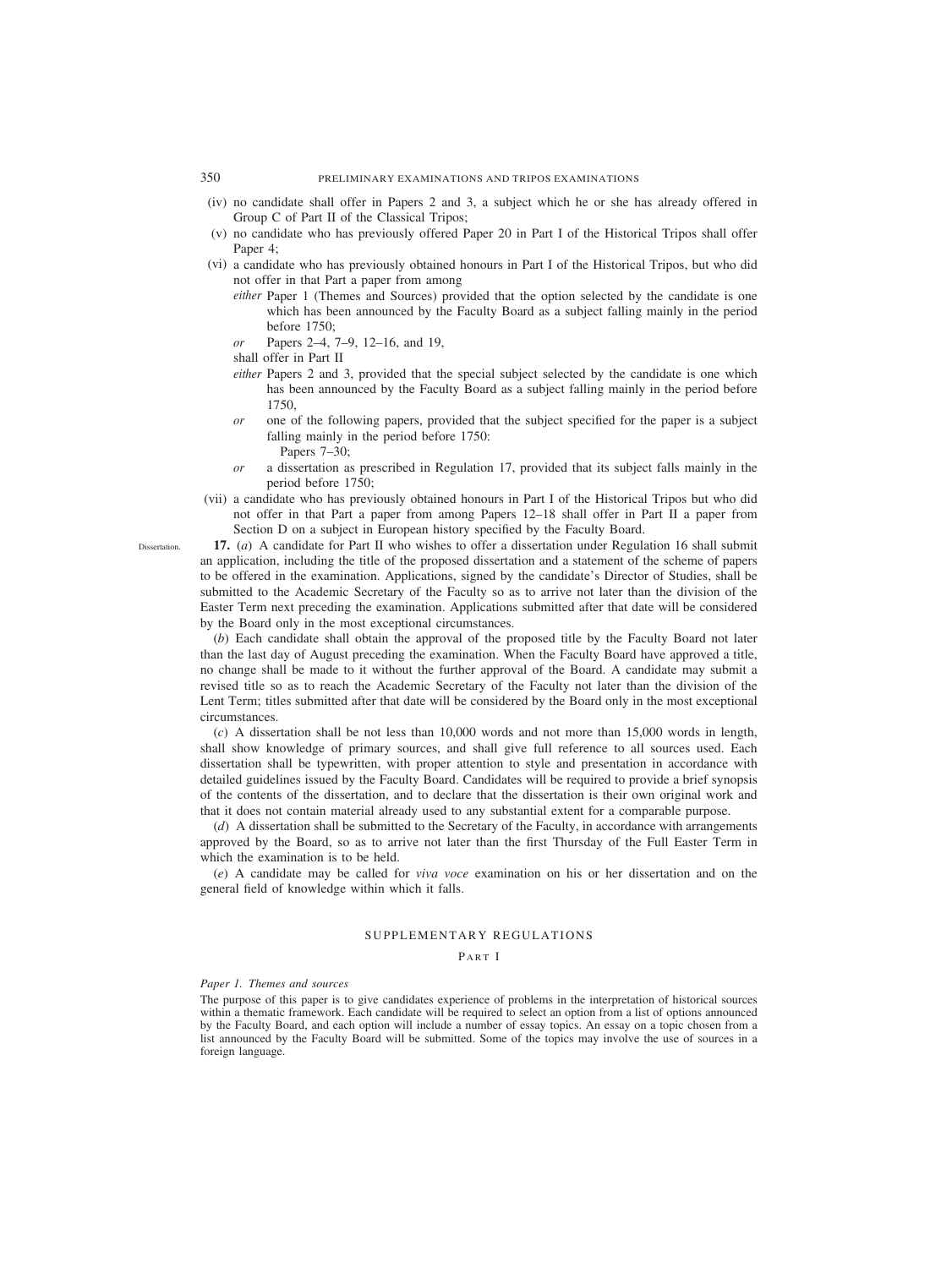# HISTORICAL TRIPOS 351

## *Papers 2–6. British political history, from AD 380 to the present day*

In these papers candidates will be required to show knowledge of political aspects and also of general aspects of English, Irish, Scottish, and Welsh history where relevant to the period studied. Candidates will be expected to show evidence of their ability to use and interpret contemporary documents. In each paper three questions must be answered, but no question shall be specified as compulsory, except that in Paper 3 (British political history, 1050–1509) and Paper 4 (British political history, 1485–1714) candidates will be required to answer at least one question from each of sections A and B.

## *Papers 7–11. British economic and social history, from AD 380 to the present day*

In these papers candidates will be required to show knowledge of economic, social, and cultural aspects and also of general aspects of English, Irish, Scottish, and Welsh history where relevant to the period studied. Candidates will be expected to show evidence of their ability to use and interpret contemporary documents. In each paper three questions must be answered, but no question will be specified as compulsory.

## *Papers 12–18. European history, from 776 BC to the present day*

These papers will survey European history in the periods concerned, in its political, constitutional, cultural, economic, and social aspects. Candidates will also be required to show knowledge of general aspects of European history. In each paper candidates will be required to answer three questions.

Paper 18 will be set in two sections. In one section the major emphasis will be on political and constitutional history; in the other section the major emphasis will be on economic, social, intellectual, and cultural history. Candidates will be required to answer three questions, at least one question to be taken from each section.

## *Paper 19. The history of political thought to* c*. 1700* (also serves as Paper O6 of Part II of the Classical Tripos and Paper POL7 of Parts IIA and IIB of the Human, Social, and Political Sciences Tripos)

## *Paper 20. The history of political thought from* c*. 1700 to* c*. 1890* (also serves as Paper POL8 of Parts IIA and IIB of the Human, Social, and Political Sciences Tripos)

These papers will deal with political ideas and arguments in relation to the general historical contexts in which they arose. Each paper will be divided into two sections. Section A will consist of questions on prescribed texts. Section B will be designed to test knowledge of a series of themes of importance in the history of political thought in the period covered by the paper. Candidates will be required to answer three questions, at least one question to be taken from each section.

## *Paper 21. Empires and world history from the fifteenth century to the First World War*

This paper will deal comparatively with the growth of political, economic, and cultural relations between Europe and the rest of the world since 1400; and with their effects in world history. Candidates will be required to answer three questions.

#### *Paper 22. North American history,* c*. 1500 to 1865*

This paper will concentrate on the history of those parts of North America which now form the United States. Candidates will be required to answer three questions.

#### *Paper 23. World history since 1914*

The paper will explore the climax and decline of Europe's older imperial systems during the first half of the twentieth century, the emergence of new forms of imperial power, and the making of the modern 'postcolonial' world in the context of world war and global economic shifts. Candidates will be required to answer three questions.

#### *Paper 24. The history of the United States from 1865*

The paper will concentrate on the history of those parts of North America which now form the United States. The paper will be set in two sections. Section A will consist of thematic questions; in Section B questions will be arranged chronologically. Three questions must be answered; one from Section A, two from Section B.

#### PART II

#### *Paper 1. Historical argument and practice*

This paper aims to provide an opportunity for candidates to reflect on broad issues of historical argument and practice arising out of their work for all three years of the Historical Tripos, but especially Part II. The paper is a means of enabling candidates to raise and discuss fundamental questions which relate their specialist knowledge to more general themes of historical inquiry and explanation. The focus of this paper, as distinct from other Part II papers, is on understanding the conceptual, historiographical, and methodological dimensions of historical argument and practice. However, the paper also fundamentally requires candidates to develop their understanding of these conceptual, historiographical, and methodological issues in relation to their work for their other Part II papers, for example by critically evaluating the merits of different approaches in relation to the more specific and empirical material that they encounter elsewhere in the Tripos. The questions will be designed to encourage broad discussion of issues derived from, and relevant to, papers set in Part II, and will also allow candidates to draw upon their wider reading, done within and outside Parts I and II. The paper will offer a choice of questions, from which candidates will be required to answer one.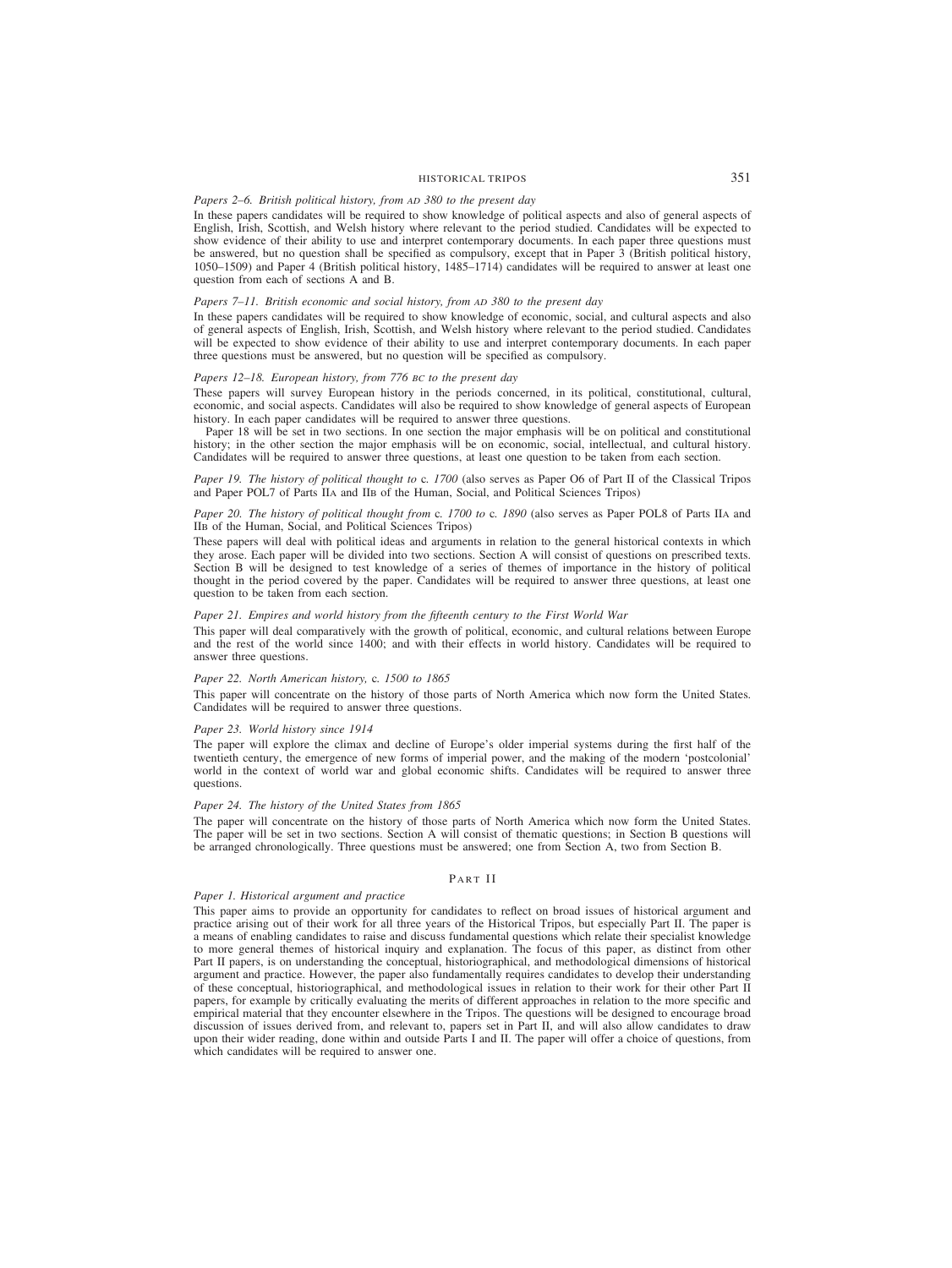# 352 PRELIMINARY EXAMINATIONS AND TRIPOS EXAMINATIONS

# *Papers 2 and 3. Special Subject: sources and long essay*

Each candidate shall choose one special subject from a list of special subjects published by the Faculty Board. For each of the subjects primary sources will be specified, some of which may be in a foreign language. A candidate will be required to take one three-hour examination paper and to submit an essay of 6,000 to 7,000 words. The examination paper will include extracts from the specified primary sources and will require commentary by the candidate. For the essay candidates will be required to select an option from a list of options announced by the Faculty Board and to discuss an historical issue with reference to the primary sources, including those specified for the special subject.

*Paper 4. The history of political thought from* c*. 1700 to* c. *1890* (also serves as Paper POL10 of Parts IIA and IIB of the Human, Social, and Political Sciences Tripos)

This paper will deal with political ideas and arguments in relation to the general historical contexts in which they arose. The paper will be divided into two sections. Section A will consist of questions on prescribed texts. Section B will be designed to test knowledge of a series of themes of importance in the history of political thought in the period covered by the paper. Candidates will be required to answer three questions, at least one question to be taken from each section.

## *Paper 5. Political philosophy and the history of political thought since c. 1890* (also serves as Paper POL11 of Parts IIA and IIB of the Human, Social, and Political Sciences Tripos)

This paper will explore the central texts and key ideas of twentieth-century political thought, looking at both analytical concepts and historical context. It is divided into two parts, Section A which covers historical topics organized around authors and their texts, and Section B which covers a variety of themes in contemporary political philosophy. Students are required to answer three questions, taking at least one from each section.

*Paper 6. States between states: The history of international political thought from the Roman empire to the early nineteenth century*

This paper will explore the history of European thinking about polities in relation to other polities from the Roman empire to the early nineteenth century. It considers a wide range of source texts from different historical contexts and examines the manifold and complex ways in which the 'international' arena of politics was theorized in different periods. Candidates will be required to answer three questions.

# HISTORY AND MODERN LANGUAGES TRIPOS<sup>1</sup>

## GENERAL

**1.** The History and Modern Languages Tripos shall consist of three Parts: Part IA, Part IB, and Part II. A separate class-list shall be published for each Part.

**2.** The Faculty Board of Modern and Medieval Languages and Linguistics shall be responsible for the Tripos and shall be advised by a Committee of Management for the Tripos which shall comprise such members of the Faculty Boards of History and of Modern and Medieval Languages and Linguistics and which will have such responsibilities as these Boards shall determine, and which shall report to both Faculty Boards.

**3.** On the recommendation of the Committee of Management, the Faculty Board of Modern and Medieval Languages and Linguistics shall nominate a Chair of Examiners and such number of Examiners and Assessors as they shall deem sufficient to conduct the examination for each Part of the Tripos. There shall be at least one Senior Examiner for Modern Languages and at least one Senior Examiner for History. If required to do so, Assessors shall set papers in the subject or subjects assigned to them, shall mark the answers of the candidates in these papers, shall set and conduct oral examinations, shall assess dissertations and projects, and shall present written reports to the Examiners. Assessors may be summoned to meetings of the Examiners for the purpose of consultation and advice, but shall not be entitled to vote. Two Examiners or Assessors shall be present for each oral examination in a language.

Supplementary regulations.

**4.** The Faculty Board may from time to time make supplementary regulations defining all or any of the subjects and specified texts of examination, and may modify, alter, or withdraw such supplementary regulations as they see fit, as advised by the Committee of Management, due care being taken that sufficient notice is given of any changes.

**5.** Before the end of the Easter Term each year the Faculty Board shall give notice of the variable subjects for the examinations to be held in the academical year next following; provided that the Board shall have the power of subsequently issuing amendments if they have due reason for doing so and if they are satisfied that no student's preparation for the examination is adversely affected. The Board

<sup>1</sup> These regulations will come into effect in accordance with the timetable in Temporary Regulation 21, p. 357.

Examiners and Assessors.

Three Parts.

Notice of variable subjects.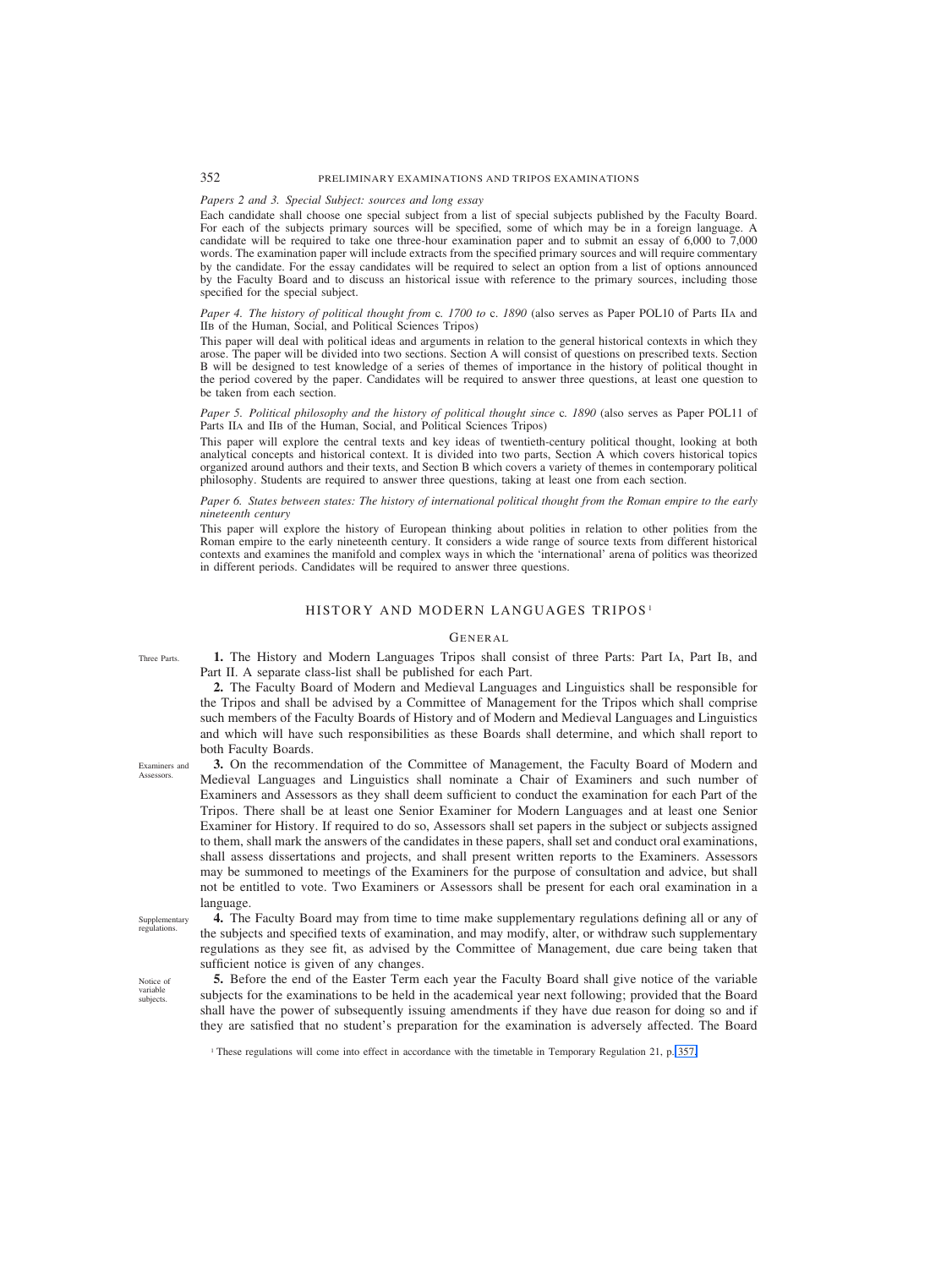shall have power when they give notice of variable subjects to announce any restriction on the combination of papers that a candidate may offer.

**6.** The questions proposed by each Examiner and Assessor shall be submitted for approval to the whole body of Examiners for the Part of the Tripos concerned.

**7.** Separate meetings shall be held of all the Examiners for each Part, at which the respective class- Class-lists. lists shall be drawn up. In each class-list the names of candidates who deserve honours shall be placed in three classes, of which the second shall be divided into two divisions. The names in the first and third classes, and in each division of the second class, shall be arranged in alphabetical order. Those candidates placed in the first class whose work is of special merit shall be awarded a mark of distinction.

**8.** No student shall be a candidate for more than one Part, or any Part and also for another Honours examination in the same term.

**9.** No student who has been a candidate for any Part shall again be a candidate for the same Part.

**10.** A candidate shall not offer in any Part of the Tripos a paper that he or she has previously offered in another University examination.

11. Modern and Medieval Languages Examinations shall be held in the following languages: French, Languages German, Italian, Portuguese, Russian, and Spanish. offered.

# PART IA

**12.** The following may present themselves as candidates for honours in Part IA:

- (*a*) a student who has not obtained honours in another Honours examination, provided that he or she has kept one term and that three complete terms have not passed after the student's first term of residence;
- (*b*) a student who has obtained honours in another Honours examination, in the year after so obtaining honours, provided that he or she has kept seven terms and that nine complete terms have not passed after the student's first term of residence.
- **13.** The scheme of examination for Part IA shall be:

## *History*

Papers from Sections B–F of the scheme of examination for Part I of the Historical Tripos, as follows:<br>Paper 12. European history, 776 BC–AD 69

- Paper 12. European history, 776 BC–AD 69<br>Paper 13. European history, 31 BC–AD 900
- European history, 31 BC–AD 900
- Paper 14. European history, *c*. 900–*c*. 1450
- Paper 15. European history, 1200–1520<sup>1</sup>
- Paper 16. European history, 1450–1760
- Paper 17. European history, 1715–1890
- Paper 18. European history, since 1890<br>Paper 19. The history of political though
- The history of political thought to *c*. 1700 (also serves as Paper O6 of Part II of the Classical Tripos and as Paper POL7 of Parts IIA and IIB of the Human, Social, and Political Sciences Tripos)
- Paper 20. The history of political thought from *c*. 1700 to *c*. 1890 (also serves as Paper POL8 of Parts IIA and IIB of the Human, Social, and Political Sciences Tripos)
- Paper 21. Empires and world history from the fifteenth century to the First World War
- Paper 22. World history since 1914
- *Modern Languages*
- (i) Option B (post-A-level or equivalent) languages:
- *French, German, Italian, Russian, and Spanish*
- Paper B1 Use of the foreign language<br>Paper B2 Translation from the foreign
- Translation from the foreign language
- Oral examination B
- (ii) Option A (*ab initio*) languages:
- *German, Italian, Portuguese, Russian, and Spanish*
	- Paper A1 Introduction to the foreign language 1: Use of the foreign language Paper A2 Introduction to the foreign language 2: Translation from the foreign
	- Introduction to the foreign language 2: Translation from the foreign language

Paper A3 Introduction to the foreign language 3: Introduction to culture/literature of the foreign language Oral examination A

<sup>1</sup> This paper is suspended until further notice.

Scheme of

examination for Part IA.

Standing of candidate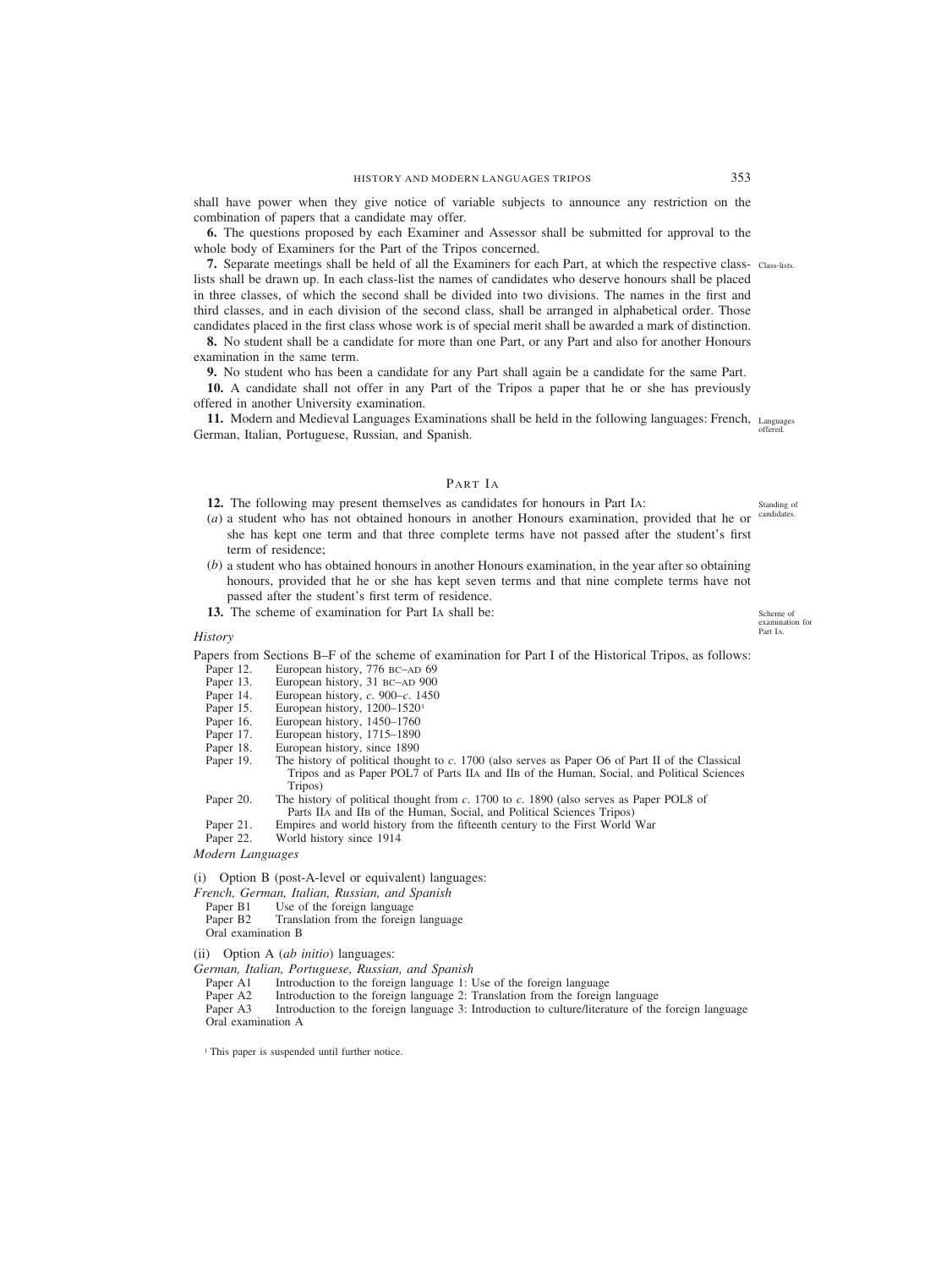(iii) Introductory Scheduled Paper from the Modern and Medieval Languages Tripos relating to the language concerned:

- Paper Fr.1. Introduction to French literature, linguistics, film, and thought Paper Ge.1. Introduction to German studies
- Paper Ge.1. Introduction to German studies<br>Paper It.1. Italian texts and contexts
- Italian texts and contexts
- Paper Sp.1. Introduction to the language, literatures, and cultures of the Spanish-speaking world Paper Sl.1. Introduction to Russian culture
- Introduction to Russian culture

A candidate shall offer (*a*) two papers from Papers 12–22, (*b*) the papers indicated in (i) or (ii) above, *and*, for candidates taking Papers B1, B2, and oral examination B, (*c*) the relevant paper in (iii).

# PART IB

- **14.** The following may present themselves as candidates for honours in Part IB:
- (*a*) a student who has obtained honours in Part IA of the Tripos, in the year after so obtaining honours;
- (*b*) a student who has obtained honours in Part IA of the Modern and Medieval Languages Tripos, in the year next after so obtaining honours;
- (*c*) a student who has obtained honours in another Honours Examination, in the year after so obtaining honours, provided that he or she has kept four terms and that nine complete terms have not passed after her or his first term of residence, and subject to the prior approval of the Faculty Board of Modern and Medieval Languages and Linguistics.
- **15.** The scheme of examination for Part IB shall be:

## *History*

Papers 12–22, as outlined within Regulation 13.

#### *Modern Languages*

- (i) *French, German, Italian, Russian, Spanish* (*Option B*) Translation and foreign language through the media (also serves as Paper B3 of the Modern and Medieval Languages Tripos) and oral examination B3 (also serves as oral examination B3 in the Modern and Medieval Languages Tripos)
- (ii) *German, Italian, Portuguese, Russian, Spanish* (*Option A*)
	- (*a*) Use of the foreign language (also serves as Paper B1 of the Modern and Medieval Languages Tripos)

Translation from the foreign language (also serves as Paper B2 of the Modern and Medieval Languages Tripos)

Oral examination B

- (*b*) Translation into the foreign language, and test in the foreign language through audio-visual media (also serves as Paper B3 of the Modern and Medieval Languages Tripos)
- (iii) The papers listed in Schedule A and in Schedule B.

A candidate shall offer the papers indicated in either (i) or (ii)(*a*) or (ii)(*b*) above, *and* three other papers, including at least one paper from Papers 12–22 in Regulation 13, *and* one paper from (iii) above.

**16.** A candidate may offer, in place of one of the designated papers from Schedule A (papers indicated by the '†' symbol) two long essays, each of not fewer than 3,500 and not more than 4,000 words in length including footnotes but excluding bibliography. Both essays must be in answer to questions prescribed by the examiners for the paper and advertised by the division of term preceding the submission deadlines. The two essays shall be submitted to the Secretary of the Faculty Board, in accordance with detailed arrangements approved by the Board, so as to arrive not later than 12 noon on the first Friday of the Full Lent Term and Full Easter Term respectively. Candidates may receive one hour's supervision devoted to discussion of a plan of each essay but shall receive no further assistance in the writing of the essays. Detailed instructions will be issued by the Committee of Management regarding any other requirements for the essays as a whole. Candidates will be required to declare that the essays are their own work, and that they do not overlap in content with material submitted for supervisions. Candidates may be called for *viva voce* examination in connection with their essays.

Standing of candidates.

Scheme of examination for Part IB.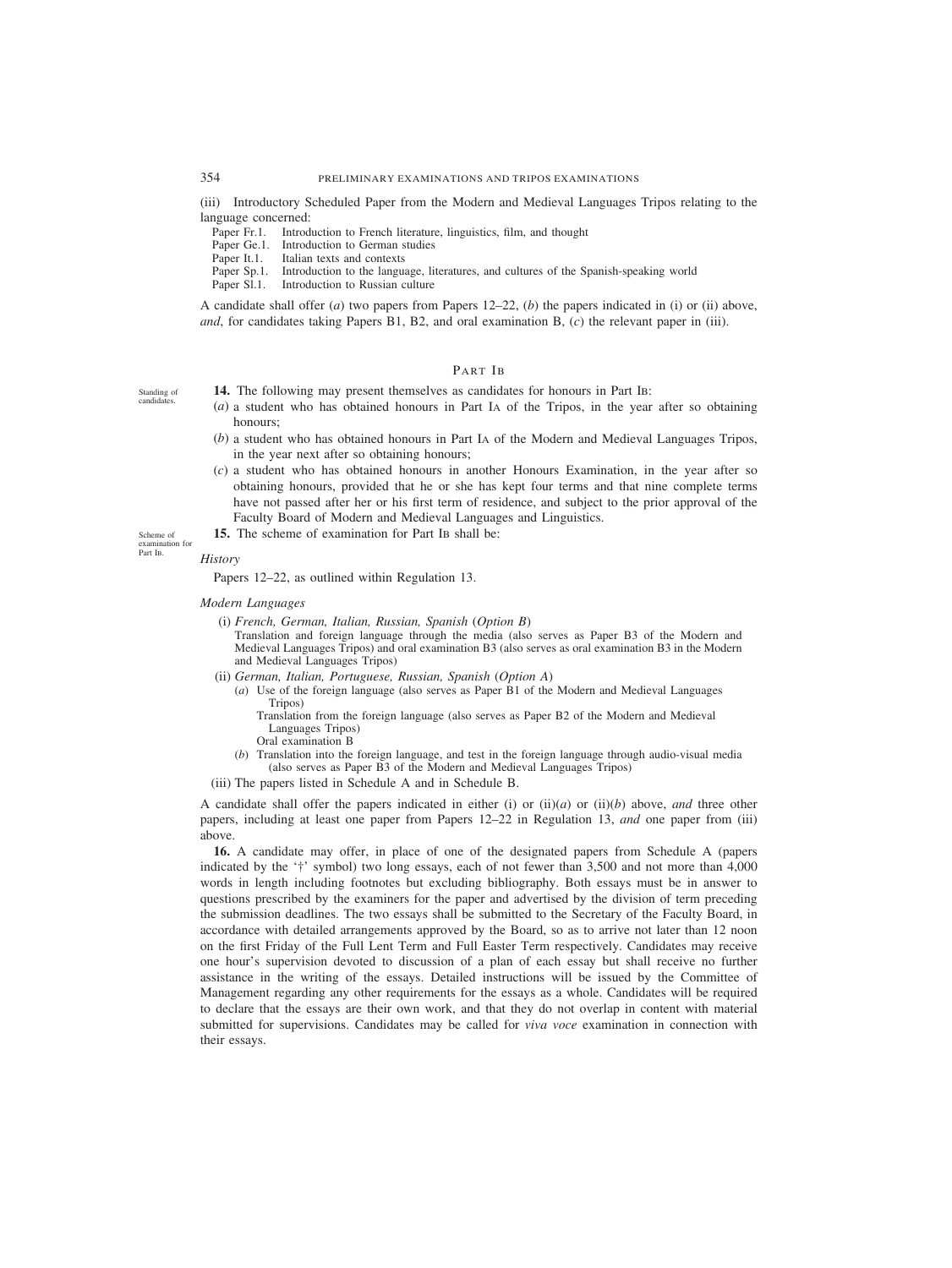# PART II

**17.** The following may present themselves as candidates for honours in Part II:

- (*a*) a student who has obtained honours in Part IB of the Tripos or Part IB of the MML Tripos, and has subsequently spent a period abroad in accordance with the requirements of Regulation 20, may be a candidate in the year next but one after last obtaining honours, provided that he or she has kept seven terms and that fifteen terms have not passed after her or his first term of residence;
- (*b*) a student who has obtained honours in Part I of the Historical Tripos may be a candidate in the year next but one after last obtaining honours, provided that (*a*) he or she has kept seven terms and that fifteen terms have not passed after her or his first term of residence, (*b*) the Faculty Board of Modern and Medieval Languages and Linguistics has given its prior approval, and (*c*) he or she has satisfied the requirements of Regulation 20;
- (*c*) a student who has obtained honours in another Honours examination may be a candidate in the year next but one and after last obtaining honours subject to the same proviso as in (*b*) above.

**18.** The scheme of examination shall be:

Scheme of examination for

- (i) Translation from and into the foreign language (also serves as Paper C1 of the Modern and Medieval Part II. Languages Tripos) Foreign language: text and culture (also serves as Paper C2 of the Modern and Medieval Languages
- Tripos)
- Oral examination C;
- (ii) A Year Abroad Project, which shall be offered in accordance with the requirements of Regulation 20;
- (iii) The papers listed in Schedule B and in Schedule C;
- (iv) Papers from Sections C–D of the scheme of examination for Part II of the Historical Tripos, as follows: **Section C**
	- Paper 4. The history of political thought from *c*. 1700 to *c*. 1890 (also serves as Paper POL10 of Parts IIA and IIB of the Human, Social, and Political Sciences Tripos)
	- Paper 5. Political philosophy and the history of political thought since *c*. 1890 (also serves as Paper POL11 of Parts IIA and IIB of the Human, Social, and Political Sciences Tripos)

## **Section D**

Papers on topics or comparative themes in history, as specified by the Committee of Management from among those specified by the Faculty Board of History for Part II of the Historical Tripos.

A candidate shall offer:

- (*a*) the papers in the relevant language in (i) above;
- (*b*) a Year Abroad Project in accordance with the requirements of Regulation 20;
- (*c*) *either* three papers from Schedule C and Schedule B and from (iv) above, provided that at least one paper shall be offered from those listed in the Schedules and one paper shall be offered from those listed in (iv)

*or* one paper from (iii) above, and one paper from (iv) above, and a dissertation in accordance with the requirements of Regulation 19;

provided that a candidate who has previously offered a paper from Schedule B cannot offer another paper from that Schedule, and provided that no candidate may offer more than one paper from Schedule B.

**19.** (*a*) A candidate for Part II who wishes to offer a dissertation under Regulation 18 shall submit Dissertations. an application, including the title of the proposed dissertation and a statement of the scheme of papers to be offered in the examination. Applications, signed by the candidate's Director of Studies, shall be submitted to the Modern and Medieval Languages and Linguistics Faculty Office so as to arrive not later than the division of the Easter Term next preceding the examination. Applications submitted after that date will be considered only in the most exceptional circumstances.

(*b*) Each candidate shall obtain the approval of the proposed title by the Committee of Management no later than the third Friday of the Michaelmas Term preceding the examination. When that Committee has approved a title, no change shall be made to it without the further approval of the Committee. A candidate may submit a revised title so as to reach the Modern and Medieval Languages and Linguistics Faculty Office not later than the division of the Lent Term; titles submitted after that date will be considered only in the most exceptional circumstances.

(*c*) A dissertation shall be not less than 10,000 and not more than 15,000 words in length, shall show knowledge of primary sources, and shall give full reference to all sources used. Each dissertation shall be typewritten, with proper attention to style and presentation in accordance with detailed guidelines issued by the Committee of Management. Candidates will be required to provide a full brief

Standing of candidat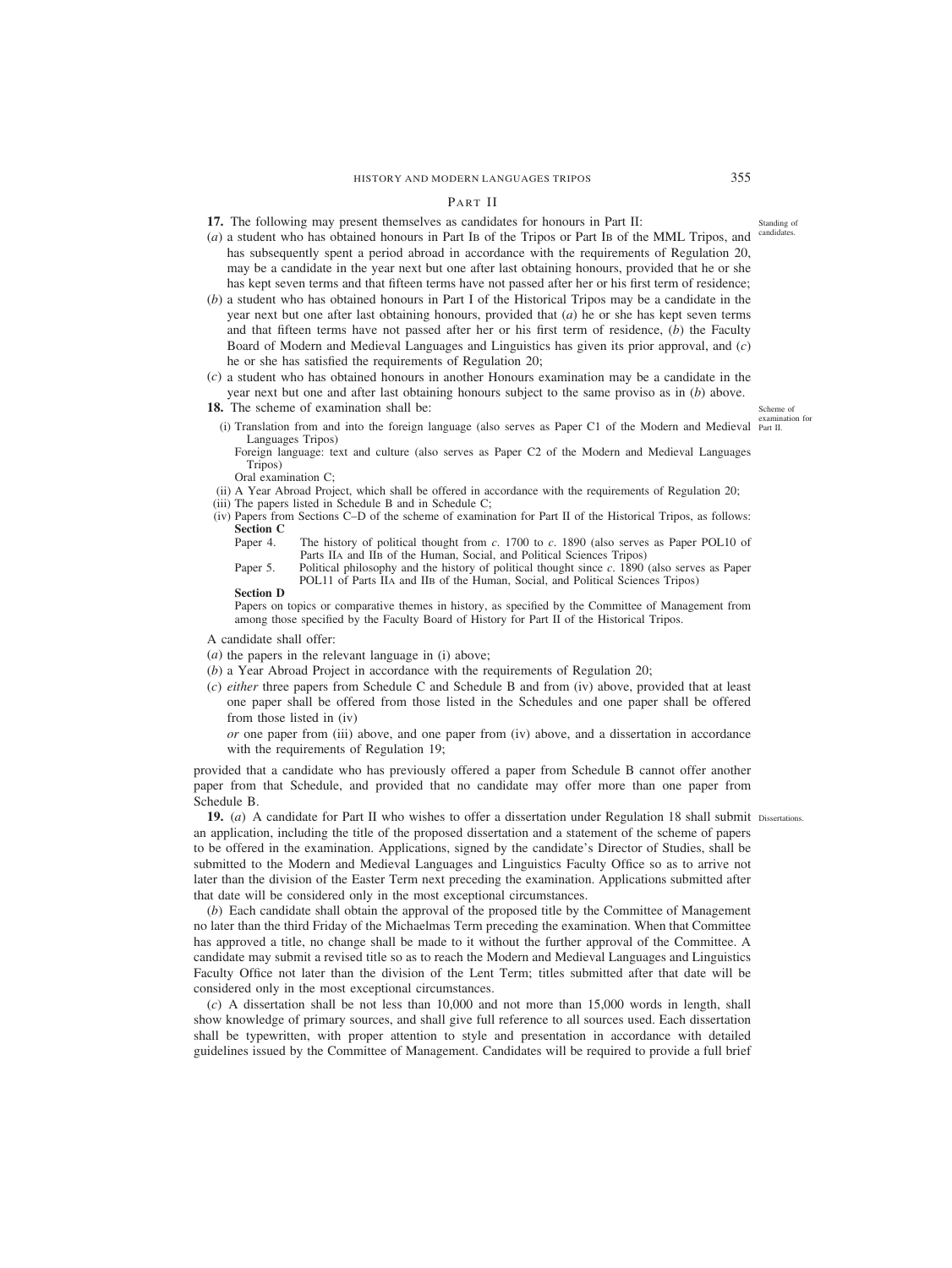synopsis of the contents of the dissertation, and to declare that the dissertation is their own original work and that it does not contain material already used to any substantial extent for a comparable purpose.

(*d*) A dissertation shall be submitted to the Modern and Medieval Languages and Linguistics Faculty Office, in accordance with arrangements approved by the Board, so as to arrive not later than the first Friday of the Full Easter Term in which the examination is to be held.

(*e*) A dissertation shall *either*

- (i) be written in English, except that quotations from primary sources must be in the language of the original; *or*
- (ii) if the Faculty Board so agrees, be written in a language in which a candidate has been examined in Parts IA or IB of the History and Modern Languages Tripos.

(*f*) A candidate may be called for *viva voce* examination on her or his dissertation and on the general field of knowledge within which it falls.

**20.** A Year Abroad Project offered under Regulation 18 shall be submitted in accordance with the provisions set out below.

- (*a*) Every Year Abroad Project offered under Regulation 18 shall normally relate to an aspect of the history, thought, or culture of the country in which the year abroad is spent.
- (*b*) A candidate shall give notice to the Modern and Medieval Languages and Linguistics Faculty Office of the subject of the proposed project and the general area within which it will fall by a date announced by the Committee of Management, which shall be not later than the third Friday of the Full Easter Term in the year next but one preceding the examination. If, after giving such notice, a candidate subsequently wishes to revise her or his choice of subject and to offer a project on a subject that falls within a general area different from that notified, he or she must seek the permission of the Committee of Management not later than the division of the Full Lent Term in the year next preceding the examination.

After giving notice as required above, a candidate shall submit the proposed title of the project to the Modern and Medieval Languages and Linguistics Faculty Office, in accordance with instructions issued by the Committee of Management.

- (*c*) A Year Abroad Project shall *either*
	- (i) be written in English, except that quotations from primary sources must be in the language of the original; *or*
	- (ii) if the Faculty Board so agrees, be written in a language in which a candidate has been examined in Parts IA or IB of the History and Modern Languages Tripos.
- (*d*) A year abroad project may take two forms. If in the form of a dissertation, it shall normally be of not more than 8,000 words in length. If in the form of a translation project, it shall normally be of not more than 7,000 words in length.
- (*e*) The word limits specified above include notes and appendices but exclude bibliography. A project shall be typewritten. Each candidate will be required to sign a declaration that the project is her or his own work, unaided except as may be specified in the declaration, and that it does not contain material that has already been used to any substantial extent for a comparable purpose.
- (*f*) Two copies of the Year Abroad Project shall be submitted, in accordance with detailed arrangements approved by the Committee of Management.
- (*g*) A candidate may be called for *viva voce* examination on the subject of her or his Year Abroad Project.
- (*h*) No student shall be a candidate for Part II unless evidence has been produced to the Secretary of the Faculty Board of Modern and Medieval Languages and Linguistics that during the academical year next before the year of the examination he or she has spent a period studying abroad under conditions approved by the Faculty Board in a country or countries relevant to the papers to be offered in examination. Such evidence will normally consist of a certificate from a university or employer confirming dates of attendance. Every student shall submit a report on their year abroad in the manner prescribed by the Faculty Board. Students shall keep the Secretary of the Faculty Board informed of their address abroad at all times.
- (*i*) A candidate proposing to study abroad shall apply to the Faculty Board for the approval of her or his plans, using a form issued by the Year Abroad Office. The application shall be submitted through the Year Abroad Office to the Secretary of the Faculty Board so as to arrive not later than the seventh Friday of the Full Lent Term in the academical year next preceding that which

Year abroad project.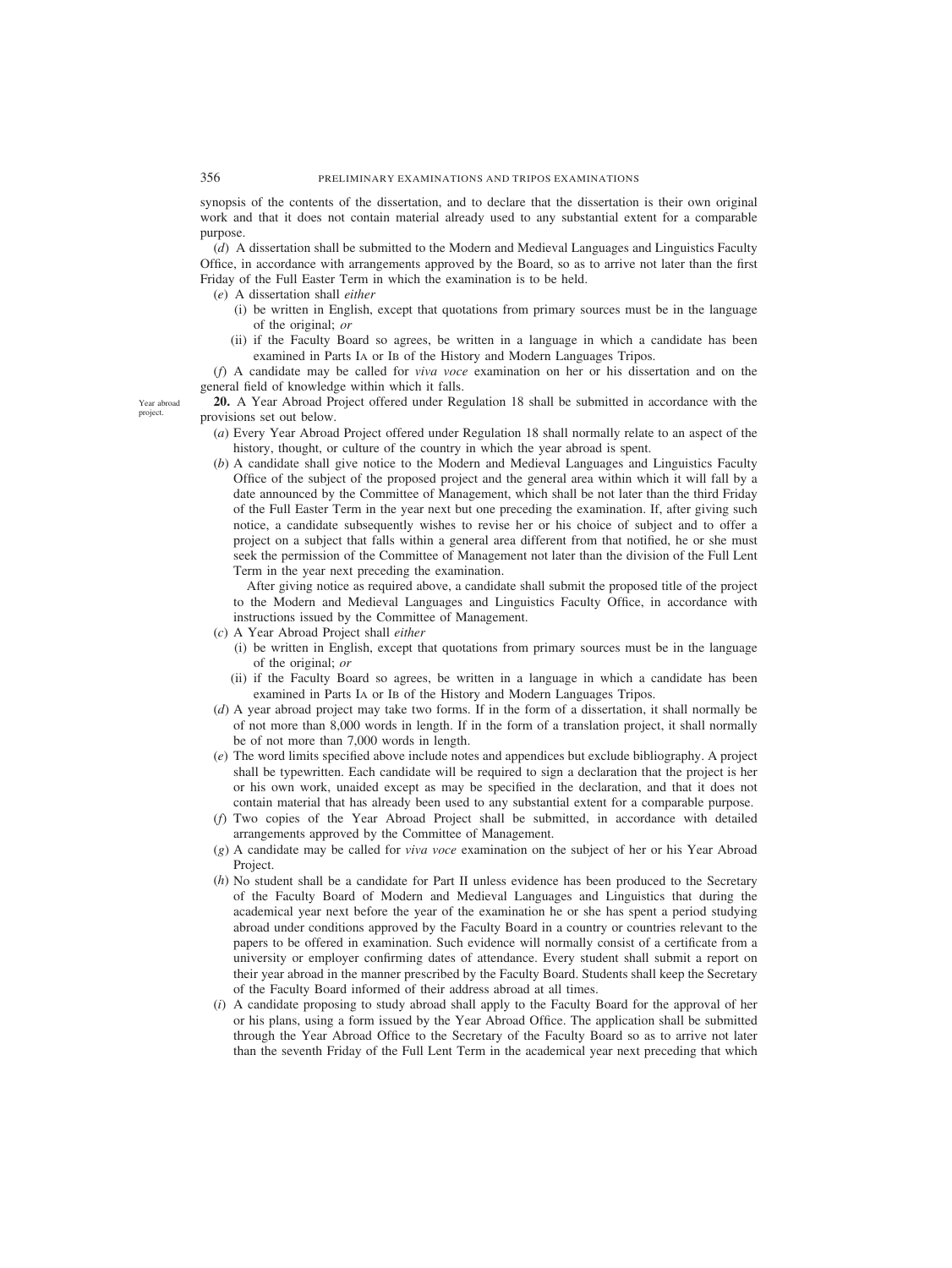the candidate proposes to spend abroad, and shall indicate the country or countries that the student intends to visit and the way in which he or she will be occupied while abroad. If a student subsequently changes her or his plans, he or she must inform the Secretary of the Faculty Board and seek permission afresh.

# TEMPORARY REGULATION

**21.** The examinations for the History and Modern Languages Tripos shall be held for the first time as follows:

Part IA in 2018 Part I<sub>B</sub> in 2019 Part II in 2020

## *SCHEDULE A*<sup>1</sup>

## **Comparative Studies**

CS.1. The Romance languages

#### **French**

- Fr.2. Structures and varieties of French<br>Fr.3. Love violence, and nower in Frau
- Fr.3. Love, violence, and power in France, 1100–1500†<br>Fr.4. Rethinking the human: French literature, thought.
- Fr.4. Rethinking the human: French literature, thought, and culture, 1500–1700†<br>Fr.5 Revolutions in writing 1700–1900†
- Fr.5. Revolutions in writing, 1700–1900†<br>Fr.6. Innovation and upheaval: deformation
- Innovation and upheaval: deformation and reformulation in the 20th and 21st centuries†

#### **German**

- Ge.1. Introduction to German studies<br>Ge.2. German history and thought sin
- Ge.2. German history and thought since  $1750^{\circ}$ <br>Ge.3. Introduction to German literary texts
- Introduction to German literary texts
- Ge.4. The making of German culture<br>Ge.5. Modern German culture I, 1750
- Ge.5. Modern German culture I, 1750 to 1914†<br>Ge.6. Modern German culture II†
- Modern German culture, II<sup>+</sup>
- Ge.7. German: a linguistic introduction

## **Italian**

- It.2. Structure and varieties of Italian It.3. Italian cinema<sup>†</sup>
- Italian cinema<sup>†</sup>
- It.4. Autobiography and self-representation in Italian culture†<br>It.5. Italian identities: place, language, and culture
- Italian identities: place, language, and culture

## **Portuguese**

- Pg.1. Introduction to the language, literatures, and cultures of Portuguese-speaking countries
- Pg.4. Self, family, nation, and empire in Lusophone culture†
- Sp.11. The Hispanic languages

#### **Spanish**

- 
- Sp.2. Introduction to Hispanic texts<sup>2</sup><br>Sp.3. Medieval Iberia, Early Modern Sp.3. Medieval Iberia, Early Modern Spain, and Latin America† Sp.4. Modern Spanish culture and history†
- Modern Spanish culture and history†
- Sp.5. Latin-American culture and history†
- Sp.11. The Hispanic languages

## **Slavonic Studies**

- Sl.2. The history and culture of Early Rus†<br>Sl.3. Early modern Russia: literature, histor
- Early modern Russia: literature, history, and visual culture from 1300 to  $1725<sup>2</sup>$
- Sl.4. Russian culture from the Golden Age to the Silver Age† Sl.5. Russian and Soviet culture from  $1900<sup>†3</sup>$
- Russian and Soviet culture from  $1900$ <sup>+3</sup>

<sup>1</sup> Papers marked with a dagger(†) may be replaced by two long essays under Regulation 16.

- <sup>2</sup> This paper is suspended until further notice.
- <sup>3</sup> This paper is suspended in 2019–20.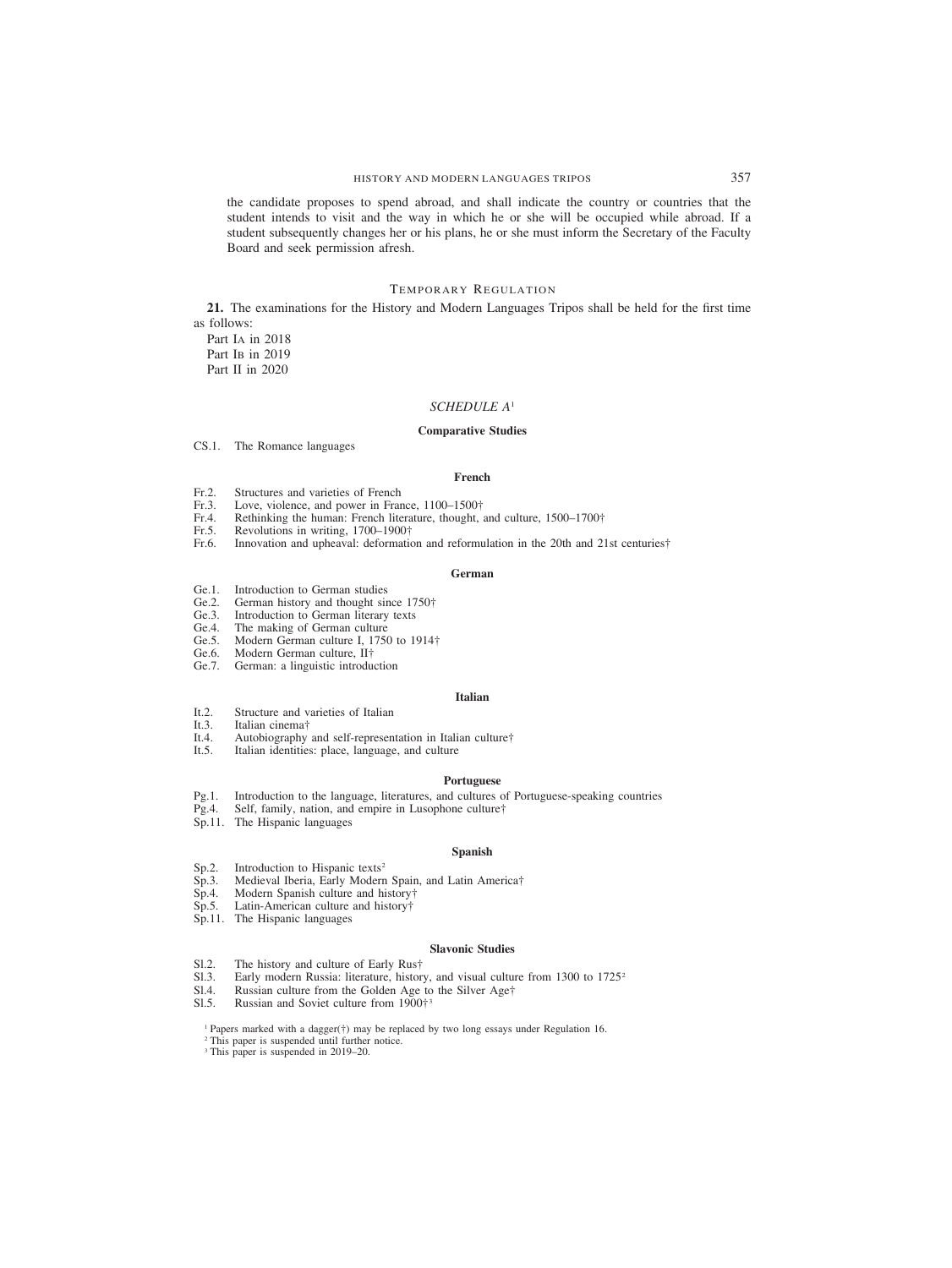# 358 PRELIMINARY EXAMINATIONS AND TRIPOS EXAMINATIONS

- Sl.6. Russian culture after 1953†<sup>1</sup><br>Sl.7. Soviet and Russian cinema†
- Sl.7. Soviet and Russian cinema†<br>Sl.8. The history of the Russian la
- Sl.8. The history of the Russian language Sl.10. Studies in twentieth-century Ukrainis
- Sl.10. Studies in twentieth-century Ukrainian literature and film Sl.11. Russia in revolution, from 1861 to 1917<sup>2</sup>
- Sl.11. Russia in revolution, from 1861 to 1917<sup>2</sup><br>Sl.12. Socialist Russia  $1917-1991^2$
- Socialist Russia 1917–1991<sup>2</sup>
- Sl.14. Russian culture from 1895 to the death of Stalin†

## *SCHEDULE B*

- Du.5. Introduction to the language and literature of the Low Countries (Part IB)<br>Gr. 3. Introduction to Greek language and culture (Part IB and Part II)
- Introduction to Greek language and culture (Part IB and Part II)
- Gr.6A. Myth matters: receptions of mythology in Modern Greek literature and culture (*ab initio*) (Part II)
- Gr.6I. Myth matters: receptions of mythology in Modern Greek literature and culture (intermediate) (Part II) Pg.3. Introduction to the language, literatures, and cultures of the Portuguese-speaking world (Part IB and
- Pg.3. Introduction to the language, literatures, and cultures of the Portuguese-speaking world (Part IB and Part II)
- Sl.9. Introduction to the language, literature, and culture of Ukraine (Part IB and Part II)
- Sl.13. Introduction to the language, literature, and culture of Poland (Part IB and Part II) Sp.6. Introduction to Catalan language and culture (Part IB)
- Introduction to Catalan language and culture (Part IB)

#### *SCHEDULE C*

#### **Comparative Studies**

- CS.1. The Romance languages<br>CS.3. The Slavonic languages
- CS.3. The Slavonic languages<br>CS.5. The body
- The body
- CS.6. European film

#### **French**

- Fr.7. Topics in medieval studies to be specified by the Faculty Board from time to time Fr.8. Wondrous forms in the age of Montaigne
- Fr.8. Wondrous forms in the age of Montaigne<br>Fr.9. Reason, experience, and authority: French
- Reason, experience, and authority: French literature, thought, and history, 1594–1700
- Fr.10. Enlightenment and its limits
- Fr.11. Gender, desire, and power in 19th century French culture
- Fr.12. Ethics and experience: literature, thought, and visual culture of the French-speaking world (1900 to the present)
- Fr.13. The French language: variation and change
- Fr.14. A special topic in French studies (A) to be specified by the Faculty Board from time to time
- Fr.15. A special topic in French studies (B) to be specified by the Faculty Board from time to time
- Fr.16. A special topic in French studies (C) to be specified by the Faculty Board from time to time

#### **German**

- [Ge.8. German literature, thought, and history, from 1700 to 1815, including Goethe works to 1832<br>Ge.9. German literature, thought, and history, from 1815 to 1914
- German literature, thought, and history, from 1815 to 1914
- Ge.10. German literature, thought, and history, since 1910
- Ge.11. History of the German language
- Ge.12. A special period or subject in German literature, thought, or history (i)
- Ge.13. A special period or subject in German literature, thought, or history (ii)
- Ge.14. German literature, thought, and history in the medieval and early modern periods
- Ge.15. Modern German cultures of performance]<sup>3</sup>
- (Ge.8. History of the German language
- The making of German culture
- Ge.10. German literature, thought and history from 1700 to 1832
- Ge.11. The modern German historical imagination
- Ge.12. Revolutions in German literature, thought and history from 1830 to 1945
- Ge.13. Memory and identity in German-speaking Europe since 1945<br>Ge.14. *Title to be confirmed*<sup>3</sup>
- 

#### **Italian**

- It.6. Modern Italian culture
- 
- It.7. Dante and the culture of his age It.8. Italian literature, thought, and cu Italian literature, thought, and culture, 1500–1650

<sup>1</sup> This paper is suspended in 2019–20.

- <sup>2</sup> This paper is suspended until further notice.
- <sup>3</sup> The papers in angular brackets will replace the papers in square brackets with effect from 1 October 2022.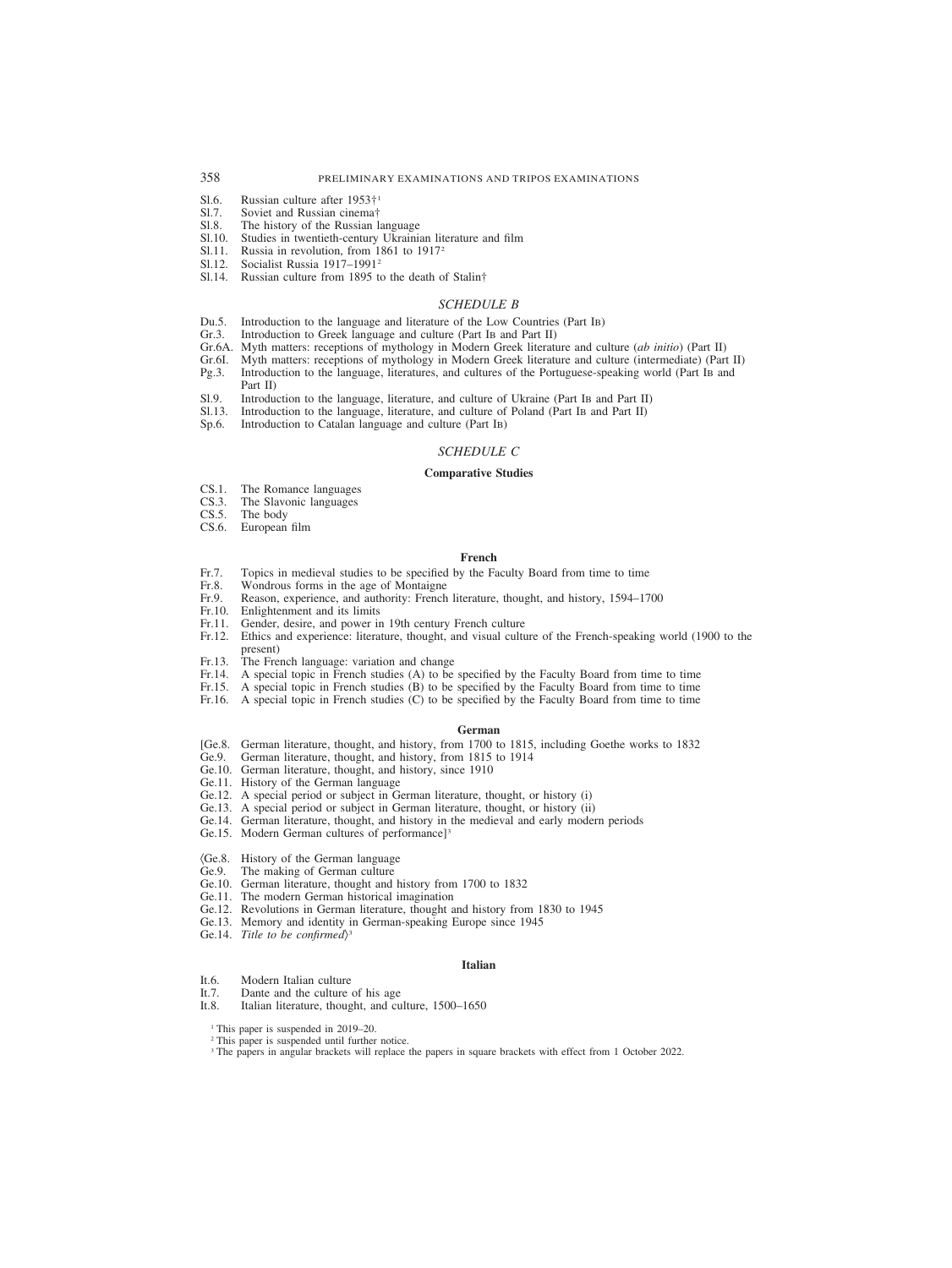- It.9. Text and image<br>It 10. The language of
- The language of Italy

## **Portuguese**

- Pg.4. Self, family, nation, and empire in Lusophone culture
- Ibero-American cinema
- Sp.11. The Hispanic languages

## **Spanish**

- Sp.7. Spanish and Latin-American Early Modern literature and culture Sp.8. Spanish cinema and television
- Sp.8. Spanish cinema and television<br>Sp.9. Modern literature and culture i
- Modern literature and culture in Spain
- Sp.10. The culture and language of contemporary Catalonia
- Sp.11. The Hispanic languages
- Sp.12. Latin-American culture
- Sp.13. Contemporary Latin-American culture
- Sp.14. Frontiers: medieval Spanish literature and culture

## **Slavonic Studies**

- Sl.2. The history and culture of Early Rus<br>Sl.3. Early modern Russia: literature, histo
- Sl.3. Early modern Russia: literature, history, and visual culture from 1300 to  $1725<sup>T</sup>$ <br>Sl.4. Russian culture from the Golden Age to the Silver Age
- Sl.4. Russian culture from the Golden Age to the Silver Age Sl.5. Russian and Soviet culture from 1900
- Russian and Soviet culture from 1900
- Sl.6. Russian culture after 1953<br>Sl.7. Soviet and Russian cinema
- Sl.7. Soviet and Russian cinema<br>Sl.8. The history of the Russian
- Sl.8. The history of the Russian language<br>Sl.10. Studies in twentieth-century Ukrainis
- Studies in twentieth-century Ukrainian literature and film
- Sl.11. Russia in revolution, from 1861 to 1917<sup>1</sup><br>Sl.12. Socialist Russia  $1917-1991$ <sup>1</sup><br>Sl.14. Russian culture from 1895 to the death of
- Socialist Russia 1917–1991<sup>1</sup>
- Russian culture from 1895 to the death of Stalin

# HISTORY AND POLITICS TRIPOS<sup>2</sup>

#### GENERAL

1. The History and Politics Tripos shall consist of three Parts: Part IA, Part IB, and Part II. A Three Parts. separate class-list shall be published for each Part.

**2.** The Faculty Board of History shall be responsible for the Tripos and shall be advised by a Committee of Management for the Tripos which shall comprise such representatives of the Faculties of History and of Human, Social, and Political Science and which will have such responsibilities as the two Faculty Boards shall determine, and which shall report to both Faculty Boards.

**3.** On the recommendation of the Committee of Management, the Faculty Board of History shall Examiners and nominate a Chair of Examiners and such number of Examiners and Assessors for each Part of the Assessors. Tripos, as they shall deem sufficient, provided that the Chair, Examiners, and Assessors may be appointed to examine in more than one Part of the Tripos. If required to do so, Assessors shall set papers in the subject or subjects assigned to them, shall mark the answers of the candidates in these papers, shall assess dissertations, and shall present written reports to the Examiners. Assessors may be summoned to meetings of the Examiners for the purpose of consultation and advice, but shall not be entitled to vote.

4. The Faculty Board may from time to time make supplementary regulations defining all or any of supplementary the subjects and specified texts of examination, and may modify, alter, or withdraw such supplementary regulations. regulations as they see fit, as advised by the Committee of Management, due care being taken that sufficient notice is given of any changes.

**5.** Before the end of the Easter Term each year the Faculty Board shall give notice of the variable Notice of subjects for the examinations to be held in the academical year next following; provided that the Board  $\frac{\text{variable}}{\text{subjects}}$ shall have the power of subsequently issuing amendments if they have due reason for doing so and if they are satisfied that no student's preparation for the examination is adversely affected. The Board

<sup>2</sup> These regulations will come into effect in accordance with the timetable in Temporary Regulation 18, p. 363.

<sup>&</sup>lt;sup>1</sup> This paper is suspended until further notice.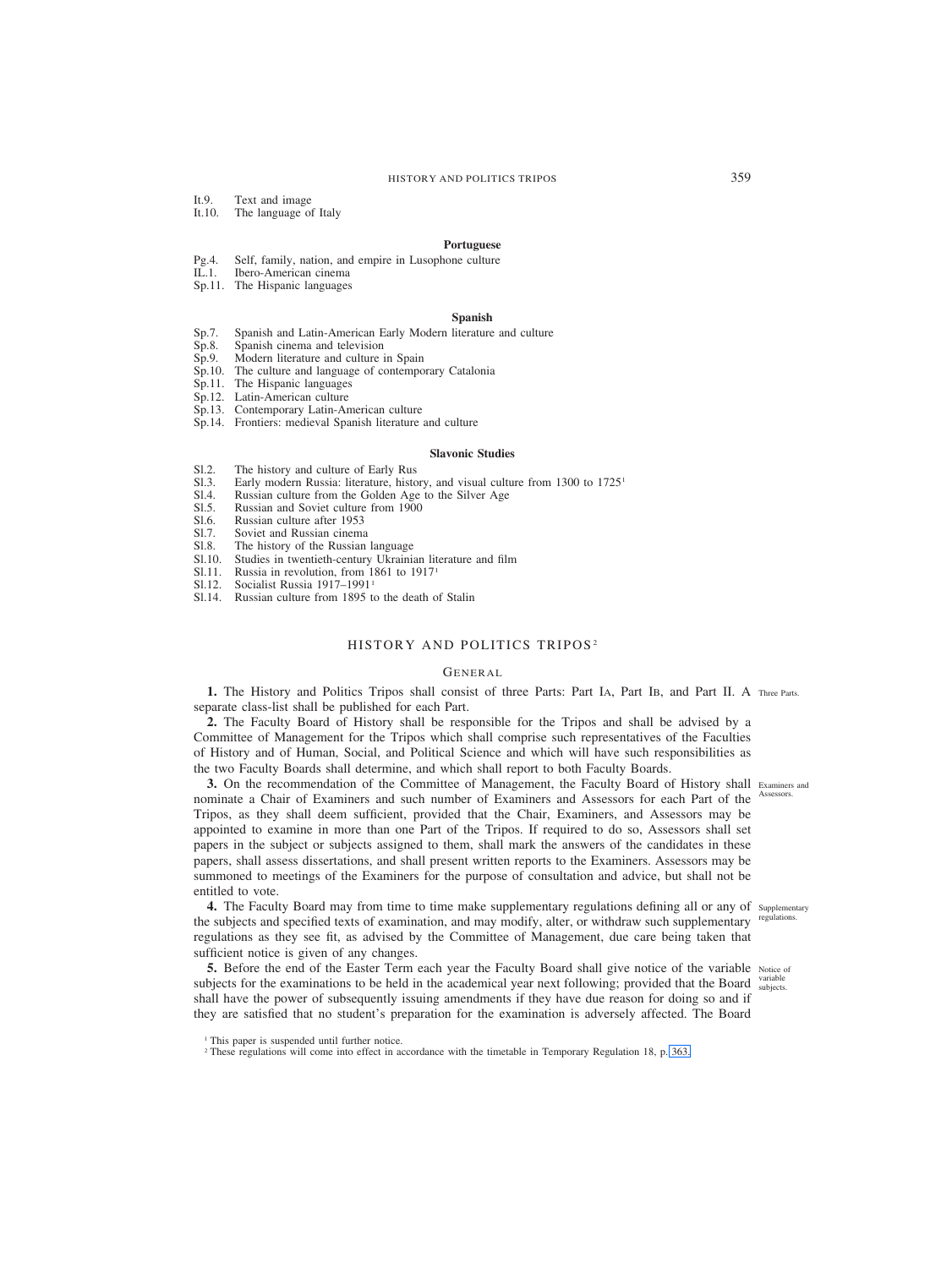shall have power when they give notice of variable subjects to announce any restriction on the combination of papers that a candidate may offer.

**6.** The questions proposed by each Examiner and Assessor shall be submitted for approval to the whole body of Examiners for the Part of the Tripos concerned.

**7.** Separate meetings shall be held of all the Examiners for each Part, at which the respective classlists shall be drawn up. In each class-list the names of candidates who deserve honours shall be placed in three classes, of which the second shall be divided into two divisions. The names in the first and third classes, and in each division of the second class, shall be arranged in alphabetical order. Those candidates placed in the first class whose work is of special merit shall be awarded a mark of distinction.

**8.** No student shall be a candidate for more than one Part, or any Part and also for another Honours examination in the same term.

**9.** No student who has been a candidate for any Part shall again be a candidate for the same Part.

**10.** A candidate shall not offer in any Part of the Tripos a paper that he or she has previously offered in another University examination.

# PART IA

- **11**. The following may present themselves as candidates for honours in Part IA:
- (*a*) a student who has not obtained honours in another Honours examination, provided that he or she has kept one term and that three complete terms have not passed after the student's first term of residence;
- (*b*) a student who has obtained honours in another Honours examination, in the year after so obtaining honours, provided that he or she has kept three terms and that nine complete terms have not passed after the student's first term of residence.
- **12.** The scheme of examination for Part IA shall be:

## **Section A**

- (i) Evidence and argument (Paper HP1);
- (ii) The modern state and its alternatives (Paper POL1 of Part I of the Human, Social, and Political Sciences Tripos);
- (iii) International conflict, order, and justice (Paper POL2 of Part I of the Human, Social, and Political Sciences Tripos).

# **Section B**

Papers from Sections B and D from Part I of the Historical Tripos as follows:

- (i) British political history, 1485–1714 (Paper 4);
- (ii) British political history, 1688–1886 (Paper 5);
- (iii) British political history, since 1880 (Paper 6);
- (iv) European history, 1715–1890 (Paper 17);
- (v) European history, since 1890 (Paper 18);
- (vi) North American history from *c*. 1500 to 1865 (Paper 22).

A candidate for Part IA shall be required to offer the three papers listed in Section A and one further paper from Section B.

Each paper shall be of three hours' duration except HP1. The examination for HP1 shall consist of a written paper of one and a half hours' duration and the submission of an essay of not more than 4,000 words. The Faculty Board of History shall publish prescribed titles or subjects for the essay by the division of Lent Term. The essay shall be submitted, in accordance with detailed arrangements approved by the Faculty Board, no later than the third Thursday of Full Easter Term.

# PART IB

**13.** The following may present themselves as candidates for honours in Part IB:

a student who has obtained honours in Part IA of the Tripos in the next year after so obtaining honours.

Standing of candidates.

Scheme of examination for Part IA.

Standing of candidates.

Class-lists.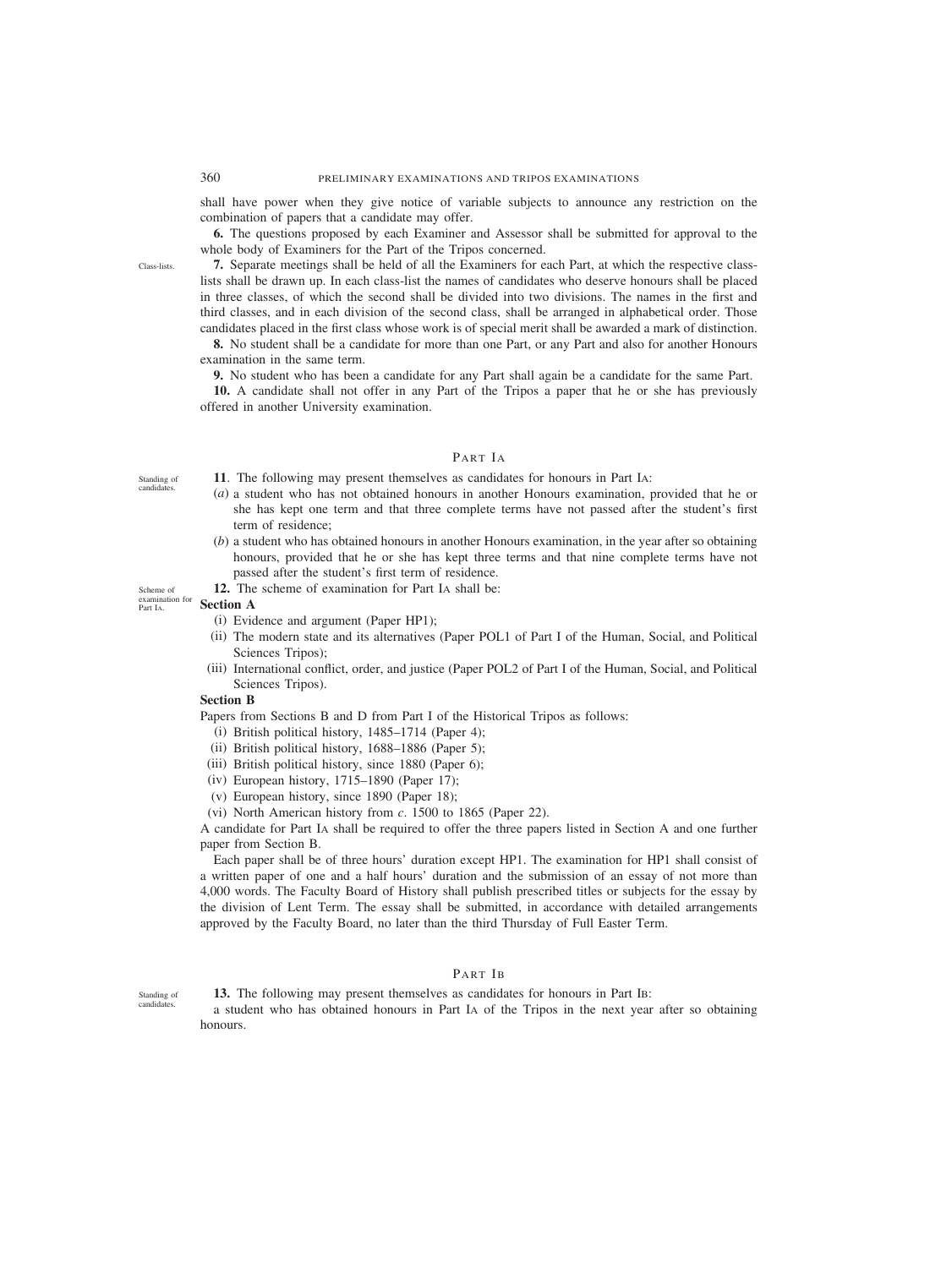**14.** The scheme of examination for Part IB shall be as follows:

## **Section A**

(i) The history of political thought to *c*. 1700 (Paper 19 of Part I of the Historical Tripos);

(ii) The history of political thought from *c*. 1700 to *c*. 1890 (Paper 20 of Part I of the Historical Tripos).

## **Section B**

- (i) International organization (Paper POL3 of Part II of the Human, Social, and Political Sciences Tripos);
- (ii) Comparative politics (Paper POL4 of Part II of the Human, Social, and Political Sciences Tripos). **Section C**

Papers from Sections C, D, F, and G from Part I of the Historical Tripos as follows:

- (i) British economic and social history, 1700–1880 (Paper 10);
- (ii) British economic and social history, since *c*. 1880 (Paper 11);
- (iii) European history,  $31$  BC AD 900 (Paper 13);
- (iv) European history,  $1450-1760$  (Paper 16);
- (v) Empires and world history from the fifteenth century to the First World War (Paper 21);
- (vi) World history since 1914 (Paper 23);
- (vii) The history of the United States from 1865 (Paper 24).

## **Section D**

- (i) Themes and issues in politics and international relations (Paper POL5 of Part II of the Human, Social, and Political Sciences Tripos);
- (ii) Statistics and methods in politics and international relations (Paper POL6 of Part II of the Human, Social, and Political Sciences Tripos);
- (iii) Historical project (Paper HP2).

A candidate for Part IB shall be required to offer one paper from each section.

Each paper shall be of three hours' duration except POL5, POL6, and HP2. The examination for POL5 shall consist of the submission of two essays each of not more than 5,000 words. The Faculty Board of Human, Social, and Political Science shall prescribe titles or subjects for essays by the beginning of the Michaelmas Term next preceding the examination concerned. The essays shall be submitted as follows: one essay no later than the date published by the Department of Politics and International Studies, which should be no later than the end of the first week of Full Lent Term, and one essay no later than the date published by the Department of Politics and International Studies, which should be no later than the end of the first week of Full Easter Term.

The examination of POL6 shall consist of one project report of not more than 5,000 words, to be submitted on the date published by the Department of Politics and International Studies, which should be no later than the end of the first week of Full Easter Term, and a two-hour examination. The Faculty Board of Human, Social, and Political Science shall prescribe titles or subjects for essays by the beginning of the Michaelmas Term next preceding the examination concerned.

The examination for HP2 shall consist of the submission of two essays of no fewer than 3,000 and not more than 5,000 words each. The Faculty Board of History shall publish prescribed titles or subjects for essays by the beginning of the Michaelmas Term next preceding the examination concerned. The two essays shall be typewritten and submitted, in accordance with detailed arrangements approved by the Faculty Board, not later than the first Thursday of Full Lent Term and Full Easter Term respectively.

# PART II

- **15.** The following may present themselves as candidates for Part II:
- (*a*) a student who has obtained honours in Part IB of the Tripos in the year next after so obtaining honours, provided that the student has kept seven terms and twelve complete terms have not passed since her or his first term of residence;
- (*b*) a student who has obtained honours in Part I of the Historical Tripos in the next year after so obtaining honours, provided that he or she has taken either Paper 19 or Paper 20 in Part I of that Tripos;
- (*c*) a student who has obtained honours in Part IIA of the Human, Social, and Political Sciences Tripos, provided that he or she has taken either Paper POL7 or Paper POL8 in that Tripos.

Scheme of examination for Part IB.

Standing of candidat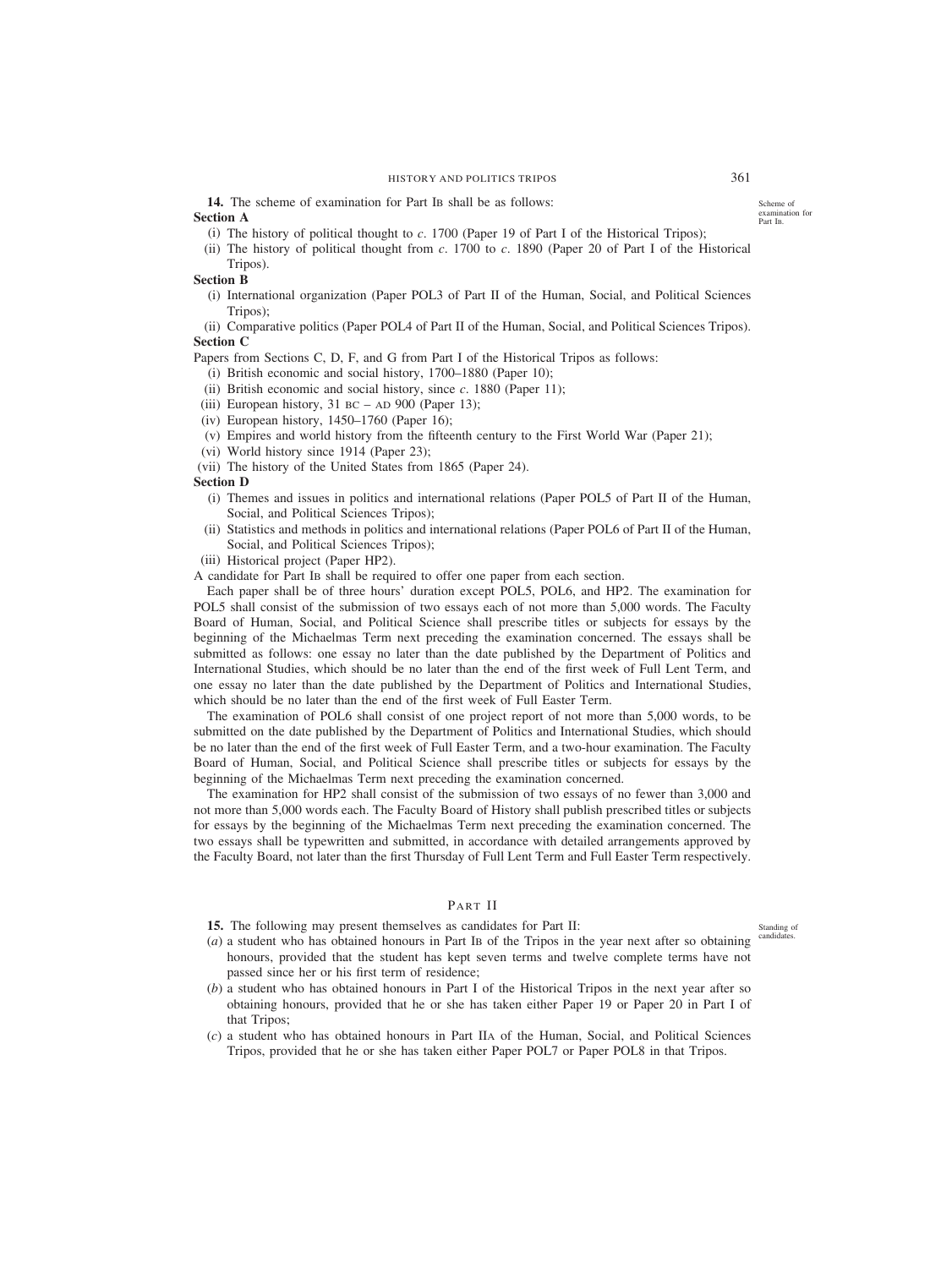**16.** The scheme of examination for Part II shall be:

Scheme of examination for Part II.

Dissertations.

(i) Theory and practice in history and politics (Paper HP3).

# **Section B**

**Section A**

- (i) The history of political thought from *c*. 1700 to *c*. 1890 (Paper 4 of Part II of the Historical Tripos);
- (ii) Political philosophy and the history of political thought since *c*. 1890 (Paper 5 of Part II of the Historical Tripos);
- (iii) States between states: the history of international political thought from the Roman empire to the early nineteenth century (Paper 6 of Part II of the Historical Tripos).

## **Section C**

- (i) Variable papers, approved by the Committee of Management, on subjects in politics and international relations specified by the Faculty Board of Human, Social, and Political Science for Parts IIA and IIB of the Human, Social, and Political Sciences Tripos and on topics or comparative themes in history specified by the Faculty Board of History for Part II of the Historical Tripos.
- (*a*) A candidate for Part II who wishes to offer a dissertation under this regulation shall submit an application, including the title of the proposed dissertation and a statement of the scheme of papers to be offered in examination. Applications, signed by the candidate's Director of Studies, shall be submitted to the Faculty of History so as to arrive not later than the division of the Easter Term next preceding the examination. Applications submitted after that date will be considered by the Faculty Board only in the most exceptional circumstances.
	- (*b*) Each candidate shall obtain the approval of the proposed title by the Faculty Board not later than the last day of August preceding the examination. When the Faculty Board have approved a title, no change shall be made to it without the further approval of the Board. A candidate may submit a revised title no later than the division of the Lent Term; titles submitted after that date will be considered by the Board only in the most exceptional circumstances.
	- (*c*) A dissertation shall be not less than 10,000 words and not more than 15,000 words in length, shall show knowledge of primary sources if on a historical subject, and shall give full reference to all sources used. Each dissertation shall be typewritten, with proper attention to style and presentation in accordance with detailed guidelines issued by the Faculty Board. Candidates will be required to provide a brief synopsis of the contents of the dissertation, and to declare that the dissertation is their own original work and that it does not contain material already used to any substantial extent for a comparable purpose.
	- (*d*) A dissertation shall be submitted in accordance with arrangements approved by the Faculty Board, so as to arrive not later than the first Thursday of the Full Easter Term in which the examination is to be held.
	- (*e*) A candidate may be called for *viva voce* examination on her or his dissertation and on the general field of knowledge within which it falls.

## **Section D**

- (i) A Special Subject (Papers 2 and 3 of Part II of the Historical Tripos), on subjects specified by the Faculty Board of History;
- (ii) Variable papers, approved by the Committee of Management, on subjects in politics and international relations specified by the Faculty Board of Human, Social, and Political Science for Part IIB of the Human, Social, and Political Sciences Tripos.

Each paper in Sections A and B shall be of three hours' duration. The mode of examination for the variable papers in Section C shall be published by the Faculty Board before the end of the Easter Term next preceding the examination. The Faculty Board of History shall publish prescribed titles or subjects for the essay by the division of Lent Term. The essay shall be submitted, in accordance with detailed arrangements approved by the Faculty Board, no later than the third Thursday of Full Easter Term. The paper offered under Section D(ii) shall be examined by a single essay of not more than 5,000 words, which shall be submitted no later than the first Friday of Full Easter Term. The Faculty of Human, Social, and Political Science shall publish by notice the prescribed titles for essays by the beginning of the Michaelmas Term next preceding the examination concerned.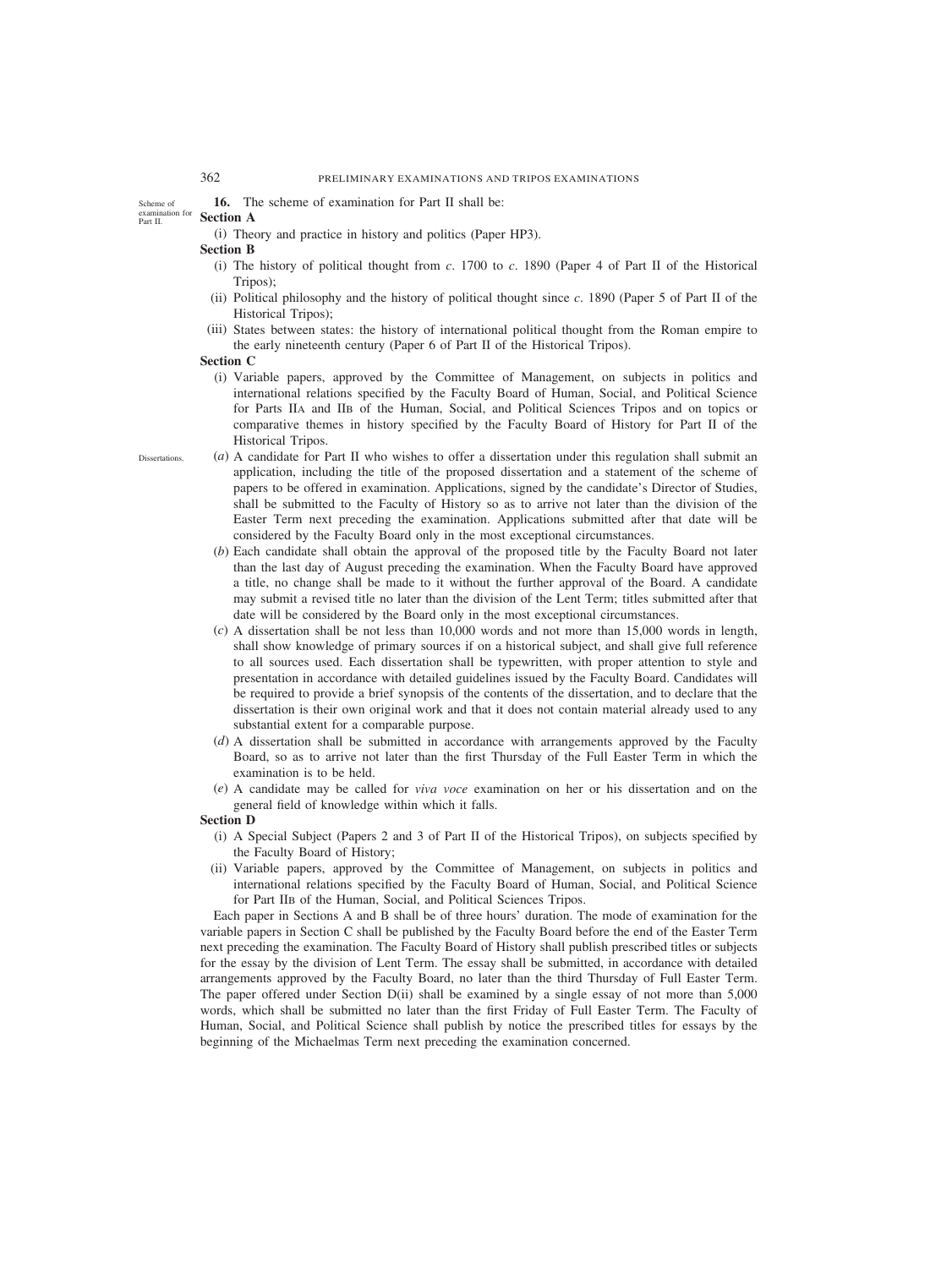**17.** A candidate for Part II shall be required to offer Paper HP3 and *either* three papers from Sections B–C;

*either* three papers from Sections B–C;<br>
or one paper from Sections B–C and

- *or* one paper from Sections B–C and the three papers from Section D. Where a candidate offers papers from Section D, the two submitted essays shall each be considered a half-paper for the purposes of classing;
- *or* two papers from Sections B–C and a dissertation as prescribed in Regulation 16 on a topic within the range of the History and Politics Tripos as a whole.

# TEMPORARY REGULATION

**18.** The examinations for the History and Politics Tripos shall be held for the first time as follows: Part IA in 2018 Part IB in 2019 Part II in 2020

# HISTORY OF ART TRIPOS

- **1.** The History of Art Tripos shall consist of three Parts, Part I, Part IIA, and Part IIB.
- **2.** The following may present themselves as candidates for honours in Part I:
- (*a*) a student who has not obtained honours in an Honours Examination, provided that he or she has kept one term and that three complete terms have not passed after his or her first term of residence;
- (*b*) a student who has obtained honours in an Honours Examination in the year next after so obtaining honours, provided that he or she has kept four terms and that twelve complete terms have not passed after his or her first term of residence.

**3.** A student who has obtained honours in Part I of the History of Art Tripos or in another Honours Examination may be a candidate for honours in Part IIA in the year after so obtaining honours, provided that he or she has kept four terms and that nine complete terms have not passed after his or her first term of residence.<sup>1</sup>

**4.** A student who has obtained honours in an Honours Examination other than Part I of the History of Art Tripos may be a candidate for honours in Part IIB in the year after so obtaining honours, provided that he or she has kept seven terms and that twelve complete terms have not passed after his or her first term of residence.1

**5.** No student shall be a candidate for more than one Part, or for any Part and also for another Honours Examination, in the same term.

**6.** No student who has been a candidate for any Part shall again be a candidate for the same Part.

**7.** The Faculty Board of Architecture and History of Art shall nominate such number of Examiners Examiners. as they deem sufficient for each Part of the Tripos.

**8.** The Faculty Board shall have power to nominate one or more Assessors to assist the Examiners Assessors. in any of the subjects in each Part of the Tripos. If required to do so, Assessors shall set papers in the subject or subjects assigned to them, shall mark the answers of the candidates in those papers, shall assess essays and dissertations, and shall advise the Examiners on the performance of candidates in the examination. Assessors may be summoned to meetings of the Examiners for the purpose of consultation and advice, but shall not be entitled to vote.

**9.** The questions proposed by each Examiner and Assessor shall be submitted to the whole body of Examiners for approval.

**10.** The Faculty Board shall have power:

- (*a*) to issue from time to time supplementary regulations defining or limiting all or any of the subjects supplementary of examination and determining the scope and character of the papers, and to amend or withdraw regulations. such supplementary regulations as occasion may require, due care being taken that sufficient notice is given of any change;
- (*b*) to determine the credit to be assigned to each paper, and to establish guidelines to be followed by the Examiners for assessing candidates' work in the examination and for drawing up the class-lists.

Three Parts. Standing of candidates.

<sup>&</sup>lt;sup>1</sup> See also the regulations for Affiliated Students (p. 165).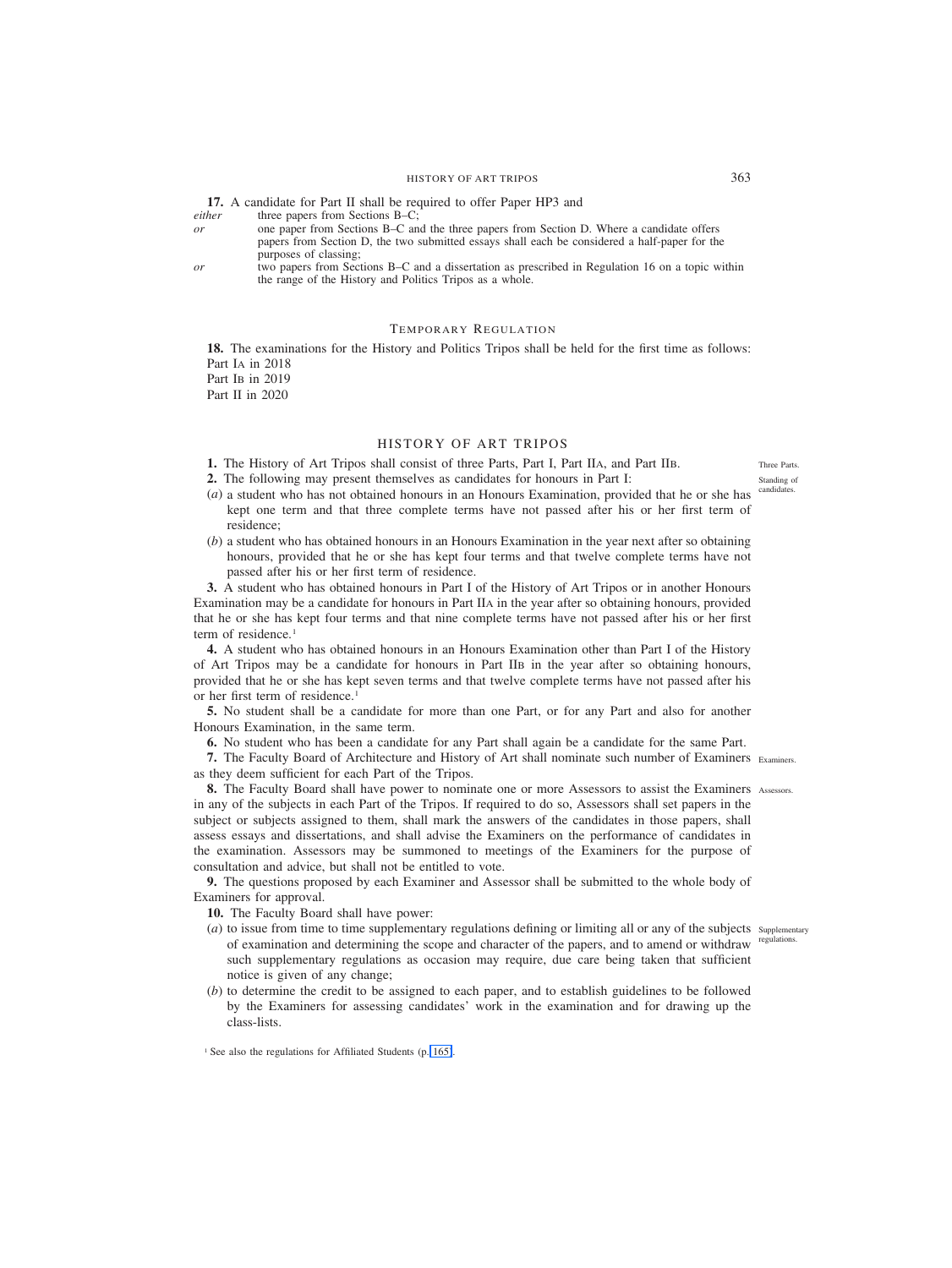364 PRELIMINARY EXAMINATIONS AND TRIPOS EXAMINATIONS

**11.** Public notice of subjects, special periods, and books prescribed under the following regulations or under any supplementary regulations for the Tripos shall be given by the Faculty Board (*a*) for Part I, before the end of the Easter Term of the year next preceding the examination to which they apply, and (*b*) for Part IIA and Part IIB, before the end of the Easter Term next but one preceding the examination to which they apply; provided that the Board shall have the power of subsequently issuing amendments if they have due reason for doing so and if they are satisfied that no student's preparation for the examination is adversely affected.

Class-lists.

Scheme of

Scheme of examination for Parts IIA and IIB.

Part I.

Notice of books and subjects.

> **12.** There shall be a separate class-list for each Part. In each list the names of candidates who deserve honours shall be placed in three classes, of which the second shall be divided into two divisions. The names in the first and third classes, and in each division of the second class, shall be arranged in alphabetical order. A mark of distinction may be awarded for special excellence.

## PART I

**13.** The scheme of examination for Part I shall be: Paper 1. The objects of art history. Papers 2 and 3. The making of art.<br>Papers 4 and 5. The meaning of art. The meaning of architecture and art. examination for

Papers 3 and 5 shall each consist of reproductions of works of art requiring comment and interpretation. Each candidate shall offer all five papers and shall submit a Part I short dissertation, as prescribed in Regulation 18, on a subject approved by the Faculty Board relating to some aspect of art or architecture in or around Cambridge.

## PARTS IIA AND IIB

14. The scheme of examination for Part IIA and Part IIB shall be:

Paper 1. Approaches to the history of art, with reference to works of criticism.<br>Paper 2. The display of art.

- 
- Paper 2. The display of art.<br>Papers 3–24. Such number of p Such number of pairs of papers on special subjects as the Faculty Board shall announce from time to time in accordance with Regulation 10. There shall be not less than eight and not more than eleven pairs of such papers on special subjects. Each pair of papers shall deal with a particular person, subject, or period in the history of art. In each pair of papers, the second paper shall consist of reproductions of works of art requiring comment and interpretation.
- **15.** A candidate for Part IIA shall offer Paper 1 and two pairs of papers on special subjects.
- **16.** A candidate for Part IIB
- (*a*) who has obtained honours in Part IIA of the History of Art Tripos shall offer Paper 2; two pairs of papers on special subjects; and a Part IIB dissertation of between 7,000 and 9,000 words on a subject approved by the Faculty Board dealing with a particular person, work of art, subject, or period in the history of art;
- (*b*) who takes the examination in the year after obtaining honours in another Tripos shall offer *either* Paper 1 *or* Paper 2; two pairs of papers on special subjects; and a Part IIB dissertation of between 7,000 and 9,000 words on a subject approved by the Faculty Board dealing with a particular person, work of art, subject, or period in the history of art.

# PARTS I, IIA, AND IIB

**17.** A candidate shall not offer in any Part of the Tripos a paper that he or she has previously offered in another University examination.

**18.** (*a*) Each candidate for Part I shall submit the proposed title of his or her Part I short dissertation for approval by the Faculty Board. Titles shall be submitted to the Secretary of the Department of History of Art so as to arrive not later than the division of the Lent Term next preceding the examination.

(*b*) Each candidate for Part IIA shall submit a statement of the scheme of papers to be offered in the examination to the Secretary of the Department of History of Art, so as to arrive not later than the second Monday of the Full Michaelmas Term next preceding the examination.

Dissertation title.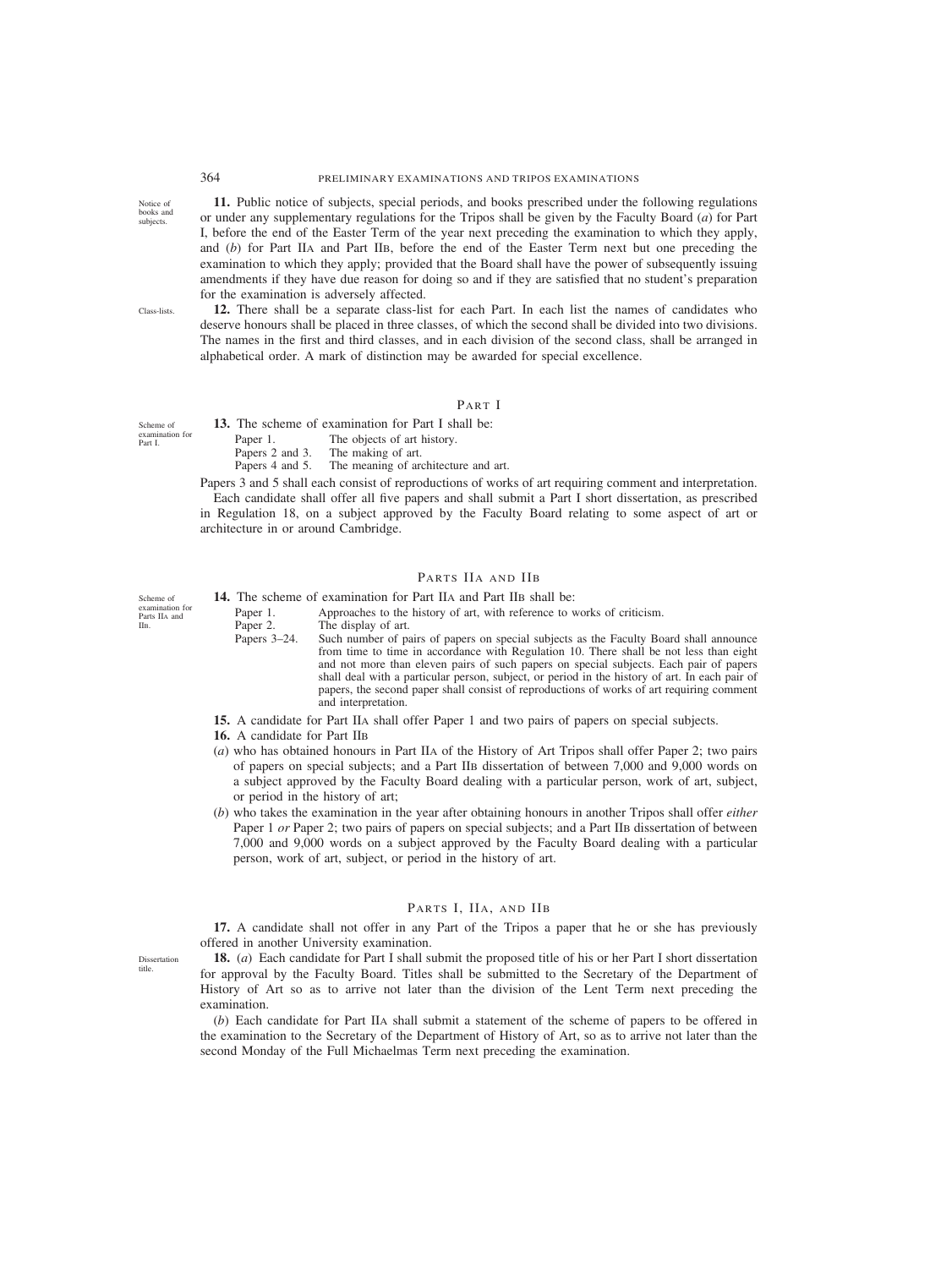(*c*) Each candidate for Part IIB shall submit the proposed title of his or her Part IIB dissertation for approval by the Faculty Board. Titles shall be submitted to the Secretary of the Department of History of Art, so as to arrive not later than the last day of the Full Michaelmas Term next preceding the examination.

(*d*) The Secretary of the Faculty Board shall communicate the Board's approval or rejection of a proposed dissertation title to each candidate. When the Board have approved a title, no change shall be made to it or, in the case of Part IIA or Part IIB, to the candidate's scheme of papers, without the further approval of the Board.

(*e*) The length of a Part I short dissertation or a Part II dissertation shall be as follows:

A short dissertation submitted by a candidate for Part I shall be of not more than 5,000 words in length. A dissertation submitted by a candidate for Part IIB shall be of not less than 7,000 words and not more than 9,000 words in length.

In each case the prescribed length shall include notes and appendices, but not bibliography. Each dissertation shall be printed or typewritten.

(*f*) (i) Part I short dissertations shall be submitted to the Secretary of the Department of History of Art, in accordance with detailed arrangements approved by the Faculty Board, so as to arrive not later than the Friday after the division of the Easter Term in which the examination is to be held.

(ii) Two copies of the Part IIB dissertation shall be submitted to the Secretary of the Department of History of Art, in accordance with detailed arrangements approved by the Faculty Board, so as to arrive not later than the first day of the Full Easter Term in which the examination is to be held.

Each candidate submitting a dissertation will be required to sign a declaration that the work submitted is his or her own work, unaided except as may be specified in the declaration, and that it does not contain material that has already been used to any substantial extent for a comparable purpose.

# SUPPLEMENTARY REGULATIONS

PART I

#### *Paper 1. The objects of art history*

The course for this paper consists of a survey of Western (and some non-Western) art, which introduces students to the development of the visual arts. It provides an opportunity to study the material covered at first hand, by using the resources of the Fitzwilliam Museum and other Cambridge collections, and in relation to its historical and artistic background.

#### *Papers 2 and 3. The making of art*

These papers are concerned with painting and sculpture; the Faculty Board may prescribe specified artists, or specified subjects or periods, for special study. The course deals with the processes and attitudes which have shaped the world of images, such as methods and materials, the creative process, and notions of quality and taste, as well as the reproduction of images. The course introduces students to such questions, and focuses on specific artists, periods, and traditions. It covers various topics, such as techniques and materials, classical sculpture and its legacy, and more modern developments.

## *Papers 4 and 5. The meaning of architecture and art*

The course for these papers deals with traditions of representation and architectural meaning; the Faculty Board may prescribe specified artists or periods for special study. The course aims to provide an awareness of changing attitudes to architecture and art in Western Europe. Emphasis is placed on close critical study of a range of key examples, as well as their context. It covers various topics in the study of the visual arts, focusing on the content and interpretation of the figurative arts. It also covers areas such as the theory and use of classical orders, building typology, and the relationship between design and construction.

# PART IIB

## *Paper 1. Approaches to the history of art, with reference to works of criticism*

This paper will deal with the influence of writers of classical antiquity upon the Renaissance approach to art and architecture; with changing attitudes towards both antiquity and the Middle Ages in the eighteenth century; with nineteenth-century and twentieth-century theoretical and critical approaches to art and architecture; and with recent developments in art historical methods, the growth of connoisseurship, formal and stylistic criticism, and sociological and iconographical interpretations of works of art and architecture.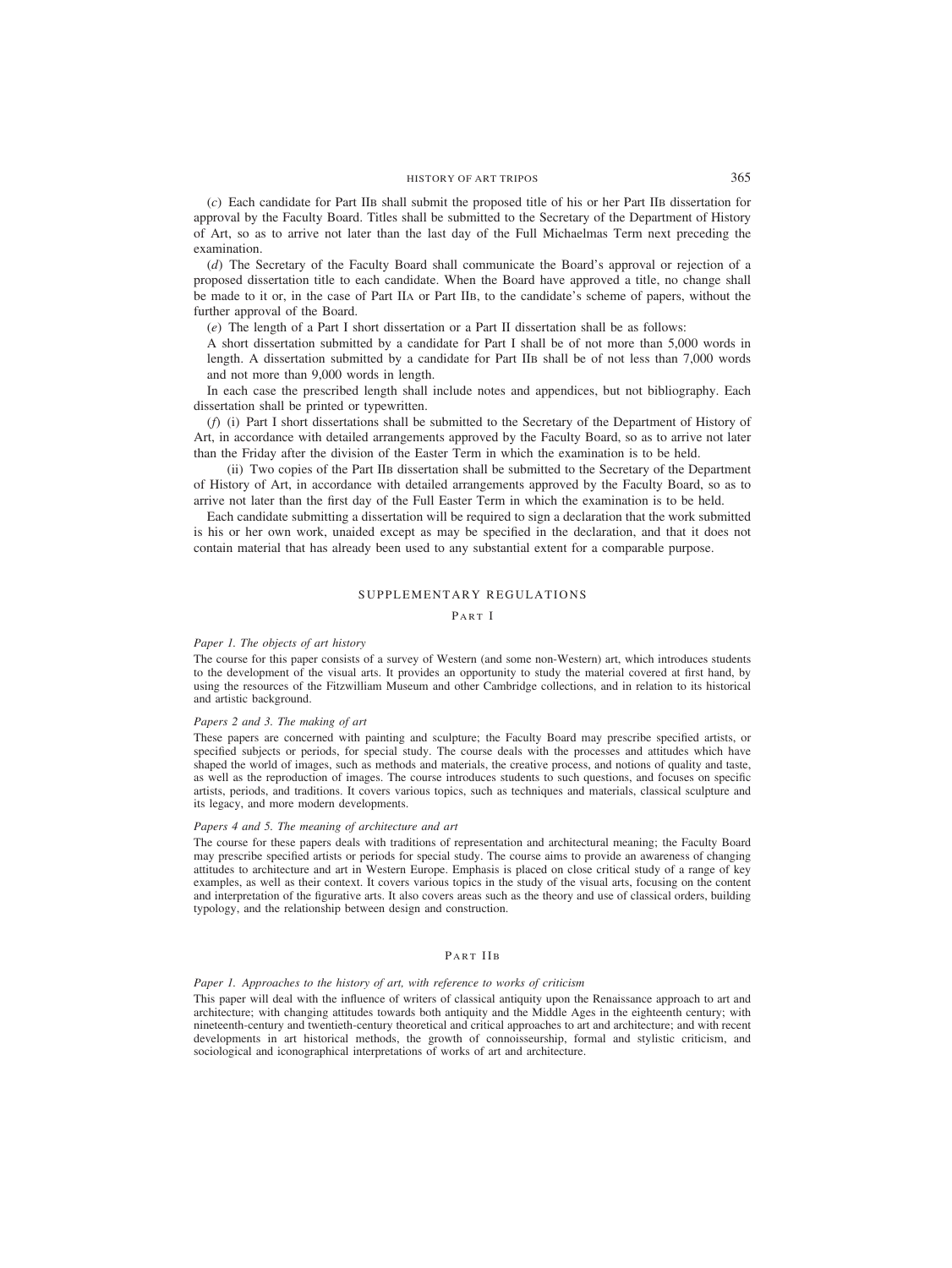Three Parts.

Examiners and **Assessors** 

# 366 PRELIMINARY EXAMINATIONS AND TRIPOS EXAMINATIONS

# HUMAN, SOCIAL, AND POLITICAL SCIENCES TRIPOS

## GENERAL

**1.** The Human, Social, and Political Sciences Tripos shall consist of three Parts, Part I, Part IIA, and Part IIB. In Part IIA and Part IIB there shall be an examination in each of the following three subjects: Politics and International Relations, Social Anthropology, and Sociology, and there shall be a joint examination in each of the following pairs of subjects: Politics and Sociology, Social Anthropology and Politics, Sociology and Criminology, and Sociology and Social Anthropology. For Part I there shall be a single class-list; for Part IIA and Part IIB there shall be a separate class-list for each of the subjects of the examination and for each joint examination.

**2.** The Faculty Board of Human, Social, and Political Science shall nominate a Senior Examiner and such number of Examiners to conduct the examination for Part I of the Tripos, and a Senior Examiner and such number of Examiners to conduct the examination in each subject for Part IIA and Part IIB, as they shall deem sufficient. The Faculty Board shall have power to nominate such number of Assessors as they shall deem sufficient to assist the Examiners for each Part. If required to do so, Assessors shall set papers in the subject or subjects assigned to them, shall mark the answers of the candidates in those papers, shall assess dissertations, and shall advise the Examiners on the performance of candidates in the examination. Assessors may be summoned to meetings of the Examiners for the purpose of consultation and advice, but shall not be entitled to vote.

Supplementary regulations.

**3.** The Faculty Board may from time to time make supplementary regulations defining all or any of the subjects and specified texts of examination and may modify, alter, or withdraw such supplementary regulations as they see fit, due care being taken that sufficient notice is given of any change.

**4.** Before the end of the Easter Term each year the Faculty Board shall give notice of the variable subjects for the examinations to be held in the academical year next following; provided that the Board shall have the power of subsequently issuing amendments if they have due reason for doing so and if they are satisfied that no student's preparation for the examination is adversely affected. The Board shall have power when they give notice of variable subjects to announce any consequential restriction on the combination of papers that a candidate may choose to offer.

**5.** The questions proposed by each Examiner and Assessor shall be submitted for approval to the whole body of Examiners for Part I or to the Examiners in the particular subject for Part IIA or Part IIB. **6.** Separate meetings shall be held of all the Examiners for Part I and of the Examiners for each subject in Part IIA and Part IIB, at which the respective class-lists shall be drawn up. The bodies of Examiners for Part IIA and Part IIB shall also draw up class-lists for the following subjects: Politics and Sociology (the Examiners for Politics and International Relations), Social Anthropology and Politics (the Examiners for Social Anthropology), Sociology and Criminology (the Examiners for Sociology), and Sociology and Social Anthropology (the Examiners for Sociology). In each class-list the names of the candidates who deserve honours shall be placed in three classes, of which the second shall be divided into two divisions. The names in the first and third classes, and in each division of the second class, shall be arranged in alphabetical order. For special excellence a mark of distinction may be awarded.

**7.** No student shall be a candidate for more than one Part, or any Part and also for another Honours Examination in the same term.

**8.** No student who has been a candidate for any Part shall again be a candidate for the same Part.

**9.** A candidate shall not offer in any Part of the Tripos a paper that he or she has previously offered in another University examination.

Standing of candidates.

# PART I

- **10.** The following may present themselves as candidates for honours in Part I:
- (*a*) a student who has not obtained honours in another Honours Examination, provided that he or she has kept one term and that three complete terms have not passed after the student's first term of residence;
- (*b*) a student who has obtained honours in another Honours Examination, in the year after so obtaining honours, provided that he or she has kept seven terms and that nine complete terms have not passed after the student's first term of residence.

Class-lists.

Variable subjects.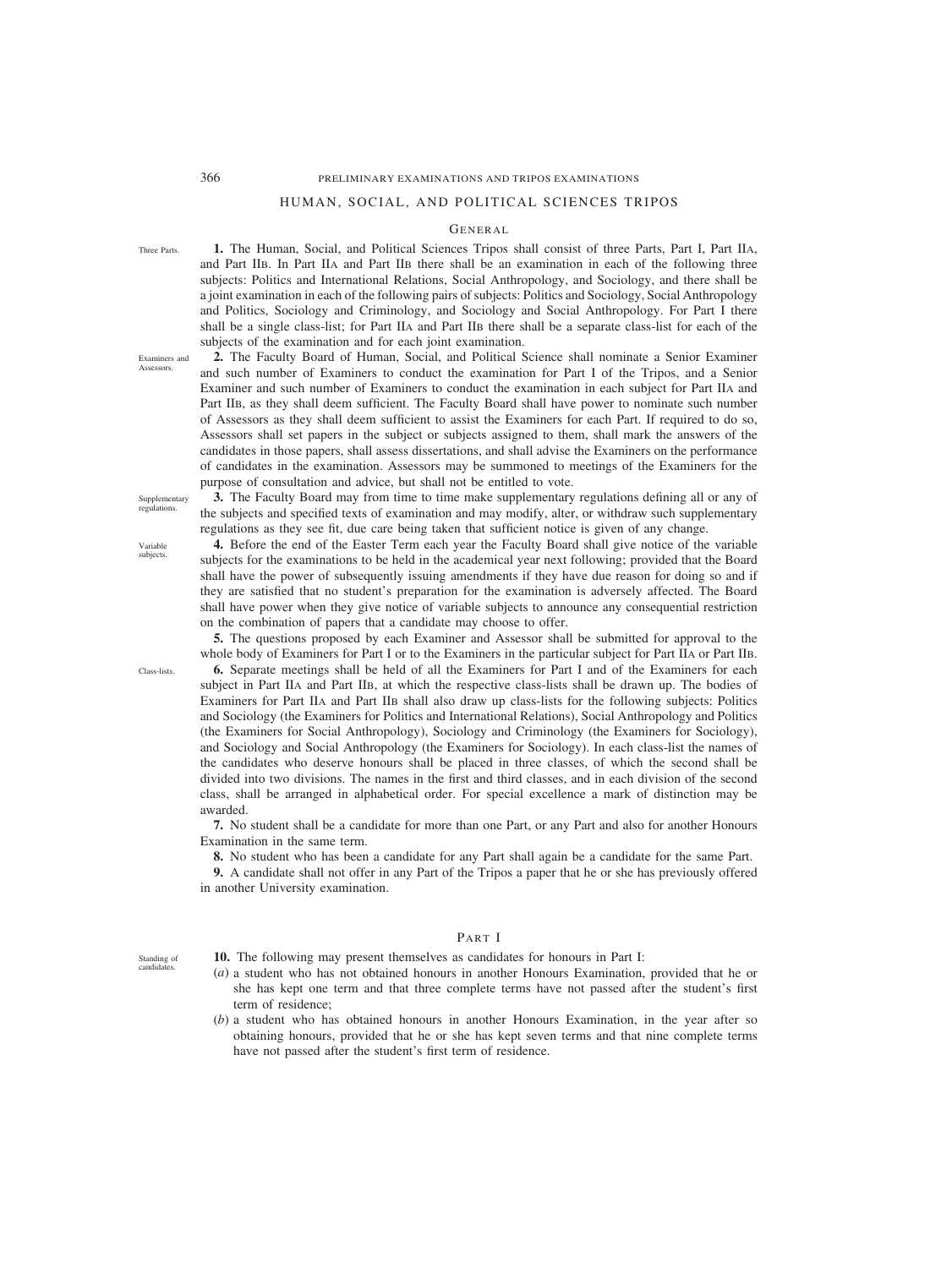**11.** The scheme of examination for Part I shall be as follows:

# **Section A**

| POL <sub>1</sub> . | The modern state and its alternatives (also serves as an optional paper for Section B of Part I of |
|--------------------|----------------------------------------------------------------------------------------------------|
|                    | the Archaeology Tripos and for Paper 5 of Part IIA of the Economics Tripos and as a Paper for      |
|                    | Section II of Part IA of the Education Tripos, and as a compulsory paper for Section A of          |
|                    | Part IA of the History and Politics Tripos)                                                        |

- POL2. International conflict, order, and justice (also serves as an optional paper for Paper 5 of Part IIA of the Economics Tripos and as a Paper for Section II of Part IA of the Education Tripos, and as a compulsory paper for Section A of Part IA of the History and Politics Tripos)
- SOC1. Introduction to sociology: Modern societies I (also serves as an optional paper for Section B of Part I of the Archaeology Tripos, for Paper 5 of Part IIA of the Economics Tripos, and for Paper 5 of the Education Tripos)
- SAN1. Social anthropology: the comparative perspective (also serves as a Paper for Section B of Part I of the Archaeology Tripos and for Section II of Part IA of the Education Tripos)

## **Section B**

- A1. World archaeology (from Part I of the Archaeology Tripos)<br>A3 Introduction to the cultures of Egypt and Mesonotamia (from
- A3. Introduction to the cultures of Egypt and Mesopotamia (from Part I of the Archaeology Tripos)<br>B1. Humans in biological perspective (from Part I of the Archaeology Tripos)
- B1. Humans in biological perspective (from Part I of the Archaeology Tripos)<br>PBS1. Introduction to psychology (from Part I of the Psychological and Behavior
- Introduction to psychology (from Part I of the Psychological and Behavioural Sciences Tripos) A candidate for Part I shall be required to offer four papers as follows:

(*a*) three papers from Section A;

(*b*) one further paper from Section A or a paper from Section B.

## PART IIA AND PART IIB

**12.** The following may present themselves as candidates for honours in Part IIA:

(*a*) a student who has obtained honours in Part I of the Human, Social, and Political Sciences Tripos in the year next after so obtaining honours, provided that six complete terms have not passed after her or his first term of residence; candidates<sup>.</sup>

(*b*) a student who has obtained honours in any other Honours Examination, in the year next after or next but one after so obtaining honours, provided that twelve complete terms have not passed after her or his first term of residence.<sup>1</sup>

**13.** A student who has obtained honours in Part IIA of the Human, Social, and Political Sciences Tripos may be a candidate for honours in Part IIB in the year next after so obtaining honours, provided that the student has kept seven terms and twelve complete terms have not passed after her or his first term of residence.<sup>1</sup>

**14.** A student who has obtained honours in another Honours Examination other than Part IIA of the Human, Social, and Political Sciences Tripos may be a candidate for honours in either Part IIA or Part IIB in the year after so obtaining honours, provided that the student has kept seven terms and that twelve complete terms have not passed after her or his first term of residence. Such students shall offer, subject to the provisions of Regulation 9, four papers chosen from those available in Part IIA and Part IIB, in accordance with the guidelines issued by the Faculty Board, and conditional upon written permission from the relevant Head of Department obtained not later than the division of the Michaelmas Term next preceding the examination.

**15.** The scheme of examination for Part IIA and Part IIB shall be as follows:

# POLITICS AND INTERNATIONAL RELATIONS

- POL3. International organization (also serves as an optional paper for Part IB of the History and Politics Tripos)
- POL4. Comparative politics (also serves as an optional paper for Part IB of the History and Politics Tripos)
- POL5. Themes and issues in politics and international relations (also serves as an optional paper for Part IB of the History and Politics Tripos)
- POL6. Statistics and methods in politics and international relations (also serves as an optional paper for Part IB of the History and Politics Tripos)
- POL7. The history of political thought to *c*. 1700 (Paper 19 of Part I of the Historical Tripos)

<sup>1</sup> See also the regulations for Affiliated Students (p. 165).

Standing of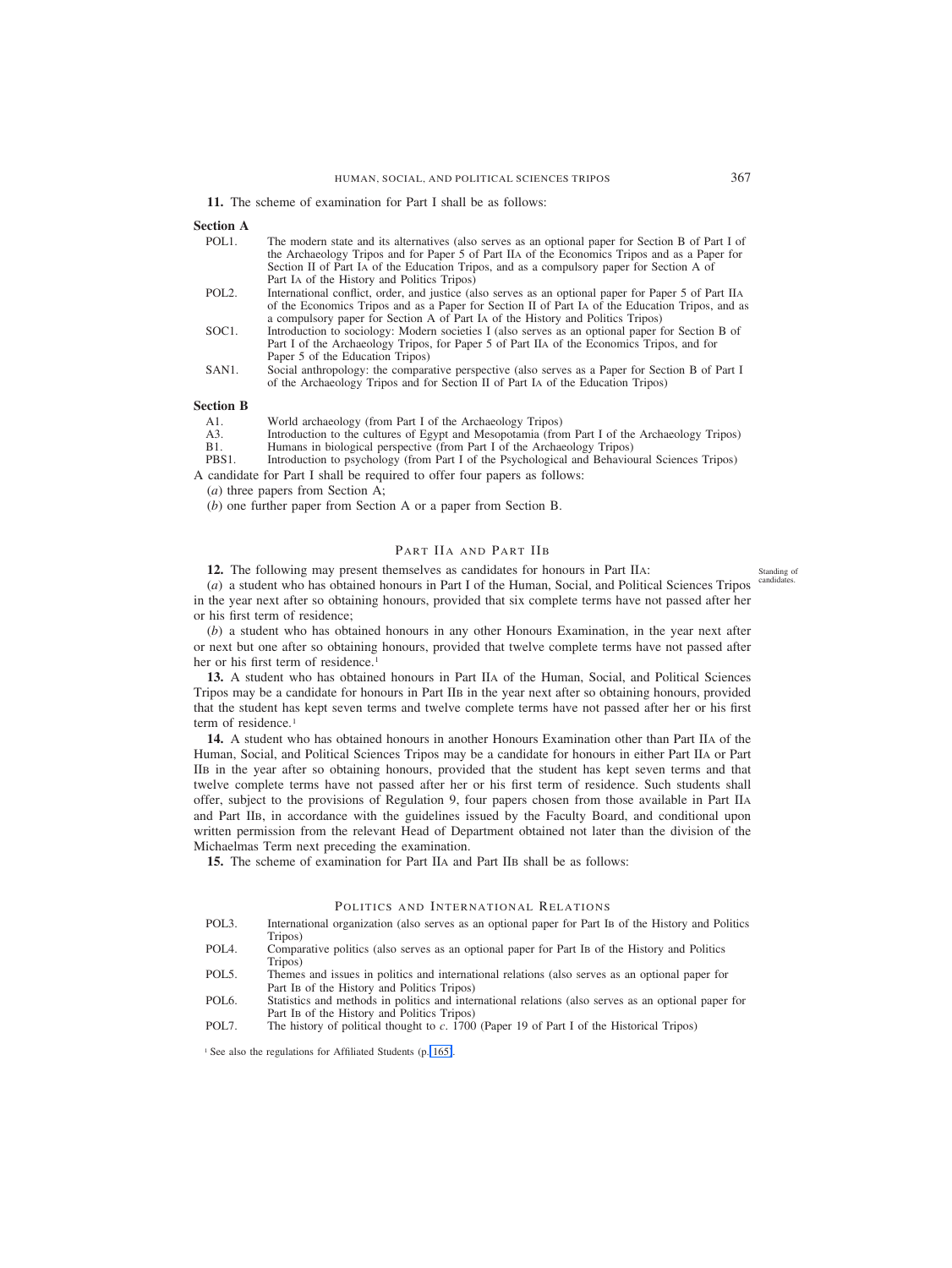- POL8. The history of political thought from *c*. 1700 to *c*. 1890 (Paper 20 of Part I of the Historical Tripos)
- POL9. Conceptual issues and texts in politics and international relations POL10. The history of political thought from  $c.1700$  to  $c.1890$  (Paper 4 c
- The history of political thought from  $c.1700$  to  $c.1890$  (Paper 4 of Part II of the Historical Tripos)
- POL11. Political philosophy and the history of political thought since *c*. 1890 (Paper 5 of Part II of the Historical Tripos)
- POL12. A subject in politics and international relations  $I<sup>1</sup>$ <br>POL13. A subject in politics and international relations  $II<sup>2</sup>$
- POL13. A subject in politics and international relations II<sup>2</sup><br>POL14. A subject in politics and international relations III
- POL14. A subject in politics and international relations III<br>POL15. A subject in politics and international relations IV
- POL15. A subject in politics and international relations IV<br>POL16. A subject in politics and international relations V
- POL16. A subject in politics and international relations V<br>POL17. A subject in politics and international relations V
- POL17. A subject in politics and international relations VI<br>POL18. A subject in politics and international relations VI
- POL18. A subject in politics and international relations VII<br>POL19. Themes and issues in politics and international rela
- POL19. Themes and issues in politics and international relations  $\Pi$ <sup>1</sup><br>POL20. A subject in politics and international relations VIII
- POL20. A subject in politics and international relations  $VIII$ <br>POL21. A subject in politics and international relations  $IX<sup>T</sup>$
- A subject in politics and international relations  $IX<sup>1</sup>$

# SOCIAL ANTHROPOLOGY

- SAN2. The foundations of social life
- SAN3. Anthropological theory and methods<br>SAN4. The anthropology of an ethnographic
- SAN4. The anthropology of an ethnographic area<br>SAN5. Ethical life and the anthropology of the su
- SAN5. Ethical life and the anthropology of the subject SAN6. Power, economy, and social transformation
- Power, economy, and social transformation

*Special subjects in social anthropology*<sup>3</sup>

- 
- SAN7. A subject in social anthropology I<br>SAN8. A subject in social anthropology I
- SAN8. A subject in social anthropology II<br>SAN9. A subject in social anthropology II
- SAN9. A subject in social anthropology III<br>SAN10. A subject in social anthropology IV SAN10. A subject in social anthropology IV<br>SAN11. A subject in social anthropology V
- A subject in social anthropology V
- 
- SAN12. A subject in social anthropology VI<br>SAN13. A subject in social anthropology VI
- SAN13. A subject in social anthropology VII<br>SAN14. A subject in social anthropology VII A subject in social anthropology VIII

#### SOCIOLOGY

- SOC2. Social theory<br>SOC3. Modern socie
- SOC3. Modern societies II<br>SOC4. Concepts and argun
- Concepts and arguments in sociology
- SOC5. Statistics and methods (Paper 7 of Part IB of the Education Tripos (New Regulations))<br>SOC6. A subject in sociology I
- A subject in sociology I
- SOC7. A subject in sociology II
- 
- SOC8. A subject in sociology III<br>SOC9. A subject in sociology IV
- SOC9. A subject in sociology  $IV^2$ <br>SOC10. A subject in sociology V
- SOC10. A subject in sociology V<br>SOC11. A subject in sociology V
- SOC11. A subject in sociology VI<br>SOC12. A subject in sociology VI
- SOC12. A subject in sociology VII<sup>2</sup><br>SOC13. A subject in sociology VIII
- SOC13. A subject in sociology VIII<br>SOC14. A subject in sociology IX
- SOC14. A subject in sociology IX<br>SOC15. Criminology, sentencing, a SOC15. Criminology, sentencing, and the penal system (Paper 34 of the Law Tripos) CRIM1. Foundations in criminology and criminal justice
- CRIM1. Foundations in criminology and criminal justice
- Statistics and methods (also serves as Paper SOC5)
- CRIM3. A subject in criminology I
- CRIM4. Criminology, sentencing, and the penal system (also serves as Paper SOC15)
- Social networks and crime

<sup>1</sup> This paper will also be available, in certain years, to candidates for the Asian and Middle Eastern Studies Tripos (see the supplementary regulations for Part II of that Tripos, p. 290).

<sup>2</sup> This paper will also be available, in certain years, to candidates for the Economics Tripos (see the supplementary regulations for Part IIB of that Tripos, p. 310).

<sup>3</sup> Three or four of these papers will be available each year, as announced by the Department by the end of Easter Term in the previous academic year.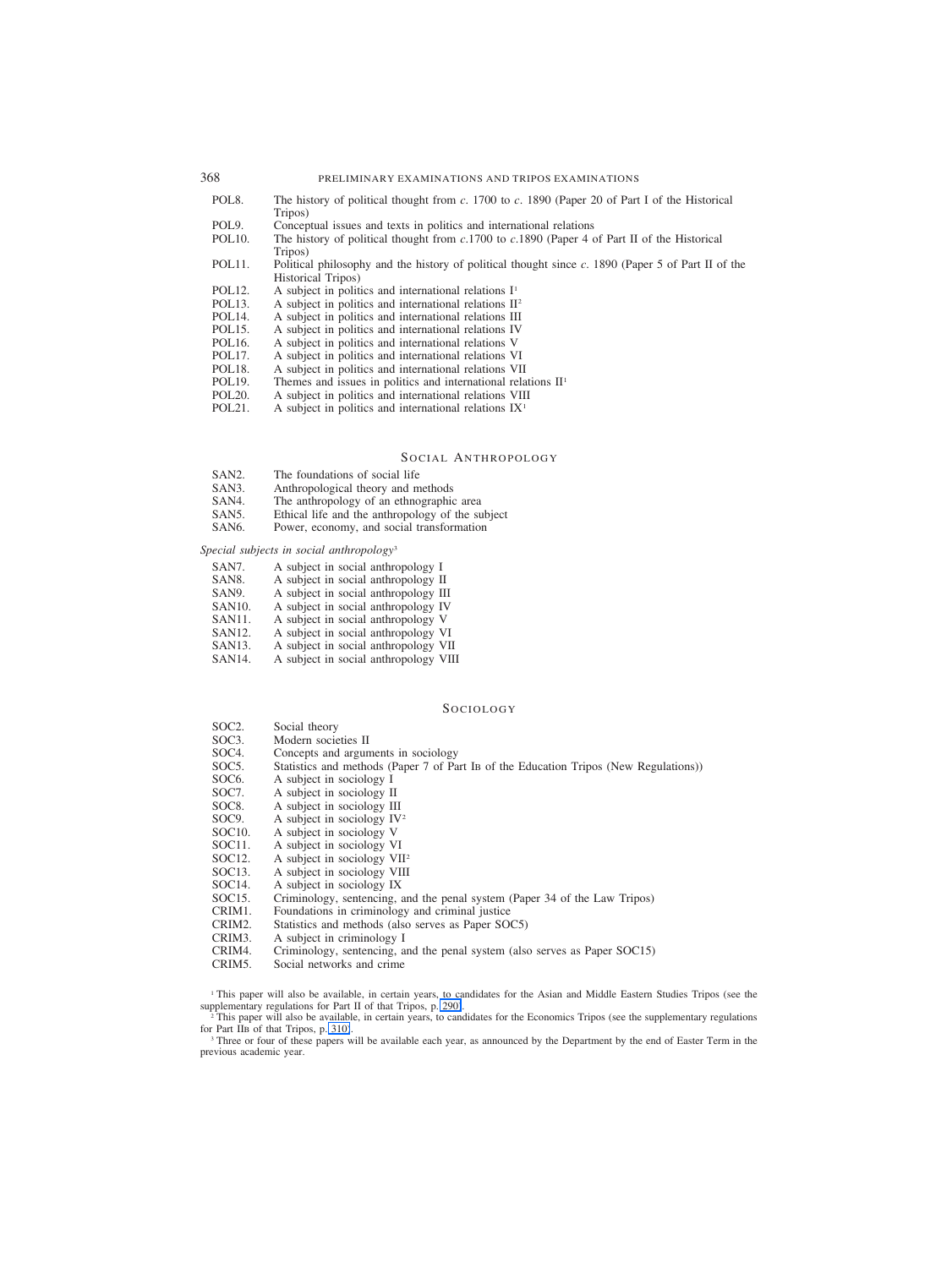**16.** Each paper shall be assessed either by a three-hour examination or by a combination of two or more of the following: a coursework portfolio; an essay of not more than 5,000 words; a two-hour examination. The mode of examination for each paper, and details of any coursework or essays required, and about the arrangements for their submission, shall be published by the Faculty Board not later than the beginning of the Michaelmas Term.

**17.** Subject to the provisions of Regulation 9, candidates for Part IIA shall offer papers and other Part IIA. exercises as follows:

- (*a*) *Candidates in Politics and International Relations*
	- (i) POL3;
	- (ii) POL4;
	- (iii) POL7 or POL8;
	- (iv) one paper chosen from the following list: Papers A1, A3, B1–B41 , and A11 from the Archaeology Tripos, POL5–6, SAN7–14, SOC2–3, Paper 10 *or* Paper 11 from Part I of the Historical Tripos, Paper 1 *or* Paper 2 for the subject History and Philosophy of Science in Part IB of the Natural Sciences Tripos, Papers PBS3–4 of the Psychological and Behavioural Sciences Tripos.
- (*b*) *Candidates in Social Anthropology*
	- (i) SAN2–4;
	- (ii) one paper chosen from the following list: Papers A1, A3,  $B1<sup>1</sup>$ , and A11 from the Archaeology Tripos, POL3–4, SAN7–14, SOC2–3, SOC5, Paper 1 *or* Paper 2 for the subject History and Philosophy of Science in Part IB of the Natural Sciences Tripos, Paper PBS3 of the Psychological and Behavioural Sciences Tripos, or Paper J9 of the Asian and Middle Eastern Studies Tripos.
- (*c*) *Candidates in Sociology*
	- (i) SOC2;
	- (ii) SOC3;
	- (iii) SOC4 or SOC5;
	- (iv) one paper chosen from the following list: Papers A1, A3, B1–B41 , and A11 from the Archaeology Tripos, POL3–4, SAN7–14, SOC4–5, Paper 10 *or* Paper 11 from Part I of the Historical Tripos, Paper 1 *or* Paper 2 for the subject History and Philosophy of Science in Part IB of the Natural Sciences Tripos, Papers PBS3–4 of the Psychological and Behavioural Sciences Tripos, Paper ED3 in Part IB of the Education Tripos.
- (*d*) *Candidates in Politics and Sociology*
	- (i) one paper chosen from POL3–4;
	- (ii) one paper chosen from POL7–8;
	- (iii) two papers chosen from SOC2, SOC3, or SOC5.
- (*e*) *Candidates in Social Anthropology and Politics*
	- (i) POL3 or POL4;
	- (ii) POL7 or POL8;
- (iii) SAN2 and one paper chosen from the following list: SAN3, SAN4, SAN7–14.
- (*f*) *Candidates in Sociology and Criminology*
	- (i) SOC2;
	- (ii) SOC3;
	- (iii) CRIM1;
	- (iv) CRIM2 or CRIM3.
- (*g*) *Candidates in Sociology and Social Anthropology*
	- (i) SAN2 and *either* SAN3 *or* SAN4;
	- (ii) two papers chosen from the following list: SOC2, SOC3, SOC5.

18. Candidates for Part IIB who have taken Part IIA in the Human, Social, and Political Sciences Part IIB. Tripos may not change their subject track between Parts IIA and IIB, unless changing from a joint track to one of the single subjects within it. Subject to the provisions of Regulation 9, candidates for Part IIB shall offer four papers, of which at least three shall be assessed by written examination, either in part or in whole:

<sup>1</sup> Papers A1, A3, and B1 are only available to candidates in Part II if they did not take the paper in Part I.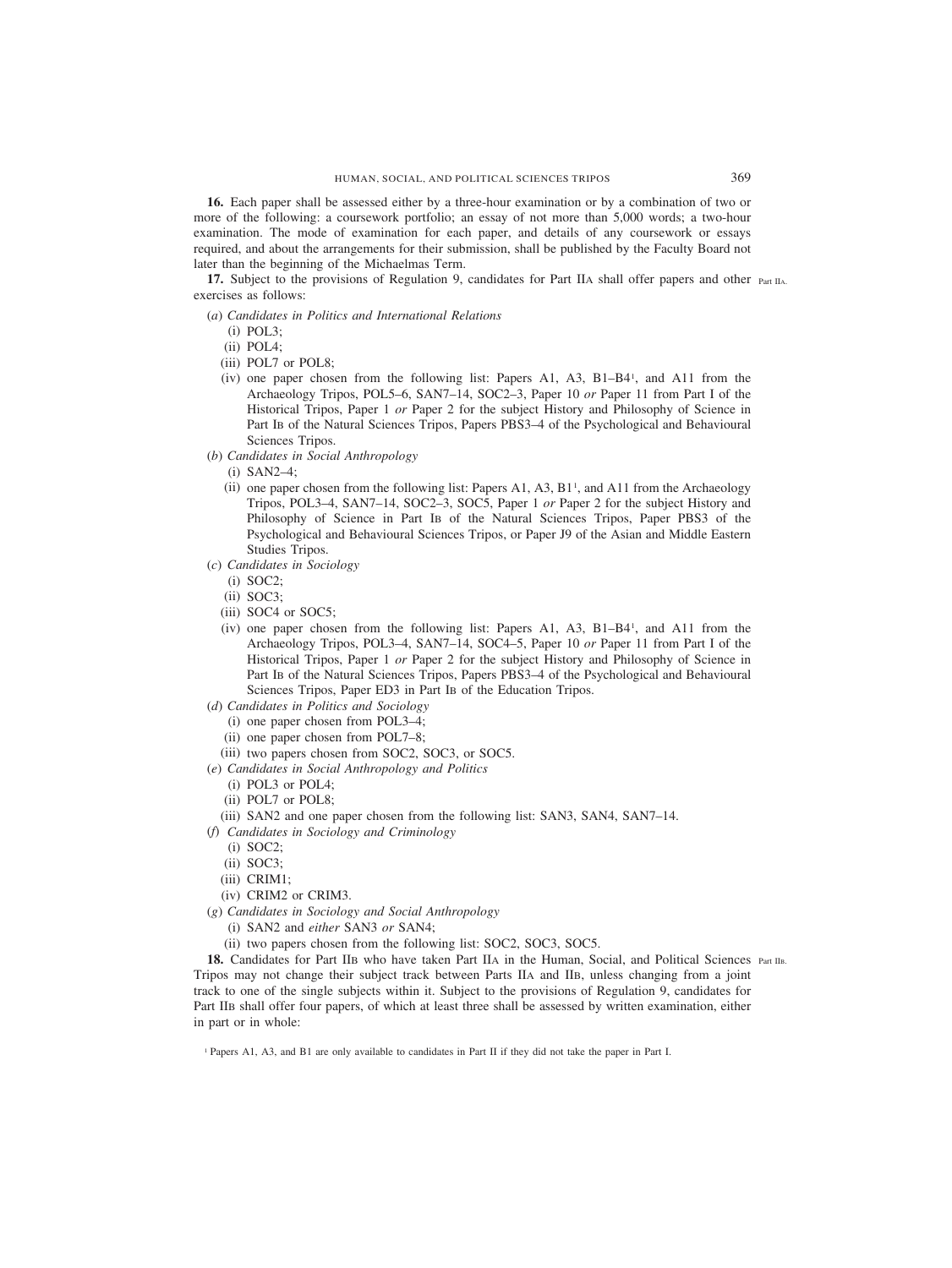- (*a*) *Candidates in Politics and International Relations*
	- $(i)$  POL9 $\cdot$
	- (ii) two papers chosen from POL10–21; one paper may be substituted by a dissertation on a subject approved by the Head of the Department of Politics and International Studies, which shall be submitted in accordance with the provisions of Regulation 19;
	- (iii) one paper chosen from the following: B2–B41 from Part II of the Archaeology Tripos, SAN7– 142 , SOC6–153 , Paper 5 or Paper 6 for the subject History and Philosophy of Science in Part II of the Natural Sciences Tripos, Paper 6 from Part II of the Historical Tripos, Paper 8 borrowed from Part II of the Economics Tripos, or a further paper chosen from POL64 and POL10–21<sup>5</sup>.
- (*b*) *Candidates in Social Anthropology*
	- (i) SAN5 and SAN6;
	- (ii) *either* one paper chosen from SAN7–142 , *or* a dissertation on a subject approved by the Head of the Department of Social Anthropology, which shall be submitted in accordance with the provisions of Regulation 19;
	- (iii) one paper chosen from the following: a further paper chosen from SAN4 or SAN7–142 , one paper chosen from POL13<sup>6</sup>, POL17<sup>6</sup>, SOC5–15<sup>3,7</sup>, A61 from Part II of the Archaeology Tripos, and Paper 5 for the subject History and Philosophy of Science in Part II of the Natural Sciences Tripos, or Paper J9 from the Asian and Middle Eastern Studies Tripos.
- (*c*) *Candidates in Sociology*
	- (i) one paper chosen from SOC5–13 $3,7$ ;
	- (ii) two further papers chosen from  $SOC5-15^{3.7}$ , one of which may be substituted by a dissertation on a subject approved by the Head of the Department of Sociology, which shall be submitted in accordance with the provisions of Regulation 19;
	- (iii) one paper chosen from the following list: A61 and  $B2-B4$ <sup>1</sup> from Part II of the Archaeology Tripos, POL13<sup>6</sup>, POL17<sup>6</sup>, SAN7–14<sup>2</sup>, Papers PBS6–9 of the Psychological and Behavioural Sciences Tripos, a further paper chosen from SOC5–15.
- (*d*) *Candidates in Politics and Sociology*
	- (i) two papers chosen from POL6, POL10-21<sup>5</sup>;
	- (ii) two papers chosen from SOC5–15 $3,7,8$ ;
	- (iii) a candidate may substitute for one paper a dissertation on a subject within the field of Politics or Sociology approved by the Head of the relevant Department, which shall be submitted in accordance with the provisions of Regulation 19.
- (*e*) *Candidates in Social Anthropology and Politics*
	- $(i)$  two papers from POL6, POL10-21<sup>5</sup>;
	- (ii) one paper chosen from SAN5–SAN6, and one paper chosen from SAN4–142 ;
	- (iii) a candidate may substitute for one paper a dissertation on a subject within the field of Social Anthropology or Politics approved by the Head of the relevant Department, which shall be submitted in accordance with the provisions of Regulation 19.
- (*f*) *Candidates in Sociology and Criminology*
	- (i) two papers chosen from SOC6–SOC14;
	- (ii) CRIM4;
	- (iii) CRIM5;
	- (iv) a candidate may substitute for one paper a dissertation on a subject within the field of Sociology or Criminology approved by the Head of the relevant Department, which shall be submitted in accordance with the provisions of Regulation 19.

- Paper SOC6 can only be taken if a candidate has taken Paper SOC2 in Part IIA.
- <sup>4</sup> Paper POL6 is only available to candidates if they did not take the paper in Part IIA.
- <sup>5</sup> Paper POL10 cannot be taken if a candidate has taken Paper POL8 in Part IIA.
- <sup>6</sup> Papers POL13 and POL17 can only be taken if a candidate has taken Papers POL3 or POL4 in Part IIA.
- <sup>7</sup> Paper SOC5 is only available to candidates if they did not take the paper in Part IIA.
- <sup>8</sup> Paper SOC5 cannot be taken if a candidate is also taking Paper POL6.

<sup>1</sup> Papers B2–B4 are only available to candidates if they did not take the paper in Part IIA.

<sup>2</sup> Papers SAN7–14 are only available to candidates if they did not take the paper in Part IIA, and candidates eligible for SAN4 may only choose a SAN4 ethnographic area paper that they have not taken in Part IIA.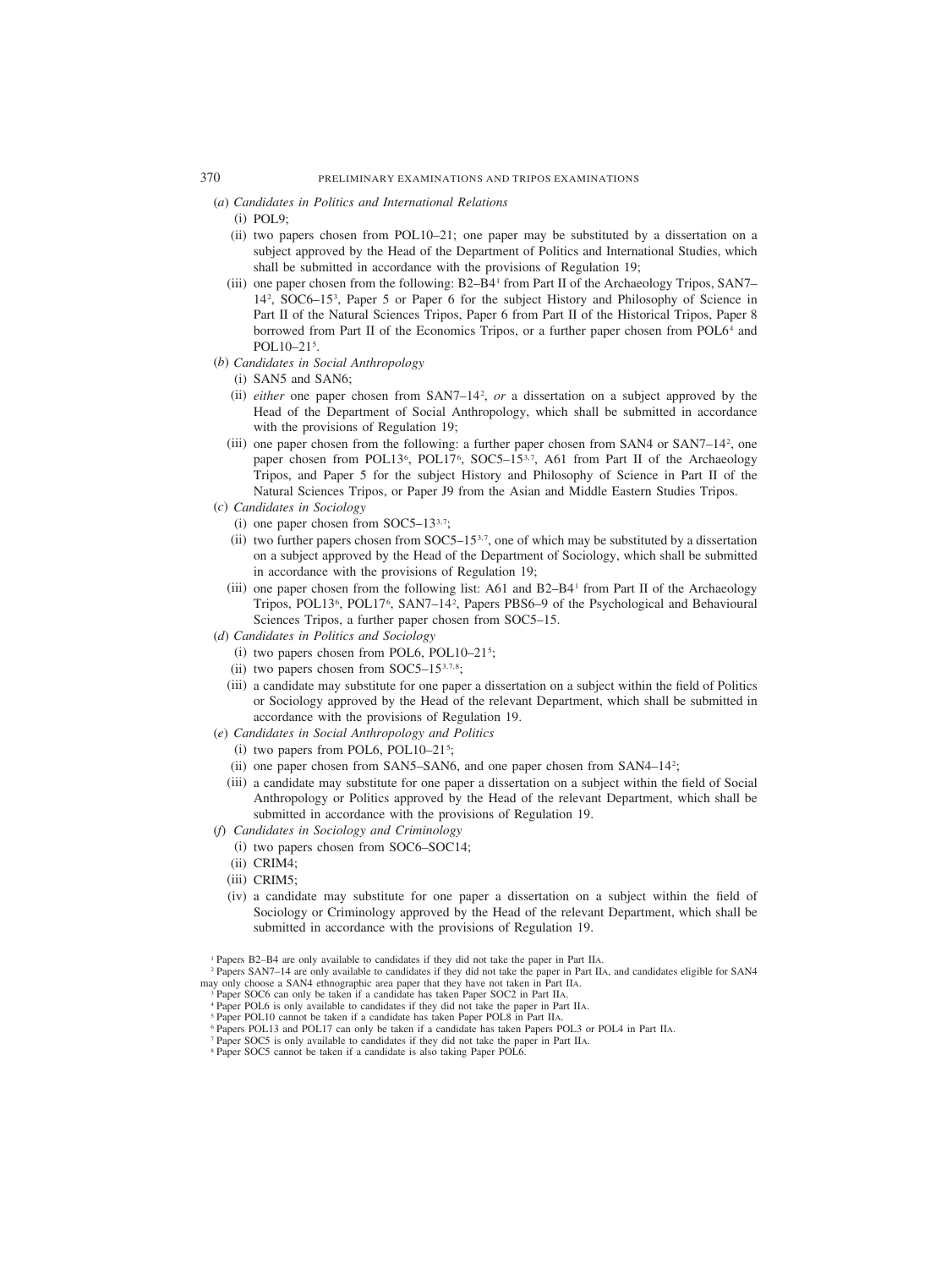- (*g*) *Candidates in Sociology and Social Anthropology*
	- (i) two papers chosen from  $SOC5-15^{1,2}$ ;
	- (ii) one paper chosen from SAN5–SAN6, and one paper chosen from SAN4–143 ;
	- (iii) a candidate may substitute for one paper a dissertation on a subject within the field of Sociology or Social Anthropology approved by the Head of the relevant Department, which shall be submitted in accordance with the provisions of Regulation 19.

**19.** (*a*) A candidate for Part IIB who wishes to offer a dissertation shall submit an application, Dissertations. including the title of the proposed dissertation, a brief account of its scope, and a statement of the scheme of papers to be offered in the examination. A candidate who so wishes may request permission to include a film or filmed material, amounting to not more than twenty minutes in length, as a component part of the dissertation. Applications shall be submitted to the Head of the relevant Department in which the dissertation will be examined so as to arrive not later than the division of the Full Michaelmas Term next preceding the examination.

(*b*) Each candidate must obtain the approval of the Head of Department for the proposed title not later than the division of the Lent Term. When the Head of Department has approved a title, no change shall be made to it, or to the candidate's scheme of papers, without the further approval of the Head of Department.

(*c*) A dissertation shall be of not more than 10,000 words in length. The inclusion of footnotes, figures, tables, appendices, and bibliography in the word count will be specified by each department. Each dissertation shall be typewritten, with two printed copies submitted in addition to a copy in an approved electronic format.

(*d*) A dissertation shall be submitted to the Senior Examiner in the relevant subject not later than the second Friday of the Full Easter Term in which the examination is held.

A dissertation shall be accompanied by (i) a brief synopsis on a separate sheet of paper of the contents of the dissertation, and (ii) a certificate signed by the candidate stating the word count of the dissertation, that it is her or his own original work, and that it does not contain material that has already been used to any substantial extent for a comparable purpose.

**20.** At the discretion of the Examiners, a candidate for Part IIB may be examined *viva voce*.

#### LAND ECONOMY TRIPOS

**1.** The Land Economy Tripos shall consist of three Parts: Part IA, Part IB, and Part II.

2. A student may be a candidate for honours in Part IA if he or she has kept one term, provided standing of that three complete terms have not passed after the student's first term of residence. candidates.

**3.** A student who has obtained honours in Part IA or in another Honours Examination may be a candidate for honours in Part IB in the year after so obtaining honours, provided that he or she has kept four terms and that nine complete terms have not passed after the student's first term of residence.<sup>4</sup>

**4.** A student who has obtained honours in Part IB or in another Honours Examination may be a candidate for honours in Part II in the year after so obtaining honours, provided that he or she has kept seven terms and that twelve complete terms have not passed after the student's first term of residence.4

**5.** No student shall be a candidate for more than one Part, or for any Part and also for another Honours Examination, in the same term.

**6.** No student who has been a candidate for honours in any Part shall again be a candidate for honours in the same Part.

**7.** There shall be two separate bodies of Examiners, one for Part IA, and one for Part IB and Part Examiners. II. In each case, the Board of Land Economy shall nominate such number of Examiners as they shall deem sufficient.

**8.** The Board of Land Economy shall have power to nominate one or more Assessors to assist the Assessors.Examiners in any of the subjects of the Tripos. Each Assessor shall propose questions in the papers assigned to him or her by the Examiners, shall look over the answers of the candidates to those

<sup>3</sup> Papers SAN7–14 are only available to candidates if they did not take the paper in Part IIA, and candidates eligible for SAN4 may only choose a SAN4 ethnographic area paper that they have not taken in Part IIA.

<sup>4</sup> See also the regulations for Affiliated Students (p. 165).

Three Parts.

<sup>&</sup>lt;sup>1</sup> Paper SOC6 can only be taken if a candidate has taken Paper SOC2 in Part IIA.

<sup>&</sup>lt;sup>2</sup> Paper SOC5 is only available to candidates if they did not take the paper in Part IIA.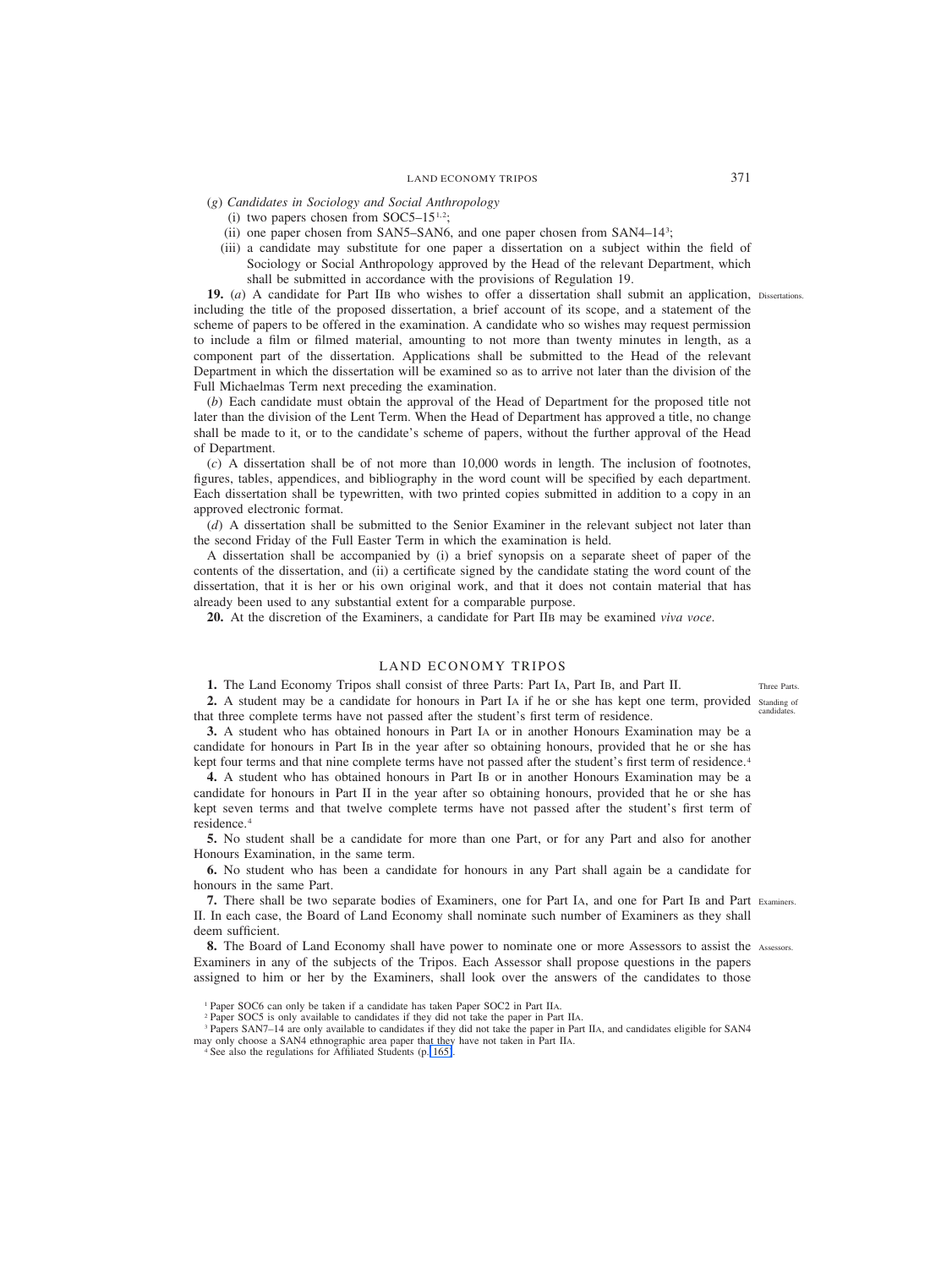questions, and shall report thereon to the Examiners. An Assessor may be summoned to meetings of the Examiners for the purpose of consultation and advice, but shall not be entitled to vote.

**9.** Each body of Examiners shall elect one of their number to act as Chair.

**10.** The questions proposed by each Examiner or Assessor shall be submitted to the whole body of Examiners for approval.

**11.** There shall be a separate class-list for each Part of the Tripos. In each list the names of those who obtain honours shall be arranged in three classes, of which the second shall be divided into two divisions. The names in the first and third classes, and in each division of the second class, shall be arranged in alphabetical order. For special excellence a mark of distinction may be awarded.

**12.** The papers for the Land Economy Tripos, which shall be divided into Groups I–III, shall be as follows:

### GROUP I

| Paper | 1A. | Economics I |  |
|-------|-----|-------------|--|
|       |     |             |  |

- Paper 1B. Economics II<br>Paper 2. The public se
- Paper 2. The public sector: institutional and legal frameworks<br>Paper 3. Ouantitative and legal methods for land economists
- Paper 3. Quantitative and legal methods for land economists<br>Paper 4. Land economy, development, and sustainability
- Land economy, development, and sustainability

#### GROUP II

- Paper 5. Environmental economics and law<br>Paper 6. Fundamentals of finance and inves
- Paper 6. Fundamentals of finance and investment<br>Paper 7. Regional economics and policy
- Paper 7. Regional economics and policy<br>Paper 8. The law of real property: princi
- The law of real property: principles, policy, and economic implications Private law
- Paper 9.<br>Paper 10.
- The built environment
- Paper 11. Land and urban economics

## GROUP III

- Paper 12. Law and economics<br>Paper 13. Landlord and tenant
- Paper 13. Landlord and tenant law<br>Paper 14. Planning policy and pract
- Paper 14. Planning policy and practice<br>Paper 15. Advanced techniques in final
- Paper 15. Advanced techniques in finance and investment for real estate Paper 16. Land, food, and ecosystem services
- Land, food, and ecosystem services
- Paper 17. Land policy and development economics

The subject of each paper shall be examined by means of a paper of three hours' duration, except Papers 1A, 1B, and 4 which shall each be examined by means of a paper of two hours' duration. Additionally, the examination for Papers 3 and 4 shall include submission of a report on a project undertaken by the candidate; the work to be undertaken for the project, its length, and the arrangements for the submission of the report, shall be prescribed from time to time by the Board of Land Economy.

- **13.** A candidate for honours in Part IA shall offer all four papers from Group I.
- **14.** A candidate for honours in Part IB shall offer papers as follows:
- (*a*) a candidate who has previously obtained honours in Part IA of the Land Economy Tripos shall offer five papers chosen from Group II, including Paper 8 or Paper 9 or both;
- (*b*) a candidate who has not previously obtained honours in Part IA of the Land Economy Tripos shall offer:
	- (i) Paper 3;

(ii) four papers chosen from Group II, including Paper 8 or Paper 9 or both;

provided that

- (1) a candidate who has been granted exemption under Regulation 15 shall not offer Paper 3 but shall instead offer a further paper chosen from Groups II–III;
- (2) a candidate who has previously offered Paper 11 of the Law Tripos shall not offer Paper 8 of the Land Economy Tripos;
- (3) a candidate who has previously offered both Paper 4 and Paper 10 of the Law Tripos shall not offer Paper 9 of the Land Economy Tripos.

Class-lists.

Scheme of examination.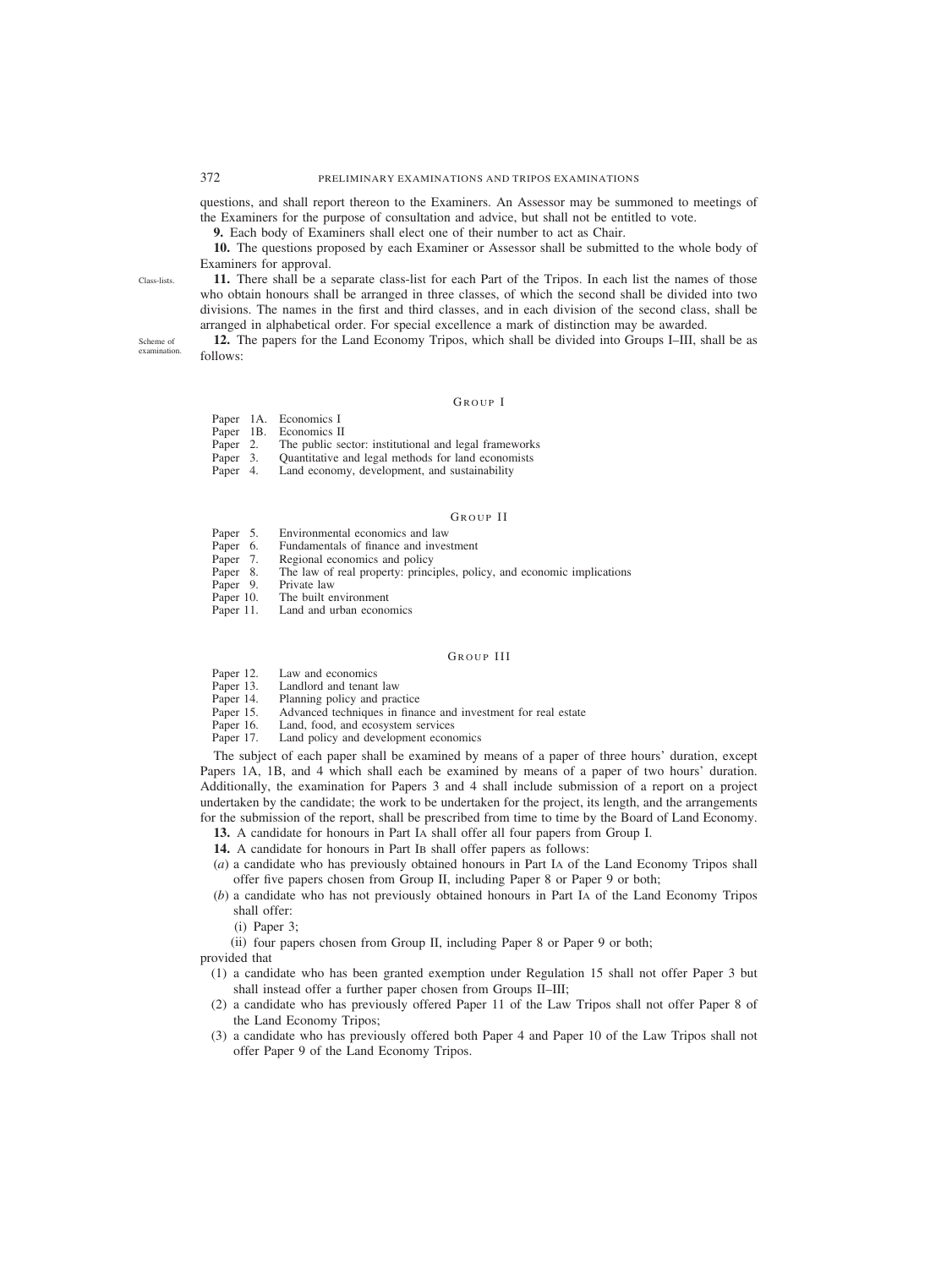**15.** The Board of Land Economy shall have power to grant exemption from the requirement to offer Paper 3 to any candidate for honours in Part IB under Regulation 14(*b*) who satisfies the Board that he or she has passed an examination of an acceptable standard in statistics or quantitative methods. Application for such exemption shall be made in writing through the candidate's Tutor to the Secretary of the Board of Land Economy not later than the end of the second week of the Full Michaelmas Term preceding the examination; the candidate shall be notified of the Board's decision not later than the division of the Michaelmas Term.

**16.** Candidates for honours in Part II shall offer papers and a dissertation as follows:

- (*a*) A candidate who has previously obtained honours in Part IB of the Land Economy Tripos shall offer
	- (i) four papers chosen from Groups II and III, including at least three papers from Group III; provided that a candidate shall not offer any paper that he or she has previously offered in another Honours Examination, and provided also that a candidate shall not, without leave of the Board of Land Economy, offer Paper 15 unless that candidate has attained a satisfactory standard in Paper 6 in Part IB;
	- (ii) a dissertation, which shall be submitted in accordance with the requirements of Regulation 17.
- (*b*) A candidate who has not previously obtained honours in Part IB of the Land Economy Tripos shall offer
	- (i) four papers chosen from Groups II and III, including at least two papers from Group III; provided that a candidate shall not offer any paper that he or she has previously offered in another Honours examination;
	- (ii) a dissertation, which shall be submitted in accordance with the requirements of Regulation 17.

**17.** A dissertation offered under Regulation 16 shall be submitted in accordance with the following Dissertation. provisions:

(*a*) Every dissertation shall be on a topic falling within the area of Land Economy.

- (*b*) Each candidate taking the examination under Regulation 16(*a*) shall submit an application to the Board of Land Economy, giving the title of the proposed dissertation, a brief account of its scope, and a statement of the scheme of papers to be offered in the examination. Applications shall be submitted to the Secretary of the Department of Land Economy so as to arrive not later than the division of the Michaelmas Term.
- (*c*) Each candidate must obtain the approval of the proposed title by the Board not later than the last day of Full Michaelmas Term. When the Board have approved a title, no change may be made in it or in the candidate's scheme of papers without the further approval of the Board.
- (*d*) During Full Lent Term, on a day or days specified by the Head of the Department of Land Economy, each candidate shall give a brief oral presentation of the subject matter of his or her dissertation to two Examiners (who may include an Assessor). In assigning marks for the examination the Examiners shall take account of a candidate's oral presentation.
- (*e*) A dissertation shall not exceed 10,000 words in length, including footnotes, tables, and appendices.1 Each candidate will be required to sign a declaration that the dissertation is his or her own work, unaided except as may be specified in the declaration, and that it does not contain material that has already been used to any substantial extent for a comparable purpose. Every dissertation shall be typewritten or computer-printed, unless the candidate has obtained permission from the Board to present it in manuscript.
- (*f*) Dissertations shall be submitted so as to reach the Secretary of the Department not later than the seventh day of the Full Easter Term in which the examination is to be held. A candidate who submits a dissertation after this date may be penalized.

18. The Board of Land Economy shall have power to make supplementary regulations defining all supplementary or any of the subjects of examination, and to modify, alter, or withdraw such supplementary regulations regulations. as they see fit, due care being taken that sufficient notice is given of any change.

<sup>1</sup> One A4 page consisting largely of tables, statistics, or symbols shall be regarded as the equivalent of 250 words.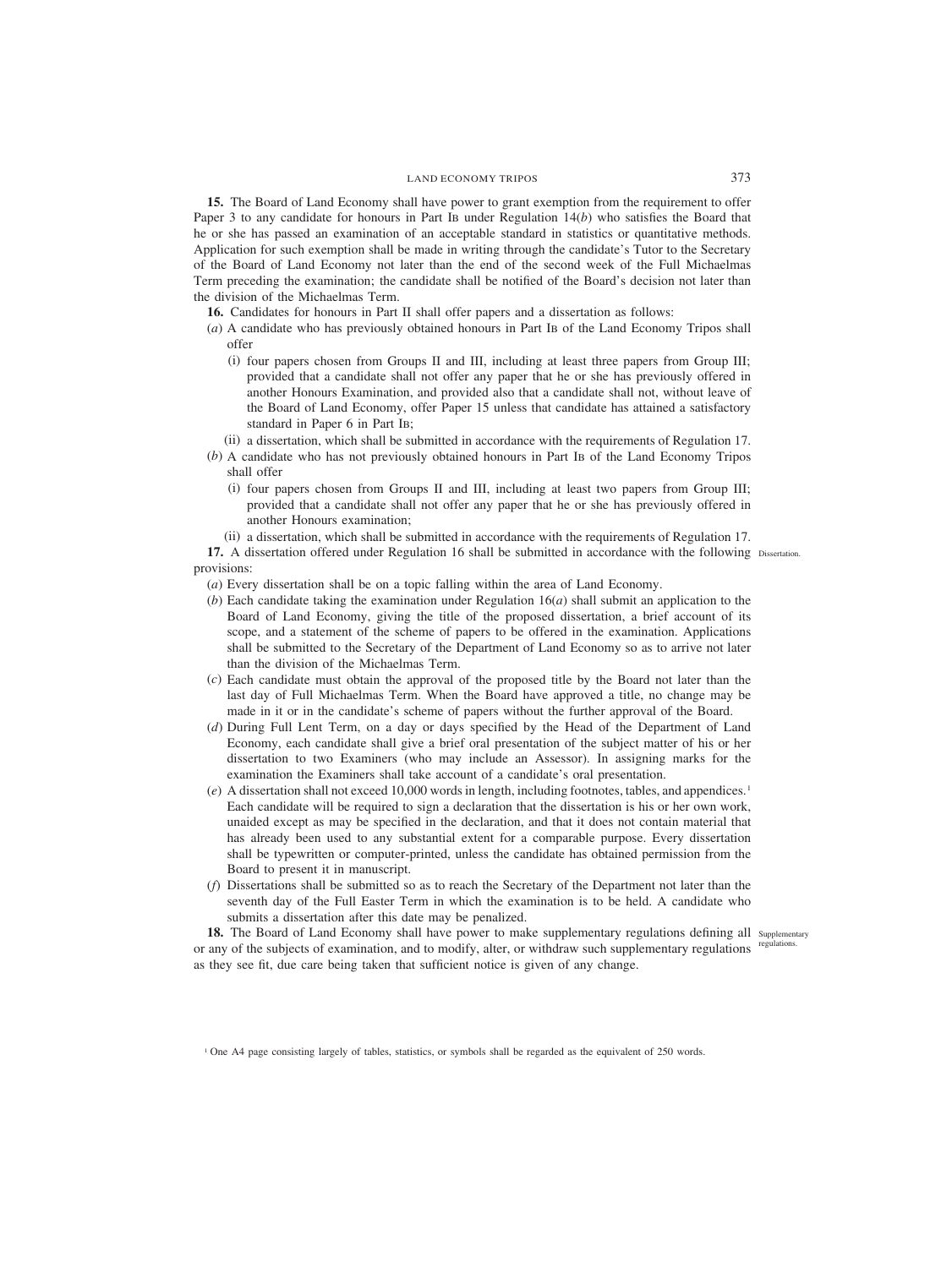#### SUPPLEMENTARY REGULATIONS

### GROUP I

#### *Paper 1A. Economics I*

An introduction to microeconomics and welfare economics.

## *Paper 1B. Economics II*

An introduction to macroeconomics and macroeconomic policy.

### *Paper 2. The public sector: institutional and legal frameworks*

A study of constitutional and administrative law, including the European Union, Parliament, the Executive, next step agencies, quangos and other government agencies, local government, and judicial review.

### *Paper 3. Quantitative and legal methods for land economists*

An introduction to relevant skills required for successful study on the Land Economy Tripos. These include legal skills, mathematics (including refreshing mathematical skills), statistics, and qualitative policy analysis. The examination for this paper includes the submission of a report on a project. The project to be undertaken for Paper 3 and the word length shall be specified by the Board of Land Economy and announced not later than the division of the Lent Term. Candidates will be required to submit in typescript, by a date to be announced by the Board, an account of the project in the form of an extended essay. The account should be in English. Each candidate will be required to sign a declaration that the project and the report on it are her or his own work, unaided except as may be specified in the declaration, and that the report does not contain material that has already been used to any substantial extent for a comparable purpose; if two or more candidates have undertaken a project in collaboration, they will each be required to indicate the extent of their contribution.

#### *Paper 4. Land economy, development, and sustainability*

Major economic, demographic, institutional, and technological changes and their impact upon the natural and built environments of the United Kingdom. The examination for this paper includes the submission of a report on a project. The project to be undertaken for Paper 4 and the word length shall be specified by the Board of Land Economy and announced not later than the division of the Lent Term. Candidates will be required to submit in typescript, by a date to be announced by the Board, an account of the project in the form of an extended essay. The account should be in English. Each candidate will be required to sign a declaration that the project and the report on it are his or her own work, unaided except as may be specified in the declaration, and that the report does not contain material that has already been used to any substantial extent for a comparable purpose; if two or more candidates have undertaken a project in collaboration, they will each be required to indicate the extent of their contribution.

## GROUP II

#### *Paper 5. Environmental economics and law*

Principles of environmental economics and law, environmental policy and policy analysis, urban and rural environmental management.

## *Paper 6. Fundamentals of finance and investment*

An introduction to the analytical techniques for identifying risk/return opportunities in real estate and other financial markets, and the different types of funding/investment strategies available to real estate professionals.

#### *Paper 7. Regional economics and policy*

Theories relating to regional growth and the economic analysis of regional development and policies designed to influence patterns of growth and development. The term 'region' is defined broadly to include international trading blocs, nations, and regions within a particular country.

## *Paper 8. The law of real property: principles, policy, and economic implications*

An introduction to land law in England and Wales, including estates, tenure, title, registration systems, mortgages, and other interests in land.

#### *Paper 9. Private law*

Principles of contract and tort, introduction to company law.

#### *Paper 10. The built environment*

Elements of building design and construction and the impact of social, economic, legal, and technological factors on the built environment.

#### *Paper 11. Land and urban economics*

The economics of land markets and policies for public intervention in land markets, urban economics, the economics of housing and housing policy, and commercial property.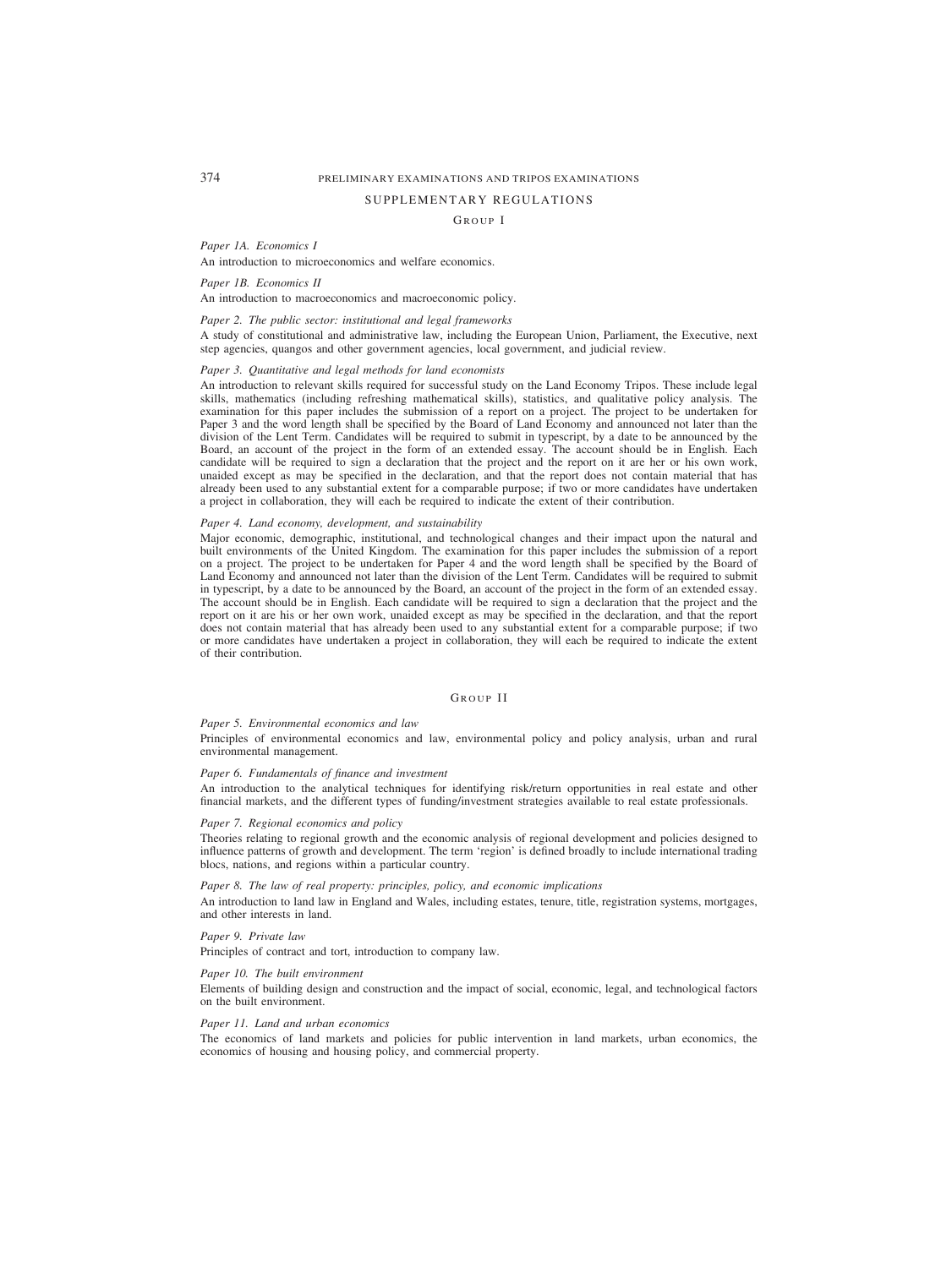### GROUP III

### *Paper 12. Law and economics*

The relationship between the disciplines of law and economics, including economic theories and analysis of law, the part played by economic theory in legal reasoning, the role of law in allocating resources and in correcting market failures, and economic and legal theories of value and of compensation.

#### *Paper 13. Landlord and tenant law*

The land law of England and Wales of particular relevance to the relationship of landlord and tenant: common law of leases and of the rights and obligations of the parties to leases; the statutory regulation of residential, business, and agricultural tenancies; and homelessness.

#### *Paper 14. Planning policy and practice*

The law, administration, practice, and theory of land use planning in Great Britain.

#### *Paper 15. Advanced techniques in finance and investment for real estate*

An introduction to advanced methods in the valuation and financing of real estate, mixed asset portfolio allocation, and risk management.

#### *Paper 16. Land, food, and ecosystem services*

The ownership and use of land for primary production in the United Kingdom and other developed countries. Food production and consumption. Land uses and the provision of ecosystem services. Public policies towards rural land and ecosystem services.

#### *Paper 17. Land policy and development economics*

The role of land, agriculture, and natural resources in the growth and development of low income countries and their relationships to richer countries.

## LAW TRIPOS

**1.** The Law Tripos shall consist of three Parts: Part IA, Part IB, and Part II.

2. The Faculty Board, after consulting the professional and other bodies concerned, shall have power Examinations to determine the subjects and/or papers for examination or parts thereof that shall be designated by <sup>for Professional</sup> supplementary regulation as Examinations for Professional Exemption.

**3.** A student may be a candidate for honours in Part IA if he or she has kept one term, provided standing of that three complete terms have not passed after his or her first term of residence. candidates.

- **4.** The following may be candidates for honours in Part IB:
- (*a*) a student who has not obtained honours in an Honours Examination, provided that he or she has kept four terms and that six complete terms have not passed after his or her first term of residence;
- (*b*) a student who has obtained honours in Part IA of the Law Tripos or in another Honours Examination, in the year next after so obtaining honours, provided that twelve complete terms have not passed after his or her first term of residence.

**5.** The Faculty Board of Law may grant to a student, who has passed with sufficient credit before coming into residence an examination in law the standard and scope of which are approved by the Faculty Board, the privilege of being a candidate for honours in Part IB earlier than as aforesaid, provided that the student has kept one term.

**6.** Students who have obtained honours in Part IB of the Law Tripos and have kept seven terms may be candidates for honours in Part II as follows:

- (*a*) A student who has spent a period studying at a European university in accordance with the provisions of Regulation 7, and who has satisfied the requirements of that regulation, may be a candidate for Part II in the year next but one after obtaining honours in Part IB, provided that fifteen complete terms have not passed after her or his first term of residence.
- (*b*) Any other student having obtained honours in Part IB of the Law Tripos may be a candidate for Part II in the year next after obtaining honours in Part IB, provided that twelve complete terms have not passed after her or his first term of residence.

**7.** In order to be a candidate for Part II under Regulation 6(*a*) a student shall produce evidence to the Secretary of the Faculty Board to demonstrate that during the academical year next before the year of candidature he or she satisfactorily completed a course of study in a member country of the European Union at a university approved for this purpose by the Faculty Board.

Three Parts.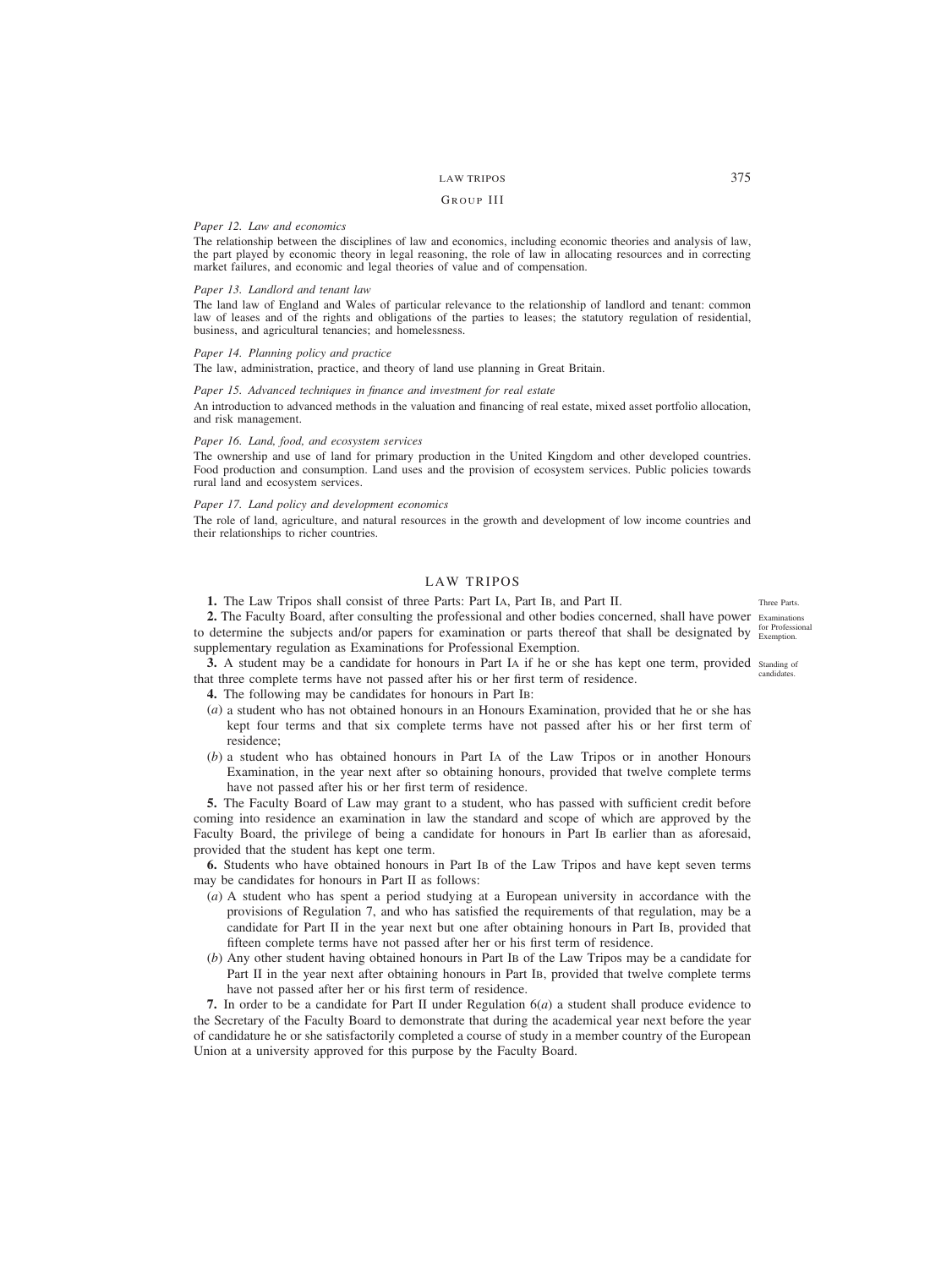**8.** A student who wishes to study abroad in accordance with the provisions of Regulation 7 shall make application on a form approved by the Faculty Board and obtainable from the Faculty Office. An application shall be submitted through the student's Tutor to the Secretary of the Faculty Board so as to arrive not later than the end of the first quarter of the Michaelmas Term of the academical year next preceding that which the student proposes to spend abroad. The Secretary shall inform each student as soon as possible whether his or her application is approved.

**9.** A student who has obtained honours in Part IB under Regulation 5 may be a candidate for honours in Part II<sup>1</sup>, provided that he or she has kept four terms.

A student who has obtained honours in Part II under this regulation shall be qualified to proceed to the B.A. Degree when he or she has kept six terms.

**10.** No student shall be a candidate for more than one Part, or for any Part and also for another Honours Examination, in the same term.

**11.** No student who has been a candidate for honours in any Part shall again be a candidate for honours in the same Part.

**12.** Subject to the provisions of Regulation 10, a student who is not eligible to be a candidate for honours shall be entitled, provided that he or she has kept four terms at least, to take the examination for either Part IB or Part II as a candidate not for honours.

**13.** There shall be three separate bodies of Examiners, one for Part IA, one for Part IB, and one for Part II. The Faculty Board shall have power to nominate one or more Examiners to examine in any of the subjects of the Tripos. Examiners shall be responsible for setting the paper or papers in the subjects assigned to them. For each Part, the body of Examiners shall be those appointed to examine in the subjects of that Part.

**14.** The Faculty Board shall have power to nominate one or more Assessors to assist the Examiners in any of the subjects of the Tripos. Assessors may be summoned to meetings of the Examiners for the purpose of consultation and advice, but shall not be entitled to vote.

**15.** A student who fails to take or is unsuccessful in the examination in any subject or paper designated as an Examination for Professional Exemption in accordance with Regulation 2 shall be eligible for re-examination. Subject to Regulation 24, no student shall be a candidate in any Examination for Professional Exemption on more than two occasions in total.

**16.** There shall be a separate class-list for each Part of the Tripos. In each list the names of the successful candidates shall be arranged in three classes, of which the second shall be divided into two divisions. The names in the first and third classes, and in each division of the second class, shall be arranged in alphabetical order. In each class-list a mark of distinction shall be affixed to the names of those candidates placed in the first class whose work is of special merit. In the class-list for Part II the symbol (*e*) shall be placed against the names of those candidates who have taken the examination under Regulation 6(*a*). Successful candidates in the Examinations for Professional Exemption shall be informed by the Academic Secretary of the Faculty of Law after results are confirmed by the Faculty Board.

Scheme of Examination.

### GROUP I

**17.** (*a*) The papers for the Law Tripos which shall be divided into Groups I–IV shall be as follows:

- Paper 10. Civil law I.<br>Paper 11. Constitution
- Paper 11. Constitutional law.<br>Paper 12. Criminal law.
- Criminal law.
- Paper 13. Law of tort.
- Paper 14. Legal skills and methodology (half-paper).

## GROUP II

Paper 20. Law of contract. Paper 21. Land law.

<sup>1</sup> See also the regulations for Affiliated Students (p. 165).

Examiners.

Candidates not for honours.

Assessors.

Class-lists.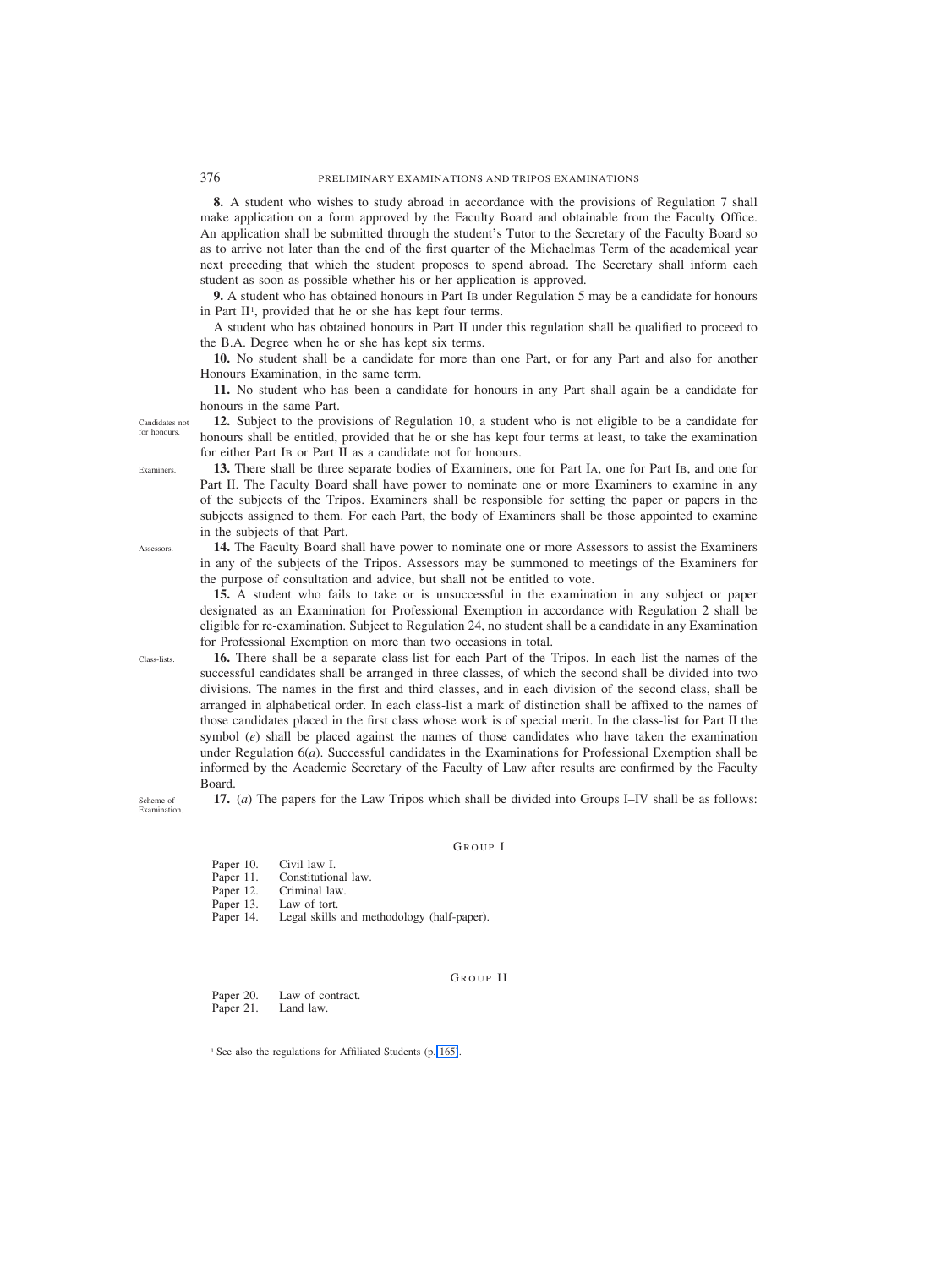### GROUP III

- Paper 30. Civil law II.<br>Paper 31. Administrativ
- Paper 31. Administrative law.<br>Paper 32. Family law.
- Paper 32. Family law.<br>Paper 33. Legal histor
- Paper 33. Legal history.<br>Paper 34. Criminology,
- Criminology, sentencing, and the penal system (also serves as Paper SOC15 of Parts IIA and IIB of the Human, Social, and Political Sciences Tripos).
- Paper 35. Criminal procedure and criminal evidence.<br>Paper 36. Comparative law.
- Paper 36. Comparative law.<br>Paper 37. Jurisprudence.
- Paper 37. Jurisprudence.<br>Paper 38. International la
- Paper 38. International law.<br>Paper 39. Human Rights lav
- Human Rights law.<sup>1</sup>

### GROUP IV

- Paper 40. Equity.<br>Paper 41. Europea
- European Union law.
- Paper 42. Competition law.<br>Paper 43. Commercial law.
- Paper 43. Commercial law.<br>Paper 44. Labour law.
- Paper 44. Labour law.<br>Paper 45. Intellectual
- Paper 45. Intellectual property.<br>Paper 46. Company law.
- Paper 46. Company law.<br>Paper 47. Aspects of obli
- Paper 47. Aspects of obligations.<sup>1</sup><br>Paper 48. Conflict of laws.
- Paper 48. Conflict of laws.<br>Paper 49. Half-papers.
- Paper 49. Half-papers.<br>Paper 50. Seminar cou
- Seminar courses.
- (*b*) The Faculty Board shall have power, in the year preceding the examination to which they apply, to prescribe not more than twelve subjects for Paper 49 and to prescribe not more than twelve subjects for Paper 50, or to transfer any paper from Group II to Group III. Subjects shall be prescribed by the Faculty Board not later than its last meeting of the academical year and published in the *Reporter* as soon as possible thereafter in the Long Vacation period of residence next preceding the academical year in which the half-papers and the seminar courses are to be conducted.
- (*c*) Any subject prescribed by the Faculty Board may be withdrawn by the Board upon notice given in the *Reporter* within the first three weeks of Full Michaelmas Term in the academical year in which the half-paper or seminar course was to have been conducted. Each candidate intending to take such a half-paper or seminar course shall be informed of its withdrawal by the Secretary of the Faculty Board.
- (*d*) Each paper shall be of three hours' duration, except Papers 14, 49, and 50. Paper 14 shall be assessed by extended essay. In Paper 49, the examination of each prescribed subject shall consist of a half-paper of two hours' duration. Paper 50 shall be assessed by dissertation, in accordance with the provisions of Regulation 21.
- **18.** A candidate for honours in Part IA of the Tripos shall offer Papers 10–14 from Group I.

**19.** A candidate for honours in Part IB shall offer five papers chosen from among Papers 10, 11, and 13 and Groups II and III, provided that

- (i) a candidate who has not offered successfully Paper 14 in Part IA shall also offer Paper 14 in Part I<sub>B</sub>:
- (ii) a candidate who was not a candidate for honours in Part IA shall also offer Paper 14 in Part IB;
- (iii) a candidate shall not offer any paper which he or she has previously offered in another University examination.

**20.** A candidate for honours in Part II shall offer five papers chosen from among Paper 12 (Criminal law) and Groups III and IV, provided that

- (i) a candidate shall not offer any paper which he or she has previously offered in another University examination;
- (ii) a candidate who has not previously offered Paper 10 (Civil law I) may not offer Paper 30 (Civil law II).

<sup>1</sup> This paper is suspended in 2019–20.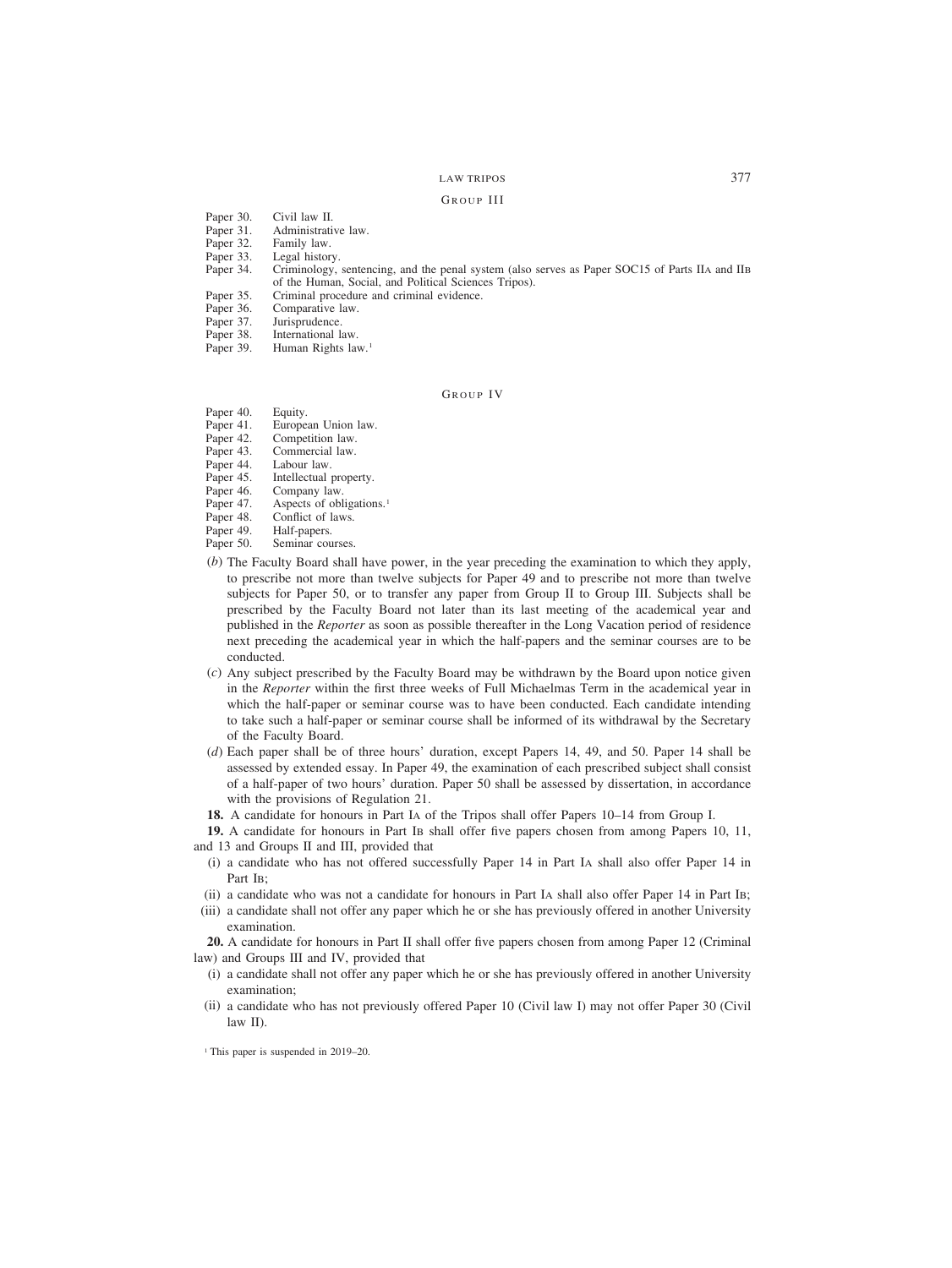**21.** A candidate who under Regulation 20 chooses Paper 50 (seminar course) shall be assessed by the Assessors appointed by the Faculty Board. Candidates may be called for *viva voce* examination on the subject or subjects of any seminar course in which they have participated.

The procedure for notifying a candidate's intention to choose Paper 50, and for submitting and assessing the dissertation submitted in connection with the paper, shall be as follows:

- (*a*) A candidate wishing to take part in Paper 50 shall make written application to the Secretary of the Faculty Board before the end of the Easter Term next preceding the academical year in which he or she wishes to take part. The Board shall have power to accept or reject applications, having regard to the number of candidates who apply to take part in each course, and the Secretary of the Faculty Board shall notify each candidate, before 31 July, of the acceptance or rejection of his or her application. Later applications, provided that they are submitted not later than the end of the first week of Full Michaelmas Term in the academical year in which the seminar course is to be conducted, may be accepted at the discretion of the Board; if such an application is accepted, the candidate shall be notified before the division of the Michaelmas Term.
- (*b*) The topic of a dissertation on a prescribed subject shall be approved by a lecturer conducting a seminar course (Paper 50). A dissertation shall not exceed 12,000 words including footnotes and appendices, but excluding bibliography. Candidates shall be required to state in a preface that the dissertation represents their own work unaided except as may be specified in the declaration. Dissertations shall be sent to the Secretary of the Faculty Board so as to arrive not later than the seventh day of Full Easter Term in the year in which the examination is to be held. A candidate who submits a dissertation after this date may be penalized. The dissertation shall be computerwritten.
- (*c*) The Assessors of Paper 50 shall report to the Examiners a mark for each candidate (equivalent to the mark for a paper in the examination) based upon the assessment of the candidate's dissertation.

**22.** The Faculty Board of Law shall have power to issue from time to time supplementary regulations defining or limiting all or any of the subjects of examination, and determining the scope, character, and conditions of the papers and the credit that shall be assigned to each, and to amend or withdraw such regulations; provided that due care is taken to give sufficient notice of any supplementary regulation or of any amendment of an existing supplementary regulation.

**23.** The Faculty Board of Law shall establish a procedure for the review of the Board's decision in respect of students who have applied exceptionally for an additional attempt at an examination designated as an Examination for Professional Exemption under Regulation 15. No person who applies for review under the procedure so established shall be entitled to apply also for review under the procedure for determining complaints by members of the University *in statu pupillari* established under the Regulations for complaints by students.<sup>1</sup>

**24.** A student may seek review of a decision made by the Faculty Board of Law following application exceptionally for an additional attempt at an examination designated as an Examination for Professional Exemption under Regulation 15. The request for review shall be made under the Procedure for the Review of Decisions of University Bodies established by the General Board.2

# EXAMINATION IN LAW FOR EUROPEAN STUDENTS

**1.** The papers for the examination in Law for European Students shall be the papers set in Groups I–IV of the Law Tripos. Each candidate shall

*either* (*a*) offer three papers;

- *or* (*b*) offer two papers and in addition participate in a seminar course (Paper 50) and submit a dissertation on a subject prescribed by the Faculty Board of Law or chosen by the candidate from a number of subjects so prescribed, in accordance with the provisions of Regulation 21 for the Law Tripos.
- **2.** A student may be a candidate for the Examination if he or she (*a*) has been approved by the Faculty Board of Law and Standing of candidate

Seminar course.

Supplementary regulations.

Papers.

<sup>&</sup>lt;sup>1</sup> See p. 211.

<sup>&</sup>lt;sup>2</sup> See p. 218.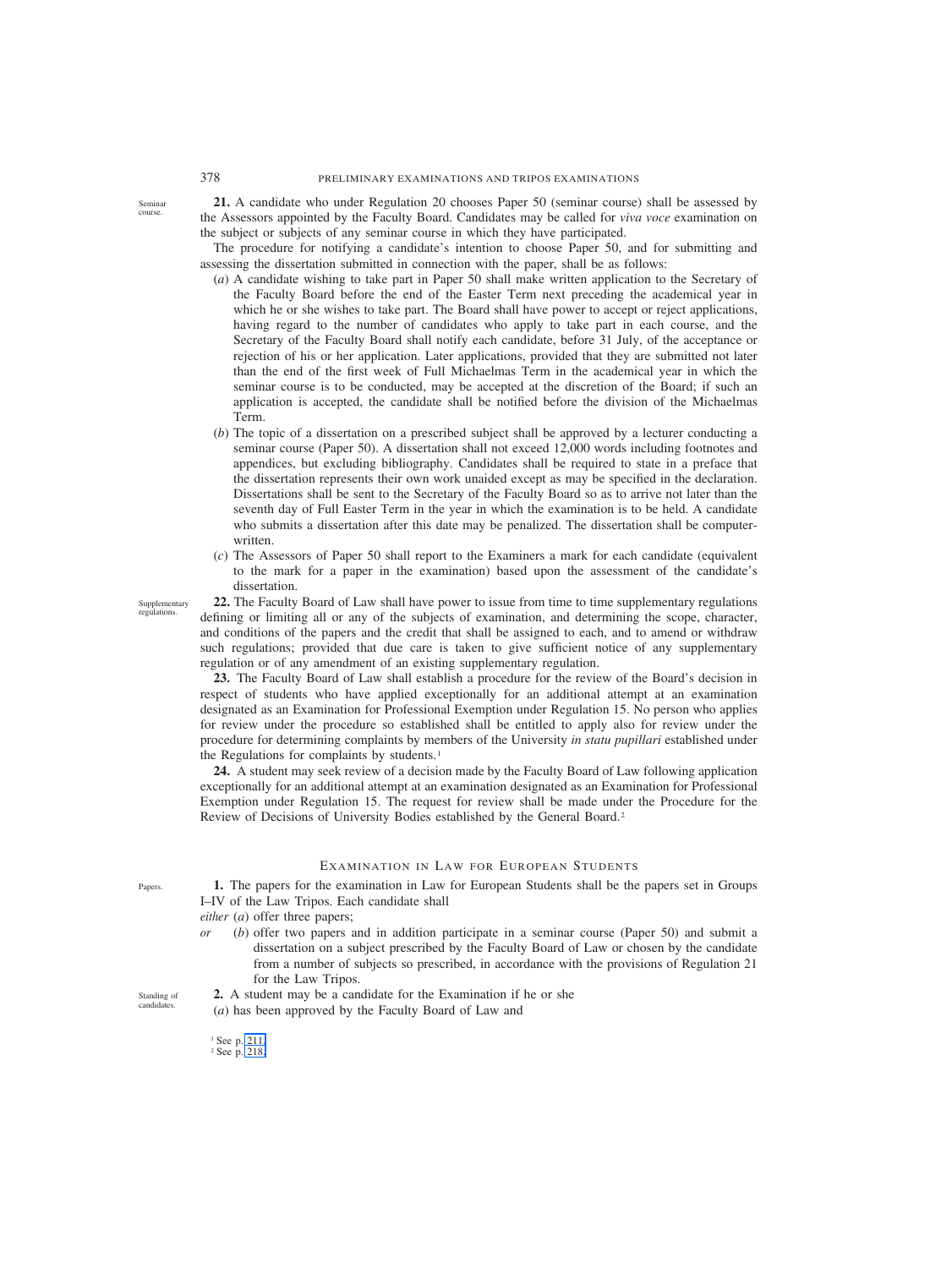(*b*) has kept one term under an exchange scheme agreed between the Faculty Board and a university of a member country of the European Union, provided that three complete terms have not passed after the student's first term of residence.

**3.** The Faculty Board shall nominate such number of Examiners as they shall deem sufficient, and Examiners and shall have power to nominate one or more Assessors to the Examiners. Assessors.

**4.** The names of candidates who have satisfied the Examiners shall be arranged in alphabetical order Class-list. in a single class.

## LINGUISTICS TRIPOS

1. The Linguistics Tripos shall consist of three Parts: Part I, Part IIA, and Part IIB. There shall be Three Parts. a separate class-list for each Part.

2. A student who has not obtained honours in an Honours Examination may be a candidate for standing of honours in Part I, provided that he or she has kept one term and that three complete terms have not candidates. passed after his or her first term of residence.

**3.** A student who has obtained honours in another Honours Examination may be a candidate for honours in Part IIA,<sup>1</sup> in the year after so obtaining honours, provided that he or she has kept four terms and that twelve complete terms have not passed after his or her first term of residence.

**4.** A student who has obtained honours in Part IIA of the Linguistics Tripos may be a candidate for honours in Part IIB,<sup>1</sup> in the year after so obtaining honours, provided that he or she has kept seven terms and that fifteen terms have not passed after his or her first term of residence.

**5.** No student shall be a candidate for more than one Part, or for one Part and also for another Honours Examination, in the same term.

**6.** No student who has been a candidate for any Part shall again be a candidate for the same Part.

**7.** For each Part of the Tripos, the Faculty Board of Modern and Medieval Languages and Linguistics Examiners and shall nominate such number of Examiners as they think sufficient to conduct the examination, and Assessors. shall have power to nominate one or more Assessors to assist the Examiners in any of the subjects of the examination. If required to do so, Assessors shall set papers in the subject or subjects assigned to them, shall mark the answers of the candidates in those papers, shall assess dissertations, and shall advise the Examiners on the performance of candidates in the examination. Assessors may be summoned to meetings of the Examiners for the purpose of consultation and advice, but shall not be entitled to vote.

**8.** The papers set by each Examiner or Assessor shall be submitted to the Chair of the Examiners and one other Examiner for their approval.

**9.** The Faculty Board shall have power:

- (*a*) to issue from time to time supplementary regulations defining or limiting all or any of the subjects of examination and determining the scope and character of the papers, and to amend or withdraw such supplementary regulations as occasion may require, due care being taken that sufficient notice is given of any change;
- (*b*) to determine the credit to be assigned to each paper, and to establish guidelines to be followed by the Examiners for assessing candidates' work in the examination and for drawing up the class-list;
- (*c*) to specify papers which shall include coursework or other exercises in addition to the written paper. The details of the coursework or other exercises required of candidates and the arrangements for the submission of such coursework or other exercises shall be prescribed by the Faculty Board from time to time. Each candidate will be required to sign a declaration that the coursework or other written exercises are her or his own work, unaided except as may be specified in the declaration, and that they do not contain material that has already been used to any substantial extent for a comparable purpose.

10. Before the end of the Easter Term each year the Faculty Board shall give notice of any variable variable subjects for the examination to be held in the academical year next following; provided that the Board subjects. shall have the power of subsequently issuing amendments if they have due reason for doing so and if they are satisfied that no student's preparation for the examination is adversely affected.

Supplementary regulations.

<sup>&</sup>lt;sup>1</sup> See also the regulations for Affiliated Students (p. 165).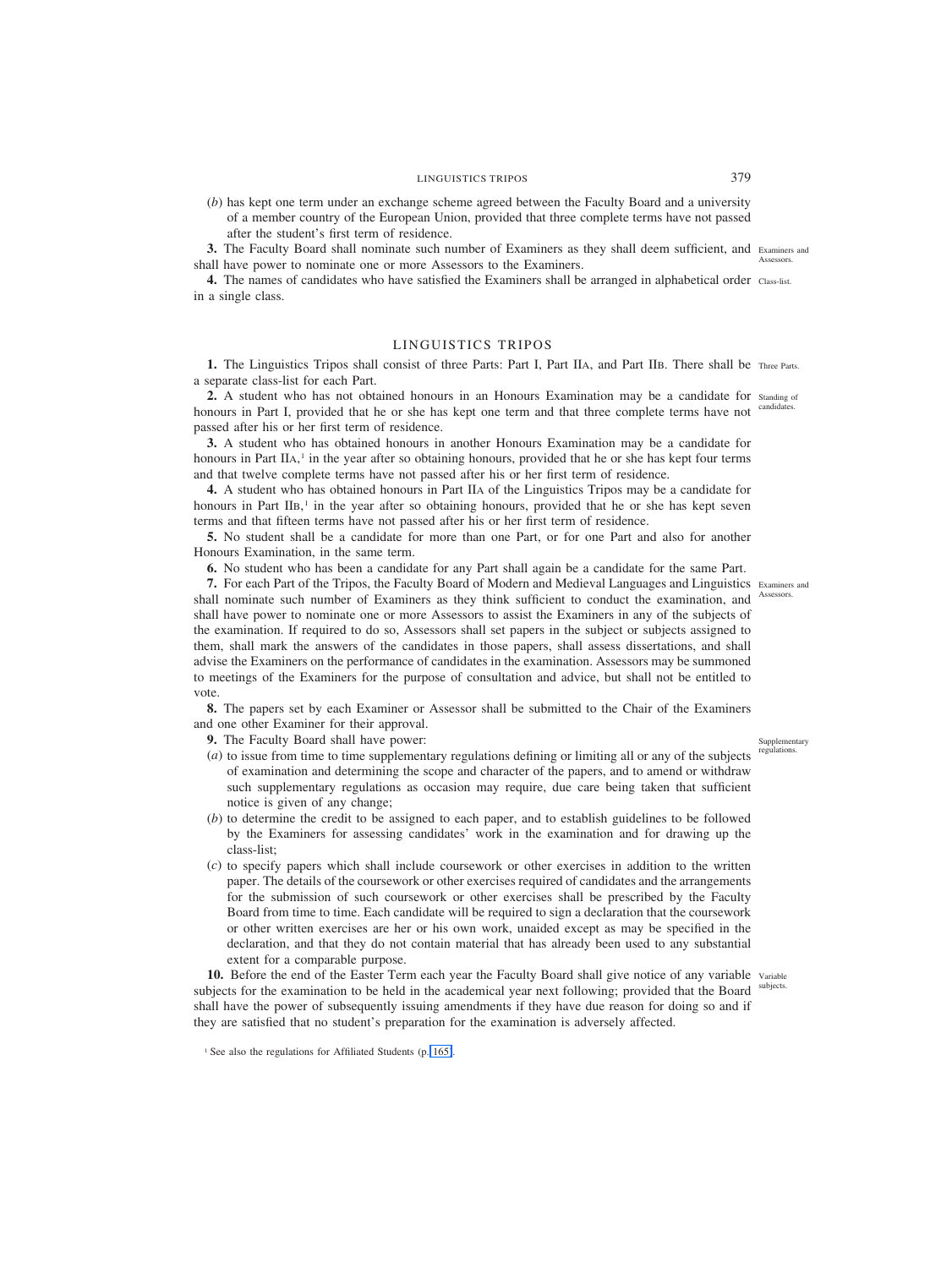**11.** In the class-lists for each Part of the Tripos the names of the candidates who obtain honours shall be placed in three classes, of which the second shall be divided into two divisions. The names in the first and third classes, and in each division of the second class, shall be arranged in alphabetical order. For special excellence a mark of distinction may be awarded.

Scheme of examination.

## SECTION A

**12.** The papers set for the Linguistics Tripos shall be as follows:

- Paper 1. Sounds and words (also serves as Paper X.8 of Part IB of the Asian and Middle Eastern Studies Tripos and Paper Li. 1 of the Modern and Medieval Languages Tripos)
- Paper 2. Structures and meanings (also serves as Paper X.3 of Part IB of the Asian and Middle Eastern Studies Tripos and as Paper Li. 2 of the Modern and Medieval Languages Tripos)
- Paper 3. Language, brain, and society (also serves as Paper Li. 3 of the Modern and Medieval Languages Tripos)
- Paper 4. History and varieties of English (also serves as Paper Li. 4 of the Modern and Medieval Languages Tripos)

## SECTION B

Paper 5. Linguistic theory

## SECTION C

- Paper 6. Phonetics (also serves as Paper Li. 6 of the Modern and Medieval Languages Tripos)<br>Paper 7. Phonological theory (also serves as Paper Li. 7 of the Modern and Medieval Languag
- Paper 7. Phonological theory (also serves as Paper Li. 7 of the Modern and Medieval Languages Tripos)<br>Paper 8. Morphology (also serves as Paper Li. 8 of the Modern and Medieval Languages Tripos)
- Paper 8. Morphology (also serves as Paper Li. 8 of the Modern and Medieval Languages Tripos)<br>Paper 9. Syntax (also serves as Paper Li. 9 of the Modern and Medieval Languages Tripos)
- Syntax (also serves as Paper Li. 9 of the Modern and Medieval Languages Tripos)
- Paper 10. Semantics and pragmatics (also serves as Paper Li. 10 of the Modern and Medieval Languages Tripos)
- Paper 11. Historical linguistics (also serves as Paper 15(*a*) of Part II of the Anglo-Saxon, Norse, and Celtic Tripos, as Paper 42A of Part II of the English Tripos, and as Paper Li. 11 of the Modern and Medieval Languages Tripos)<sup>1</sup>
- Paper 12. History of ideas on language (also serves as Paper Li. 12 of the Modern and Medieval Languages  $Tripos)^2$
- Paper 13. History of the English language (also serves as Paper 15(*b*) of Part II of the Anglo-Saxon, Norse, and Celtic Tripos, Paper Li. 13 of the Modern and Medieval Languages Tripos, and as Paper 42B of Part II of the English Tripos)2
- Paper 14. History of the French language (also serves as Paper Li. 14 of the Modern and Medieval Languages Tripos)<sup>1</sup>
- Paper 15. First and second language acquisition (also serves as Paper Li. 15 of the Modern and Medieval Languages Tripos)
- Paper 16. Psychology of language processing and learning (also serves as Paper Li. 16 of the Modern and Medieval Languages Tripos)
- Paper 17. A subject in linguistics to be specified by the Faculty Board from time to time (also serves as Paper Li. 17 of the Modern and Medieval Languages Tripos)<sup>3</sup>
- Paper 18. Computational linguistics (also serves as Paper Li. 18 of the Modern and Medieval Languages Tripos)
- Paper 19. A subject in linguistics to be specified by the Faculty Board from time to time<sup>3</sup>

### SECTION D

- Paper 20. The language of Italy (Paper It. 10 of the Modern and Medieval Languages Tripos)<br>Paper 21. The Hispanic languages (Paper Sp. 11 of the Modern and Medieval Languages Trip
- 
- Paper 21. The Hispanic languages (Paper Sp. 11 of the Modern and Medieval Languages Tripos)<br>Paper 22. History of the German language (Paper Ge. 11 of the Modern and Medieval Languages Paper 22. History of the German language (Paper Ge. 11 of the Modern and Medieval Languages Tripos)<br>Paper 23. The history of the Russian language (Paper Sl. 8 of the Modern and Medieval Languages Tripos
- Paper 23. The history of the Russian language (Paper Sl. 8 of the Modern and Medieval Languages Tripos)<br>Paper 24. German: a linguistic introduction (Paper Ge. 7 of the Modern and Medieval Languages Tripos)<sup>4</sup>
- German: a linguistic introduction (Paper Ge. 7 of the Modern and Medieval Languages Tripos)<sup>4</sup>
- Paper 25. The Romance languages (Paper CS 1 of the Modern and Medieval Languages Tripos) Paper 26. The Slavonic languages (Paper CS 3 of the Modern and Medieval Languages Tripos)
- Paper 26. The Slavonic languages (Paper CS 3 of the Modern and Medieval Languages Tripos)<br>Paper 27. Celtic philology (Paper 12 of Part II of the Anglo-Saxon, Norse, and Celtic Tripos)
- Celtic philology (Paper 12 of Part II of the Anglo-Saxon, Norse, and Celtic Tripos)

- <sup>2</sup> This paper will be suspended in 2020–21 and in each alternate year thereafter until further notice.
- <sup>3</sup> This paper is not available for examination in 2019–20.
- <sup>4</sup> This paper is only available to candidates for Part IIA of the Linguistics Tripos.

<sup>&</sup>lt;sup>1</sup> This paper will be suspended in 2019–20 and in each alternate year thereafter until further notice.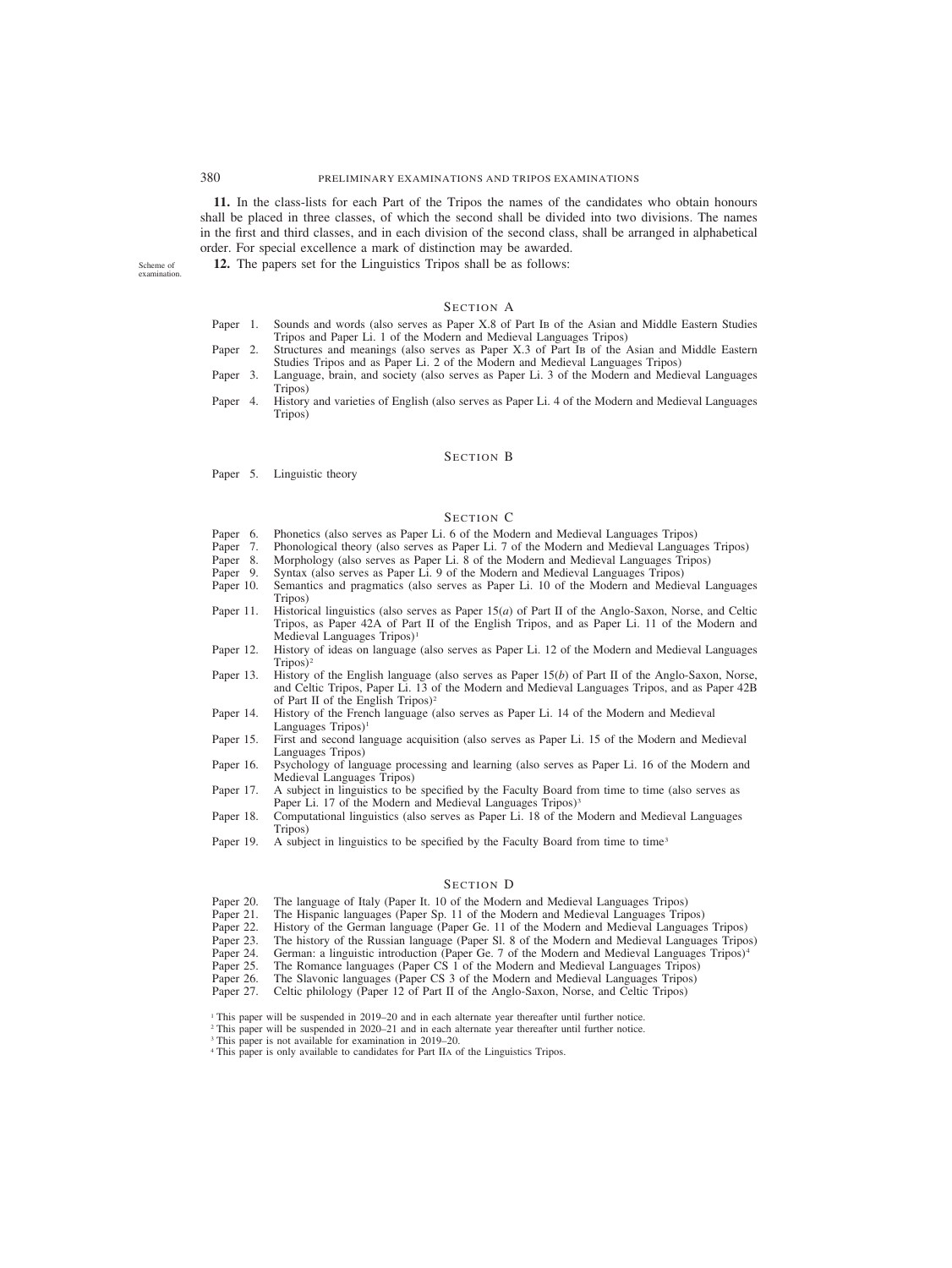- Paper 28. Elements of comparative linguistics (Paper E1 of Part II of the Classical Tripos)<br>Paper 29. The Greek language (Paper E2 of Part II of the Classical Tripos)
- Paper 29. The Greek language (Paper E2 of Part II of the Classical Tripos) Paper 30. The Latin language (Paper E3 of Part II of the Classical Tripos)
- Paper 30. The Latin language (Paper E3 of Part II of the Classical Tripos) Paper 31. Germanic philology (Paper 11 of Part II of the Anglo-Saxon, No
- Paper 31. Germanic philology (Paper 11 of Part II of the Anglo-Saxon, Norse, and Celtic Tripos)<br>Paper 33. The French language: variation and change (Paper Fr. 13 of the Modern and Medieval I
- The French language: variation and change (Paper Fr. 13 of the Modern and Medieval Languages Tripos)

Paper 34. Structure and varieties of Italian (Paper It. 2 of the Modern and Medieval Languages Tripos)

**13.** A candidate for Part I of the Linguistics Tripos shall offer Papers 1–4.

**14.** (i) A candidate who takes the examination for Part IIA after obtaining honours in Part I of the Linguistics Tripos shall offer four papers chosen from Sections C and D.

(ii) A candidate who takes the examination for Part IIA in the year next after obtaining honours in another Honours Examination shall offer:

(*a*) Papers 1 and 2;

(*b*) two papers chosen from Sections C and D;

provided that a candidate who has previously offered one or both of Papers 1 and 2 in a previous Honours Examination shall substitute that paper or both papers by either one further paper or two further papers, respectively, chosen from Sections C and D.

**15.** A candidate who takes the examination for Part IIB shall offer:

(*a*) Paper 5;

- (*b*) two papers chosen from Sections C and D, provided that a candidate shall not offer a paper that he or she has previously offered in another Honours Examination;
- (*c*) a dissertation submitted under the provisions of Regulation 16.
- **16.** The following provisions shall apply to a dissertation offered under Regulation 15:
- (*a*) Every dissertation shall be on a subject that falls within the scope of papers from Section C. A candidate shall not offer a dissertation on a subject that falls substantially within the scope of any paper that he or she intends to offer in the examination.
- (*b*) A candidate shall submit the proposed title of the dissertation, together with a statement of the scheme of papers to be offered in the examination, through her or his Tutor to the Secretary of the Faculty Board so as to arrive not later than the third Friday of the Full Michaelmas Term next preceding the examination. A candidate shall obtain the approval of the proposed title by the Faculty Board not later than the last day of that Full Term.
- (*c*) When the Faculty Board have approved a title, no change may subsequently be made in it, except that a candidate may apply to the Faculty Board for permission to revise the title of that dissertation; such an application shall be submitted not later than the second Friday of the Full Lent Term next preceding the examination.
- (*d*) A dissertation shall be in English, but quotations from primary sources may be given in the language of the original provided an English translation is also given. A dissertation shall be typewritten, except where a non-Roman or symbolic typeface is necessary and cannot be provided; in such a case hand-written or photocopied extracts may be inserted. A dissertation shall normally be of not more than 10,000 words in length (including notes but excluding appendices and bibliography).
- (*e*) Two copies of the dissertation shall be submitted, in accordance with detailed arrangements approved by the Faculty Board, so as to reach the Secretary of the Faculty Board not later than the Monday of the last week of the Full Lent Term next preceding the examination. Each candidate will be required to sign a declaration that the dissertation is her or his own work, unaided except as may be specified in the declaration, and that it does not contain material that has already been used to any substantial extent for a comparable purpose.
- (*f*) A candidate may be called for *viva voce* examination on the subject of her or his dissertation.

## SUPPLEMENTARY REGULATION

#### *Paper 6. Phonetics*

The examination for this paper will consist of a written paper and a practical component. The practical component will assess competence in impressionistic and quantitative phonetic methods.

Dissertation.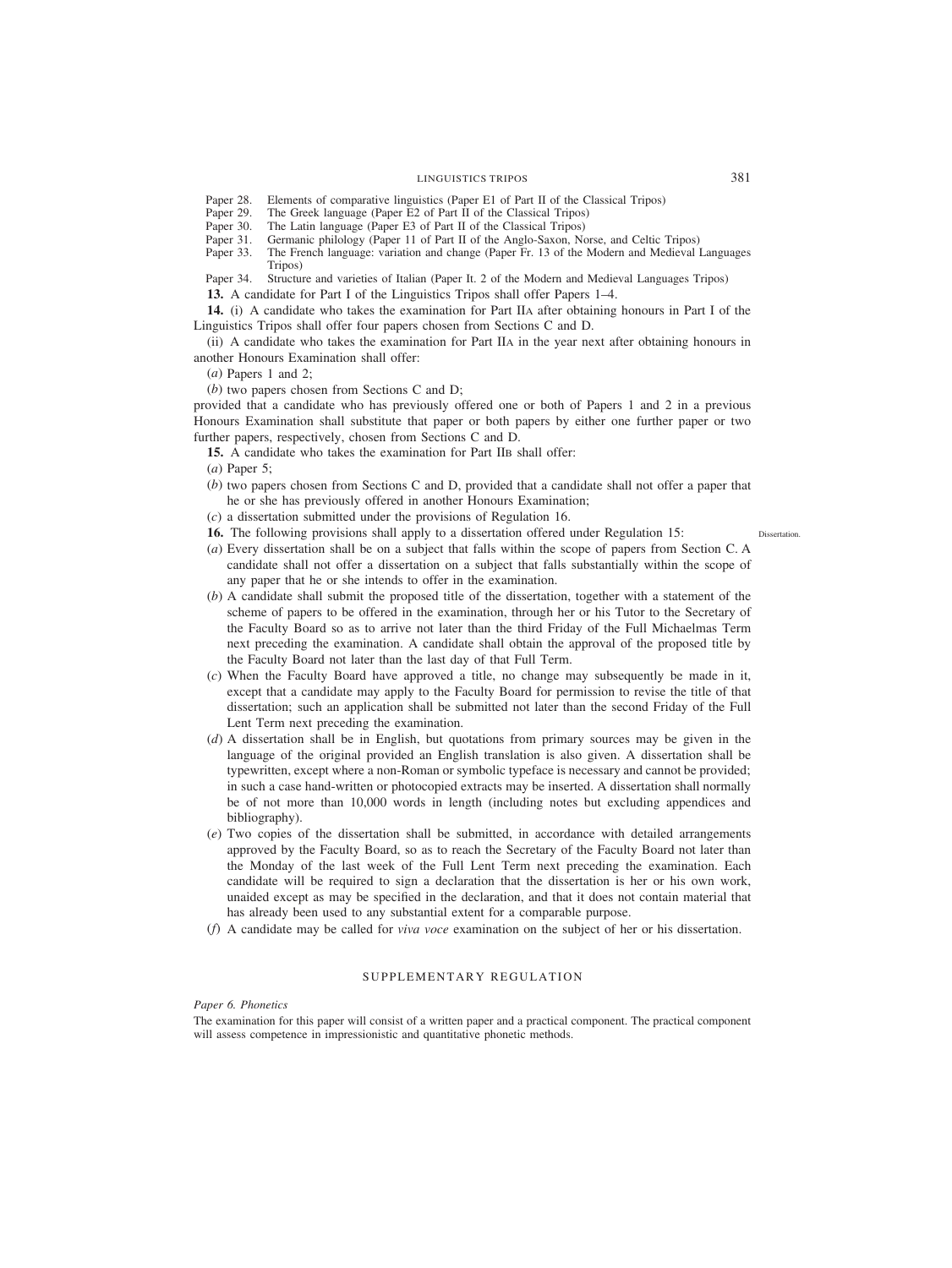# MANAGEMENT STUDIES TRIPOS

**1.** The Management Studies Tripos shall consist of one Part only.

**2.** The following may present themselves as candidates for honours in the Management Studies Tripos if twelve terms have not passed after their first term of residence:

- (*a*) a student who has obtained honours in an Honours Examination in the first, second, or third term after his or her first term of residence, and has subsequently been successful in a Preliminary Examination;
- (*b*) a student who has obtained honours in an Honours Examination in the fourth, fifth, or sixth term after his or her first term of residence.<sup>1</sup>

**3.** No student shall be a candidate for the Management Studies Tripos and also for another Tripos Examination in the same term, and no student shall be a candidate for the Management Studies Tripos on more than one occasion.

**4.** The Faculty Board of Business and Management shall nominate such number of Examiners as they think sufficient. They may also nominate for appointment one or more Assessors to the Examiners in such subjects as they consider desirable, and the Assessors so appointed shall set papers or parts of papers and shall advise the Examiners on the performance of candidates in those subjects. The Assessors, when summoned by the Chair, shall attend meetings of the Examiners for the purpose of consultation and advice, but shall not be entitled to vote.

**Questions** 

**5.** The questions proposed by each Examiner or Assessor shall be submitted to the whole body of Examiners for approval.

**6.** The names of the candidates who obtain honours shall be arranged in three classes of which the second shall be divided into two divisions. The names in the first and third classes and in each division of the second class shall be arranged in alphabetical order. For special excellence a mark of distinction may be awarded.

**7.** The Faculty Board of Business and Management shall have power to define or limit by supplementary regulations all or any of the subjects of examination, and to modify or alter any such supplementary regulations as occasion may require. They shall also have power to determine the credit that shall be assigned to each subject of examination, and to mark out the lines of study that are to be pursued by candidates. Supplementary regulations.

Scheme of examination.

- **8.** The following papers shall be set:
- M1. Marketing and organizational behaviour.
- M2. Quantitative methods and operations management.<br>M3. Economics and finance.
- Economics and finance.

**9.** Each candidate shall offer all three papers, and shall submit to the Examiners, not later than the last Monday of Full Easter Term, a report, of not more than 6,000 words, excluding footnotes and bibliography, on a project designed to give evidence of the candidate's industrial, commercial, or equivalent experience. The subject of the project shall be chosen from a list of approved subjects which shall be announced by the Director of Judge Business School not later than the last day of Full Lent Term. Reports shall be in typewritten form (unless a candidate has obtained previous permission from the Faculty Board of Business and Management to present a report in manuscript). Each candidate will be required to sign a declaration that the project and the report on it are his or her own work, unaided except as may be specified in the declaration, and that the report does not contain material that has already been used to any substantial extent for a comparable purpose; if two or more candidates have undertaken a project in collaboration, they will each be required to indicate the extent of their contribution.

Coursework.

**10.** Candidates shall complete coursework for a workshop and for two elective courses, which shall be chosen from a list published by the Faculty Board of Business and Management. For this purpose the internal Examiner for the coursework shall present to the Examiners a report on the performance of each candidate in this coursework. Details of the work required of candidates shall be published by the Faculty Board by notice not later than the beginning of the Full Michaelmas Term preceding the examination.

Examiners and **Assessors** 

One Part. Standing of candidates.

Class-list.

<sup>&</sup>lt;sup>1</sup> See also the regulations for Affiliated Students (p. 165).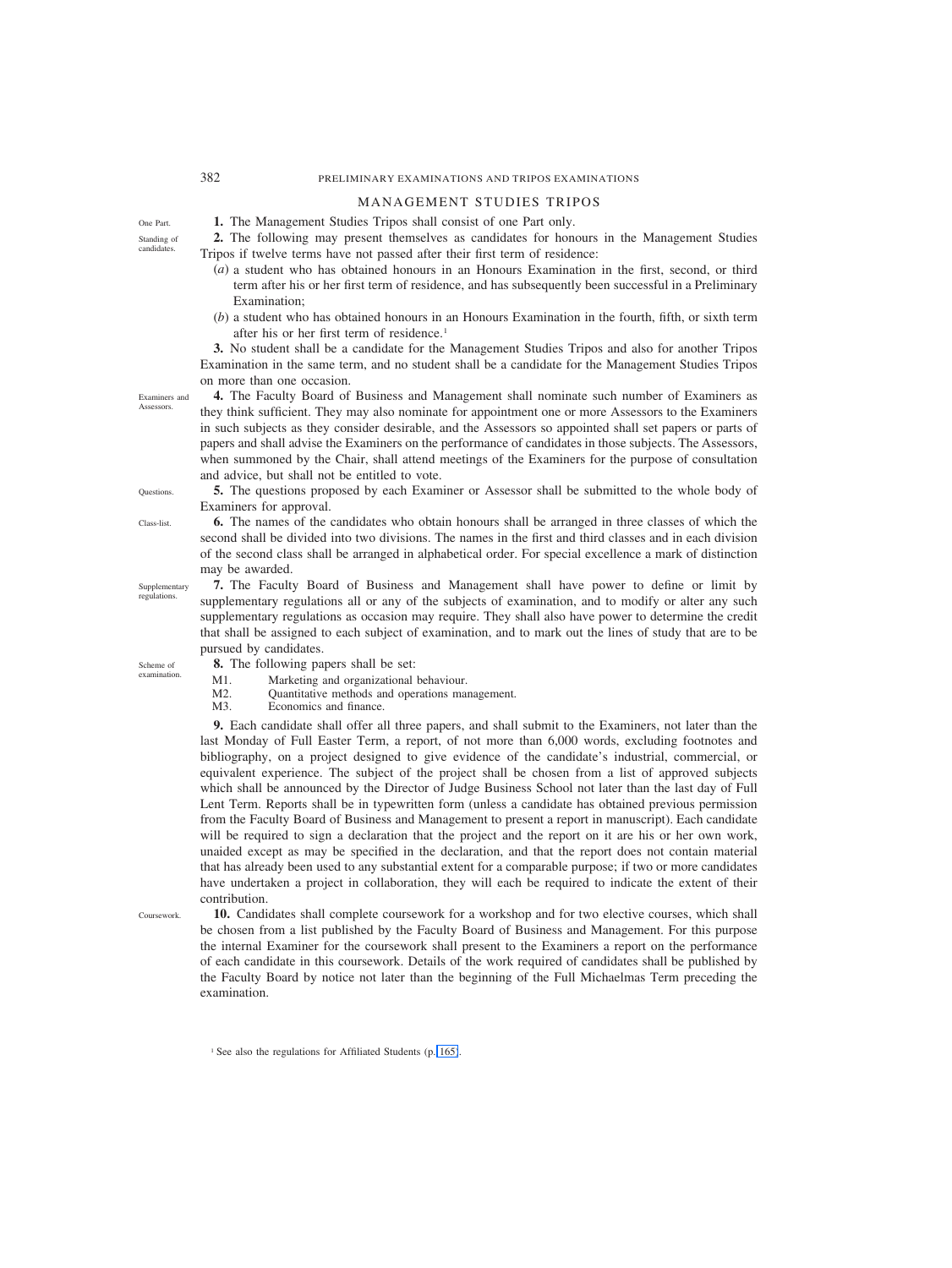# MANUFACTURING ENGINEERING TRIPOS 383

## SUPPLEMENTARY REGULATIONS

*M1. Marketing and organizational behaviour*

The paper will consist mainly of questions on the theory and practice of marketing and the organization and behaviour of people at work.

*M2. Quantitative methods and operations management*

The paper will consist mainly of questions on the quantitative methods used in management and operations management.

### *M3. Economics and finance*

The paper will consist mainly of questions on the economics of firms and markets, the theory of finance, and financial accounting.

### MANUFACTURING ENGINEERING TRIPOS

1. The Manufacturing Engineering Tripos shall consist of two Parts: Parts IIA and IIB. There shall Two Parts. be a separate class-list for each Part.

- **2.** The following may present themselves for honours in Part IIA:
- (*a*) a student who has obtained honours in Part IB of the Engineering Tripos or in Part I of the Chemical Engineering Tripos may be a candidate for honours in Part IIA of the Manufacturing Engineering Tripos in the year after so obtaining honours;
- (*b*) a student who has obtained honours in Part IB of the Engineering Tripos may be a candidate for honours in Part IIA of the Manufacturing Engineering Tripos in the year next but one after so obtaining honours, provided that he or she presents a reasoned case to the Faculty Board by the division of the Easter Term of the year in which Part IB is taken;

provided always that the student has kept seven terms and that twelve complete terms have not passed after her or his first term of residence.

**3.** The Faculty Board of Engineering may in special circumstances, which they shall themselves determine, give leave to a student who has obtained honours in any Honours Examination to be a candidate for honours in Part IIA of the Manufacturing Engineering Tripos in the year after so obtaining honours, provided that he or she has attained a satisfactory standard, as defined by the Faculty Board, in his or her last Honours Examination, and provided also that the student has kept seven terms and that twelve complete terms have not passed after his or her first term of residence.

4. Attendance by candidates for the Part IIB examination on placements outside the University Placements. precincts, under arrangements approved by the Faculty Board of Engineering, shall count towards the keeping of terms for the purpose of the regulations for Residence and Precincts of the University.<sup>1</sup>

**5.** A student who has obtained honours in Part IIA of the Manufacturing Engineering Tripos may be a candidate for honours in Part IIB in the year next after or next but one after so obtaining honours, provided that he or she

- (*a*) has attained a satisfactory standard, as defined by the Faculty Board, in previous Honours Examinations;
- (*b*) has not proceeded to the B.A. Degree;
- (*c*) presents a reasoned case to the Faculty Board by the Division of Easter Term of the year in which Part IIA is taken should he or she wish to proceed to Part IIB in the year next but one after obtaining honours in Part IIA;

provided always that fifteen complete terms have not passed after the student's first term of residence.

**6.** No student shall be a candidate for either Part and also for another Honours Examination in the same term.

**7.** The Faculty Board of Engineering shall nominate such number of Examiners for each Part of the Examiners and Tripos as they shall consider sufficient. The Examiners for each Part shall elect one of their number Assessors. to act as Chair. The Faculty Board may nominate one or more Assessors to the Examiners in each Part of the Tripos. Assessors shall be responsible *either* for setting the paper or papers or questions assigned to them *or* for looking over the work of the candidates therein and presenting a report to the Examiners *or* both, as the Examiners may decide. The Assessors, when summoned by the Chair, shall attend meetings of the Examiners for the purpose of consultation and advice, but shall not be entitled to vote.

<sup>1</sup> See p. 172.

Standing of candidat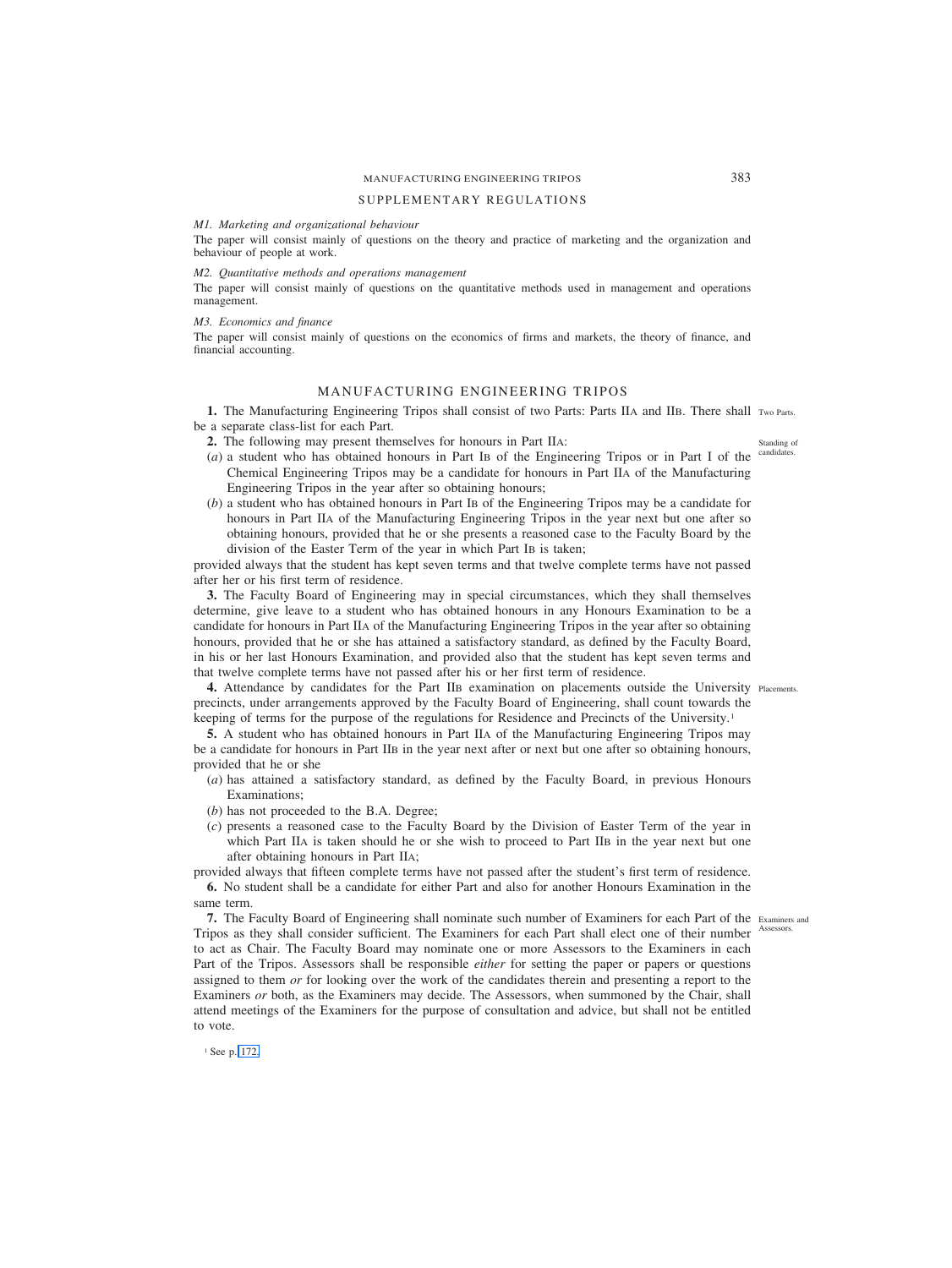**Questions** 

Coursework.

**8.** In each Part of the Tripos the questions proposed by each Examiner or Assessor shall be submitted to the whole body of Examiners for approval.

**9.** The Examiners for each Part of the Tripos shall take into account such coursework done by candidates as shall from time to time be determined by the Faculty Board of Engineering. For this purpose the Head of the Department of Engineering shall present to the Examiners a detailed report on the performance of each candidate in this coursework. Details of the work required of candidates for each Part shall be published by the Faculty Board of Engineering by Notice in the Department of Engineering not later than the beginning of the Full Michaelmas Term preceding the examination. Every candidate submitting coursework under this regulation shall be required to sign a declaration that the work submitted is her or his own work, unaided except as may be specified in the declaration; if two or more candidates have undertaken work in collaboration, they shall be required to indicate the extent of their collaboration.

**10.** In Part IIA the names of the candidates who obtain honours shall be arranged in three classes of which the second shall be divided into two divisions. The names of those in the first and third classes and in each division of the second class shall be arranged in alphabetical order. For special excellence in Part IIA a mark of distinction may be awarded. In Part IIB the names of the candidates who obtain honours shall be arranged in alphabetical order in a single class and distinctive marks shall be attached to the names of those candidates who in the opinion of the Examiners deserve special credit. The mark (*d*) shall be used to denote a distinguished performance, and the mark (*m*) a meritorious performance.

**Supplementary** regulations.

Scheme of

Part IIA.

Class-lists.

**11.** The Faculty Board of Engineering shall have power to publish supplementary regulations defining the scope and character of each of the examination papers and to amend such supplementary regulations from time to time as they may think fit. Any alteration of supplementary regulations shall be published before the division of the Easter Term in the academical year before that in which it is to have effect.

## PART IIA

**12.** The examination for Part IIA of the Manufacturing Engineering Tripos shall consist of ten modules which shall be examined by either written examination, essays or coursework as specified by the Faculty Board of Engineering. examination for

Not later than the end of the Easter Term each year the Faculty Board shall give notice of the modules prescribed for the examination to be held in the academical year next following, and shall specify the mode of examination for each module. In giving such notice the Faculty Board shall ensure that the examination shall provide for written papers whose total duration shall be at least twelve hours.

**13.** In order to obtain honours in Part IIA, a candidate must satisfy the Examiners that he or she has such industrial or equivalent experience as shall be determined from time to time by the Faculty Board; a statement of each candidate's experience shall be certified by the Head of the Department of Engineering.

# PART IIB

Part IIB.

**14.** The examination for Part IIB shall consist of two written papers.

## SUPPLEMENTARY REGULATIONS

PART IIB

Paper 1 shall consist mainly of questions on technological aspects of manufacturing. Paper 2 shall consist mainly of questions on managerial aspects of manufacturing.

# MATHEMATICAL TRIPOS

### GENERAL

Four Parts.

Examiners and Assessors.

**1.** The Mathematical Tripos shall consist of four Parts, Part IA, Part IB, Part II, and Part III. **2.** The Faculty Board shall nominate such number of Examiners as they think sufficient for each Part of the Tripos, and shall also have power to nominate one or more Assessors for each Part.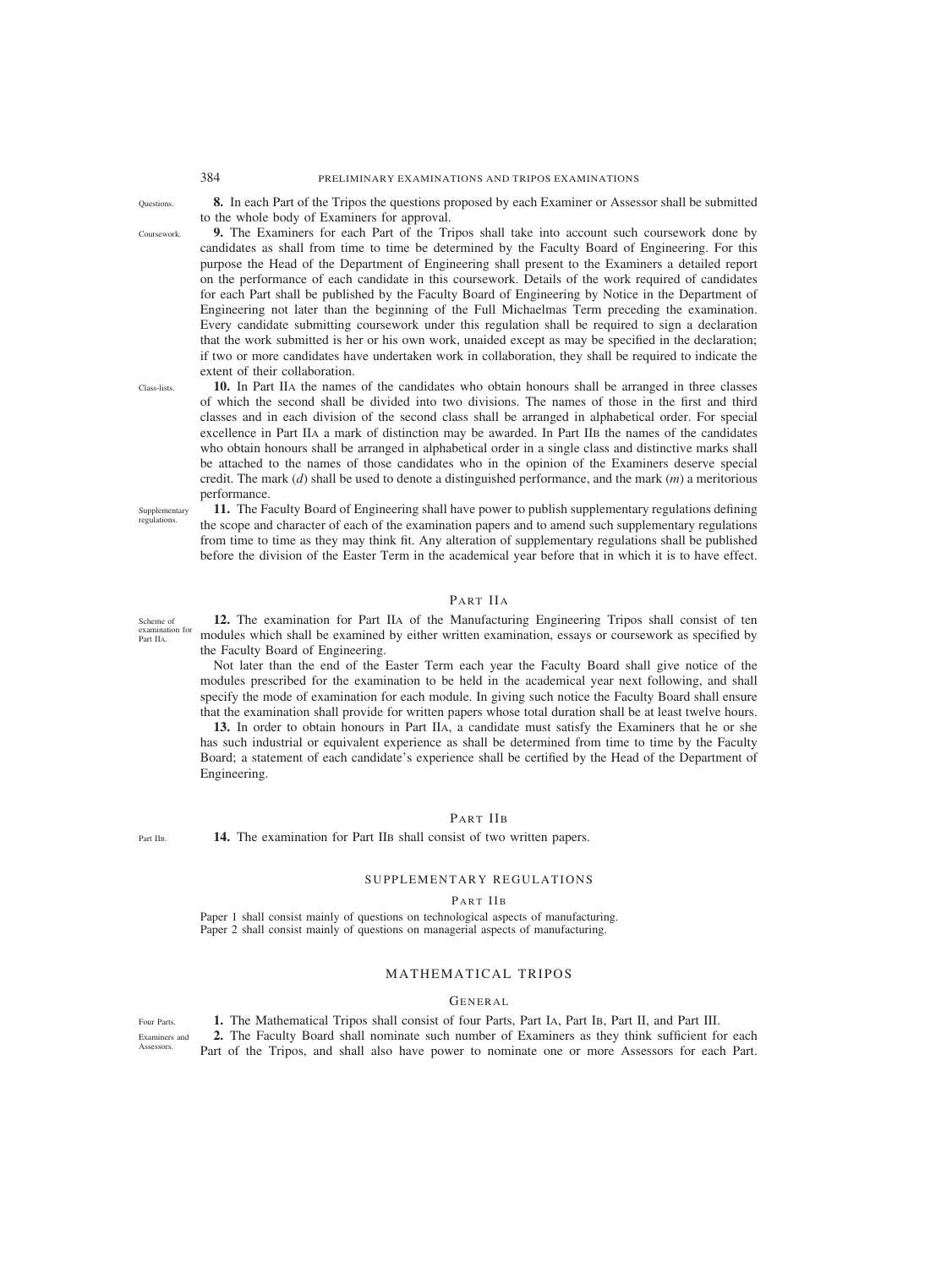## MATHEMATICAL TRIPOS 385

Assessors shall propose questions in the papers or parts of papers assigned to them by the Examiners, shall mark the answers of the candidates in those papers or parts of papers, and shall advise the Examiners on the performance of candidates in the examination. Assessors may be summoned to meetings of the Examiners for the purpose of consultation and advice, but shall not be entitled to vote.

# PART IA

**3.** A candidate shall offer one of the following options:

(*a*) Pure and Applied Mathematics

(*b*) Mathematics with Physics.

The examination for Part IA shall consist of five papers. The Faculty Board of Mathematics shall determine how the questions on the various subjects shall be distributed among the papers.

**4.** Every candidate shall offer Papers 1, 2, and 3, and one additional paper as follows:

- (*a*) A candidate offering Option (*a*) shall offer Paper 4.
- (*b*) A candidate offering Option (*b*) shall offer the subject Physics from Part IA of the Natural Sciences Tripos (the written paper and the submission of note-books).
- **5.** The following may present themselves as candidates for honours in Part IA:
- (*a*) a student who has kept one term, provided that three complete terms have not passed after his or her first term of residence;
- (*b*) a student who has obtained honours in another Honours Examination in the year next after so obtaining honours, provided that nine complete terms have not passed after his or her first term of residence.

No student shall be a candidate for Part IA on more than one occasion.

**6.** The names of the candidates who have obtained honours shall be placed in three classes, of class-list. which the second shall be divided into two divisions. The names in the first and third classes and in each division of the second class shall be arranged in alphabetical order. The symbol (*p*) shall be placed against the names of those candidates who have satisfied the Examiners in the option Mathematics with Physics.

## PART IB

**7.** The examination for Part IB shall consist of four papers. The Faculty Board shall determine how scheme of the questions on the various subjects shall be distributed among the papers.

**8.** A student who has obtained honours in an Honours Examination may be a candidate for honours standing of in Part IB in the year next after so obtaining honours, provided that twelve complete terms have not passed after his or her first term of residence.<sup>1</sup> No student shall be a candidate for Part IB on more than one occasion.

**9.** Candidates for Part IB may submit reports containing records of project work done by them. Such Records of project work and its examination requirements shall be prescribed from time to time by the Faculty project work. Board of Mathematics, and shall be carried out in accordance with instructions which shall be announced not later than the division of the Michaelmas Term next preceding the examination by the Chair of the Faculty of Mathematics, or her or his duly appointed deputy. As an indication of good faith, each candidate shall submit, with the records of her or his work, a declaration that these instructions, and relevant University rules and regulations, have been observed. The Chair of the Faculty of Mathematics, or her or his duly appointed deputy, shall present an assessment of this work to the Examiners, and the Examiners shall take account of this assessment in drawing up the class-list. Candidates may be examined *viva voce* on their submitted work.

10. The names of the candidates who have obtained honours shall be placed in three classes, of class-list. which the second shall be divided into two divisions. The names in the first and third classes and in each division of the second class shall be arranged in alphabetical order.

Scheme of examination for Part IA.

Standing of candidat

examination for Part IB.

candidates.

<sup>&</sup>lt;sup>1</sup> See also the regulations for Affiliated Students (p. 165).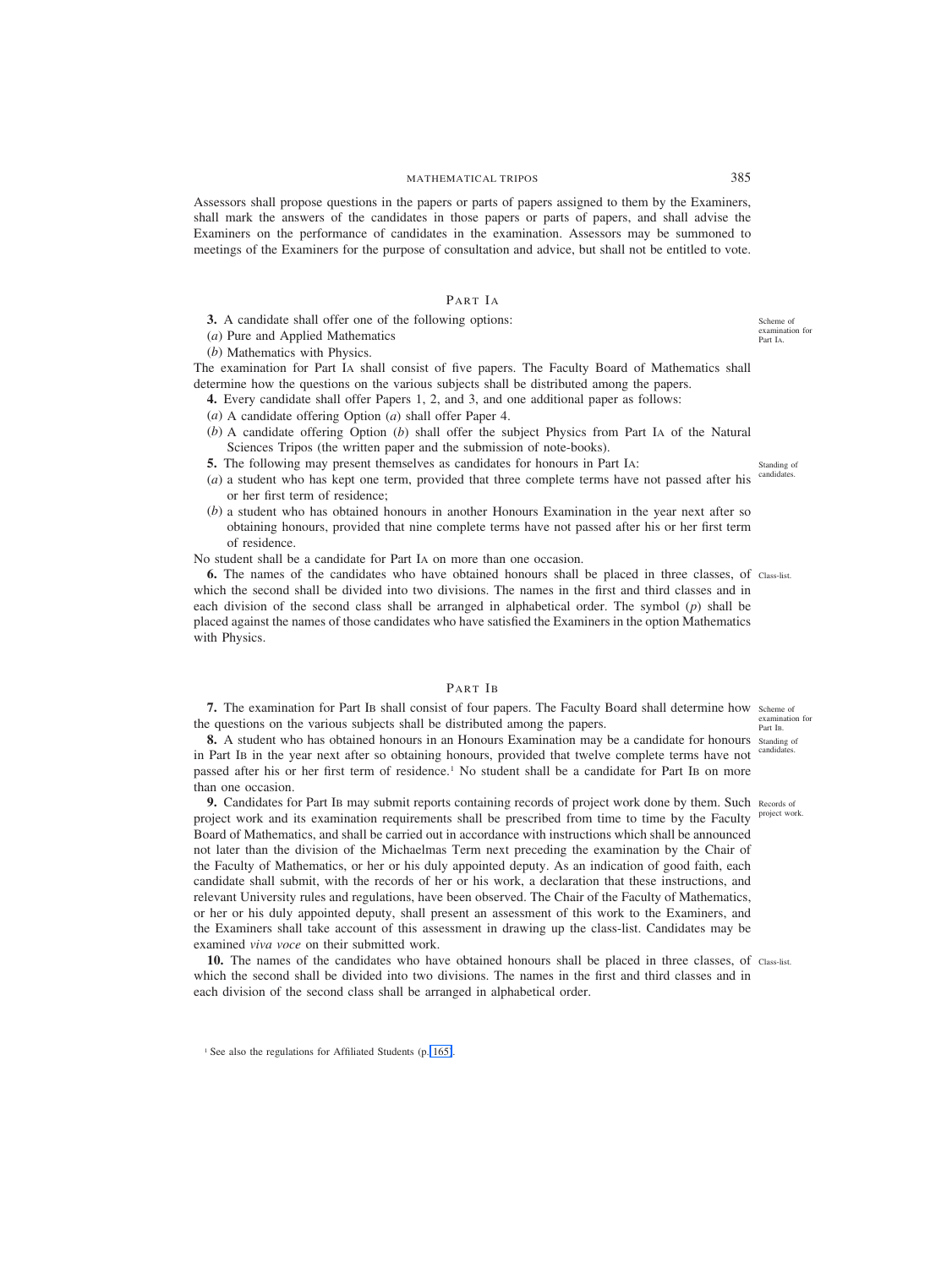## PART II

**11.** The examination for Part II shall consist of four papers. The Faculty Board shall determine how the questions on the various subjects shall be distributed among the papers. Schemes of examination for

**12.** A student who has obtained honours in an Honours Examination other than Part IA of the Mathematical Tripos may be a candidate for honours in Part II in the year next or next but one after so obtaining honours, provided that he or she has kept four terms and that twelve complete terms have not passed after his or her first term of residence.<sup>1</sup> No student shall be a candidate for Part II on more than one occasion.

Records of project work.

Class-list.

Part II. Standing of candidates.

> **13.** Candidates for Part II may submit reports containing records of project work done by them. Such project work and its examination requirements shall be prescribed from time to time by the Faculty Board of Mathematics, and shall be carried out in accordance with instructions which shall be announced not later than the division of the Michaelmas Term next preceding the examination by the Chair of the Faculty of Mathematics, or her or his duly appointed deputy. As an indication of good faith, each candidate shall submit, with the records of her or his work, a declaration that these instructions, and relevant University rules and regulations, have been observed. The Chair of the Faculty of Mathematics, or her or his duly appointed deputy, shall present an assessment of this work to the Examiners, and the Examiners shall take account of this assessment in drawing up the class-list. Candidates may be examined *viva voce* on their submitted work.

> **14.** The names of the candidates who have obtained honours shall be placed in three classes: Wranglers, Senior Optimes, and Junior Optimes, of which the Senior Optimes shall be divided into two divisions. The names of the Wranglers and of the Junior Optimes and of those in each division of the Senior Optimes shall be arranged in alphabetical order.

### PART III

Scheme of examination for Part III.

**15.** The examination for Part III shall comprise written papers, each of which shall be set for either two hours or three hours, and topics for an optional essay. The number of papers that the Faculty Board intend to set and the subject and duration of each paper shall be announced by the Board not later than 1 November next preceding the examination. A member of the Faculty may request that a paper or papers be set additional to those announced, provided that such a request is made to the Secretary of the Faculty Board no later than the division of the Michaelmas Term next preceding the examination. The member of the Faculty shall take responsibility for preparing a proposal that will contain an outline syllabus and shall agree to set and assess the examination if so requested by the Examiners. The subject and duration of each additional paper that the Faculty Board agree to set shall be announced by them not later than the last day of the Full Michaelmas Term next preceding the examination.

**16.** Each candidate shall submit a form, countersigned by her or his Director of Studies, to the Chair of Examiners, so as to arrive not later than 12 noon of the second Thursday of the Full Easter Term in which the examination is to be held, listing the titles of the papers that he or she wishes to offer. No candidate shall offer papers whose total duration amounts to more than nineteen hours or, if the candidate has submitted an essay in accordance with the provisions of Regulation 18, papers whose total duration amounts to more than sixteen hours.

Essay.

**17.** Before the last day of the Full Michaelmas Term next preceding the examination the Examiners shall announce a number of topics for an essay. A candidate may request that an essay may be submitted on a topic other than those announced, provided that the request is made, through the candidate's Director of Studies, so as to reach the Secretary of the Faculty Board not later than 1 February next preceding the examination. Any additional topics approved by the Examiners shall be announced by them not later than 1 March next preceding the examination.

**18.** Each candidate may submit an essay on any one topic that has been announced. A candidate who desires to do so shall inform the Chair of Examiners not later than 12 noon of the second Thursday of the Full Easter Term in which the examination is to be held by means of the form described in Regulation 16, and shall submit the essay in accordance with instructions which shall be announced not later than the division of the Michaelmas Term next preceding the examination by the Chair of the Faculty of Mathematics, or her or his duly appointed Deputy. Each essay shall state the sources

<sup>&</sup>lt;sup>1</sup> See also the regulations for Affiliated Students (p. 165).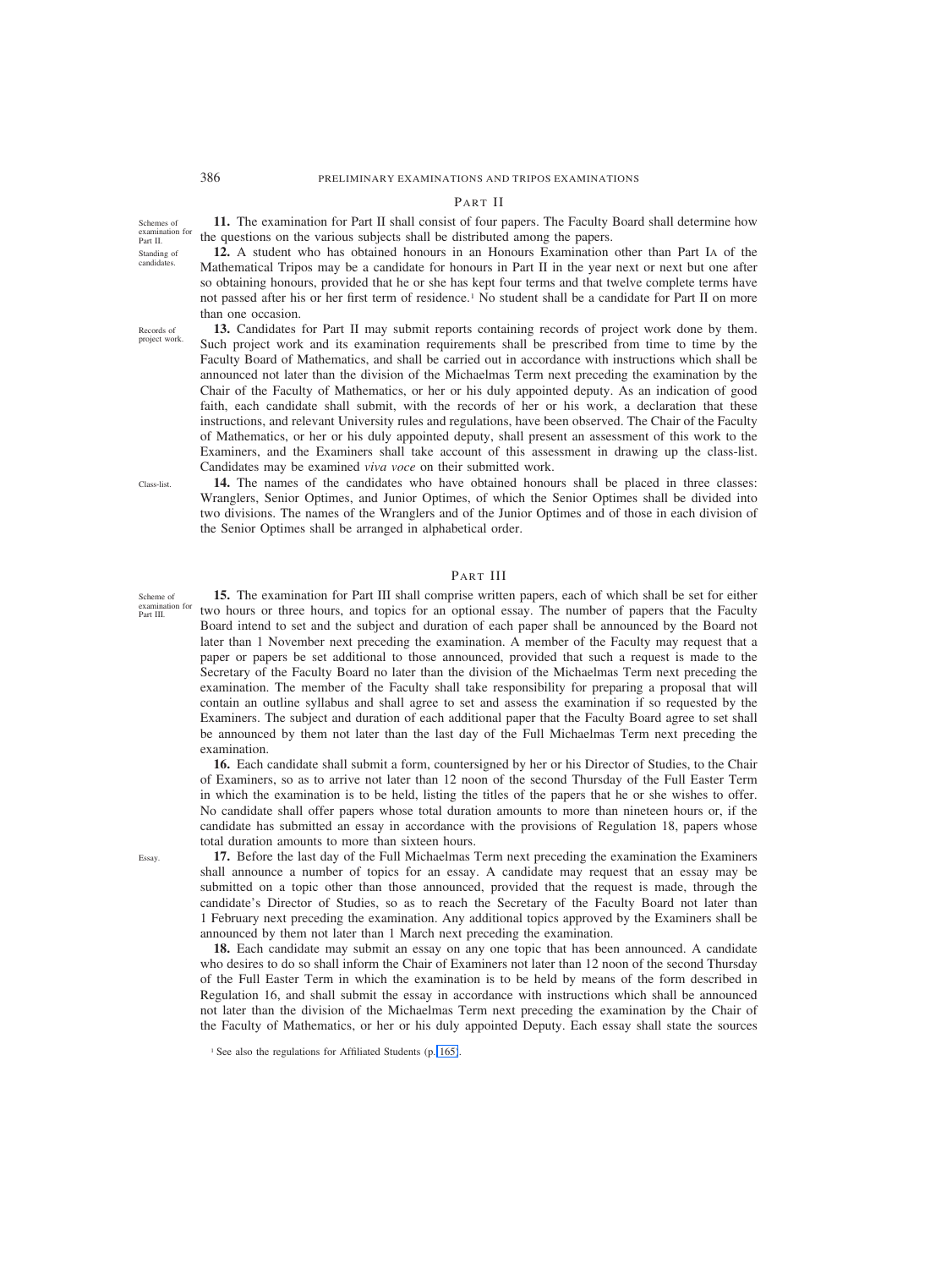consulted; it shall be prefaced by a declaration signed by the candidate that it represents the candidate's own work unaided except as may be specified in the declaration, and that it does not contain material that the candidate has already used to any substantial extent for a comparable purpose. The Examiners shall have power, at their discretion, to examine a candidate *viva voce* on the subject of her or his essay.

**19.** The following may be a candidate for honours in Part III:

- (*a*) a student who has obtained honours in Part II of the Mathematical Tripos, in the year next after so obtaining honours, provided that he or she has attained a satisfactory standard as prescribed by the Faculty Board of Mathematics in previous Honours Examinations;
- (*b*) a student who has obtained honours or who has been deemed to have obtained honours in any Honours Examination other than Part II of the Mathematical Tripos, in the year next after so obtaining honours, provided that he or she has been given leave to do so by the Faculty Board of Mathematics;

always provided that he or she has not proceeded to the B.A. Degree.

**20.** No student shall be a candidate for Part III on more than one occasion, or for Part III and for another Honours Examination in the same term.

**21.** The names of the candidates who have obtained honours in the examination for Part III shall class-list. be placed in two classes, corresponding to the first class and the upper division of the second class of Parts IA, IB, and II of the Mathematical Tripos. Distinctive marks shall be attached to the names of those candidates who in the opinion of the Examiners deserve special credit. Within the first class, the mark (*d*) shall be used to denote a distinguished performance, while the mark (*m*), denoting a meritorious performance, shall be attached to the names of the other candidates placed within the first class. All candidates shall be listed alphabetically.

## MEDICAL AND VETERINARY SCIENCES TRIPOS <sup>1</sup>

## GENERAL

- **1.** The Medical and Veterinary Sciences Tripos shall consist of two Parts: Part IA and Part IB. **2.** The following may present themselves as candidates for honours in Part IA:
- (*a*) a student who has not obtained honours in another Honours Examination, provided that he or she has kept one term and that three complete terms have not passed after his or her first term of residence.<sup>2</sup>
- (*b*) a student who has obtained honours in another Honours Examination, in the year after so obtaining honours, provided that nine complete terms have not passed after his or her first term of residence.

**3.** A student who has obtained honours in Part IA of the Medical and Veterinary Sciences Tripos may be a candidate for honours in Part IB in the year after so obtaining honours, provided that twelve complete terms have not passed after his or her first term of residence.

**4.** Notwithstanding the provisions of Regulations 2 and 3, a student who is above the standing for honours may be a candidate not for honours in Part IA and Part IB for the purpose of becoming qualified to be a candidate subsequently for the Final M.B. Examination or for Part I of the Final Veterinary Examination.

**5.** No student shall be a candidate for more than one Part, or for any Part and another Honours Examination, in the same term.

**6.** No student who has been a candidate for any Part shall again be a candidate for the same Part.

**7.** The Faculty Board of Biology shall have power to issue from time to time supplementary supplementary regulations defining or limiting all or any of the subjects of the examinations for Part IA and Part IB. Due care shall be taken that sufficient notice is given of any alteration of such supplementary regulations.

8. There shall be two bodies of Examiners, one for each Part of the Tripos. For each of the two Examiners and bodies there shall be a Chair of Examiners and an Assistant Chair, appointed on the nomination of the Faculty Board of Biology.

Standing of candidat

Two Parts. Standing of candidate

regulations.

Assessors.

<sup>&</sup>lt;sup>1</sup> The Medical and Veterinary Sciences Tripos will be replaced by the Medical Sciences Tripos and the Veterinary Sciences Tripos with effect from 1 October 2018 (see Temporary Regulations 24 on pp. 394 and 441).

 $2^2$  See also the regulations for Affiliated Students (p. 165).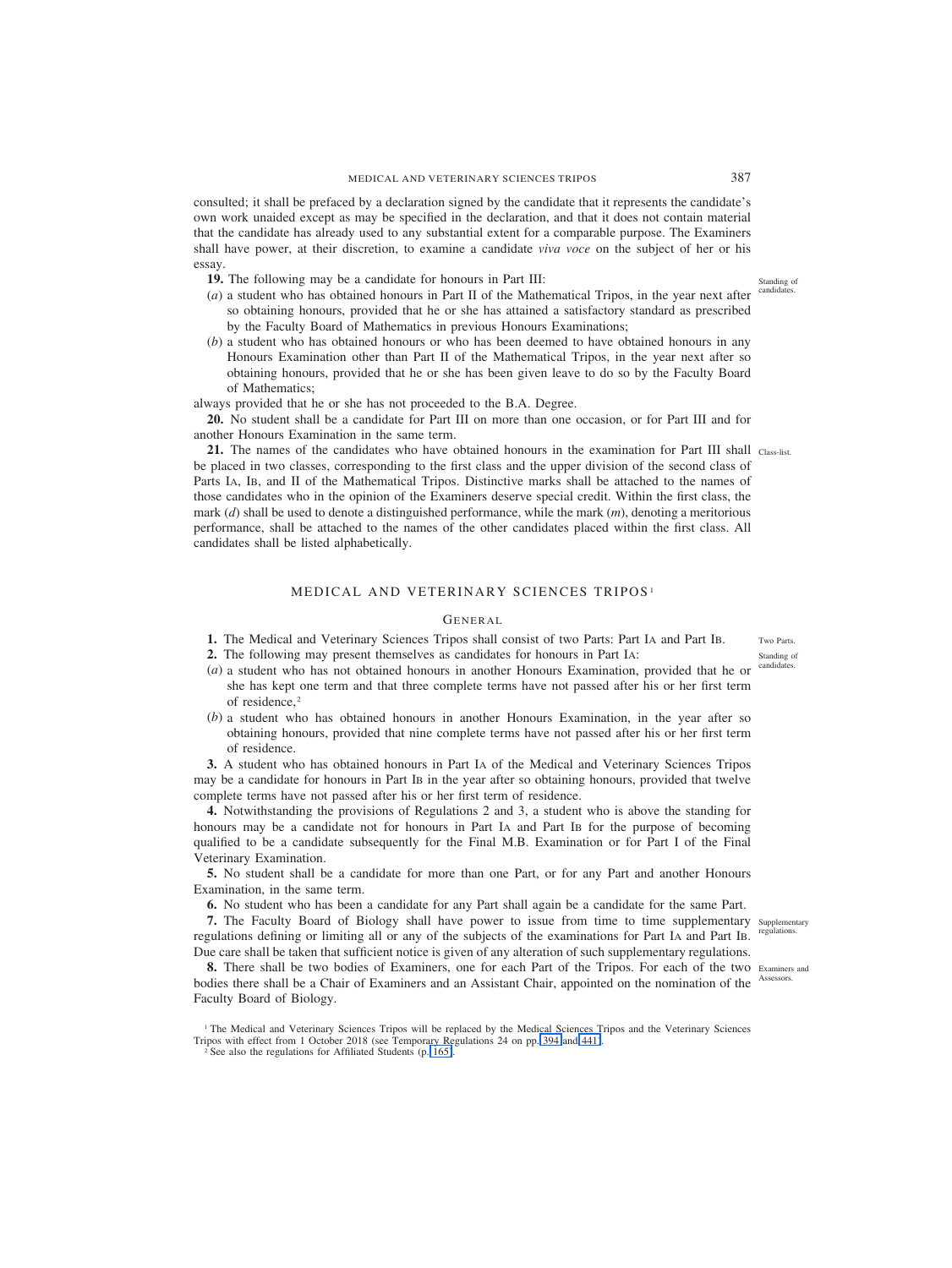**9.** In each Part of the Tripos there shall be appointed for each subject a Senior Examiner and such number of Examiners and Assessors as are required to conduct the examination.

The Examiners shall be nominated by the Faculty Board of Biology.

**10.** The Examiners in each subject shall be jointly responsible for all the questions set in that subject. The work of each candidate in any subject shall be tested by at least two Examiners in the subject, and the Examiners in each subject shall be jointly responsible for the marks in that subject. At least two Examiners or one Examiner and one Assessor shall set and conduct every oral and practical examination. The Examiners shall have regard to the style and method of candidates' answers, and shall give credit for excellence in these respects.

**11.** The Assessors shall propose questions in the parts of the subjects assigned to them by the Examiners, shall look over the answers of the candidates to those questions, and shall report thereon to the Examiners. The Assessors may be required to assist the Examiners in setting and conducting every oral and practical examination. The Assessors may be summoned to meetings of the Examiners for the purpose of consultation and advice, but shall not be entitled to vote.

**12.** The Chair shall communicate the marks of all candidates to the Registrary.

**13.** The names of candidates who, having presented themselves under Regulation 4, attain the prescribed standard shall be published by the Examiners in lists headed 'The following (who are not candidates for honours) have attained the honours standard'.

# PART IA

**14.** In Part IA the examination shall consist of the following subjects: Functional Architecture of the Body (FAB) Homeostasis (HOM) Molecules in Medical Science (MIMS) Veterinary Anatomy and Physiology (VAP)

**15.** The examination in each subject shall consist of *either* two written papers *or* one written paper and a practical examination, covering three sections numbered I–III, as specified below. In addition, the examination in Homeostasis shall include the submission of reports of practical work.

- (*a*) The examination in Homeostasis shall consist of:
	- (i) one written paper of three hours, which shall contain compulsory short-answer questions (Section  $I$ <sup>1</sup> and essay questions (Section III); candidates will be allowed one hour to complete Section I;
	- (ii) a practical examination of two hours (Section II);<sup>1</sup>
	- (iii) reports of practical work which shall be submitted to the Examiners by the dates published in the practical handbook. In assigning marks for the examination, the Examiners may take account of the reports.
- (*b*) The examination in Molecules in Medical Science shall consist of:
	- (i) one written paper of three hours, which shall contain compulsory short-answer questions (Section I) and practical questions (Section II); candidates will be allowed one hour to complete Section I;
	- (ii) one written paper of two hours (Section III).
- (*c*) The examination in Functional Architecture of the Body shall consist of:
	- (i) a combined written and practical paper of an hour and a half, which shall contain short answer questions (Section I) and a practical examination (Section II);  $\frac{1}{1}$
	- (ii) one written paper of two hours, which shall contain essay questions (Section III).
- (*d*) The examination in Veterinary Anatomy and Physiology shall consist of:
	- (i) one written paper of three hours, which shall contain compulsory short-answer questions (Section  $I$ <sup>1</sup> and essay questions (Section III); candidates will be allowed one hour to complete Section I<sup>,</sup>
	- (ii) a practical examination of two hours (Section II)<sup>1</sup>.

**16.** In each subject the examination shall carry the same maximum marks; the maximum marks allocated to Sections I and II together shall be equal to the maximum marks allocated to the remaining parts of the examination in that subject.

<sup>1</sup> In each subject of Part IA Sections I and II of the examination also serve as the examination in the corresponding subject of the Second M.B. Examination or the Second Vet.M.B. Examination.

Duties of Examiners

Duties of Assessors.

Communication of marks.

Scheme of examination for

Part IA.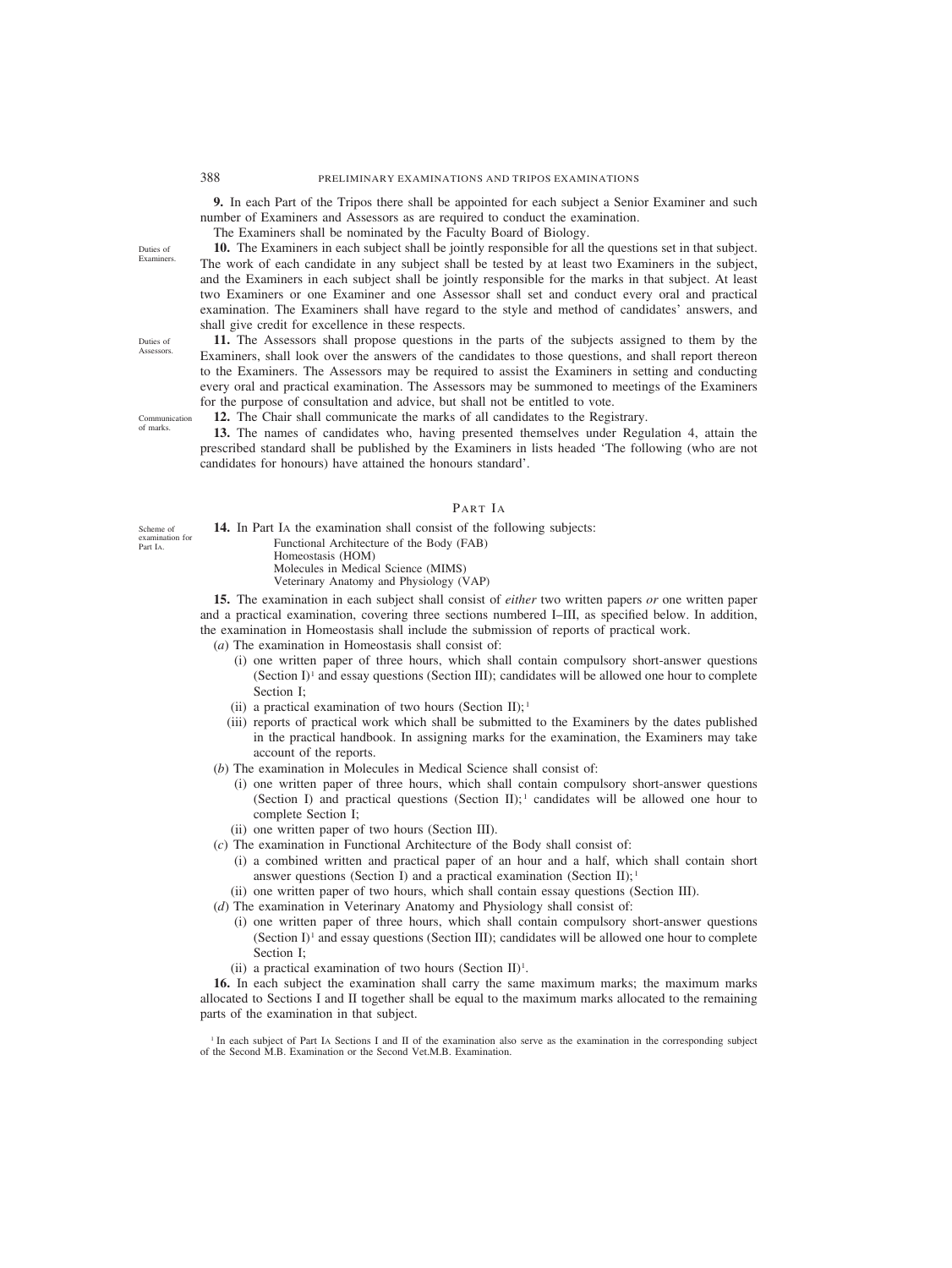## MEDICAL AND VETERINARY SCIENCES TRIPOS 389

**17.** Every candidate shall offer the subjects Homeostasis and Molecules in Medical Science, and *either* Functional Architecture of the Body *or* Veterinary Anatomy and Physiology.

**18.** The names of the candidates who obtain honours in Part IA shall be arranged in three classes, class-list for of which the second shall be divided into two divisions. The names in the first and third classes, and <sup>Part IA.</sup> in each division of the second class, shall be arranged in alphabetical order.

## PART IB

**19.** In Part IB the examination shall consist of the following subjects: Biology of Disease (BOD) Comparative Vertebrate Biology (CVB) Head and Neck Anatomy (HNA) Human Reproduction (HR) Mechanisms of Drug Action (MODA) Neurobiology with Animal Behaviour (NAB) Neurobiology with Human Behaviour (NHB)

**20.** The examination in each subject shall consist of one written paper and a practical examination, covering three sections numbered (I)–(III) as specified below.

(*a*) The examination in Biology of Disease shall consist of:

- (i) one written paper of three hours, which shall contain compulsory short-answer questions (Section  $I$ <sup>1</sup> and essay questions (Section III); candidates will be allowed one hour to complete Section I;
- (ii) a practical examination of two hours (Section II).<sup>1</sup>
- (*b*) The examination in Mechanisms of Drug Action shall consist of:
	- (i) one written paper of one and a half hours which shall contain compulsory short-answer questions (Section I);<sup>1</sup>
	- (ii) a practical examination of two hours (Section II);<sup>1</sup>
	- (iii) one written paper of two hours containing essay questions (Section III).
- (*c*) The examination in Neurobiology with Animal Behaviour shall consist of:
	- (i) one written paper of one hour, which shall contain compulsory short-answer questions (Section  $I$ );<sup>1</sup>
	- (ii) a practical examination of one hour (Section II);  $\frac{1}{2}$
	- (iii) one written paper of two hours (Section III) which shall contain essay questions on Neurobiology with Animal Behaviour.
- (*d*) The examination in Neurobiology with Human Behaviour shall consist of:
	- (i) one written paper of one and a half hours which shall contain compulsory short-answer questions (Section I);<sup>1</sup>
	- (ii) a practical examination of one hour (Section II);<sup>1</sup>
	- (iii) one written paper of three hours (Section III) which shall contain essay questions on Neurobiology and Psychology of Medicine.
- (*e*) The examination in Human Reproduction shall consist of:
	- (i) a combined written and practical paper of one-and-a-half hours, which shall contain short answer questions (Section I) and a practical examination (Section II);<sup>1</sup>
- (ii) one written paper of one-and-a-half hours, which shall contain essay questions (Section III).
- (*f*) The examination in Comparative Vertebrate Biology shall consist of:
	- (i) a combined written and practical paper of an hour and a half, which shall contain short answer questions (Section I) and a practical examination (Section II)<sup>1</sup>; candidates will be allowed forty-five minutes to complete each section;
	- (ii) one written paper of one-and-a-half hours, which shall contain essay questions (Section III).
- (*g*) The examination in Head and Neck Anatomy shall consist of combined written and practical papers totalling an hour and a half, which shall contain a practical paper (Sections I and II)<sup>1</sup> and short answer questions (Section III).

<sup>1</sup> In each subject of Part IB Sections I and II of the examination also serve as the examination in the corresponding subject of the Second M.B. Examination or the Second Vet.M.B. Examination.

Scheme of examination for Part IB.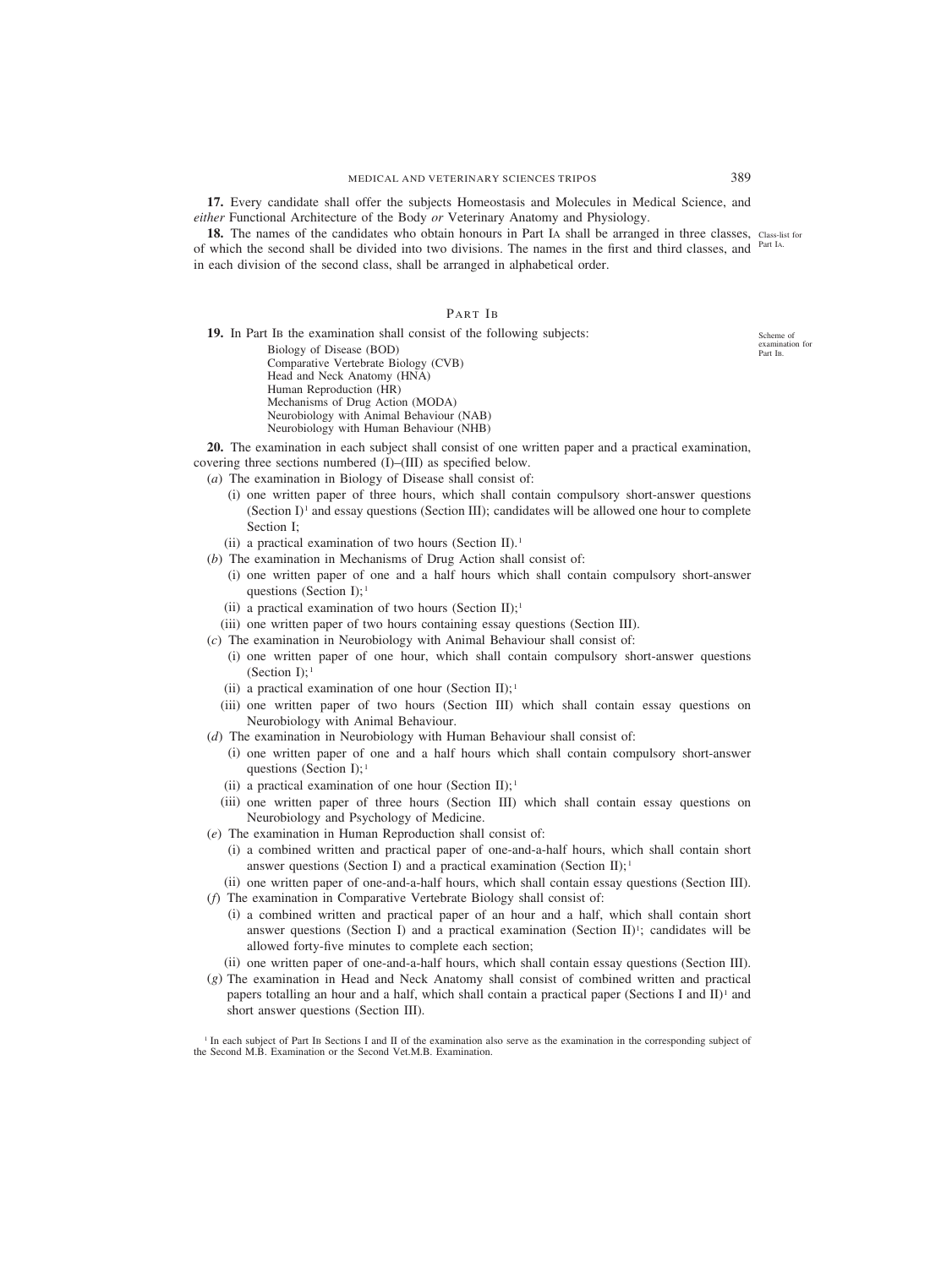**21.** Every candidate shall offer the following for the examination:

*either* (*a*) the written papers and practical examinations for each subject in Scheme A;

*or* (*b*) the written papers and practical examinations for each subject in Scheme B.

## SCHEME A

Biology of Disease (BOD) Head and Neck Anatomy (HNA) Human Reproduction (HR) Mechanisms of Drug Action (MODA) Neurobiology with Human Behaviour (NHB)

### SCHEME B

Biology of Disease (BOD) Mechanisms of Drug Action (MODA) Neurobiology with Animal Behaviour (NAB) Comparative Vertebrate Biology (CVB)

**22.** The maximum marks allocated to the examination in each subject or paper shall be in the following proportions:

| Biology of Disease (BOD)                 | 10 |
|------------------------------------------|----|
| Comparative Vertebrate Biology (CVB)     | 8  |
| Head and Neck Anatomy (HNA)              | 4  |
| Human Reproduction (HR)                  | 8  |
| Mechanisms of Drug Action (MODA)         | 10 |
| Neurobiology with Animal Behaviour (NAB) | 10 |
| Neurobiology with Human Behaviour (NHB)  | 14 |

For the examinations in each subject, the maximum marks for Sections I and II together shall be equal to the maximum marks allocated to Section III.

Class-list for Part I<sub>B</sub>

23. The names of the candidates who obtain honours in Part IB shall be arranged in three classes, of which the second shall be divided into two divisions. The names in the first and third classes, and in each division of the second class, shall be arranged in alphabetical order.

## SUPPLEMENTARY REGULATIONS

#### PART IA

## *Functional Architecture of the Body* (*FAB*)

Combined Sections I and II will consist of a combination of 'wet' specimens/clinical photos at a number of stations, and MCQs at the other stations, testing knowledge of tissue anatomy, aspects of organogenesis, and the topographical, functional, and applied anatomy of the human body. In Section III, candidates will be required to write essays.

#### *Homeostasis* (*HOM*)

Section I will contain computer-marked and short-answer questions on nerve and neuromuscular transmission, muscle, autonomic nervous system, cardiovascular system, respiration, kidney, salt and water balance, digestion, absorption, and temperature regulation. Section II will contain questions on the practical work in experimental physiology and histology. Section III will contain essay questions. Candidates will also be required to submit note-books containing records of practical work (see Regulation 15(*a*)(iii)).

#### *Molecules in Medical Science* (*MIMS*)

The examination will test knowledge and understanding of the material contained in the MIMS course. Section I will consist of short-answer questions on the lecture material. Section II will consist of questions on practical aspects, including interpretation and handling of data. Section III will contain essay questions and will consist of three subsections, A, B, and C, each containing a choice of questions. Candidates will be required to answer one question from each subsection. Subsection A will relate principally to the lectures given in the Michaelmas Term, subsection B principally to the lectures given in the Lent and Easter Terms, and subsection C to the entire course of lectures and practicals. The nature of the questions in Section III will be to test integrated understanding rather than detailed factual knowledge.

## *Veterinary Anatomy and Physiology* (*VAP*)

Section I will consist of computer-marked and short-answer questions on the anatomy of domestic mammals and on the structure and function of the gastrointestinal systems of herbivorous mammals. Section II will consist of questions on associated practical work. In Section III, candidates will be required to write two or three essays chosen from not fewer than eight.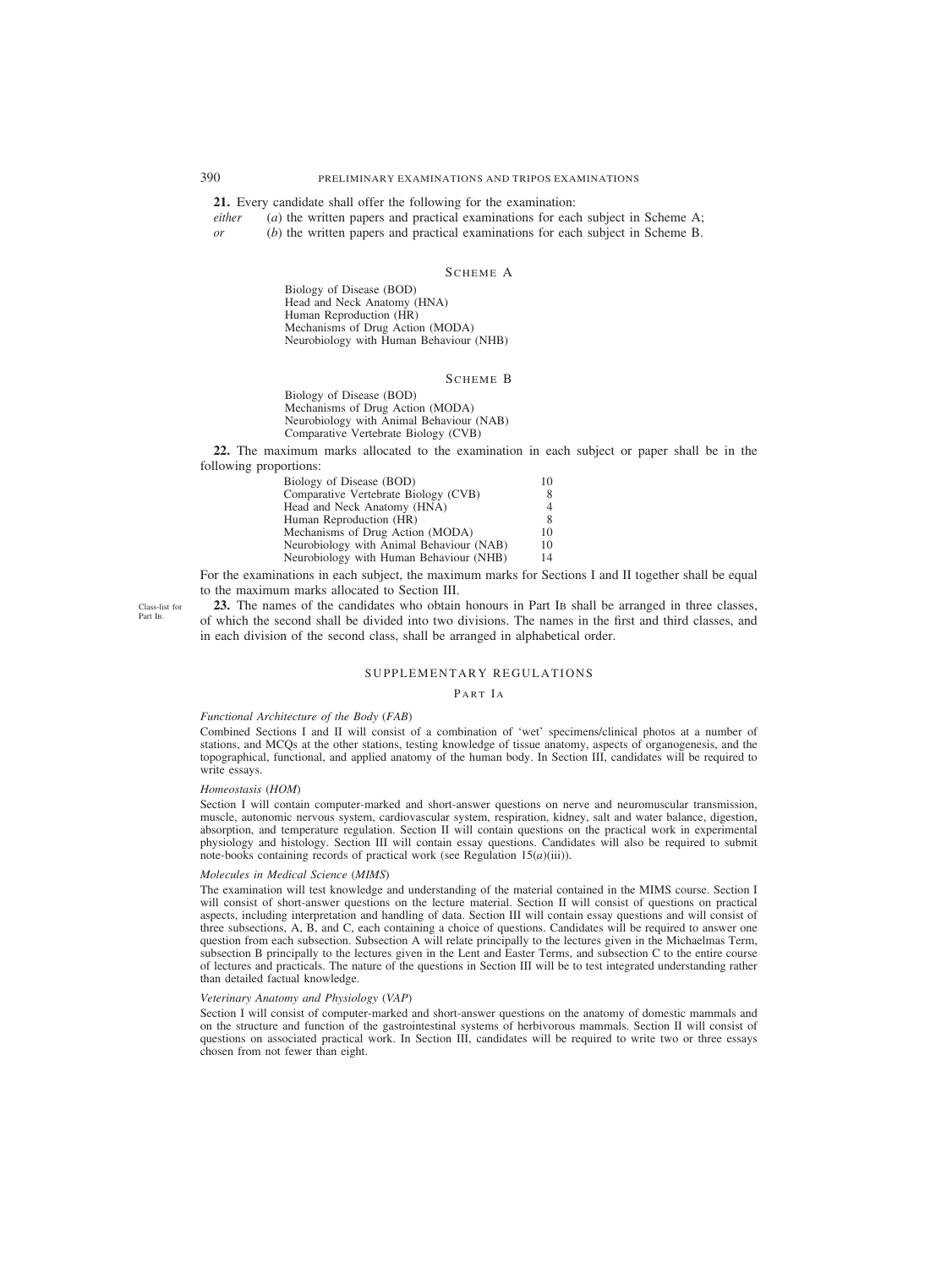# MEDICAL SCIENCES TRIPOS 391

## PART IB

## *Biology of Disease* (*BOD*)

The examination in BOD will be treated from the standpoint of abnormal biology. It will include the variations that may occur in the structure and functions of living cells, tissues, and organs, together with the biology of parasites, bacteria, and viruses. Section I will consist of compulsory short-answer questions on the lecture material. Section III will consist of essay questions. Section II will consist of a two-hour practical examination which will include laboratory work and questions on practical aspects and problem solving.

## *Comparative Vertebrate Biology* (*CVB*)

The examination will require knowledge of the structure and function of birds, fish, amphibians and reptiles, and certain species of laboratory animal.

#### *Head and Neck Anatomy* (*HNA*)

The examination will require knowledge of the structure and function of the human head and neck.

### *Human Reproduction* (*HR*)

Section I will consist of compulsory short-answer questions and Section II will consist of practical questions. Section III will consist of a written paper that will contain essay questions on reproductive biology and the social and ethical aspects of reproduction and the effects of reproductive activity on populations.

#### *Mechanisms of Drug Action* (*MODA*)

Section I of the examination in MODA will require knowledge of the actions of drugs on whole organisms and mammalian systems, and also of the mode of drug action at the cellular, sub-cellular, and molecular levels. Section I will include compulsory short-answer questions and Section III will include essay questions. Section II will consist of a practical examination and will include questions on data handling and problem solving; laboratory work will not be involved. Questions that require an elementary knowledge of statistical procedures may be included in all three sections of the examination.

### *Neurobiology with Animal Behaviour* (*NAB*)

The examination in NAB will require knowledge of the structure and functions of the central nervous system, the special sense organs, neuropharmacology and animal behaviour, with particular reference to domestic animals. Section I will include or consist entirely of compulsory short-answer questions. Section III will consist of essay questions. In Section II, candidates will be examined on practical aspects of neuroanatomy and in experimental neurophysiology; questions may be included which require an elementary knowledge of statistical procedures.

#### *Neurobiology with Human Behaviour* (*NHB*)

The examination in NHB will require knowledge of the structure and functions of the central nervous system and the special sense organs, neuroanatomy, experimental psychology and some of its applications to medicine. Particular topics will include neuropharmacology; learning and memory; perception and information processing; intelligence and development; emotion and its physiological basis; and social psychology. Section I will include or consist entirely of compulsory short-answer questions. Section III will consist of essay questions. In Section II, candidates will be examined on practical aspects of neuroanatomy and in experimental neurophysiology; questions may be included which require an elementary knowledge of statistical procedures.

## MEDICAL SCIENCES TRIPOS<sup>1</sup>

*Amended by Notice (*Reporter*, 2019–20, p. 437)*

## GENERAL

- **1.** The Medical Sciences Tripos shall consist of two Parts: Part IA and Part IB.
- **2.** The following may present themselves as candidates for honours in Part IA:
- (*a*) a student who has not obtained honours in another Honours Examination, provided that he or she has kept one term and that three complete terms have not passed after her or his first term of residence;<sup>2</sup>
- (*b*) a student who has obtained honours in another Honours Examination, in the year after so obtaining honours, provided that nine complete terms have not passed after her or his first term of residence.

**3.** A student who has obtained honours in Part IA of the Medical Sciences Tripos may be a candidate for honours in Part IB in the year after so obtaining honours, provided that twelve complete terms have not passed after her or his first term of residence.

Two Parts. Standing of candidat

<sup>1</sup> These regulations will come into effect in accordance with the timetable in Temporary Regulation 24, p. 394.

<sup>2</sup> See also the regulations for Affiliated Students (p. 165).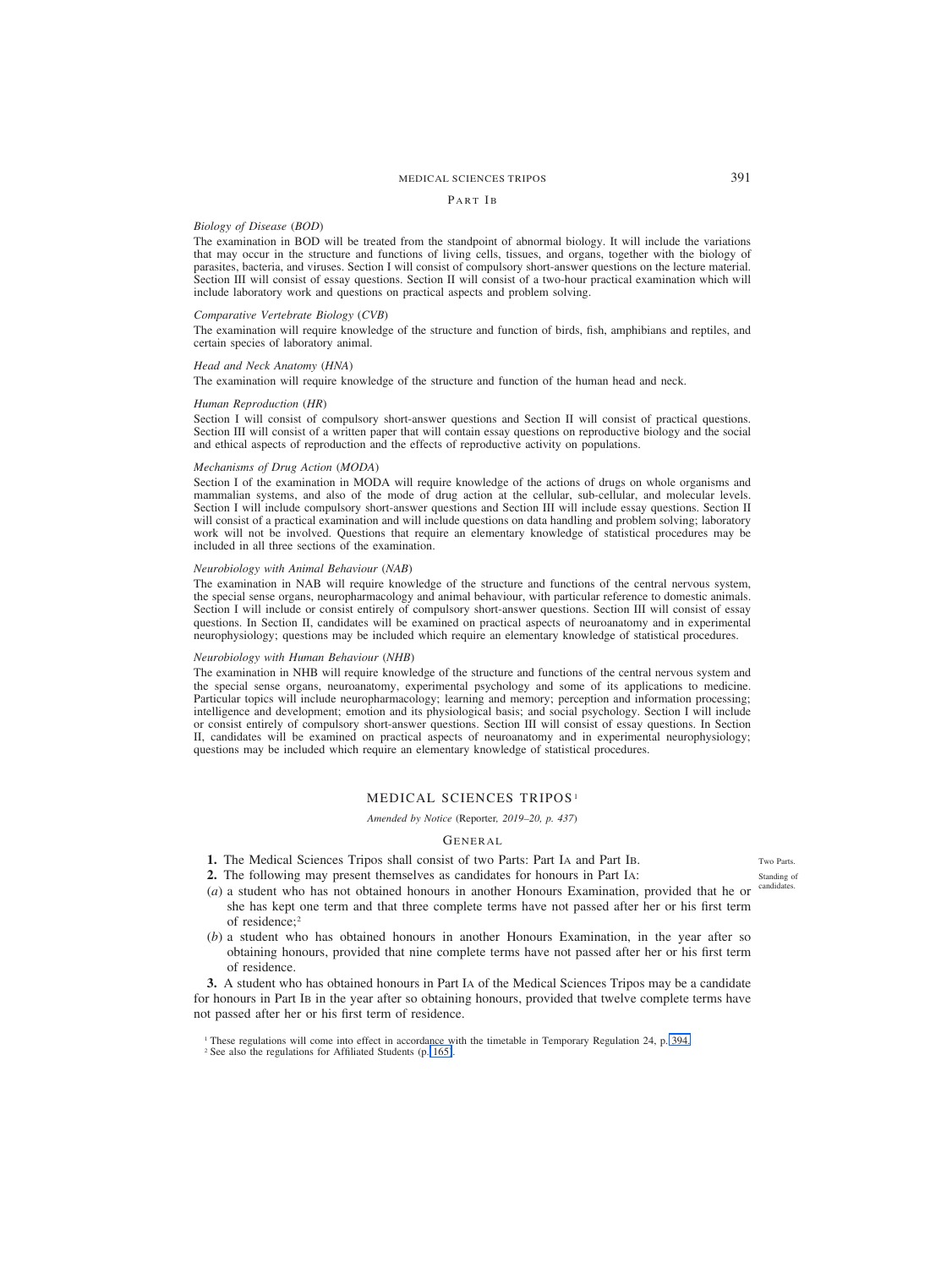**4.** Notwithstanding the provisions of Regulations 2 and 3, a student who is above the standing for honours may be a candidate not for honours in Part IA and Part IB for the purpose of becoming qualified to be a candidate subsequently for the Final M.B. Examination.

**5.** No student shall be a candidate for more than one Part, or for any Part and another Honours Examination, in the same term.

**6.** No student who has been a candidate for any Part shall again be a candidate for the same Part.

**7.** The Faculty Board of Biology shall have power to issue from time to time supplementary regulations defining or limiting all or any of the subjects of the examinations for Part IA and Part IB. Due care shall be taken that sufficient notice is given of any alteration of such supplementary regulations.

**8.** There shall be two bodies of Examiners, one for each Part of the Tripos. For each of the two bodies there shall be a Chair of Examiners and an Assistant Chair, appointed on the nomination of the Faculty Board of Biology.

**9.** In each Part of the Tripos there shall be appointed for each subject a Senior Examiner and such number of Examiners and Assessors as are required to conduct the examination. The Examiners shall be nominated by the Faculty Board of Biology.

**10.** The Examiners in each subject shall be jointly responsible for all the questions set in that subject. The work of each candidate in any subject shall be tested by at least two Examiners in the subject, and the Examiners in each subject shall be jointly responsible for the marks in that subject. At least two Examiners or one Examiner and one Assessor shall set and conduct every oral and practical examination. The Examiners shall have regard to the style and method of candidates' answers, and shall give credit for excellence in these respects.

**11.** The Assessors shall propose questions in the parts of the subjects assigned to them by the Examiners, shall look over the answers of the candidates to those questions, and shall report thereon to the Examiners. The Assessors may be required to assist the Examiners in setting and conducting every oral and practical examination. The Assessors may be summoned to meetings of the Examiners for the purpose of consultation and advice, but shall not be entitled to vote.

**12.** The Chair shall communicate the marks of all candidates to the Registrary.

**13.** The names of candidates who, having presented themselves under Regulation 4, attain the prescribed standard shall be published by the Examiners in lists headed 'The following (who are not candidates for honours) have attained the honours standard'.

PART IA

**14.** In Part IA the examination shall consist of the following subjects: Functional Architecture of the Body (FAB) Homeostasis (HOM) Molecules in Medical Science (MIMS)

**15.** The examination in each subject shall consist of *either* two written papers *or* one written paper and a practical examination, covering three sections numbered I–III, as specified below. In addition, the examination in Homeostasis shall include the submission of reports of practical work.

(*a*) The examination in Homeostasis shall consist of:

- (i) one written paper of three hours, which shall contain compulsory short-answer questions (Section  $I$ <sup>1</sup> and essay questions (Section III); candidates will be allowed one hour to complete Section I;
- (ii) a practical examination of two hours (Section II);<sup>1</sup>
- (iii) reports of practical work which shall be submitted to the Examiners by the dates published in the practical handbook. In assigning marks for the examination, the Examiners may take account of the reports.
- (*b*) The examination in Molecules in Medical Science shall consist of:
	- (i) one written paper of three hours, which shall contain compulsory short-answer questions (Section I) and practical questions (Section II);  $\cdot$  candidates will be allowed one hour to complete Section I;
	- (ii) one written paper of two hours (Section III).

<sup>1</sup> In each subject of Part IA Sections I and II of the examination also serve as the examination in the corresponding subject of the Second M.B. Examination.

**Supplementary** regulations.

Examiners and **A** ssessors

Duties of Examiners.

Duties of **Assessors** 

Communication of marks.

Scheme of Examination for Part IA.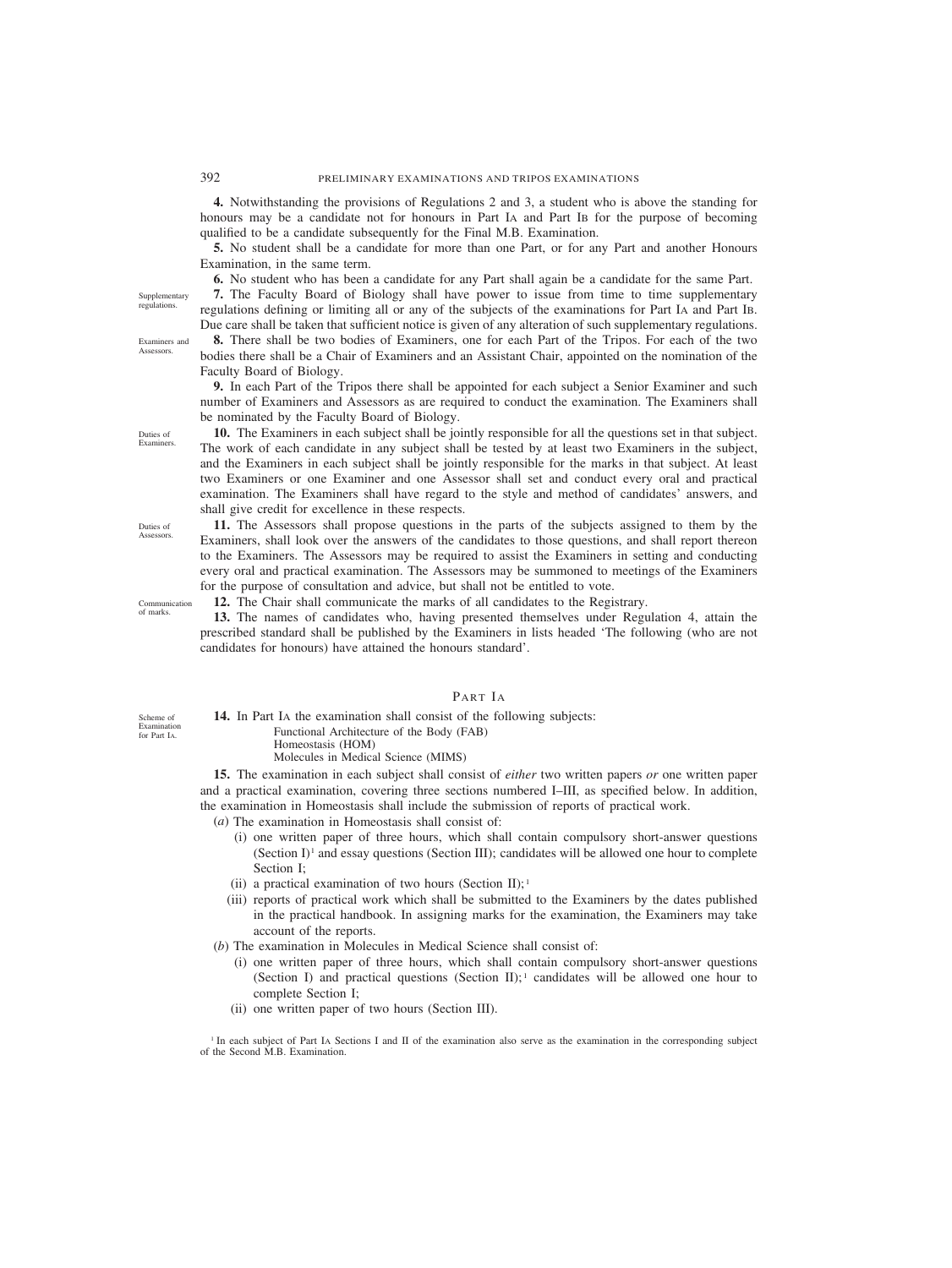(*c*) The examination in Functional Architecture of the Body shall consist of:

- (i) one written paper of two hours and 45 minutes, which shall contain compulsory short-answer questions (Section I)<sup>1</sup> and essay questions (Section III); candidates will be allowed 45 minutes to complete Section I;
- (ii) a practical examination of one hour and 15 minutes (Section II).<sup>1</sup>

**16.** In each subject the examination shall carry the same maximum marks; the maximum marks allocated to Sections I and II together shall be equal to the maximum marks allocated to the remaining parts of the examination in that subject.

**17.** Every candidate shall offer for examination all of the subjects listed under Regulation 14.

18. The names of the candidates who obtain honours in Part IA shall be arranged in three classes, Class-list for of which the second shall be divided into two divisions. The names in the first and third classes, and <sup>Part IA.</sup> in each division of the second class, shall be arranged in alphabetical order.

## PART IB

**19.** In Part IB the examination shall consist of the following subjects:

Biology of Disease (BOD) Head and Neck Anatomy (HNA) Human Reproduction (HR) Mechanisms of Drug Action (MODA) Neurobiology with Human Behaviour (NHB)

**20.** The examination in each subject shall consist of one written paper and a practical examination, covering three sections numbered (I)–(III) as specified below.

(*a*) The examination in Biology of Disease shall consist of:

- (i) two written papers, one of one and a half hours, which shall contain compulsory short-answer questions (Section I)<sup>2</sup> and one of two hours, which shall contain essay questions (Section III);
- (ii) a practical examination of two hours (Section II).<sup>2</sup>
- (*b*) The examination in Mechanisms of Drug Action shall consist of:
	- (i) one written paper of one and a half hours which shall contain compulsory short-answer questions (Section I);<sup>2</sup>
	- (ii) a practical examination of two hours (Section II);  $2^2$

(iii) one written paper of two hours containing essay questions (Section III).

- (*c*) The examination in Neurobiology with Human Behaviour shall consist of:
	- (i) one written paper of one and a half hours which shall contain compulsory short-answer questions (Section I);  $2^2$
	- (ii) a practical examination of one hour (Section II);  $2^2$
	- (iii) one written paper of three hours (Section III) which shall contain essay questions on Neurobiology and Psychology of Medicine.
- (*d*) The examination in Human Reproduction shall consist of:
	- (i) one written paper of two and a half hours, which shall contain compulsory short-answer questions (Section I)<sup>2</sup> and essay questions (Section III); candidates will be allowed one hour to complete Section I;
	- (ii) a practical examination of one hour (Section II).2
- (*e*) The examination in Head and Neck Anatomy shall consist of combined written and practical papers totalling an hour and a half, which shall contain a practical paper (Sections I and II)<sup>2</sup> and short answer questions (Section III).
- **21.** Every candidate shall offer for examination all of the subjects listed under Regulation 19.

**22.** The maximum marks allocated to the examination in each subject or paper shall be in the following proportions:

| Biology of Disease (BOD)    | 10 |
|-----------------------------|----|
| Head and Neck Anatomy (HNA) |    |
| Human Reproduction (HR)     |    |

<sup>1</sup> In each subject of Part IA Sections I and II of the examination also serve as the examination in the corresponding subject of the Second M.B. Examination.

<sup>2</sup> In each subject of Part IB Sections I and II of the examination also serve as the examination in the corresponding subject of the Second M.B. Examination.

Scheme of Examination for Part IB.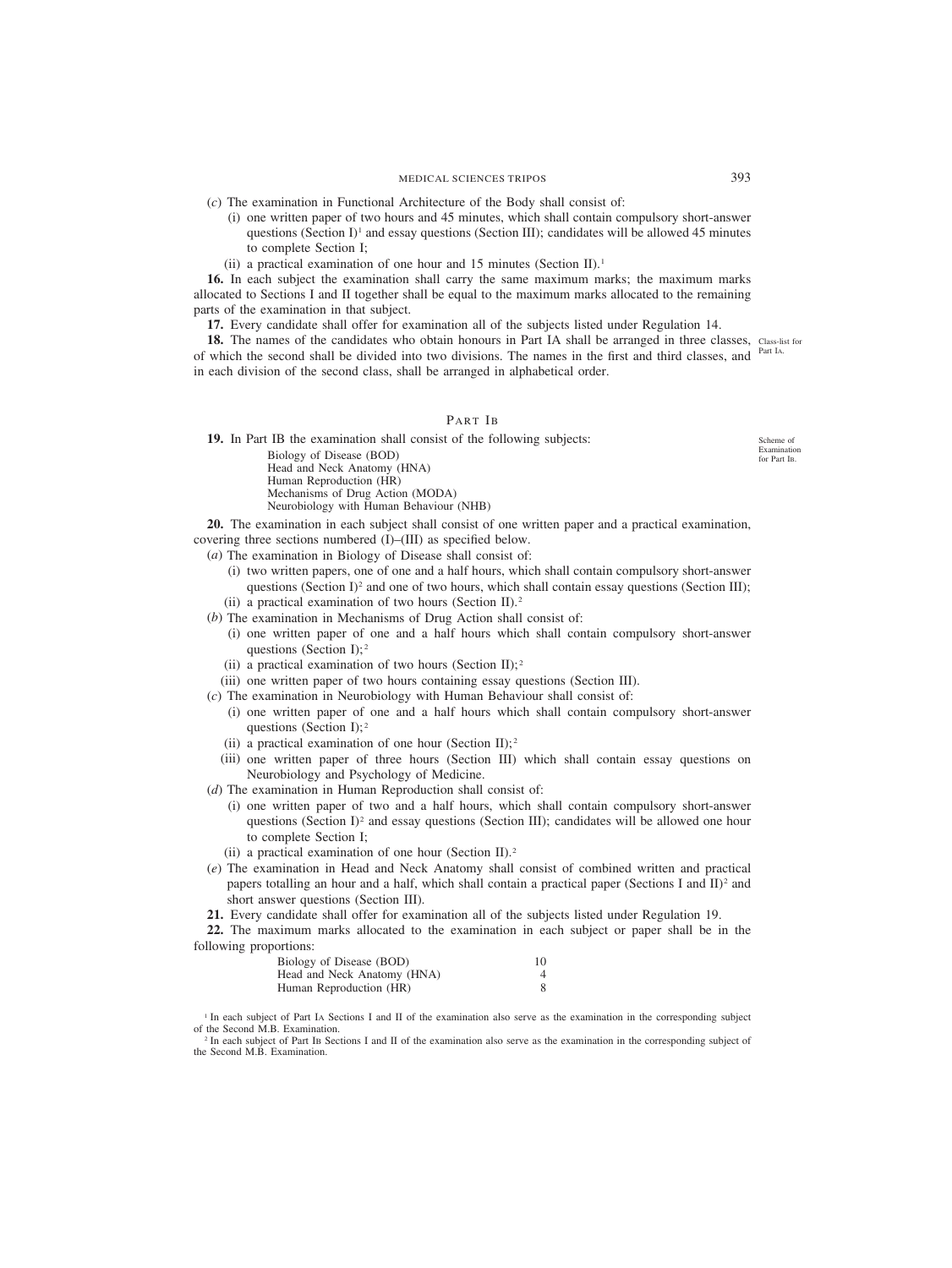#### Mechanisms of Drug Action (MODA) 10<br>Neurobiology with Human Behaviour (NHB) 14 Neurobiology with Human Behaviour (NHB) 14

For the examinations in each subject, the maximum marks for Sections I and II together shall be equal to the maximum marks allocated to Section III.

23. The names of the candidates who obtain honours in Part IB shall be arranged in three classes, of which the second shall be divided into two divisions. The names in the first and third classes, and in each division of the second class, shall be arranged in alphabetical order.

## TEMPORARY REGULATION

**24.** The examinations for the Tripos shall be held for the first time as follows: Part IA in 2019 Part IB in 2020

### SUPPLEMENTARY REGULATIONS

#### PART IA

#### *Functional Architecture of the Body* (*FAB*)

Section I will consist of compulsory short-answer questions on tissue anatomy, aspects of organogenesis, the topographical, functional, and applied anatomy of the human body. Section II will consist of a practical examination and will cover similar aspects. In Section III, candidates will be required to write essays.

#### *Homeostasis* (*HOM*)

Section I will contain computer-marked and short-answer questions on nerve and neuromuscular transmission, muscle, autonomic nervous system, cardiovascular system, respiration, kidney, salt and water balance, digestion, absorption, and temperature regulation. Section II will contain questions on the practical work in experimental physiology and histology. Section III will contain essay questions. Candidates will also be required to submit note-books containing records of practical work (see Regulation 15(*a*)(iii)).

#### *Molecules in Medical Science* (*MIMS*)

The examination will test knowledge and understanding of the material contained in the MIMS course. Section I will consist of short-answer questions on the lecture material. Section II will consist of questions on practical aspects, including interpretation and handling of data. Section III will contain essay questions and will consist of three subsections, A, B, and C, each containing a choice of questions. Candidates will be required to answer one question from each subsection. Subsection A will relate principally to the lectures given in the Michaelmas Term, subsection B principally to the lectures given in the Lent and Easter Terms, and subsection C to the entire course of lectures and practicals. The nature of the questions in Section III will be to test integrated understanding rather than detailed factual knowledge.

## PART IB

#### *Biology of Disease* (*BOD*)

The examination in BOD will be treated from the standpoint of abnormal biology. It will include the variations that may occur in the structure and functions of living cells, tissues, and organs, together with the biology of parasites, bacteria, and viruses. Section I will consist of compulsory short-answer questions on the lecture material. Section III will consist of essay questions. Section II will consist of a two-hour practical examination which will include laboratory work and questions on practical aspects and problem solving.

#### *Head and Neck Anatomy* (*HNA*)

The examination will require knowledge of the structure and function of the human head and neck.

#### *Human Reproduction* (*HR*)

Section I will consist of compulsory short-answer questions and Section II will consist of practical questions. Section III will consist of a written paper that will contain essay questions on reproductive biology and the social and ethical aspects of reproduction and the effects of reproductive activity on populations.

#### *Mechanisms of Drug Action* (*MODA*)

Section I of the examination in MODA will require knowledge of the actions of drugs on whole organisms and mammalian systems, and also of the mode of drug action at the cellular, sub-cellular, and molecular levels. Section I will include compulsory short-answer questions and Section III will include essay questions. Section II will consist of a practical examination and will include questions on data handling and problem solving; laboratory work will not be involved. Questions that require an elementary knowledge of statistical procedures may be included in all three sections of the examination.

Class-list for Part I<sub>B</sub>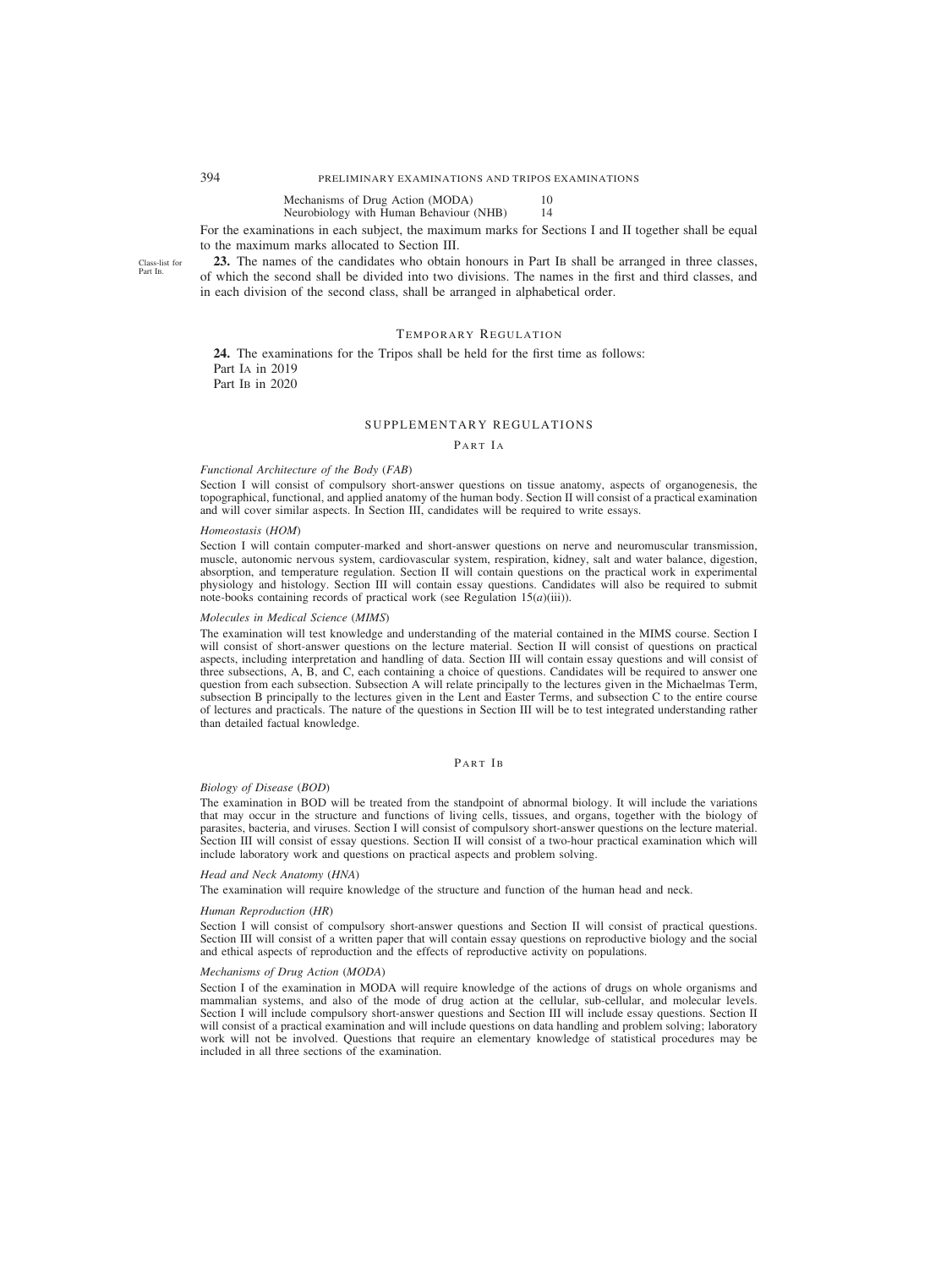## MODERN AND MEDIEVAL LANGUAGES TRIPOS 395

*Neurobiology with Human Behaviour* (*NHB*)

The examination in NHB will require knowledge of the structure and functions of the central nervous system and the special sense organs, neuroanatomy, experimental psychology and some of its applications to medicine. Particular topics will include neuropharmacology; learning and memory; perception and information processing; intelligence and development; emotion and its physiological basis; and social psychology. Section I will include or consist entirely of compulsory short-answer questions. Section III will consist of essay questions. In Section II, candidates will be examined on practical aspects of neuroanatomy and in experimental neurophysiology; questions may be included which require an elementary knowledge of statistical procedures.

## MODERN AND MEDIEVAL LANGUAGES TRIPOS

## GENERAL

**1.** The Modern and Medieval Languages Tripos shall consist of three Parts, Part IA, Part IB, and Three Parts. Part II.

**2.** The following may present themselves as candidates for honours in Part IA:

- (*a*) a student who has not obtained honours in another Honours Examination, provided that he or she has kept one term and that three complete terms have not passed after his or her first term of residence;
- (*b*) a student who has obtained honours in another Honours Examination, in the year after so obtaining honours, provided that he or she has kept four terms and that nine complete terms have not passed after his or her first term of residence.
- **3.** The following may present themselves as candidates for honours in Part IB:
- (*a*) a student who has obtained honours in Part IA of the Modern and Medieval Languages Tripos, in the year after so obtaining honours;
- (*b*) a student who has obtained honours in another Honours Examination, in the year after so obtaining honours, provided that he or she has kept four terms and that nine complete terms have not passed after his or her first term of residence, and subject to the prior approval of the Faculty Board of Modern and Medieval Languages and Linguistics.
- **4.** The following may present themselves as candidates for honours in Part II:1
- (*a*) A student who has obtained honours either in Part IB of the Modern and Medieval Languages Tripos or in another Honours Examination, and has subsequently spent a period abroad in accordance with the requirements of Regulations 28 and 29, may be a candidate in the year next but one after last obtaining honours, provided that he or she has kept seven terms and that fifteen complete terms have not passed after his or her first term of residence.
- (*b*) A student who has obtained honours in another Honours Examination may be a candidate in the year after so obtaining honours, provided that he or she has kept seven terms and that twelve complete terms have not passed after his or her first term of residence.
- (*c*) A student who has obtained honours in Part IB of the Modern and Medieval Languages Tripos may, in exceptional circumstances, be a candidate for Part II in the year after so obtaining honours, by seeking special permission to do so from the Faculty Board by the division of the Lent Term preceding the year in which he or she wishes to take Part II. Such a candidate shall offer the papers currently listed in Regulation 24(*b*).
- (*d*) An Affiliated Student may be a candidate under Regulation 24(*d*) or, with leave of the Faculty Board of Modern and Medieval Languages and Linguistics, under Regulation 24(*e*), in accordance with the regulations for Affiliated Students.

**5.** No student shall be a candidate for more than one Part, or for any Part and also for another Honours Examination, in the same term.

**6.** No student who has been a candidate for any Part shall again be a candidate for the same Part.

**7.** Except as otherwise specified in Schedules A and C, and by footnote in Schedule B, the written papers in each Part shall be of three hours' duration.

8. There shall be a separate body of Examiners for each Part, provided that the Faculty Board of Examiners and Modern and Medieval Languages and Linguistics shall have power to nominate an Examiner to examine Assessors. in more than one Part. From among the resident Examiners for each Part the Faculty Board shall appoint such number of Senior Examiners as they may deem sufficient.

Standing of candidates

<sup>&</sup>lt;sup>1</sup> See also the regulations for Affiliated Students (p. 165).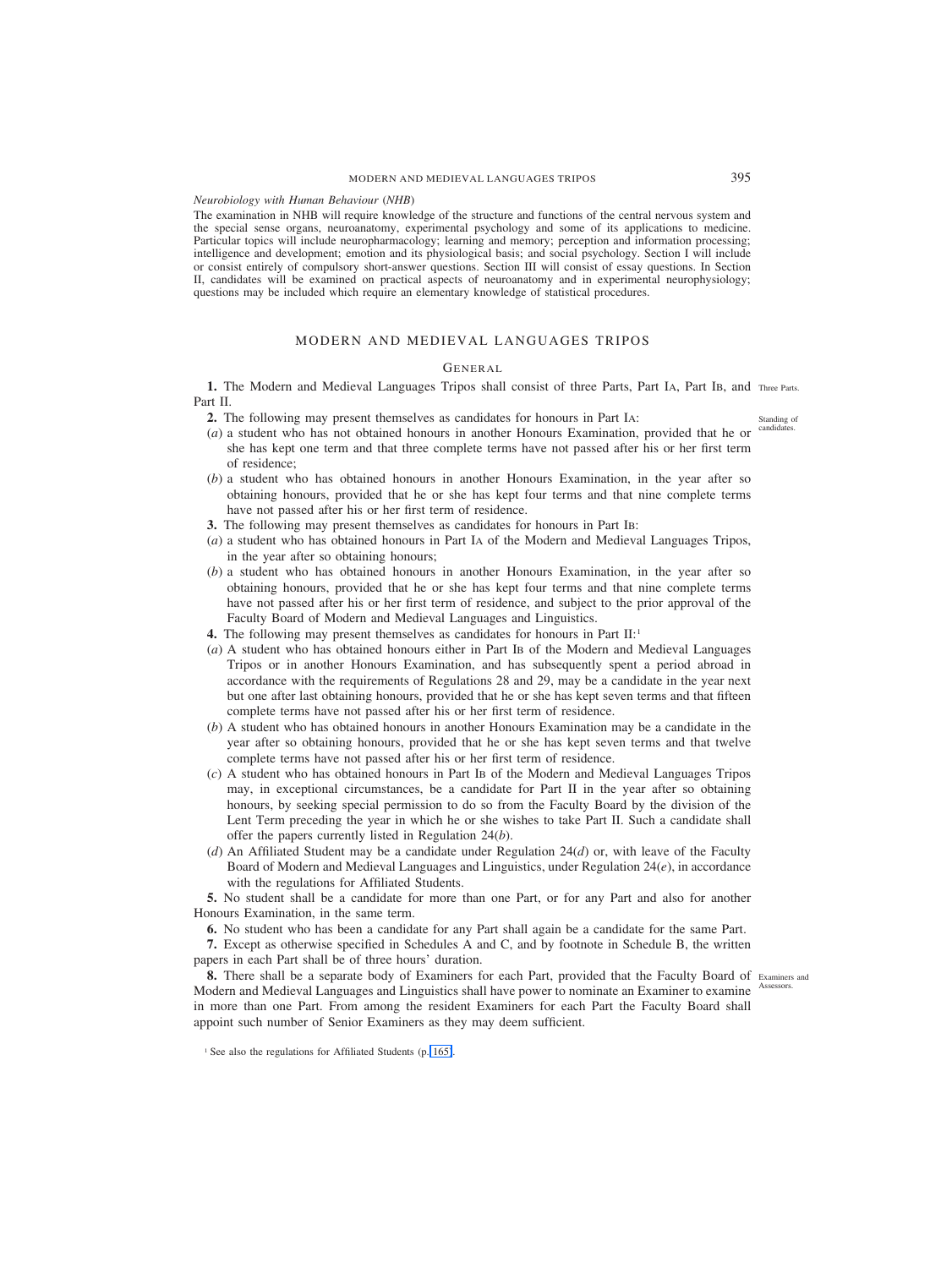**9.** The Faculty Board shall have power to nominate one or more Assessors to assist the Examiners in any of the subjects in any Part of the Tripos. If required to do so, Assessors shall set papers in the subject or subjects assigned to them, shall mark the answers of the candidates in those papers, shall assess dissertations, projects, and coursework, shall set and conduct oral examinations, and shall advise the Examiners on the performance of candidates in the examination. Assessors may be summoned to meetings of the Examiners for the purpose of consultation and advice, but shall not be entitled to vote.

**10.** To conduct the examination in each Part, the Faculty Board shall nominate at least two Examiners for each modern language in which candidates desire to present themselves. The Faculty Board shall have power to nominate any Examiner to examine in more than one language.

**11.** The Faculty Board shall nominate such number of Examiners for the papers in classical Latin and classical Greek in Part IA and Part IB as they shall deem sufficient.

**12.** For each Part of the Tripos the Chair and Senior Examiners, in consultation, shall approve the questions proposed for each written paper and the subject matter proposed for each oral examination.

**13.** (*a*) Except where otherwise specified a candidate's answers to the questions in each written paper and other submitted work shall be written in English.

(*b*) Two Examiners or Assessors shall conduct the oral examination of each candidate in each language.

**14.** For Part IA there shall be a separate class-list for each language, which shall be drawn up at a meeting attended by the Examiners (including the Senior Examiner) responsible for that language and by the Chair of Examiners; each list shall indicate whether a candidate has offered Option A or Option B. For each of the other Parts there shall be a single class-list, which shall be drawn up at a meeting attended by all the Examiners for that Part.

**15.** In each class-list the names of the candidates who have obtained honours shall be arranged in three classes, of which the second shall be divided into two divisions. The names in the first and third classes and in each division of the second class shall be arranged in alphabetical order. Marks of distinction may be awarded as follows:

In Part IA, for special excellence in any language.

In Part IB or Part II, for special excellence in the examination as a whole.

In Part II, for special excellence in the oral examination.<sup>1</sup>

In determining the place in the class-list of any candidate who has offered one of Papers GL 6, GL 7, GL 21, or GL 22 in addition, the Examiners shall give credit for proficiency in these papers. A mark of distinction, *G* or *L* respectively, shall be attached to the names of those candidates who, in offering one of Papers GL 6, GL 7, GL 21, or GL 22 acquit themselves with credit in that paper. A mark, *g* or *l* respectively, shall be attached to the names of those candidates who, in offering one of Papers GL 6, GL 7, GL 21, or GL 22 satisfy the Examiners in that paper.

Supplementary regulations.

Class-lists.

**16.** The Faculty Board shall have power:

- (*a*) to issue from time to time supplementary regulations defining or limiting all or any of the subjects of examination and determining the scope and character of the papers, and to amend or withdraw such supplementary regulations as occasion may require, due care being taken that sufficient notice is given of any change;
- (*b*) to determine the credit to be assigned to each paper, and to establish guidelines to be followed by the Examiners for assessing candidates' work in the examination and for drawing up the class-lists.

Variable subjects.

**17.** The Faculty Board shall give public notice of all the variable subjects selected for the examinations for Part IB and Part II in any year before the division of the Easter Term of the year next preceding the examination concerned;

provided that the Board shall have the power of subsequently issuing amendments if they have due reason for doing so, and if they are satisfied that no student's preparation for the examination is adversely affected. The Board shall have power when they give notice of the variable subjects selected for a particular examination to announce any consequential restriction on the combination of papers that a candidate may choose to offer, or on the subject areas in which a candidate may offer a dissertation.

<sup>1</sup> Such a mark shall indicate the language offered in the oral examination.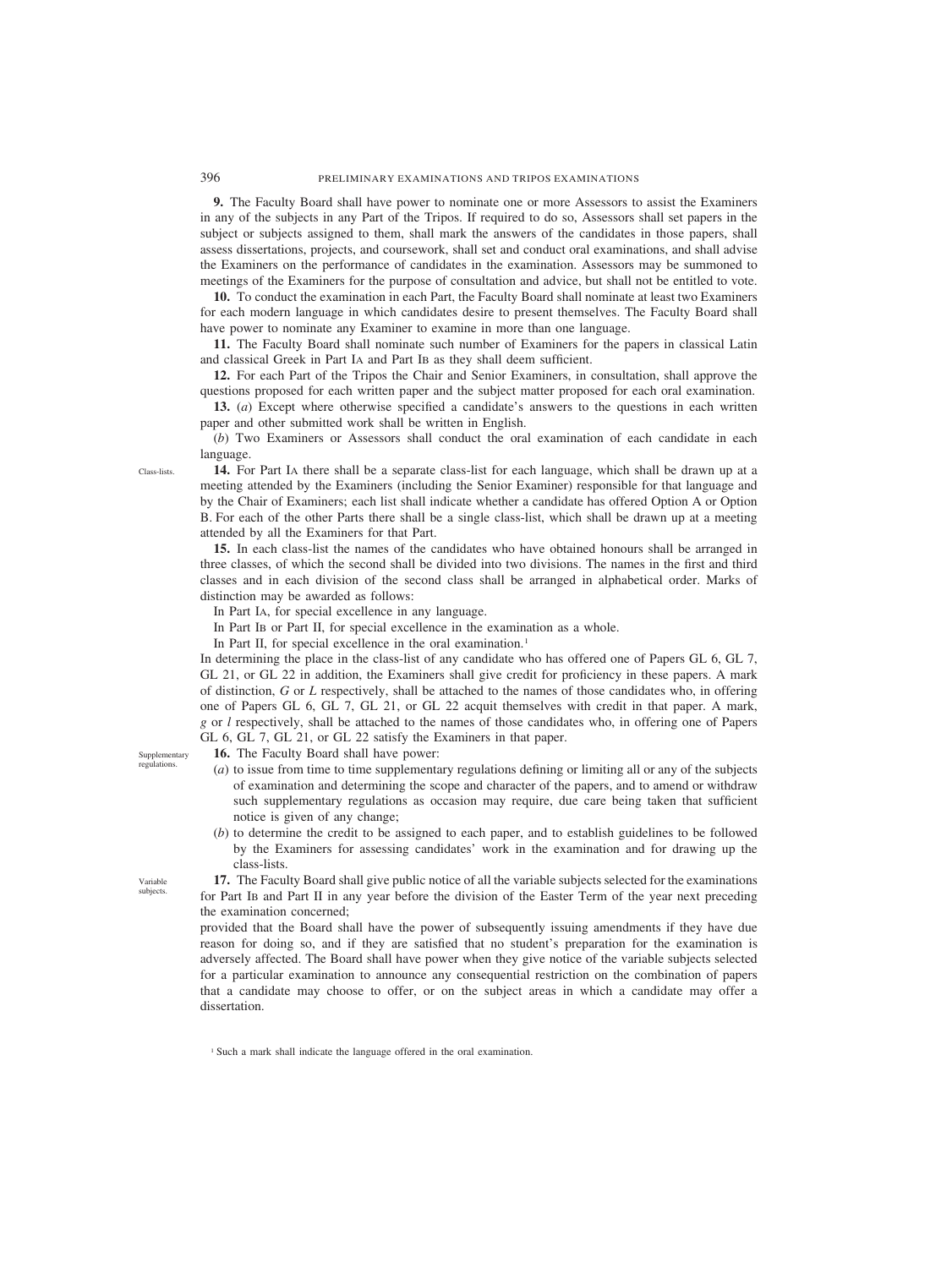**18.** Examinations shall be held in the following languages:

- (*a*) In each Part of the Tripos language papers shall be set and oral examinations shall be held, as specified in Schedule A, in the following modern languages: French, German, Italian, Portuguese, Russian, and Spanish.
- (*b*) In each Part of the Tripos scheduled papers shall be set as specified in Schedule B.
- (*c*) In Part IA and Part IB papers shall be set in classical Greek and classical Latin, as specified in Schedule C.
- (*d*) In Part II papers from other Triposes shall be available to candidates, as specified in Schedule D.

**19.** A candidate shall not offer in any Part of the Tripos a paper that he or she has previously offered in another University examination.

# PART IA

**20.** (*a*) In each of the modern languages specified in Regulation 18(*a*) other than French, the scheme of examination for Part IA shall consist of either Option A or Option B, as set out below. In French the <sup>examination.</sup> examination shall consist of Option B only.

Option A. Papers A1, A2, and A3.

Oral examination A.

Option B. Papers B1 and B2.

Oral examination B.

One paper from Schedule IA relating to the language concerned.

(*b*) In classical Greek or Latin the examination for Part IA shall consist of either Option A (in Greek

only) or Option B (in either Greek or Latin) as follows: Option A. Papers GL 2A or GL 2B and GL 5.

Option B. Papers GL 1 or GL 3 and GL 5.

In Greek a candidate may additionally offer Paper GL 6; in Latin, Paper GL 7.

**21.** Subject to the provisions of Regulation 19, every candidate for Part IA shall offer:

*either* two modern languages

*or* one modern language together with either classical Greek or classical Latin.

A candidate shall offer *either* Option A in one language and Option B in the other, *or* Option B in both languages.

**22.** In order to obtain honours in Part IA a candidate shall be required to attain the honours standard in each of two languages.

# PART IB

**23.** Subject to the provisions of Regulation 19, candidates for Part IB shall offer written papers and other exercises as follows:

(*a*) a candidate who offered two modern languages in Part IA, choosing Option A in one and Option B in the other, shall offer in Part IB:

- (i) Papers B1 and B2, together with oral examination B, in the language in which he or she previously offered Option A;
- (ii) one paper from Schedule IB relating to that language;  $\frac{1}{2}$
- (iii) a second paper from Schedule IB;
- (iv) *either* a third paper from Schedule IB
	- *or* Paper B3, together with oral examination B3 in the language in which he or she previously offered Option B;
- (*b*) a candidate who offered two modern languages in Part IA, choosing Option B in each, shall offer in Part IB Paper B3, together with oral examination B3, in each of the two languages, and three papers chosen from Schedule IB;
- (*c*) a candidate who offered one modern language and either classical Greek or classical Latin in Part IA shall offer papers in Part IB as prescribed in the supplementary regulations;

<sup>&</sup>lt;sup>1</sup> See the notes to Schedule IB, p. 404.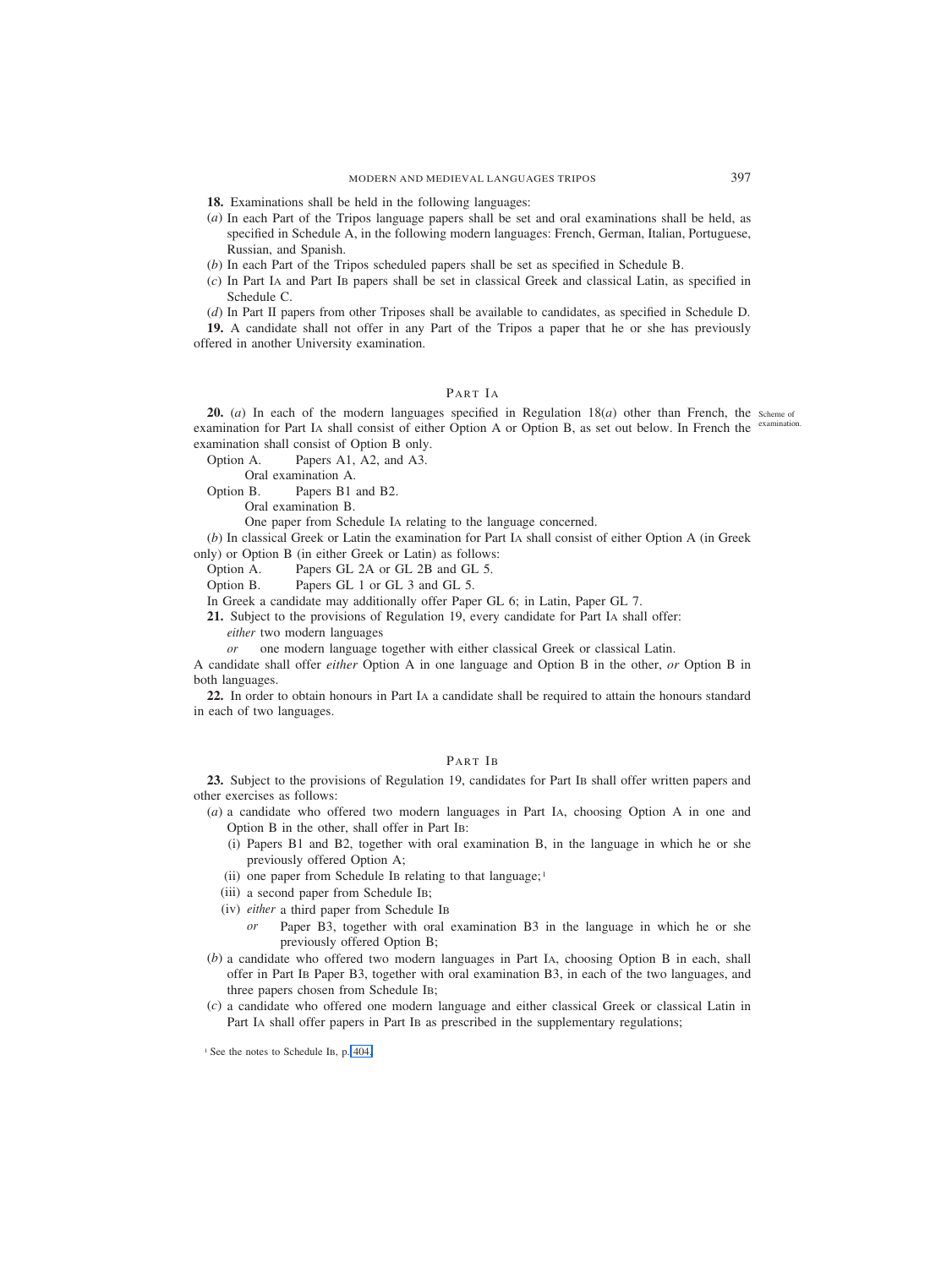(*d*) for a candidate for Part IB under Regulation  $3(b)$ <sup>1</sup> the Faculty Board shall have power to determine the papers that the candidate shall offer, in general conformity with the provisions of either (*a*) or (*b*) above.

provided that a candidate may offer, in place of one of the designated papers from Schedule IB, <sup>2</sup> two long essays, each of not more than 4,000 words in length including footnotes but excluding bibliography. Both essays must be in answer to questions prescribed by the examiners for the paper and advertised by the division of term preceding the submission deadline. The two essays shall be submitted to the Secretary of the Faculty Board, in accordance with detailed arrangements approved by the Board, so as to arrive not later than 12 noon on the first Friday of the Full Lent Term and Full Easter Term respectively. Candidates may receive one hour's supervision devoted to discussion of a plan of each essay but shall receive no further assistance in the writing of the essays. Detailed instructions will be issued by the Faculty regarding any other requirements for the essays as a whole. Candidates will be required to declare that the essays are their own work, and that they do not overlap in content with material submitted for supervisions. Candidates may be called for *viva voce* examination in connection with their essays.

# PART II

**24.** Subject to the provisions of Regulation 19, candidates for Part II shall offer written papers and other exercises as follows:

(*a*) A student who is a candidate for Part II under Regulation  $4(a)^3$  shall offer:

- (i) Papers C1 and C2 in a language offered as a language paper as listed in Schedule A by the candidate in Part IA and/or Part IB. The Faculty Board has agreed that Paper Pg. 3 shall constitute a language for the purposes of this regulation. A candidate shall not be required to offer both papers in the same language;
- (ii) a year abroad project, which shall be offered in accordance with the provisions of Regulation 27;
- (iii) *either* three papers chosen from Schedule II and Schedule D, not more than two of which shall be taken from Schedule D,
	- *or* two papers chosen from Schedule II and Schedule D, together with a dissertation offered in accordance with the provisions of Regulation 27;
- (iv) oral examination C in a language in which the candidate offers one or both of Papers C1 or C2.
- (*b*) A student who is a candidate for Part II under Regulation  $4(c)^4$  shall offer:
	- (i) Papers C1 and C2 in a language offered as a language paper as listed in Schedule A by the candidate in Part IA and/or Part IB. The Faculty Board has agreed that Paper Pg. 3 shall constitute a language for the purposes of this regulation. A candidate shall not be required to offer both papers in the same language;
	- (ii) *either* three papers chosen from Schedule II and Schedule D, not more than two of which shall be taken from Schedule D,
		- *or* two papers chosen from Schedule II and Schedule D, together with a dissertation offered in accordance with the provisions of Regulation 27;
	- (iii) oral examination C in a language in which the candidate offers one or both of Papers C1 or C2.

<sup>&</sup>lt;sup>1</sup> That is, a candidate who has obtained honours in an Honours Examination other than Part IA of the Modern and Medieval Languages Tripos.

<sup>2</sup> See the notes to Schedule IB, p. 404.

<sup>&</sup>lt;sup>3</sup> That is, a student who takes Part II in the year next but one after last obtaining honours (*either* in Part IB of the Modern and Medieval Languages Tripos *or* in another Honours Examination), having subsequently spent a year abroad in accordance with the requirements of Regulations 28 and 29.

<sup>4</sup> That is, a student who takes Part II in the year after obtaining honours in Part IB of the Modern and Medieval Languages Tripos.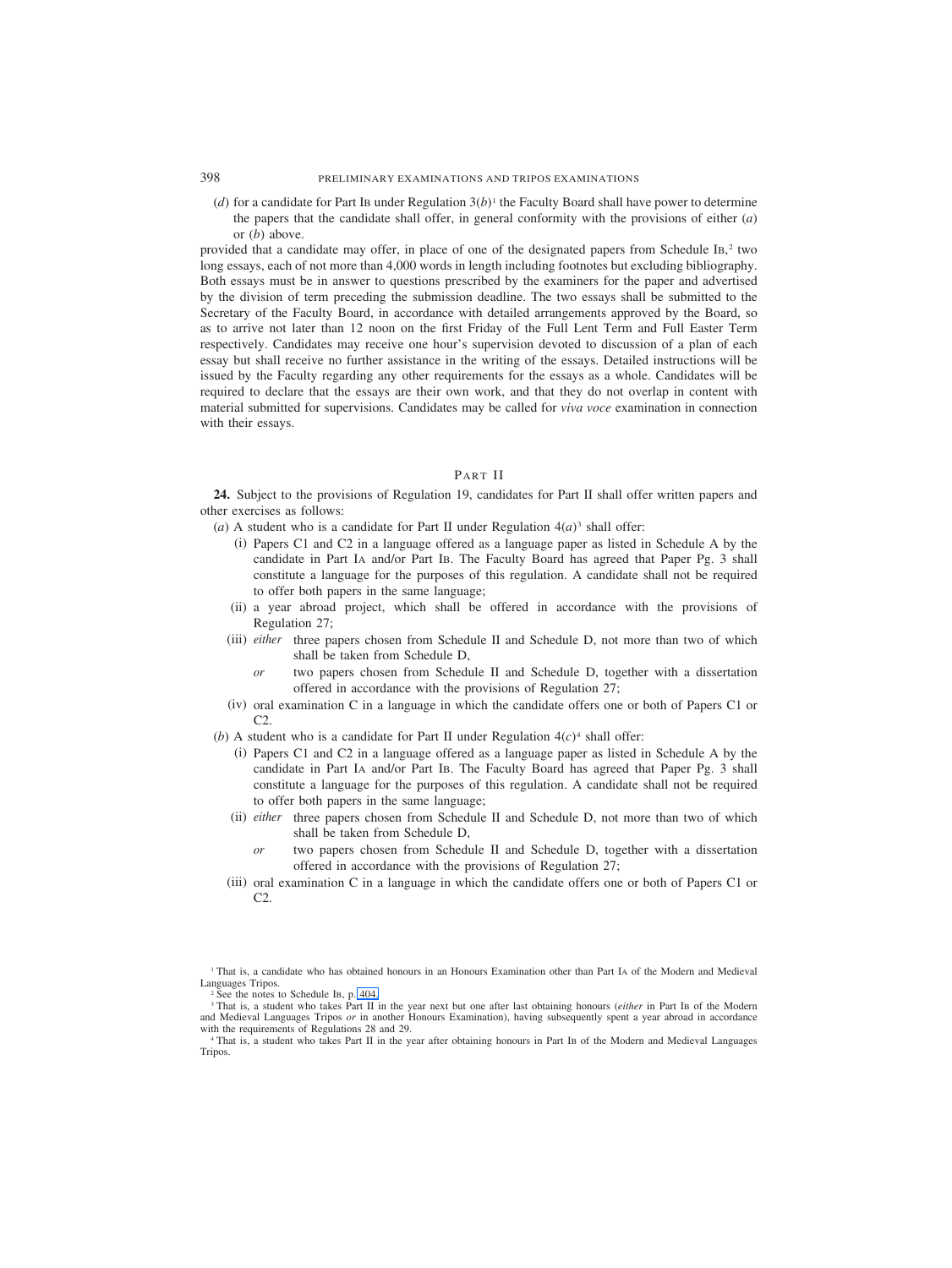- (*c*) A student who is a candidate for Part II under Regulation  $4(b)^1$  shall offer:
	- (i) Papers C1 and C2 in a language offered as a language paper as listed in Schedule A by the candidate in Part IA and/or Part IB. The Faculty Board has agreed that Paper Pg. 3 shall constitute a language for the purposes of this regulation. A candidate shall not be required to offer both papers in the same language;
	- (ii) *either* three papers chosen from Schedule II and Schedule D, not more than two of which shall be chosen from Schedule D,
		- *or* two papers chosen from Schedule II and Schedule D, together with a dissertation offered in accordance with the provisions of Regulation 27.
- (*d*) An Affiliated Student who takes the examination in the fifth term after his or her first term of actual residence shall offer:
	- (i) Papers C1 and C2 in a language or languages approved by the Faculty Board, provided that a candidate shall not be required to offer both papers in the same language;
	- (ii) a project, which shall be offered in accordance with the provisions of Regulation 27;
	- (iii) *either* four papers chosen from Schedule II and Schedule D, not more than two of which shall be taken from Schedule D,
		- *or* three papers chosen from Schedule II and Schedule D, not more than two of which shall be taken from Schedule D, together with a dissertation offered in accordance with the provisions of Regulation 27;
	- (iv) oral examination C in a language in which the candidate offers one or both of Papers C1 and C2.
- (*e*) An Affiliated Student who has been given leave to take Part II in the second term after her or his first term of actual residence shall offer papers and other exercises as under sub-paragraph (*b*) above, except that Papers C1, C2, and the oral examination C must be in a language or

languages approved by the Faculty Board at such time as that leave has been given. provided that a candidate who offers a dissertation under  $(a)$ (iii),  $(b)$ (ii),  $(c)$ (ii), or  $(d)$ (iii) may not also

offer two papers from Schedule D that are assessed by means other than a written examination, unless the Faculty Board has given special permission for the candidate to do so.

**25.** A student who is a candidate for Part II under Regulations 4(*a*) or 4(*c*) who has not achieved a satisfactory standard, as defined by the Faculty Board, either in Paper B3 or in the aggregated marks of Papers B1 and B2 in any language in the examination for Part IB, may not offer Papers C1 or C2 in that language.

26. The Faculty Board shall have discretion in exceptional circumstances to grant exemption from Exemption the oral examination specified in Regulation 24 $(a)$ ,  $(b)$ , or  $(d)$  to any candidate on the application of  $\frac{\text{from oral}}{\text{examination}}$ his or her Tutor. The Secretary of the Faculty Board shall send to the Registrary, not later than the first day of the Easter Term in which the written examination is to be held, a list of candidates to whom the Faculty Board have granted exemption from the oral examination under this regulation.

27. (i) A year abroad project or dissertation offered under Regulation 24 shall be submitted in Year abroad accordance with the provisions set out in sub-paragraphs (*a*)–(*h*) below.

- project and dissertations.
- (*a*) Every year abroad project offered under Regulation 24(*a*)(ii) shall be on a subject that falls within the field of modern and medieval languages, including linguistics and comparative studies. A dissertation offered under Regulation 24(*a*)(iii), (*b*)(ii), (*c*)(ii), or (*d*)(iii) (henceforward termed an optional dissertation) shall be on a subject that falls within the scope of a paper from Schedule II.
- (*b*) *Year abroad project*

A candidate who is required to offer a year abroad project under Regulation 24(*a*) shall give notice to the Secretary of the Faculty Board of the subject of the proposed project and the general area within which it will fall by a date announced by the Faculty Board, which shall be not later than the third Friday of the Full Easter Term in the year next but one preceding the examination. After giving notice as required above, a candidate shall submit a clearly defined subject area within which the project will fall by a date announced by the Faculty Board, which shall be not later than the Division of Lent Term in the year next preceding the examination.

<sup>1</sup> That is, a student who takes Part II in the year after obtaining honours in an Honours Examination other than Part IB of the Modern and Medieval Languages Tripos.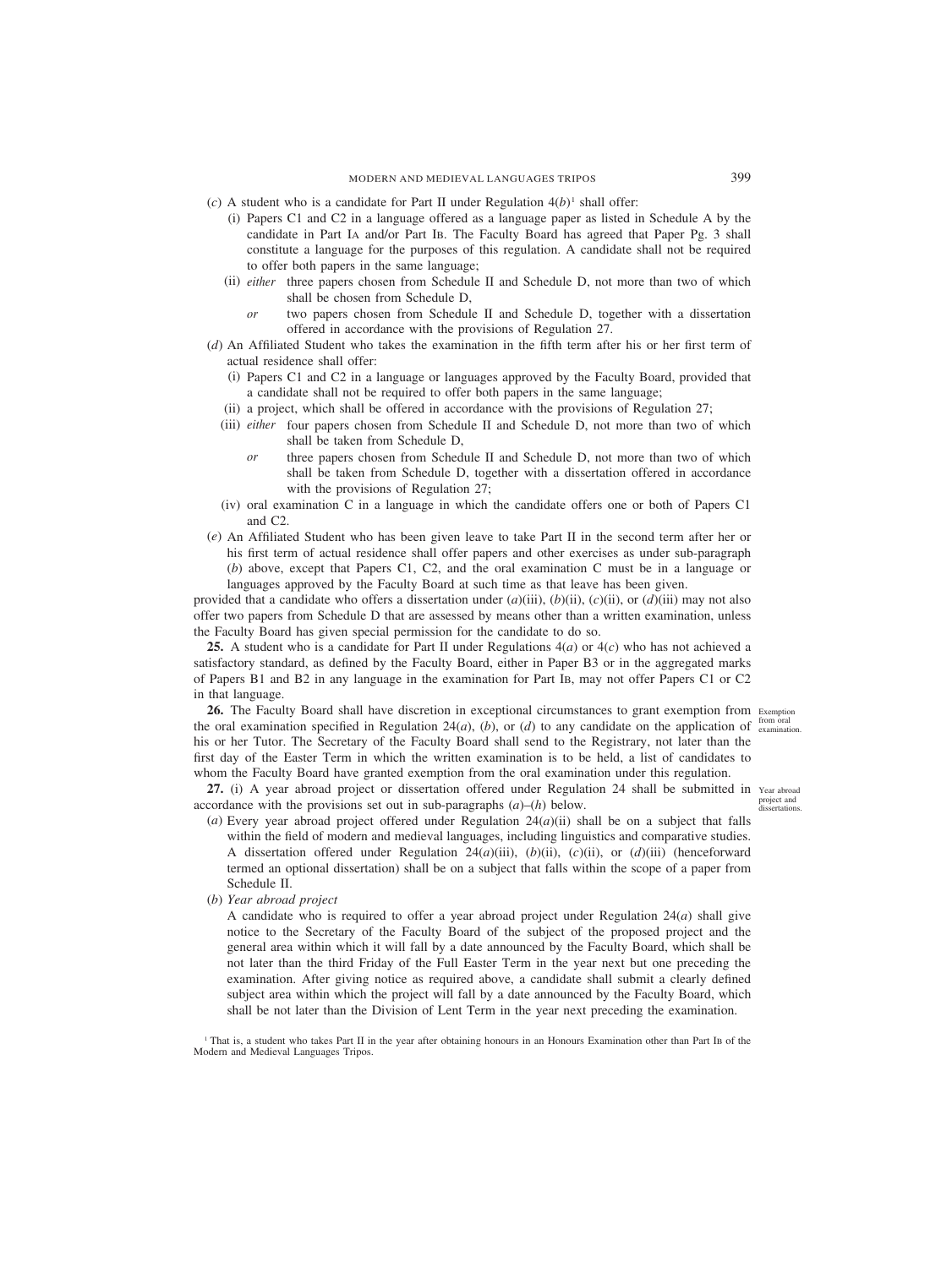If, after submitting such a subject area, a candidate subsequently wishes to revise his or her choice of subject and to offer a project on a subject that falls within an area different from that notified, he or she must seek the permission of the Faculty Board, in accordance with any instructions issued by the Board and according to the timetable set out in Schedule E.

(*c*) *Optional dissertations*<sup>1</sup>

Every candidate who wishes to offer such a dissertation shall submit the proposed title to the Secretary of the Faculty Board, in accordance with any instructions issued by the Board and according to the timetable set out in Schedule E. A candidate shall obtain the approval of the proposed title by the Faculty Board according to the timetable set out in Schedule E. When the Faculty Board have approved a title, no change may subsequently be made in it, except that a candidate who has elected to offer an optional dissertation may apply to the Faculty Board for permission to revise the title of that dissertation; such an application shall be submitted not later than the second Friday of the Full Lent Term next preceding the examination. A candidate who has elected to offer two papers and a dissertation, rather than three papers, under Regulation 24(*a*), (*b*), or (*c*), or three papers and a dissertation, rather than four papers, under Regulation  $24(d)$ , and who subsequently fails to obtain the approval of the title of the proposed dissertation by the due date, or who fails to submit the dissertation by the due date, shall be required to offer in the examination either three papers or four papers, as the case may be.

- (*d*) A year abroad project dissertation and an optional dissertation may, if the Faculty Board so agrees,
- *either* (*a*) be written in English, except that quotations from primary sources must be in the language of the original;
- *or* (*b*) be written in a language in which a candidate has been examined in Parts IA or IB of the Modern and Medieval Languages Tripos.
- (*e*) A year abroad project may take three forms. If in the form of a dissertation, it shall normally be of not more than 8,000 words in length. If in the form of a translation project, it shall normally be of not more than 7,000 words in length. If in the form of a linguistics project it shall normally consist of a set of linguistic data of not more than 3,000 words in length, accompanied by an appropriate transcription or morpheme-by-morpheme gloss, a translation, and a formal analysis. The formal analysis shall normally be not more than 4,000 words in length. An optional dissertation shall normally be of not more than 10,000 words in length.
- (*f*) The word limits specified in sub-paragraph (*e*) above include notes but exclude appendices and bibliography. A project or dissertation shall be typewritten, except where a non-Roman or symbolic typeface is necessary and cannot be provided; in such a case hand-written or photocopied extracts may be inserted. A project or dissertation within the field of comparative studies shall relate to at least two languages. Each candidate will be required to sign a declaration that the project or dissertation is her or his own work, unaided except as may be specified in the declaration, and that it does not contain material that has already been used to any substantial extent for a comparable purpose.
- (*g*) A candidate shall submit an electronic copy and two hard (paper) copies of the year abroad project or optional dissertation, in accordance with detailed arrangements approved by the Faculty Board, so as to reach the Faculty Board by the date specified in Schedule E.
- (*h*) A candidate may be called for *viva voce* examination on the subject of his or her year abroad project or optional dissertation; the *viva voce* examination shall be conducted in English, or, in the case of a optional dissertation which is written in a foreign language, in the language in which the dissertation is written.
- (ii) (*a*) A project offered under Regulation 24(*d*)(ii) shall be submitted in accordance with the provisions set out for year abroad projects in sub-paragraphs (*a*) and (*d*)–(*h*) above.

(*b*) A student who is required to offer a project under Regulation 24(*d*) shall give notice to the Secretary of the Faculty Board of the subject of the proposed project and the general area within which

<sup>1</sup> The Faculty Board had agreed that any student who wishes to submit an optional dissertation in Part II, in place of a Part II Schedule paper that has been suspended, shall be allowed to do so, assuming that teaching by supervision is available. Students and Directors of Studies will be required to confirm in writing, that they understand that failure to submit the dissertation and to sit a Part II Schedule paper in its place, will result in zero marks for this option. Certain papers in Part II may not be replaced by an optional dissertation, see Schedule II on p. 404.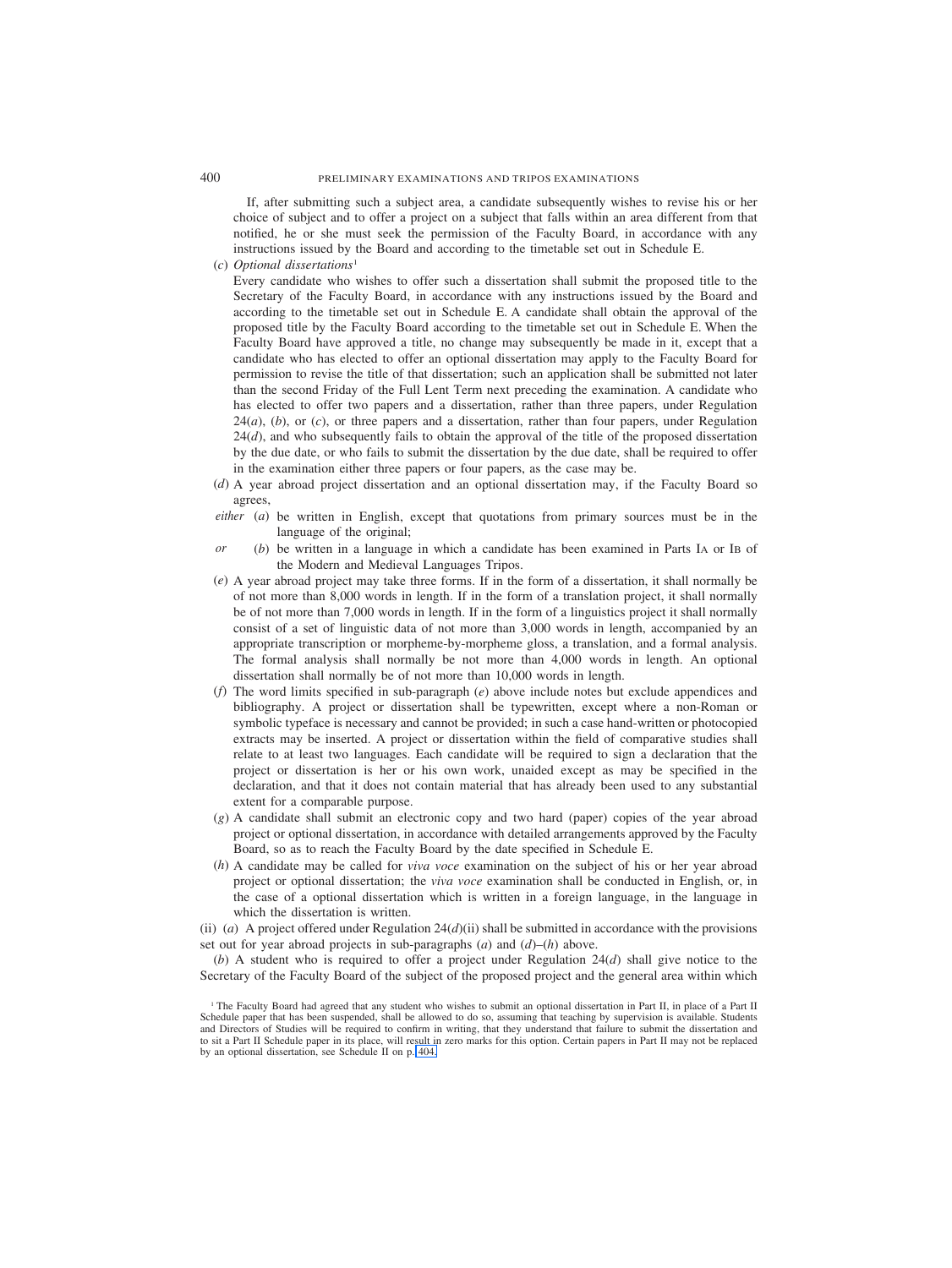it will fall by a date announced by the Faculty Board, which shall be not later than the third Friday of the Full Easter Term in the year next preceding the examination.

After giving notice as required above, a candidate shall submit the proposed title of the project to the Secretary of the Faculty Board, in accordance with any instructions issued by the Board and according to the timetable set out in Schedule E.

**28.** No student shall be a candidate for Part II under Regulation  $4(a)$  unless evidence has been Year abroad. produced to the Secretary of the Faculty Board that during the academical year next before the year of the examination he or she has spent a period studying abroad under conditions approved by the Faculty Board in a country or countries relevant to the papers to be offered in the examination.<sup>1</sup> Such evidence will normally consist of a certificate from a university or employer confirming dates of attendance. Every student shall submit a report on their year abroad to the Faculty Board in the manner prescribed from time to time by the Board. Students shall keep the Secretary of the Faculty Board informed of their address abroad at all times.

**29.** A candidate proposing to study abroad in accordance with the provisions of Regulation 28 shall apply to the Faculty Board for the approval of his or her plans, using a form issued by the Faculty Board and available in the Year Abroad Office. The application shall be submitted through the Year Abroad Office to the Secretary of the Faculty Board so as to arrive not later than the seventh Friday of the Full Lent Term in the academical year next preceding that which the candidate proposes to spend abroad, and shall indicate the country or countries that the student intends to visit and the way in which he or she will be occupied while abroad.<sup>1</sup> If a student subsequently changes his or her plans, he or she must inform the Secretary of the Faculty Board and seek permission afresh.

# *SCHEDULE A*

In each language specified in Regulation  $18(a)$  the following papers and other exercises shall be set: Paper A1. Introduction to the foreign language, 1.

Paper A2. Introduction to the foreign language, 2. (Two hours)<br>Paper A3. Introduction to the foreign language, 3. Introduction to the foreign language, 3.

Oral examination A.<br>Paper B1. Use of t Use of the foreign language.

Paper B2. Translation from the foreign language. (Two hours)

Paper B3. Translation and foreign language through the media.

Oral examination B.

Oral examination B3.

Paper C1. Translation from and into the foreign language. (Two hours)

Paper C2. Foreign language: text and culture. (Two hours)

Oral examination C.

### *SCHEDULE B*

## **Dutch**

Du. 5. Introduction to the language and literature of the Low Countries.

#### **French**

Fr. 1. Introduction to French literature, linguistics, film, and thought (also serves as Paper 10A of Part I of the English Tripos).

Fr. 2. Structures and varieties of French.<br>Fr. 3 Love violence and nower in Fra

- Fr. 3. Love, violence, and power in France, 1100–1500 (also serves as Paper 12 of Part I of the Anglo-Saxon, Norse, and Celtic Tripos and as Paper 10B of Part I of the English Tripos). Fr. 4. Rethinking the human: French literature, thought, and culture, 1500–1700 (also serves as Paper
- 10C of Part I of the English Tripos).
- Fr. 5. Revolutions in writing, 1700–1900 (also serves as Paper 10D of Part I of the English Tripos).<br>Fr. 6. Innovation and upheaval: deformation and reformulation in the 20th and 21st centuries (also Fr. 6. Innovation and upheaval: deformation and reformulation in the 20th and 21st centuries (also serves as Paper 10E of Part I of the English Tripos).

<sup>1</sup> The Faculty Board shall normally require a student to reside abroad for a period of at least eight months and to undertake during that time *either* a course of study approved by them at a university, *or* an assistantship at a school, *or* some other form of employment approved by them. The period of residence abroad in a location or locations under conditions approved by the Faculty Board shall normally coincide with the academic year in Cambridge, beginning in October; the Year Abroad Project shall normally be completed during a student's Year Abroad and shall not be worked on for any period of term-time residence in Cambridge during the Year Abroad, although some face-to-face supervision might take place.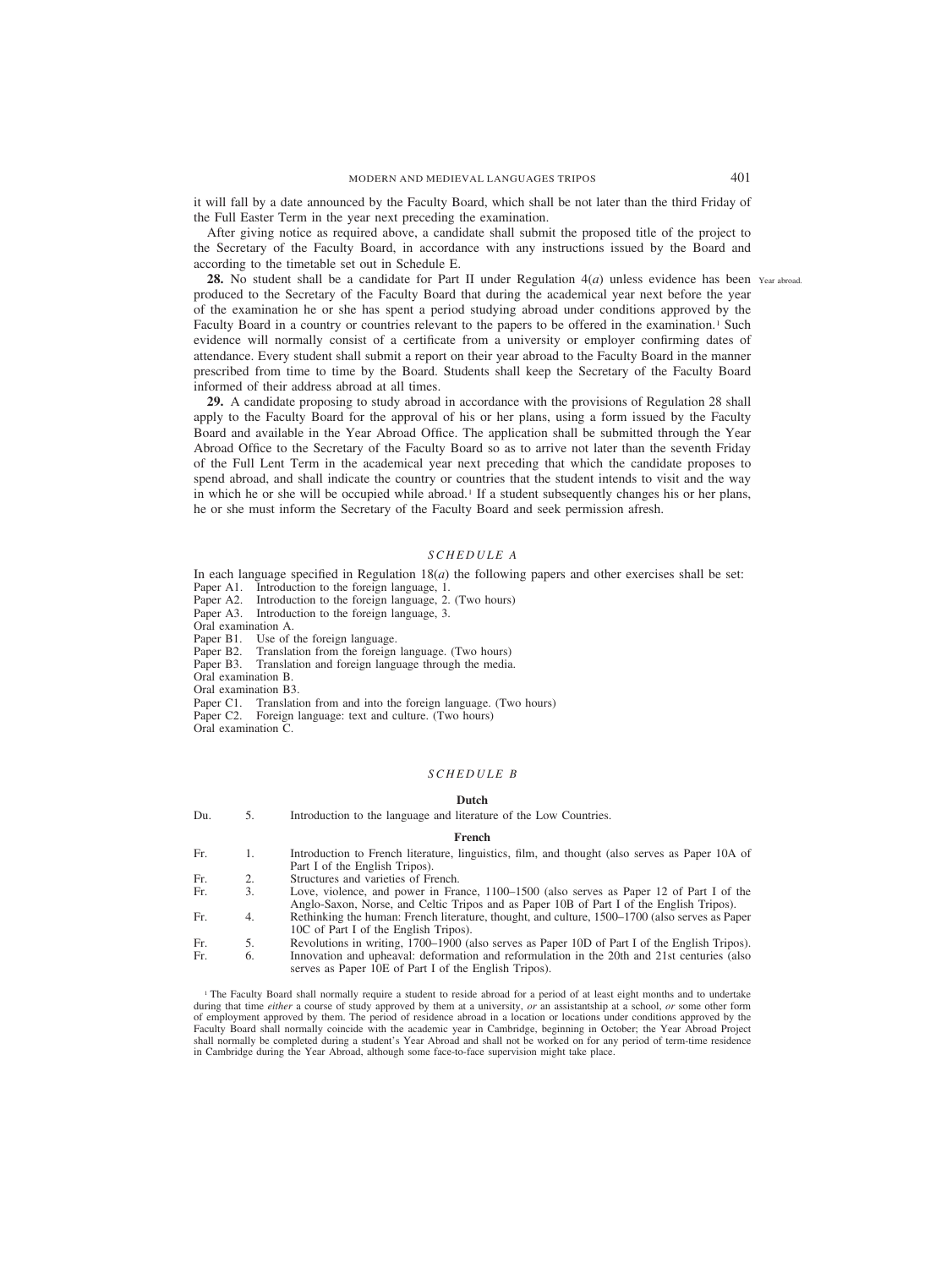| 402           |     | PRELIMINARY EXAMINATIONS AND TRIPOS EXAMINATIONS                                                                                                                                                                            |
|---------------|-----|-----------------------------------------------------------------------------------------------------------------------------------------------------------------------------------------------------------------------------|
| Fr.           | 7.  | Topics in medieval studies to be specified by the Faculty Board from time to time (also serves<br>as Paper 18 of Part II of the Anglo-Saxon, Norse, and Celtic Tripos and as Paper 34 of Part<br>II of the English Tripos). |
| Fr.           | 8.  | Wondrous forms in the age of Montaigne (also serves as Paper 35 of Part II of the English<br>Tripos).                                                                                                                       |
| Fr.           | 9.  | Reason, experience, and authority: French literature, thought, and history, 1594–1700 (also<br>serves as Paper 36 of Part II of the English Tripos).                                                                        |
| Fr.           | 10. | Enlightenment and its limits (also serves as Paper 37 of Part II of the English Tripos).                                                                                                                                    |
| Fr.           | 11. | Gender, desire, and power in 19th century French culture (also serves as Paper 38 of Part II<br>of the English Tripos).                                                                                                     |
| Fr.           | 12. | Ethics and experience: literature, thought, and visual culture of the French-speaking world<br>(1900 to the present) (also serves as Paper 39 of Part II of the English Tripos).                                            |
| Fr.           | 13. | The French language: variation and change (also serves as Paper 33 of the Linguistics Tripos).                                                                                                                              |
| Fr.           | 14. | A special topic in French studies (A) to be specified by the Faculty Board from time to time.                                                                                                                               |
| Fr.           | 15. | A special topic in French studies (B) to be specified by the Faculty Board from time to time.                                                                                                                               |
| Fr.           | 16. | A special topic in French studies (C) to be specified by the Faculty Board from time to time.                                                                                                                               |
|               |     | German                                                                                                                                                                                                                      |
| Ge.           | 1.  | Introduction to German studies (also serves as Paper 10G of Part I of the English Tripos).                                                                                                                                  |
| Ge.           | 2.  | German history and thought since 1750.                                                                                                                                                                                      |
| Ge.           | 3.  | Introduction to German literary texts. <sup>1</sup>                                                                                                                                                                         |
| Ge.           | 4.  | The making of German culture (also serves as Paper 10H of Part I of the English Tripos).                                                                                                                                    |
| Ge.           | 5.  | Modern German culture I, 1750 to 1914 (also serves as Paper 10I of Part I of the English<br>Tripos).                                                                                                                        |
| Ge.           | 6.  | Modern German culture, II (also serves as Paper 10J of Part I of the English Tripos).                                                                                                                                       |
| Ge.           | 7.  | German: a linguistic introduction (also serves as Paper 24 of Part IIA of the Linguistics Tripos)                                                                                                                           |
| [Ge.          | 8.  | German literature, thought, and history, from 1700 to 1815, including Goethe works to 1832.                                                                                                                                 |
| Ge.           | 9.  | German literature, thought, and history, from 1815 to 1914.                                                                                                                                                                 |
| Ge.           | 10. | German literature, thought, and history, since 1910.                                                                                                                                                                        |
| Ge.           | 11. | History of the German language (also serves as Paper 22 of the Linguistics Tripos).                                                                                                                                         |
| Ge.           | 12. | A special period or subject in German literature, thought, or history (i).                                                                                                                                                  |
| Ge.           | 13. | A special period or subject in German literature, thought, or history (ii).                                                                                                                                                 |
| Ge.           | 14. | German literature, thought, and history in the medieval and early modern periods.                                                                                                                                           |
| Ge.           | 15. | Modern German cultures of performance.] <sup>2</sup>                                                                                                                                                                        |
| $\langle Ge.$ | 8.  | History of the German language.                                                                                                                                                                                             |
| Ge.           | 9.  | The making of German culture.                                                                                                                                                                                               |
| Ge.           | 10. | German literature, thought and history from 1700 to 1832.                                                                                                                                                                   |
| Ge.           | 11. | The modern German historical imagination.                                                                                                                                                                                   |
| Ge.           | 12. | Revolutions in German literature, thought and history from 1830 to 1945.                                                                                                                                                    |
| Ge.           | 13. | Memory and identity in German-speaking Europe since 1945.                                                                                                                                                                   |
| Ge.           | 14. | Title to be confirmed.) <sup>2</sup>                                                                                                                                                                                        |
|               |     | <b>Modern Greek</b>                                                                                                                                                                                                         |
| Gr.           | 3.  | Introduction to modern Greek language and culture (also serves as Paper O2 of Part II of the<br>Classical Tripos). <sup>3,4</sup>                                                                                           |
| Gr.           | 6A. | Myth matters: receptions of mythology in Modern Greek literature and culture (ab initio) (also<br>serves as Paper O13 of Part II of the Classical Tripos). <sup>3,5,6</sup>                                                 |
| Gr.           | 6I. | Myth matters: receptions of mythology in Modern Greek literature and culture (intermediate). <sup>3,7</sup>                                                                                                                 |
| Gr.           | 7.  | The history and structure of modern Greek (also serves as Paper O1 of Part II of the Classical<br>$Tripos$ ). <sup>1</sup>                                                                                                  |
|               |     | <b>Ibero-Lusophone Studies</b>                                                                                                                                                                                              |
| IL.           | 1.  | Ibero-American cinema.                                                                                                                                                                                                      |
|               |     | <b>Italian</b>                                                                                                                                                                                                              |
| It.           | 1.  | Italian texts and contexts (also serves as Paper 10F of Part I of the English Tripos).                                                                                                                                      |
| It.           | 2.  | Structure and varieties of Italian (also serves as Paper 34 of the Linguistics Tripos).                                                                                                                                     |
| It.           | 3.  | Italian cinema.                                                                                                                                                                                                             |
| It.           | 4.  | Autobiography and self-representation in Italian culture.                                                                                                                                                                   |
| It.           | 5.  | Italian identities: place, language, and culture.                                                                                                                                                                           |
| It.           | 6.  | Modern Italian culture.                                                                                                                                                                                                     |
|               |     | <sup>1</sup> This paper is suspended until further notice.<br><sup>2</sup> The papers in angular brackets will replace the papers in square brackets with effect from 1 October 2022.                                       |

<sup>3</sup> This paper may not be replaced by an optional dissertation.

<sup>4</sup> This paper may not be taken in the same year as Paper Gr. 6A or Gr. 6I.

<sup>5</sup> This paper may not be offered in the same year as Paper Gr. 3 or if Paper Gr. 3 has been offered in a previous year.

<sup>6</sup> This paper is available at Part II only.

<sup>7</sup> This paper may not be offered in the same year as either Paper Gr. 3 or Gr. 6A, or if Paper Gr. 6A has been offered in a previous year.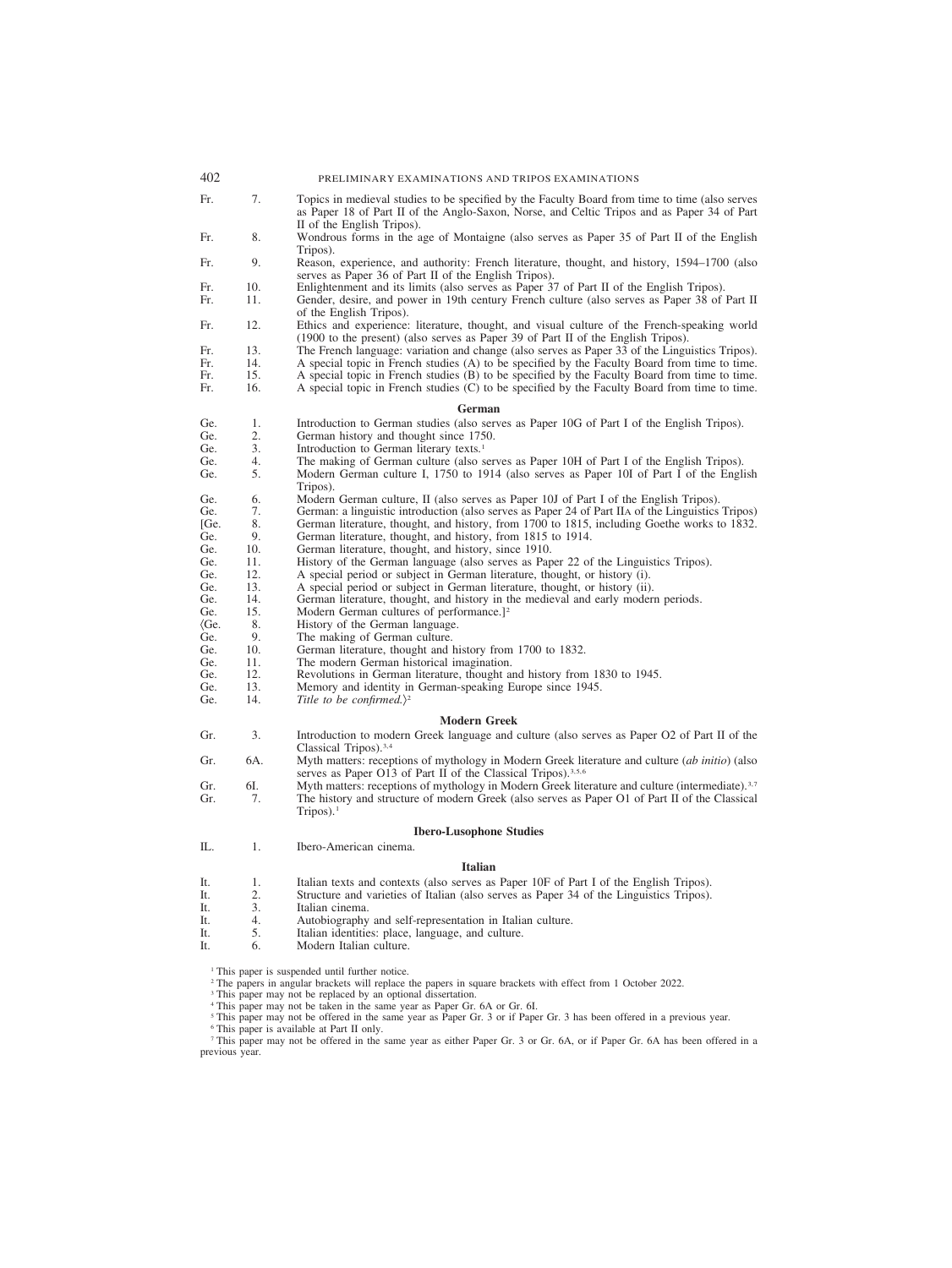## MODERN AND MEDIEVAL LANGUAGES TRIPOS 403

- It. 7. Dante and the culture of his age (also serves as Paper 40 of Part II of the English Tripos).<br>It. 8. Italian literature, thought, and culture, 1500–1650. It. 8. Italian literature, thought, and culture, 1500–1650.<br>It. 9. Text and image.<sup>1</sup> It. 9. Text and image.<sup>1</sup><br>It. 10. The language of The language of Italy (also serves as Paper 20 of the Linguistics Tripos). **Portuguese** Pg. 1. Introduction to the language, literatures, and cultures of Portuguese-speaking countries (also serves as Paper 10L of Part I of the English Tripos). Pg. 2. Introduction to Lusophone literature.<sup>2</sup><br>Pg. 3. Introduction to the language, literature Pg. 3. Introduction to the language, literatures, and cultures of the Portuguese-speaking world.<sup>3,4</sup> Pg. 4. Self, family, nation, and Empire in Lusophone culture. Pg. 4. Self, family, nation, and Empire in Lusophone culture.<br>Pg. 5. Literature and culture of Portugal and Brazil from 159. Literature and culture of Portugal and Brazil from 1595.<sup>5</sup> **Slavonic Studies** Sl. 1. Introduction to Russian culture (also serves as Paper 10M of Part I of the English Tripos).<br>Sl. 2. The history and culture of Early Rus Sl. 2. The history and culture of Early Rus.<br>Sl. 3. Early modern Russia: literature, history Sl. 3. Early modern Russia: literature, history, and visual culture from 1300 to 1725.<sup>2</sup><br>Sl. 4. Russian culture from the Golden Age to the Silver Age (also serves as Paper 1 Russian culture from the Golden Age to the Silver Age (also serves as Paper 10N of Part I of the English Tripos). Sl. 5. Russian and Soviet culture from 1900 (also serves as Paper 10O of Part I of the English Tripos). $<sup>1</sup>$ </sup> Sl. 6. Russian culture after 1953.<sup>1</sup><br>Sl. 7. Soviet and Russian cinema. Sl. 7. Soviet and Russian cinema.<br>Sl. 8. The history of the Russian 1 Sl. 8. The history of the Russian language (also serves as Paper 23 of the Linguistics Tripos).<br>Sl. 9. Introduction to the language, literature, and culture of Ukraine (also serves as Paper 10 Introduction to the language, literature, and culture of Ukraine (also serves as Paper 10P of Part I of the English Tripos).<sup>3</sup> Sl. 10. Studies in twentieth-century Ukrainian literature and film.<sup>1</sup><br>Sl. 11. Russia in revolution. from 1861 to 1917.<sup>2</sup> Sl. 11. Russia in revolution, from 1861 to 1917.<sup>2</sup><br>Sl. 12. Socialist Russia 1917–1991. Sl. 12. Socialist Russia 1917–1991.<br>Sl. 13. Introduction to the language Sl. 13. Introduction to the language, literature, and culture of Poland.<sup>3</sup><br>Sl. 14. Russian culture from 1895 to the death of Stalin. Russian culture from 1895 to the death of Stalin. **Spanish** Sp. 1. Introduction to the language, literatures, and cultures of the Spanish-speaking world (also serves as Paper 10K of Part I of the English Tripos). Sp. 2. Introduction to Hispanic texts.<sup>2</sup><br>Sp. 3. Medieval Iberia, early modern Sp. 3. Medieval Iberia, early modern Spain, and Latin America.<br>Sp. 4. Modern Spanish culture and history. Sp. 4. Modern Spanish culture and history.<br>Sp. 5. Latin-American culture and history. Sp. 5. Latin-American culture and history.<br>Sp. 6. Introduction to Catalan language and Sp. 6. Introduction to Catalan language and culture.<br>Sp. 7. Spanish and Latin-American Early Modern li 7. Spanish and Latin-American Early Modern literature and culture.<br>8. Spanish cinema and television.<sup>6</sup> Sp. 8. Spanish cinema and television.<sup>6</sup><br>Sp. 9. Modern literature and culture in 9. Modern literature and culture in Spain.<sup>1</sup><br>10. The culture and language of contempora Sp. 10. The culture and language of contemporary Catalonia.<sup>3,7</sup> Sp. 11. The Hispanic languages (also serves as Paper 21 of the Sp. 11. The Hispanic languages (also serves as Paper 21 of the Linguistics Tripos).<br>Sp. 12. Latin-American culture.<sup>1</sup> Sp. 12. Latin-American culture.<sup>1</sup><br>Sp. 13. Contemporary Latin-American Sp. 13. Contemporary Latin-American culture.<br>Sp. 14. Frontiers: Medieval Spanish literature a Frontiers: Medieval Spanish literature and culture. **Linguistics** Li. 1. Sounds and words (Paper 1 of the Linguistics Tripos).<br>Li. 2. Structures and meanings (Paper 2 of the Linguistics Tripos). Li. 2. Structures and meanings (Paper 2 of the Linguistics Tripos).<br>
Li. 3. Language, brain, and society (Paper 3 of the Linguistics Tripos). Li. 3. Language, brain, and society (Paper 3 of the Linguistics Tripos).<br>Li. 4. History and varieties of English (Paper 4 of the Linguistics Tripo Li. 4. History and varieties of English (Paper 4 of the Linguistics Tripos).<br>Li. 6. Phonetics (Paper 6 of the Linguistics Tripos). 6. Phonetics (Paper 6 of the Linguistics Tripos).<br>7. Phonological theory (Paper 7 of the Linguistic Li. 7. Phonological theory (Paper 7 of the Linguistics Tripos).<br>
Li. 8. Morphology (Paper 8 of the Linguistics Tripos).
- Li. 8. Morphology (Paper 8 of the Linguistics Tripos).
- 
- Li. 9. Syntax (Paper 9 of the Linguistics Tripos).<br>Li. 10. Semantics and pragmatics (Paper 10 of the Li. 10. Semantics and pragmatics (Paper 10 of the Linguistics Tripos).<br>Li. 11. Historical linguistics (Paper 11 of the Linguistics Tripos).<sup>8</sup>
- Historical linguistics (Paper 11 of the Linguistics Tripos).<sup>8</sup>

<sup>1</sup> This paper is suspended in 2019–20.

- <sup>2</sup> This paper is suspended until further notice.
- <sup>3</sup> This paper may not be replaced by an optional dissertation.
- <sup>4</sup> The examination for this paper will consist of: a written examination of two hours on cultural topics, *and* a written language examination of one and a half hours.
	- <sup>5</sup> This paper is suspended until further notice. It will, however, be available to be offered as an optional dissertation.
	- <sup>6</sup> This paper is suspended until further notice, and will not be available to be offered as an optional dissertation.

<sup>7</sup> The examination for this paper shall consist of: a written examination of two hours on cultural topics; *and* a written language examination of one and a half hours; *and* an oral examination (15 minutes).

<sup>8</sup> This paper is suspended in 2019–20 and each alternate year thereafter until further notice.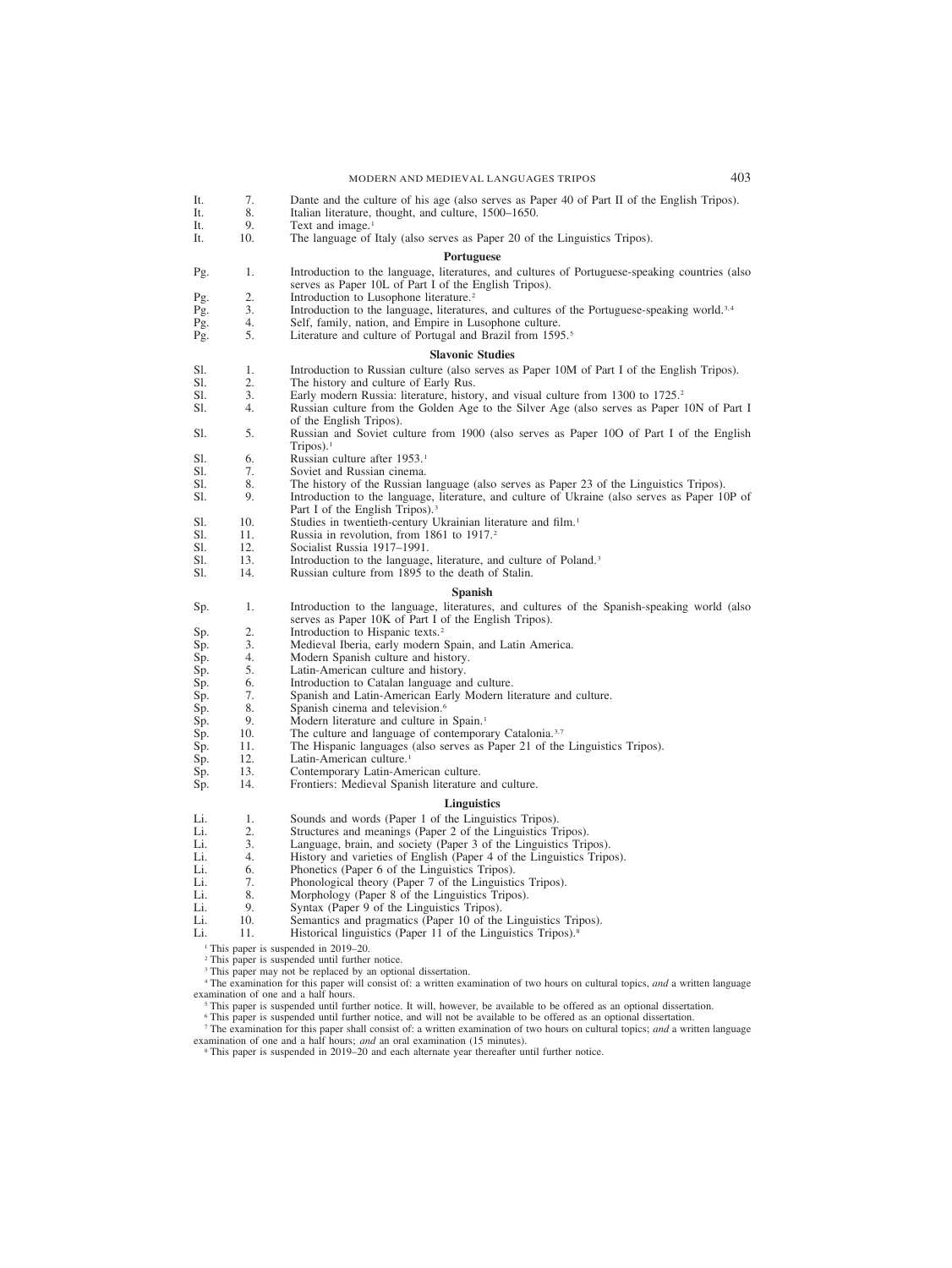| 404             |     | PRELIMINARY EXAMINATIONS AND TRIPOS EXAMINATIONS                                                                                   |
|-----------------|-----|------------------------------------------------------------------------------------------------------------------------------------|
| Li.             | 12. | History of ideas on language (Paper 12 of the Linguistics Tripos). <sup>1</sup>                                                    |
| Li.             | 13. | History of the English language (Paper 13 of the Linguistics Tripos). <sup>1</sup>                                                 |
| Li.             | 14. | History of the French language (Paper 14 of the Linguistics Tripos). <sup>2</sup>                                                  |
| Li.             | 15. | First and second language acquisition (Paper 15 of the Linguistics Tripos).                                                        |
| Li.             | 16. | Psychology of language processing and learning (Paper 16 of the Linguistics Tripos).                                               |
| Li.             | 17. | A subject in linguistics to be specified by the Faculty Board from time to time (Paper 17 of<br>the Linguistics Tripos). $3$       |
| Li.             | 18. | Computational linguistics (Paper 18 of the Linguistics Tripos).                                                                    |
|                 |     | <b>Comparative Studies</b>                                                                                                         |
| <b>CS</b>       | 1.  | The Romance languages (also serves as Paper 25 of the Linguistics Tripos, and as Paper O10<br>of Part II of the Classical Tripos). |
| <b>CS</b>       | 2.  | The Germanic languages. <sup>3</sup>                                                                                               |
| CS              | 3.  | The Slavonic languages (also serves as Paper 26 of the Linguistics Tripos). <sup>4</sup>                                           |
| CS <sub>1</sub> | 4.  | A special subject in comparative literature (i) (also serves as Paper 41A of Part II of the<br>English Tripos). $3,5$              |
| <b>CS</b>       | 5.  | The body (also serves as Paper 41B of Part II of the English Tripos). <sup>5</sup>                                                 |
| <b>CS</b>       | 6.  | European film. <sup>5</sup>                                                                                                        |

# *SCHEDULE I A*

## Papers available in Part IA

| Ge. 1.                  |
|-------------------------|
| -1.                     |
| $P_{\mathfrak{L}}$ , 1. |
| -1.                     |
| Sp. 1.                  |
|                         |

# *SCHEDULE I B* 6,7

## Papers available in Part IB

| Dutch               | Du. | .5 <sup>8</sup>                                                                                                                                    |
|---------------------|-----|----------------------------------------------------------------------------------------------------------------------------------------------------|
| French              |     | Fr. $2, 3†, 4†, 5†, 6†$ .                                                                                                                          |
| German              |     | Ge. 1, $2^{\dagger}$ , $3^{*3}$ , 4, $5^{\dagger}$ , 6 $\dagger$ , 7.                                                                              |
| Modern Greek        | Gr. | $3^{8,9}$                                                                                                                                          |
| <i>Italian</i>      |     | It. $2^{\dagger}, 3^{\dagger}, 4^{\dagger}, 5$ .                                                                                                   |
| Portuguese          |     | Pg. 1, $2^{+3}$ , $3^{8,10}$ , $4^{+}$ .                                                                                                           |
| Slavonic Studies    |     | Sl. 2, $3^3$ , $4^{\dagger}$ , $5^{\dagger}$ , $6^{\dagger}$ , $7^{\dagger}$ , $8$ , $9^{\circ}$ , $11^3$ , $12$ , $13^{\circ}$ , $14^{\dagger}$ . |
| Spanish             |     | Sp. $2^{\dagger}3$ , $3^{\dagger}$ , $4^{\dagger}$ , $5^{\dagger}$ , 6, 11.                                                                        |
| Linguistics         |     | Li. $1, 2, 3, 4.$                                                                                                                                  |
| Comparative Studies | CS  |                                                                                                                                                    |

# *SCHEDULE II*

# Papers available in Part II

| French:       | Fr. 7, 8, 9, 10, 11, 12, 13, 14, 15, 16.                                            |
|---------------|-------------------------------------------------------------------------------------|
| German:       | Ge. 8, 9, 10, 11, 12, 13, 14, $[15]$ <sup>11</sup>                                  |
| Modern Greek: | Gr. $3^{8,9,12}$ , 6A <sup>8,12,13</sup> , 6I <sup>8,12,14</sup> , 7 <sup>3</sup> . |

<sup>1</sup> This paper is suspended in 2020–21 and each alternate year thereafter until further notice.

<sup>2</sup> This paper is suspended in 2019–20 and each alternate year thereafter until further notice.

<sup>3</sup> This paper is suspended until further notice.

<sup>4</sup> This paper is suspended in 2019–20.

<sup>5</sup> No candidate may offer more than one paper from among Papers CS 4–6.

<sup>6</sup> Asterisked papers in Schedule IB may be taken only by candidates who offered Option A in the language concerned in Part IA. Such a candidate must offer at least one asterisked paper in that language in Part IB.

<sup>7</sup> Papers marked with a dagger may be replaced by two long essays under Regulation 23.

<sup>8</sup> No candidate may offer more than one of Papers Du. 5, Gr. 3, Gr. 6A, Gr. 6I, Pg. 3, Sl. 9, Sl. 13, or Sp. 10 in any one year.

<sup>9</sup> This paper is not available to candidates who offered Paper Gr. 3 in Part IB of the Modern and Medieval Languages Tripos. <sup>10</sup> This paper is not available to candidates who offer or offered Portuguese as a language in any Part of the Modern and Medieval Languages Tripos or for a Certificate or Diploma.

<sup>11</sup> The paper in square brackets will be removed from the Schedule with effect from 1 October 2022.

<sup>12</sup> This paper may not be replaced by an optional dissertation.

<sup>13</sup> Paper Gr. 6A may not be offered in the same year as Gr. 3, or if Gr. 3 has been offered in a previous year.

<sup>14</sup> Paper Gr. 6I may not be offered in the same year as either Gr. 3 or Gr. 6A, or if Gr. 6A has been offered in a previous year.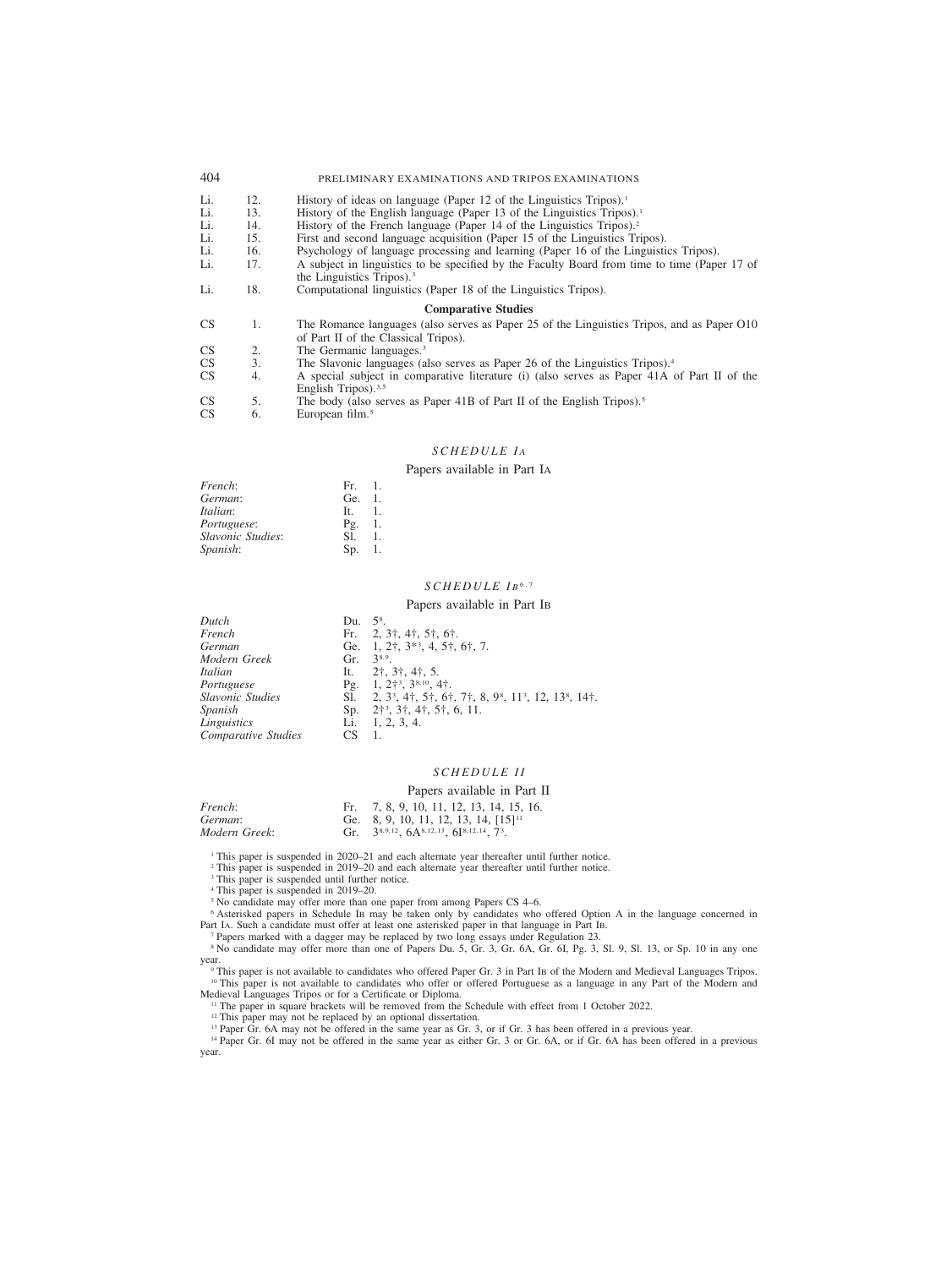## MODERN AND MEDIEVAL LANGUAGES TRIPOS 405

| <i>Ibero-Lusophone Studies:</i> IL. 1. |     |                                                                                                                           |
|----------------------------------------|-----|---------------------------------------------------------------------------------------------------------------------------|
| Italian:                               | It. | 6, 7, 8, 9, 10.                                                                                                           |
| <i>Portuguese:</i>                     |     | Pg. $3^{1,2,3}$ , 4, 5 <sup>4</sup> .                                                                                     |
| Slavonic Studies:                      |     | Sl. 2, $3^4$ , 4, 5, 6, 7, 8, $9^{1,3,5}$ , $10^5$ , $11^4$ , $12$ , $13^{1,3}$ , 14.                                     |
| <i>Spanish</i> :                       |     | Sp. 7, 8 <sup>4,3</sup> , 9, 10 <sup>1,3</sup> , 11, 12, 13, 14.                                                          |
| Linguistics:                           |     | Li. 6, 7, 8, 9, 10, 11 <sup>6</sup> , 12 <sup>7</sup> , 13 <sup>7</sup> , 14 <sup>6</sup> , 15, 16, 17 <sup>8</sup> , 18. |
| Comparative Studies:                   |     | $CS$ 1, 2 <sup>4</sup> , 3, 4 <sup>4</sup> , 5, 6 <sup>9</sup> .                                                          |

# *SCHEDULE C*

- GL 1. Greek language and texts (Paper 1 of Part IA of the Classical Tripos)<br>GL 2A. Alternative Greek languages and texts (Paper 2A of Part IA of the Classical Tripos)<br>GL 2B. Alternative Greek languages and texts (Paper 2B
- Alternative Greek languages and texts (Paper 2A of Part IA of the Classical Tripos)
- GL 2B. Alternative Greek languages and texts (Paper 2B of Part IA of the Classical Tripos)<br>GL 3. Latin language and texts (Paper 3 of Part IA of the Classical Tripos)
- 
- Classical questions (a modified version of Paper 5 of Part IA of the Classical Tripos)
- GL 3. Latin language and texts (Paper 3 of Part IA of the Classical Tripos)<br>GL 5. Classical questions (a modified version of Paper 5 of Part IA of the Classic<br>GL 6. Greek prose and verse composition (Paper 6 of Part IA of Greek prose and verse composition (Paper 6 of Part IA of the Classical Tripos)
- GL 7. Latin prose and verse composition (Paper 7 of Part IA of the Classical Tripos)<br>GL 11. Passages for translation from Greek authors (Paper 1 of Part IB of the Classica
- GL 11. Passages for translation from Greek authors (Paper 1 of Part IB of the Classical Tripos).<br>GL 12. Alternative passages for translation from Greek authors (Paper 2 of Part IB of the 0
- Alternative passages for translation from Greek authors (Paper 2 of Part IB of the Classical Tripos).
- GL 13. Passages for translation from Latin authors (Paper 3 of Part IB of the Classical Tripos).<br>GL 15. Greek literature (Paper 5 of Part IB of the Classical Tripos). (Three hours and fifteen m
- Greek literature (Paper 5 of Part IB of the Classical Tripos). (Three hours and fifteen minutes, to include fifteen minutes' reading time).
- GL 16. Latin literature (Paper 6 of Part IB of the Classical Tripos). (Three hours and fifteen minutes, to include fifteen minutes' reading time).
- GL 17. Greek and Roman history (Paper 7 of Part IB of the Classical Tripos).<br>GL 18. Greek and Roman philosophy (Paper 8 of Part IB of the Classical Trip
- 
- GL 18. Greek and Roman philosophy (Paper 8 of Part IB of the Classical Tripos).<br>GL 19. Greek and Roman art and archaeology (Paper 9 of Part IB of the Classical GL 19. Greek and Roman art and archaeology (Paper 9 of Part IB of the Classical Tripos).<br>GL 20. Greek and Latin philology and linguistics (Paper 10 of Part IB of the Classical Trip
- 
- GL 20. Greek and Latin philology and linguistics (Paper 10 of Part IB of the Classical Tripos).<br>GL 21. Translation from English into Greek prose and verse (Paper 11 of Part IB of the Classica GL 21. Translation from English into Greek prose and verse (Paper 11 of Part IB of the Classical Tripos).<br>GL 22. Translation from English into Latin prose and verse (Paper 12 of Part IB of the Classical Tripos).
- Translation from English into Latin prose and verse (Paper 12 of Part IB of the Classical Tripos).

# *SCHEDULE D*

#### PAPERS FROM OTHER TRIPOSES THAT MAY BE TAKEN IN PART II

Subject to the provisions of Regulation 24, candidates for the Modern and Medieval Languages Tripos who take any of the papers in this schedule may submit the alternative exercises permitted for those papers.

## *Anglo-Saxon, Norse, and Celtic Tripos, Part I*

- Paper 2. Scandinavian history in the Viking Age<br>Paper 5. Old English language and literature
- Paper 5. Old English language and literature<br>Paper 6. Old Norse language and literature
- 
- Paper 6. Old Norse language and literature<br>Paper 7. Medieval Welsh language and literature Paper 7. Medieval Welsh language and literature<br>Paper 8. Medieval Irish language and literature
- Medieval Irish language and literature

## *Anglo-Saxon, Norse, and Celtic Tripos, Part II*

- Paper 5. A subject in Old English literature specified by the Faculty Board of English Paper 6. Advanced medieval Scandinavian language and literature
- Paper 6. Advanced medieval Scandinavian language and literature<br>Paper 7. Advanced medieval Welsh language and literature
- 
- Paper 7. Advanced medieval Welsh language and literature<br>Paper 8. Advanced medieval Irish language and literature Paper 8. Advanced medieval Irish language and literature Paper 11. Germanic philology
- Paper 11. Germanic philology<br>Paper 12. Celtic philology
- Celtic philology

## *Asian and Middle Eastern Studies Tripos, Part II*

Paper MES.39. Special subject in the pre-modern Middle East

Paper MES.40. Special subject in the contemporary Middle East

<sup>1</sup> No candidate may offer more than one of Papers Du. 5, Gr. 3, Gr. 6A, Gr. 6I, Pg. 3, Sl. 9, Sl. 13, or Sp. 10 in any one year.

<sup>2</sup> This paper is not available to candidates who offer or offered Portuguese as a language in any Part of the Modern and Medieval Languages Tripos or for a Certificate or Diploma.

- <sup>3</sup> This paper may not be replaced by an optional dissertation.
- <sup>4</sup> This paper is suspended until further notice.
- <sup>5</sup> No candidate may offer more than one of Papers Sl. 9 or Sl. 10 in any one year.
- <sup>6</sup> This paper is suspended in 2019–20 and in each alternate year thereafter.
- <sup>7</sup> This paper is suspended in 2020–21 and in each alternate year thereafter.
- <sup>8</sup> This paper is suspended in 2019–20.
- <sup>9</sup> No candidate may offer more than one paper from among Papers CS 4–6.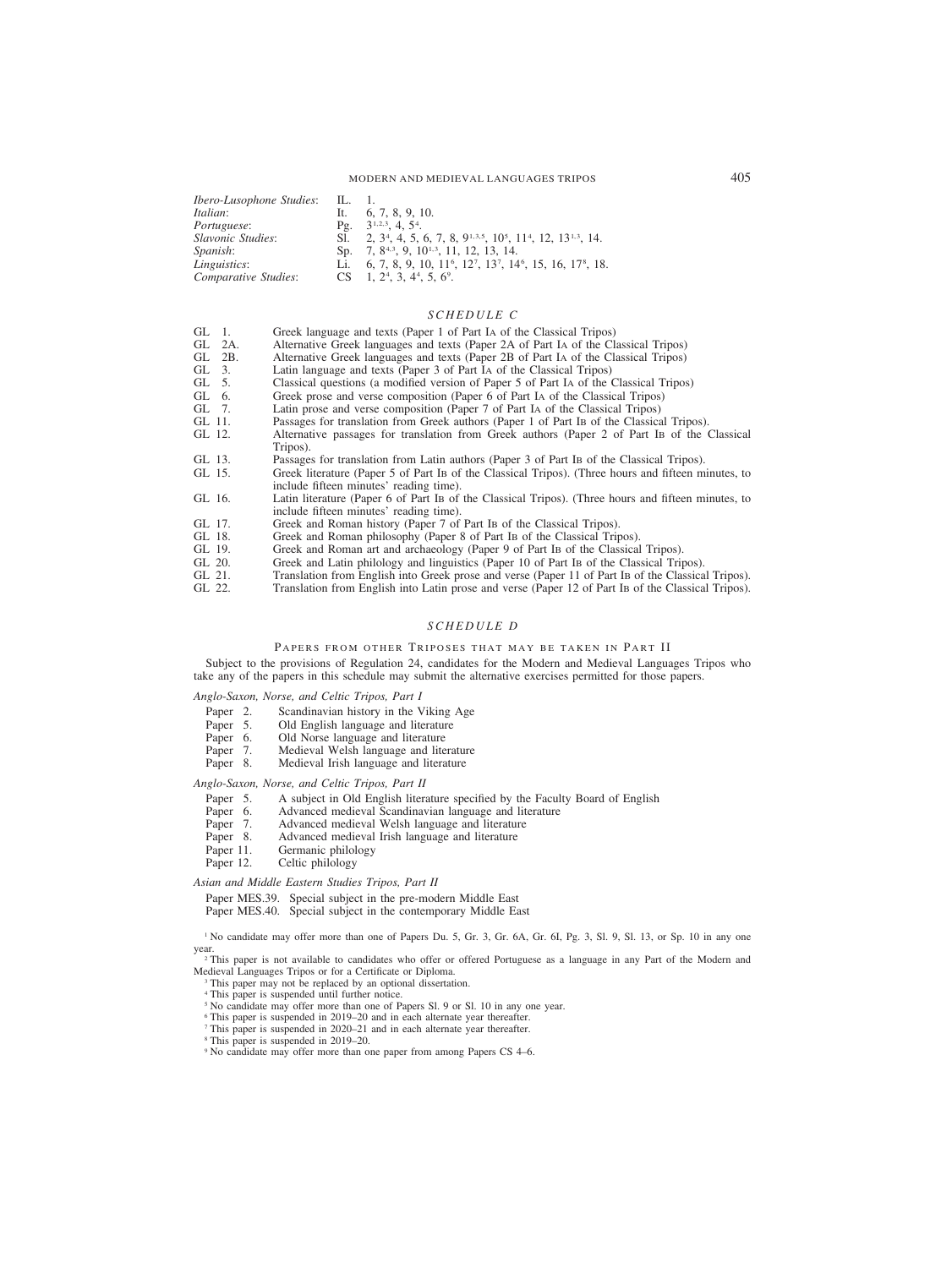### *Classical Tripos, Part II*

- Paper A1. A prescribed Greek author or authors, and a prescribed Latin author or authors Paper A2. Prescribed Greek texts
- Paper A2. Prescribed Greek texts<br>Paper A3. Prescribed Latin texts
- Prescribed Latin texts<br>Plato
- Paper B1. Plato<br>Paper B2. Aristotle
- Paper B2.<br>Paper C4.
- Paper C4. A subject in ancient or medieval European history<br>Paper D3. A topic within classical archaeology and/or art
- Paper D3. A topic within classical archaeology and/or art Paper E2. The Greek language
- Paper E2. The Greek language<br>Paper E3. The Latin language
- Paper E3. The Latin language<br>Paper X1. A subject specified
- Paper X1. A subject specified by the Faculty Board from time to time Paper X2. A subject specified by the Faculty Board from time to time
- A subject specified by the Faculty Board from time to time

*English Tripos, Part II*

- Paper 2. Tragedy<br>Paper 5. Chaucer
- Paper 5.<br>Paper 13.
- Paper 13. Postcolonial and related literatures<br>Paper 18. Visual culture
- Visual culture

# *Historical Tripos, Part I*

Paper 18. European history, since 1890

*Historical Tripos, Part II*

Paper 4. The history of political thought from *c*. 1700 to *c*. 1890 Papers in European history announced by the Faculty Board of Modern and Medieval Languages and Linguistics from among Papers 7–30 of Part II of the Historical Tripos, in accordance with the provisions of Regulation 17(*b*).

*Philosophy Tripos, Part II*

Paper 11. Aesthetics

*Judge Business School* Enterprise TECH UG1

# *SCHEDULE E*

REQUIREMENTS FOR PROJECTS AND OPTIONAL DISSERTATIONS IN PART II

|                                      | Date by which subject area<br>revisions or titles are to<br>be submitted                   | Date by which approval is<br>to be obtained | Date by which projects and<br>dissertations are to be<br>submitted |
|--------------------------------------|--------------------------------------------------------------------------------------------|---------------------------------------------|--------------------------------------------------------------------|
| Projects $-$<br>subject area         | Seventh Friday of Full Easter End of Easter Term<br>Term next preceding the<br>examination |                                             | First Friday of Full<br>Michaelmas Term                            |
| Optional<br>dissertations –<br>title | Third Friday of Full<br>Michaelmas Term next<br>preceding the examination                  | Last day of Full Michaelmas<br>Term         | Monday of the last week of<br><b>Full Lent Term</b>                |

## SUPPLEMENTARY REGULATIONS

PARTS IA AND IB

## **Papers A1, A2, and A3, and Oral Examination A**

These papers and the corresponding Oral Examination (Oral Examination A) will be of a standard of difficulty appropriate for candidates who had no knowledge, or relatively little knowledge, of the foreign language before entry to the University.

*Papers A1, A2, and A3. Introduction to the foreign language*

Papers A1 and A2 (two hours) will consist of exercises designed to test candidates' knowledge of essential vocabulary and grammatical structures, their ability to comprehend (and in certain cases to translate) authentic material in the foreign language, and their skill in the active use of the foreign language. The exercises set for Papers A1 and A2 in each language will be specified by the Faculty Board from time to time; they will not necessarily be identical in all languages.

<sup>1</sup> Candidates offering the Enterprise TECH UG programme as one of their borrowed papers at Part II may not also submit an optional dissertation under Regulation 27(*c*).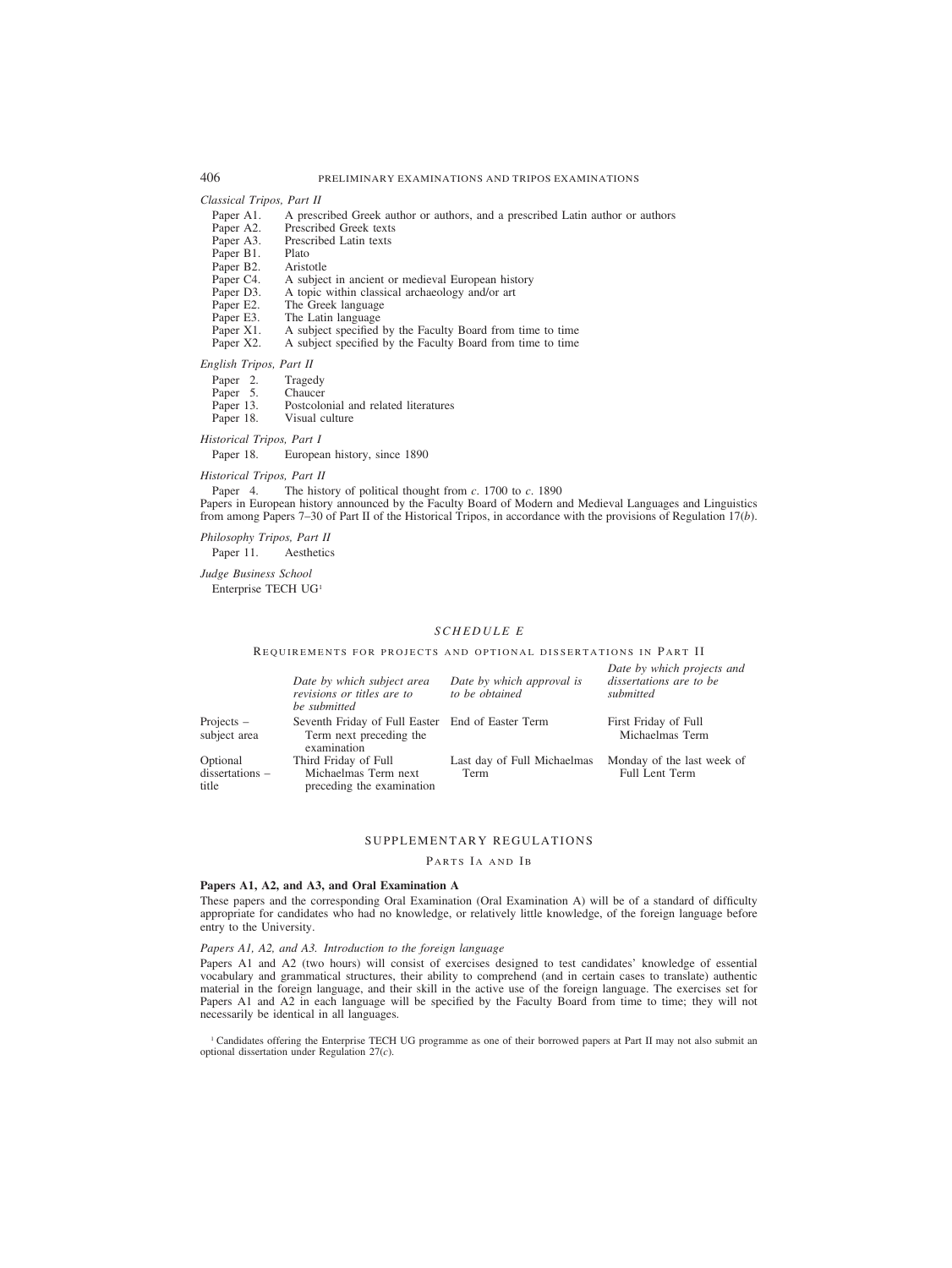The maximum mark allocated to Paper A2 will be two-thirds of the maximum mark allocated to a three-hour paper.

Paper A3 may include questions on literary, cultural, linguistic, or historical topics, some of which may be based on more extensive material in the foreign language, as specified by the Faculty Board from time to time.

#### *Oral examination A*

The examination will consist of (*a*) reading aloud a passage taken from a text chosen by the Examiners, and (*b*) a conversation based either on the subject-matter of the text or on a prescribed topic, as specified by the Faculty Board from time to time.

A copy of the chosen text will be made available to each candidate not less than fifteen minutes before the beginning of his or her examination.

The maximum mark allocated to the oral examination will be one-third of the maximum mark allocated to a three-hour written paper.

## **Papers B1, B2, and B3, and Oral Examinations B and B3**

#### *Paper B1. Use of the foreign language*

This paper will consist of one or more passages in the foreign language. Exercises on the passage(s) may include questions of a grammatical and lexical nature, critical response, précis, and guided writing. Candidates will normally be required to answer in the foreign language. Candidates may be required to translate a passage or passages of continuous prose into the foreign language.

## *Paper B2. Translation from the foreign language*

This paper (two hours) will contain exercises in translation from the foreign language, of which one may be a commentary on a passage in the foreign language or a commentary on a translation or an exercise in comparative translation. In Portuguese and in Spanish four questions will be set, of which candidates will be required to attempt two; in all other languages three questions will be set, of which candidates will be required to attempt two. In French, Italian, Portuguese, and Spanish the passages set will be chosen from material in the foreign language not earlier than 1500, in Russian from material not earlier than 1700, and in German from material not earlier than 1800.

The maximum mark allocated to this paper will be two-thirds of the maximum mark allocated to a three-hour paper.

### *Paper B3. Translation and foreign language through the media*

The examination for this paper will consist of the following two written papers, which will each account for a maximum of one third of the marks, and the oral examination, which will account for the remaining third of the marks (see below):

(*a*) Translation into the foreign language, in which candidates will translate one 300-word passage; and

(*b*) Foreign language through the media, in which candidates will answer one of two questions relating to video clips they have studied during the year; answers will be written in the foreign language and will be between 300 and 400 words in length.

#### *Oral examination B*

The examination will consist of (*a*) reading aloud a passage taken from a text chosen by the Examiners, and (*b*) conversation on the subject-matter of the text. The examination may also include conversation on general topics.

A copy of the chosen text will be made available to each candidate not less than fifteen minutes before the beginning of his or her examination.

The maximum mark allocated to the oral examination will be one-third of the maximum mark allocated to a three-hour written paper.

#### *Oral examination B3*

This oral examination is part of Paper B3 (see above) and will account for a maximum of one third of the marks for the paper. The oral examination will be ten minutes in duration. Video clips, which will be between twelve and fifteen minutes long, will be made available to all candidates three days prior to the oral examination. Candidates will be asked to provide a two-minute presentation on the subject matter of the video clip. This will then be followed by an eight-minute conversation with two Examiners in which subject matter and approach will be explored and analysed.

## PART II

#### **Papers C1 and C2, and Oral Examination C**

#### *Paper C1. Translation from and into the foreign language*

This paper (three hours) will consist of two exercises: (*a*) will consist of one passage of English prose, amounting to 300 words in total, for translation into the foreign language; (*b*) will consist of one passage in the foreign language, amounting to not more than 450 words in total, for translation into English. Both exercises must be attempted.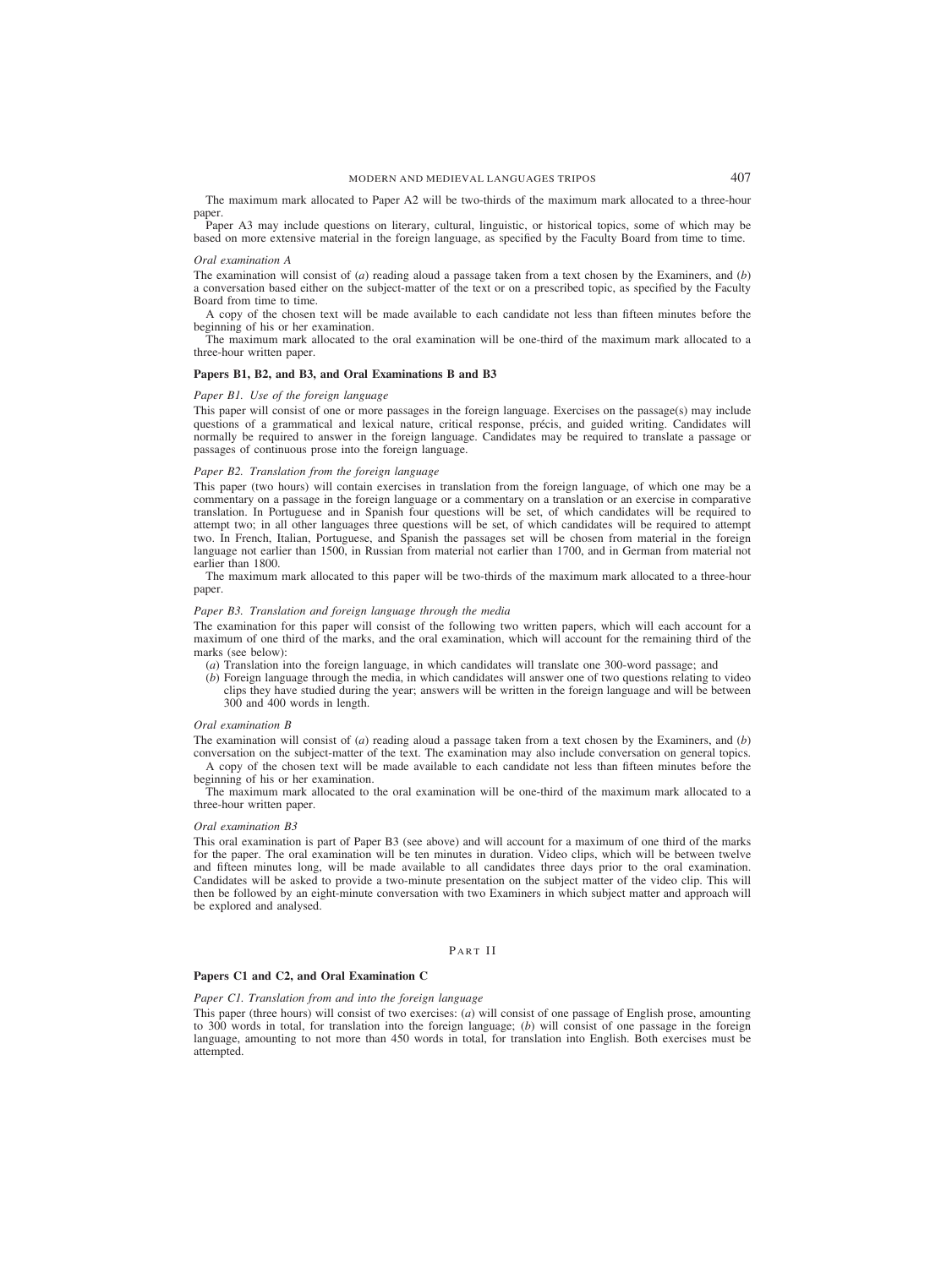The maximum mark allocated to this paper will be 70% of the maximum mark allocated to a three-hour written paper.

#### *Paper C2. Foreign language: text and culture*

This paper (two hours) will consist of two passages in the foreign language. Candidates will be required to answer on one passage. Answers must be in the foreign language, showing knowledge of wider contexts as well as responding to the specific text. Passages will relate to a prescribed topic as specified by the Faculty Board from time to time. The maximum mark allocated to this paper will be 70% of the maximum mark allocated to a threehour written paper.

#### *Oral examination C*

The examination will consist of a five-minute presentation and ten-minute conversation between the candidate and the Examiners: the subject of discussion shall be the candidate's Year Abroad Project. The maximum mark allocated to the oral examination will be 60% of the maximum mark allocated to a three-hour written paper.

## PART IB

# *Candidates who in Part IA offered Option A in a modern language and Option B in classical Greek or Latin* A candidate who offered one modern language and one classical language in Part IA, choosing Option A in the modern language and Option B in the classical language, shall offer in Part IB:

- (i) Papers B1 and B2, together with oral examination B, in the modern language;
- (ii) one paper from Schedule IB relating to that language;
- (iii) Paper GL 15 or GL 16;

(iv) one further paper from among Paper GL 11 or GL 13, Papers GL 17–20, and the papers in Schedule IB. In Greek a candidate may additionally offer Paper GL 21; in Latin, Paper GL 22.

#### *Candidates who in Part IA offered Option B in a modern language and Option A in classical Greek*

A candidate who offered one modern language and classical Greek in Part IA, choosing Option A in classical Greek and Option B in the modern language, shall offer in Part IB:

- (i) Papers GL 12 and GL 15;
- (ii) one paper chosen from among Papers GL 17–20;
- (iii) two papers chosen from among the following: one further paper from among Papers GL 17–20; the papers in Schedule IB; and Paper B3 in the modern language.

A candidate may additionally offer Paper GL 21.

*Candidates who in Part IA offered Option B in a modern language and Option B in classical Greek or Latin* A candidate who offered one modern language and one classical language in Part IA, choosing Option B in both, shall offer in Part IB:

(i) Paper B3 in the modern language;

(ii) either Paper GL 15 or Paper GL 16;

(iii) three papers chosen from Paper GL 11 or GL 13, Papers GL 17–20, and the papers in Schedule IB. In Greek a candidate may additionally offer Paper GL 21; in Latin, Paper GL 22.

# MUSIC TRIPOS

**1.** The Music Tripos shall consist of three Parts: Part IA, Part IB, and Part II.

**2.** A student may be a candidate for honours in Part IA if he or she has kept one term, provided that three complete terms have not passed after her or his first term of residence.

**3.** A student who has obtained honours in Part IA of the Music Tripos or in another Honours Examination may be a candidate for honours in Part IB in the year next after so obtaining honours, provided that twelve complete terms have not passed after her or his first term of residence.

**4.** A student who has obtained honours in Part IB of the Music Tripos may be a candidate for honours in Part II in the year next after so obtaining honours, provided that twelve complete terms have not passed after her or his first term of residence.

**5.** No student shall be a candidate for more than one Part, or for any Part and also for another Honours Examination, in the same term. No student who has been a candidate for honours in any Part shall again be a candidate for honours in the same Part.

**6.** There shall be three separate bodies of Examiners, one for Part IA, one for Part IB, and one for Part II. The Faculty Board of Music shall nominate such number of Examiners as they shall deem sufficient to conduct the examinations.

**7.** The Faculty Board shall have power to nominate one or more Assessors to assist the Examiners in any of the subjects of the Tripos. Assessors shall be responsible for setting the paper or papers or

Three Parts. Standing of candidates.

Assessors.

Examiners.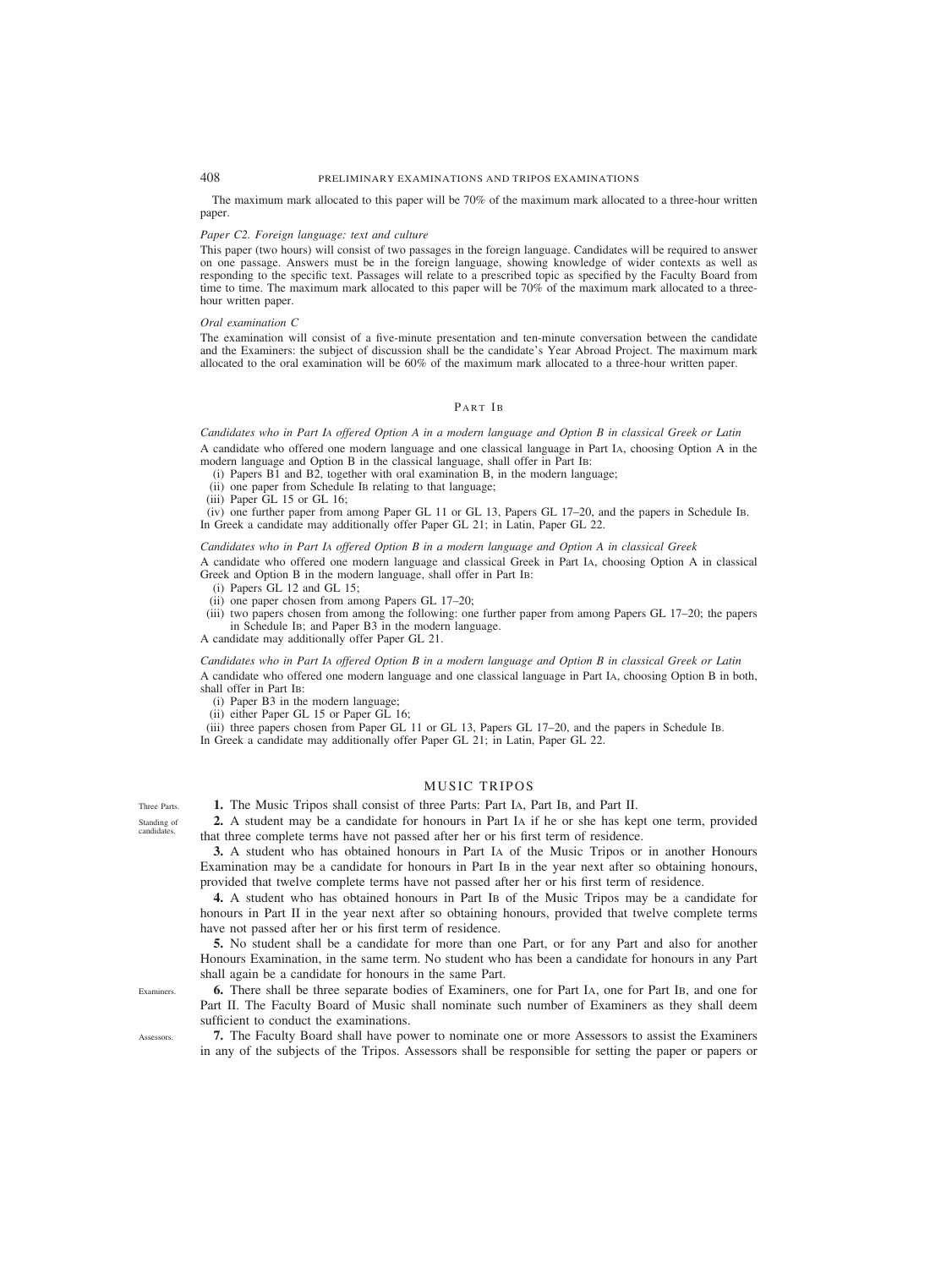# MUSIC TRIPOS 409

other tests in the subjects assigned to them, and shall present to the Examiners such written reports as the Examiners may require. Assessors may be summoned, for the purpose of consultation and advice, to meetings of the Examiners, but shall not be entitled to vote.

**8.** There shall be a separate class-list for each Part of the Tripos. In each list the names of the Class-lists. successful candidates shall be arranged in three classes, of which the second shall be divided into two divisions. The names in each of the first and third classes and in each division of the second class shall be arranged in alphabetical order. In each class-list a mark of distinction may be awarded for special excellence.

**9.** The scheme of examination for Part IA shall be:<br>Paper 1. Music and musicology today

Paper 1. Music and musicology today<br>Paper 2. Music history 1

Music history 1

Paper 3. Music history 2<br>Paper 4. Introduction to 1

- Introduction to music analysis
- Paper 5. Tonal skills 1
- Paper 6. Tonal skills 2

Paper 1 will consist of a two-hour examination and the submission of an extended essay or equivalent exercise to be chosen from a specified list, or a composition in accordance with Regulation 17, or an instrumental or vocal recital in accordance with Regulation 18; each element will attract equal weighting. Papers 2–4 will each consist of a three-hour examination. Papers 5 and 6 will be examined through a three-hour examination (counting for two-thirds of the marks for Paper 5), a 28-hour takeaway paper (counting for one-third of the marks for each of Papers 5 and 6), and a practical examination comprising an aural test and keyboard test (each counting for one-third of the marks for Paper 6). A candidate for Part IA shall offer all the papers for that Part.

10. The scheme of examination for Part IB shall be:

- Paper 1. Historical studies
- Paper 2. Music analysis
- Paper 3. Applied tonal skills<br>Paper 4. Introduction to perfe
- Paper 4. Introduction to performance studies<br>Paper 5. Composition portfolio
- Composition portfolio
- Paper 6. Dissertation

The Faculty Board shall have the power to prescribe, not later than the division of the Easter Term in the year next before the examination to which they apply, not more than six additional papers, provided that they shall have the power of subsequently issuing amendments if they have due reason for so doing and they are satisfied that no student's preparation for the examination shall be adversely affected. Each paper shall be of three hours' duration, with the following exceptions:

- (*a*) Paper 3 will consist of three submitted elements (which may include composition in specified styles, orchestration, arrangement, and/or film scoring) in accordance with Regulation 14; each element will attract equal weighting;
- (*b*) Paper 4 will consist of a two-hour examination plus either an essay in accordance with Regulation 17 or a recital in accordance with Regulation 18; each element will attract equal weighting;
- (*c*) Paper 5 will be submitted in accordance with Regulation 14;
- (*d*) Paper 6 will be submitted in accordance with Regulation 15.
- (*e*) In announcing additional papers, the Faculty Board shall have the power, subject to the approval of the General Board, to specify an alternative mode of examination for one or more of those papers.

**11.** A candidate for Part IB shall offer six papers in all: Papers 1, 2, and 3; and three other papers. Subject to the approval of the Faculty Board, a candidate at Part IB may be permitted by the Faculty Board to offer not more than one Part II paper.

**12.** The scheme of the examination for Part II shall be:<br>Paper 1. Analysis portfolio

- Paper 1. Analysis portfolio<br>Paper 2. Composition portf
- Paper 2. Composition portfolio<br>Paper 3. Notation portfolio
- Paper 3. Notation portfolio<br>Paper 4. Advanced perform
- Paper 4. Advanced performance<br>Paper 5. Dissertation
- **Dissertation**

The Faculty Board shall have the power to prescribe, not later than the division of the Easter Term in the year next before the examination to which they apply, not more than twelve additional papers, provided that they shall have the power of subsequently issuing amendments if they have due reason

Scheme of examination.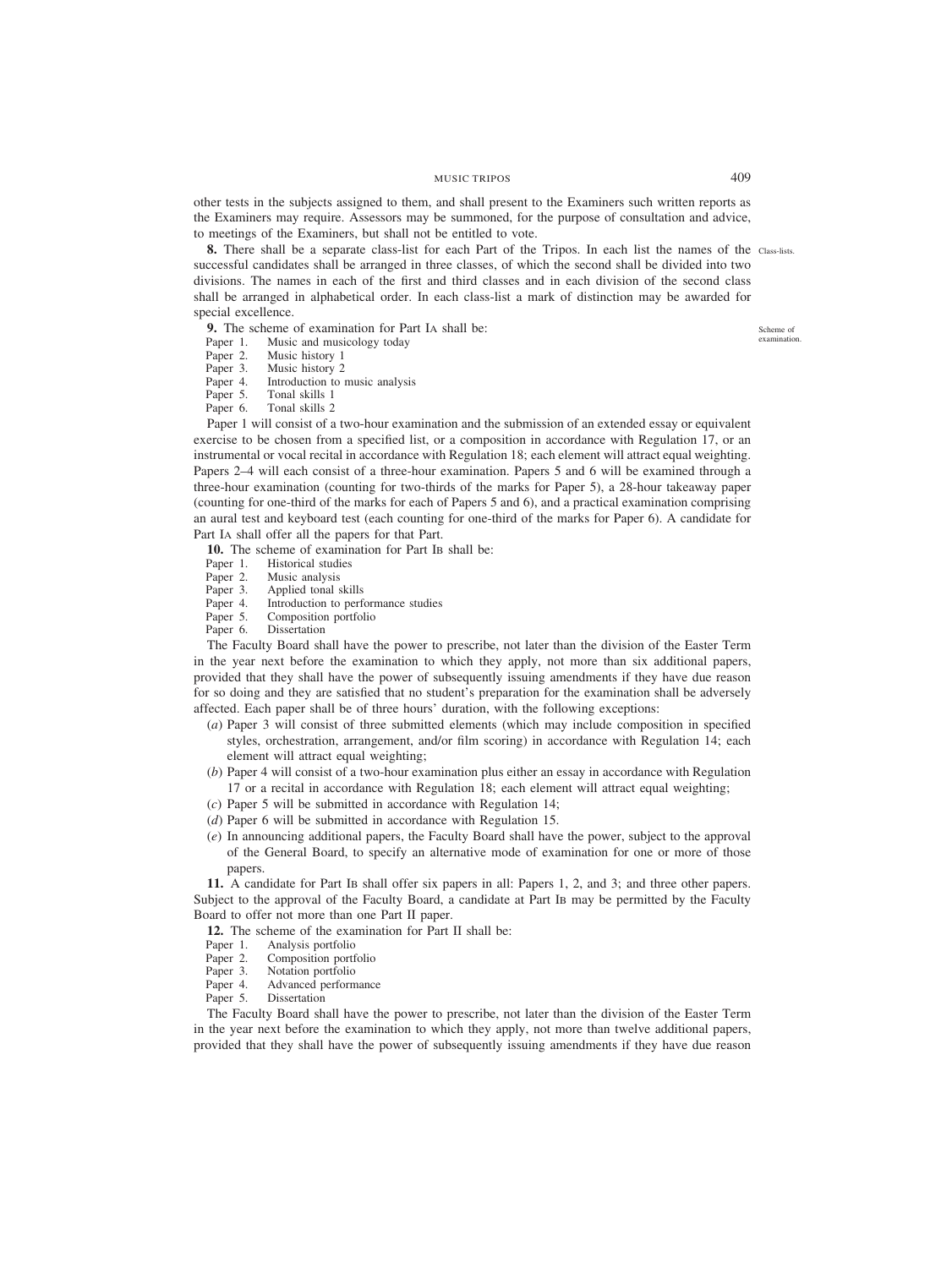for so doing and they are satisfied that no student's preparation for the examination shall be adversely affected. Each paper shall be of three hours' duration, with the following exceptions:

- (*a*) Papers 1–3 will be submitted in accordance with Regulation 14;
- (*b*) Paper 4 will consist of a recital in accordance with Regulation 18;
- (*c*) Paper 5 will be submitted in accordance with Regulation 15.
- (*d*) In announcing additional papers, the Faculty Board shall have the power, subject to the approval of the General Board, to specify an alternative mode of examination for one or more of those papers.

**13.** A candidate for Part II shall offer six papers in all. A candidate must offer a combination of papers that is examined by at least six hours of written examination.

Portfolio of compositions.

**14.** A candidate who offers either Papers 3 or 5 in Part IB, or Papers 1–3 in Part II, shall submit portfolio work in accordance with the requirements set out by the Faculty Board to the Chair of Examiners so as to arrive not later than the following dates: for Paper 5 in Part IB or Paper 2 in Part II, the last Tuesday of Full Lent Term preceding the examination *and* the fourth day of Full Easter Term in which the examination is held; for Paper 1 in Part II, the last Thursday of Full Lent Term preceding the examination *and* the eleventh day of Full Easter Term in which the examination is held; for Paper 3 in Part IB, the last Thursday of Full Lent Term preceding the examination *and* the sixteenth day of Full Easter Term in which the examination is held; for Paper 3 in Part II, the fifteenth day of Full Easter Term in which the examination is held. The compositions, analyses, or transcriptions contained in such a portfolio shall be written by the candidate during the current academical year. Candidates will be required to declare that the contents of the portfolio are their own work and that they do not contain material already used to any substantial extent for a comparable purpose.

**15.** (*a*) The examination for Paper 6 in Part IB and Paper 5 in Part II shall consist of a dissertation on a musical subject of the candidate's own choice approved by the Faculty Board which falls wholly or substantially outside the subject or subjects chosen by the candidate for any other papers. A candidate who wishes to offer such a dissertation shall submit the proposed title to the relevant Chair of Examiners so as to arrive not later than the division of Michaelmas Term preceding the examination.

(*b*) Each candidate must obtain the approval of the proposed subject by the Faculty Board not later than the end of Michaelmas Term.

(*c*) A dissertation for Part IB shall be of not less than 5,000 words and not more than 7,000 words (excluding bibliography and appendices but including footnotes). A dissertation for Part II shall be of not less than 7,000 words and not more than 10,000 words (excluding bibliography and appendices but including footnotes). Dissertations shall be in typewritten form.

(*d*) Each candidate shall submit an electronic copy and two hard (paper) copies of her or his dissertation to the appropriate Chair of Examiners so as to arrive not later than the eighth day of the Full Easter Term in which the examination is to be held.

**16.** Each candidate will be required to sign a declaration indicating that the work submitted for Paper 1 in Part IA, Papers 3–6 in Part IB, or Papers 1–3 or 5 in Part II, is her or his own work, unaided except as may be specified in the declaration, and that it does not contain material that has already been used to any substantial extent for a comparable purpose.

**17.** A candidate who offers Paper 1 in Part IA, or Paper 4 in Part IB, shall submit the following materials to the Chair of Examiners so as to arrive not later than the following dates: for Paper 1 in Part IA, an essay, extended exercise or composition by the fourth day of Full Easter Term in which the examination is held; for Paper 4 in Part IB, an essay by the eleventh day of Full Easter Term in which the examination is held.

**18.** A candidate who offers the recital option of Paper 1 in Part IA, the recital option of Paper 4 in Part IB, or Paper 4 in Part II shall give a recital of a length specified by Faculty Board. Each candidate must obtain the approval of the proposed programme by the Teaching Committee of the Faculty Board not later than the fourth day of Lent (for Parts IA and IB) or the division of the Lent Term (for Part II).

**19.** For the purpose of drawing up the class-list the Examiners for Part II shall have the power to call a candidate for interview on matters arising from the examination, but they shall take account of such an interview only if it would be to the candidate's advantage.

**20.** The Faculty Board may issue from time to time supplementary regulations defining all or any of the subjects of the examination, and may modify or alter such supplementary regulations as occasion may require, due care being taken that sufficient notice is given of any alteration.

**Dissertation** 

Interview.

Supplementary regulations.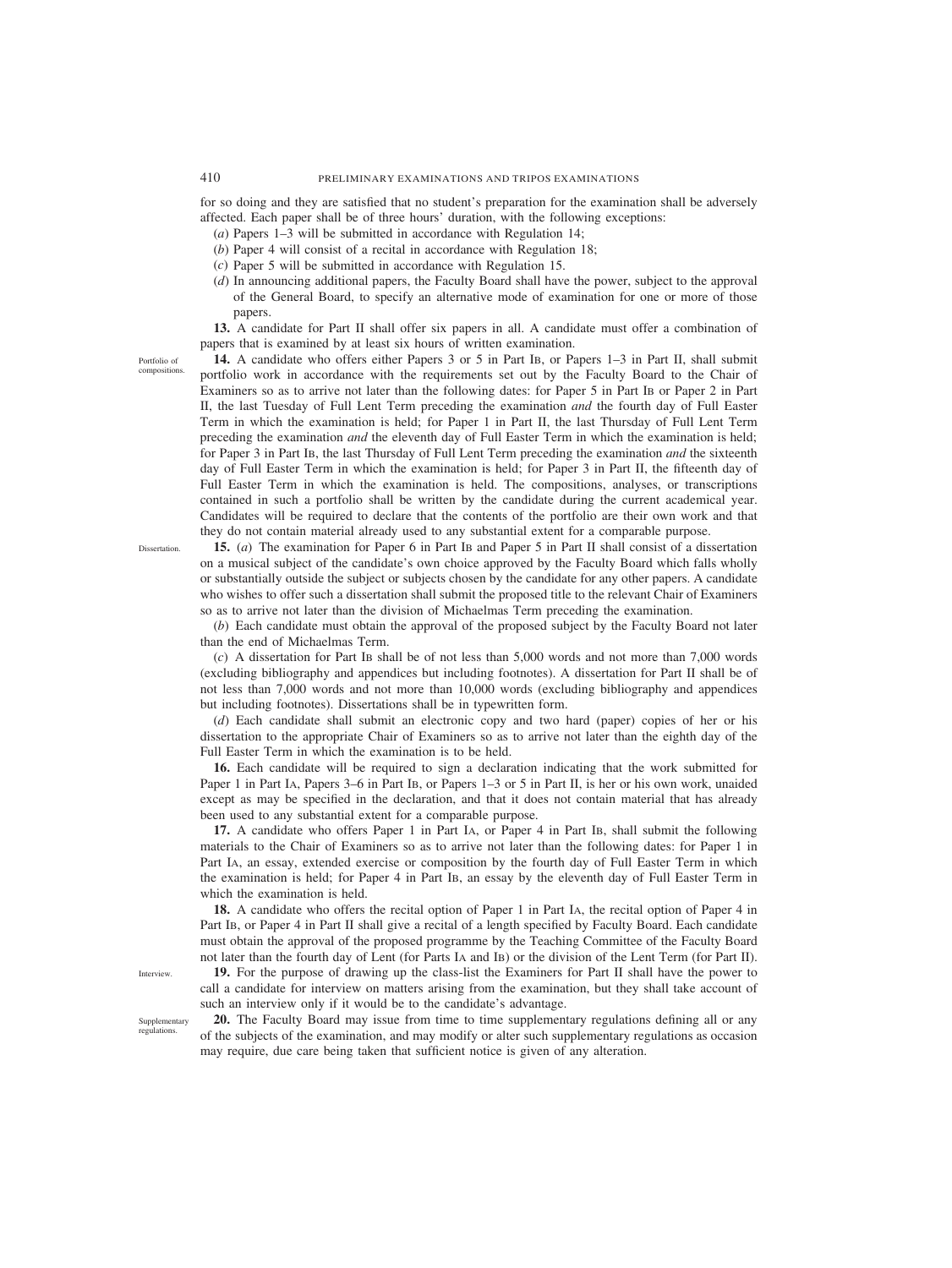## NATURAL SCIENCES TRIPOS 411

**21.** The Board shall notify candidates of the work or works prescribed for Paper 4 of Part IA not Notice of later than the first day of Full Michaelmas Term preceding the examination, and for Paper 2 of Part prescribed IB not less than two weeks before the start of the examination by written papers.

## NATURAL SCIENCES TRIPOS

#### *Amended by Notice (*Reporter*, 2019–20, p. 299)*

## GENERAL

**1.** The Natural Sciences Tripos shall consist of four Parts: Part IA, Part IB, Part II, and Part III.

2. A student who has not obtained honours in another Honours Examination may present him- or standing of herself as a candidate for honours in Part IA, provided that he or she has kept one term and that three complete terms have not passed after her or his first term of residence. candida

**3.** A student who has obtained honours in an Honours Examination may be a candidate for honours in Part IB in the year next after so obtaining honours, provided that the student has kept four terms and that six complete terms have not passed after her or his first term of residence.<sup>1</sup>

**4.** A student who not earlier than the fourth term after her or his first term of residence has obtained honours in an Honours Examination other than Part IA of the Natural Sciences Tripos or Part IA of the Medical and Veterinary Sciences Tripos, may be a candidate for honours in Part II in the year next after so obtaining honours<sup>2</sup>; provided that the student has kept seven terms and that twelve complete terms have not passed after her or his first term of residence.<sup>1</sup>

**5.** The following may present themselves as a candidate for honours in Part III, provided that he or she has not proceeded to the B.A. Degree:

- (*a*) a student who has obtained honours in Part II of the Natural Sciences Tripos or has been deemed to have obtained honours in Part II of the Tripos under Regulation 4, in the year next after so obtaining honours, provided that he or she has attained a satisfactory standard, as prescribed by the relevant authority, $3$  in previous Honours Examinations;
- (*b*) a student who has obtained honours or has been deemed to have obtained honours in any honours examination, other than Part II of the Natural Sciences Tripos, provided that he or she has been given leave to do so by the relevant authority,<sup>3</sup> in special circumstances, which they shall themselves determine.

**6.** No student shall be a candidate for more than one Part, or for any Part and also for another Honours Examination, in the same term.

**7.** No student who has been a candidate for any Part shall again be a candidate for the same Part.

8. The Committee of Management for the Natural Sciences Tripos in consultation with the Faculty Supplementary Board or comparable authority concerned shall have power to issue from time to time supplementary regulations. regulations defining or limiting all or any of the subjects of the examination. Due care shall be taken that sufficient notice is given of any alteration of such supplementary regulations.

**9.** Faculty Boards or comparable authorities shall be identified as nominating bodies, as specified Examiners and below, and shall be responsible for nominating a Senior Examiner and such number of Examiners and Assessors. Assessors as they may deem sufficient. An Examiner may be appointed to examine in more than one Part of the Tripos in any year.

| Nominating bodies                             |         | <i>Subjects</i>         |
|-----------------------------------------------|---------|-------------------------|
|                                               | PART IA |                         |
| Faculty Board of Biology                      |         | Biology of Cells        |
|                                               |         | Evolution and Behaviour |
|                                               |         | Physiology of Organisms |
|                                               |         | Mathematical Biology    |
| Faculty Board of Earth Sciences and Geography |         | Earth Sciences          |
| Faculty Board of Mathematics                  |         | <b>Mathematics</b>      |
| Faculty Board of Physics and Chemistry        |         | Chemistry               |
|                                               |         | Physics                 |
| Faculty Board of Physics and Chemistry        |         | Materials Science       |

<sup>1</sup> See also the regulations for Affiliated Students (p. 165).

<sup>2</sup> In the year next but one after so obtaining honours in the case of successful candidates in the Preliminary Examinations for Part II of the Natural Sciences Tripos.

<sup>3</sup> The relevant authority for this purpose shall be the Faculty Board or comparable authority within whose scope the proposed Part III subject of examination falls, as specified in Regulation 9.

Four Parts.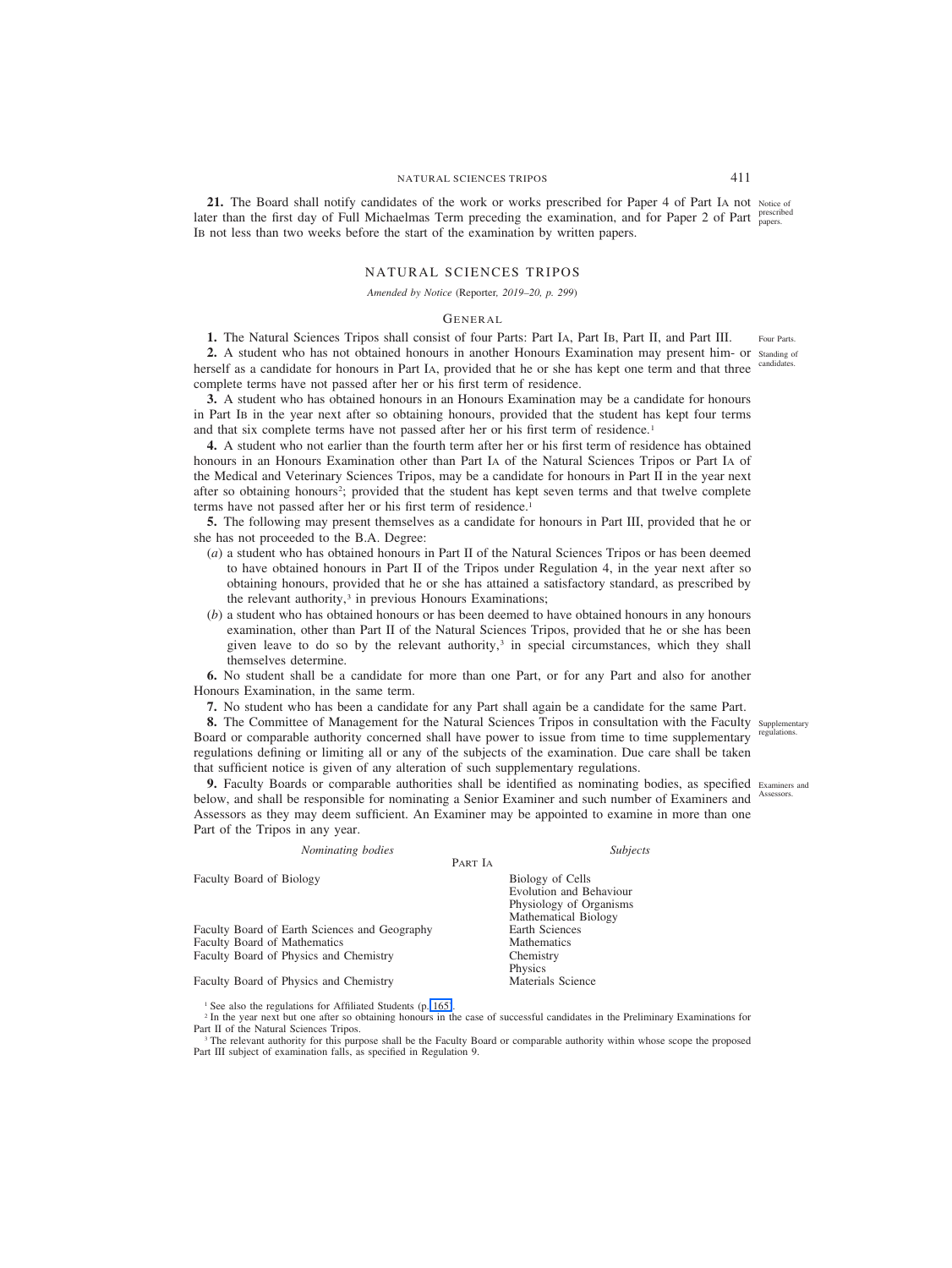| Faculty Board of Biology                      | Evolution and Animal Diversity       |
|-----------------------------------------------|--------------------------------------|
|                                               | Biochemistry and Molecular Biology   |
|                                               | Biology of Disease                   |
|                                               | Cell and Developmental Biology       |
|                                               | Ecology, Evolution, and Conservation |
|                                               | Experimental Psychology              |
|                                               | Neurobiology                         |
|                                               | Pharmacology                         |
|                                               | Physiology                           |
|                                               | Plant and Microbial Sciences         |
| Faculty Board of Earth Sciences and Geography | Earth Sciences A                     |
|                                               | Earth Sciences B                     |
| Board of History and Philosophy of Science    | History and Philosophy of Science    |
| <b>Faculty Board of Mathematics</b>           | <b>Mathematics</b>                   |
| <b>Faculty Board of Physics and Chemistry</b> | Chemistry A                          |
|                                               | Chemistry B                          |
|                                               | Materials Science                    |
|                                               | Physics A                            |
|                                               | Physics B                            |

PART II

Faculty Board of Biology Biochemistry Biological and Biomedical Sciences **Genetics** Pathology Pharmacology Physiology, Development, and Neuroscience Plant Sciences Psychology Psychology, Neuroscience, and Behaviour Zoology<br>Earth Sciences Faculty Board of Earth Sciences and Geography<br>
Board of History and Philosophy of Science<br>
History and Philosophy of Science<br>
History and Philosophy of Science Board of History and Philosophy of Science History and I Faculty Board of Physics and Chemistry Astrophysics Faculty Board of Physics and Chemistry Chemistry Materials Science Physics Faculty Boards of Earth Sciences and Geography, and Physics and Chemistry, jointly Physical Sciences

PART III

Faculty Board of Biology Biochemistry Systems Biology Faculty Board of Earth Sciences and Geography<br>
Board of History and Philosophy of Science<br>
History and Philosophy of Science<br>
History and Philosophy of Science Board of History and Philosophy of Science History and I<br>Faculty Board of Physics and Chemistry Astrophysics Faculty Board of Physics and Chemistry Chemistry Materials Science Physics

**10.** There shall be three bodies of Examiners, one for Part IA, one for Part IB, and one for Part II and Part III. For each of the three bodies there shall be a Chair of Examiners, provided that the same person may be appointed Chair for two or more of the bodies. For each body there may also be one or more Assistant Chairs of Examiners. Chairs and Assistant Chairs of Examiners shall be appointed on the nomination of the Committee of Management for the Natural Sciences Tripos; nominations shall be made not later than the last day of Full Easter Term in the calendar year next preceding that in which the examination is to be held.

Duties of Examiners.

Examiners.

**11.** The Examiners in each subject shall be jointly responsible for all the questions set and for the marks awarded in that subject. At least two Examiners or one Examiner and one Assessor shall set and conduct every oral and practical examination.

PART IB

Ecology, Evolution, and Conservation Physics B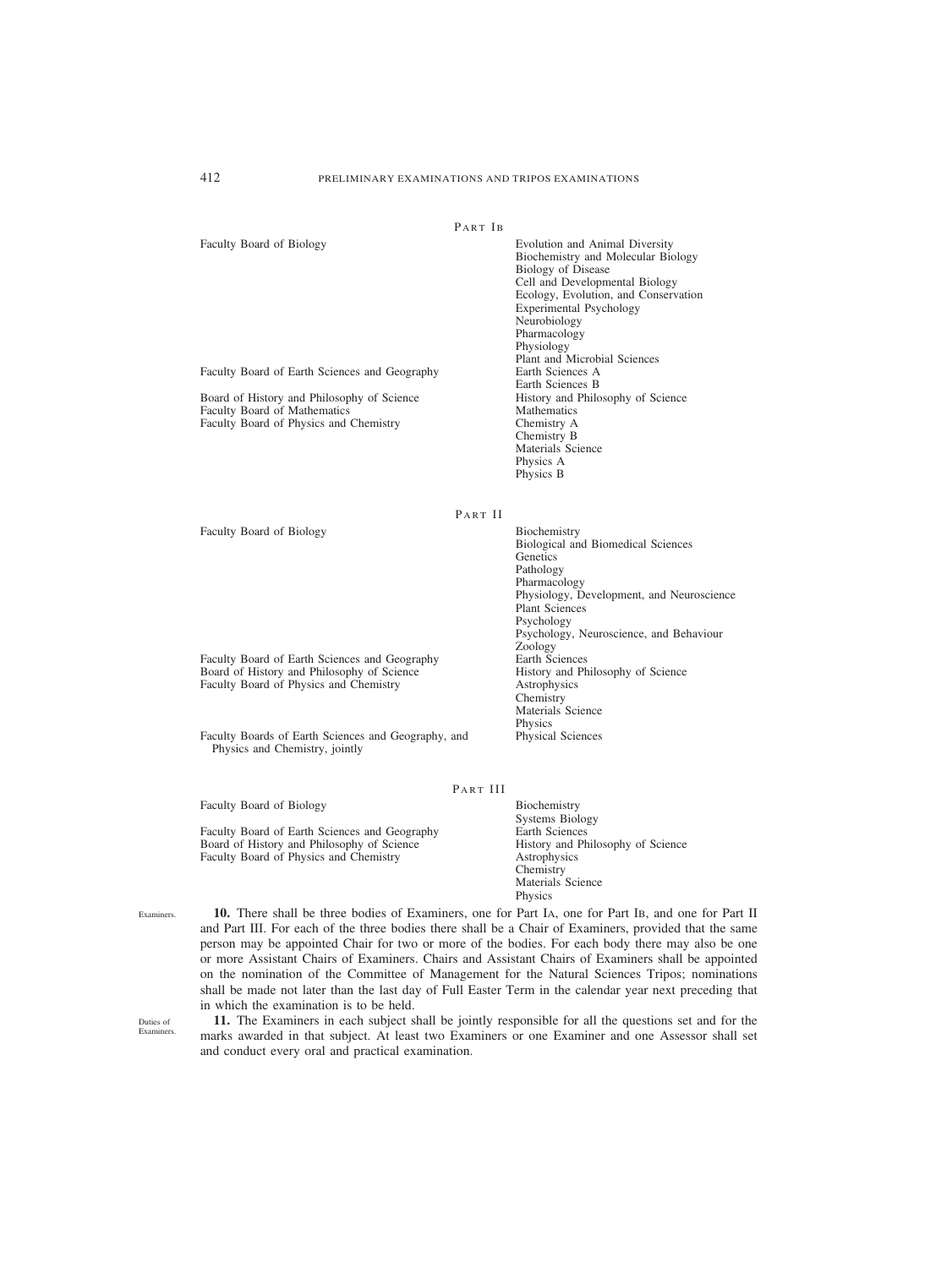NATURAL SCIENCES TRIPOS 413

**12.** The Examiners shall have regard to the style and method of candidates' answers, and shall give credit for excellence in these respects.

**13.** The Assessors shall propose questions in the parts of the subjects assigned to them by the Duties of Examiners, shall look over the answers of the candidates to these questions, and shall report thereon Assessors. to the Examiners. The Assessors may be required to assist the Examiners in setting and conducting every oral and practical examination. The Assessors may be summoned to meetings of the Examiners for the purpose of consultation and advice, but shall not be entitled to vote.

**14.** The Chairs of Examiners shall communicate the marks of all candidates to the Registrary.

PART IA

**15.** The subjects of examination in Part IA, which shall be divided into two groups, A and B, shall scheme of be as follows: examination for Part IA.

|                                                                                   | <b>GROUP A</b>                                          |
|-----------------------------------------------------------------------------------|---------------------------------------------------------|
| Biology of Cells<br>Chemistry<br>Earth Sciences<br><b>Evolution and Behaviour</b> | Materials Science<br>Physics<br>Physiology of Organisms |
|                                                                                   | GROUP B                                                 |

Mathematics Mathematical Biology The maximum marks allocated to each subject shall be: Each subject in Group A 100<br>Mathematics 75 Mathematics 75<br>
Mathematical Biology 75 Mathematical Biology

**16.** Each candidate shall offer three subjects from Group A and one subject from Group B. A candidate taking the examination under the provisions of Regulation 2(*b*) shall not offer Biology of Cells, Evolution and Behaviour, or Physiology of Organisms, if he or she has previously obtained honours in the Medical and Veterinary Sciences Tripos.

**17.** (*a*) There shall be separate examinations set for each subject, as specified below:

| (i) one written paper of three hours:                         |                                 |
|---------------------------------------------------------------|---------------------------------|
| Chemistry<br>Evolution and Behaviour<br>Materials Science     | Mathematical Biology<br>Physics |
| (ii) two written papers of three hours:<br><b>Mathematics</b> |                                 |

(iii) one written paper of three hours and a practical examination:<br>Biology of Cells<br>Physiology of Physiology of Organisms Earth Sciences

The practical examination (where such exists) may include a *viva voce* examination.

(*b*) In addition to the written and practical examinations, for all subjects except Biology of Cells and Physiology of Organisms, candidates shall be required to submit records of practical work and/or fieldwork for each subject. Such records shall be presented for inspection on the request of the Examiners as follows: in Materials Science, on a date or dates announced by the Head of the Department of Materials Science and Metallurgy not later than the beginning of the Michaelmas Term; in Mathematical Biology, on a date or dates announced by the Examiners not later than the division of Michaelmas Term; in Mathematics, on a date or dates to be announced by the Examiners not later than the beginning of the Michaelmas Term; in other subjects, on the day after the last written examination in that subject. Where appropriate, the records shall bear the signature of the teachers under whose direction the work was performed.

(*c*) In assigning marks for the examination in Earth Sciences, the Examiners may, at their discretion, take account of the note-books submitted by candidates. In assigning marks for the examination in all other subjects, except Biology of Cells and Physiology of Organisms, the Examiners shall take account of the records of practical work and/or fieldwork submitted by candidates. Assessment shall be undertaken by the Examiners or, for the following subjects, be provided to the Examiners from the following persons:

Communication of marks.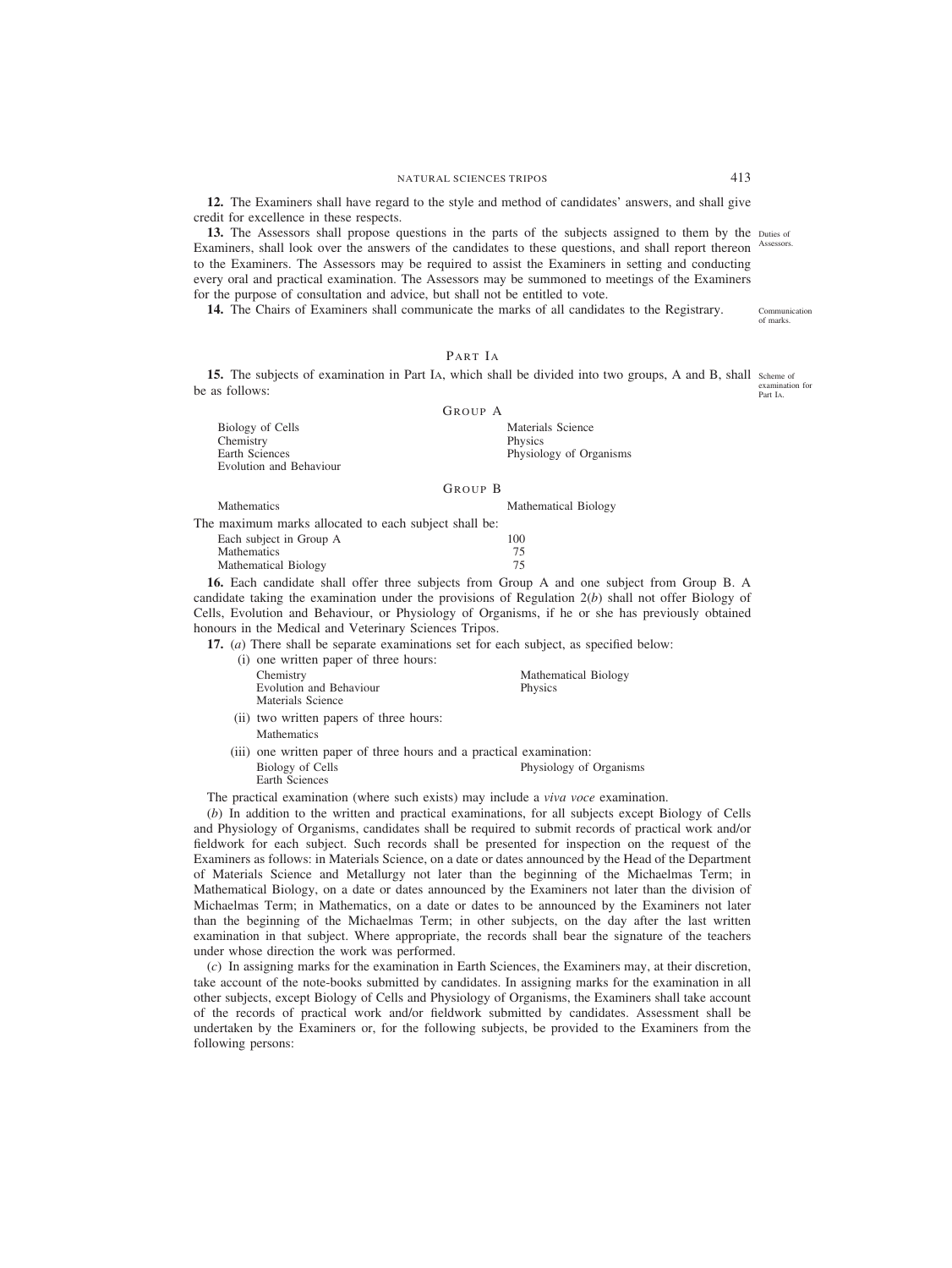|                      | Subject | <i>Provider of assessment</i>                   |
|----------------------|---------|-------------------------------------------------|
| Chemistry            |         | Head of the Department of Chemistry             |
| Materials Science    |         | Head of the Department of Materials Science and |
|                      |         | Metallurgy                                      |
| Mathematical Biology |         | Chair of the Faculty Board of Biology           |
| <b>Physics</b>       |         | Head of the Department of Physics               |

**18.** The names of the candidates who obtain honours in Part IA shall be arranged in three classes. The names in each class shall be arranged in alphabetical order.

**19.** In arranging the class-list the Examiners shall take into account the absolute number of aggregate marks obtained and may further take into account the standard obtained by candidates in each subject.

# PART IB

| <b>20.</b> The subjects of examination in Part IB shall be as follows: |                                   |
|------------------------------------------------------------------------|-----------------------------------|
| Evolution and Animal Diversity                                         | History and Philosophy of Science |
| Biochemistry and Molecular Biology                                     | Materials Science                 |
| Biology of Disease                                                     | <b>Mathematics</b>                |
| Cell and Developmental Biology                                         | Neurobiology                      |
| Chemistry A                                                            | Pharmacology                      |
| Chemistry B                                                            | Physics A                         |
| Earth Sciences A                                                       | Physics B                         |
| Earth Sciences B                                                       | Physiology                        |
| Ecology, Evolution, and Conservation                                   | Plant and Microbial Sciences      |
| <b>Experimental Psychology</b>                                         |                                   |

**21.** Each candidate shall offer three subjects, provided that:

- (*a*) any candidate wishing to offer Physics B with either Evolution and Animal Diversity or Pharmacology must request permission from the Natural Sciences Tripos Management Committee;
- (*b*) not more than one subject shall be chosen from any one of the groups numbered (i) to (ix) below:
	- (i) Chemistry A; Neurobiology;
	- (ii) Biology of Disease; Ecology, Evolution, and Conservation; Physics A;
	- (iii) Cell and Developmental Biology; Materials Science;
	- (iv) Earth Sciences B; Physics B;
	- (v) Biochemistry and Molecular Biology; Earth Sciences A;
	- (vi) Experimental Psychology; Plant and Microbial Sciences;
	- (vii) Evolution and Animal Diversity; Mathematics; Pharmacology;
	- (viii) Chemistry B; Physiology;
	- (ix) History and Philosophy of Science.

**22.** No candidate shall offer Mathematics if he or she has previously obtained honours in Part IB of the Mathematical Tripos, or unless he or she:

- *either* (i) has previously offered Mathematics in Part IA of the Natural Sciences Tripos,
- *or* (ii) has obtained honours in Part IA of the Mathematical Tripos, or in Part IA of the Computer Science Tripos, or in Part IA of the Engineering Tripos,
- *or* (iii) is an Affiliated Student.
- **23.** (*a*) There shall be separate examinations set for each subject, as specified below:

(i) two written papers of three hours:

| *Evolution and Animal Diversity       | History and Philosophy of Science |
|---------------------------------------|-----------------------------------|
| *Chemistry A                          | *Materials Science                |
| *Chemistry B                          | *Mathematics                      |
| *Ecology, Evolution, and Conservation | *Physics A                        |
|                                       | *Physics B                        |
|                                       |                                   |

(ii) two written papers, one of two hours and one of three hours and a practical examination: Physiology

| (iii) two written papers of three hours and a practical examination: |                               |
|----------------------------------------------------------------------|-------------------------------|
| Biochemistry and Molecular Biology                                   | *Earth Sciences A             |
| Cell and Developmental Biology                                       | *Earth Sciences B             |
| *Experimental Psychology                                             | *Plant and Microbial Sciences |

Scheme of examination for Part IB.

Class-list for Part IA.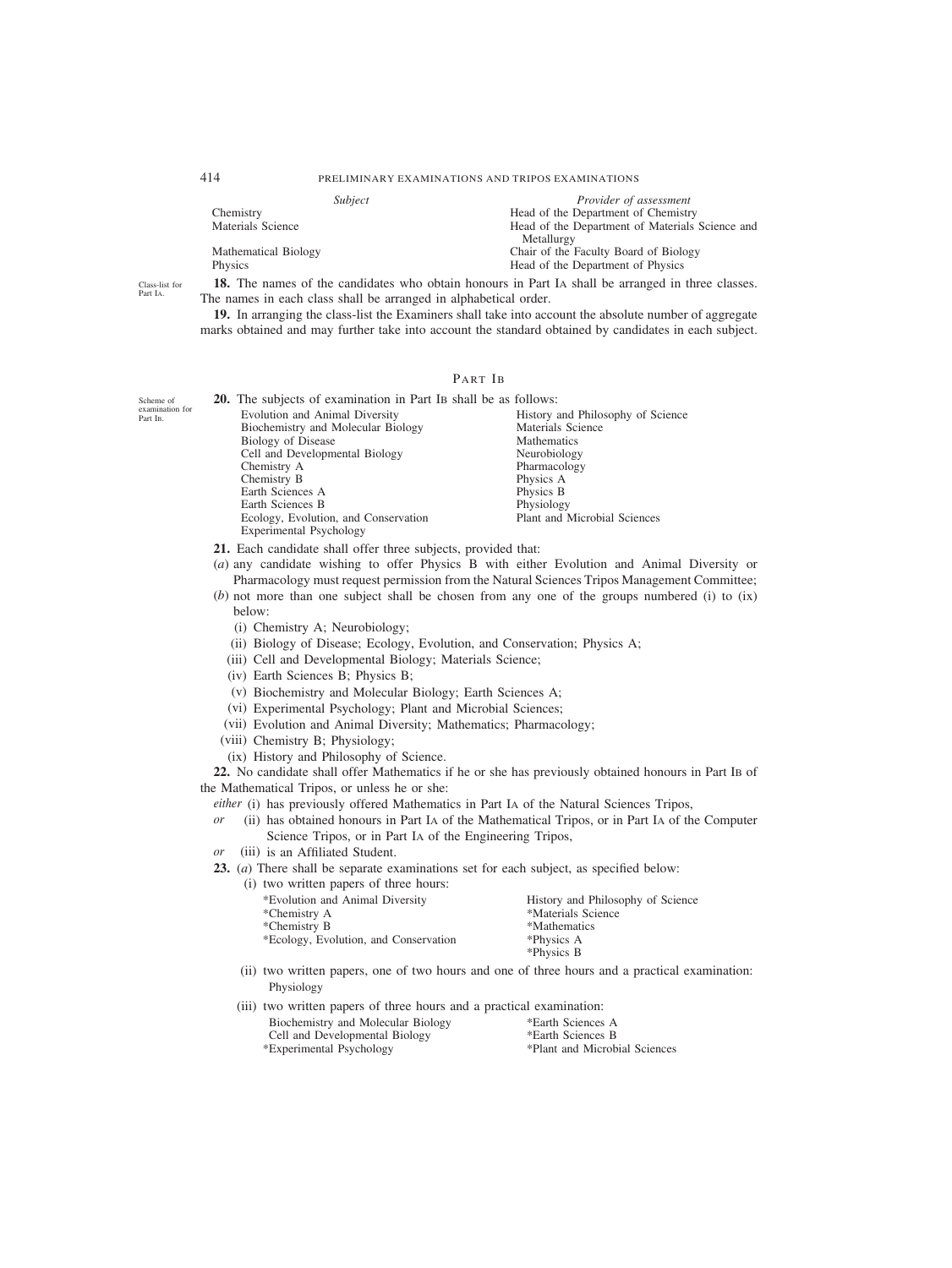- (iv) two written papers, one of one hour and one of three hours, and a practical examination: Neurobiology \*Pharmacology
- (v) two written papers, one of one and a half hours and one of three hours, and a practical examination:
	- Biology of Disease

The practical examination (where such exists) shall be as follows: in Plant and Microbial Sciences it shall be of one and a half hours' duration; in Physiology it shall be of one hour and twenty minutes' duration; in Experimental Psychology and Neurobiology, it shall be of one and a half hours' duration; in Earth Sciences A and Earth Sciences B, it shall be in two parts, one of three hours' duration and one of one and a half hours' duration; in all other subjects, it shall be of three hours' duration.

(*b*) A candidate who offers one or more of the subjects marked with an asterisk shall, in addition to the written and practical examinations, be required to submit records of practical work and/or fieldwork for each subject. Such records shall be presented for the inspection of the Examiners on a date or dates to be announced by the Head of the Department concerned; they shall bear the signatures of the teachers under whose direction the work was carried out.

(*c*) In assigning marks for the examinations in Earth Sciences A and Earth Sciences B, the Examiners may, at their discretion, take account of the records of practical work and/or fieldwork (where such exist) submitted by candidates. In assigning marks for the examination in all other subjects, the Examiners shall take account of the records submitted by candidates (where such exist). Assessment shall be undertaken by the Examiners or, for the following subjects, be provided to the Examiners from the following persons:

| Subject                        | Provider of assessment                                     |
|--------------------------------|------------------------------------------------------------|
| Evolution and Animal Diversity | Head of the Department of Zoology                          |
| Chemistry A                    | Head of the Department of Chemistry                        |
| Chemistry B                    | Head of the Department of Chemistry                        |
| Experimental Psychology        | Head of the Department of Psychology                       |
| Materials Science              | Head of the Department of Materials Science and Metallurgy |
| Physics A                      | Head of the Department of Physics                          |
| Physics B                      | Head of the Department of Physics                          |

**24.** The names of the candidates who obtain honours in Part IB shall be arranged in three classes, class-list for of which the second shall be divided into two divisions. The names in the first and third classes, and <sup>Part IB.</sup> in each division of the second class, shall be arranged in alphabetical order.

**25.** In arranging the class-list the Examiners may take into account the standard attained by candidates in each subject as well as the aggregate of marks obtained by them.

# PART II

| <b>26.</b> The subjects of examination in Part II shall be as follows: |                                           | Scheme of                   |
|------------------------------------------------------------------------|-------------------------------------------|-----------------------------|
| Astrophysics                                                           | Pharmacology                              | examination for<br>Part II. |
| Biochemistry                                                           | <b>Physical Sciences</b>                  |                             |
| Biological and Biomedical Sciences                                     | Physics                                   |                             |
| Chemistry                                                              | Physiology, Development, and Neuroscience |                             |
| Earth Sciences                                                         | <b>Plant Sciences</b>                     |                             |
| Genetics                                                               | Psychology                                |                             |
| History and Philosophy of Science                                      | Psychology, Neuroscience, and Behaviour   |                             |
| Materials Science                                                      | Zoology                                   |                             |
| Pathology                                                              |                                           |                             |

**27.** Each candidate for Part II shall offer one of these subjects, and shall satisfy the requirements set out in Regulation 30 for the subject offered.

**28.** Each candidate submitting a dissertation, essay, critical review, thesis, project report, or similar exercise under Regulation 30 shall be required to sign a declaration that the exercise submitted is her or his own work, unaided except as may be specified in the declaration, and that it does not contain material that has already been used to any substantial extent for a comparable purpose; if two or more candidates have undertaken work in collaboration, they shall each be required to indicate the extent of their contribution. The Examiners shall have power if they consider that a piece of work submitted for the examination is not sufficiently legible, to require that it be resubmitted in typescript.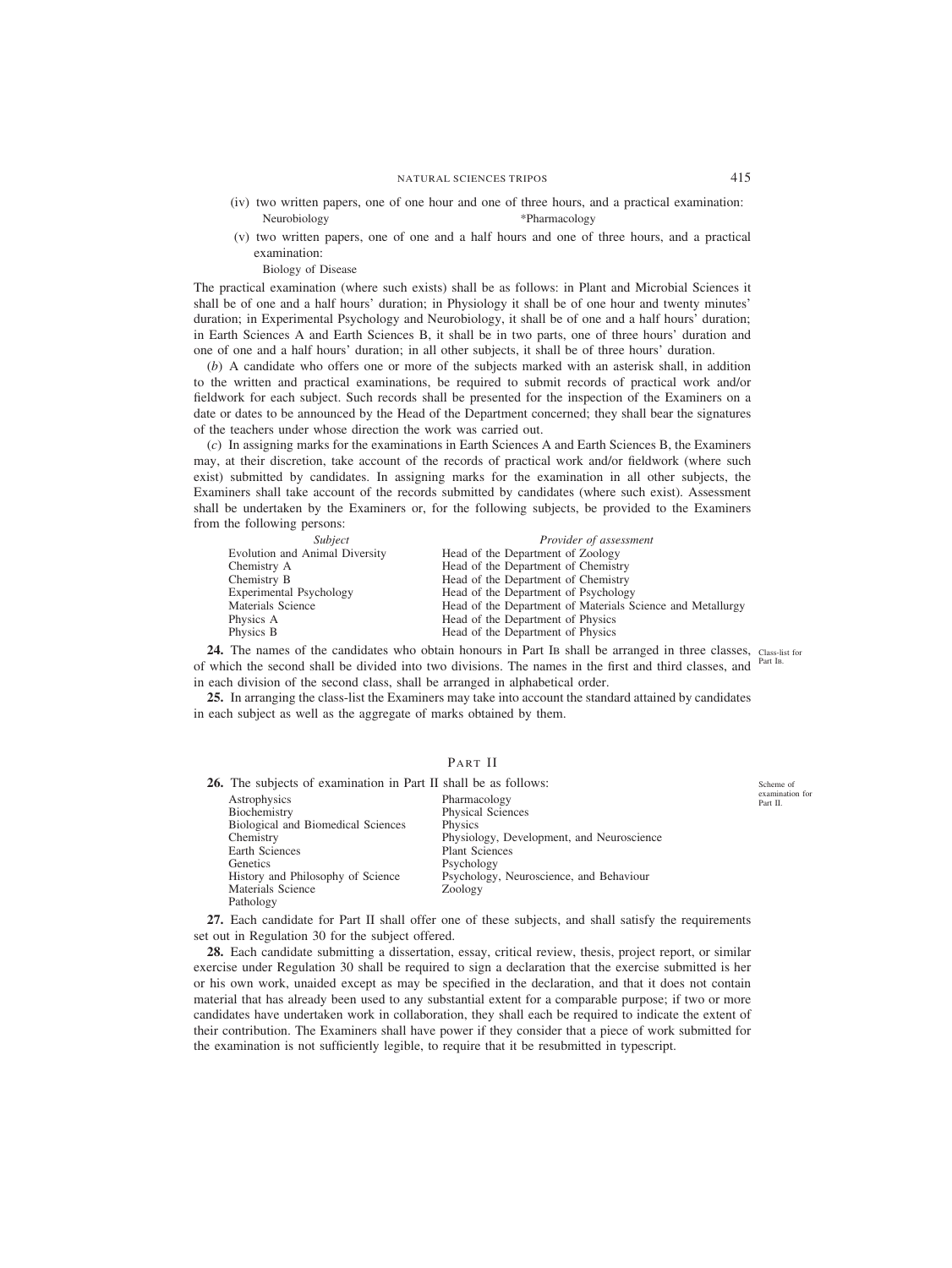**29.** For each subject in Part II the Examiners may, at their discretion, examine a candidate *viva voce*.

**30.** Examination requirements for the particular subjects shall be as follows:

## *Astrophysics.* Each candidate shall offer

- (*a*) four written papers of three hours each;
- (*b*) records of practical, project, or other work.

The practical, project, or other work and their examination requirements shall be prescribed from time to time by the Director of the Institute of Astronomy, and shall be carried out in accordance with instructions which shall be announced not later than the division of the Michaelmas Term next preceding the examination. As an indication of good faith, each candidate shall submit, with the records of her or his work, a declaration that these instructions have been observed. The records of practical, project, or other work shall be submitted to the Director of the Institute of Astronomy not later than a date announced by the Director not later than the division of the Michaelmas Term next preceding the examination.

The Examiners shall be provided by the Director with assessments of the work submitted by the candidates, and shall take account of this work in drawing up the class-list.

#### *Biochemistry.* Each candidate shall offer

(*a*) five written papers, four papers (Papers 1, 2, 3, and 4) of three hours each and one paper (Paper 5) of three and a quarter hours (the first quarter of an hour of which shall not be used for writing answers to questions); (*b*) one essay of not more than 3,000 words, excluding footnotes and bibliography;

(*c*) a thesis of not more than 5,000 words, excluding footnotes and bibliography.

The essay shall be on a subject chosen by the candidate from a list of approved subjects announced by the Examiners not later than the division of the Michaelmas Term. The essay shall be submitted to the Examiners not later than the eighth day of Full Lent Term.

The thesis shall give an account of an investigation undertaken by the candidate, the subject of which shall be chosen by the candidate in consultation with staff of the Department of Biochemistry. Each candidate shall inform the Examiners of the subject chosen before the end of Full Michaelmas Term. The thesis shall be submitted to the Examiners not later than the ninth day of Full Easter Term.

In assigning marks for the examination the Examiners shall take account of candidates' essays and theses.

#### *Biological and Biomedical Sciences.* Each candidate shall offer

(*a*) the examination requirements of one Major Subject;

(*b*) the examination requirements of one Minor Subject;

(*c*) a dissertation of not more than 6,000 words, excluding tables, figures, and references.

The Major and Minor Subjects and their examination requirements shall be announced by the Faculty Board of Biology not later than the division of the Lent Term in the year next preceding the examination. When giving notice of the Subjects to be offered, the Faculty Board of Biology shall have power, in consultation with the General Board<sup>1</sup>, to announce restrictions on the combinations of subjects that any candidate may offer in the examination.

The subject of the dissertation shall be on a topic related to either the Major or Minor Subject offered by the candidate. The subject shall be either proposed by the candidate and approved by the Examiners, or chosen by the candidate from a list of subjects announced by the Examiners. Each candidate shall obtain the approval for her or his subject not later than the division of Michaelmas Term. Dissertations shall be prepared in accordance with guidelines which shall be issued by the Faculty Board of Biology not later than the division of the Michaelmas Term. The dissertation shall be submitted to the Examiners not later than the first Friday of Full Easter Term.

#### *Chemistry.* Each candidate shall offer:

(*a*) four written papers of three hours each;

(*b*) records of further work.

The types of further work and their examination requirements shall be announced by the Head of the Department of Chemistry not later than the division of the Easter Term in the year next preceding the examination. The records of further work shall be submitted to the Head of the Department not later than the first Monday of Full Easter Term and shall bear the signatures of the teachers under whose direction the work was performed. The Examiners shall be provided by the Head of the Department with assessments of the work submitted by candidates, and shall take these assessments into account in assigning marks for the examination.

In drawing up the class-list the Examiners shall take account of the standard attained by a candidate in each part of the examination as well as the aggregate of marks obtained.

*Earth Sciences.* Each candidate shall offer:

(*a*) three courses, chosen from a list of five, to be assessed by

- (i) two written papers of three hours each;
- (ii) three practical examinations or continuously assessed practical work, one associated with each of the three courses offered;

Subject requirements.

<sup>&</sup>lt;sup>1</sup> The General Board has delegated authority to the Examination and Assessment Committee.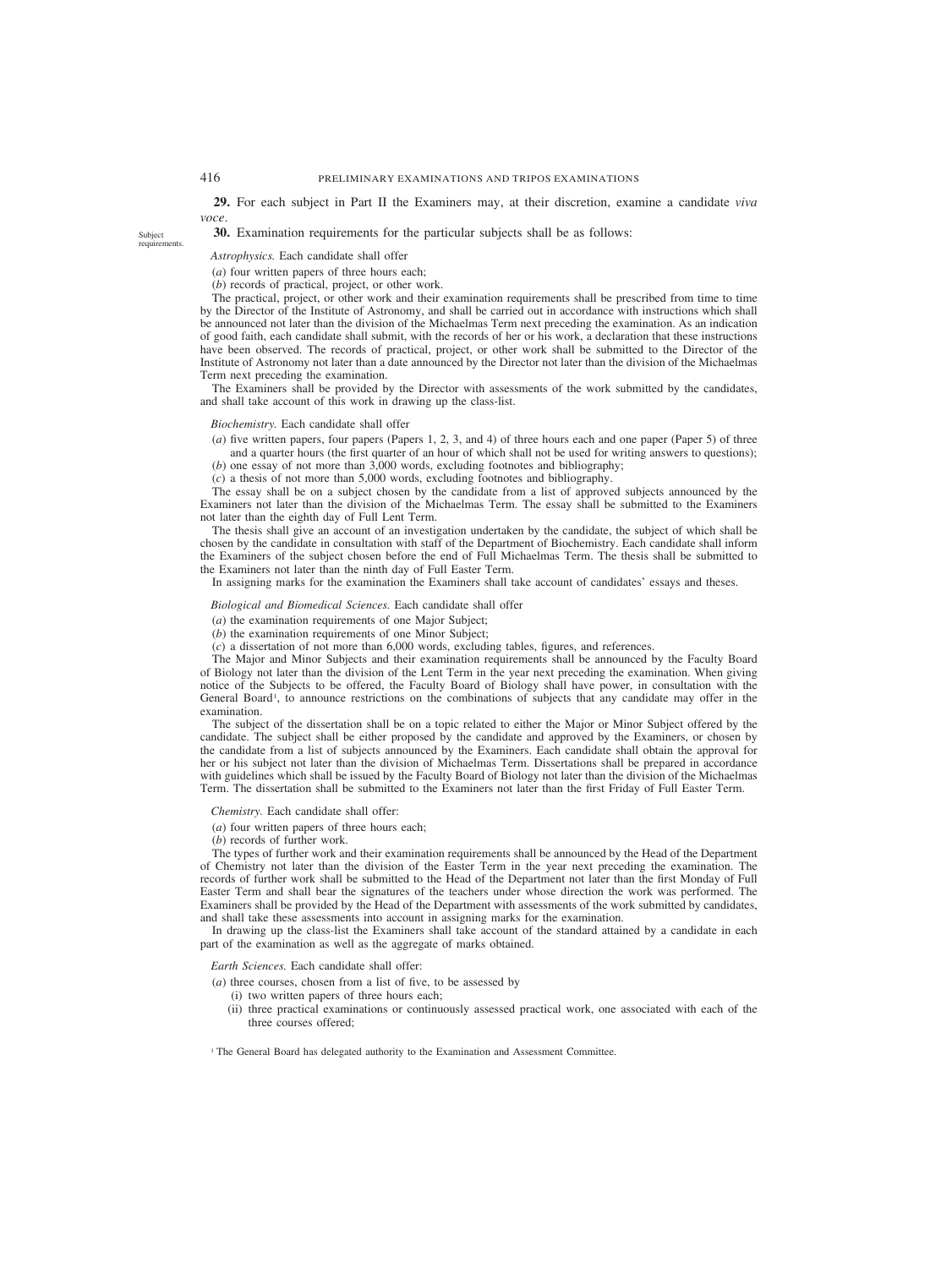(iii) a written paper of three hours' duration, consisting of three essays, each essay chosen from topics related to the seminars in each of the three courses offered;

(*b*) a report of a research project of not more than 6,000 words, excluding footnotes;

(*c*) records of classwork and fieldwork.

At the discretion of the Examiners a candidate may be called for a *viva voce* examination on the candidate's project work and on general aspects of the Earth Sciences.

The practical work and examination requirements associated with each course shall be announced by the Head of the Department of Earth Sciences not later than the beginning of the Michaelmas Term.

The report of a research project shall be on a subject which may be either proposed by the candidate and approved by the Head of the Department of Earth Sciences or chosen by the candidate from a list of approved subjects announced by the Head of the Department by the beginning of the Easter Term in the year next preceding the examination. Each candidate shall either obtain the approval of the Head of the Department for the subject proposed or notify the Head of the Department of the subject chosen from the list not later than 30 June in the year next preceding the examination. The report shall be submitted to the Examiners not later than the second day of Full Lent Term.

The records of classwork and fieldwork shall be submitted to the Examiners through the Head of the Department of Earth Sciences not later than the last day of the written examinations and shall bear the signatures of the teachers under whose direction the work was performed. The types of classwork and fieldwork shall be announced by the Head of the Department not later than the beginning of the Michaelmas Term.

*Genetics.* Each candidate shall offer:

- (*a*) four written papers of three hours each;
- (*b*) one written paper of two hours;
- (*c*) an essay of not more than 3,500 words;
- (*d*) a thesis of not more than 3,500 words, excluding tables, figures, and references.

The subject of the essay and the thesis shall be either proposed by the candidate and approved by the Examiners, or chosen by the candidate from a list of approved subjects announced by the Examiners. Each candidate shall either obtain the approval of the Examiners for the subject proposed or notify the Examiners of the subject chosen from the list not later than the end of Full Michaelmas Term. The essay shall be submitted to the Examiners not later than the second day of Full Lent Term, and shall contain a critical review of an area of genetics. The thesis shall be submitted to the Examiners not later than the tenth day after the last day of Full Lent Term.

In assigning marks for the examination the Examiners shall take account of the submitted essay and thesis.

*History and Philosophy of Science.* The examination shall comprise two alternative options, (A) and (B). Option A is normally the choice of students who intend to graduate after taking Part II; option B is normally the choice of those who plan to proceed to Part III. Students are free to choose either option.

A candidate who chooses option (A) shall offer

- (*a*) three written papers of three hours each, to be chosen by the candidate from a list of not more than ten papers;
- (*b*) a dissertation of between 5,000 and 12,000 words, inclusive of notes;
- (*c*) two essays, each of not more than 3,000 words in length.
- A candidate who chooses option (B) shall offer
- (*a*) four written papers of three hours each, to be chosen by the candidate from a list of not more than ten papers;

(*b*) two essays, each of not more than 3,000 words in length.

The written papers shall be chosen from a list published by the Board of History and Philosophy of Science not later than the end of Full Easter Term in the year preceding the examination.

The two essays shall each be on a source chosen from a list of prescribed sources which shall be published by the Board of History and Philosophy of Science not later than the end of Full Easter Term in the year next preceding the examination. A candidate shall obtain the approval of the Board for the subjects proposed for the essays not later than the last day of Full Michaelmas Term. The essays shall be submitted to the Examiners not later than the division of the Lent Term.

The dissertation shall be on a topic proposed by the candidate and approved by the Board of History and Philosophy of Science not later than the division of the Lent Term. The dissertation shall show evidence of reading, judgement, criticism, and power of exposition, and shall give full references to sources used. The dissertation shall be submitted to the Examiners not later than the first Monday of Full Easter Term.

*Materials Science.* Each candidate shall offer:

(*a*) four written papers of three hours each;

(*b*) further work.

The further work and its examination requirements and submission arrangements shall be announced by the Head of the Department of Materials Science and Metallurgy not later than the beginning of the Michaelmas Term and shall comprise coursework and practical work. Records of further work shall be submitted to the Examiners through the Head of the Department and shall bear the signatures of the teachers under whose direction the work was performed.

The Examiners shall be provided by the Head of the Department with assessments of the work submitted by candidates, and shall take the assessments into account in assigning marks for the examination.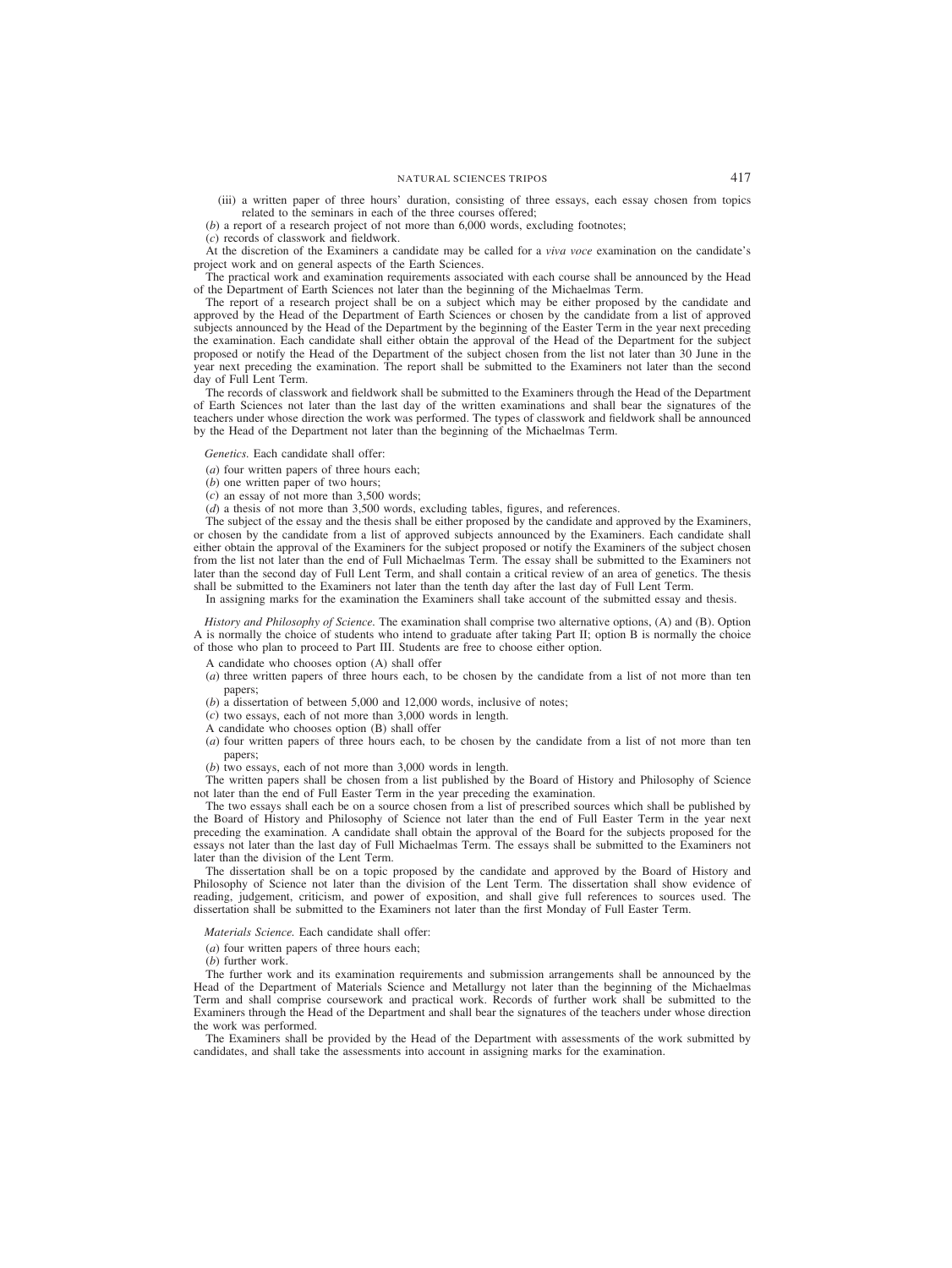## *Pathology.* Each candidate shall offer

(*a*) four written papers of three hours each, and a practical examination of two and a half hours;

(*b*) a project report.

The project report shall be on a subject either proposed by the candidate and approved by the Head of the Department of Pathology, or chosen by the candidate from a list of approved subjects announced by the Head of the Department not later than the beginning of the Michaelmas Term. Each candidate shall either obtain the approval of the Head of the Department for the subject proposed, or notify the Head of the Department of the subject chosen from the list, not later than the second Friday of Full Michaelmas Term. The report or essay shall be submitted to the Examiners not later than the end of Full Lent Term, in a format specified by the Head of the Department not later than the beginning of the Michaelmas Term.

#### *Pharmacology.* Each candidate shall offer

(*a*) four written papers of three hours each;

(*b*) a report of a research project.

The report of the research project shall be on a subject chosen from a list of approved subjects announced by the Head of the Department of Pharmacology not later than the division of the Michaelmas Term. Each candidate shall notify the Head of the Department of the subject chosen from the list not later than the end of Full Michaelmas Term. The report shall be submitted to the Examiners not later than the tenth day of Full Easter Term.

Before the division of Full Easter Term, each candidate is required to give a brief oral communication to an audience that includes the internal examiners.

In assigning marks for the examination the Examiners shall take account of the written and oral reports of the research projects.

#### *Physical Sciences.* Each candidate shall offer

- (*a*) the examination requirements of one Half Subject, chosen from Chemistry, Earth Sciences, Physics;
- (*b*) the examination requirements of a subject from Part IB of the Tripos, as specified in Regulation 23, subject to any restrictions outlined below;
- (*c*) a dissertation of 5,000 words, inclusive of notes, but excluding tables, figures, and references. The subject of the dissertation shall be on a topic approved by the Head of the Department in which the candidate is offering the Half Subject. Each candidate shall obtain the approval for her or his subject not later than the division of the Michaelmas Term. Dissertations shall be prepared in accordance with guidelines which shall be issued by the Faculty Boards of Earth Sciences and Geography, and Physics and Chemistry, jointly, not later than the division of the Michaelmas Term. The dissertation shall be submitted to the Head of the Department in which the candidate is offering the Half Subject not later than the first Friday of Full Easter Term and shall bear the signatures of the teacher under whose direction the work was performed.

(i) The examination requirements for Half Subject Chemistry shall consist of three written papers, each of one and a half hours' duration, and the submission of note-books of further work. The types of further work and their examination requirements shall be announced by the Head of the Department of Chemistry not later than the division of the Easter Term in the year next preceding the examination. The records of further work shall be submitted to the Head of the Department not later than the first Monday of Full Easter Term and shall bear the signatures of the teachers under whose direction the work was performed. The Examiners shall be provided by the Head of the Department with assessments of the work submitted by candidates, and shall take these assessments into account in assigning marks for the examination.

Half Subject Chemistry may not be offered unless the candidate has previously offered either Chemistry A or Chemistry B in Part IB of the Tripos.

- (ii) The examination requirements for Half Subject Physics shall consist of:
	- (1) two papers drawn from Papers 1, 2, 3, and 4 of the papers in Physics for Part II of the Natural Sciences Tripos:
	- (2) one paper drawn from Papers 5, 6, 7, and 8 of the papers in Physics in Part II of the Natural Sciences Tripos;
	- (3) two units of further work not to include the research review;
	- (4) a computing exercise.

Each paper shall be of two hours' duration.

The types of further work and their examination requirements shall be announced by the Head of the Department of Physics not later than the beginning of the Michaelmas Term. Records of further work shall be submitted to the Head of the Department not later than the fourth Monday of Full Easter Term and shall bear the signatures of the teachers under whose direction the work was performed. The Examiners shall be provided by the Head of the Department with assessments of the work submitted by candidates, and shall take these assessments into account in assigning marks for the examination.

Half Subject Physics may not be offered unless the candidate has previously offered Physics A or Physics B in Part IB of the Tripos.

- (iii) The examination requirements for Half Subject Earth Sciences shall consist of:
	- (1) two written papers of two hours' duration each, and practical examinations or continually assessed practical work associated with each paper offered;
	- (2) a written paper of two hours' duration, consisting of two essays, each essay chosen from topics related to the seminars in each of the two courses offered;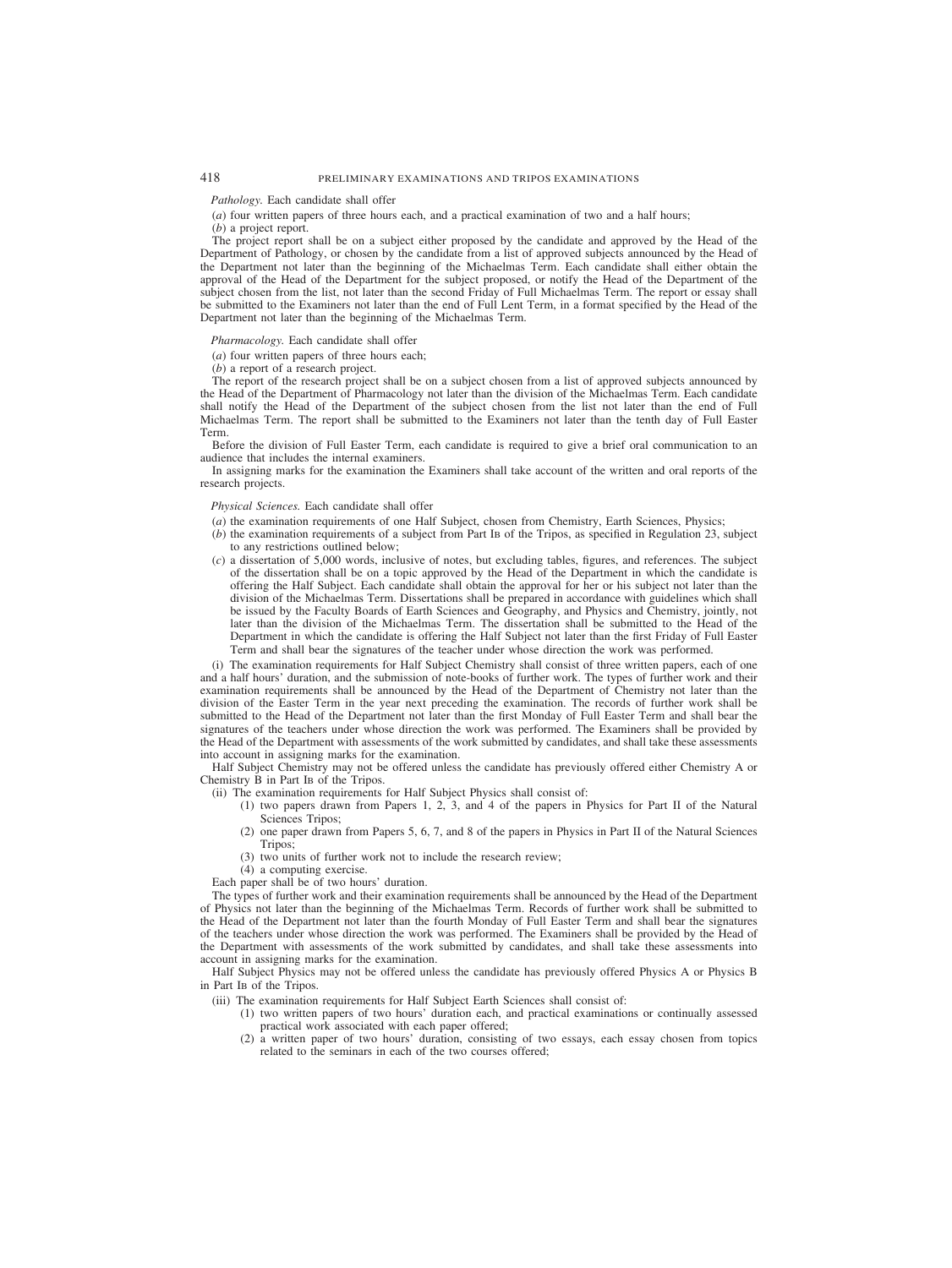## (3) records of practical work and fieldwork.

The practical work and examination requirements associated with each paper shall be announced by the Head of the Department of Earth Sciences not later than the beginning of the Michaelmas Term. The Examiners shall be provided by the Head of the Department with assessments of the continually assessed practicals; in assigning marks for the examination the Examiners shall take account of the assessments.

The records of classwork and fieldwork shall be submitted to the Examiners through the Head of the Department of Earth Sciences not later than the last day of the written examinations and shall bear the signatures of the teachers under whose direction the work was performed. The types of classwork and fieldwork shall be announced by the Head of the Department not later than the beginning of the Michaelmas Term.

Half Subject Earth Sciences may not be offered unless the candidate has previously offered *either* Earth Sciences A *or* Earth Sciences B in Part IB of the Tripos.

*Physics.* Each candidate shall offer:

(*a*) Papers 1, 2, 3, and 4;

(*b*) a minimum of three and a maximum of four from Papers 5, 6, 7, and 8;

(*c*) three or more units of further work;

(*d*) a computing exercise.

Each paper shall be of two hours' duration.

The types of further work and their examination requirements shall be announced by the Head of the Department of Physics not later than the beginning of the Michaelmas Term. The records of further work shall be submitted to the Head of the Department not later than the fourth Monday of Full Easter Term and shall bear the signatures of the teachers under whose direction the work was performed. The Examiners shall be provided by the Head of the Department with assessments of the work submitted by candidates, and shall take these assessments into account in assigning marks for the examination.

If a candidate offers four papers in (*b*) the Examiners will take into account the three components which they judge to be the best.

If a candidate offers more than three units of further work in (*c*) the Examiners will take into account the three components which they judge to be the best.

In drawing up the class-list the Examiners shall take account of the standard attained by a candidate in each part of the examination as well as the aggregate of marks obtained.

#### *Physiology, Development, and Neuroscience.* Each candidate shall offer

(*a*) four written papers of three hours each;

(*b*) a report of a research project.

The report of a research project shall be on a subject which may be either proposed by the candidate and approved by the Course Organizer or chosen by the candidate from a list of approved subjects announced by the Course Organizer not later than the end of the Easter Term in the year preceding the examination. Each candidate shall either obtain the approval of the Course Organizer for the subject proposed, or notify the Course Organizer of the subject chosen from the list, not later than the beginning of the Michaelmas Term. The report shall be submitted to the Examiners not later than the third day of the Full Easter Term in which the examination is to be held.

*Plant Sciences.* Each candidate shall offer

(*a*) four written papers of three hours each;

(*b*) an essay of not more than 2,500 words, excluding tables, figure legends, and bibliography;

(*c*) a report of a research project, of not more than 5,000 words, excluding tables, figure legends, appendices, and bibliography.

The essay shall be on a subject chosen by the candidate from a list of approved subjects announced by the Head of the Department of Plant Sciences and shall be submitted to the Examiners. The dates of announcement of subjects and submission of essays shall be announced by the Head of the Department not later than the second Friday of Full Michaelmas Term.

The report of a research subject shall be on a subject chosen by the candidate from a list of approved subjects announced by the Head of the Department of Plant Sciences and shall be submitted to the Examiners. The dates of announcement of subjects and submission of essays shall be announced by the Head of the Department not later than the second Friday of Full Michaelmas Term.

*Psychology.* Each candidate shall offer:

- (*a*) four written papers of three hours each, Papers 1–3 and an Option Paper chosen from a list of subjects published by the Department not later than the division of the Lent Term in the year next preceding the examination, provided that a candidate may submit, in addition to those papers, two copies of an original dissertation of not more than 8,000 words, excluding appendices, footnotes, and bibliography;
- (*b*) two copies of a report of a research project not exceeding 7,000 words, including footnotes but excluding any tables, captions, figures, bibliography, and appendices.

The title of the original dissertation shall be on a subject chosen by the candidate and approved by the Senior Examiner not later than the end of the Michaelmas Term next preceding the examination. Two copies of the original dissertation, if it is offered, shall be submitted to the Senior Examiner not later than the fifth Monday of Full Lent Term proceeding the examination.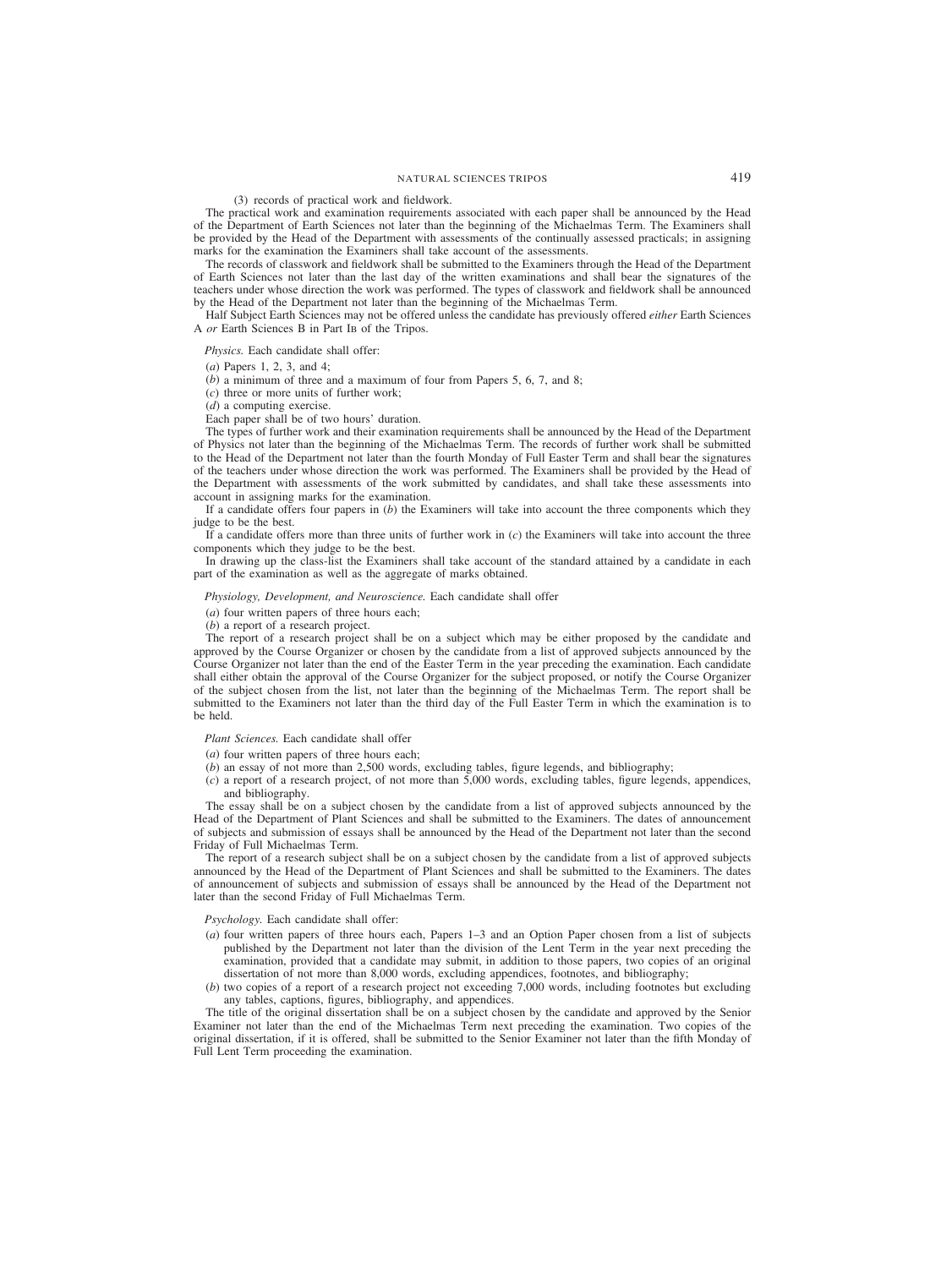The report of a research project shall be on a subject either proposed by the candidate and approved by the Head of Department of Psychology or chosen by the candidate from a list of approved subjects announced by the Head of the Department by the beginning of the Michaelmas Term. The report shall be submitted to the Examiners not later than the tenth day of Full Easter Term in which the examination is to be held.

If a candidate offers four papers and an original dissertation, the Examiners shall assess her or his performance on (i) Paper 1 and (ii) three of the following: Papers 2, 3, the Option Paper, or the original dissertation, discounting the one component out of the four in which they judge the candidate's work to be least good, providing that no component out of Papers 2, 3, or the Option Paper shall be discounted if it is not of at least a lower second-class standard.

## *Psychology, Neuroscience, and Behaviour.* Each candidate shall offer

(*a*) four written papers of three hours each;

(*b*) a report of a research project, in printed or typewritten form, of not more than 8,000 words, excluding tables, appendices, footnotes, and bibliography.

The report of a research project shall be on a subject either proposed by the candidate and approved by the Course Organizer, or chosen by the candidate from a list of approved subjects announced by the Course Organizer, not later than the end of August in the year preceding the Examination. Each candidate shall either obtain the approval of the Course Organizer for the subject proposed, or notify the Course Organizer of the subject chosen from the list, not later than the start of Full Michaelmas Term. The report shall be submitted to the Examiners not later than the fifth day of the Full Easter Term in which the examination is to be held.

*Zoology.* Each candidate shall offer

(*a*) four written papers of three hours each;

(*b*) a research project proposal of not more than 2,000 words, excluding tables and bibliography;

(*c*) records of project work or practical work, or both.

The research project proposal shall be on a subject chosen by the candidate from a list of approved subjects announced by the Head of the Department of Zoology not later than the end of the first quarter of the Michaelmas Term. The research project proposal shall be submitted to the Examiners on a date which the Head of the Department shall announce not later than the end of the first quarter of the Michaelmas Term.

The records of project work, or practical work, or both may be either chosen by the candidate from a list of approved subjects announced by the Head of the Department of Zoology not later than the end of the first quarter of the Michaelmas Term, or proposed by the candidate and approved by the Head of the Department by not later than the end of the first quarter of the Michaelmas Term. The records shall be submitted to the Examiners on the first day of the written examination and shall bear the signatures of the teachers under whose direction the work was performed.

The Examiners shall be provided by the Head of the Department of Zoology with assessments of the work submitted by candidates under (*b*) and (*c*), and shall take the assessments into account in assigning marks for the examination.

During the first week of Full Easter Term, each candidate is required to give a brief oral communication to an audience including two assessors.

In assigning marks for (*c*) the Examiners shall take account of the oral reports.

**31.** For each subject in Part II there shall be published a separate class-list, which shall be signed by the Examiners in that subject.

The names of the candidates who obtain honours in each subject or combination of subjects shall be arranged in three classes, of which the second shall be divided into two divisions. The names in the first and third classes, and in each division of the second class, shall be arranged in alphabetical order.

## PART III

Scheme of examination for Part III.

Class-lists for Part II.

> **32.** The subjects of examination in Part III shall be as follows: Astrophysics History and Philosophy of Science<br>Biochemistry History and Philosophy of Science Materials Science<br>Physics Chemistry Earth Sciences Systems Biology

**33.** Every candidate for Part III shall offer one of these subjects, and shall satisfy the requirements set out in Regulation 36 for the subject offered. In addition to the requirements set out in Regulation 36, the Committee of Management for the Natural Sciences Tripos may authorize no more than ten additional interdisciplinary papers which shall be included in the examination requirements of one or more subjects. Public notice of the interdisciplinary papers shall be given not later than the end of the Easter Term in the year next preceding the examination, provided that the Committee of Management shall have the power of subsequently issuing amendments if they have due reason for doing so and if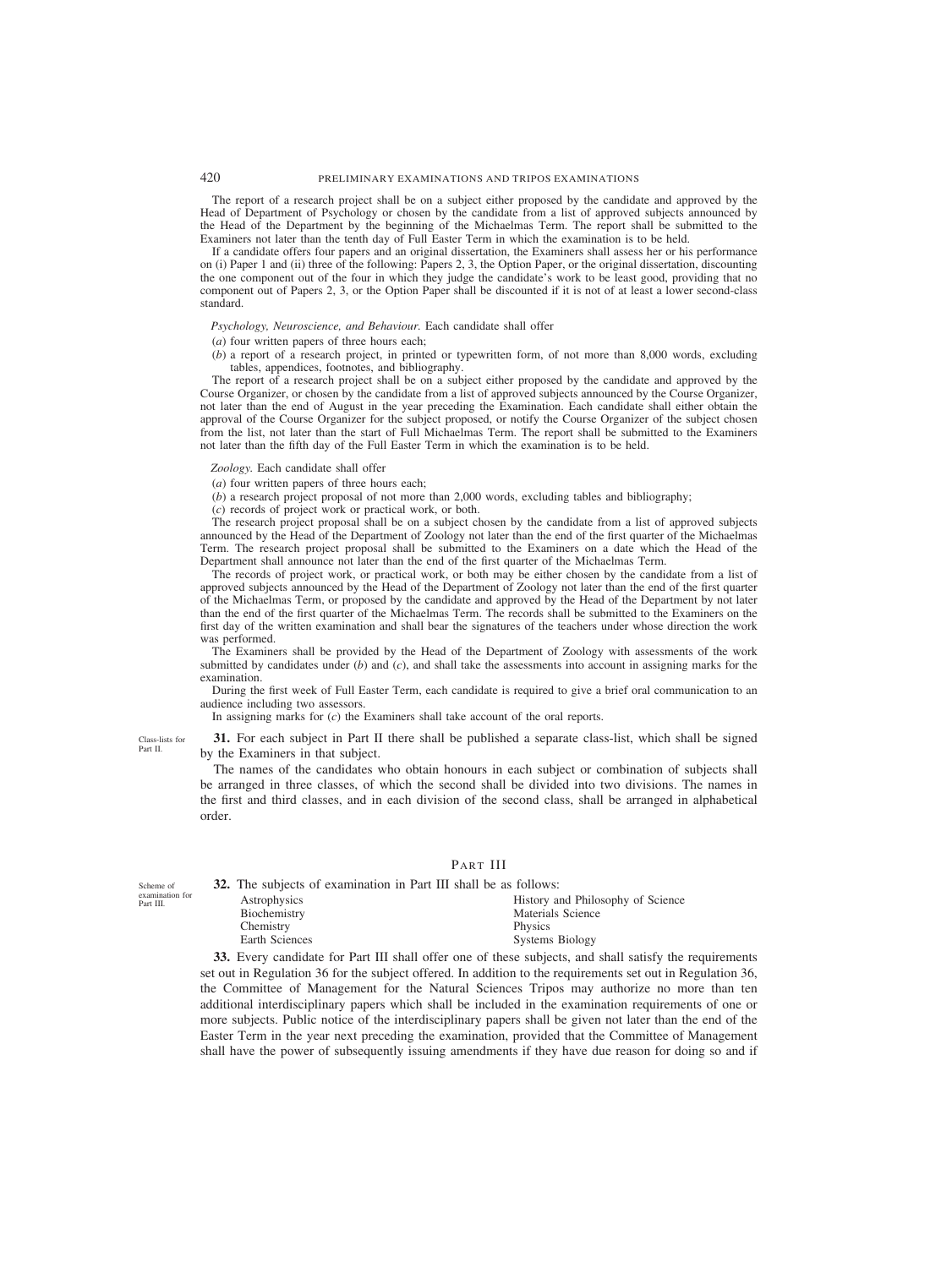they are satisfied that no candidate's preparation for the examination is adversely affected. The Committee of Management shall have power:

- (i) in giving notice of the papers, to limit the subjects in which each paper is to be offered;
- (ii) to specify the mode of assessment for each paper;
- (iii) for each subject, to define or otherwise modify the duration of each examination paper outlined in Regulation 36 for candidates who choose to offer one or more of the interdisciplinary papers.

**34.** Every candidate submitting a dissertation, essay, thesis, project report, or similar exercise under Regulation 36 shall be required to sign a declaration that the exercise submitted is her or his own work, unaided except as may be specified in the declaration, and that it does not contain material that has already been used to any substantial extent for a comparable purpose; if two or more candidates have undertaken work in collaboration, they shall each be required to indicate the extent of their contribution. The Examiners shall have power if they consider that a piece of work submitted for the examination is not sufficiently legible, to require that it be resubmitted in typescript.

**35.** For each subject in Part III the Examiners may, at their discretion, examine a candidate *viva voce*.

**36.** Examination requirements for the particular subjects shall be as follows:

Subject requirements.

# *Astrophysics.* Each candidate shall offer

(*a*) a number of written papers;

(*b*) submit a report of a research project of not more than 30 pages, including figures, tables, captions, references, and appendices.

The number of written papers to be set and the subject and duration of each paper shall be announced by the Director of the Institute of Astronomy not later than 1 November next preceding the examination.

The subject of the research project shall be chosen by the candidate from a list of approved subjects announced by the Director of the Institute of Astronomy not later than the end of the Easter Term in the year next preceding the examination. Each candidate shall notify the Director of the subject chosen from the list not later than the second Friday of Full Michaelmas Term. The report of a research project shall be submitted to the Examiners not later than the second Monday of Full Easter Term.

## *Biochemistry.* Each candidate shall offer

(*a*) two written papers, Paper 1 of three hours and Paper 2 of three and a quarter hours (the first quarter of an hour of which shall not be used for writing answers to questions);

(*b*) a report of a research project of not more than 8,000 words, excluding footnotes and bibliography.

The subject of the research project may be either proposed by the candidate and approved by the Head of the Department of Biochemistry, or chosen by the candidate from a list of approved subjects, which shall be announced by the Head of the Department not later than the end of the Easter Term in the year next preceding the examination. Each candidate shall either obtain the approval of the Head of the Department for the subject proposed, or notify the Head of the Department of the subject chosen from the list, not later than 31 August next preceding the examination. The report of a research project shall be submitted to the Examiners not later than the ninth day of Full Easter Term.

In assigning marks for the examination the Examiners shall take account of candidates' research reports.

## *Chemistry.* Each candidate shall offer

(*a*) three written papers of three hours each;

(*b*) a report of a research project of not more than 5,000 words, excluding footnotes.

The subject of the research project may be either proposed by the candidate and approved by the Head of the Department of Chemistry, or chosen by the candidate from a list of approved subjects announced by the Head of the Department not later than the division of the Easter Term in the year next preceding the examination. Each candidate shall either obtain the approval of the Head of the Department for the subject proposed, or notify the Head of the Department of the subject chosen from the list, not later than the end of the Full Easter Term in the academical year preceding the examination. The report of a research project shall be submitted to the Examiners through the Head of the Department not later than the Friday following the last day of Full Lent Term.

In assigning marks for the examination the Examiners shall take account of the written reports of the research projects.

*Earth Sciences.* Each candidate shall offer

- (*a*) six written papers, each of two hours' duration and shall offer any assessed practical work associated with each of those papers;
- (*b*) a written paper of three hours' duration, consisting of two sections, A and B. Topics may relate to a field trip or to general aspects of Earth Sciences;
- (*c*) a report of a research project of not more than 7,500 words, excluding footnotes;

(*d*) records of classwork and fieldwork.

At the discretion of the Examiners a candidate may be called for a *viva voce* examination on the candidate's project work and on general aspects of the Earth Sciences.

The examination requirements and any practical work associated with each paper shall be announced by the Head of the Department of Earth Sciences not later than the beginning of the Michaelmas Term. The Examiners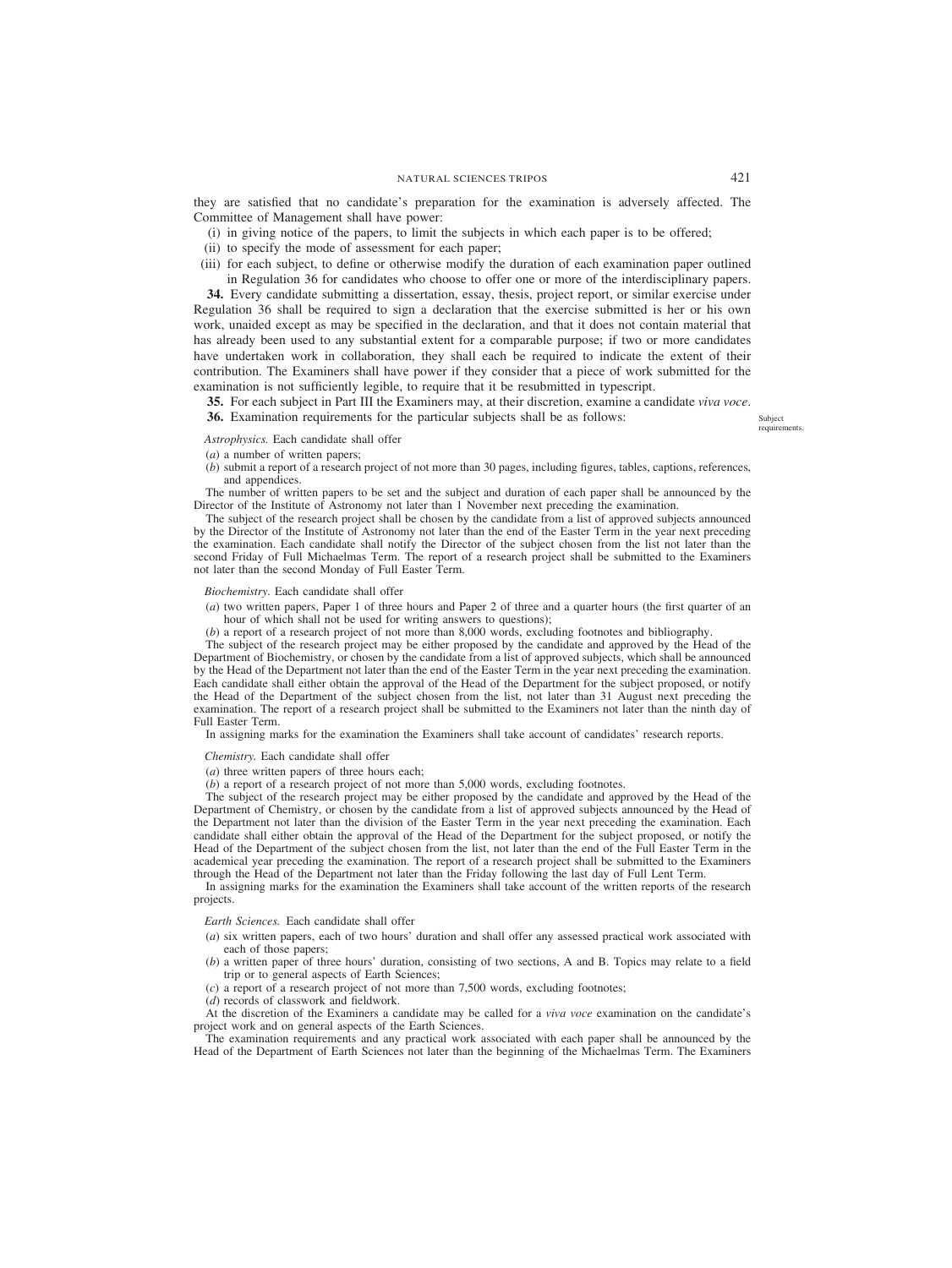shall be provided by the Head of the Department of Earth Sciences with assessments of any assessed practicals; in assigning marks for the examination the Examiners shall take account of the assessments.

The report of a research project shall be on a subject which may be either proposed by the candidate and approved by the Head of the Department of Earth Sciences or chosen by the candidate from a list of approved subjects announced by the Head of the Department by the beginning of the Lent Term in the year next preceding the examination. Each candidate shall either obtain the approval of the Head of the Department for the subject proposed or notify the Head of the Department of the subject chosen from the list not later than the division of the Lent Term next preceding the examination. The report shall be submitted to the Examiners not later than the last day of Full Lent Term.

The records of classwork and fieldwork shall be submitted to the Examiners through the Head of the Department of Earth Sciences not later than the last day of the written examinations and shall bear the signatures of the teachers under whose direction the work was performed. The types of classwork and fieldwork shall be announced by the Head of the Department not later than the beginning of the Michaelmas Term.

*History and Philosophy of Science.* Each candidate shall offer

- (*a*) a research paper of 3,000 words;
- (*b*) two short essays, each of not more than 2,500 words, excluding bibliography, each from a list of topics drawn from those covered by the Advanced Seminar;
- (*c*) a research paper of not more than 5,000 words including footnotes but excluding bibliography;
- (*d*) a dissertation, of not more than 12,000 words including footnotes but excluding appendices and bibliography. All pieces of work must be approved by the Board of History and Philosophy of Science.

The list of short essay titles, from which candidates will choose two titles from eight, shall be issued by the Head of the Department of History and Philosophy of Science shortly after the division of Lent Term and students will have one week in which to prepare the two essays for submission to the Examiners. The title of each candidate's research paper, which must be on a different topic from all other pieces of work, shall be approved by the Board of History and Philosophy of Science at its meeting in the second half of Lent Term. The research paper shall be submitted on the last day of Lent Full Term. The title of the dissertation and supervisor shall be approved by the Board of History and Philosophy of Science at its meeting in the second half of Lent Term. The dissertation shall be submitted at the beginning of the final week of Easter Full Term.

*Materials Science.* Each candidate shall offer

- (*a*) three written papers of three hours each;
- (*b*) a report of a research project of not more than 7,000 words, including footnotes, but excluding appendices and bibliography;
- (*c*) records of coursework and associated exercises.

The subject of the research project may be either proposed by the candidate and approved by the Head of the Department of Materials Science and Metallurgy, or chosen by the candidate from a list of approved subjects announced by the Head of the Department not later than the end of the Easter Term in the year next preceding the examination. Each candidate shall either obtain the approval of the Head of the Department for the subject proposed, or notify the Head of the Department of the subject chosen from the list, not later than the beginning of the Michaelmas Term.

Details of the coursework and other exercises and their examination requirements shall be announced by the Head of the Department not later than the beginning of Michaelmas Term. The records of coursework and associated exercises shall be submitted to the Examiners through the Head of the Department on a date to be announced by the Head of the Department not later than the division of the Michaelmas Term.

The Examiners shall be provided by the Head of the Department with assessments of the coursework and other exercises, and shall take the assessments into account in assigning marks for the examination.

*Physics.* Each candidate shall offer

- (*a*) one written paper of three hours in general physics;
- (*b*) at least three major topics and at least three minor topics, provided that in place of one or more of the minor topics a candidate may submit *either* units of further work (comprising classwork and/or practical work) *and/or* a report of a project, undertaken during the previous Long Vacation, of not more than 5,000 words excluding footnotes;

(*c*) a report of a research project of not more than 5,000 words, excluding footnotes.

The Head of the Department of Physics shall announce not less than five major topics and ten minor topics, and the types of further work for the examination, including the form of assessment for each topic or piece of further work, not later than the beginning of the Michaelmas Term.

Records of further work shall be submitted to the Examiners through the Head of Department not later than the fifth Monday of the Full Easter Term in which the examination is to be held: they shall bear the signatures of the teachers under whose direction the work was performed.

The report of a project undertaken in the Long Vacation, if it is offered, shall be submitted not later than the first Monday of Full Michaelmas Term. Such a project shall be on a subject proposed by the candidate and approved by the Head of the Department of Physics; candidates shall submit proposals to the Head of the Department during the preceding Easter Term, and shall obtain the approval of the Head of the Department for the subject proposed not later than the last day of that term.

The subject of the research project may be either proposed by the candidate and approved by the Head of the Department of Physics, or chosen by the candidate from a list of approved subjects announced by the Head of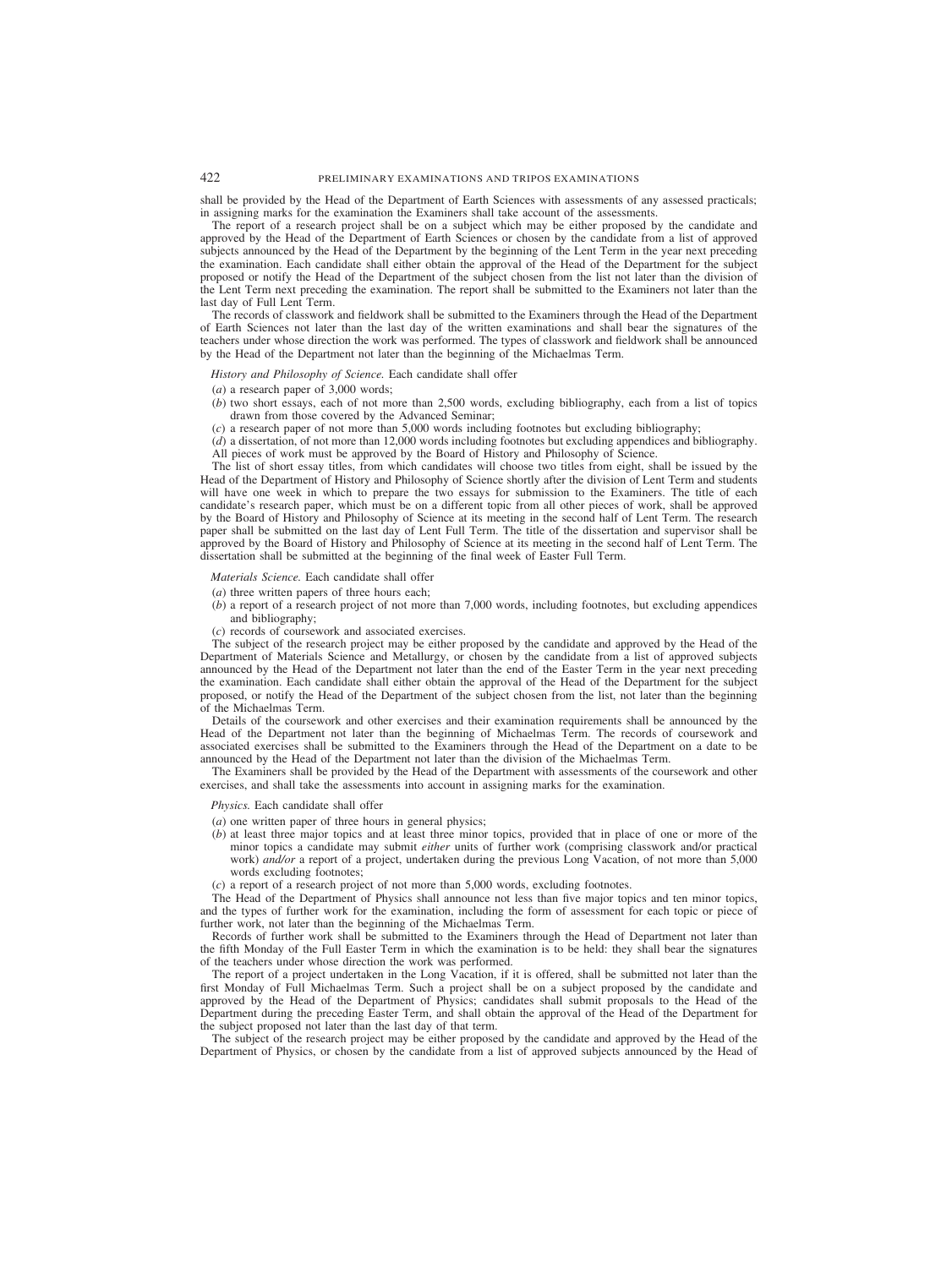the Department not later than the division of the Michaelmas Term. Each candidate shall either obtain the approval of the Head of the Department for the subject proposed, or notify the Head of the Department of the subject chosen from the list, not later than the end of Full Michaelmas Term. The report of a research project shall be submitted to the Head of the Department not later than the third Monday of Full Easter Term.

The Examiners shall be provided by the Head of the Department of Physics with assessments of the reports or further work submitted by candidates under (*b*) and (*c*), and shall take the assessments into account in assigning marks for the examination.

## *Systems Biology.* Each candidate shall offer

- (*a*) three written papers; one paper of two hours, one paper of three hours, and one paper of three and a quarter hours (the first quarter of an hour of which shall not be used for writing answers to questions);
- (*b*) a computer-based practical examination of three hours;
- (*c*) a practical report of a design project;

(*d*) a report of a research project of not more than 6,000 words, excluding footnotes and bibliography.

The subject of the research project may be either proposed by the candidate and approved by the Chair of the Course Management Committee, or chosen by the candidate from a list of approved subjects, which shall be announced by the Chair of the Course Management Committee not later than the end of the Easter Term in the year next preceding the examination.

Each candidate shall either obtain the approval of the Chair of the Course Management Committee for the subject proposed, or notify the Chair of the Course Management Committee of the subject chosen from the list, not later than the first Friday of Full Michaelmas Term. The report of a research project shall be submitted to the Examiners not later than the ninth day of Full Easter Term.

In assigning marks for the examination the Examiners shall take account of project reports.

**37.** For each subject in Part III there shall be published a separate class-list, which shall be signed class-lists for by the Examiners in that subject. The names of the candidates who obtain honours in each subject shall be arranged in three classes, of which the second shall be divided into two divisions. The names in the first and third classes, and in each division of the second class, shall be arranged in alphabetical order. In arranging the class-list the Examiners for the subject Chemistry in Part III shall take into account the candidate's performance in Part II, where that candidate has been classed in that examination. Part III.

## SUPPLEMENTARY REGULATIONS

Unless otherwise stated, the written papers and practical examinations in a subject shall cover all aspects of the course.

## PART IB

*Physics B*

All candidates will offer Paper 1. Paper 2A is to be offered by candidates not offering Mathematics in Part IB of the Natural Sciences Tripos. Paper 2B is to be taken by candidates offering Mathematics in Part IB of the Natural Sciences Tripos.

# PART II

*Biological and Biomedical Sciences*

The maximum marks allocated to each component shall be as follows:

| Major Subject | 64 |
|---------------|----|
| Minor Subject | 16 |
| Dissertation  | 20 |

#### *Chemistry*

All candidates shall offer Paper 2 and Paper 3. Candidates who have previously offered Chemistry A *and* Chemistry B in Part IB of the Natural Sciences Tripos shall also offer Paper 1A and Paper 4A; candidates who have previously offered *only one* out of Chemistry A and Chemistry B in that examination shall also offer *either* Paper 1A and Paper 4A *or* Paper 1B and Paper 4B.

*Physical Sciences*

The papers set for the Half Subjects shall either be those set for the Part II subject of the same name, or contain a subset of questions from those papers. The maximum marks allocated to each component shall be as follows:

| Half Subject    | 60 |
|-----------------|----|
| Part In Subject | 25 |
| Dissertation    | 15 |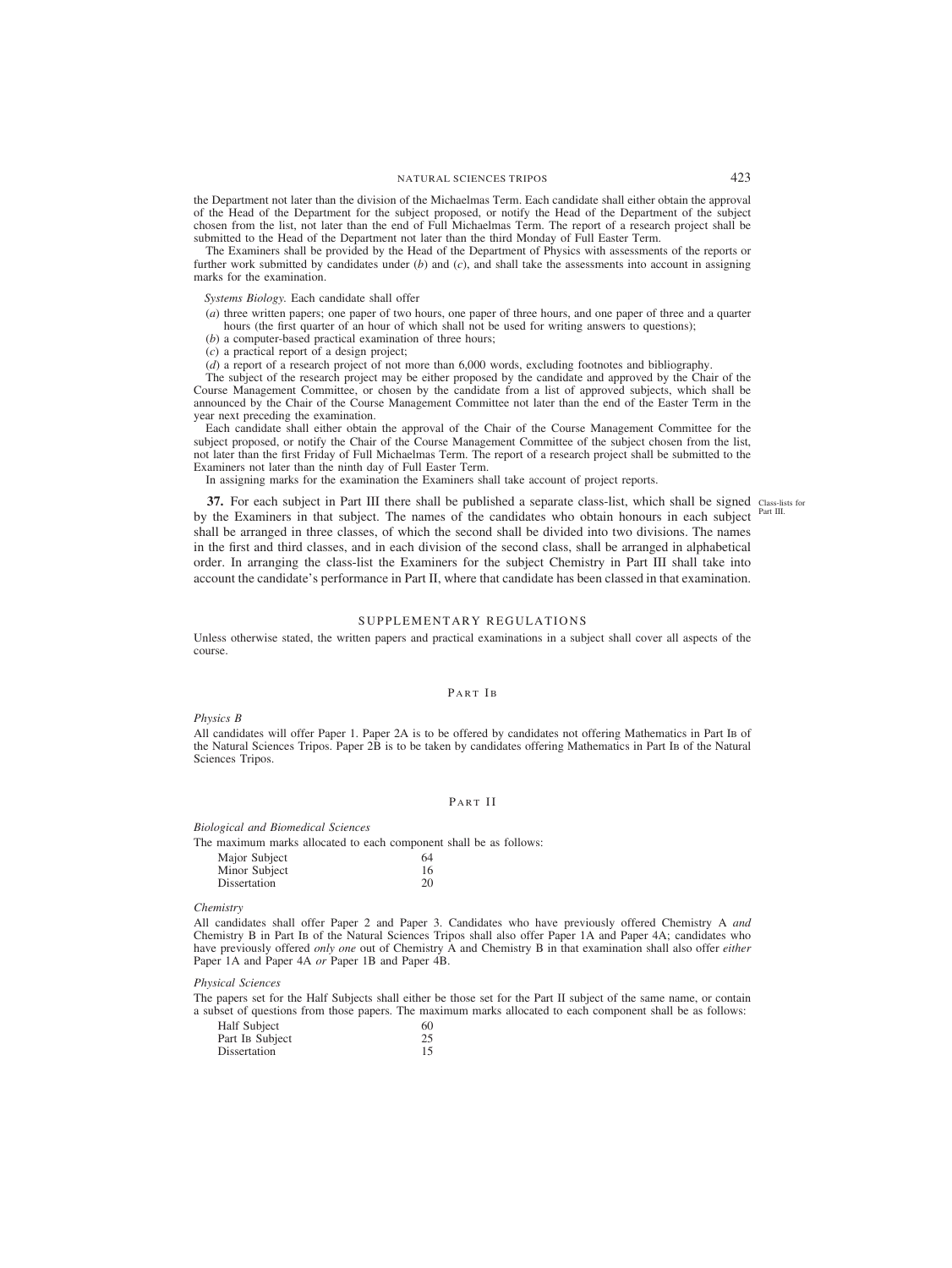# *Psychology*

The examination shall comprise two alternative options, (A) and (B). Option (A) is for students wishing to obtain accreditation with the British Psychological Society, and will be known as Psychology (Psychology); Option (B) is for students who do not require accreditation with the Society, and will be known as Psychology (Cognitive Neuroscience).

# PHILOSOPHY TRIPOS

**1.** The Philosophy Tripos shall consist of three Parts: Part IA, Part IB, and Part II. A separate classlist shall be published for each Part.

Examiners and **Assessors** 

Three Parts.

**2.** The Faculty Board shall nominate such number of Examiners as they may deem sufficient to examine in each Part of the Tripos. The Faculty Board may also nominate one or more Assessors for each Part of the Tripos. Assessors shall be responsible for setting the questions in the subjects assigned to them by the Examiners, and for advising the Examiners on the performance of candidates in those questions. An Assessor may be summoned to meetings of the Examiners for the purpose of consultation and advice, but shall not be entitled to vote.

**3.** The questions proposed for each Part by each Examiner or Assessor for that Part shall be submitted to and approved by the Examiners for that Part collectively; and the answers to each question shall be examined, as far as possible, by two at least of the Examiners or Assessors. The Examiners and Assessors shall take account of the style and method of the candidates' answers and shall give credit for excellence in these respects.

**4.** The papers for Part IA shall be as follows:

- Paper 1. Metaphysics
- Paper 2. Ethics and political philosophy<br>Paper 3. Meaning<sup>1</sup>
- Paper 3. Meaning<br>Paper 4. Set texts
- Paper 4.<br>Paper 5.
- Formal methods

Every candidate shall offer Papers 1–5. The weighting of Paper 5 shall be half that of other papers. **5.** (*a*) The papers for Part IB shall be as follows:

- 
- Paper 1. Knowledge, language, and the world<br>Paper 2. History of analytic philosophy History of analytic philosophy
- Paper 3. Ethics<br>Paper 4. Greek
- Paper 4. Greek and Roman philosophy (Paper 8 of Part IB of the Classical Tripos)<br>Paper 5. Early modern philosophy
- Early modern philosophy
- Paper 6. Epistemology and metaphysics of science (Paper 5 of Part II of the Natural Sciences Tripos (History and Philosophy of Science))
- Paper 7. Political philosophy<br>Paper 8. Experimental psych
- Experimental psychology
- Paper 9. General paper

(*b*) Subject to the provision of sub-paragraphs (*c*) and (*d*) of this regulation, a candidate for Part IB shall offer papers as follows:

- *either* (i) Papers 1 and 9, and three papers from Papers 2–7;
- *or* (ii) Papers 1 and 8, and two papers from Papers 2–7.

The weighting of Paper 8, for those who offer it, shall be double that of other papers.

(*c*) No candidate who has previously offered Experimental psychology in Part IB of the Natural Sciences Tripos shall offer Paper 8.

(*d*) In place of any one of the Papers 2–3 and 5–7 a candidate may submit two essays, each of not less than 3,000 words and not more than 4,000 words in length, including footnotes and appendices but excluding bibliography, on two topics approved by the Chair of Examiners, which shall both fall within the syllabus of that paper; provided that a candidate who chooses to submit essays under the provisions of this sub-paragraph shall not write in Paper 9 an essay on a subject that overlaps significantly with either of the submitted essays.

**6.** The papers for Part II shall be as follows:<br>Paper 1. Metaphysics

- Paper 1. Metaphysics<br>Paper 2. Philosophy c
- Philosophy of mind (also serves as Paper O5 of Part II of the Classical Tripos) Ethics

Paper 3.

<sup>1</sup> This paper is also available to up to six candidates for Paper B17 in Part IIA of the Theology, Religion, and Philosophy of Religion Tripos; see p. 431.

Part II.

Part I<sub>B</sub>

Part IA.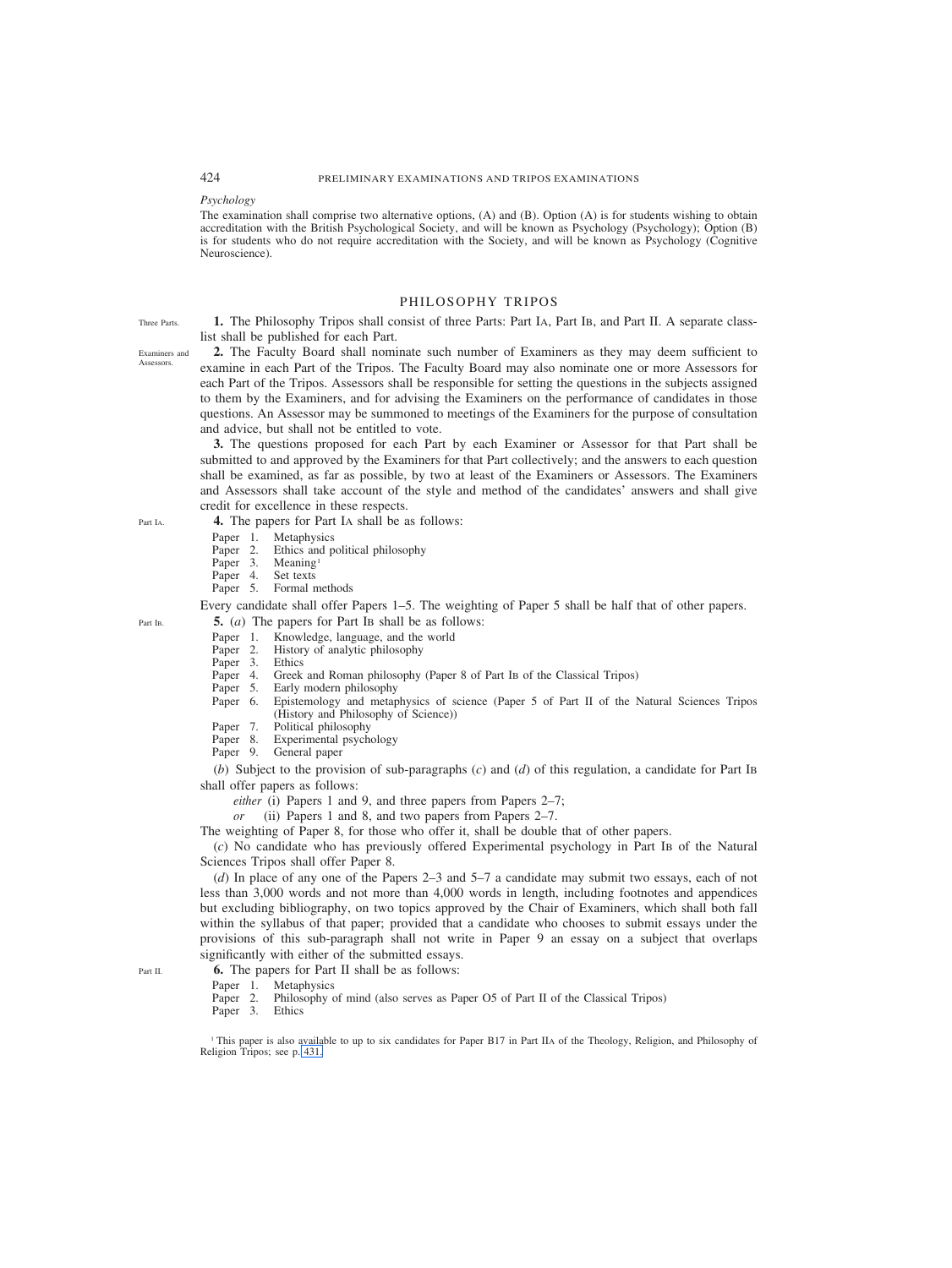- Paper 4. European philosophy from Kant<br>Paper 5. Philosophy in the Long Middle
- Paper 5. Philosophy in the Long Middle Ages<sup>1</sup><br>Paper 6. Philosophy of science
- Philosophy of science
- Paper 7. Mathematical logic<br>Paper 8. Philosophical logic
- Paper 8. Philosophical logic<br>Paper 9. Wittgenstein
- Paper 9. Wittgenstein<br>Paper 10. Political phil
- Political philosophy
- Paper 11. Aesthetics<sup>2</sup><br>Paper 12. General pap
- General paper
- **7.** Except as provided in Regulation 8 below, a candidate for Part II shall offer papers as follows: *either*
	- (*a*) four papers from among Papers 1–11 and the papers specified in the Schedule to these regulations, and (*b*) a dissertation offered in accordance with Regulation 9; *or*
	- (*a*) four papers from among Papers 1–11 and the papers specified in the Schedule to these regulations, and (*b*) Paper 12;

provided that a candidate who has previously obtained honours in Part II of the Classical Tripos or Part IIB of the Theology, Religion, and Philosophy of Religion Tripos shall not offer any paper that he or she offered in that examination.

**8.** In place of any one of Papers 1–11 and the papers from the Classical Tripos specified in the Essays. Schedule to these regulations, a candidate for Part II of the Philosophy Tripos may submit two essays, each of not less than 3,000 words and not more than 4,000 words in length, including footnotes and appendices but excluding bibliography, on two topics approved by the Chair of Examiners, which shall both fall within the syllabus of that paper, provided that

- (i) a candidate who chooses to submit essays under the provisions of this paragraph shall not write in Paper 12 an essay on a subject that overlaps significantly with either of the submitted essays;
- (ii) a candidate who chooses to submit essays shall not write in place of Paper 12 a dissertation on a subject that overlaps significantly with either of the submitted essays.
- (iii) a candidate for Part II under Regulation 7(*b*) may not offer both two submitted essays in accordance with this regulation and a dissertation in accordance with Regulation 9.

**9.** (*a*) A candidate for Part IB who chooses to offer two submitted essays under the provisions of Dissertation or Regulation  $5(d)$ , or a candidate for Part II who chooses to offer a dissertation under the provisions of <sup>essays.</sup> Regulation 7 and/or two submitted essays under the provisions of Regulation 8 shall submit the proposed title of the dissertation or the proposed titles of the essays, together with a statement of the papers to be offered in the examination, and in the case of essays a statement of the paper which they are intended to replace, to the Chair of Examiners so as to arrive not later than two weeks before the last day of Full Michaelmas Term. A candidate must obtain the approval of the Chair of Examiners for the proposed title or titles not later than the last day of Full Michaelmas Term.

(*b*) Essays shall be submitted to the Chair of Examiners, in accordance with detailed arrangements approved by the Faculty Board, so as to arrive not later than the last day of the Lent Term next preceding the examination.

(*c*) Dissertations shall be submitted to the Chair of Examiners, in accordance with detailed arrangements approved by the Faculty Board, so as to arrive not later than the second Friday of the Easter Term in which the examination is to be held.

(*d*) Every candidate submitting a dissertation or a pair of essays will be required to sign a declaration that the work submitted is her or his own work, unaided except as may be specified in the declaration, and that it does not contain material that has already been used to any substantial extent for a comparable purpose. The Examiners shall have power to examine any candidate *viva voce* on the dissertation or the essays.

(*e*) A dissertation, which shall be on a topic of philosophical interest approved by the Chair of Examiners, shall be of not more than 8,000 words and (except with the permission of the Chair of Examiners) not less than 6,000 words in length, including footnotes and appendices but excluding bibliography.

10. The Faculty Board shall have power to publish supplementary regulations for the topics included supplementary in the several subjects before mentioned, and to issue a list of books in relation to which questions

regulations and notice of variable subjects.

<sup>&</sup>lt;sup>1</sup> This paper is also available to candidates for Part IIB of the Theology, Religion, and Philosophy of Religion Tripos; see p. 438.

<sup>&</sup>lt;sup>2</sup> This paper is also available to candidates for Part II of the Classical Tripos; see p. 299, and Part II of the Modern and Medieval Languages Tripos; see p. 405.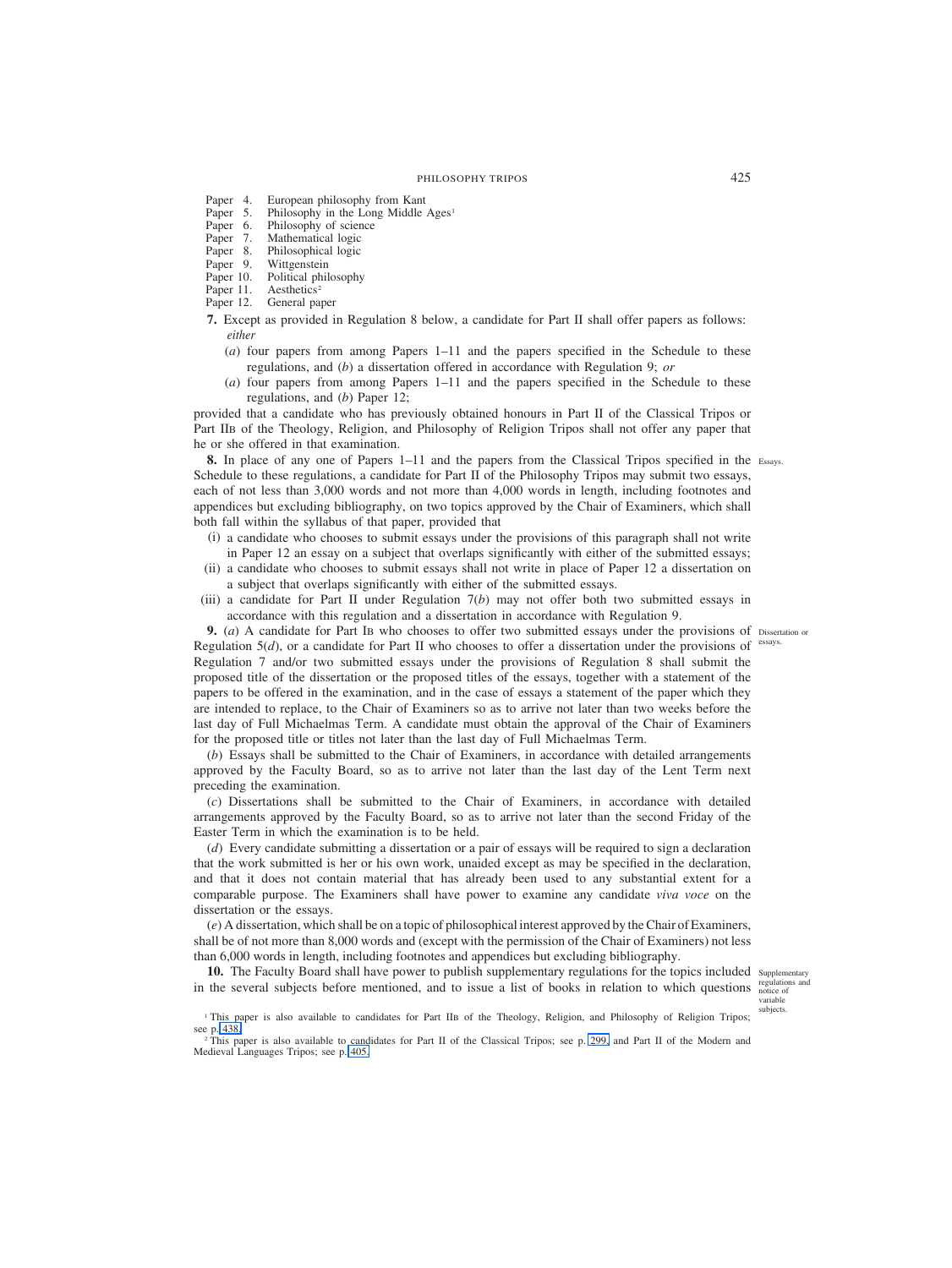shall be set. They shall also have power to modify or alter the supplementary regulations and the list from time to time as they see fit, due care being taken that sufficient notice is given of any change. Public notice of the texts prescribed for special study shall be given by the Faculty Board before the end of the Easter Term in the year next preceding the examination to which they apply; provided that the Board shall have the power of subsequently issuing amendments if they have due reason for doing so and if it is satisfied that no student's preparation for the examination is adversely affected.

**11.** A student may be a candidate for honours in Part IA if at the time of the examination he or she has kept one term, provided that three complete terms have not passed after his or her first term of residence.

- **12.** The following may present themselves as candidates for honours in Part IB:
- (*a*) a student who has not obtained honours in an Honours Examination, provided that he or she has kept four terms and that six complete terms have not passed after his or her first term of residence;
- (*b*) a student who has obtained honours in Part IA of the Philosophy Tripos or in another Honours Examination, in the year next after so obtaining honours, provided that twelve complete terms have not passed after his or her first term of residence.
- **13.** The following may present themselves as candidates for honours in Part II:
- (*a*) a student who has obtained honours in Part IB of the Philosophy Tripos in the year after so obtaining honours, provided that at the time of the examination the student has kept seven terms, and that twelve complete terms have not passed after her or his first term of residence; $\frac{1}{1}$
- (*b*) a student who has obtained honours in another Honours Examination in the year next after or next but one after so obtaining honours, provided that at the time of the examination the student has kept seven terms, and that fifteen complete terms have not passed after her or his first term of residence;
- (*c*) an Affiliated Student as allowed by the Faculty Board of Philosophy in accordance with the regulations for Affiliated Students.

**14.** No student shall be a candidate for more than one Part in the same year. No student who has been a candidate for any Part shall again be a candidate for the same Part.

**15.** In each Part, the names of the candidates who obtain honours shall be arranged in three classes, of which the second shall be divided into two divisions. The names in the first and third classes, and in each division of the second class, shall be arranged in alphabetical order. Each class-list may show, by some convenient mark, whether a candidate has passed with special distinction.

# *SCHEDULE*

# PAPERS FROM OTHER TRIPOSES THAT MAY BE TAKEN IN PART II

A candidate for Part II of the Philosophy Tripos may take one or two of the following papers: *Classical Tripos, Part II*

*Group B* (*Philosophy*)

B1. Plato<br>B2. Arist Aristotle

B3. A prescribed subject or period in Greek and Roman philosophy

*Theology, Religion, and Philosophy of Religion Tripos, Part IIB*

*Group C*

C11. Truth, God, and metaphysics<sup>2</sup>

## PSYCHOLOGICAL AND BEHAVIOURAL SCIENCES TRIPOS

*Amended by Notices (*Reporter*, 2019–20, pp. 141 and 185)*

# GENERAL

**1.** The Psychological and Behavioural Sciences Tripos shall consist of three Parts: Part IA, Part IB, and Part II.3

**2.** No student shall be a candidate for more than one Part, or for any Part and also for another Honours Examination, in the same term.

- <sup>1</sup> See also the regulations for Affiliated Students (p. 165).
- <sup>2</sup> This paper is not available in 2019–20.
- <sup>3</sup> See Temporary Regulation 23, p. 429.

Standing of candidates.

Class-lists.

Three Parts.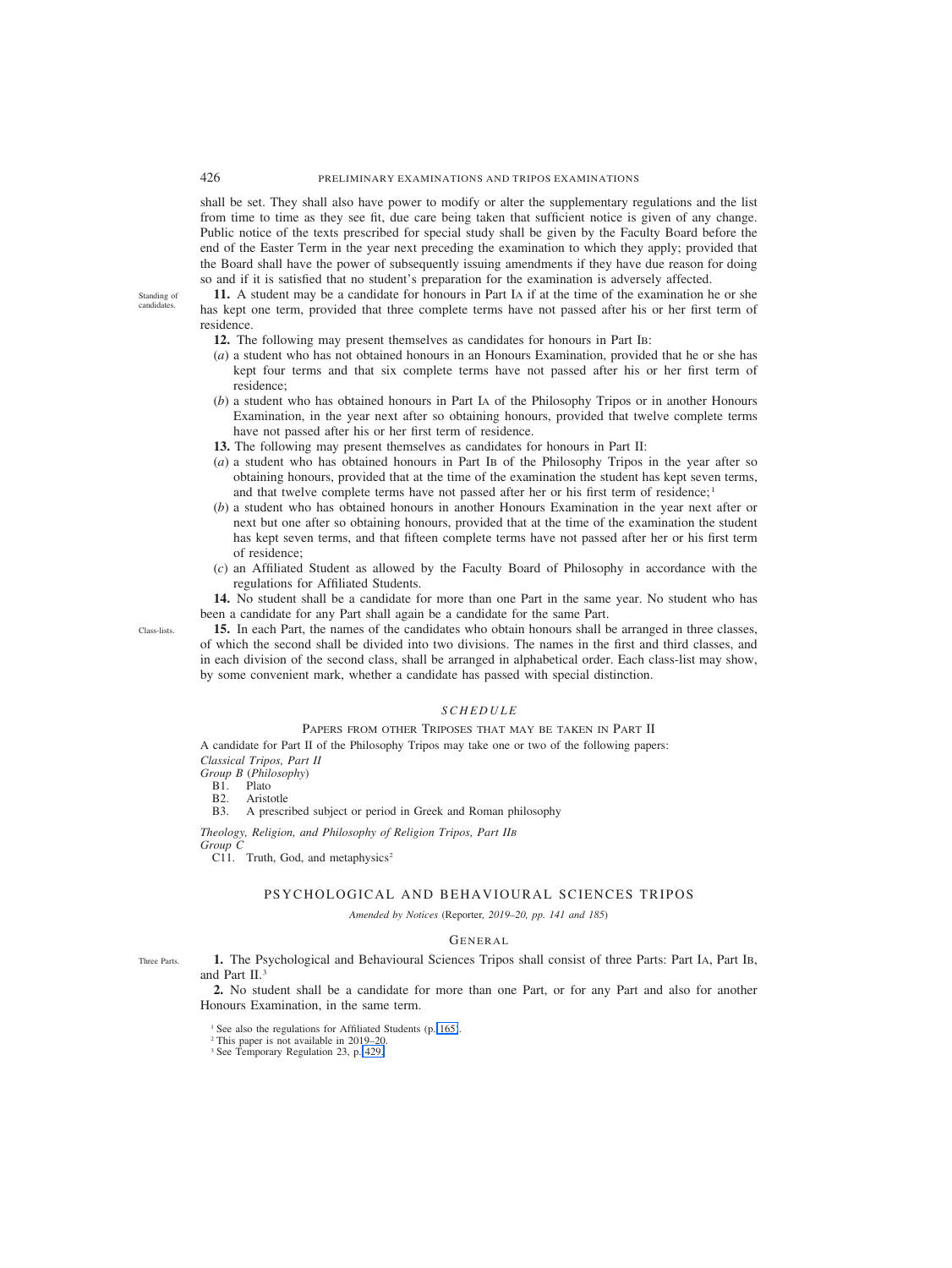**3.** No student shall be a candidate for any Part on more than one occasion.

**4.** No student shall offer any paper which he or she has previously offered in another University examination.

**5.** There shall be three separate bodies of Examiners: one for Part IA, one for Part IB, and one for Examiners and Part II. For each of the three bodies there shall be a Chair of Examiners, provided that the same person Assessors. may be appointed Chair for two or more bodies. For each body there might also be one or more Assistant Chairs of Examiners. Chairs and Assistant Chairs of Examiners shall be appointed on the nomination of the Committee of Management of the Psychological and Behavioural Sciences Tripos; nominations shall be made not later than the last day of Full Easter Term in the calendar year next preceding that in which the examination is to be held. For each of the three bodies, the Committee of Management shall, in consultation with Faculty Boards or comparable authorities, nominate such number of Examiners as they shall deem sufficient to conduct the examination. An Examiner may be appointed to examine in more than one Part of the Tripos in any year.

**6.** The Chairs of Examiners shall communicate the marks of all candidates to the Registrary.

**7.** The Committee of Management shall have power to nominate one or more Examiners and Assessors to examine in any of the subjects of the Tripos.

**8.** There shall be a separate class-list for each Part of the Tripos. In each list the names of the Class-lists. successful candidates shall be arranged in three classes, of which the second shall be divided into two divisions. The names in the first and third classes, and in each division of the second class, shall be arranged in alphabetical order. In each class-list a mark of distinction shall be affixed to the names of those candidates placed in the first class whose work is of special merit.

**9.** Before the end of the Easter Term the Committee of Management shall give notice of the Optional Papers for the examinations to be held in the next academical year provided that the Committee shall have the power of subsequently issuing amendments if they have due reason for doing so and if they are satisfied that no student's preparation for the examination is adversely affected. The Committee shall have power when they give notice of Optional Papers to announce any consequential restriction on the combination of papers that a candidate may choose to offer.

10. The Committee of Management in consultation with a Faculty Board or comparable authority supplementary concerned shall have power to issue from time to time supplementary regulations or Notices defining or limiting all or any of the subjects of examination, and determining the scope, character, and conditions of the papers and the credit that shall be assigned to each, and to amend or withdraw such regulations and Notices; provided that due care is taken to give sufficient notice of any supplementary regulation or of any amendment of an existing supplementary regulation.

# PART IA

11. A student may be a candidate for honours in Part IA if he or she has kept one term, provided standing of that three complete terms have not passed after his or her first term of residence. candidates.

**12.** The scheme of examination for Part IA shall be as follows:

## **Section A**

PBS 1. Introduction to psychology<br>PBS 2. Psychological enquiry and Psychological enquiry and methods

## **Section B**

Optional papers from the list published in accordance with Regulation 9.

**13.** A candidate for honours in Part IA of the Tripos shall offer four written papers as follows:

(*a*) the two papers in Section A, *plus*

(*b*) two papers from Section B.

**14.** There shall be separate examinations of three hours' duration set for each paper specified in Section A. Papers in Section B will be examined in accordance with the regulations set down by the Faculty or comparable authority concerned.

regulations.

Scheme of Examination.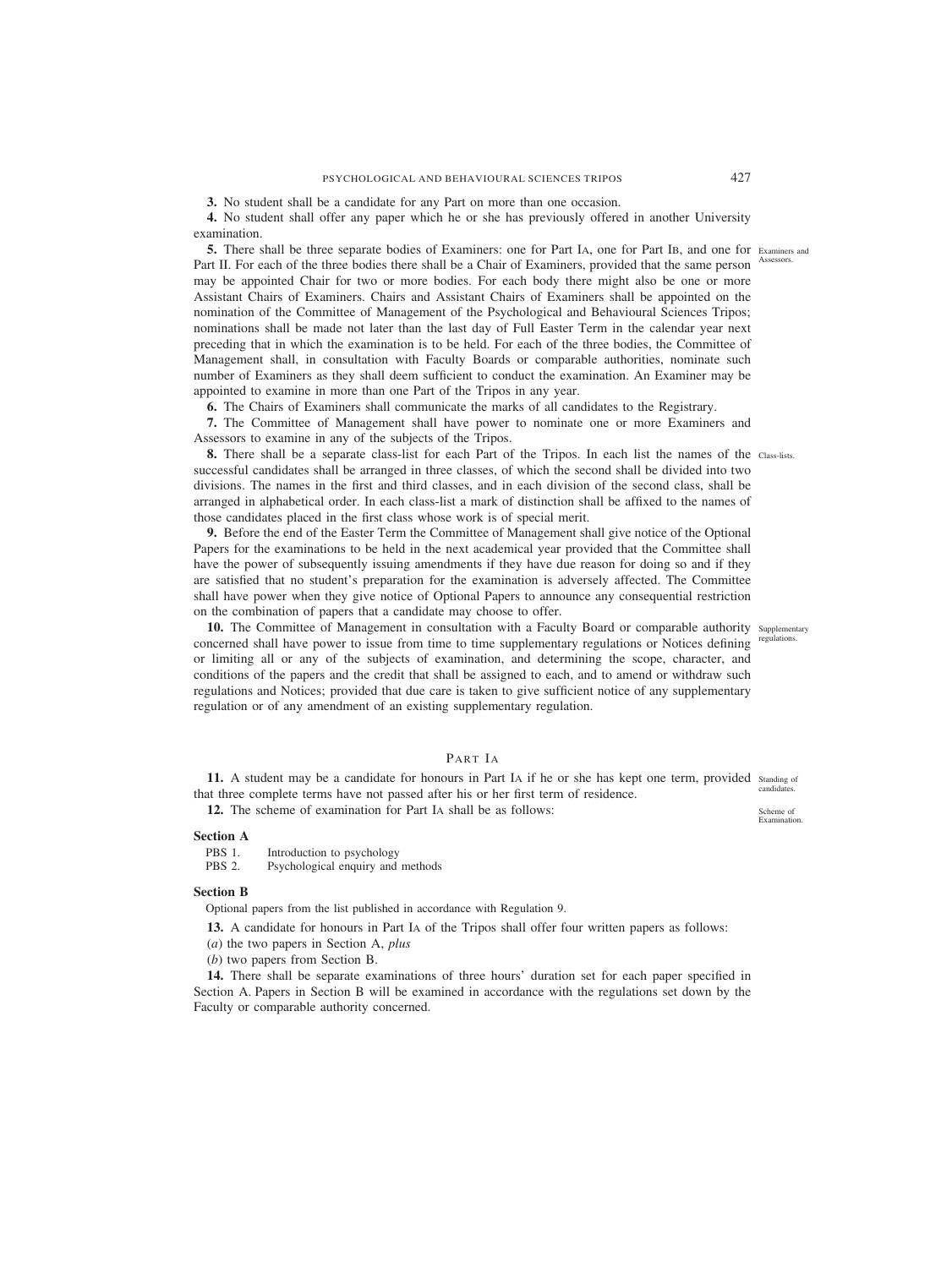# PART IB<sup>1</sup>

**15.** A student who has obtained honours in Part IA of the Tripos or in another Honours Examination, in the year next after so obtaining honours, provided that twelve complete terms have not passed after her or his first term of residence, may be a candidate for honours in Part IB.<sup>2</sup>

**16.** The scheme of examination for Part IB shall be as follows:

Scheme of examination.

Standing of Candidates.

- PBS 3. Social and developmental psychology<br>PBS 4. Cognitive neuroscience and experiment
- Cognitive neuroscience and experimental psychology (lectures and practicals drawn from the subject Experimental Psychology in Part IB of the Natural Sciences Tripos)

Two Optional Papers from the list published in accordance with Regulation 9.

**17.** A candidate for Part IB shall offer four papers as follows:

(*a*) PBS 3;

(*b*) PBS 4;

(*c*) two further papers chosen from the list of Optional Papers published in accordance with Regulation 9,

subject to Regulation 4, any candidate who has not previously completed Part IA of the Tripos must, except with the permission of the Committee of Management, offer PBS 1 and PBS 2 as their Optional Papers if he or she has not previously offered these papers within another Tripos.

**18.** There shall be an examination of three hours' duration set for Paper PBS 3. Paper PBS 4 will be examined by one examination of three hours' duration and a second examination of one and half hours' duration. Other papers will be examined in accordance with the regulations set down by the Faculty or comparable authority concerned.

# PART II<sup>1</sup>

- **19.** The following may be candidates for honours in Part II:
	- (*a*) A student who has obtained honours in Part IB of the Tripos in the year next after having done so, provided that he or she has kept seven terms and no more than twelve complete terms have passed after her or his first term of residence; <sup>2</sup>
	- (*b*) A student who takes the examination in the year next after obtaining honours in an Honours Examination other than Part IA or IB of the Psychological and Behavioural Sciences Tripos, provided that he or she has kept seven terms and no more than fifteen complete terms have passed after her or his first term of residence, and subject to the prior approval of the Committee of Management in consultation with a Faculty Board or comparable authority concerned.
- **20.** The scheme of examination for Part II shall be as follows:

PBS 5. Research dissertation as prescribed in Regulation 22.

Three further papers from the list approved by the Head of Department and published in accordance with Regulation 9.

**21.** A candidate for honours in Part II shall be required to offer PBS 5, the research dissertation, and three further papers, provided that no candidate shall offer more than two papers chosen from the list of Optional Papers published in accordance with Regulation 9.

**22.** Candidates for Part II shall submit a research dissertation in an area of Psychology.

(*a*) The topic of the dissertation shall be a subject either proposed by the candidate and approved by the Committee of Management or chosen by the candidate from a list of subjects approved by the Committee of Management which will be announced before the beginning of the Michaelmas Term. After the Committee of Management has approved a topic no substantial change may be made in it without the further approval of the Committee of Management.

(*b*) The research dissertation shall contain full references to any sources used in its composition, and shall be of not more than 7,000 words in length, including footnotes but excluding any tables, figures, captions, bibliography and appendices.

(*c*) The research dissertation shall be submitted to the Examiners not later than the tenth day of Full Easter Term in which the examination is to be held.

Each dissertation shall bear the candidate's examination number but not the candidate's name and a declaration that it is the candidate's own original work, and that it does not contain material that has already been used to any substantial extent for a comparable purpose.

Standing of candidates.

Scheme of examination.

**Dissertations** 

<sup>&</sup>lt;sup>1</sup> See Temporary Regulation 23, p. 429.

<sup>2</sup> See also the regulations for Affiliated Students (p. 165).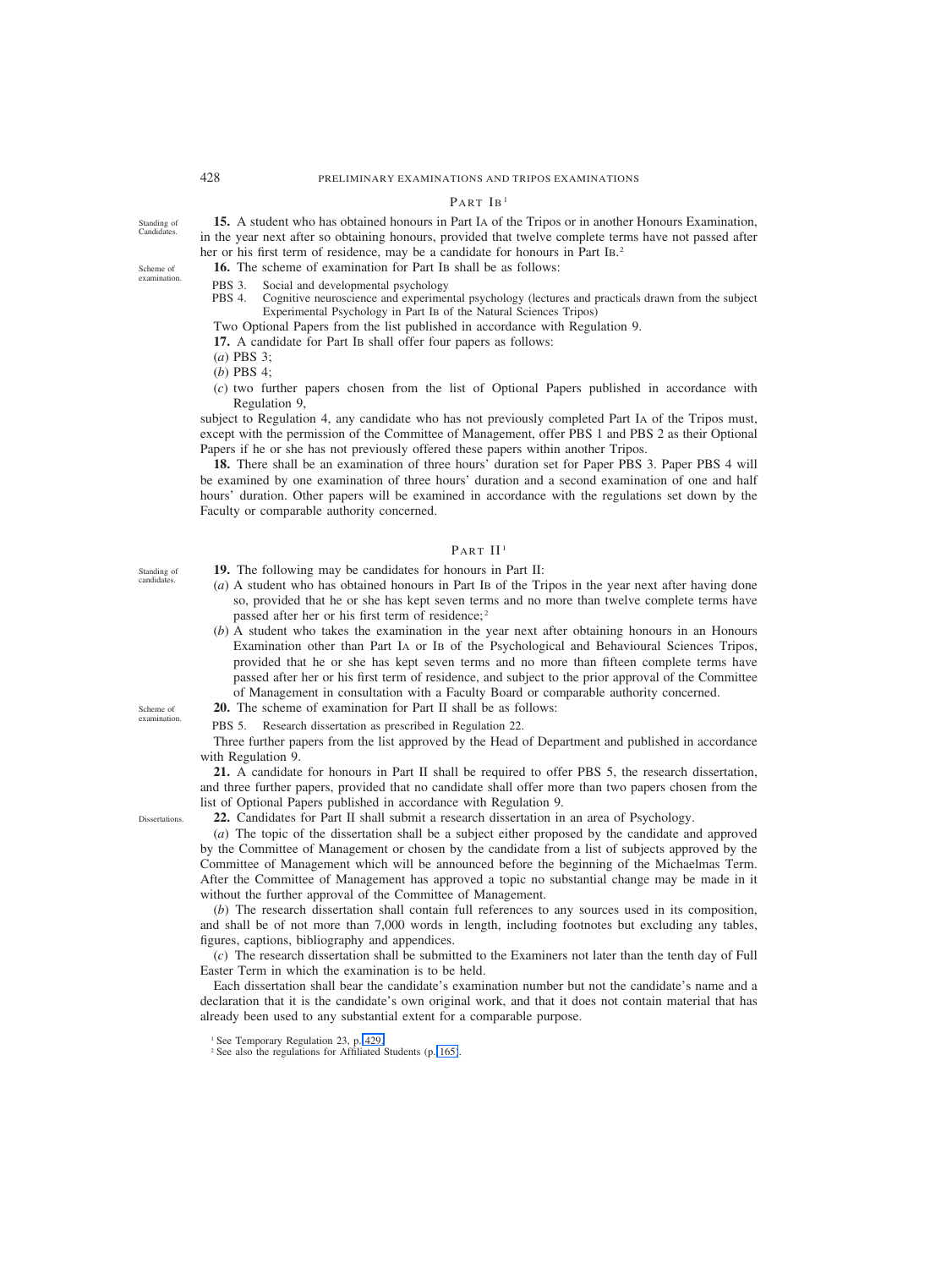## TEMPORARY REGULATION

**23.** The examinations for the Psychological and Behavioural Sciences Tripos shall be held for the first time under the naming of the Parts<sup>1</sup> in these regulations as follows:

Part IA in 2017 Part I<sub>B</sub> in 2018 Part II in 2019

# THEOLOGY, RELIGION, AND PHILOSOPHY OF RELIGION TRIPOS<sup>2</sup>

1. The Theology, Religion, and Philosophy of Religion Tripos shall consist of three Parts, Part I, Three Parts. Part IIA, and Part IIB.

**2.** In any year in which candidates for honours in the Theology, Religion, and Philosophy of Timetables. Religion Tripos and candidates for honours in some other Tripos desire to offer papers common to both Triposes, the timetables for the examinations shall be arranged accordingly.

**3.** Public notice of all the variable subjects selected for the examinations in any year shall be given Notice of by the Faculty Board of Divinity before the end of the Easter Term of the year next preceding the subjects. examination concerned; provided that the Board shall have the power of subsequently issuing amendments if they have due reason for doing so and if they are satisfied that no student's preparation for the examination is adversely affected.

4. The Faculty Board of Divinity shall have power to issue supplementary regulations defining or supplementary limiting all or any of the subjects of the examinations and to publish lists of books or of documents. Such lists of books or documents and other reading lists for papers shall be made available in the Faculty Library by the end of the Full Easter Term of the year next preceding the examination. The Faculty Board shall also have power to alter such supplementary regulations and such lists, due care being taken that sufficient notice is given of any change. regulations.

**5.** The following may present themselves as candidates for honours in Part I:

- (*a*) a student who has not obtained honours in an Honours Examination, provided that he or she has kept one term and that three complete terms have not passed after his or her first term of residence;
- (*b*) a student who has obtained honours in an Honours Examination in the year next after so obtaining honours, provided that he or she has kept four terms and that twelve complete terms have not passed after his or her first term of residence.

**6.** A student who has obtained honours in another Honours Examination may be a candidate for honours in Part IIA,<sup>3</sup> in the year after so obtaining honours, provided that he or she has kept four terms and that twelve complete terms have not passed after his or her first term of residence.

**7.** A student who has obtained honours in any Honours Examination other than Part I of the Theology, Religion, and Philosophy of Religion Tripos may be a candidate for honours in Part IIB,<sup>3</sup> in the year after so obtaining honours, provided that he or she has kept seven terms and that fifteen terms have not passed after his or her first term of residence.

**8.** No student shall be a candidate for more than one Part, or for one Part and also for another Honours Examination, in the same term.

**9.** No student who has been a candidate for any Part shall again be a candidate for the same Part.

**10.** A candidate shall not offer in any Part of the Tripos a paper that he or she has previously offered in another University Examination.

**11.** The Faculty Board shall nominate such number of Examiners as they may deem sufficient for Examiners. each Part of the Tripos.

12. The Faculty Board may also nominate such number of Assessors as they may deem necessary for Assessors. either Part of the Tripos. Assessors shall be responsible for setting the paper or papers in the subjects assigned to them by the Examiners, for looking over the work of the candidates therein, and for presenting

<sup>3</sup> See also the regulations for Affiliated Students (p. 165).

Standing of candidat.

<sup>1</sup> For the naming of Parts prior to these examinations, see *Statutes and Ordinances*, 2015, p. 396.

<sup>&</sup>lt;sup>2</sup> The title of the Tripos has been amended to Theology, Religion, and Philosophy of Religion with effect from 1 October 2017. Candidates starting the course prior to that date will continue to take papers under the title of the Theological and Religious Studies Tripos, while candidates starting on or after 1 October 2017 will take papers under the title of the Theology, Religion, and Philosophy of Religion Tripos (Notice, *Reporter*, 6377, 2014–15, p. 397).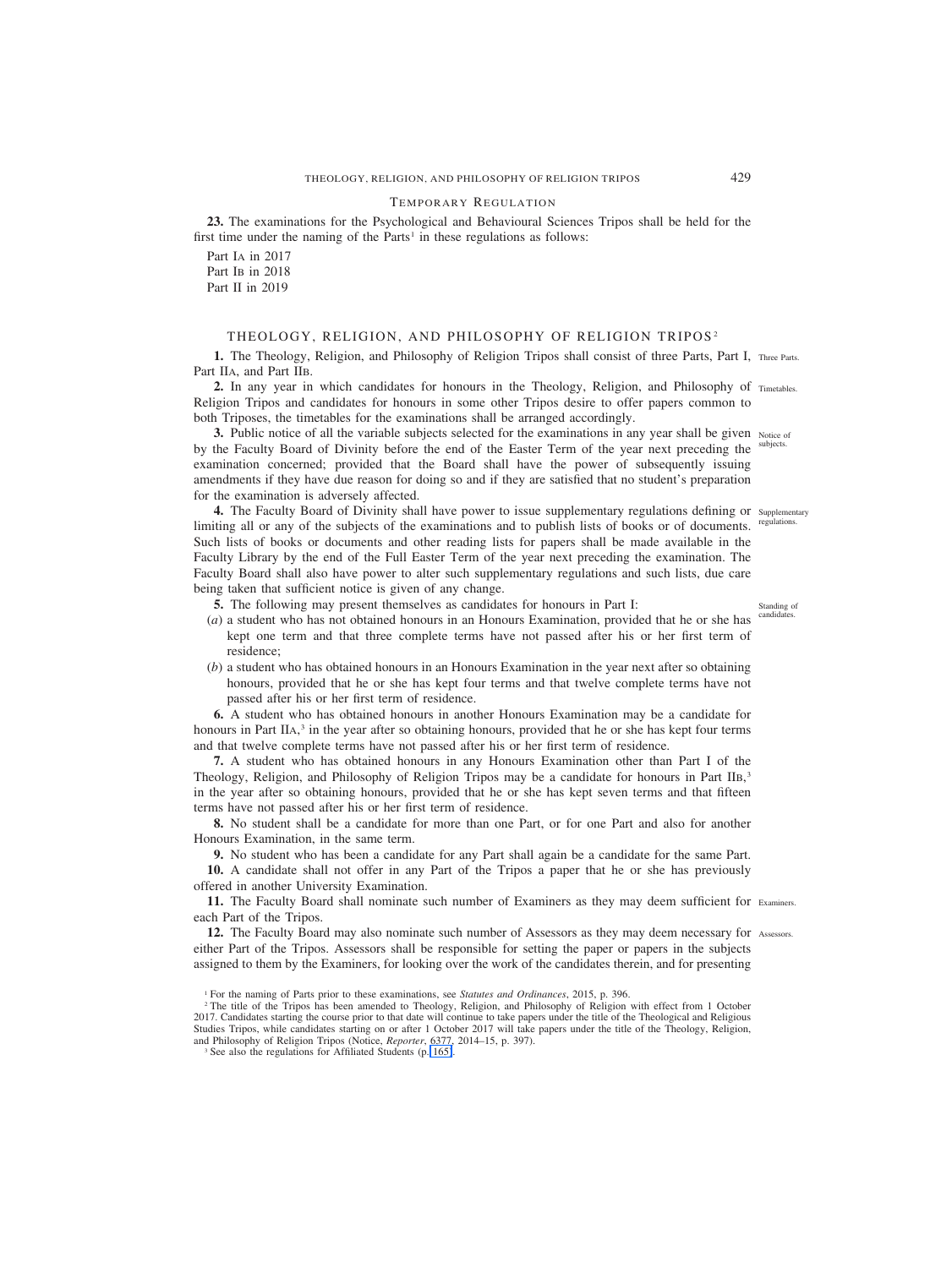such reports to the Examiners as may be required by them. Assessors may be summoned to meetings of the Examiners for the purpose of consultation and advice, but shall not be entitled to vote.

**13.** The questions proposed by each Examiner and Assessor shall be submitted to the whole body of Examiners for approval.

**14.** The Examiners and Assessors shall have regard to the style and method of a candidate's answers, and shall give credit for excellence in these respects.

**15.** The Examiners shall take account of a candidate's performance in an additional paper, or in the weaker of two papers either of which may be deemed to have been taken as an additional paper, only in so far as it is to the candidate's advantage. They shall not exclude a candidate from any class on the ground that he or she has not offered an additional paper.

**Dissertation** 

**16.** (*a*) A candidate who, in accordance with Regulation 26(*b*) or Regulation 27(*b*), wishes to offer a dissertation shall apply, giving the title of the proposed topic, to the Secretary of the Faculty Board not earlier than the beginning of the Easter Term and not later than the first Monday of the Full Michaelmas Term in the calendar year next preceding the examination. A dissertation may be on any topic relating to the subject of any paper in the Tripos, but the Board may, when giving approval for a particular topic, impose the condition that a candidate who offers a dissertation on that topic may not offer a particular paper or a particular prescribed subject in a paper. The Secretary shall inform the candidate as soon as possible, and in any case before the end of Full Michaelmas Term, whether the topic has been approved by the Faculty Board.

(*b*) No change shall be made in the topic of a candidate's dissertation after the end of Full Michaelmas Term, but the Faculty Board shall have power to approve minor changes of wording in the title which clarify or define more precisely the scope of a topic previously approved, provided that such changes are submitted to the Secretary of the Faculty Board by the division of the Lent Term.

(*c*) A dissertation, which shall be of not more than 10,000 words (inclusive of notes and footnotes used to convey information, comment, or analysis, but exclusive of bibliography and footnotes which act simply as references), shall be sent to the Secretary of the Faculty Board so as to arrive not later than the third Monday of the Full Easter Term in which the examination is to be held, together with a written declaration that it is the candidate's own original work and that it does not contain material already used to any substantial extent for a comparable purpose. A dissertation should show evidence of reading, judgement, and criticism, and of a power of exposition, but not necessarily of original research, and should give full references to sources used. It must be written in English unless the candidate has received permission from the Board to use some other specified language; a request for such permission must be made when the original application is submitted.

(*d*) The dissertation shall be submitted under detailed arrangements approved by the Faculty Board. The Examiners shall have power to examine a candidate *viva voce* on his or her dissertation and on the general field of knowledge in which it falls.

**17.** There shall be separate class-lists for each Part. In each list the names of the candidates who obtain honours shall be arranged in three classes, of which the second shall be divided into two divisions. The names in the first and third classes and in each division of the second class shall be arranged in alphabetical order. The Examiners may affix a special mark to the names of those candidates whose work is in their opinion of special distinction.

Scheme of examination.

Class-lists.

**18.** The papers for the Theology, Religion, and Philosophy of Religion Tripos, which shall be divided into Groups A–D, shall be as follows:

#### GROUP A

Paper A1. Scriptural languages and texts:

- A. Hebrew I (Elementary Hebrew)
- B. New Testament Greek
- C. Sanskrit
- D. Qur'anic Arabic<br>Paper A2. David: Is
- David: Israel's greatest hero?
- Paper A3. Jesus and the origins of the Gospel<br>Paper A4. Christianity and the transformation
- Christianity and the transformation of culture
- Paper A5. The question of God<br>Paper A6. Understanding conter
- Understanding contemporary religion
- Paper A7. Introduction to Judaism, Islam, Hinduism and Buddhism<br>Paper A8. Philosophy of religion
- Philosophy of religion
- Paper A9. Ethics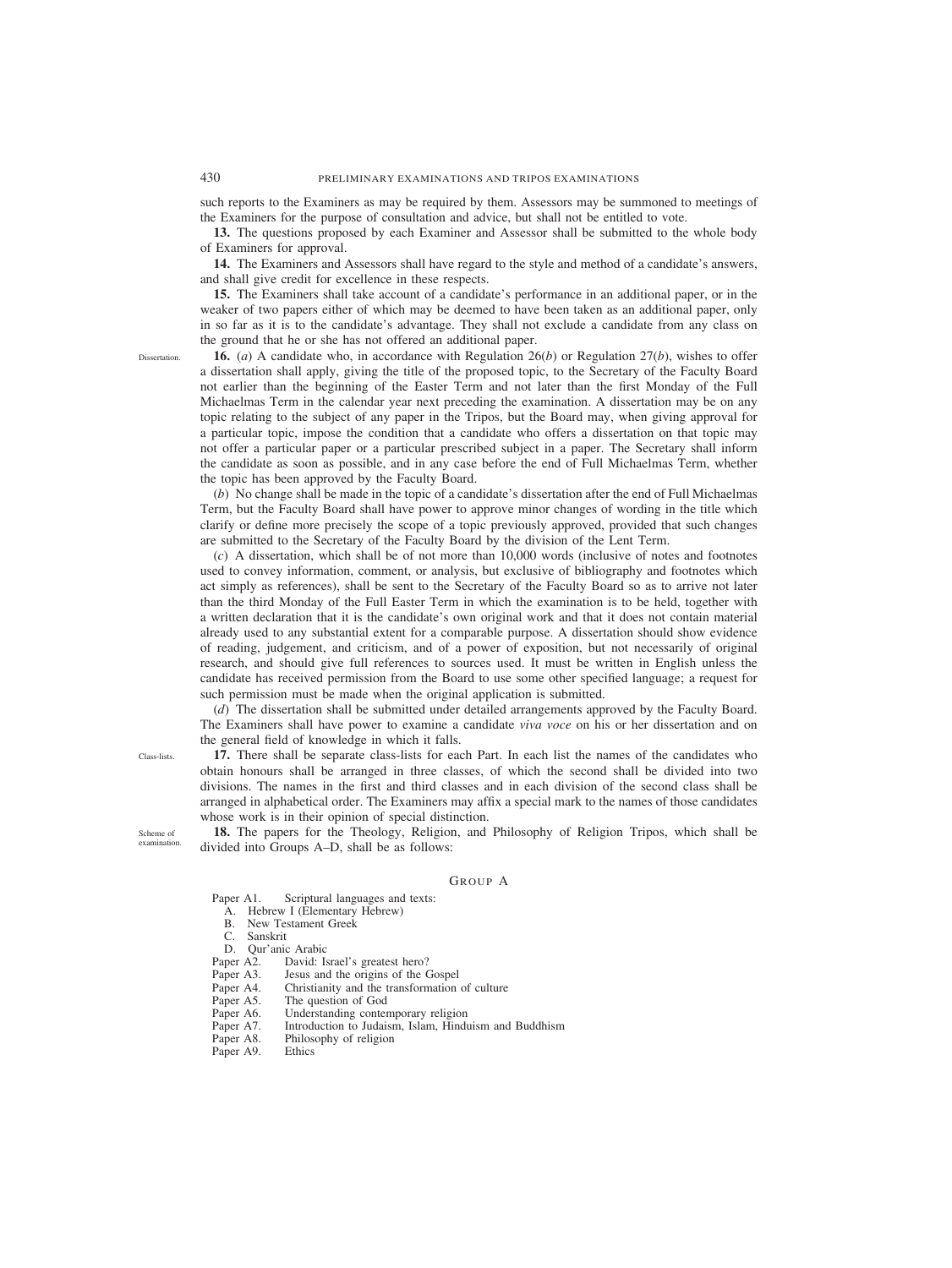#### GROUP B

Paper B1. Intermediate languages and texts:

- A. Hebrew
- B. New Testament Greek
- C. Sanskrit
- 
- D. Qur'anic Arabic<br>Paper B2. Israel in
- Paper B2. Israel in exile: literature, history, and theology Paper B3. The shaping of Jewish identity (332 BCE–70 C Paper B3. The shaping of Jewish identity (332 BCE–70 CE)<br>Paper B4. The letters of Paul
- 
- Paper B4. The letters of Paul<br>Paper B5. The Johannine trac Paper B5. The Johannine tradition<br>Paper B6. Christianity in Late Ant
- Paper B6. Christianity in Late Antiquity (to *circa* 600) Paper B7. Themes in world Christianities: context, the
- Paper B7. Themes in world Christianities: context, theology, and power Paper B8. Great Christian theologians
- Paper B8. Great Christian theologians<br>Paper B9. God and the *imago Dei*<sup>1</sup>
- Paper B9. God and the *imago Dei*<sup>1</sup><br>Paper B10. Philosophy of religion: O
- Paper B10. Philosophy of religion: God, freedom, and the soul Paper B11. Ethics and faith
- Paper B11. Ethics and faith<br>Paper B12. Theology and the
- Paper B12. Theology and the natural sciences  $I^1$ <br>Paper B13 Theology and literature<sup>1</sup>
- Theology and literature<sup>1</sup>
- Paper B14. Modern Judaism: Thought, culture and history (also serves as Paper X.4 of Part IB of the Asian and Middle Eastern Studies Tripos)
- Paper B15. Introduction to Islam (also serves as Paper X.5 of Part IB of the Asian and Middle Eastern Studies Tripos)
- Paper B16. Life and thought of religious Hinduism and of Buddhism<br>Paper B17. Meaning (Paper 3 of Part IA of the Philosophy Tripos)
- Meaning (Paper 3 of Part IA of the Philosophy Tripos)

## GROUP C

- Paper C1. Advanced language and texts:
	- A. Hebrew
	- B. Greek
	- C. Sanskrit
- D. Arabic<br>Paper C2.
- Paper C2. Creation and covenant<br>Paper C3. New Testament Christ
- New Testament Christology
- Paper C4. Topic in the history of Christianity<sup>1</sup><br>Paper C5. Topic in Christian theology
- Paper C5. Topic in Christian theology<br>Paper C6. Disputed questions in the C
- Paper C6. Disputed questions in the Christian tradition Paper C7. Topics in the study of religion<sup>1</sup>
- Paper C7. Topics in the study of religion<sup>1</sup><br>Paper C8. The Jewish tradition and Christ
- The Jewish tradition and Christianity: From antiquity to modernity (also serves as Paper X.9) of Part II of the Asian and Middle Eastern Studies Tripos)
- Paper C9. Islam II (also serves as Paper X.10 of Part II of the Asian and Middle Eastern Studies Tripos) Paper C10. Hinduism and Buddhism II
- Paper C10. Hinduism and Buddhism II<br>Paper C11. Truth, God, and metaphysic
- Truth, God, and metaphysics
- Paper C12. Theology and natural science: God and creatures

#### GROUP D

Paper D1. Special subjects, specified by the Faculty Board

Paper D2. Interdisciplinary subjects, specified by the Faculty Board

**19.** Each paper shall be of three hours' duration, provided that the Faculty Board shall have power to specify by supplementary regulation a paper or papers from any group which shall be examined by an alternative mode of assessment, in accordance with the provisions of Regulation 20.

**20.** The alternative mode of assessment for any paper specified by the Faculty Board under Regulation 19 shall consist of *either* (*a*) the submission of two essays *or* (*b*) the submission of a portfolio of six essays on topics chosen by the candidate from a list of topics published by the Faculty Board not later than the first Friday of the Full Michaelmas Term next preceding the examination. Where two essays are submitted under (*a*), the length of each essay shall be, for a candidate in Part I, not more than 3,000 words in length and, for candidates in Parts IIA and IIB, not more than 5,000 words in length. Where a portfolio of six essays is submitted under (*b*), the length of each essay shall be not fewer than 1,500 words and not more than 2,000 words in length. In all cases, word limits shall include notes and footnotes used to convey information, comment, or analysis, but exclude bibliography and

<sup>&</sup>lt;sup>1</sup> This paper is suspended in 2019–20.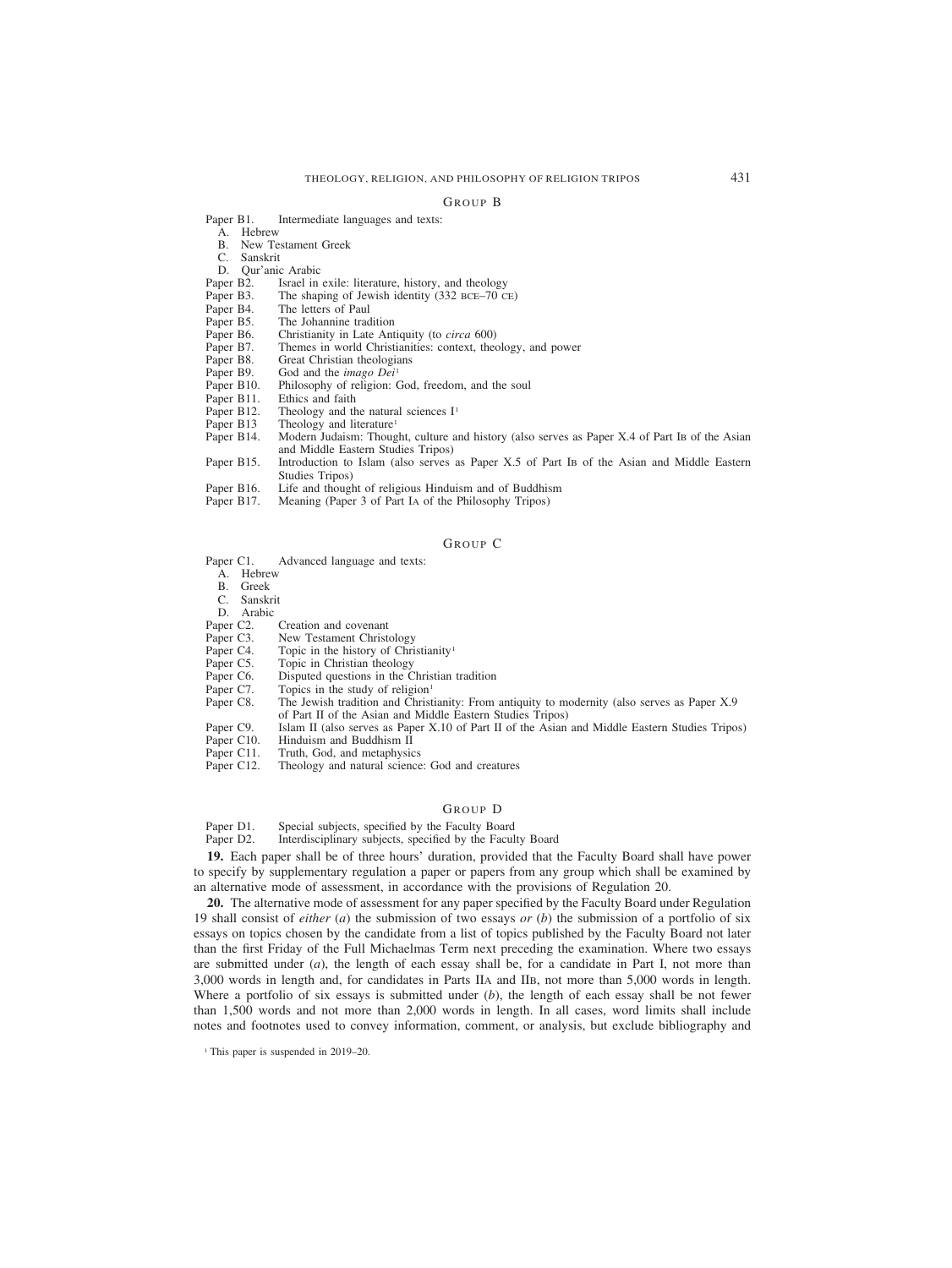footnotes which act simply as references. Candidates shall be required to declare that the essays are their own work. The essays shall be typewritten, in English, and shall be submitted through the candidate's Director of Studies to the Secretary of the Faculty Board in accordance with detailed arrangements approved by the Board, so that the first essay submitted under (*a*) or the portfolio of essays submitted under (*b*) arrive not later than 1 p.m. on the first Monday of Full Easter Term and the second essay under (*a*) not later than 1 p.m. on the third Monday of Full Easter Term.

**21.** (*a*) Every candidate who offers a paper in which there is a choice of subject shall take only one of these question papers (except as provided for in Regulations 23(i), 24(i), 24(ii), 26(i), and 27(ii)); the candidate's examination entry shall state which subject he or she intends to offer.

- (*b*) For Papers D1 and D2 the Faculty Board shall from time to time prescribe subjects as follows:
- For Paper D1, not more than seven subjects.
- For Paper D2, not more than seven subjects.
- A separate question paper shall be set for each subject so prescribed for which there is a candidate. (*c*) The Board may also prescribe that a candidate who offers a particular subject in one of Papers

D1 and D2 may not also offer another particular paper.

- **22.** A candidate for Part I shall offer:
- (*a*) one language from Paper A1;
- (*b*) *either* Paper A2 *or* Paper A3;
- (*c*) three other papers chosen from Papers A2–A8;

provided that

- (i) a candidate who has previously obtained honours in the Classical Tripos or the Asian and Middle Eastern Studies Tripos may not offer in Paper A1 a language in which he or she has previously offered a paper in an Honours Examination;
- (ii) a candidate may not offer more than two papers which have been specified by the Faculty Board under Regulation 19.

**23.** A student who is a candidate for Part IIA in the year next after obtaining honours in Part I of the Theology, Religion, and Philosophy of Religion Tripos shall offer four papers chosen from Group B, provided that

- (i) a candidate who so wishes may offer as an additional paper *either* a second language from Paper A1 other than the one he or she has offered in Part I *or* a second language from Paper B1, if he or she is offering that Paper;
- (ii) a candidate may not offer more than two papers which have been specified by the Faculty Board under Regulation 19;
- (iii) a candidate may only offer one of Papers  $B13(a)$  and  $B13(b)$ ;
- (iv) not more than one paper in the same language may be offered.

**24.** A student who is a candidate for Part IIA in the year next after obtaining honours in an Honours Examination other than Part I of the Theology, Religion, and Philosophy of Religion Tripos or who is an Affiliated Student<sup>1</sup> shall offer four papers, including:

- (*a*) Paper A1, unless he or she *either* (i) is exempted from this requirement under the provisions of Regulation 28, *or* (ii) offers Paper B1 under section (*c*) of this regulation;
- (*b*) one paper chosen from among Papers B2–B5;

*and*

(*c*) *either* (1) two other papers chosen from Group B, if he or she offers Paper A1,

*or* (2) three other papers chosen from Group B;

provided that

- (i) a candidate who so wishes may offer as an additional paper
	- *either* (1) another Paper chosen from Group B,
	- *or* (2) if he or she is exempt from the requirement to offer Paper A1, a language from Paper A1 other than that for which exemption has been granted;
	- *or* (3) if he or she offers Paper B1, a second language from Paper B1;
- (ii) a candidate who has previously obtained honours in the Classical Tripos or the Asian and Middle Eastern Studies Tripos may not offer in Paper A1 a language in which he or she has previously offered a paper in an Honours Examination;

<sup>1</sup> See also the regulations for Affiliated Students (p. 165).

Papers to be offered in Part I.

Papers to be offered in Part IIA.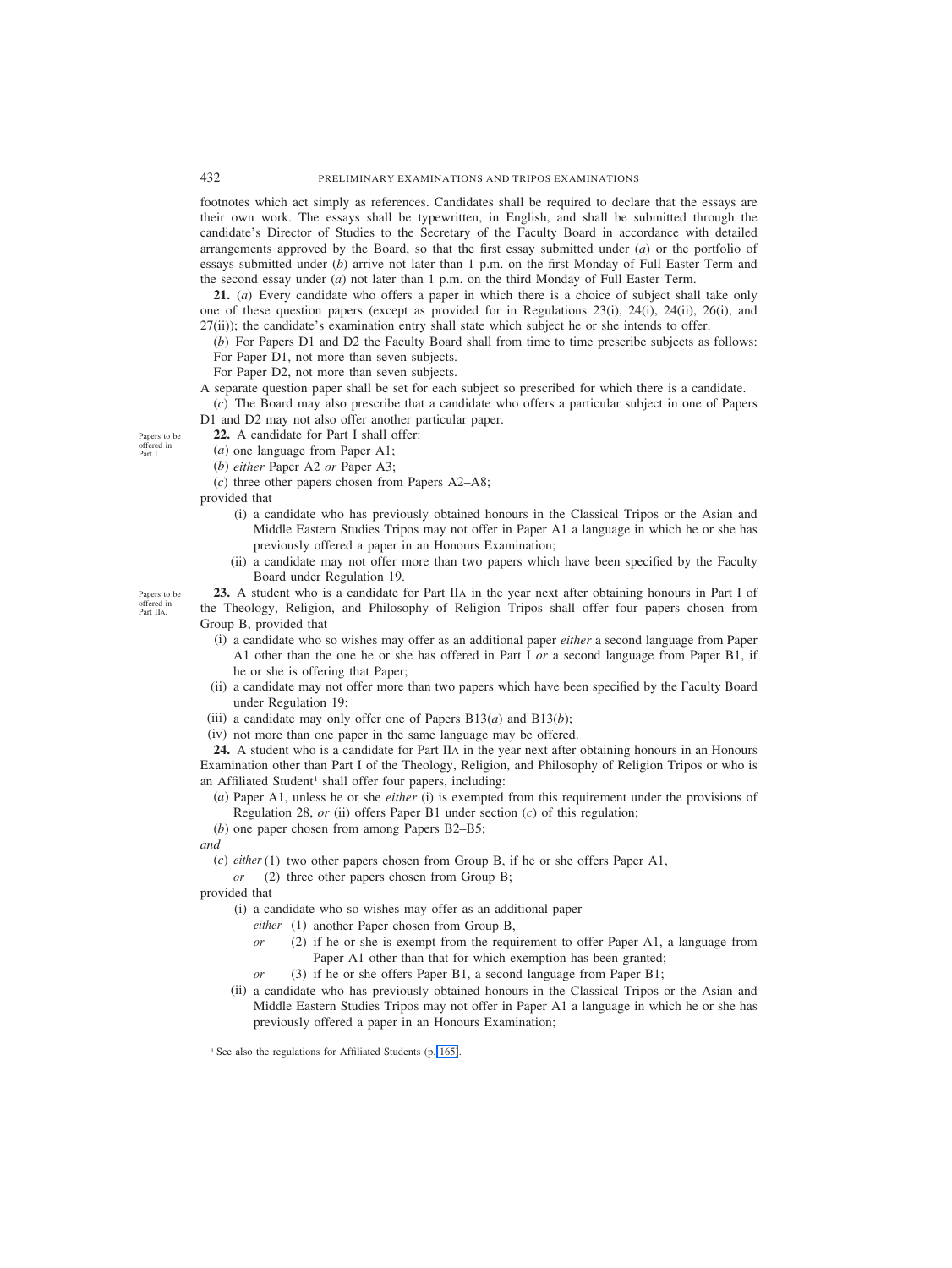- (iii) a candidate may not offer more than two papers which have been specified by the Faculty Board under Regulation 19;
- (iv) a candidate may only offer one of Papers B13(*a*) and B13(*b*);
- (v) not more than one paper in the same language may be offered.

**25.** A student who is a candidate for Part IIA in the year next after obtaining honours in an Honours Examination other than Part I of the Theology, Religion, and Philosophy of Religion Tripos and who has kept seven terms shall offer four papers chosen from Group B, provided that

- (i) a candidate who so wishes may offer as an additional paper another paper chosen from Group B;
- (ii) a candidate who so wishes may offer Paper A1 instead of Paper B1;
- (iii) a candidate who has previously obtained honours in the Classical Tripos or the Asian and Middle Eastern Studies Tripos may not offer in Paper A1 a language in which he or she has previously offered a paper in an Honours Examination;
- (iv) a candidate may not offer more than two papers which have been specified by the Faculty Board under Regulation 19;
- (v) a candidate may only offer one of Papers B13(*a*) and B13(*b*);
- (vi) not more than one paper in the same language may be offered.

**26.** A student who is a candidate for Part IIB in the year next after obtaining honours in Part IIA Papers to be under Regulations 23 or 24 shall offer: offered in Part IIB.

*either* (*a*) two papers chosen from Group C; *and* both Papers D1 and D2

*(b)* three papers chosen from Group C; *and* one paper chosen from Group D provided that

- (i) a candidate who offered paper A1 in Part IIA may offer Paper B1 in the same language instead of Paper C1 as one of the papers chosen from Group C;
- (ii) a candidate may offer as an additional paper, *either* a language from Papers A1 or B1 which he or she has not previously offered, *or* a second language from Paper C1, if he or she is offering that paper, *or* one further paper chosen from Group C;
- (iii) no candidate may offer more than two papers which have been specified by the Faculty Board under Regulation 19;
- (iv) a candidate may offer a dissertation on a topic approved by the Faculty Board in place of one paper chosen from Group D. Such a candidate may not offer more than one paper which has been specified by the Faculty Board under Regulation 19;
- (v) not more than one paper in the same language may be offered;
- $\langle \hat{v}(v) \rangle$  a dissertation or at least one paper assessed by essay is offered.)<sup>1</sup>

**27.** A student who is a candidate for Part IIB in the year next after obtaining honours in an Honours Examination other than Part I or Part IIA of the Theology, Religion, and Philosophy of Religion Tripos or who is an Affiliated Student<sup>2</sup> shall offer:

*either* (*a*) two papers chosen from Group C; *and* both Papers D1 and D2

*or* (*b*) three papers chosen from Group C; *and* one paper chosen from Group D provided that

- (i) a candidate may offer Paper B1 in the same language instead of Paper C1 as one of the papers chosen from Group C;
- (ii) a candidate may offer as an additional paper, *either* a language from Papers A1 or B1 which he or she has not previously offered, *or* a second language from Paper C1, if he or she is offering that paper, *or* one further paper chosen from Group C;
- (iii) a candidate who has previously obtained honours in the Classical Tripos or the Asian and Middle Eastern Studies Tripos may not offer in Paper A1 a language in which he or she has previously offered a paper in an Honours Examination;
- (iv) no candidate may offer more than two papers which have been specified by the Faculty Board under Regulation 19;
- (v) a candidate may offer a dissertation on a topic approved by the Faculty Board in place of one paper chosen from Group D. Such a candidate may not offer more than one paper which has been specified by the Faculty Board under Regulation 19;
- (vi) not more than one paper in the same language may be offered;
- $\langle$ (vii) a dissertation or at least one paper assessed by essay is offered.)<sup>1</sup>

<sup>&</sup>lt;sup>1</sup> The sub-paragraph in angular brackets will be inserted with effect from 1 October 2022.

<sup>&</sup>lt;sup>2</sup> See also the regulations for Affiliated Students (p. 165).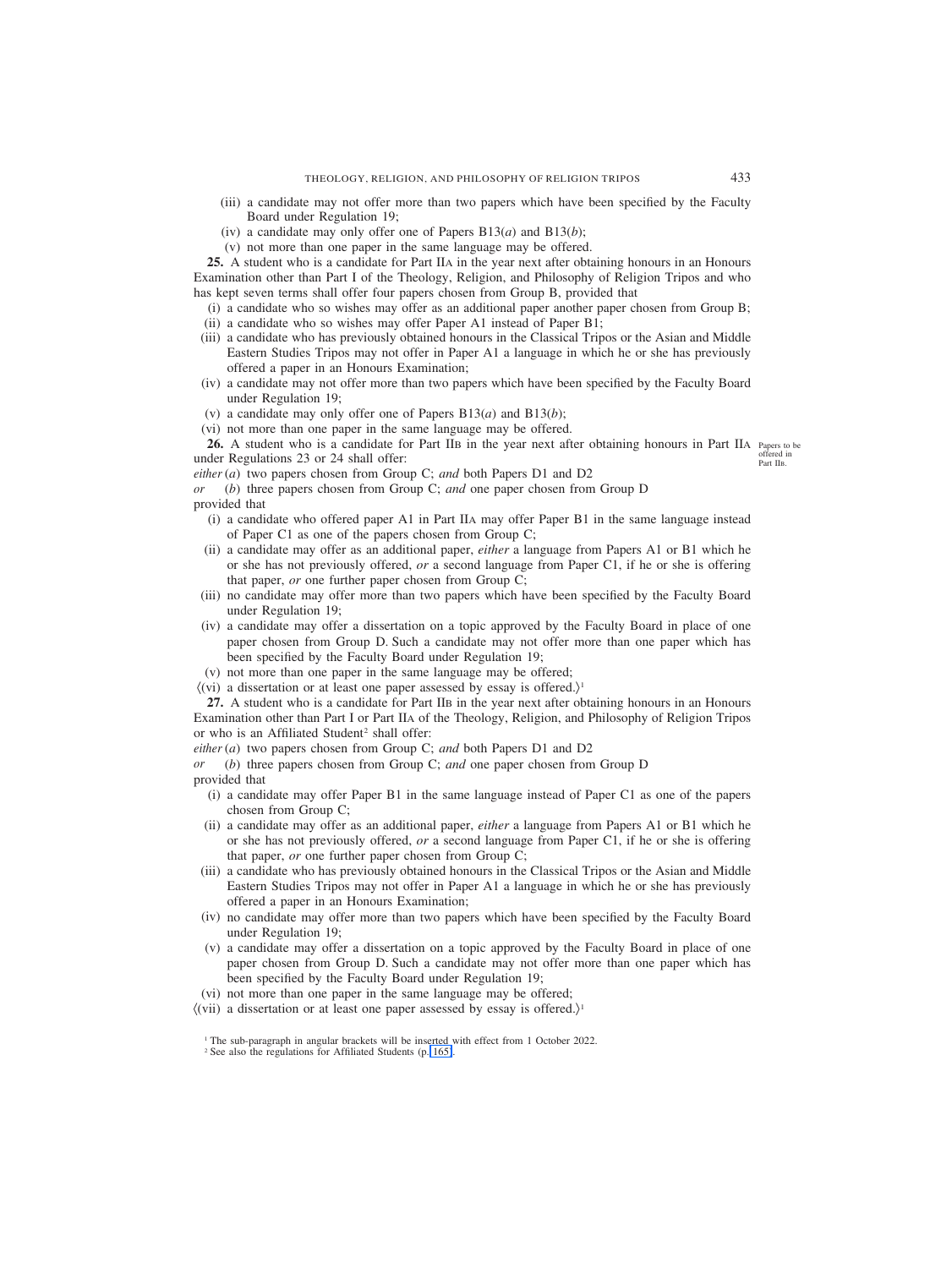Exemption.

# 434 PRELIMINARY EXAMINATIONS AND TRIPOS EXAMINATIONS

**28.** The Faculty Board shall have power to exempt from the requirement to offer a language from Paper A1 any candidate for Part IIA under Regulation 24 who produces evidence that he or she has done work of a satisfactory standard in Greek or in Hebrew or in Sanskrit or in Arabic, whether in Cambridge or elsewhere. Such a candidate shall not offer in Part IIA Paper A1 in the language in which he or she has gained exemption. Any application for exemption shall be sent through the candidate's Director of Studies to the Secretary of the Faculty Board so as to arrive not later than the first Monday of the Full Michaelmas Term next preceding the examination, and shall include details of the applicant's qualifications. The Secretary shall inform the candidate's Director of Studies as soon as possible, and in any case by the division of the Michaelmas Term, whether the application has been approved.

# SUPPLEMENTARY REGULATIONS

## *Paper A1. Scriptural languages and texts*

This paper will comprise four sections, Section A, Hebrew I (Elementary Hebrew), Section B, New Testament Greek, Section C, Sanskrit, and Section D, Qur'anic Arabic; candidates will be required to confine their answers to a single section. Section A will contain (i) questions on Hebrew grammar, and (ii) passages for translation, linguistic comment, pointing, and retranslation from a portion or portions of the Old Testament prescribed by the Faculty Board. Section B will contain passages for translation, and for exegetical and grammatical comment, from one or more portions of the New Testament which the Board shall from time to time prescribe. Copies of a Greek lexicon will be available in the examination for those who wish to make use of them. Section C will contain (i) questions on Sanskrit grammar, and (ii) passages for translation, linguistic and exegetical comment, from a portion or portions of the Hindu and Buddhist scriptures prescribed by the Board. Section D will contain (i) questions on Arabic grammar, and (ii) passages for translation, linguistic and exegetical comment from a portion or portions of the Qur'an, the Hadith, and early Islamic theological literature prescribed by the Board.

#### *Paper A2. David: Israel's greatest hero?*

This paper will provide an introduction to the critical study of the Old Testament literature, history, and religion, focussing on the figure of David. Texts for special study will be prescribed by the Faculty Board.

## *Paper A3. Jesus and the origins of the Gospel*

This paper will, until further notice, be entitled 'Jesus and the origins of the Gospel'. It will be concerned with central issues (arising from the primary sources and critical scholarship) in the study of the Gospels and the Historical Jesus. The Board may also prescribe a particular text or texts for special study.

#### *Paper A4. Christianity and the transformation of culture*

This paper will introduce students to the history of Christianity by considering key periods and issues in the interaction of Christianity with the culture in which it is set. The topic of the paper will be announced annually by the Faculty Board.

#### *Paper A5. The question of God*

This paper will introduce some of the major themes and disciplines of Christian theology through a focus on God, considered both as a theological topic in itself and in relationship to all that is not God, including the world (the doctrine of creation) and evil (the problem of theodicy). The Faculty Board may from time to time prescribe texts for special study.

## *Paper A6. Understanding contemporary religion*

This paper will offer a broad introduction to the sociological study of religion with a particular focus on understanding developments in Britain since 1945 including secularization, charismatic religion, the New Age, new religious movements, and multiculturalism.

#### *Paper A7. Introduction to Judaism, Islam, Hinduism and Buddhism*

This paper will introduce the religious traditions of Judaism, Islam, Hinduism and Buddhism. The survey will include a broad historical introduction to each tradition. Cultural approaches and contemporary issues will also be addressed.

## *Paper A8. Philosophy of religion*

This course introduces first-year undergraduates to themes in philosophy of religion, such as the nature of God, the soul, belief, speaking of God and the relationship of finite things to God. The Faculty Board may from time to time prescribe texts for special study.

## *Paper A9. Ethics*

This course introduces first-year undergraduates to themes at the intersection between moral philosophy and religious ethics.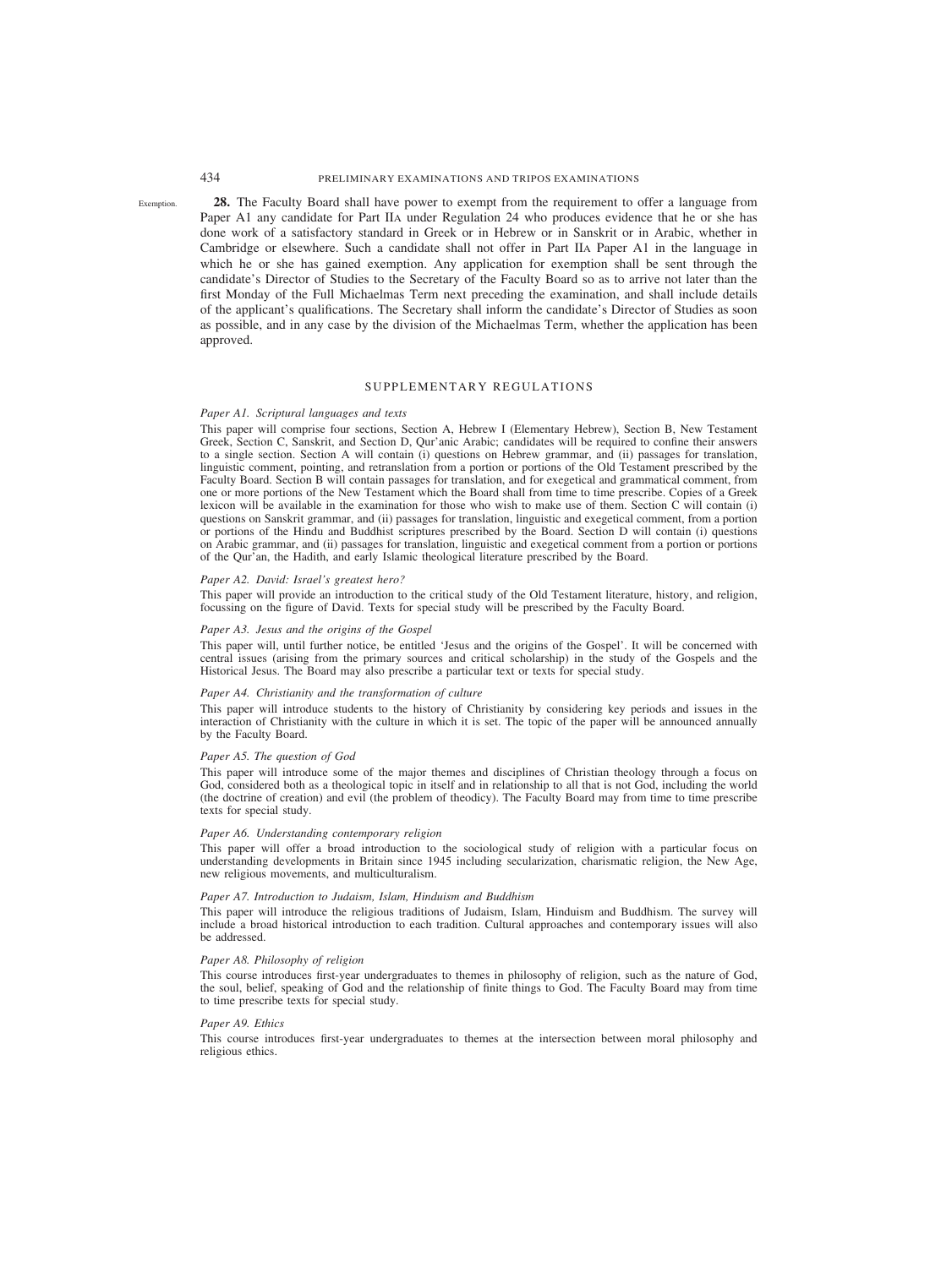## *Paper B1. Intermediate language and texts*

# A. *Hebrew*

This paper will contain (i) passages for translation, linguistic, and exegetical comment, and retranslation from portions of text which the Faculty Board will from time to time prescribe, and (ii) essay questions on literary and theological aspects of the prescribed texts. Candidates may not offer in this paper any prescribed text which they have previously offered in Paper A1.

#### B. *New Testament Greek*

This paper will contain (i) passages for translation, textual, exegetical, and theological comment from such portions of text as the Faculty Board will from time to time prescribe, and (ii) passages for unseen translation from texts of similar provenance from the New Testament as prescribed by the Faculty Board.

#### C. *Sanskrit*

This paper will contain passages for translation from a number of texts which the Faculty Board shall from time to time prescribe, together with questions on the language and content of those texts.

#### D. *Qur'anic Arabic*

This paper will contain passages for pointing, for translation, and for linguistic and exegetical comment from portions of the Qur'an, Qur'anic commentaries, and other Islamic literature which the Faculty Board shall from time to time prescribe. The paper will also contain a passage for translation from English into Arabic.

## *Paper B2. Israel in exile: literature, history, and theology*

This paper will be concerned with Old Testament history from the reign of Hezekiah to the conquest of Babylon by Cyrus and with theological and literary responses to the Babylonian invasions and their consequences in the literature of the time, with particular reference to relevant sections of Genesis-Numbers; Deuteronomy; Joshua-2 Kings; Job; exilic elements in the Psalter; Isaiah 40–55; Jeremiah; Lamentations; Ezekiel. The Faculty Board will prescribe a portion of the Old Testament for special study.

#### *Paper B3. The shaping of Jewish identity* (*332 BCE–70 CE*)

This paper will be concerned with an essential period for our understanding of the formation of Judaism (and the context from which Christianity arose). It will examine the social, historical, and political contexts in which ancient Jews shaped their identity and how as a result they came to fashion new forms of literature and beliefs. It will focus on the land of Israel in the time from the rise of Alexander the Great (332 BCE) up to and including the First Roman Revolt.

#### *Paper B4. The letters of Paul*

This paper will study the Pauline 'corpus', including Ephesians and the Pastoral epistles. There will be questions on historical, literary, and critical problems, but the emphasis will be on the theological thought and practice of the apostle Paul. The Faculty Board may also prescribe a particular text or texts for special study.

#### *Paper B5. The Johannine tradition*

This paper will be concerned with central issues (arising from the primary sources and critical scholarship) in the study of the Fourth Gospel and Johannine Epistles. Although students will be expected to read the full text of the Gospels and Epistles, specific texts for more detailed study will be announced by the Faculty Board.

#### *Paper B6. Christianity in Late Antiquity* (*to* circa *600*)

This paper is concerned with the main historical and theological developments in Christianity in Antiquity set within the social, historical, political, and cultural contexts of the Roman Empire and its immediate successors.

### *Paper B7. Themes in world Christianities: context, theology, and power*

This paper will be concerned with both the common themes and the diversity of contemporary Christianity in its global setting. Particular emphasis will be given to the contextual character of Christian theological reflection outside Europe and the USA since 1914 in relation both to indigenous cultures and to structures of global political and economic power.

## *Paper B8. Great Christian theologians*

This paper is concerned with the Christian understanding of God and humanity. The course aims to study this through classic texts from different periods, understood in the context of their time and in relation to current theological discussions. The Faculty Board may from time to time prescribe topics and texts for special study.

#### *Paper B9. God and the imago Dei<sup>1</sup>*

This paper is concerned with three central loci of Christian systematic theology: the doctrine of the Trinity, the doctrine of God and the *imago Dei*, as well as the way in which these doctrines intersect.

## *Paper B10. Philosophy of religion: God, freedom, and the soul*

This paper will explore some classical themes in the philosophy of religion. These will include attributes of God, issues of the relationships between God and the world, and issues of God and 'the soul'.

<sup>1</sup> This paper is suspended in 2019–20.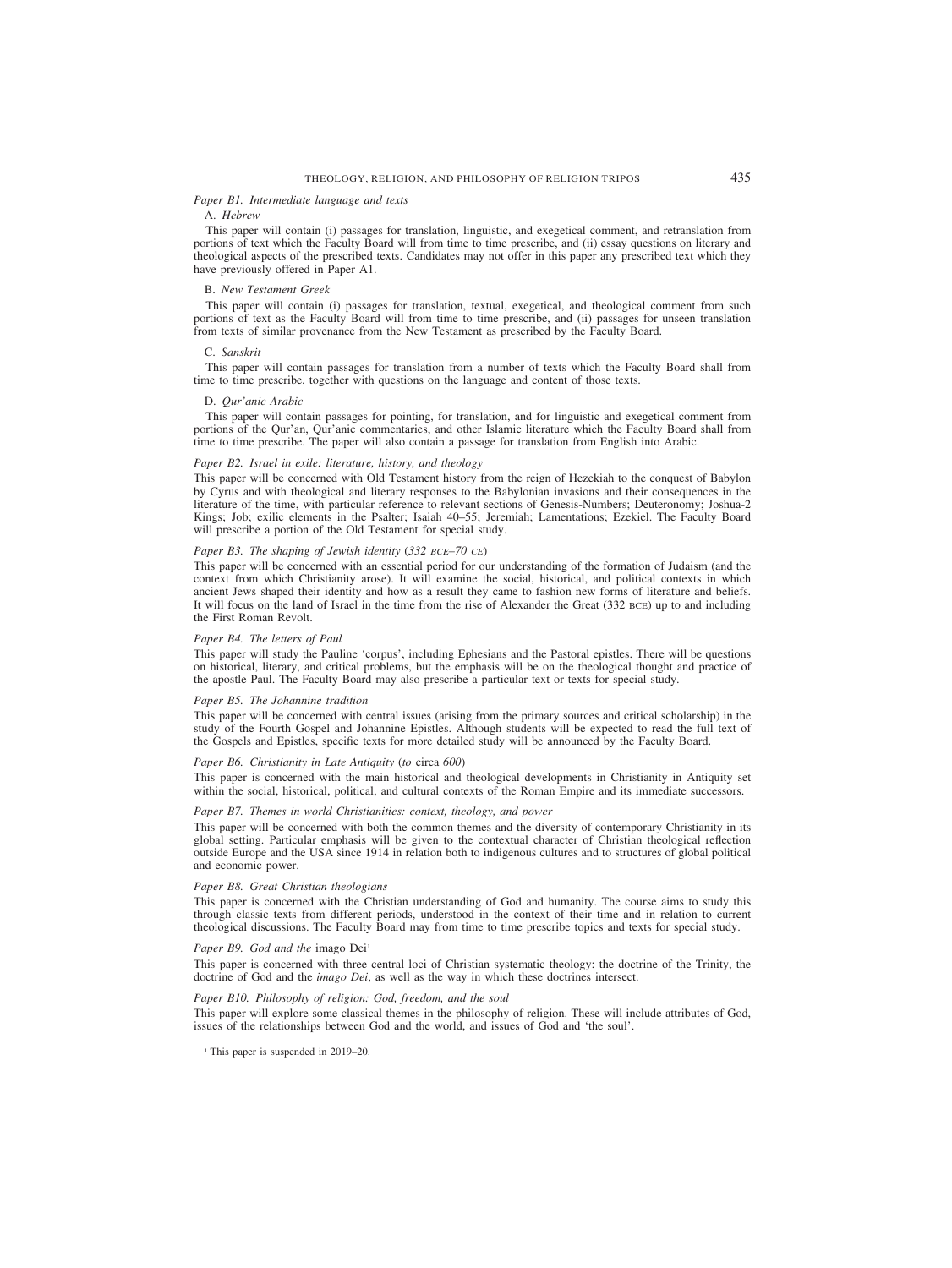## *Paper B11. Ethics and faith*

The paper will study questions concerning the nature and form of moral judgment, as treated in the history of Western philosophy.

## *Paper B12. Theology and the natural sciences I*<sup>1</sup>

This paper will cover (*a*) topics in contemporary natural science that bear upon theology, and theological responses to these proposals and (*b*) historical, philosophical, and methodological perspectives on the dialogue between theology and science.

### *Paper B13. Theology and literature*<sup>1</sup>

This paper is concerned with the exploration of theological themes from the Jewish and Christian traditions in conversation with both literary and more specifically theological texts. The readings, correspondingly, include both works of fiction (novels) and more traditional works of theological reflection. The Faculty Board may from time to time prescribe topics and texts for special study.

## *Paper B14. Modern Judaism: Thought, culture and history* (also serves as Paper X.4 of Part IB of the Asian and Middle Eastern Studies Tripos)

This paper will be concerned with the thought, culture and history of modern Judaism. The Faculty Board may from time to time prescribe texts for special study.

## *Paper B15. Introduction to Islam* (also serves as Paper X.5 of Part IB of the Asian and Middle Eastern Studies Tripos)

This paper will cover the origins, development, and contemporary situation of the theology, law, and mysticism of Islam. It will deal with literary-critical and interpretative problems relating to the founding documents of the religion, and with contemporary methodologies in philosophy of religion, gender studies, and comparative jurisprudence as applied to Islam. References to Christianity may be included. The Faculty Board may from time to time prescribe texts for special study.

## *Paper B16. Life and thought of religious Hinduism and of Buddhism*

The paper will consider the origins and development up to contemporary times of the beliefs and practices of the Hindu and Buddhist traditions. It will deal with problems of interpretation relating to the formation and understanding of founding texts, and with relevant issues in such areas as gender studies and the functioning of élite and colonial influences. The Faculty Board may from time to time prescribe texts for special study.

#### *Paper C1. Advanced languages and texts*

#### A. *Hebrew*

This paper will be concerned with the exegesis of prescribed text or texts in Hebrew. It will involve translation from and linguistic, text-critical, and exegetical comment on texts which the Faculty Board will from time to time prescribe, including some parts of the prophetic and poetic books of the Old Testament; passages for unseen translation from Hebrew into English; a passage for translation from English into Hebrew; and essay questions on literary and theological aspects of the prescribed texts.

#### B. *Greek*

This paper will contain (i) passages for translation, and for textual, grammatical, exegetical, and theological comment from such portions of text as the Faculty Board will from time to time prescribe, and (ii) passages for unseen translation from texts of similar provenance.

#### C. *Sanskrit*

This paper will contain passages for translation and comment from a number of texts which the Faculty Board shall from time to time prescribe, together with questions on the language and content of those texts.

#### D*. Arabic*

This paper will be concerned with the translation of, and linguistic and exegetical comment on portions of the Qur'an, Qur'anic commentaries, and other Islamic literature which the Faculty Board shall from time to time prescribe.

#### *Paper C2. Creation and covenant*

This paper will examine from the perspective of biblical theology, as well as a historical perspective, the twin themes of creation and covenant in the Hebrew Bible. Through close textual analysis the relationship between these themes will be studied, and their role in contemporary biblical theologies, both Jewish and Christian, will be explored.

#### *Paper C3. New Testament Christology*

This paper will be concerned with central issues, arising from the primary sources and critical scholarship, in the study of Christology within the New Testament.

<sup>1</sup> This paper is suspended in 2019–20.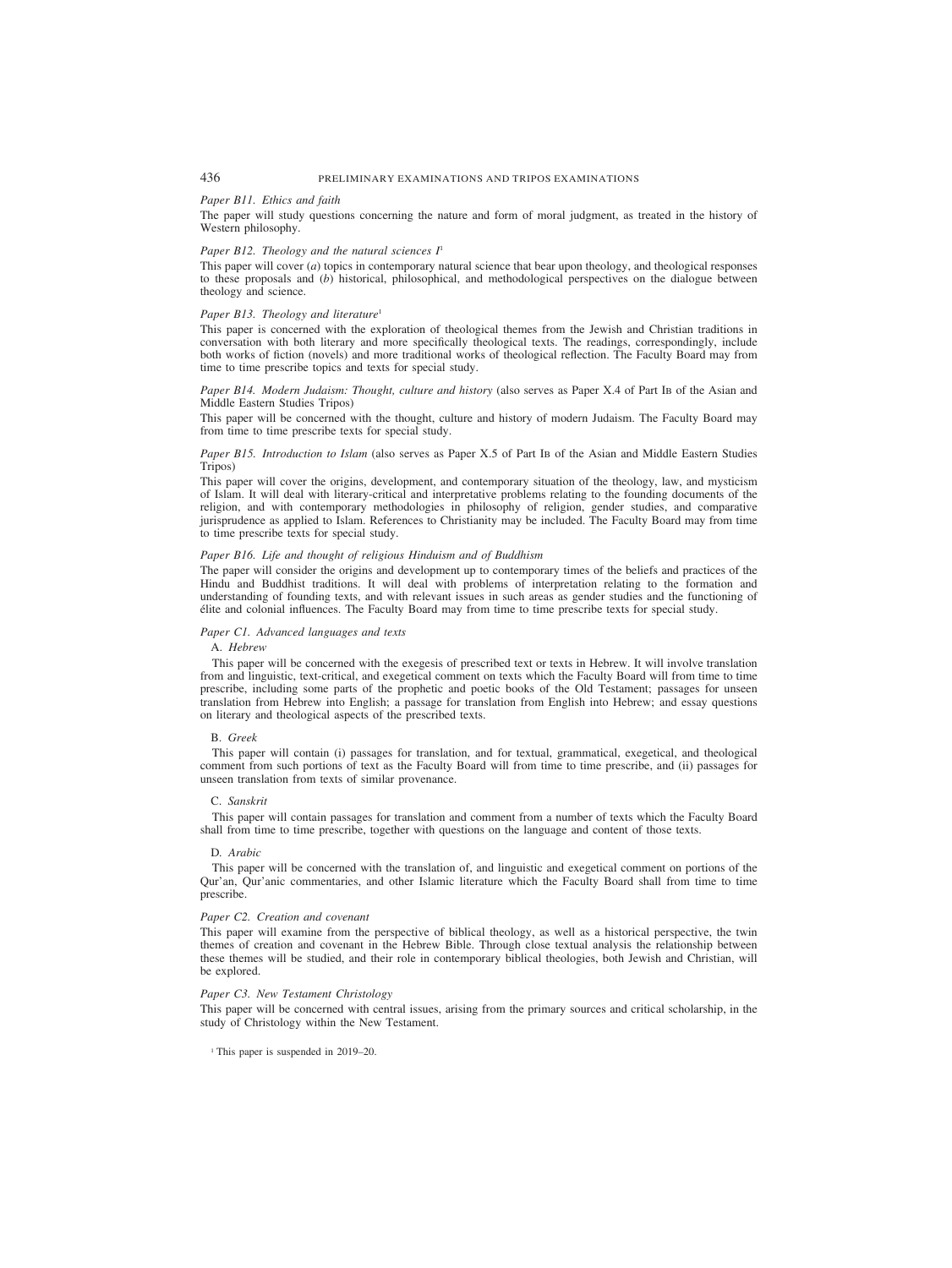# THEOLOGY, RELIGION, AND PHILOSOPHY OF RELIGION TRIPOS 437

### *Paper C4. Topic in the history of Christianity*<sup>1</sup>

This paper will be concerned with a topic in the history of Christianity, as specified by the Faculty Board from time to time. This paper shall be examined by the submission of two essays in accordance with the provisions of Regulation 20.

#### *Paper C5. Topic in Christian theology*

This paper will be concerned with an advanced topic in the study of theology. The topic will be prescribed by the Faculty Board.

## *Paper C6. Disputed questions in the Christian tradition*

The paper will examine theological problems arising within 'classical' Christian theology, in the context of major theological loci. The Faculty Board may from time to time prescribe topics and texts for special study.

### *Paper C7. Topics in the study of religion<sup>1</sup>*

This paper will be concerned with an aspect of the study of religion, as specified by the Faculty Board from time to time.

## *Paper C8. The Jewish tradition and Christianity: From antiquity to modernity* (also serves as Paper X.9 of Part II of the Asian and Middle Eastern Studies Tripos)

This paper will consider the relationship of the Jewish tradition to Christianity from antiquity to modernity. The Faculty Board may from time to time prescribe subjects and texts for special study.

It is well known that Christianity evolved in intimate discussion with Judaism, yet how far does this apply *vice versa*? The paper will consider ways in which the mainstream of the Jewish tradition, from antiquity to the modern period, incorporated and was formed by responses to the theological, social and political challenges generated by interactions with Christianity.

# *Paper C9. Islam II* (also serves as Paper X.10 of Part II of the Asian and Middle Eastern Studies Tripos) This paper will deal with two advanced topics in Islamic studies specified from time to time by the Faculty

Board. The Board may also from time to time prescribe texts for special study.

## *Paper C10. Hinduism and Buddhism II*

This paper will be concerned with two advanced topics in the Hindu and Buddhist traditions prescribed from time to time by the Faculty Board. The Board may also from time to time prescribe texts for special study.

## *Paper C11. Truth, God, and metaphysics*

What is truth? Is it a question of correct mental representation of external reality? Or is it a dimension of this reality as such? Is it epistemological, or is it also ontological? Do we have access to truth through detached observation or through holistic intuition? If the latter, how might our sensing and embodiment be involved, as well as our minds? If truth is not a given, is it rather a gift? Is an intuitive contact with truth merely pragmatic and anthropomorphic, or does it access meaningful structures which extend beyond the human? If that is the case, do these point towards transcendence? Without the divine and the eternal, would truth be merely temporary, and could this count as truth at all? This course will explore these questions, seeking to relate philosophical understandings of truth, as correspondence, coherence, and disclosure, respectively, to theological theories for which truth is both a matter of participation in eternal verity and the arrival of truth in the course of time.

#### *Paper C12. Theology and natural science: God and creatures*

This paper will cover a focused range of topics in the relation of contemporary natural sciences with theology.

## *Paper D1.*

Papers in this group except D1(*a*) and (*f*) shall be examined by the submission of two essays in accordance with Regulation 20.

## (*a*) *Old Testament*<sup>1</sup>

This paper will examine some of the defining intellectual and methodological issues for modern biblical studies. The Faculty Board will advise on primary texts for special study.

#### *(b) New Testament special subject*<sup>1</sup>

This paper will explore in detail a topic of particular interest to students of Christianity in the first two centuries. The topic will be prescribed by the Faculty Board.

#### *(c) Political theology*<sup>1</sup>

This paper builds from major themes of Christian doctrine to introduce historical and critical perspectives of their significance for political theological understanding. The Faculty Board may from time to time prescribe texts for special study.

<sup>1</sup> This paper is suspended in 2019–20.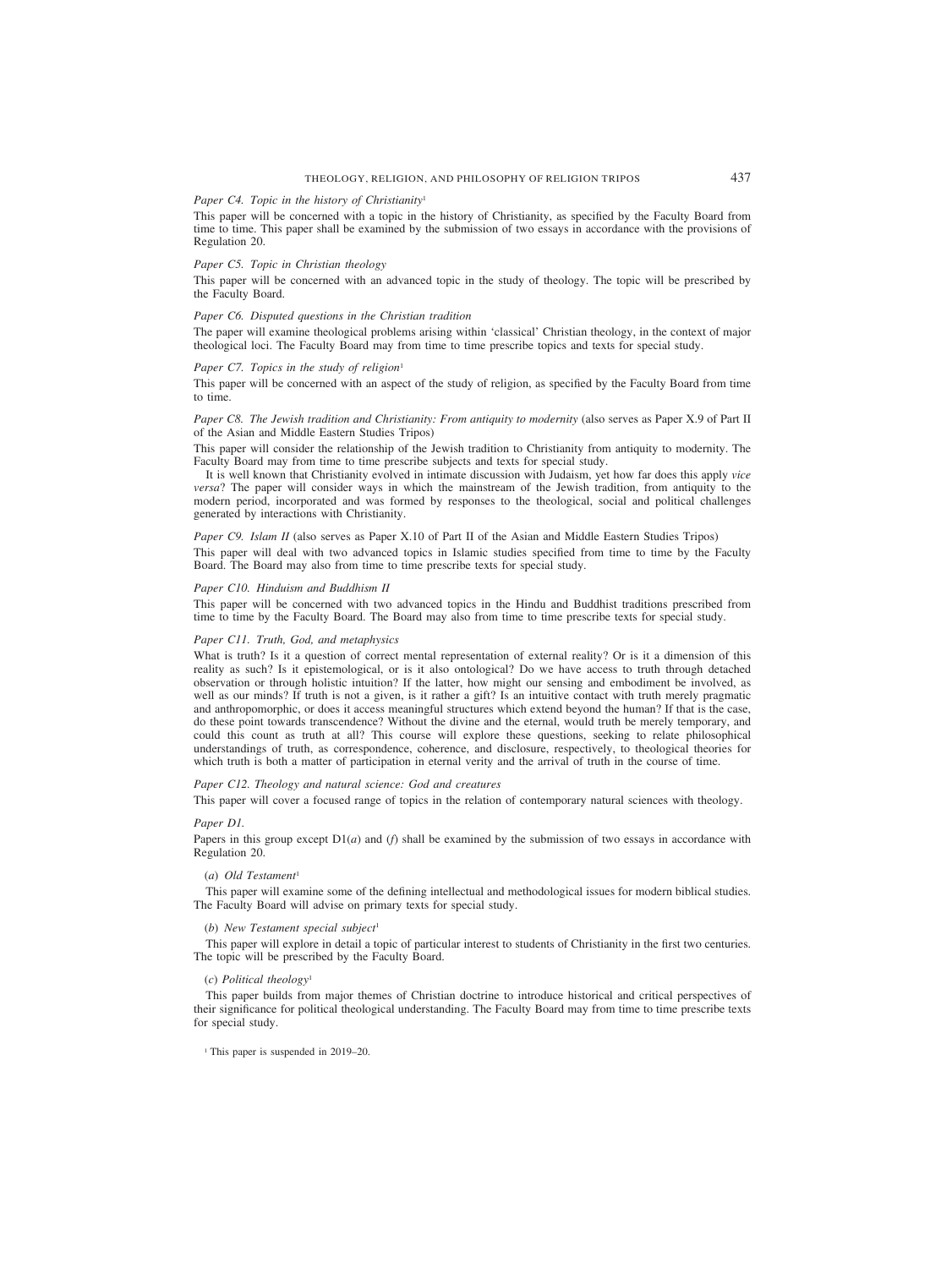#### (*d*) *The doctrine of God*

This paper will introduce some of the major themes related to the theology of the Holy Spirit, with particular attention to the relation between the Holy Spirit and the experiences and practices of Christians. The Faculty Board may from time to time prescribe texts for special study.

(*e*) *Philosophy in the Long Middle Ages* (Paper 5 of Part II of the Philosophy Tripos)

## (*f*) *Jews, Christians, and Muslims before and after Muhammad*

This paper proposes a new historical framework for the study of the history and interaction of rabbinic Judaism, patristic Christianity, and early Islam.

#### (*g*) *The self and salvation in Indian and Western thought*

This topic will be studied from a comparative point of view. The Faculty Board may from time to time prescribe texts for special study.

#### *Paper D2.*

Papers in this group except  $D2(c)$  shall be examined by the submission of two essays in accordance with the provisions of Regulation 20.

#### (*a*) *A topic in the history of Christianity*

This paper will study in detail a topic in the history of Christianity. The topic will be prescribed by the Faculty Board.

## (*b*) *The Apocalypse*

The paper introduces students to anthropological and other social scientific reflections on apocalyptic and millenarian religion across space and time. Using contemporary ethnographic case studies while taking a long view of historical events, it examines the ancient roots of millennialism, its foundational texts, its charismatic leaders and prophets, and its (ostensibly) secular expressions.

(*c*) *Judaism and Western philosophy* (also serves as Paper X.11 of Part II of the Asian and Middle Eastern Studies Tripos)

The Faculty Board may from time to time prescribe texts for special study.

(*d*) *Judaism and Hellenism* (also serves as Paper O8 of Part II of the Classical Tripos)

This paper will be concerned with the interaction between Jewish and Hellenistic traditions from the time of Alexander the Great until the early rabbis. It will examine the conceptual problems of 'Hebraism and Hellenism' through an examination of the literature, history, and religious life of Jews in the period.

#### (*e*) *A Topic in world Christianity*

This paper is concerned with a topic in world Christianity as specified from time to time by the Faculty Board.

#### (*f*) *Topics in Christian ethics*

This paper is concerned with topics in applied Christian ethics, as specified from time to time by the Faculty Board.

#### (*g*) *The play of imagination*

This paper is concerned with the role of imagination in religious belief and explores the philosophical and theological problems involved in representing the divine presence through images, symbols, or imaginary narratives.

# VETERINARY SCIENCES TRIPOS <sup>1</sup>

*Amended by Notice (*Reporter*, 2019–20, p. 438)*

## **GENERAL**

**1.** The Veterinary Sciences Tripos shall consist of two Parts: Part IA and Part IB.

**2.** The following may present themselves as candidates for honours in Part IA:

- (*a*) a student who has not obtained honours in another Honours Examination, provided that he or she has kept one term and that three complete terms have not passed after her or his first term of residence,<sup>2</sup>
- (*b*) a student who has obtained honours in another Honours Examination, in the year after so obtaining honours, provided that nine complete terms have not passed after her or his first term of residence.

<sup>1</sup> These regulations will come into effect in accordance with the timetable in Temporary Regulation 24, p. 441

Two Parts.

Standing of candidates.

<sup>2</sup> See also the regulations for Affiliated Students (p. 165).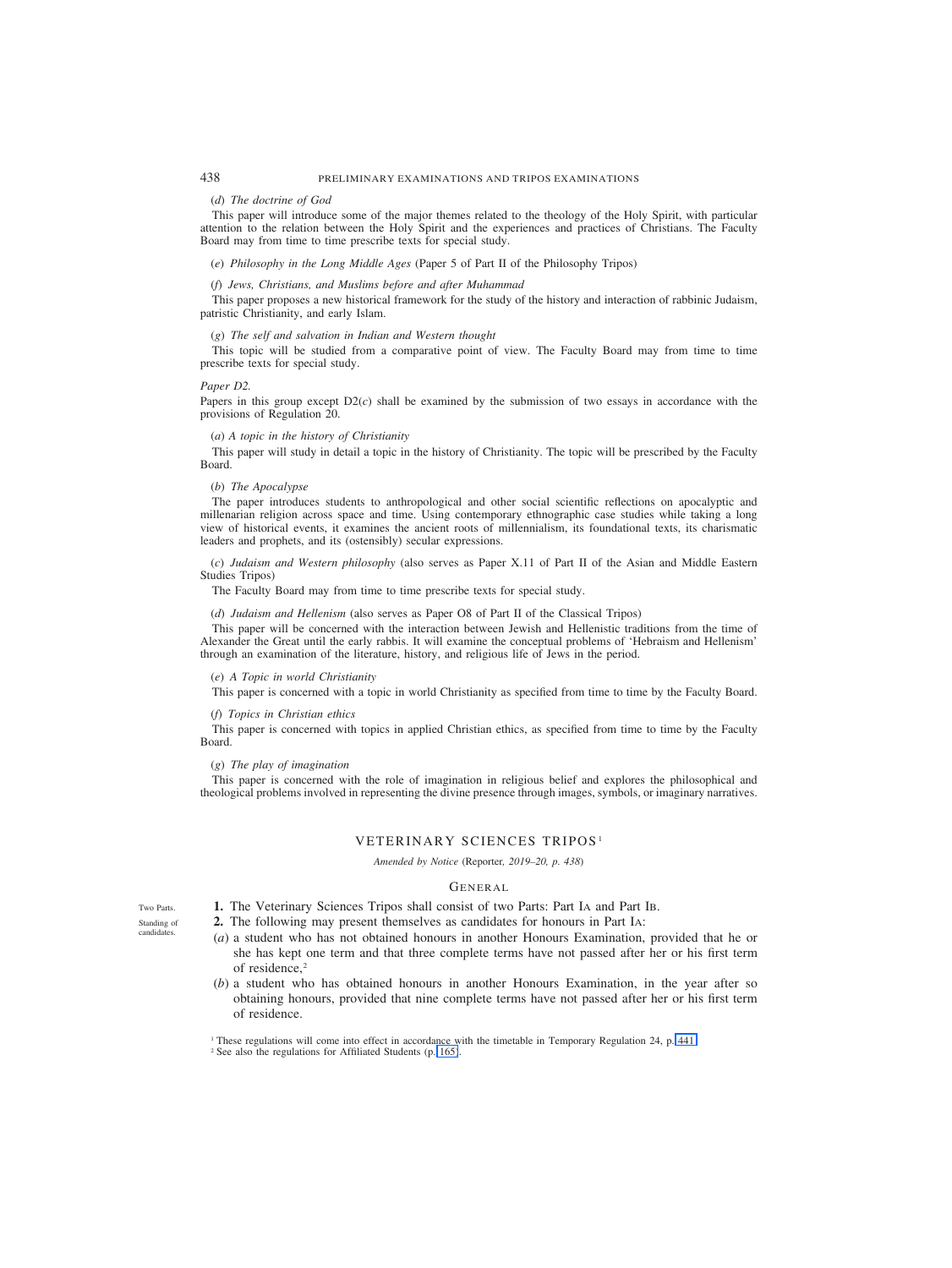**3.** A student who has obtained honours in Part IA of the Veterinary Sciences Tripos may be a candidate for honours in Part IB in the year after so obtaining honours, provided that twelve complete terms have not passed after her or his first term of residence.

**4.** Notwithstanding the provisions of Regulations 2 and 3, a student who is above the standing for honours may be a candidate not for honours in Part IA and Part IB for the purpose of becoming qualified to be a candidate subsequently for Part I of the Final Veterinary Examination.

**5.** No student shall be a candidate for more than one Part, or for any Part and another Honours Examination, in the same term.

**6.** No student who has been a candidate for any Part shall again be a candidate for the same Part.

**7.** The Faculty Board of Biology shall have power to issue from time to time supplementary supplementary regulations defining or limiting all or any of the subjects of the examinations for Part IA and Part IB. Due care shall be taken that sufficient notice is given of any alteration of such supplementary regulations. regulations.

**8.** There shall be two bodies of Examiners, one for each Part of the Tripos. For each of the two Examiners and bodies there shall be a Chair of Examiners and an Assistant Chair, appointed on the nomination of the Faculty Board of Biology. Assessors.

**9.** In each Part of the Tripos there shall be appointed for each subject a Senior Examiner and such number of Examiners and Assessors as are required to conduct the examination. The Examiners shall be nominated by the Faculty Board of Biology.

**10.** The Examiners in each subject shall be jointly responsible for all the questions set in that subject. Duties of The work of each candidate in any subject shall be tested by at least two Examiners in the subject, and the Examiners in each subject shall be jointly responsible for the marks in that subject. At least two Examiners or one Examiner and one Assessor shall set and conduct every oral and practical examination. The Examiners shall have regard to the style and method of candidates' answers, and shall give credit for excellence in these respects. Examiners.

11. The Assessors shall propose questions in the parts of the subjects assigned to them by the Duties of Examiners, shall look over the answers of the candidates to those questions, and shall report thereon Assessors. to the Examiners. The Assessors may be required to assist the Examiners in setting and conducting every oral and practical examination. The Assessors may be summoned to meetings of the Examiners for the purpose of consultation and advice, but shall not be entitled to vote.

**12.** The Chair shall communicate the marks of all candidates to the Registrary.

13. The names of candidates who, having presented themselves under Regulation 4, attain the <sup>of marks.</sup> prescribed standard shall be published by the Examiners in lists headed 'The following (who are not candidates for honours) have attained the honours standard'.

# PART IA

**14.** In Part IA the examination shall consist of the following subjects: Homeostasis (HOM) Molecules in Medical Science (MIMS) Veterinary Anatomy and Physiology (VAP)

**15.** The examination in each subject shall consist of *either* two written papers *or* one written paper and a practical examination, covering three sections numbered I–III, as specified below. In addition, the examination in Homeostasis shall include the submission of reports of practical work.

(*a*) The examination in Homeostasis shall consist of:

- (i) one written paper of three hours, which shall contain compulsory short-answer questions (Section  $I$ <sup>1</sup> and essay questions (Section III); candidates will be allowed one hour to complete Section I;
- (ii) a practical examination of two hours (Section II);<sup>1</sup>
- (iii) reports of practical work which shall be submitted to the Examiners by the dates published in the practical handbook. In assigning marks for the examination, the Examiners may take account of the reports.

<sup>1</sup> In each subject of Part IA Sections I and II of the examination also serve as the examination in the corresponding subject of the Second Vet.M.B. Examination.

Communication

Scheme of Examination for Part IA.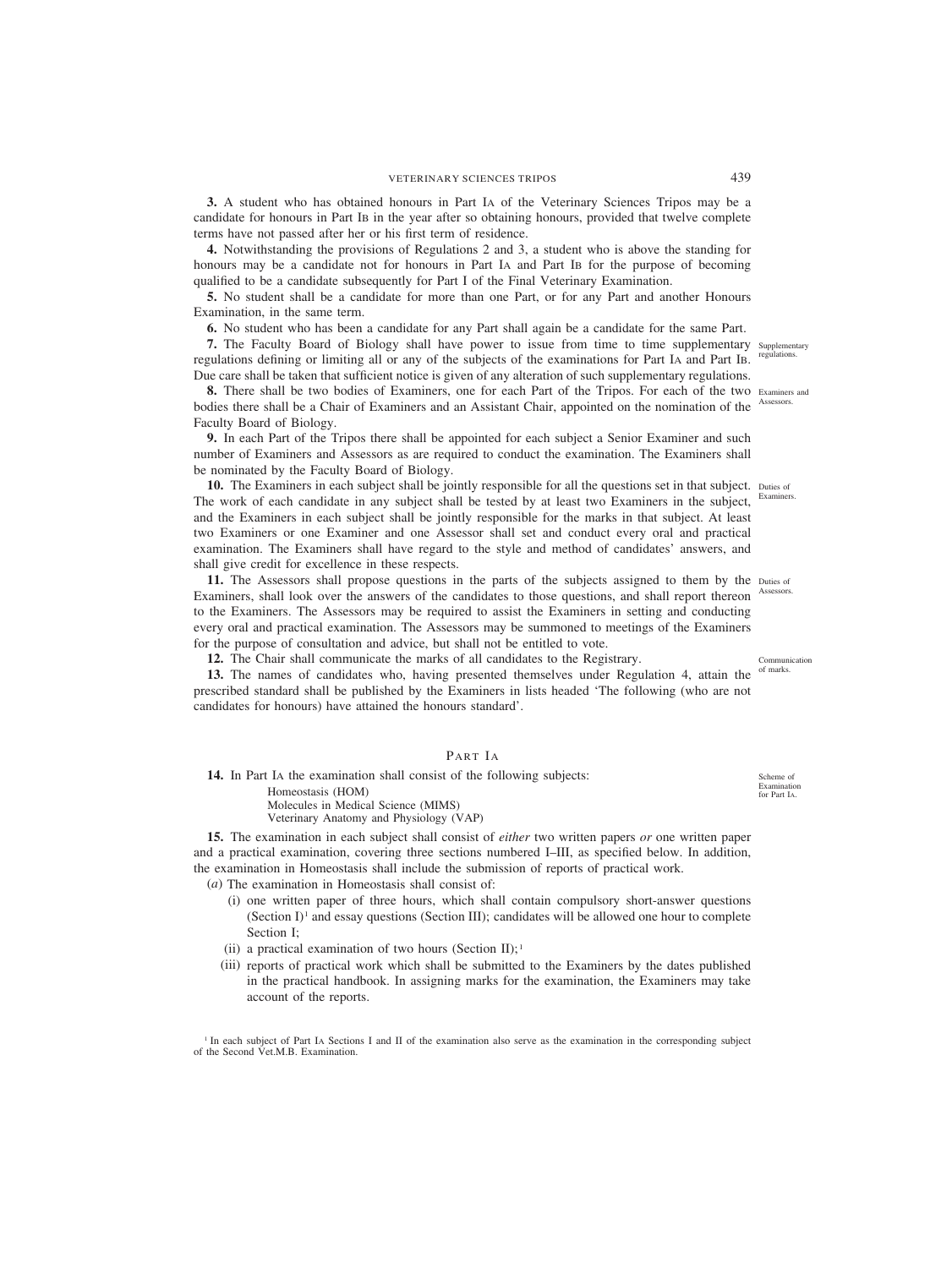- (*b*) The examination in Molecules in Medical Science shall consist of:
	- (i) one written paper of three hours, which shall contain compulsory short-answer questions (Section I) and practical questions (Section II);  $\alpha$  candidates will be allowed one hour to complete Section I;
	- (ii) one written paper of two hours (Section III).
- (*c*) The examination in Veterinary Anatomy and Physiology shall consist of:
	- (i) one written paper of three hours, which shall contain compulsory short-answer questions (Section  $I$ <sup>1</sup> and essay questions (Section III); candidates will be allowed one hour to complete Section I;
	- (ii) a practical examination of two hours (Section II)<sup>1</sup>.

**16.** In each subject the examination shall carry the same maximum marks; the maximum marks allocated to Sections I and II together shall be equal to the maximum marks allocated to the remaining parts of the examination in that subject.

**17.** Every candidate shall offer for examination all of the subjects listed in Regulation 14.

**18.** The names of the candidates who obtain honours in Part IA shall be arranged in three classes, of which the second shall be divided into two divisions. The names in the first and third classes, and in each division of the second class, shall be arranged in alphabetical order.

## PART IB

**19.** In Part IB the examination shall consist of the following subjects:

Biology of Disease (BOD) Comparative Vertebrate Biology (CVB) Mechanisms of Drug Action (MODA) Neurobiology with Animal Behaviour (NAB) Veterinary Reproductive Biology (VRB)

**20.** The examination in each subject shall consist of one written paper and a practical examination, covering three sections numbered (I)–(III) as specified below.

- (*a*) The examination in Biology of Disease shall consist of:
	- (i) two written papers, one of one and a half hours, which shall contain compulsory short-answer questions (Section I)<sup>2</sup> and one of two hours, which shall contain essay questions (Section III);
	- (ii) a practical examination of two hours (Section II).<sup>2</sup>
- (*b*) The examination in Mechanisms of Drug Action shall consist of:
	- (i) one written paper of one and a half hours which shall contain compulsory short-answer questions (Section I); <sup>2</sup>
	- (ii) a practical examination of two hours (Section II);  $2^2$
	- (iii) one written paper of two hours containing essay questions (Section III).
- (*c*) The examination in Neurobiology with Animal Behaviour shall consist of:
	- (i) one written paper of one hour, which shall contain compulsory short-answer questions (Section I); $2$
	- (ii) a practical examination of one hour (Section II);<sup>2</sup>
	- (iii) one written paper of two hours (Section III) which shall contain essay questions on Neurobiology with Animal Behaviour.
- (*d*) The examination in Veterinary Reproductive Biology shall consist of:
	- (i) a combined written and practical paper of one and a half hours, which shall contain short answer questions (Section I) and a practical examination (Section II);  $2^{\circ}$
	- (ii) one written paper of one and a half hours, which shall contain essay questions (Section III).
- (*e*) The examination in Comparative Vertebrate Biology shall consist of:
	- (i) a combined written and practical paper of one and a half hours, which shall contain shortanswer questions (Section I) and a practical examination (Section II); 2 candidates will be allowed forty-five minutes to complete each section;
	- (ii) one written paper of one and a half hours, which shall contain essay questions (Section III).

<sup>1</sup> In each subject of Part IA Sections I and II of the examination also serve as the examination in the corresponding subject of the Second Vet.M.B. Examination.

<sup>2</sup> In each subject of Part IB Sections I and II of the examination also serve as the examination in the corresponding subject of the Second Vet.M.B. Examination.

Scheme of Examination for Part IB.

Class-list for Part IA.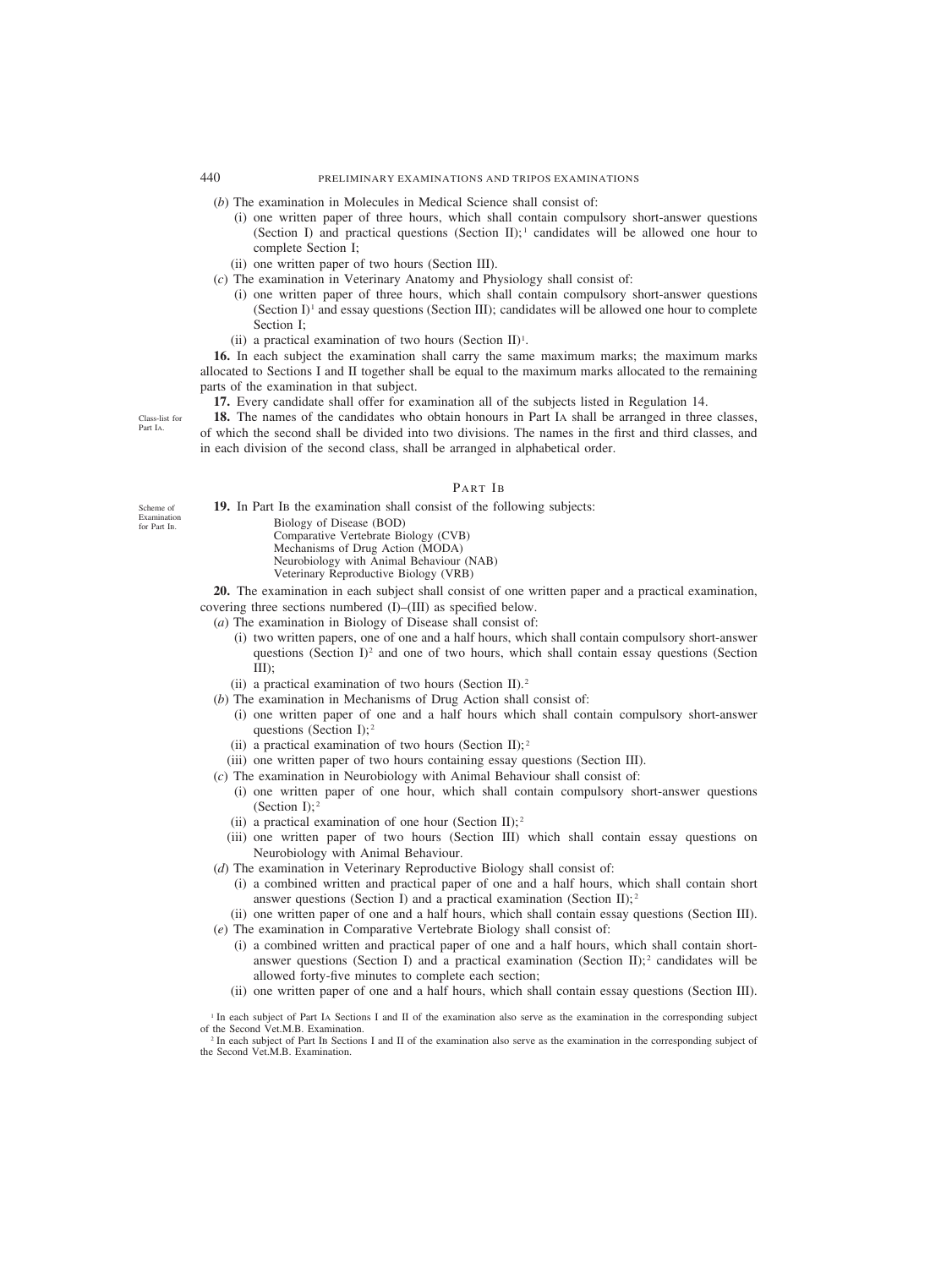**21.** Every candidate shall offer for examination all of the subjects listed in Regulation 19.

**22.** The maximum marks allocated to the examination in each subject or paper shall be in the following proportions:

| Biology of Disease (BOD)                 | 10 |
|------------------------------------------|----|
| Comparative Vertebrate Biology (CVB)     | 8  |
| Mechanisms of Drug Action (MODA)         | 10 |
| Neurobiology with Animal Behaviour (NAB) | 10 |
| Veterinary Reproductive Biology (VRB)    | 8  |

For the examinations in each subject, the maximum marks for Sections I and II together shall be equal to the maximum marks allocated to Section III.

23. The names of the candidates who obtain honours in Part IB shall be arranged in three classes, Class-list for of which the second shall be divided into two divisions. The names in the first and third classes, and <sup>Part IB.</sup> in each division of the second class, shall be arranged in alphabetical order.

# TEMPORARY REGULATION

**24.** The examinations for the Tripos shall be held for the first time as follows: Part IA in 2019 Part IB in 2020

## SUPPLEMENTARY REGULATIONS

## PART IA

#### *Homeostasis* (*HOM*)

Section I will contain computer-marked and short-answer questions on nerve and neuromuscular transmission, muscle, autonomic nervous system, cardiovascular system, respiration, kidney, salt and water balance, digestion, absorption, and temperature regulation. Section II will contain questions on the practical work in experimental physiology and histology. Section III will contain essay questions. Candidates will also be required to submit note-books containing records of practical work (see Regulation 15(*a*)(iii)).

## *Molecules in Medical Science* (*MIMS*)

The examination will test knowledge and understanding of the material contained in the MIMS course. Section I will consist of short-answer questions on the lecture material. Section II will consist of questions on practical aspects, including interpretation and handling of data. Section III will contain essay questions and will consist of three subsections, A, B, and C, each containing a choice of questions. Candidates will be required to answer one question from each subsection. Subsection A will relate principally to the lectures given in the Michaelmas Term, subsection B principally to the lectures given in the Lent and Easter Terms, and subsection C to the entire course of lectures and practicals. The nature of the questions in Section III will be to test integrated understanding rather than detailed factual knowledge.

### *Veterinary Anatomy and Physiology* (*VAP*)

Section I will consist of computer-marked and short-answer questions on the anatomy of domestic mammals and on the structure and function of the gastrointestinal systems of herbivorous mammals. Section II will consist of questions on associated practical work. In Section III, candidates will be required to write two or three essays chosen from not fewer than eight.

## PART IB

## *Biology of Disease* (*BOD*)

The examination in BOD will be treated from the standpoint of abnormal biology. It will include the variations that may occur in the structure and functions of living cells, tissues, and organs, together with the biology of parasites, bacteria, and viruses. Section I will consist of compulsory short-answer questions on the lecture material. Section III will consist of essay questions. Section II will consist of a two-hour practical examination which will include laboratory work and questions on practical aspects and problem solving.

#### *Comparative Vertebrate Biology* (*CVB*)

The examination will require knowledge of the structure and function of birds, fish, amphibians, and reptiles, and certain species of laboratory animal.